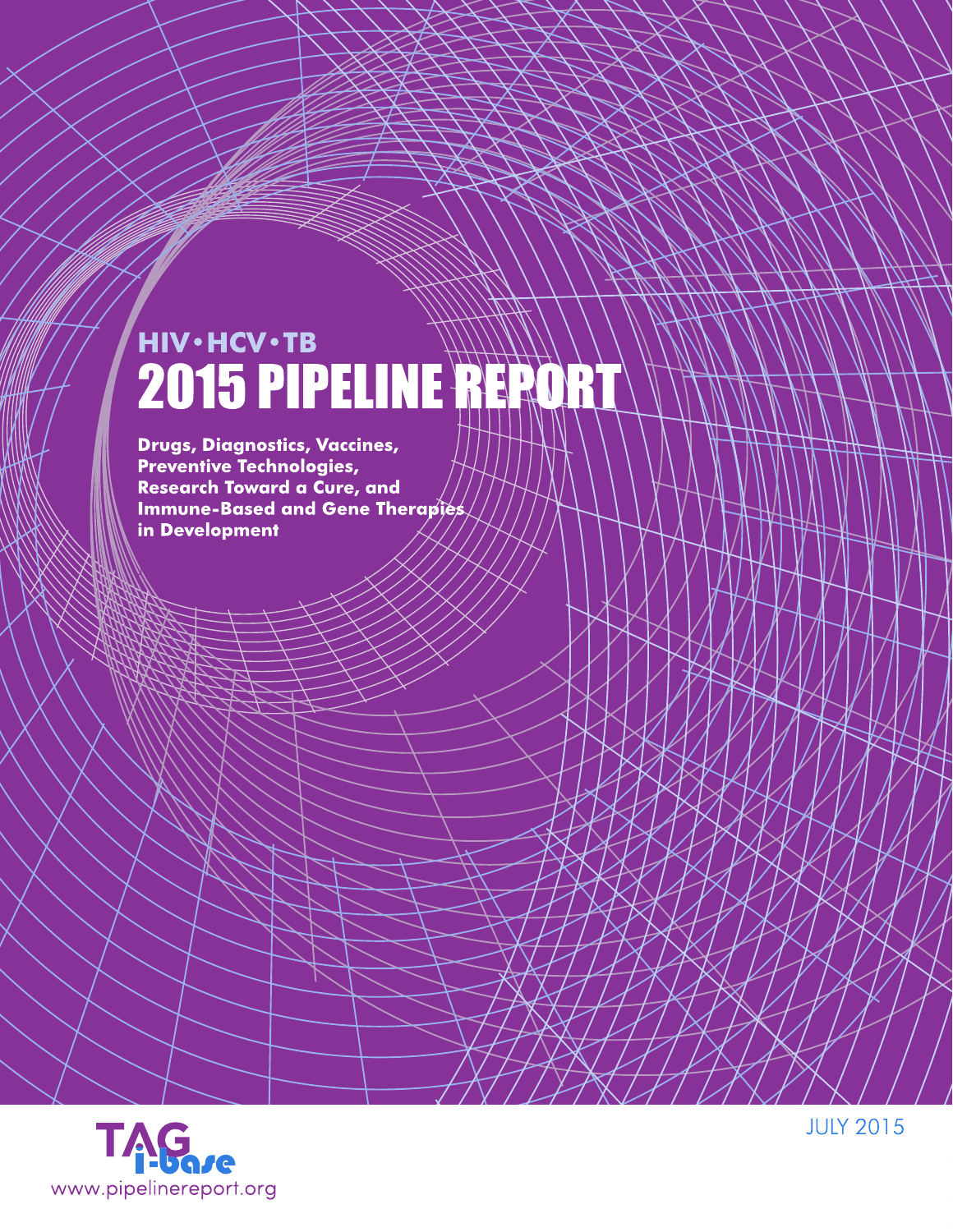HIV, HEPATITIS C VIRUS (HCV), AND TUBERCULOSIS (TB) DRUGS, DIAGNOSTICS, VACCINES, PREVENTIVE TECHNOLOGIES, RESEARCH TOWARD A CURE, AND IMMUNE-BASED AND GENE THERAPIES IN DEVELOPMENT

By Polly Clayden, Simon Collins, Mike Frick, Mark Harrington, Tim Horn, Richard Jefferys, Erica Lessem, Lindsay McKenna, and Tracy Swan

Edited by Andrea Benzacar

**JULY 2015**

HIV i-BASE/TREATMENT ACTION GROUP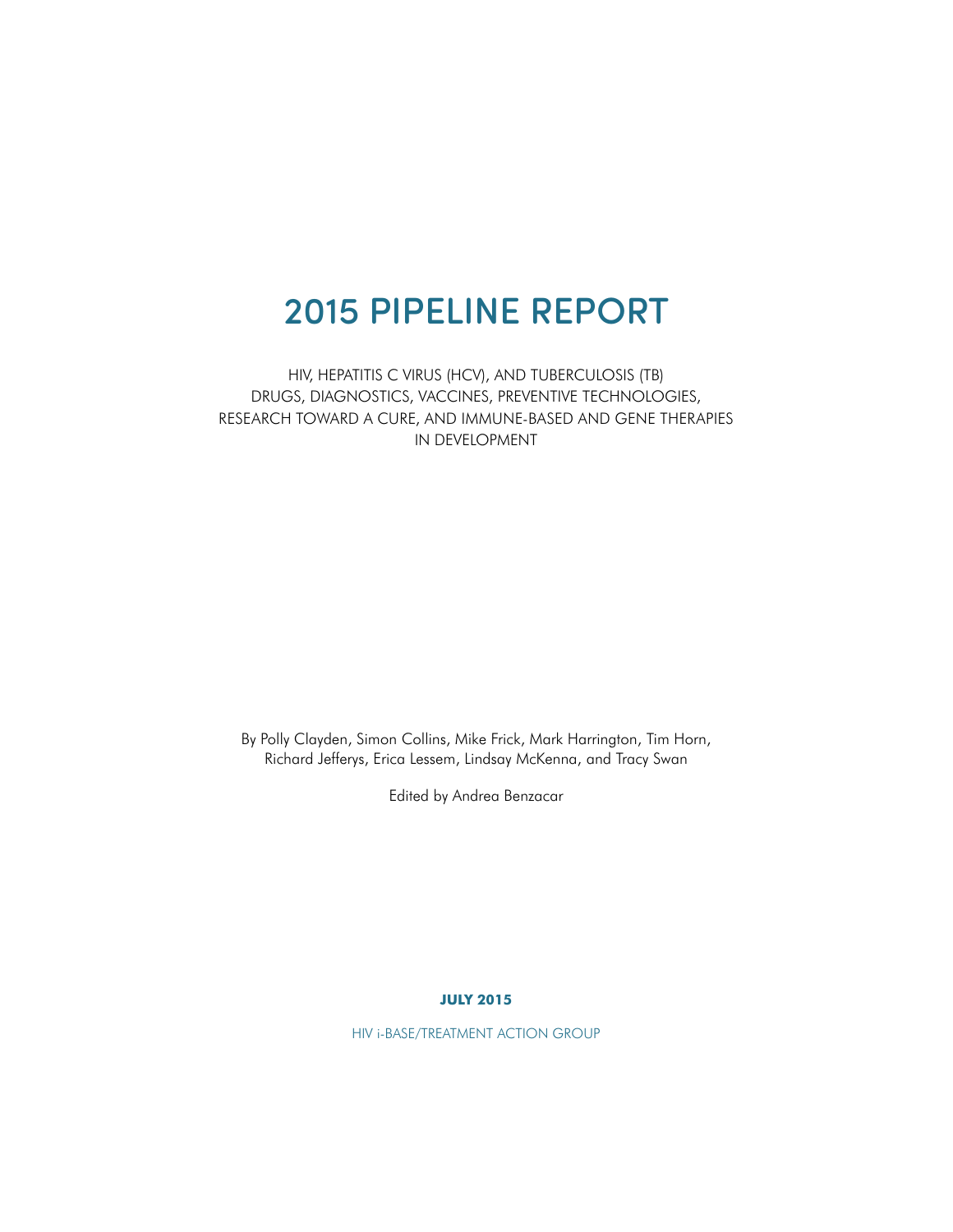#### AUTHORS

Polly Clayden, Simon Collins, Mike Frick, Mark Harrington, Tim Horn, Richard Jefferys, Erica Lessem, Lindsay McKenna, and Tracy Swan

#### EXECUTIVE EDITOR

Andrea Benzacar

#### DESIGNER

Lei Chou

#### ACKNOWLEDGMENTS

i-Base thanks the Monument Trust and UNITAID for support for this work. Thanks to the TAG staff, board, and donors for supporting the production of the *2015 Pipeline Report*.

#### ABOUT HIV i-BASE

HIV i-Base is a London-based HIV treatment activist organization. HIV i-Base works in the United Kingdom and internationally to ensure that people living with HIV are actively engaged in their own treatment and medical care and are included in policy discussions about HIV treatment recommendations and access.

#### ABOUT TAG

Treatment Action Group is an independent AIDS research and policy think tank fighting for better treatment, a vaccine, and a cure for AIDS.

TAG works to ensure that all people with HIV receive lifesaving treatment, care, and information.

We are science-based treatment activists working to expand and accelerate vital research and effective community engagement with research and policy institutions.

TAG catalyzes open collective action by all affected communities, scientists, and policy makers to end AIDS.

#### **HIV i-Base**

4th Floor, 57 Great Suffolk Street London SE1 0BB. Tel + 44 (0) 20 7407 8488

> http://i-base.info admin@i-base.org.uk

#### **Treatment Action Group**

261 Fifth Avenue, Suite 2110 New York, NY 10016 Tel +1 212 253 7922 Fax +1 212 253 7923

www.treatmentactiongroup.org tag@treatmentactiongroup.org

ISBN 978-0-9905242-3-6 May be copied with attribution for noncommercial use.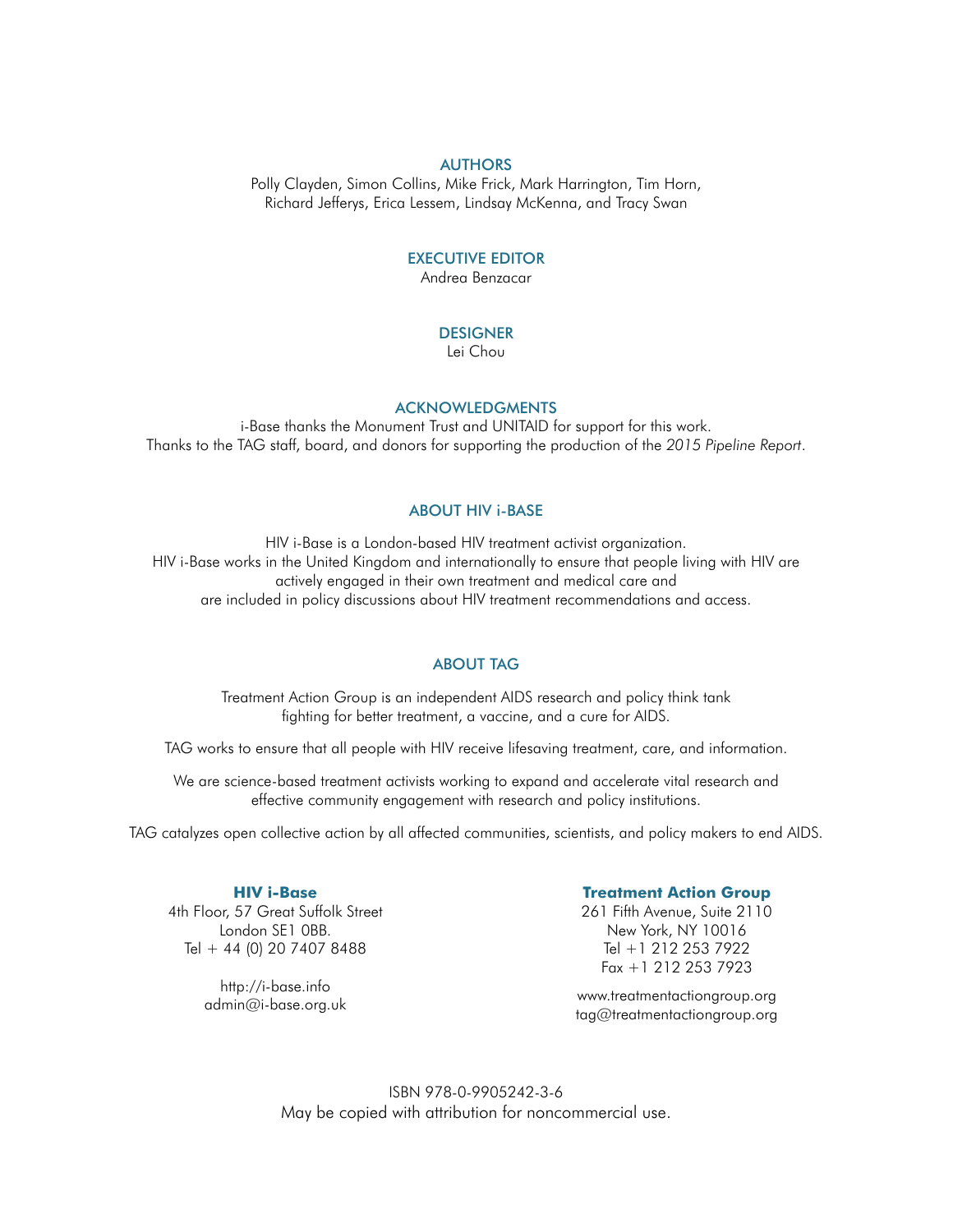#### THIS REPORT IS DEDICATED TO

Tireless Champion of Disadvantaged and Vulnerable People

## Ana Isabel Charle

(1979–2015)

and

Pioneering HIV Researcher and Activist

## Joseph Albert Marie "Joep" Lange

(1954–2014)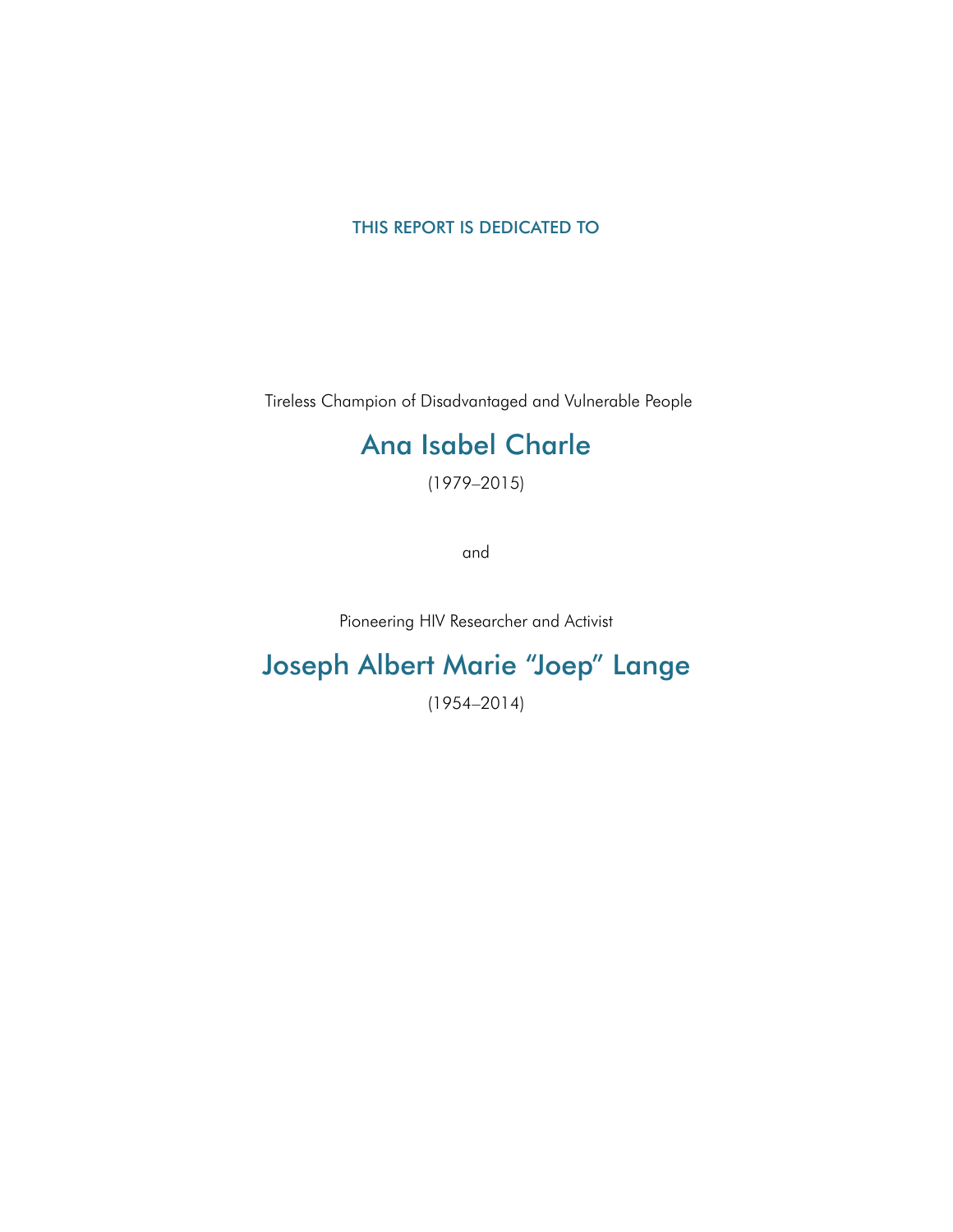## TABLE OF CONTENTS

| <b>The Antiretroviral Pipeline</b>                                                     | $\mathbf{1}$ |
|----------------------------------------------------------------------------------------|--------------|
| <b>Fit for Purpose: Treatment Optimization</b>                                         | 25           |
| <b>The Pediatric Antiretroviral Pipeline</b>                                           | 41           |
| Preventive Technologies: Antiretroviral and Vaccine Development                        | 57           |
| Research Toward a Cure and Immune-Based and Gene Therapies                             | 81           |
| New Drugs, New Strategies: Conquering Hepatitis C with Direct-Acting Antivirals        | 103          |
| The Tuberculosis Treatment Pipeline: Moving Beyond "Making the Most of What We've Got" | 121          |
| Momentum in the Pediatric Tuberculosis Treatment Pipeline                              | 137          |
| <b>The Tuberculosis Diagnostics Pipeline</b>                                           | 153          |
| The Tuberculosis Vaccines Pipeline: A New Path to the Same Destination?                | 163          |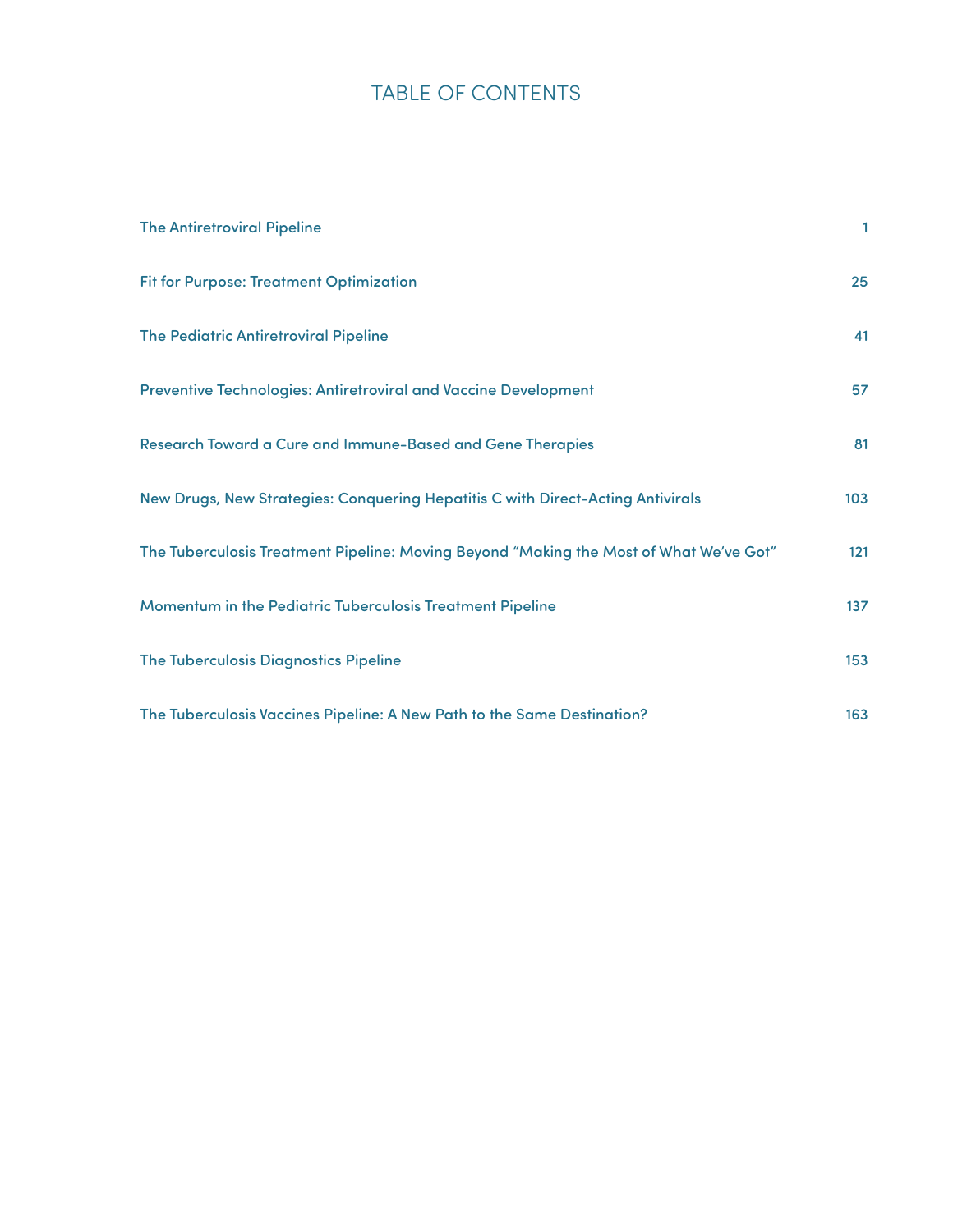## The Antiretroviral Pipeline

By Simon Collins and Tim Horn

## **INTRODUCTION**

As a global community of people living with HIV, our needs from the antiretroviral (ARV) pipeline have changed considerably over the last 20 years.

Antiretroviral treatment (ART), particularly for people starting treatment, is increasingly effective, safe, and easier to take. ART now involves fewer pills and doses, with several combinations combined in a single daily pill. This may have raised the bar for drug research and development, with only those compounds with clear advantages progressing to clinical trials, but by definition, this has always been the case. Just as importantly, technological and scientific advances should enable companies to continue to design even better and more effective drugs.

Although current treatments are largely manageable, side effects continue to be a concern, especially when combination therapy will be taken for decades. Drug interactions are complex, even with some recently approved drugs. This is increasingly significant given the greater rates of complications and polypharmacy as we grow older. Drug interactions are also important because of the increasing role played by non-HIV specialists in HIV management, especially primary care providers. The strictness required to maintain longterm adherence continues; most once-daily combinations still involve being taken every 24 hours rather than "any time," and many drugs still must be taken with food.

Critically for 2015 – and annually going forward – manufacturers need to market new drugs at prices that are not just competitive but affordable. This is particularly true given the results from the Strategic Timing of Antiretroviral Treatment (START) study, which support starting HIV therapy regardless of baseline CD4 count.<sup>1,2</sup> The DSMB interim analysis, demonstrating a 53% reduction in the risk of developing serious illness or death in the early-treatment group (95% CI:  $0.32-0.68$ , P  $\lt 0.001$ ) compared with those in the deferred group, is expected to change ARV treatment guidelines in high-, middle-, and low-income countries. Overnight, this will substantially increase the number of people who will be eligible for treatment and the budgets required to meet this need.

The use of generic versions of widely used ARVs in high-income countries warrants a specific focus. Although they are bioequivalent, generics are technically new formulations. The dramatically lower prices in some countries have the potential to further widen the difference between standards of care for people who are rich or well insured compared with those dependent on public health providers. With nearly all health systems under pressure to save costs, certainly in Europe, this will bring a new dynamic to HIV management.

However, at least in the United States, launch prices continue to spiral upward – directly related to the wholesale acquisition cost established for a previously approved drug, irrespective of the active pharmaceutical ingredient (API) or the potential for high-volume sales – and annual (and sometime twiceyearly) price increases far exceed all medical consumer price index categories.

It is significant that the U.S. Department of Health and Human Service's *Guidelines for the Use of Antiretroviral Agents in HIV-1-Infected Adults and Adolescents* 2015 update relegated Atripla to an alternative option. Although efavirenz is in now off patent in some countries in Europe, the U.S. patent has been extended to 2017, for reasons that are unclear.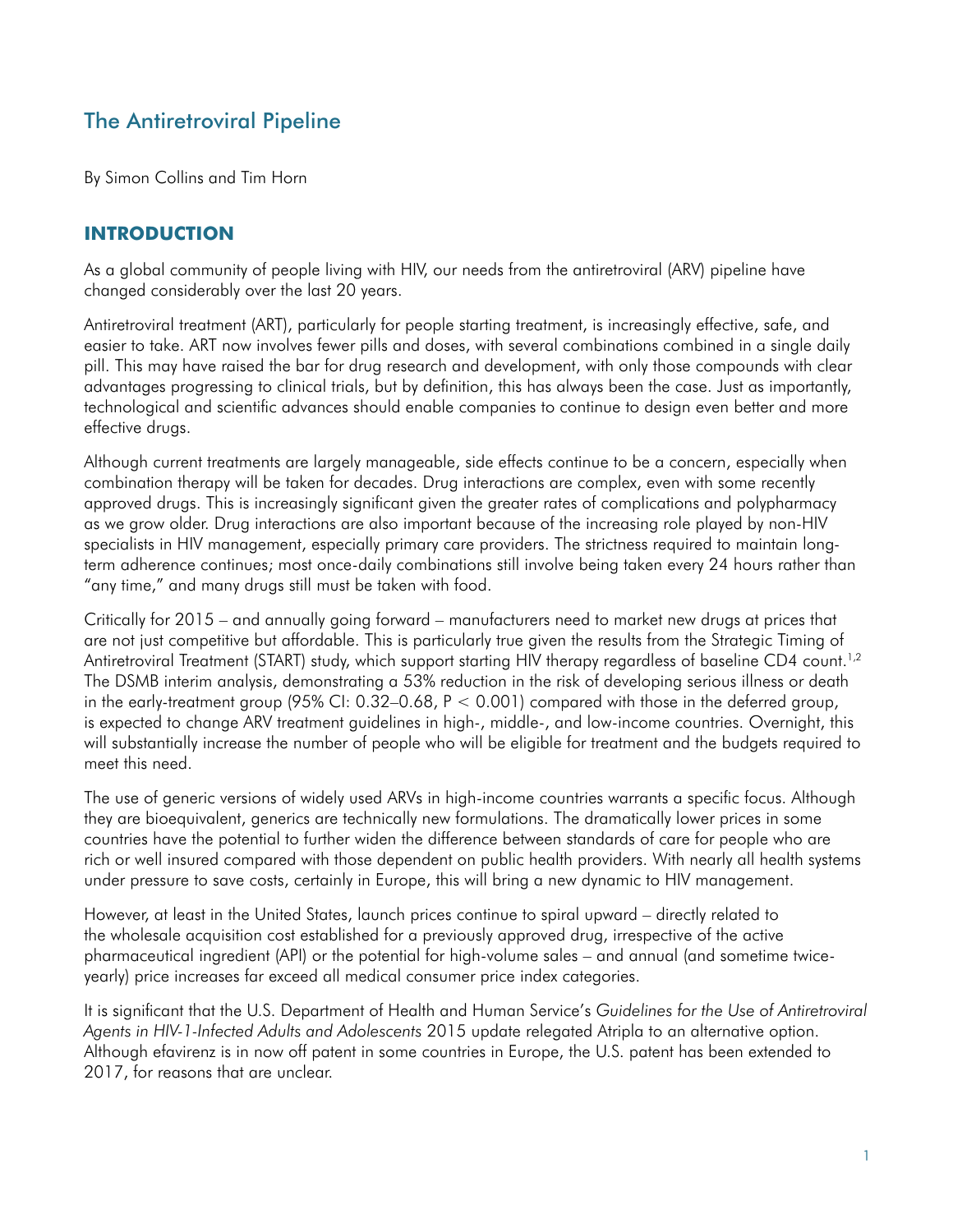Whether guideline recommendations alone will be sufficient to shift the majority of new prescriptions to one of the four integrase-based combinations or to darunavir/ritonavir plus tenofovir disoproxil fumarate (TDF)/ emtricitabine (FTC) is also unclear. Similar discussions are likely to occur when TDF, which has been a preferred regimen component since U.S. approval in 2001, comes off patent in 2017. A new prodrug of tenofovir, tenofovir alafenamide fumarate (TAF), is covered later in this report to discuss whether it brings important clinical advantages for some or all patients or whether it is merely a way to extend patent exclusivity.

Even fixed-dose combinations (FDCs), clearly popular for anyone taking treatment, are undergoing more rigorous scrutiny, including whether, in the absence of evidence showing clinical benefits, the common-sense advantages of reduced pill count will be sufficient to justify continued access at higher prices than for matched generics.3,4Also, for the first time, branded drugs are being co-formulated with generics for high-income markets.

Against this background, the antiretroviral pipeline in 2015 is surprisingly encouraging. It features compounds in phase II/III development that might bring important improvements for treatment. These include Gilead Science's TAF, ViiV Healthcare's cabotegravir (in oral and long-acting injection formulations), and Janssen's long-acting rilpivirine formulation. Of particular interest for the important group of people with resistance to current drugs, Bristol-Myers Squibb (BMS) has an attachment inhibitor, fostemsavir, and a maturation inhibitor, BMS-955176, and Merck is progressing with the non-nucleoside reverse transcriptase inhibitor (NNRTI) doravirine.

## **SUMMARY OF PIPELINE PROGRESS**

A summary of key developments since the *2014 Pipeline Report* is included in table 1. Study details, references, and timelines for compounds with significant advances over the past year are discussed in greater detail in the text below.

| Compound                                                       | Class/Type                                   | Company       | <b>Status</b>           | <b>Comments</b>                                                                                                                                                                                                                                                                                              |  |
|----------------------------------------------------------------|----------------------------------------------|---------------|-------------------------|--------------------------------------------------------------------------------------------------------------------------------------------------------------------------------------------------------------------------------------------------------------------------------------------------------------|--|
| tenofovir alafenamide<br>fumarate (TAF)                        | <b>NtRTI</b><br>(tenofovir prodrug)          | Gilead        | NDA filed/<br>Phase III | NDA filed in U.S. for 4-drug elvitegravir/cobicistat/FTC/TAF<br>(E/C/F/TAF) in November 2014, 2-drug FTC/TAF in April 2015,<br>and 3-drug rilpivirine/F/TAF in July 2015. Decisions will take<br>12 months. Phase III studies include: E/C/F/TAF in treatment-<br>experienced patients and darunavir/FTC/TAF |  |
| doravirine (MK-1439)                                           | <b>NNRTI</b>                                 | Merck         | Phase III               | Once-daily NNRTI with comparable efficacy to efavirenz.<br>Phase III studies include head-to-head against darunavir/<br>ritonavir in experienced patients and combined in an FDC<br>with generic TDF and 3TC                                                                                                 |  |
| fostemsavir<br>(BMS-663068)                                    | Attachment inhibitor<br>(gp120)              | <b>BMS</b>    | Phase III               | Phase II data at CROI 2015 reported comparable efficacy to<br>atazanavir/ritonavir in experienced patients. International<br>phase III study in people with multidrug resistance (>2 class)<br>opened February 2015                                                                                          |  |
| raltegravir (once-daily<br>formulation, 2 X 600 mg<br>tablets) | <b>INSTI</b>                                 | Merck         | Phase III               | Ongoing phase III noninferiority study comparing once-vs.<br>twice-daily raltegravir has primary outcome results expected<br>in early 2016                                                                                                                                                                   |  |
| cenicriviroc (TBR-652)                                         | CCR5 inhibitor (also<br>active against CCR2) | <b>Tobira</b> | Phase II                | No new clinical data since phase II study results in 2013.<br>Current phase II studies are in neurocognitive impairment<br>or NASH. Plans to study co-formulation with 3TC have not<br>developed                                                                                                             |  |

## Table 1. Summary of Pipeline Compounds in 2015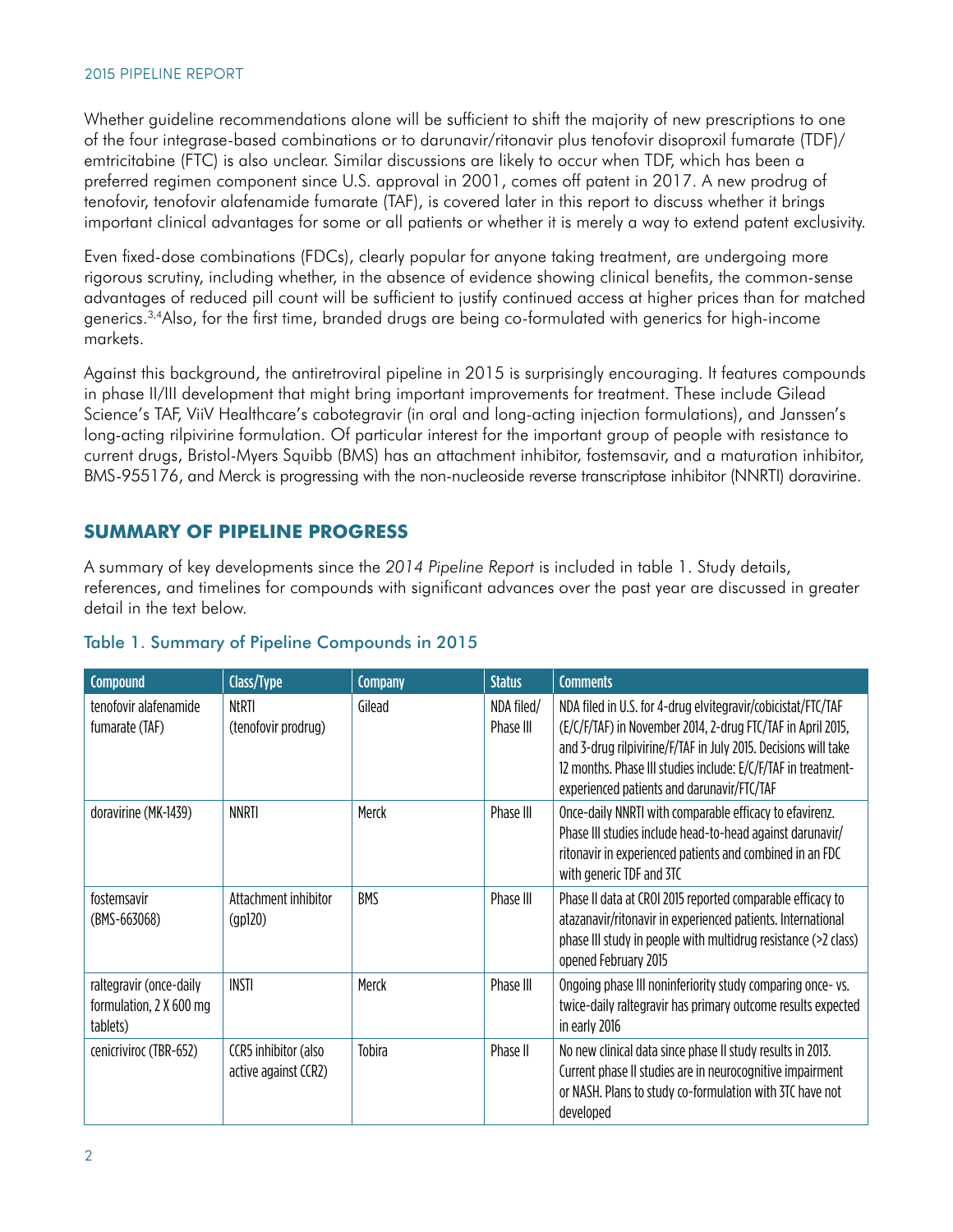#### Antiretroviral Pipeline

| <b>Compound</b>                                             | Class/Type                                            | <b>Company</b>           | <b>Status</b> | <b>Comments</b>                                                                                                                                                                                                                        |
|-------------------------------------------------------------|-------------------------------------------------------|--------------------------|---------------|----------------------------------------------------------------------------------------------------------------------------------------------------------------------------------------------------------------------------------------|
| BMS-955176                                                  | <b>Maturation inhibitor</b>                           | <b>BMS</b>               | Phase II      | Phase II trial in experienced patients under way. Phase III<br>evaluations in naïve and experienced patients planned                                                                                                                   |
| apricitabine                                                | <b>NRTI</b>                                           | Avexa                    | Phase IIb     | 3TC-like molecule, stalled at phase IIb with no new studies<br>since 2009; active against some NRTI resistance but limited<br>financial backing                                                                                        |
| PRO 140                                                     | CCR5-specific<br>humanized monoclonal<br>antibody     | CytoDyn                  | Phase II      | No new data since 2010. Phase II trials, including adjunctive<br>therapy and treatment substitution evaluations, are planned<br>or under way                                                                                           |
| ibalizumab (TMB-355;<br>formerly TNX-355)                   | CD4-specific<br>humanized IgG4<br>monoclonal antibody | <b>TaiMed Biologics</b>  | Phase II/III  | Orphan drug designation was granted by the FDA in October<br>2014. Compassionate access is listed as phase III, but there<br>are no stand-alone studies                                                                                |
| cabotegravir oral<br>and long-acting (LA)<br>formulations   | INSTI (follow-up to<br>dolutegravir)                  | <b>ViiV Healthcare</b>   | Phase IIb     | 96-week phase IIb results at CROI 2015 support once-daily<br>maintenance therapy at 30 mg dose paired with oral<br>rilpivirine; cabotegravir LA with rilpivirine LA in phase II<br>studies                                             |
| rilpivirine LA formulation                                  | <b>NNRTI</b>                                          | Janssen                  | Phase II      | Follow-up data supporting daily oral dosing as maintenance<br>therapy paired with oral cabotegravir presented at CROI 2015;<br>rilpivirine LA with cabotegravir LA now in phase II studies                                             |
| GS-9883                                                     | <b>INSTI</b>                                          | Gilead                   | Phase II      | A follow-up to elvitegravir that does not require boosting.<br>Being compared with dolutegravir in ongoing phase II study<br>with 24-week primary endpoint results expected early 2016                                                 |
| censavudine<br>(formerly festinavir/<br>BMS-986001/0BP-601) | <b>NRTI</b>                                           | Oncolys                  | Phase IIb     | This d4T-like molecule had similar efficacy but increased<br>side effects and drug resistance compared with tenofovir in<br>a phase 2b study presented at ICAAC 2014. BMS has dropped<br>the option to develop. May have role in HIV-2 |
| dolutegravir plus<br>rilpivirine<br>(co-formulation)        | <b>INSTI plus NNRTI</b>                               | ViiV Healthcare, Janssen | Phase I       | A phase I bioavailability study in HIV-negative volunteers is<br>under way for this dual formulation. The dual combination,<br>using separate oral drugs as maintenance therapy, is the<br>focus of several other ongoing studies      |
| albuvirtide                                                 | Long-acting<br>fusion inhibitor                       | Frontier Biotechnologies | Phase I       | Though no new data have been reported since 2012, a phase<br>III trial is currently under way in China. U.S./E.U. development<br>and regulatory plans remain unclear                                                                   |
| EFdA                                                        | <b>NRTI</b>                                           | Merck                    | Phase I       | No new data or studies announced since 2013 Pipeline Report                                                                                                                                                                            |

BMS: Bristol-Myers Squibb

CROI: Conference on Retroviruses and

Opportunistic Infections

FDA: Food and Drug Administration (United States)

FDC: fixed-dose combination

ICAAC: Interscience Conference of Antimicrobial Agents and Chemotherapy

INSTI: integrase strand transfer inhibitor (integrase inhibitor)

LA: long-acting

NASH: nonalcoholic steatohepatitis

NDA: new drug application

NNRTI: non-nucleoside reverse transcriptase

inhibitor

NRTI: nucleoside reverse transcriptase inhibitor NtRTI: nucleotide reverse transcriptase inhibitor

TAF: tenofovir alafenamide fumarate

TDF: tenofovir disoproxil fumarate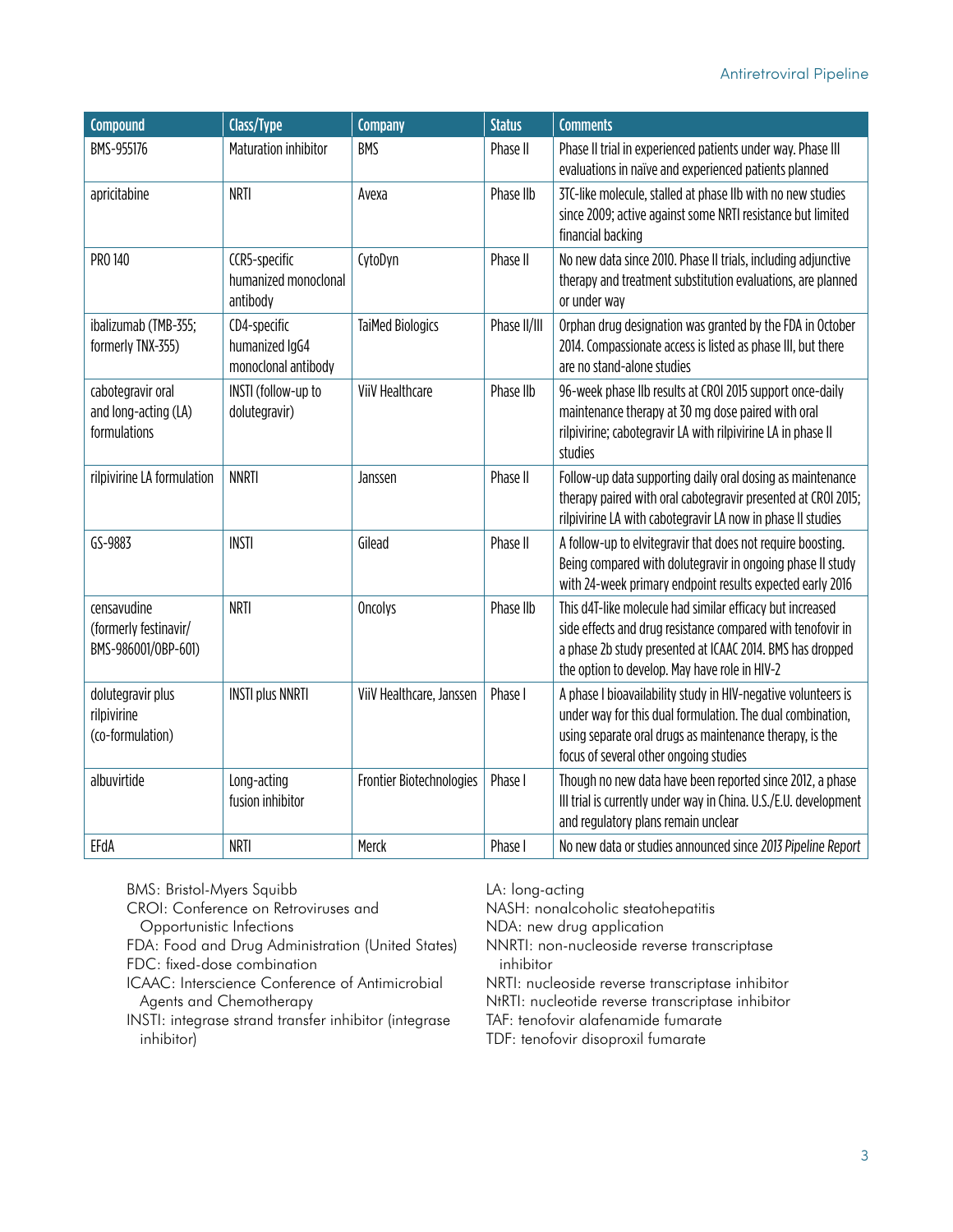## **APPROVALS SINCE JULY 2014**

Four new co-formulations were granted marketing clearance since the last *Pipeline Report* was published in July 2014.

#### *Dolutegravir/Abacavir/3TC*

The FDC of dolutegravir/abacavir/3TC, brand name Triumeq, was approved by the U.S. Food and Drug Administration (FDA) and European Medicines Agency (EMA) in August and September 2014, respectively.5,6 Approval was primarily based on previously published data from the phase III SINGLE dolutegravir registrational study plus a new bioequivalence evaluation of the FDC compared with the three single drugs.<sup>7</sup>

Triumeq is manufactured by ViiV Healthcare and is one of four integrase strand transfer inhibitor (INSTI) inclusive regimens recommended as first-line therapy for antiretroviral-naive people in the April 2015 update to the U.S. Department of Health and Human Services' *Guidelines for the Use of Antiretroviral Agents in HIV-1-Infected Adults and Adolescents*. 8 It is also one of three regimens recommended as first-line therapy – all INSTI-inclusive ARV combinations - in Spain's 2015 treatment guidelines.<sup>9</sup>

#### *Darunavir/Cobicistat*

The dual formulation of darunavir/cobicistat was approved by Health Canada in June 2014, the EMA in November 2014, and the FDA in March 2015.<sup>10,11,12</sup>

Manufactured by Janssen, the trade name is Prezcobix in Canada and the United States and Rezolsta in the European Union. Approval was based on phase I bioequivalence data of the FDC compared with single drugs in HIV-negative volunteers, and the decisions emphasized the continued need to take darunavir with food. Approval was also based on efficacy results from a single-arm study in 313 HIV-positive people (94% were treatment-naive) with viral load  $>1,000$  copies/mL and estimated glomerular filtration rate  $(eGFR) > 80$  mL/min.<sup>13,14</sup>

Darunavir/ritonavir, combined with TDF/FTC, is the only non-INSTI third drug to remain listed as recommended for ARV-naive people in the April 2015 update to the U.S. *Guidelines*. 8 Prezcobix, however, is listed as an alternative option for use in combination with TDF/FTC or abacavir/3TC, due in part to the less stringent open-label, single-arm safety and efficacy trial completed for regulatory approval.

#### *Atazanavir/Cobicistat*

The dual formulation of atazanavir and cobicistat was approved by the FDA in January 2015.15 EMA review was submitted in 2014 and was still ongoing as this report went to press.

The FDC is manufactured by Bristol-Myers Squibb with the trade name Evotaz. Approval was based on data from registrational studies for cobicistat and new bioequivalence data comparing the FDC with atazanavir and cobicistat coadministered as separate drugs.16

Atazanavir/cobicistat, combined with TDF/FTC, is ranked as an alternative component of first-line therapy in the April 2015 U.S. *Guidelines*, though only for people with pretreatment estimated creatinine clearance of  $\geq$ 70 mL/min. This led to its being listed as a third-tier/"other" option and only when used in combination with abacavir/3TC.8

Boosted atazanavir is used less frequently than darunavir/ritonavir due to higher side effect–related discontinuations, as documented in ACTG A5257.17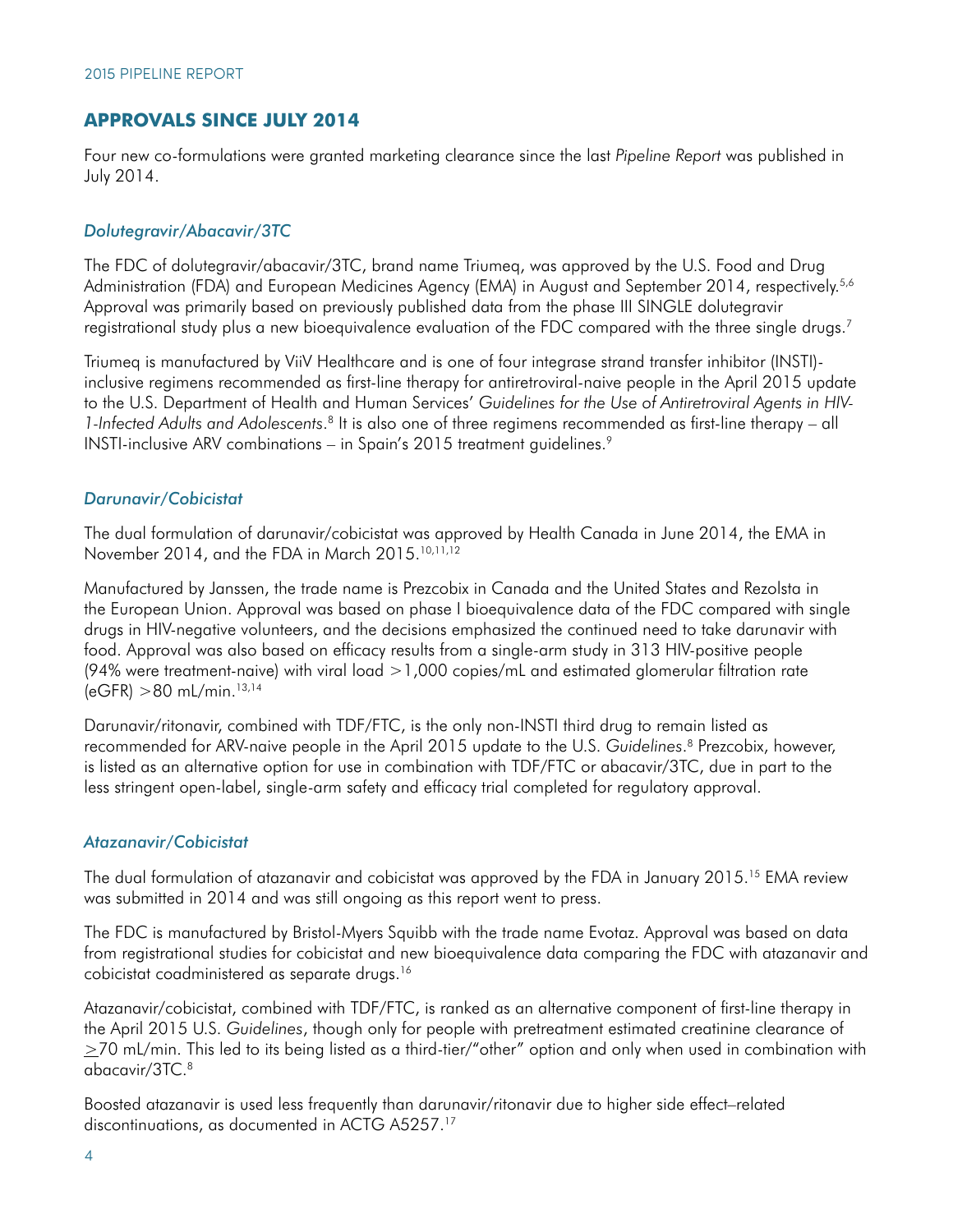### *Raltegravir/3TC*

The dual formulation of raltegravir and 3TC was approved by the FDA in February 2015 with an indication for use in combination with other ARVs.<sup>18</sup> It was submitted to the EMA in March 2014, with a decision expected as this report went to press.

Manufactured by Merck, with the trade name Dutrebis, this is the first co-formulation containing a patentprotected originator drug (raltegravir) with a generic drug (3TC) that was previously developed by another company.

Co-formulating branded products and generics is a strategy that is expected to continue as other ARVs come off patent (see cenicriviroc and doravirine, below). That said, Merck has not marketed Dutrebis in the United States due to the lack of a clearly defined population in need; the company may market Dutrebis elsewhere.<sup>19</sup>

FDA approval of co-formulated raltegravir/3TC was based primarily on a study demonstrating bioequivalence between the FDC and separate raltegravir and 3TC tablets.20 Notably, the improved bioavailability in this new formulation allows a 300 mg dose of raltegravir, compared with 400 mg in the stand-alone formulation.

#### *Single-Drug Approvals: Elvitegravir and Cobicistat*

The only new single-drug approvals in the last year were for formulations of elvitegravir and cobicistat in the United States.21,22

Each of these single drugs was approved by the EMA a year earlier, and demand was so low that in Europe elvitegravir is currently available only by special arrangement with the manufacturer.

## **CURRENT REGULATORY SUBMISSIONS**

#### *TAF Co-formulations*

TAF is a new version of tenofovir and is the pipeline compound closest to regulatory approval. Development was prioritized as an FDC component rather than as a single new drug, and applications for an FDC and in a dual nucleoside reverse transcriptase inhibitor (NRTI) formulation have already been submitted to the FDA. The four-in-one combination of elvitegravir/cobicistat/FTC/TAF (E/C/F/TAF) was filed in November 2014 with a target approval date of November 5, 2015. The dual formulation of FTC/TAF (F/TAF) was filed in April 2015, with an anticipated approval in April 2016.<sup>23,24</sup>

Both TDF and TAF are prodrugs of tenofovir, which require phosphorylation to tenofovir diphosphate (TFV-DP), the active metabolite. TDF is first converted to tenofovir in the blood, whereas TAF largely undergoes alterations inside lymphocytes and other cells. Compared with TDF, TAF achieves intracellular concentrations of tenofovir that are four to seven times higher at plasma concentrations that are 90% lower.25,26,27

Low-milligram TAF dosing – either 10 mg or 25 mg, depending on the combination – together with reduced tenofovir exposure has the potential to reduce bone and kidney toxicities compared with TDF dosing. The lowmilligram dosing also clearly helps with pill size for co-formulations, and using less API has the potential to reduce the cost of generic versions where the marketing price is more closely related to manufacturing costs.

It would be easier to be excited about the potential advantages of TAF over TDF if the development timeline were not based on extending the initial TDF patent despite safety concerns with TDF. Gilead Sciences presented in vitro and animal data for TAF in 2001, but phase I results in humans were not reported until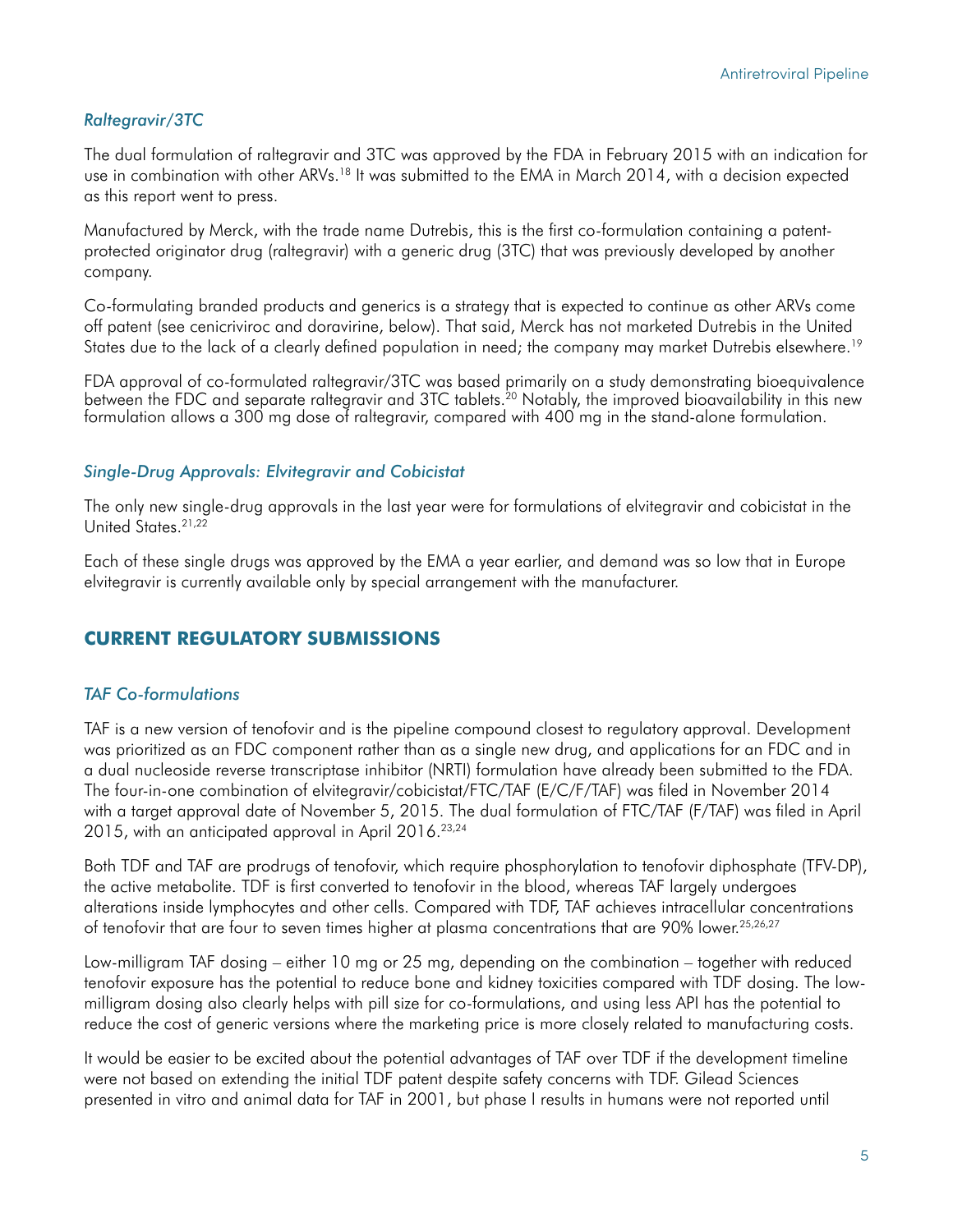2011.28,29 That is at least 10 years of accumulated renal and bone toxicity among people living with HIV using TDF while TAF stayed on the shelf.

This coordinated delay means that TAF will become available just as the patent on TDF expires. Using this strategy, Gilead has extended the patent on tenofovir for six years based on the primary patent on TAF – and for longer based on other co-formulations.30

### *E/C/F/TAF*

The regulatory submission for E/C/F/TAF is based on noninferiority results compared with E/C/F/TDF (Stribild) at 48 weeks in two randomized, double-blind, placebo-controlled phase III studies in treatment-naive patients (studies 104 and 111). Combined analyses of both studies were reported in two separate sessions at the 2015 Conference on Retroviruses and Opportunistic Infections (CROI) – one primarily on efficacy and the other for detailed renal, bone, and lipid results – and final 48-week results were published in April by the Lancet.31,32,33

In the combined studies, 867 treatment-naive participants received E/C/F/TDF, and 866 received E/C/F/TAF. Most were men (85%), and just under half were either black (25%) or Hispanic/Latino/Latina (19%). Median baseline CD4 counts and viral load were 405 cells/mm<sup>3</sup> and 38,000 copies/mL, respectively. Approximately 12% of participants had CD4 counts below 200 cells/mm<sup>3</sup>, and 23% had a viral load above 100,000 copies/mL. Median eGFR was 115 mL/min/1.73 m<sup>2</sup> (entry criteria included eGFR  $>50$ ).

For the primary endpoint of viral efficacy at week 48, viral load was <50 copies/mL in 92% of the E/C/F/TAF group compared with 90% in the E/C/F/TDF group (difference 2.0% [95% CI: 0.7%–4.7%]), meeting criteria for noninferiority. Virological failure occurred in 4% of both groups.

When stratified by baseline viral load above/below 100,000 copies/mL, results were 87% versus 89% (above; difference −1.7% [95% CI: −8.3 to 4.8]) and 94% versus 91% (below; difference 3.1% [95% CI: 0.2–6.0]) in the E/C/F/TAF versus E/C/F/TDF arms, respectively. More than 90% of people in both groups with baseline CD4 counts below 200 cells/mm3 also had undetectable viral loads at the 48-week time point. No clear differences were reported between the two combinations in selected subgroup analyses by age, gender, and race.

CD4 count increases were similar until week 36 but by week 48 were significantly higher in the E/C/F/TAF group  $(+211 \text{ cells/mm}^3)$  compared with the  $E/C/F/TAF$  group  $(+181 \text{ cells/mm}^3)$  (P = 0.024).

Safety and drug resistance results were almost identical for the two FDCs. Moderate-to-severe side effects were rare, occurring in approximately 1% of participants in both groups, as were side effect–related treatment discontinuations. Diarrhea was the most common side effect (18%), followed by nausea (16%) and headache (13%). Discontinuation due to side effects occurred in 0.9% ( $N = 8$ ) of the E/C/F/TAF group and 1.5% (N = 15) of the E/C/F/TDF group; decreased eGFR (N = 1), nephropathy (N = 1), and renal failure (N = 2) all occurred in the E/C/F/TDF group.

Significant decreases in eGFR associated with the effect of cobicistat on renal tubular secretion of creatinine occurred by week 2 and were largely stable thereafter, but these were significantly more pronounced in the E/C/F/TDF group compared with the E/C/F/TAF group (mean  $-5$  vs.  $-11.2$  mL/min; P < 0.001). Changes in quantitative proteinuria measured by median percentage change in urine protein to creatinine ratio, urine albumin to creatinine ratio, retinol-binding protein (RBP), and beta-2 microglobulin (B<sub>2</sub>M) were significantly higher in the E/C/F/TDF arm compared with the  $E/C/F/TAF$  arm (all  $P < 0.001$ ). Increases in the two low-molecular-weight proteins RBP and B<sub>2</sub>M are markers of defective proximal tubular uptake.<sup>34</sup>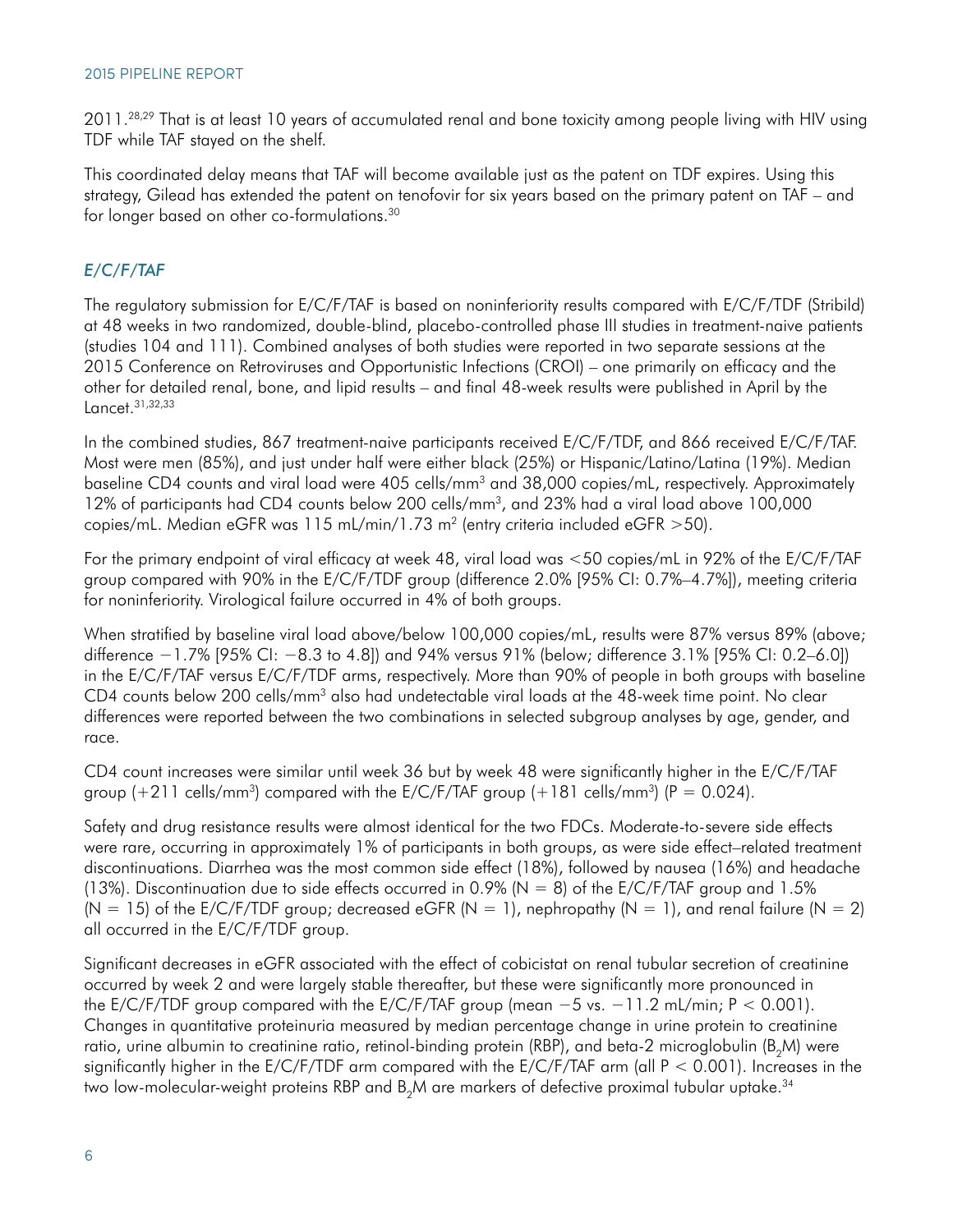Decreases in bone mineral density (BMD) were more pronounced in the E/C/F/TDF group compared with the E/C/F/TAF group. Though there was evidence of spine and hip BMD loss in both groups, the decreases were significantly more pronounced in the E/C/F/TDF group: -2.86 and -2.95 mean standard deviation percentage change in spine and hip BMD, respectively, versus -1.30 and -0.66 for E/C/F/TAF. Individuals in the E/C/F/TDF group were also more likely to have >3% loss in spine and hip BMD: 45% and 50% versus 26% and 17% in the E/C/F/TAF group.

Participants in the E/C/F/TAF group experienced significantly greater increases in triglyceride (114 vs. 108 mg/dL), total cholesterol (189 vs. 177 mg/dL), low-density lipoprotein (LDL) (115 vs. 109 mg/dL), and high-density lipoprotein (HDL) (51 vs. 48 mg/dL) levels compared with those in the E/C/F/TDF group, which is related to the loss of the lipid-lowering effects of less circulating tenofovir. However, the more clinically important total cholesterol:HDL ratio was similar in both groups: 3.6 at baseline versus 4.7 at week 48.

CROI 2015 also included results from a single-arm, open-label, 96-week phase III switch study to E/C/F/TAF (study 112) in an older population that was more likely to have bone, renal, and lipid concerns.<sup>35</sup> Entry criteria included having mild-to-moderate kidney dysfunction defined as eGFR 30–69 mL/min.

The study included 242 participants on otherwise stable treatment: 98% had viral load <50 copies/mL, median CD4 count was 632 cells/mm3, and 65% were using TDF. At baseline, median age was 58 years (IQR 52–65), median eGFR was 54 mL/min (30% were <50 mL/min), 39% had hypertension, and 14% had diabetes.

The primary endpoint was change in eGFR at week 24, and secondary analysis included the week-48 results presented at CROI when 92% of the participants still had viral load <50 copies/mL.

There were no significant changes in eGFR (using either Cockcroft Gault or cystatin C) at week 24 or 48 or in actual GFR in the 32 patients, as measured using iohexol clearance. However, other markers of kidney function significantly improved. Median change in proteinuria at week 48 generally either remained unchanged or improved (for 87% of those with grade 1  $[N = 52]$  and for 73% of those with grade 2 [N = 22]). Results for albuminuria status were similar and only worsened for 5%. Median percentage change in RBP and B<sub>a</sub>M creatinine ratios reduced by 60%–80% by week 48 ( $P < 0.001$  for all patients combined). These changes occurred in patients with baseline eGFR both under and above 50 mL/min.

Median BMD at week 48 significantly increased by 1.9% (IQR: -0.3 to 4.3) in spine and by 0.9% (IQR: −0.3 to 2.7) in hip (P < 0.001). This is notable given that BMD routinely drops due to aging, HIV, and ART, irrespective of combination. The study did not report on use of bisphosphonates or other bone management interventions that might explain this.

Median changes in lipids increased for all parameters (total cholesterol, LDL, HDL, and triglycerides) for people switching from tenofovir and decreased for people switching from non-TDF combinations. Median change in the total cholesterol:HDL ratio was minimal (0.3% and 0.2% for prior TDF and non-TDF groups).

Taken together, these results suggest that the priority for TAF will be people who already have some degree of renal dysfunction or reduced bone mineral density. This may be another example where use of newer drugs is prioritized for some patient groups.

## *F/TAF*

According to Gilead, the regulatory application for the dual F/TAF is based on four phase III E/C/F/TAF studies (studies 104, 111, and 112 and an adolescent study 106),<sup>33,35,36</sup> plus bioequivalence data for F/TAF compared with E/C/F/TAF.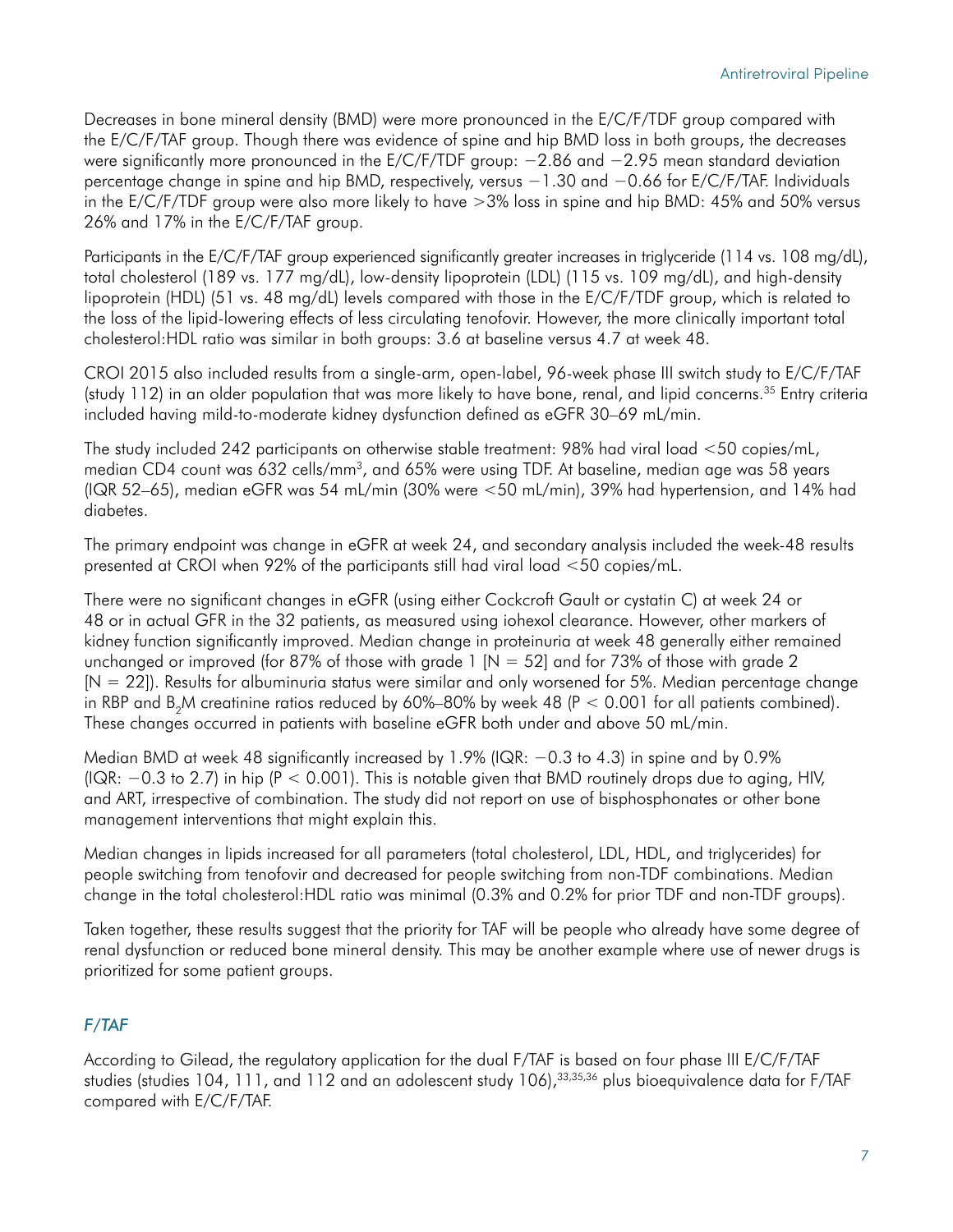Not included in the new drug application (NDA) are data from study 311-1089, the only safety and efficacy trial evaluating F/TAF in combination with drugs other than elvitegravir/cobicistat, such as the boosted protease inhibitors (PIs) atazanavir, lopinavir, and darunavir and the unboosted drugs efavirenz, raltegravir, dolutegravir, and maraviroc.<sup>37</sup> Hence, the FDA is reviewing an NDA for a co-formulation to be used in combination with unboosted third drugs – one requiring a TAF dose (25 mg) higher than that used in E/C/F/TAF (10 mg; Gilead is developing formulations of F/TAF containing both doses) – without the availability of robust data to support this indication.

In fact, all of Gilead's registrational trials for TAF combined with drugs other than elvitegravir/cobicistat, such as FDCs containing cobicistat/darunavir and rilpivirine, as discussed below, are switch studies.

TAF is a new drug with a unique metabolism and safety profile. The near-complete reliance for approval on switch studies is unprecedented. Similarly, renal data from E/C/F/TAF studies are muddied by cobicistat's effect on estimated (if not actual) GFR, limiting a complete understanding of TAF as an individual drug.

## **COMPOUNDS IN PHASE II AND III**

Several compounds with exciting early data are steadily progressing, and several co-formulations are in advanced phase III studies.

The pipeline can be categorized broadly as in advanced development or progressing in earlier stages.

#### *Advanced: Generally Phase III*

- TAF in other FDCs
	- o darunavir/cobicistat/FTC/TAF
	- o rilpivirine/FTC/TAF [editor's note: NDA submitted to the FDA at press time]
- doravirine
- fostemsavir
- cenicriviroc/FTC
- dolutegravir/rilpivirine
- doravirine/TDF/3TC
- raltegravir formulation for once-daily dosing

#### *Progressing: Generally in Active Phase I or Phase II*

- GS-9883
- BMS-955176
- cabotegravir (oral formulation)
- long-acting injections:
	- o cabotegravir LA
	- o rilpivirine LA
	- o co-formulated cabotegravir/rilpivirine LA
- monoclonal antibodies (mAbs):
	- o ibalizumab
	- o PRO 140
	- o other mAbs

Compounds with little or no progress irrespective of development phase include an entry inhibitor (albuvirtide) and the NRTIs apricitabine, censavudine, and EFdA.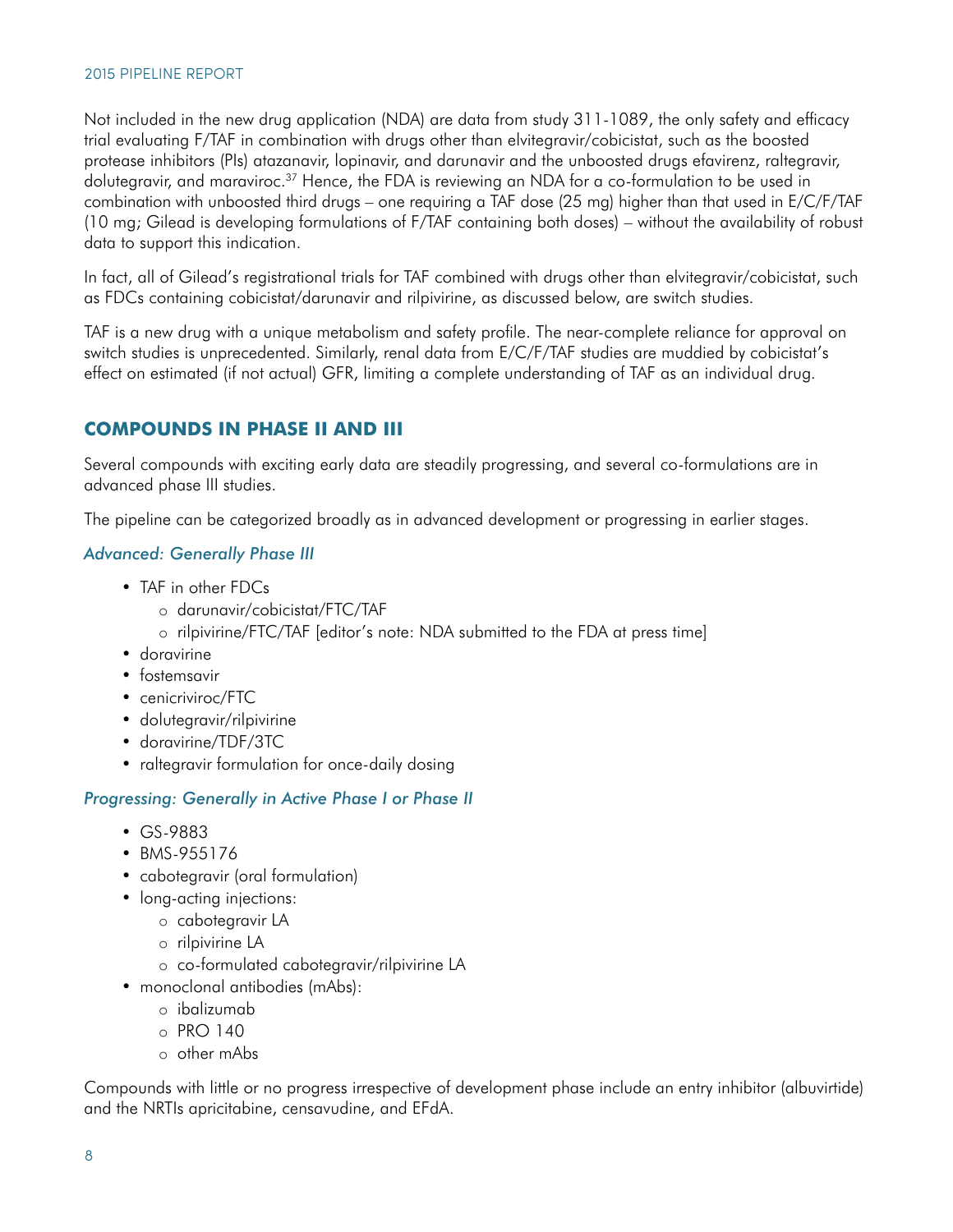## *Other F/TAF Co-formulations*

In addition to developing E/C/F/TAF and F/TAF, Gilead is collaborating with Janssen on FDCs of darunavir/ cobicistat/FTC/TAF (D/C/F/TAF) and rilpivirine/FTC/TAF (R/F/TAF) [Editor's note: an NDA supporting the approval of R/F/TAF was filed with the FDA at press time.].

Forty-eight-week data from a randomized, double-blind, placebo-controlled phase II study in ART-naive adults with eGFR >70 mL/min were published in April 2015.<sup>38</sup> The study randomized 153 patients (2:1) to receive the D/C/F/TAF co-formulation or separate darunavir and cobicistat plus TDF/FTC.

The primary endpoint of virological suppression (<50 copies/mL) at week 24 was reported for 75% in the D/C/F/TAF group compared with 74% in the D/C/F/TDF group (weighted difference: 3.3% [95% CI: −11.4% to 18.1%]). Though this study was not sufficiently powered for noninferiority, the standard non-inferiority margin of −12% was prespecified by the investigators (i.e., the lower boundary of the weighted difference of the CI was  $> -12\%$ ).

At week 48, viral-load suppression rates were 77% versus 84%, respectively (weighted difference: −6.2 [95% CI:  $-19.9$  to 7.4], P = 0.35). This difference, the authors note, was partly due to a higher rate of loss to follow-up in the D/C/F/TAF group (6.8%) compared with the D/C/F/TDF group (2%), though for reasons other than virological failure.

Bone and renal markers suggested potential benefits for TAF. At 48 weeks, reductions in bone mineral density in both spine and hip were significantly less pronounced in the D/C/F/TAF group: −1.57% versus −3.62% (P = 0.003) and −0.84% versus −3.82% (P < 0.001), respectively. Median reduction in eGFR was also less pronounced in the D/C/F/TAF group:  $-2.9\%$  versus  $-10.6\%$  (P = 0.017).

An active-controlled phase III switch study of 420 patients on a boosted PI (atazanavir, darunavir, or lopinavir) plus TDF/TFC that will randomize participants to either change to the D/C/F/TAF FDC or remain on the multitablet combination is listed but was not yet enrolling as we went to press.<sup>39</sup> At week 48, all participants will have the option to use the FDC.

With regard to R/F/TAF, Gilead is conducting two randomized placebo-controlled phase III switch studies in people with no history of drug resistance. Both studies evaluate switching to the new FDC following more than six months of virologic suppression with either efavirenz/FTC/TDF (study 311-1160) or rilpivirine/FTC/TDF (study  $311-1216$ ) compared with remaining on these two approved FDCs.<sup>40,41</sup>

Because TAF can reach intracellular concentrations that are substantially higher than those associated with TDF, it is active against virus with the TDF-associated K65R mutation, the multinucleoside/nucleotide T69S and Q151M mutations, and up to three thymidine analogue mutations (TAMs).42 Gilead is evaluating E/C/F/TAF in treatment-experienced (including TDF-experienced) patients. Further development of resistance, even in the presence of K65R, appears to be limited in vitro.<sup>43</sup>

Study 292-0117 is evaluating the efficacy of TAF versus placebo added to a failing regimen for 10 days, followed by treatment with atazanavir plus E/C/F/TAF.44 The primary endpoint is viral-load reduction of  $\geq$ 0.5 log copies/mL at day 10. The trial will recruit 100 participants with detectable viral loads (between 500 copies/mL and 100,000 copies/mL) on current treatment with NRTI resistance. This is defined either as one to three TAMs, or as K65R plus M184V, and at least one major NNRTI or PI mutation.

A clinical trial is also looking at a regimen of E/C/F/TAF plus darunavir (study 292-0119) as a switch strategy in treatment-experienced patients who are stable on their current antiretroviral therapy.45 However, new data suggest that darunavir trough concentrations are reduced by approximately 80% – to subtherapeutic levels (median trough: 0.273 mg/L [interquartile range: 0.164–0.501] vs. historical population median of 1.36 mg/L with once-daily 800 mg darunavir plus 100 mg ritonavir) – when combined with E/C/F/TDF.46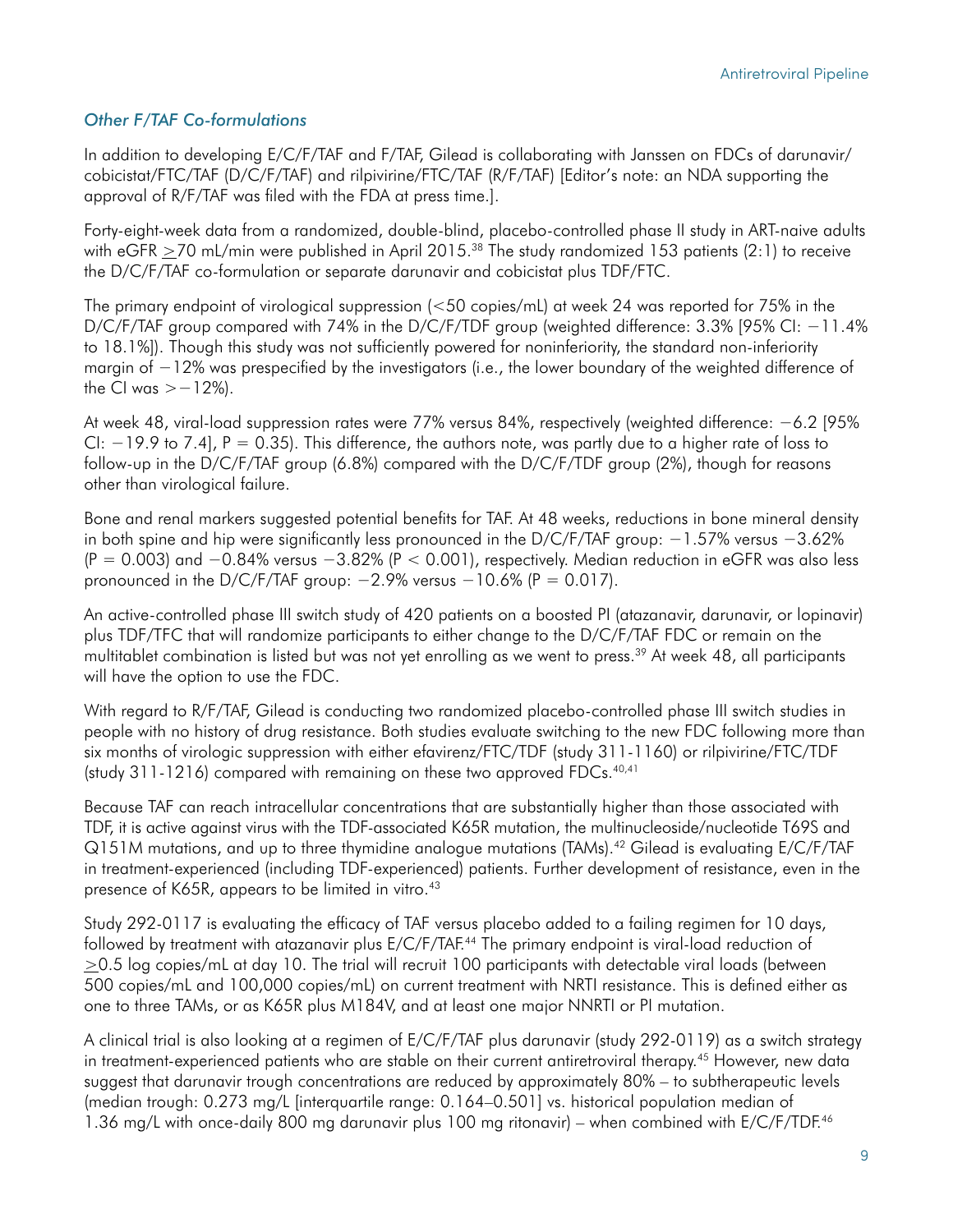Participants must have a history of at least two previous antiretroviral regimens, along with a history of resistance to at least two different drug classes, and be virally suppressed on a regimen containing darunavir. Entry criteria require current use of raltegravir, elvitegravir, or dolutegravir (50 mg once daily, but not twice daily) or documentation showing no evidence of resistance to these INSTIs. The cost-effectiveness analysis from this study, particularly in light of the questionable added benefit of darunavir, will be worth noting.

Although they are not yet in human studies, matchstick-sized TAF implants notably produced sustained drug levels for over a month in a beagle study in the context of use for pre-exposure prophylaxis (PrEP).47

### *Doravirine (MK-1439)*

Doravirine is a once-daily NNRTI being developed by Merck that can be taken with or without food. It has in vitro activity against common NNRTI resistance mutations (K103N, Y181C, G190A, E101K, E138K, and K103N/Y181C) and selects for distinct mutations in vitro (V106A, F227L, and L234I), suggesting limited cross-resistance to rilpivirine or etravirine.<sup>48</sup> Additional analyses noted that mutant viruses selected by doravirine are susceptible to rilpivirine and efavirenz, and mutants selected by rilpivirine and efavirenz are susceptible to doravirine.

Doravirine is primarily metabolized by CYP3A4 but is neither an inducer nor an inhibitor. In a seven-day monotherapy evaluation using 25 mg and 200 mg once-daily oral dosing, doravirine produced a median reduction in viral load of 1.3 log copies/mL.

Based on 24-week primary efficacy results from the phase IIb P007 doravirine dose-finding study (using 25 mg, 50 mg, 100 mg, and 200 mg) in 208 treatment-naive patients compared with standard dose efavirenz, the 100 mg dose was selected for phase III studies. This was reported in the *2014 Pipeline Report*.

From week 36, an additional 132 people were randomized to doravirine 100 mg or efavirenz, and the original participants all switched to the 100 mg dose. TDF and FTC were used as background NRTIs throughout. Week 48 results from this complicated group were presented at Glasgow 2014, together with a week-8 analysis of central nervous system (CNS) side effects from the 100 mg doravirine versus combined efavirenz groups.49

At baseline, median CD4 count and viral load for all participants was approximately 400 cells/mm<sup>3</sup> (range:  $90-1,100$ ) and  $4.6$  log copies/mL (range:  $2.6-6.7$ ). Around 10% had CD4 counts  $\leq$ 200 cells/mm<sup>3</sup>, and 30% had viral loads higher than 100,000 copies/mL.

Efficacy and safety results at week 48 were broadly similar to those at week 24. By intent-to-treat analysis (where noncompletion equaled failure), suppression to <40 copies/mL was achieved by 72%, 72%, 76%, and 83% in the 25 mg, 50 mg, 100 mg, and 200 mg doravirine groups (76% combined) versus 71% in the efavirenz arm. Using a 200 copies/mL cutoff, rates were 85% (doravirine combined) versus 79%.

The most common adverse events in the combined doravirine and efavirenz groups were abnormal dreams (10.2% vs. 9.5%), nausea (7.8% vs. 2.4%), fatigue (7.2% vs. 4.8%), diarrhea (4.8% vs. 9.5%), and dizziness (3.0% vs. 23.8%), and they were generally mild to moderate. The rate of discontinuation due to drug-related adverse events was twice as high in the combined efavirenz groups compared with the efavirenz group: 2.4% vs. 4.8%.

Week-8 CNS tolerability data for 216 participants randomized to 100 mg doravirine or efavirenz reported at least one CNS-related adverse event in 22.2% of the doravirine group compared with 43.5% of the efavirenz group (difference: −21.3% [95% CI: −33.2 to −8.8]; P < 0.001). The most common CNS adverse events were dizziness (9.3% vs. 27.8%), insomnia (6.5% vs. 2.8%), abnormal dreams (5.6% vs. 16.7%), and nightmares (5.6% vs. 8.3%); all doravirine compared with efavirenz.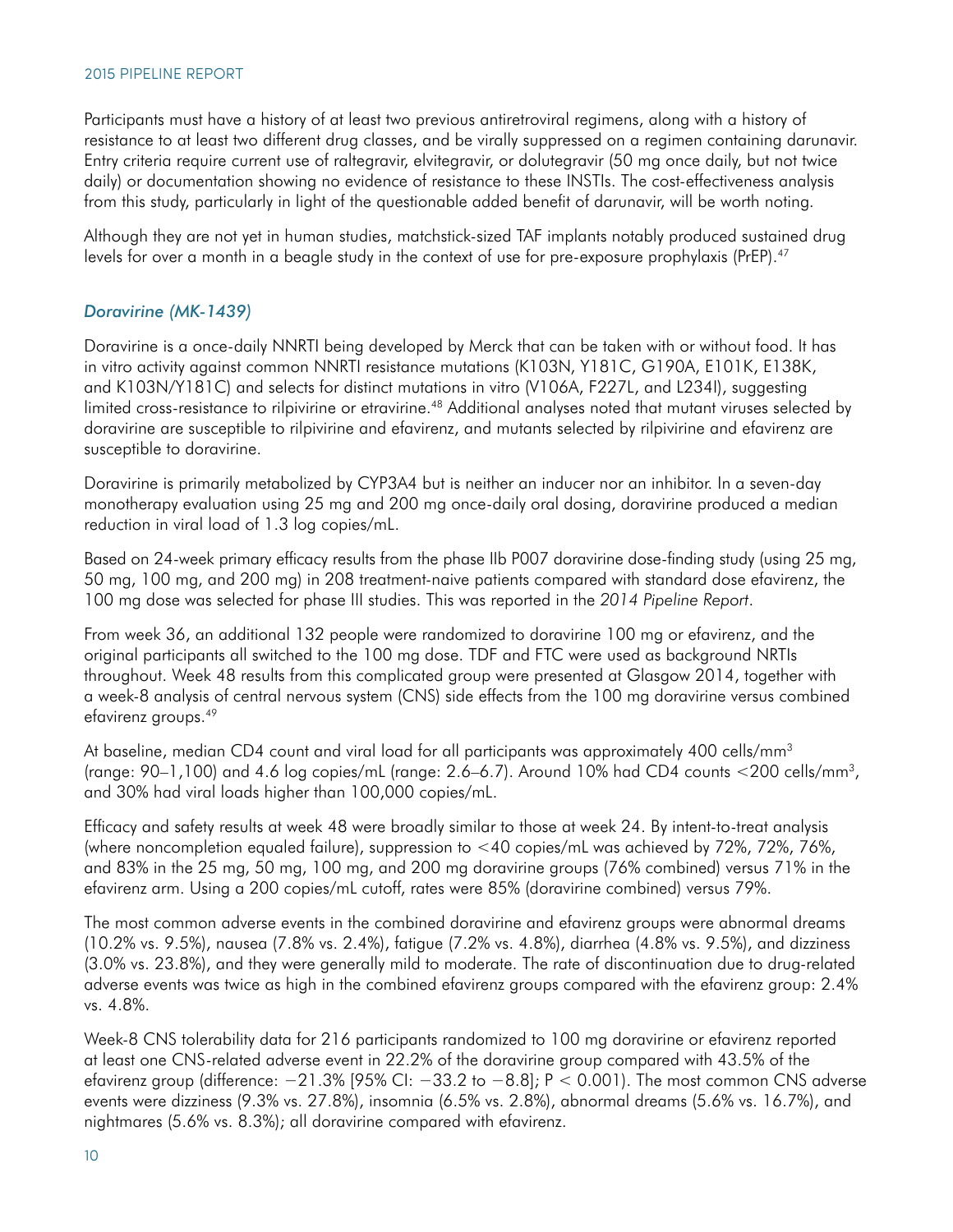A phase III study comparing doravirine to darunavir/ritonavir in treatment-naive patients started in late 2014 and includes sites in the United States, Canada, Puerto Rico, and Europe.<sup>50</sup>

Additional phase III studies using the FDC of doravirine plus generic TDF and 3TC are due to start in mid-2015, including one in treatment-naive patients with efavirenz as a control and a second in patients virally suppressed on PI/ritonavir-based combinations. Final results are likely to coincide with TDF's patent expiration in 2017.51,52

### *Fostemsavir*

Fostemsavir (BMS-663068) is a prodrug of the attachment inhibitor BMS-626529 that produced median viral-load reductions of 0.7 to 1.5 log copies/mL after 7 days of monotherapy. It is active against both CCR5 and CXCR4-tropic HIV, but not subtype AE and group O.53,54 Fostemsavir is an oral twice-daily drug that binds directly to gp120, causing conformational changes that block attachment to the CD4 receptor.

Forty-eight-week data from an international phase IIb dose-ranging study were reported at CROI 2015.55 Treatment-experienced participants, all of whom had virus susceptible to raltegravir, TDF, and atazanavir, were randomized to receive fostemsavir at doses of 400 mg twice daily, 800 mg twice daily, 600 mg once daily, or 1,200 mg once daily, compared with ritonavir-boosted atazanavir, all in combination with raltegravir and TDF. Sensitivity to BMS-626529 was an entry requirement (IC50 <100 nM). Approximately 5% of study participants did not meet this criterion, and the PhenoSense Entry Assay did not provide a result for 26% of screening samples.

A total of 251 participants were treated. Median age at baseline was 39 years; 60% were male and 38% were white. The median pretreatment viral load was 4.85 log copies/mL (43% had viral loads  $\geq$ 100,000 copies/mL), and CD4 count was 230 cells/mm<sup>3</sup> (38% with  $\leq$  200 CD4 cells/mm<sup>3</sup>).

At week 48 in the modified intent-to-treat analysis, viral response rates to <50 copies/mL were comparable across all groups regardless of gender, age, and race: between 61% and 82% in the fostemsavir group and 71% in the atazanavir group. Response rates in participants with baseline viral loads >100,000 copies/mL were lower in all arms, including the atazanavir/ritonavir control group.

CD4 count gains were similar across all groups, with mean increases ranging from  $141$  to 199 cells/mm<sup>3</sup> by week 48.

Seven participants discontinued treatment due to adverse events (two in the atazanavir group, five in the different fostemsavir groups), but none of the discontinuations was believed to be directly related to the study drugs used. Abdominal pain, nausea, and headache were among the most common side effects, though most occurred in the atazanavir group. Similarly, elevations in bilirubin occurred in 29/51 (58%) of participants in the atazanavir group compared with no cases of hyperbilirubinemia or jaundice in the fostemsavir groups. Laboratory abnormalities were uncommon among those receiving fostemsavir, with no clinically relevant changes in total cholesterol, LDL, or triglycerides.

A phase III trial of fostemsavir in treatment-experienced patients started in February (study AI438-047).56 Approximately 410 participants will be enrolled. Entry criteria include detectable viral load of >400 copies/mL on current ART and resistance, intolerance, or contraindications to drugs in at least three classes. Participants must be taking at least one, but no more than two, active approved drugs to be eligible for the randomized, placebo-controlled eight-day monotherapy arm of the study. Optimized background therapy is added after day 8, with all participants receiving open-label fostemsavir (600 mg twice daily) for at least 48 weeks.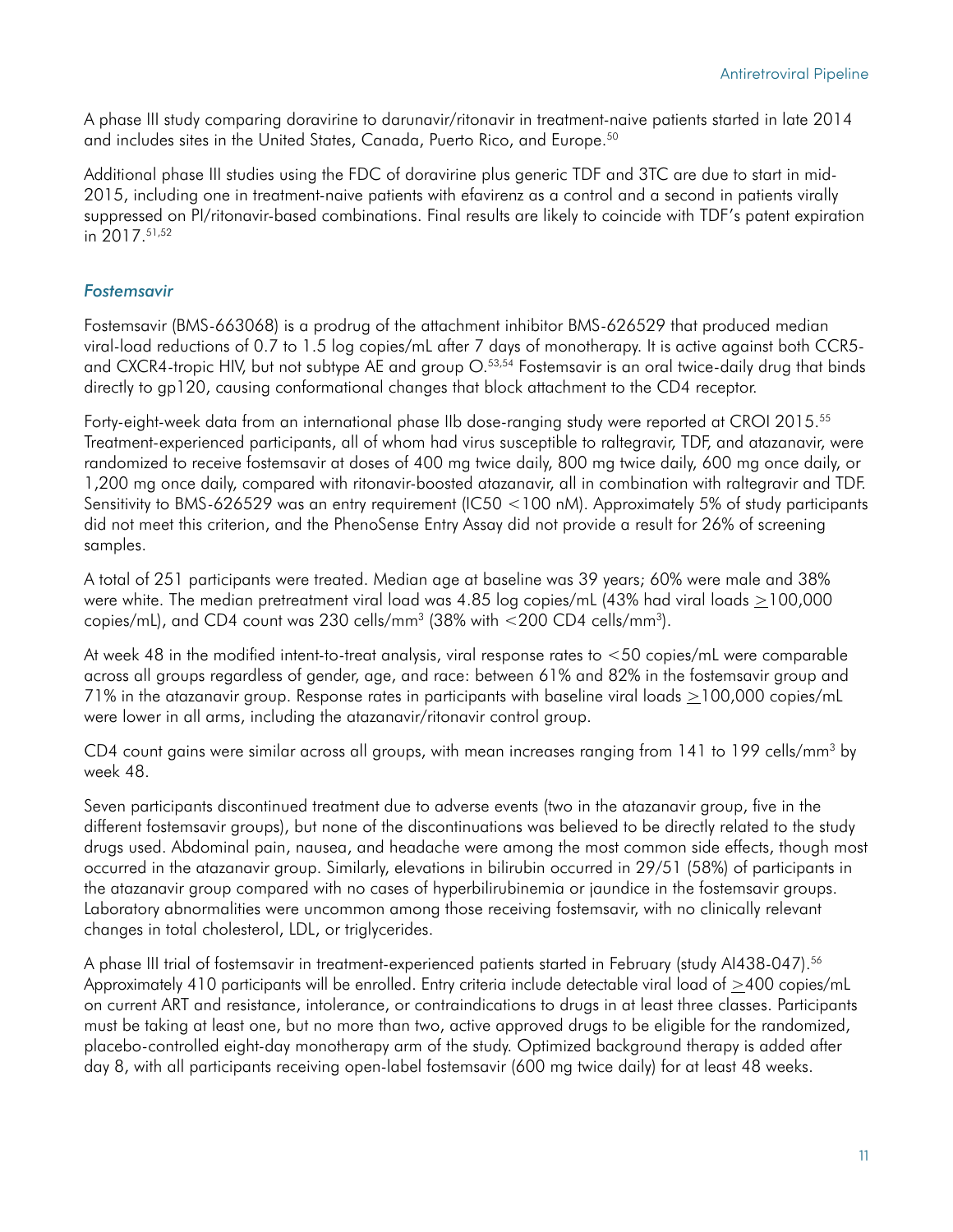Participants who are not taking any active approved drugs can enroll in an open-label cohort. This arm includes the option of using the experimental monoclonal antibody ibalizumab to prevent functional monotherapy, although ibalizumab has to be procured by the individual participant and is not provided as part of the study. (See the discussion below on the FDA treatment investigational new drug [IND] allowance of ibalizumab.)

The fusion inhibitor enfuvirtide (T-20, Fuzeon) can be used in both the randomized and nonrandomized arms to help construct the most viable combination.

An astonishing 137 clinical trial sites in Argentina, Australia, Belgium, Brazil, Canada, Chile, Colombia, France, Ireland, Italy, the Netherlands, Peru, Poland, Portugal, Puerto Rico, Romania, Russia, Spain, Taiwan, the United Kingdom, and the United States have been contracted to ensure adequate and prompt enrollment.

### *Cenicriviroc (Previously TBR-652)*

Cenicriviroc is a CCR5 inhibitor that produced median viral-load reductions of 1.7 log following 10 days of monotherapy in a phase I study presented at CROI in 2010. It is also active against CCR2. In a randomized, double-blind, placebo-controlled phase IIb study comparing cenicriviroc with efavirenz in treatment-naive patients, all with background TDF/FTC, viral suppression to <50 copies/mL at week 48 was 68%, 64%, and 50% in the 100 mg, 200 mg, and efavirenz groups, respectively, when reported in 2013.57 No new clinical data have been reported since then.

Tobira's phase III program was due to evaluate a co-formulation tablet containing 200 mg cenicriviroc and 300 mg 3TC, but no new clinical trials have been announced.

Cenicriviroc may also be active against HIV-2 in CCR5-tropic patients.58 It is also being studied as a potential treatment for mild-to-moderate HIV-associated neurocognitive decline, based on the hypothesis that dual CCR5 and CCR2 blockade will lead to reductions in monocyte activation, a potential inflammationrelated driver of neurocognitive impairment.<sup>59</sup> CCR5 and CCR2 blockade may also be associated with antifibrotic activity; hence, cenicriviroc is currently being evaluated as a potential treatment for nonalcoholic steatohepatitis (NASH).<sup>60</sup>

## *Raltegravir (Once-Daily Formulation)*

Once-daily dosing of Merck's INSTI was not approved after the QDMRK trial, which failed to show that oncedaily dosing of raltegravir (800 mg) was noninferior to twice-daily dosing (400 mg) for first-line therapy.<sup>61</sup>

Several newer formulations have led to a 600 mg version (total daily dose 1,200 mg)<sup>62</sup> that is currently being compared in a phase III randomized, double-blind noninferiority study (onceMRK) with the approved twicedaily formulation in treatment-naive participants. Primary endpoint results at 48 weeks from this 96-week study are expected in early 2016.<sup>63</sup>

Clinical results, not just pharmacokinetics (PK)/pharmacodynamics data, appear to be a requirement of oncedaily dosing approval.

#### *BMS-955176 (BMS-176)*

BMS-176 is a second-generation maturation inhibitor that targets the final stage of HIV Gag processing and inhibits release of the fully formed capsid. Maturation inhibitors are a new class of antiretrovirals that may have an important role for people with resistance to currently approved drugs.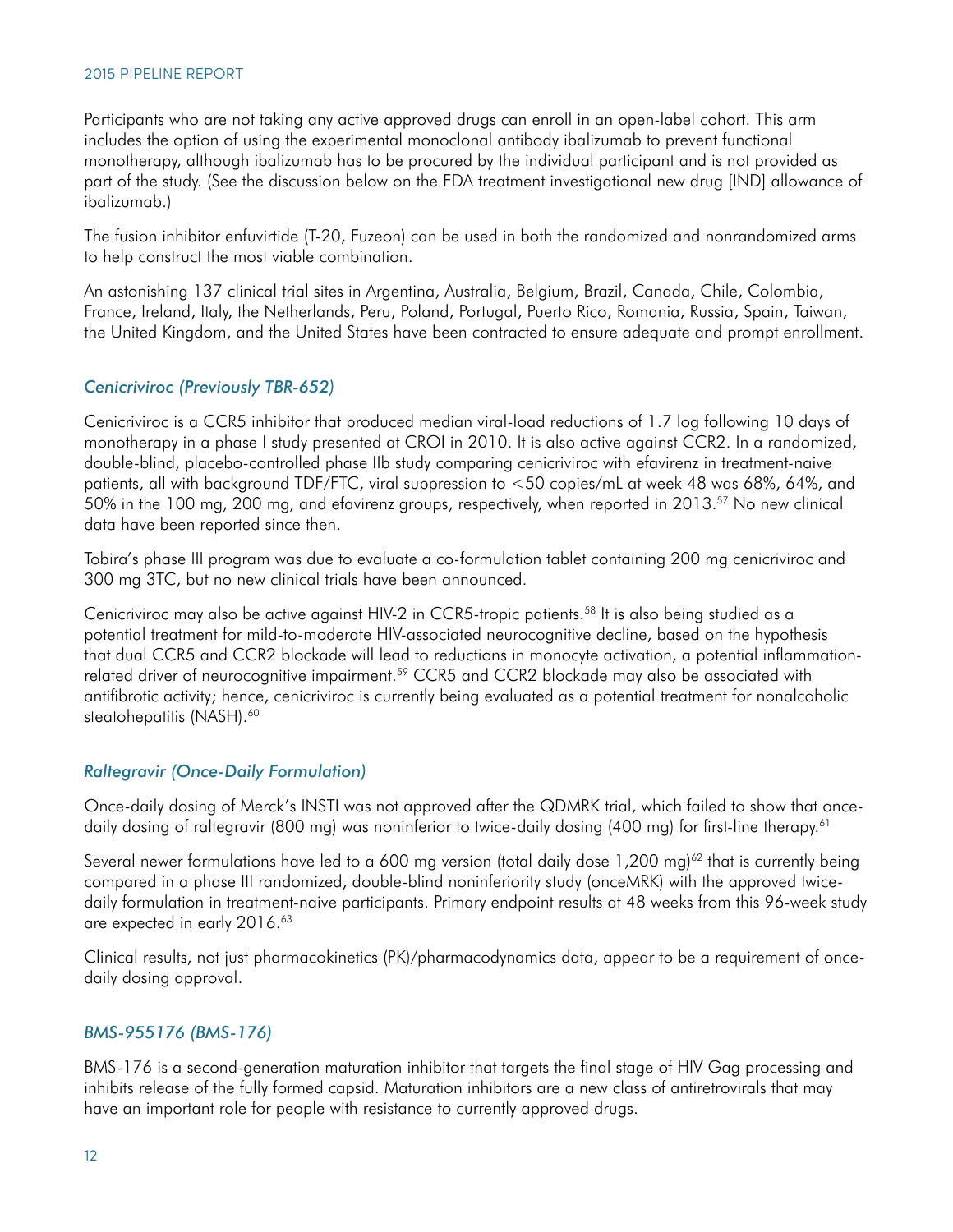The first-generation maturation inhibitor bevirimat (PA-457) was discontinued in June 2010 due to limited antiviral activity against HIV with common (in 30%–40% of treatment-naive patients) polymorphisms at positions 369, 370, or 371 in Gag.

BMS's compound has greater potency and coverage of Gag polymorphisms compared with bevirimat,<sup>64</sup> along with a half-life supportive of once-daily dosing and no significant safety issues identified in phase I studies.<sup>65</sup>

Preliminary results from a 10-day dose-ranging monotherapy study of BMS-176 were reported at CROI 2015.65 BMS-176 doses of 5, 10, 20, 80, and 120 mg were evaluated in six dosing groups, each composed of 10 HIV-positive, treatment-naive participants (two in each group received matching placebo). All but one participant were men; only three were nonwhite.

At each of the three higher doses, comparable reductions of  $-1.4$  logs were reported at day 10, with HIV RNA declines sustained for approximately a week after the drug was discontinued. Maximum median reduction in viral load was 1.7 log copies/mL in the 40 mg arm. Results were broadly similar for each group irrespective of baseline polymorphisms.

Side effects reported by >5% of participants included headache, abnormal dreams, night sweats, and diarrhea, but they were broadly similar between active drug and placebo recipients with no treatment discontinuations. No serious side effects or laboratory abnormalities were reported other than two single cases of transient grade 3 neutropenia (one each in the 80 mg and 120 mg groups).

Clinical trials currently planned or under way include a food effect trial, a second dose-finding study further evaluating 60 and 120 mg BMS-176, and a phase IIb study evaluating the safety and efficacy of the maturation inhibitor combined with atazanavir (either with or without ritonavir) and dolutegravir in 200 treatment-experienced participants. 66,67,68

#### *GS-9883*

GS-9883 is a second-generation INSTI in development by Gilead that, unlike elvitegravir, does not require PK boosting.

A phase Ib dose-ranging study using doses from 5 mg to 100 mg for 10 days of monotherapy in treatmentnaive HIV-positive participants has been completed; results are expected shortly.<sup>69</sup>

A phase II trial comparing GS-9883 with dolutegravir in approximately 75 HIV-positive, treatment-naive participants, with all participants using separate background FTC/TAF, is currently under way in the United States.<sup>70</sup>

#### *Cabotegravir*

Cabotegravir (formerly S/GSK-744) is an INSTI and an analogue of dolutegravir. It is being developed as an oral tablet for once-daily dosing and a long-acting parenteral administration formulation (cabotegravir LA).

Cabotegravir has a low nanomolar potency to treat wild-type HIV infection, with  $a > 2$ -log impact on viral load after 10 days of monotherapy. It has activity against a broad range of single integrase-associated drug mutations that can overcome early resistance to raltegravir and elvitegravir, but it loses significant sensitivity in the presence of E138K/Q148K and Q148R/N155H complexes. Also similarly to dolutegravir, it has a high barrier to resistance that makes resistance in integrase-naive patients rare. The half-life of the oral drug is >40 hours, easily allowing once-daily dosing, and is >40 days for the long-acting formulation, allowing monthly or quarterly injections depending on dose and formulation.71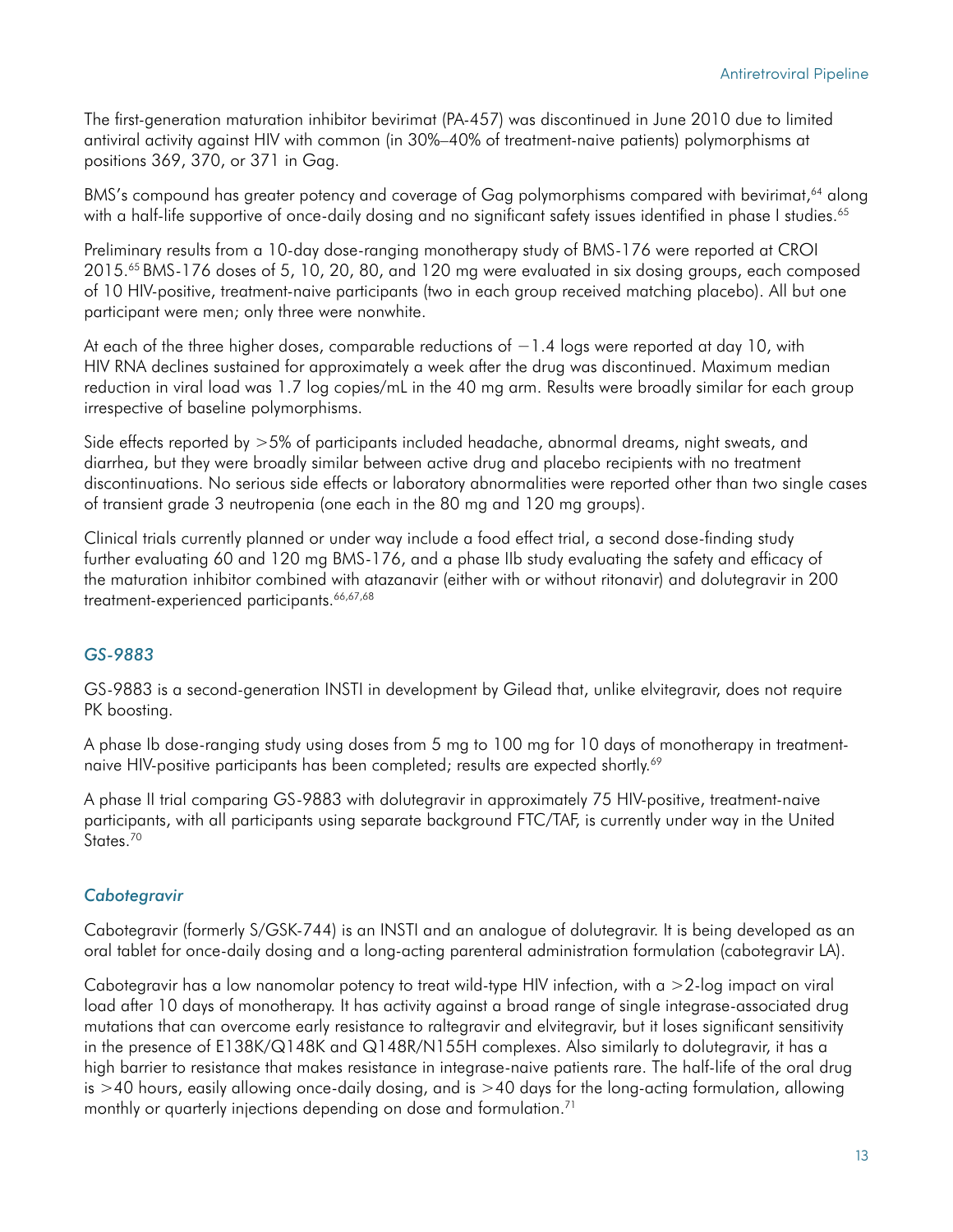Phase I and IIa studies reported low PK variability, generally good tolerability, and limited drug interactions. Injection-site reactions were common with the long-acting formulations. The current intramuscular (IM) formulation requires two 2 mL gluteal injections (four injections for the initial loading dose and two injections subsequently). This was associated with moderate pain in 20% of participants lasting, on average, five days (range: 1–30). 72,73

Clinical efficacy and safety of cabotegravir come from a phase II dose-ranging study that used oral cabotegravir and oral rilpivirine as two-drug maintenance therapy, with 96-week data presented at CROI 2015.74

The LATTE study enrolled 243 treatment-naive HIV-positive participants, mostly in early infection. Median baseline viral load and CD4 count were 20,000 copies/mL  $(14\% > 100,000)$  and 410 cells/mm<sup>3</sup> (<5% were <200). For the 24-week induction phase, participants were randomized to cabotegravir (10, 30, or 60 mg) or efavirenz, plus investigator choice of TDF/FTC or abacavir/3TC. If viral loads were <50 copies/mL at week 20, then those receiving cabotegravir substituted their NRTIs for 25 mg oral rilpivirine at week 24 for a further 72 weeks of maintenance therapy. The efavirenz control arm continued the NRTI backbone.

At week 24, viral load was <50 copies/mL in 87% of those in the combined cabotegravir/rilpivirine groups compared with 74% in the efavirenz group. In the week-96 analysis, which included those who did and did not meet the maintenance therapy requirement, 76% of those in the cabotegravir/rilpivirine groups, compared with 63% of those in the efavirenz group, had viral loads of <50 copies/mL. The difference between doses – 68%, 75%, and 84% in the 10 mg, 30 mg, and 60 mg groups – was related to nonvirological discontinuations.

Limiting the analysis to the 47 participants in the efavirenz group and the 160 in the cabotegravir/rilpivirine groups who met the viral-load criteria for continuing in the maintenance phase of the study, 86% in the cabotegravir/rilpivirine arm, compared with 83% of the efavirenz arm, had viral loads <50 copies/mL at week 96. The rate of virological failure in the maintenance population was 3% in the combined cabotegravir groups, compared with 4% in the efavirenz arm.

Three participants originally randomized to the 10 mg cabotegravir group developed treatment-emergent NNRTI mutations during the study; one also developed an INSTI mutation.

Participants were more likely to withdraw from the study due to adverse events in the efavirenz group compared with the combined cabotegravir groups (15% vs. 4%, respectively), usually before the start of the maintenance therapy phase of the trial. CNS effects were more commonly seen in the efavirenz arm. Headache was more common in the cabotegravir groups. Most adverse events were mild to moderate in intensity.

The 30 mg dose of cabotegravir was selected for further development of the oral formulation. A study evaluating the bioavailability of different 30 mg tablet formulations is now under way.<sup>75</sup>

#### *Long-Acting Formulations: Cabotegravir LA and Rilpivirine LA*

The availability of both cabotegravir and rilpivirine in long-acting injectable formulations led to a development program that will co-formulate both drugs as a monthly IM injection.

Long-acting drug formulations allowing monthly or less frequent dosing have the potential to improve clinical outcomes in all patient groups where adherence continues to be difficult. For this reason, many patient groups find long-acting formulations preferable to having to take daily pills. These slow-release formulations might have better tolerability, especially reduced gastrointestinal and other side effects.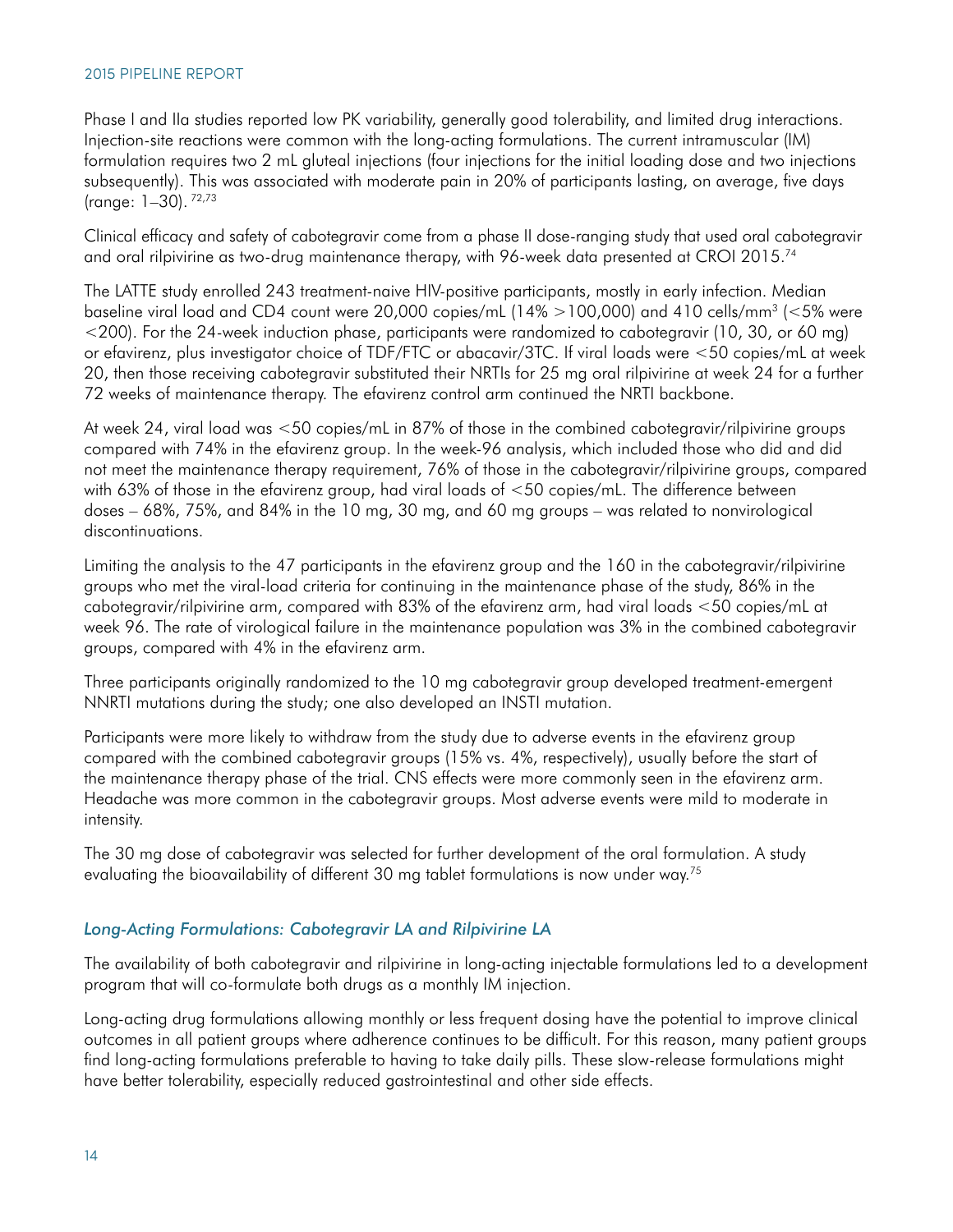Additionally, they may be cheaper than oral formulations to produce, given that they use less API and packaging, generate fewer distribution costs, and could potentially help overcome a key global concern of stock-outs in low-income countries.

The INSTI cabotegravir (S/GSK1265744) and the NNRTI rilpivirine are already being combined in phase II/III clinical trials. They employ nanoformulation technologies to overcome the bioavailability, water solubility, and stability weaknesses of oral antiretrovirals. These formulations also have an exciting potential for use as PrEP (see "Preventive Technologies," page 57, for details).

Challenges remain, however:

- Oral lead-in dosing is currently necessary to safeguard against serious adverse events, including hypersensitivity reactions.
- A minimum period with undetectable viral load in the induction phase might be important prior to the dual-therapy maintenance therapy.
- It is not known how to manage drug interactions after long-acting antiretrovirals have been given (e.g., if rifampin-inclusive treatment is necessary for tuberculosis if it is diagnosed later).
- It is not known how to manage the PK "tail" at the end of the dose with compounds that have such extremely long half-lives. Unless treatment is switched to an oral combination, vulnerability to drug resistance to both INSTIs and NNRTIs is high when drug concentrations fall below their inhibitory concentrations. This raises concerns relating to missed injections, whether from adherence or supply issues.
- Patient acceptability may be low if the volume of injections for both drugs is high, if the drugs are given by multiple injections, or if monthly clinic visits are necessary to receive the injections.

A phase IIb maintenance therapy trial employing the long-acting injectable formulations of cabotegravir and rilpivirine is now under way.<sup>76</sup> The study will consist of three phases: an induction phase, a maintenance phase, and an extension phase. Importantly, there is also a long-term follow-up phase for participants who withdraw from the study and have received at least one dose of cabotegravir LA and rilpivirine LA, in order to study and ensure adequate follow-up during the PK tail period following administration of both long-acting drugs.

In the induction phase, participants will receive oral cabotegravir (30 mg) plus abacavir/3TC once daily for 20 weeks and will then add oral rilpivirine for an additional four weeks. In the maintenance phase, beginning at week 24, eligible participants will be randomized 2:2:1 to one of the following treatment arms:

- IM regimen of cabotegravir LA (400 mg) + rilpivirine LA (600 mg) every four weeks for 96 weeks (the first dosing clinic visit will require loading doses of two 400 mg cabotegravir LA injections and one 600 mg rilpivirine injection);
- IM regimen of cabotegravir LA (600 mg) + rilpivirine LA (900 mg) every eight weeks for 96 weeks (the first dosing clinic visit will require loading doses of two 400 mg cabotegravir LA injections and one 900 mg LA injection; the second dosing clinic visit, four weeks later, will require an additional 600 mg loading dose of cabotegravir LA); or
- continuation of the oral induction phase regimen of cabotegravir plus abacavir/3TC once daily for 96 weeks (or 104 weeks if continuing on to the extension period).

The trial is now fully enrolled with 265 participants.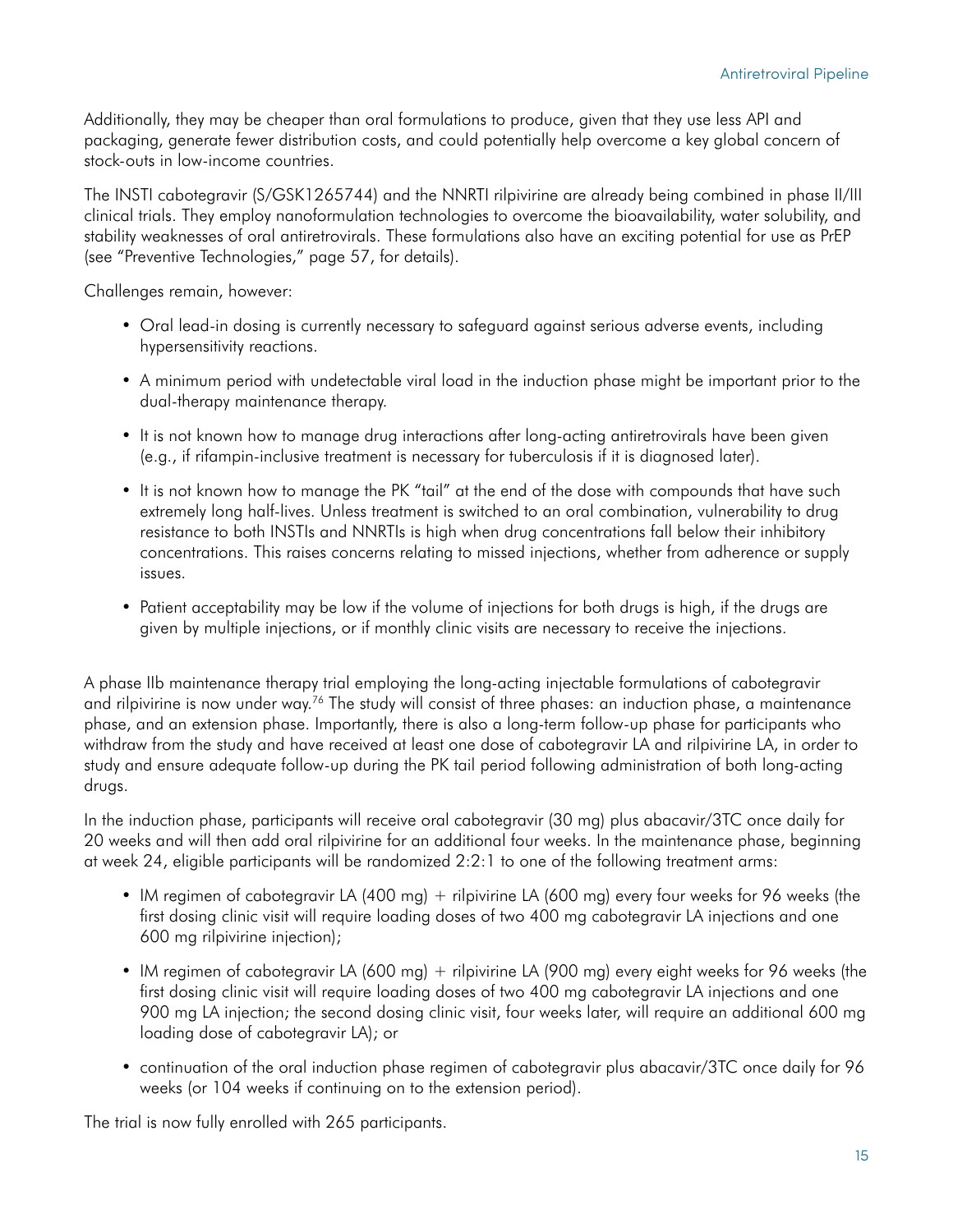#### *Long-Acting Rilpivirine*

Rilpivirine has undergone several PK, safety, and efficacy evaluations, which include phase I studies exploring oral and long-acting parenteral coadministration with cabotegravir.<sup>72</sup>

ViiV Healthcare, in collaboration with Janssen, is primarily conducting the clinical development of long-acting rilpivirine for therapeutic purposes.

#### *Dolutegravir/Rilpivirine*

Based in part on the encouraging data from the LATTE study, ViiV and Janssen are developing an FDC containing standard doses of dolutegravir (50 mg) and rilpivirine (25 mg) as a single-tablet, two-drug, NRTI-free maintenance regimen.<sup>77</sup> Should the FDC prove durable and safe, its approval and availability may serve as a stopgap until the long-acting formulations of cabotegravir and rilpivirine are approved, as an oral maintenance therapy alternative to long-acting cabotegravir/rilpivirine injections, or as an oral option to be initiated should long-acting cabotegravir/rilpivirine injections need to be discontinued.

A number of clinical trials of this oral maintenance regimen are planned or now under way. These include an FDC formulation study and three switch clinical trials.<sup>78,79,80,81</sup>

#### *Censavudine (OBP-001, formerly festinavir/BMS-986001)*

This molecule has a similar structure to the NRTI d4T (stavudine) but with in vitro data that suggested it may have none of d4T's problematic side effects.

Results from a phase IIb study presented at the Interscience Conference of Antimicrobial Agents and Chemotherapy in 2014 comparing once-daily BMS-986001 with TDF (with background efavirenz plus 3TC) reported similar efficacy at weeks 24 and 48 with higher doses, but with higher rates of drug resistance in people experiencing virological failure.<sup>82</sup> Slight differences in bone changes and increases in peripheral fat were reported with BMS-986001, but no statistical analysis was performed to support this.<sup>83</sup>

A potential role for censavudine in treating HIV-2 was suggested in a poster at the 2015 International Drug Resistance Workshop that reported greater in vitro activity against HIV-2 compared with HIV-1 and the ability of the drug to overcome key NRTI resistance mutations.<sup>84</sup>

Despite this, BMS has since dropped its option to develop the compound, and the rights have reverted to Oncolys.

#### *Monoclonal Antibodies*

Research into the potential therapeutic role for monoclonal antibodies in management of HIV has been ongoing for well over a decade. Although progress was slow with the earliest compounds, more recent discoveries of a number of more potent and more broadly neutralizing monoclonal antibodies (bNAbs) has led to greater optimism that they might play an important role in both treatment and cure research.

A meeting cosponsored by the U.S. National Institute of Allergy and Infectious Diseases (NIAID) and the Bill & Melinda Gates Foundation in June 2015 brought together more than 140 scientists, researchers, industry, regulators, advocates, and funders to review the current state of this research and to encourage collaborations that would bring advances more rapidly to clinical studies.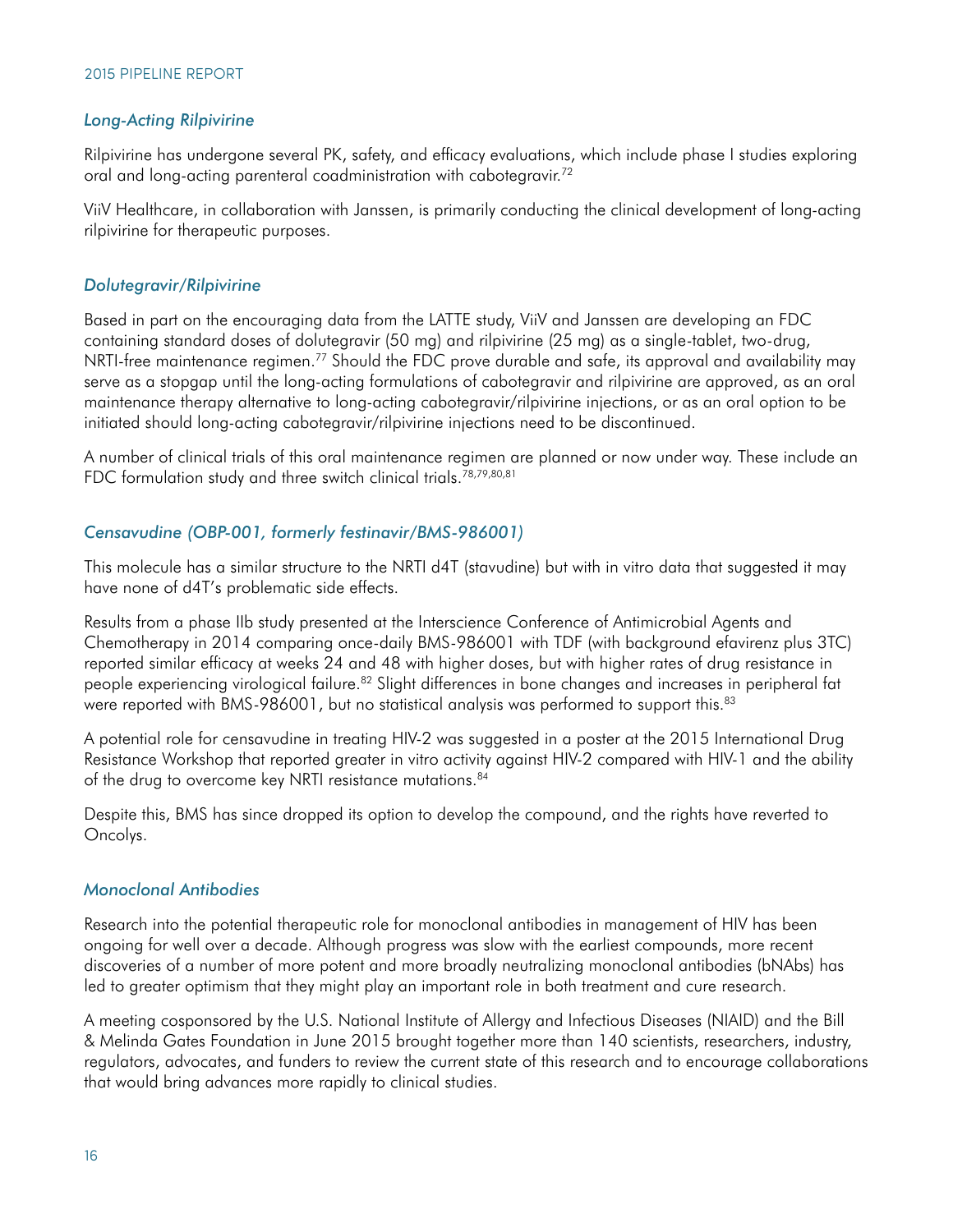In addition to discussing ibalizumab and PRO140, discussed separately below, the meeting reported on more recently developed compounds, including VRC01, which is being developed by the U.S. National Institutes of Health (NIH) Vaccine Research Center, and 3BNC117, which is being developed by the Rockefeller University with support from the NIH. Both are bNAbs with activity against many diverse HIV strains. In addition to their possible use for therapeutic purposes, they are being eyed for their prevention potential as passive immunization and their curative potential in combination with latency-reversing drugs (for more, see "Preventive Technologies," page 57, and "Research Toward a Cure and Immune-Based and Gene Therapies," page 81).

In a recently published study, 12 HIV-negative and 17 HIV-positive individuals received single infusions of 1, 3, 10, or 30 mg/kg of 3BNC117.<sup>85</sup> The infusions were well tolerated, and the HIV-positive participants in the two highest dose groups, particularly the eight individuals in the 30 mg/kg group, experienced viral-load reductions between 0.8 and 2.5 log copies/mL, which persisted for at least 28 days in some cases. Baseline resistance to 3BNC117 was documented in one individual, as well as evolving resistance to the antibody among some participants in the lowest dose groups.

Indeed, a key theme from the Bethesda meeting was the need for future research to use multiple bNAbs from an extensive panel of isolates in combination to ensure sufficient coverage and to minimize the risk of resistance, which paralleled learning from the experience of early ART.

### *Ibalizumab (TMB-355)*

Ibalizumab (TMB-355) is a monoclonal antibody that binds to CD4 and blocks HIV entry post-attachment. It is being developed, albeit slowly, by TaiMed Biologics and was recently granted orphan designation by the FDA due to its limited but important treatment potential. It has been studied primarily as an intravenous (IV) formulation and is being looked at principally as a regimen component for people with cross-class-resistant HIV.

In phase I and II studies completed to date, there were mean viral-load reductions of −0.95 to −1.96, with no severe drug-related adverse events reported among the 247 participants who received the drug via IV administration.

No additional phase II or phase III treatment protocols have been announced other than an ongoing one (investigator-sponsored) that allows participants in the phase IIb clinical trial to continue received ibalizumab with optimized background therapy.<sup>86</sup> For treatment-experienced patients requiring ibalizumab to construct a viable or tolerable antiretroviral regimen, TaiMed is providing the IV formulation of the drug through a treatment IND program, which requires each patient and his or her health care provider to apply for access to the drug through regulatory agencies.<sup>87</sup> Additionally, in response to advocates' requests, BMS has agreed to allow heavily treatment-experienced patients enrolled in the nonrandomized arm of its phase III evaluation of the attachment inhibitor fostemsavir to use ibalizumab to help optimize treatment outcomes.<sup>56</sup>

Ibalizumab has been reformulated for subcutaneous administration, with encouraging safety and PK data reported in September 2014.88

PRO 140, originally developed by Progenics and now owned by CytoDyn, is a monoclonal antibody targeting CCR5. Phase I and phase II studies exploring single-dose intravenous infusions of PRO 140 at doses of 5 mg/ kg or 10 mg/kg reported mean maximum viral-load reductions of 1.8 log copies/mL in the absence of other antiretrovirals.89,90 Weekly (162 mg and 324 mg) and biweekly (324 mg) subcutaneous administration have also been evaluated, yielding mean viral-load reductions of 1.37 log to 1.65 log copies/mL and no serious adverse events.91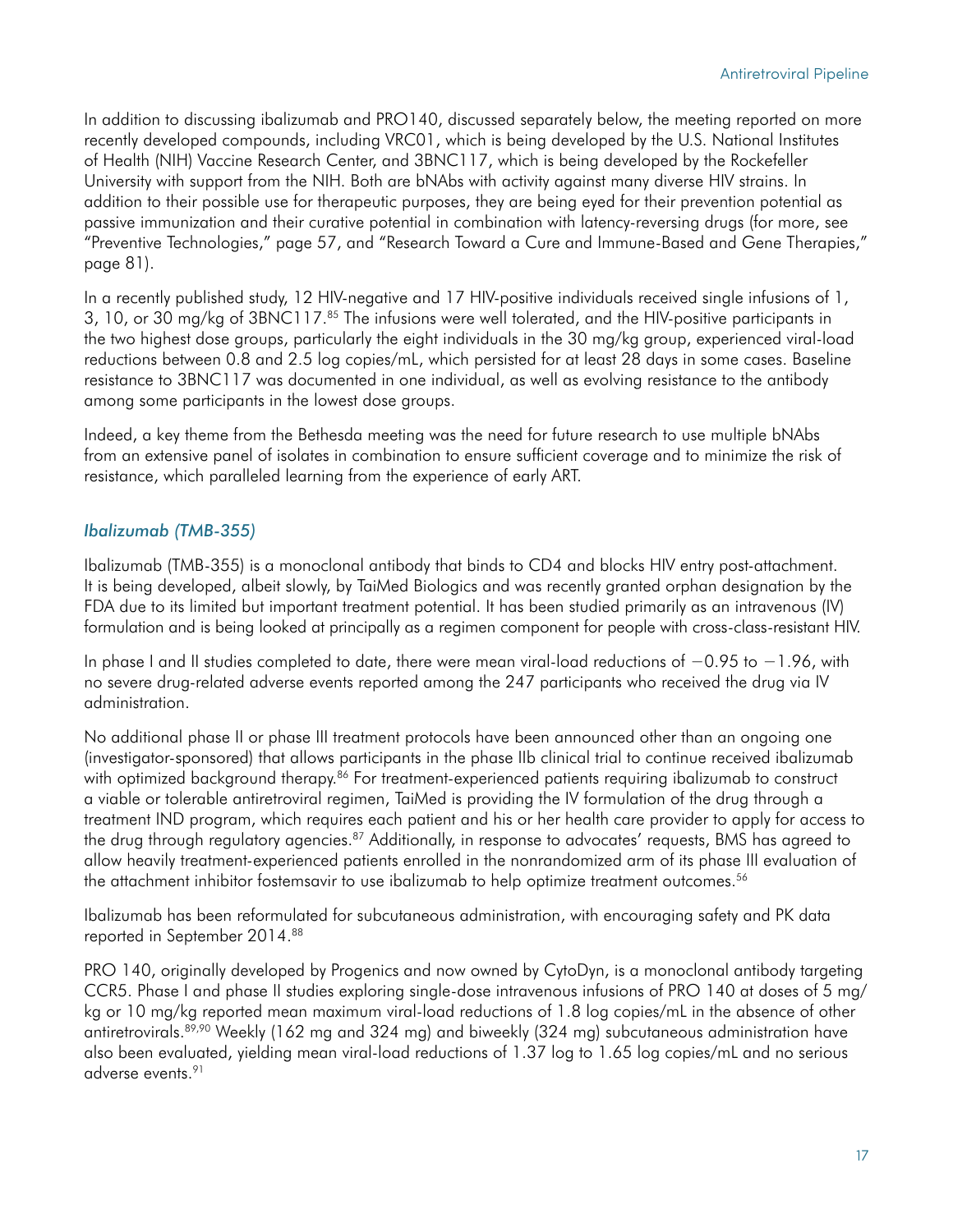Though no new PRO 140 data have been reported since 2010, phase II studies are planned or under way. These include an ongoing evaluation of a treatment substitution strategy that calls for alternating between daily oral dosing of standard antiretrovirals and PRO 140 administration (i.e., three months of daily oral antiretroviral treatment followed by three months of weekly injections of PRO 140, followed by a return to daily oral antiretrovirals), as well as a study of subcutaneous injections of PRO 140 added to an optimized antiretroviral regimen for HIV-positive injection drug users with viral rebound and documented poor adherence that was announced in 2011 and has yet to open to enrollment.<sup>92,93</sup>

## **CONCLUSION**

The antiretroviral drug pipeline remains robust, with significant advancements of several compounds now in late-stage development and the entry of new compounds with potential for both treatment-experienced and treatment-naive populations. TAF continues to show well in clinical trials, demonstrating its promise as a new version of a drug that remains a backbone of treatment regimens throughout the world; doravirine is now in phase III evaluations as a generic-backed co-formulated, single-tablet regimen; and data continue to support the exploration of long-acting dual-drug injectable regimens as maintenance therapy. For treatmentexperienced individuals, the advancement of fostemsavir – particularly into a highly ambitious, multinational phase III clinical trial with an open-label arm for patients in desperate need of new treatment options – and the entrance of BMS-955176 are encouraging, as is the orphan designation for ibalizumab.

This is not to say that all pipeline contenders are advancing in a seamless fashion, nor are their launch and commercial successes yet being viewed against the backdrop of increasingly perilous cost and access considerations.

## **RECOMMENDATIONS**

- Manufacturers must commit to drug prices required to achieve cost-contained HIV care and service delivery in high-income countries.
- Manufacturers developing new oral drugs are strongly encouraged to follow the emerging trend of evaluating co-formulations with historically potent and safe generic antiretrovirals, notably TDF and 3TC. However, these fixed-dose combinations must be priced accordingly.
- Gilead Sciences should commit to a more robust research program for TAF that covers three main concerns:
	- 1. Head-to-head comparisons of TAF- versus TDF-inclusive regimens, including those with drugs that do not require boosting, in treatment-naive individuals (i.e., not just switch studies).
	- 2. Evaluations of lower-dose TAF (e.g., 2 mg and 10 mg in cobicistat-boosted and cobicistatunboosted regimens, respectively), in light of data suggesting that the increased intracellular concentrations associated with 10 and 25 mg dosing do not confer potency advantages compared with TDF in treatment-naive populations. This may have potential for further improved safety and API requirements.
	- 3. Collaboration with the FDA and other regulatory agencies to fully validate intracellular, versus blood plasma, drug concentrations as a bona fide PK marker. This is key to supporting bioequivalence data requirements for generic co-formulations in low-income countries (e.g., fixed-dose combinations containing 3TC instead of FTC).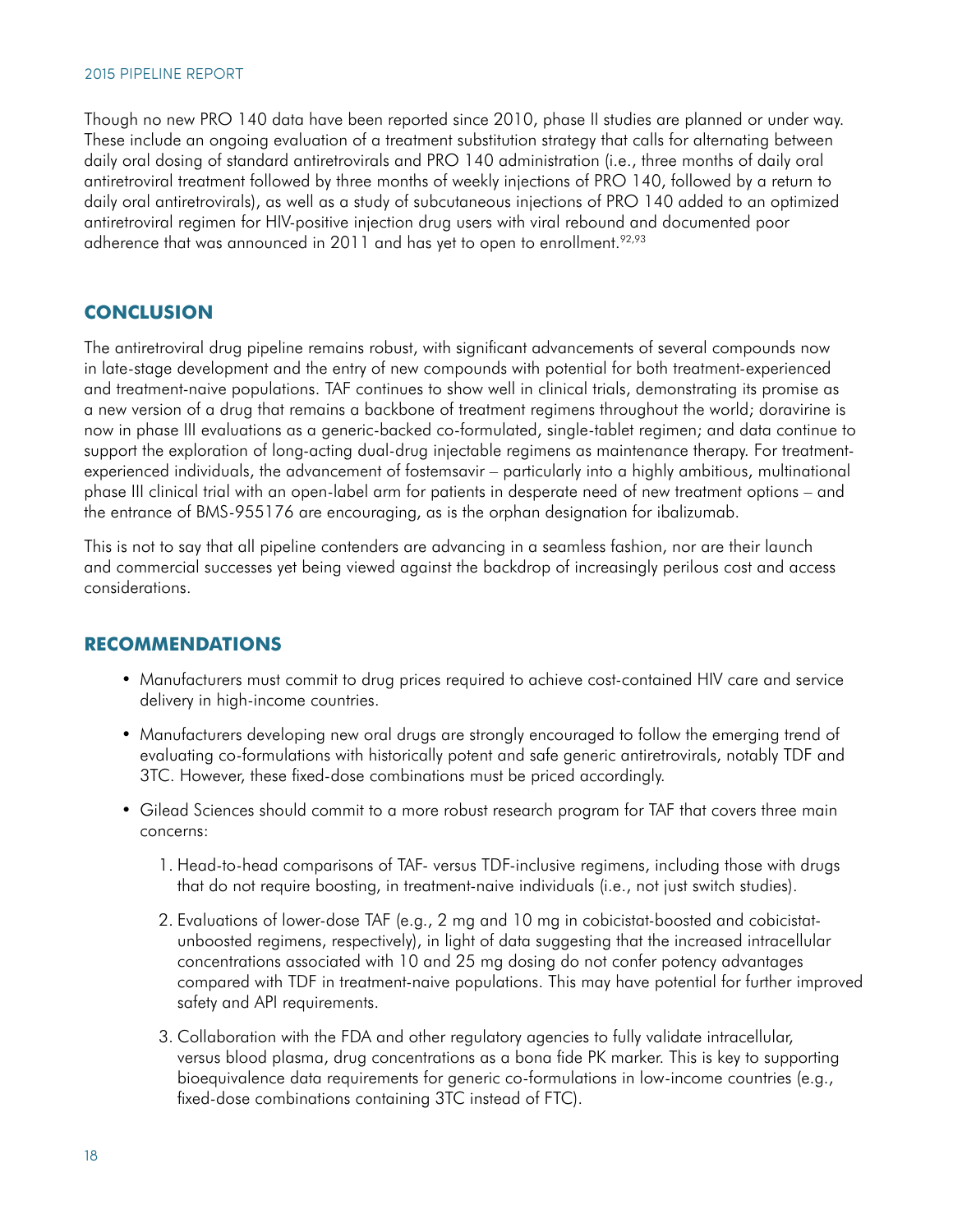- Long-acting antiretrovirals for parenteral administration continue to hold tremendous promise for treatment and prevention. Though safety and efficacy trials should be prioritized, research to more fully evaluate potential implementation challenges of these drugs – such as dosing and clinical followup acceptability and feasibility evaluations – should be planned.
- The development of new drugs for treatment of cross-class-resistant HIV should remain a priority. It is very encouraging to see progress in this area. For drugs with limited indications, including those without clear marketing potential for treatment-naive individuals, the Orphan Drug Designation program should be explored and engaged.
- Manufacturers should continue to closely collaborate with, and invest heavily in, evidence-based research, implementation science, policy advocacy, and service delivery aimed at improving HIV diagnosis and clinical care engagement rates. Their efforts should aim to maximize virological suppression rates required to improve disease-free mortality and prevent ongoing transmission of the virus.

### REFERENCES

BHIVA: British HIV Association CROI: Conference on Retroviruses and Opportunistic Infections EACS: European Conference on AIDS IAC: International AIDS Conference (World AIDS Conference) IAS: IAS Conference on HIV Pathogenesis, Treatment and Prevention ICAAC: Interscience Conference on Antimicrobial Agents and Chemotherapy

Unless noted otherwise, all links were accessed on May 13, 2015.

- 1. Insight. 10th review by the data and safety monitoring board. INSIGHT [Internet]. 2015 May 15. http://insight.ccbr.umn.edu/official documents/ [START/open\\_DSMB/START\\_OpenDSMB\\_15May2015.pdf](http://insight.ccbr.umn.edu/official_documents/START/open_DSMB/START_OpenDSMB_15May2015.pdf).
- 2. Collins S. Breaking news: what do the START results mean for HIV positive people. HIV i-Base [Internet]. 27 May 2015. [http://i-base.info/](http://i-base.info/breaking-news-what-do-the-start-results-mean-for-hiv-positive-people) [breaking-news-what-do-the-start-results-mean-for-hiv-positive-people](http://i-base.info/breaking-news-what-do-the-start-results-mean-for-hiv-positive-people).
- 3. Hill A, Pozniak A, Simmons B. No difference in risk of virological failure between antiretroviral treatments using co-formulated versus individual drugs: meta-analysis of 9 randomised trials in 2,568 patients (Abstract O-10). 21st Annual BHIVA Conference; 2015 April 21–24; Brighton, United Kingdom. <http://www.bhiva.org/documents/Conferences/2015Brighton/AbstractBook2015.pdf>.
- 4. Hill A. Generics: the facts. 21st Annual BHIVA Conference (invited lecture). 2015 April 21–24, Brighton, UK. [http://www.bhiva.org/](http://www.bhiva.org/150422AndrewHill.aspx) [150422AndrewHill.aspx.](http://www.bhiva.org/150422AndrewHill.aspx)
- 5. ViiV Healthcare (Press Release). ViiV Healthcare receives FDA approval for Triumeq. 2014 August 22. [http://www.viivhealthcare.com/media/](http://www.viivhealthcare.com/media/press-releases/2014/august/viiv-healthcare-receives-fda-approval-for-triumeq.aspx) [press-releases/2014/august/viiv-healthcare-receives-fda-approval-for-triumeq.aspx](http://www.viivhealthcare.com/media/press-releases/2014/august/viiv-healthcare-receives-fda-approval-for-triumeq.aspx).
- 6. ViiV Healthcare (Press Release). ViiV Healthcare receives EU marketing authorization for Tirumeq. 2014 September 3. [http://www.viivhealthcare.](http://www.viivhealthcare.com/media/press-releases/2014/september/viiv-healthcare-receives-eu-marketing-authorisation-for-triumeq.aspx) [com/media/press-releases/2014/september/viiv-healthcare-receives-eu-marketing-authorisation-for-triumeq.aspx](http://www.viivhealthcare.com/media/press-releases/2014/september/viiv-healthcare-receives-eu-marketing-authorisation-for-triumeq.aspx).
- 7. Weller S, Chen S, Borland J, et al. Bioequivalence of a dolutegravir, abacavir and lamivudine fixed-dose combination tablet and the effect of food. J Acquir Immun Defic Syndr. 2014 Aug 1;66(4):393–8. [http://journals.lww.com/jaids/Abstract/publishahead/Bioequivalence\\_of\\_a\\_](http://journals.lww.com/jaids/Abstract/publishahead/Bioequivalence_of_a_Dolutegravir,_Abacavir_and.97920.aspx_Abacavir_and.97920.aspx) Dolutegravir, Abacavir\_and.97920.aspx Abacavir\_and.97920.aspx.
- 8. DHHS Panel on Antiretroviral Guidelines for Adults and Adolescents (U.S.). Guidelines for the use of antiretroviral agents in HIV-1-infected adults and adolescents. Rockville, MD: Department of Health and Human Services (U.S.). 2015 April 8. [http://aidsinfo.nih.gov/guidelines/html/1/adult](http://aidsinfo.nih.gov/guidelines/html/1/adult-and-adolescent-treatment-guidelines/0)[and-adolescent-treatment-guidelines/0](http://aidsinfo.nih.gov/guidelines/html/1/adult-and-adolescent-treatment-guidelines/0).
- 9. Panel de expertso de GeSIDA y Plan Nacional sobre el Sida (Spain). Documento de consenso de GeSIDA/Plan Nacional sobre el Sida respect al tratamiento antiretroviral en adultos con infeccion por el virus de la immunodeficiencia humana. Madrid: Ministerio de Sanidad, Servicios Sociales e Igualidad (Spain). 2015 January. [http://www.gesida-seimc.org/contenidos/guiasclinicas/2015/gesida-guiasclinicas-2015-tar.pdf.](http://www.gesida-seimc.org/contenidos/guiasclinicas/2015/gesida-guiasclinicas-2015-tar.pdf)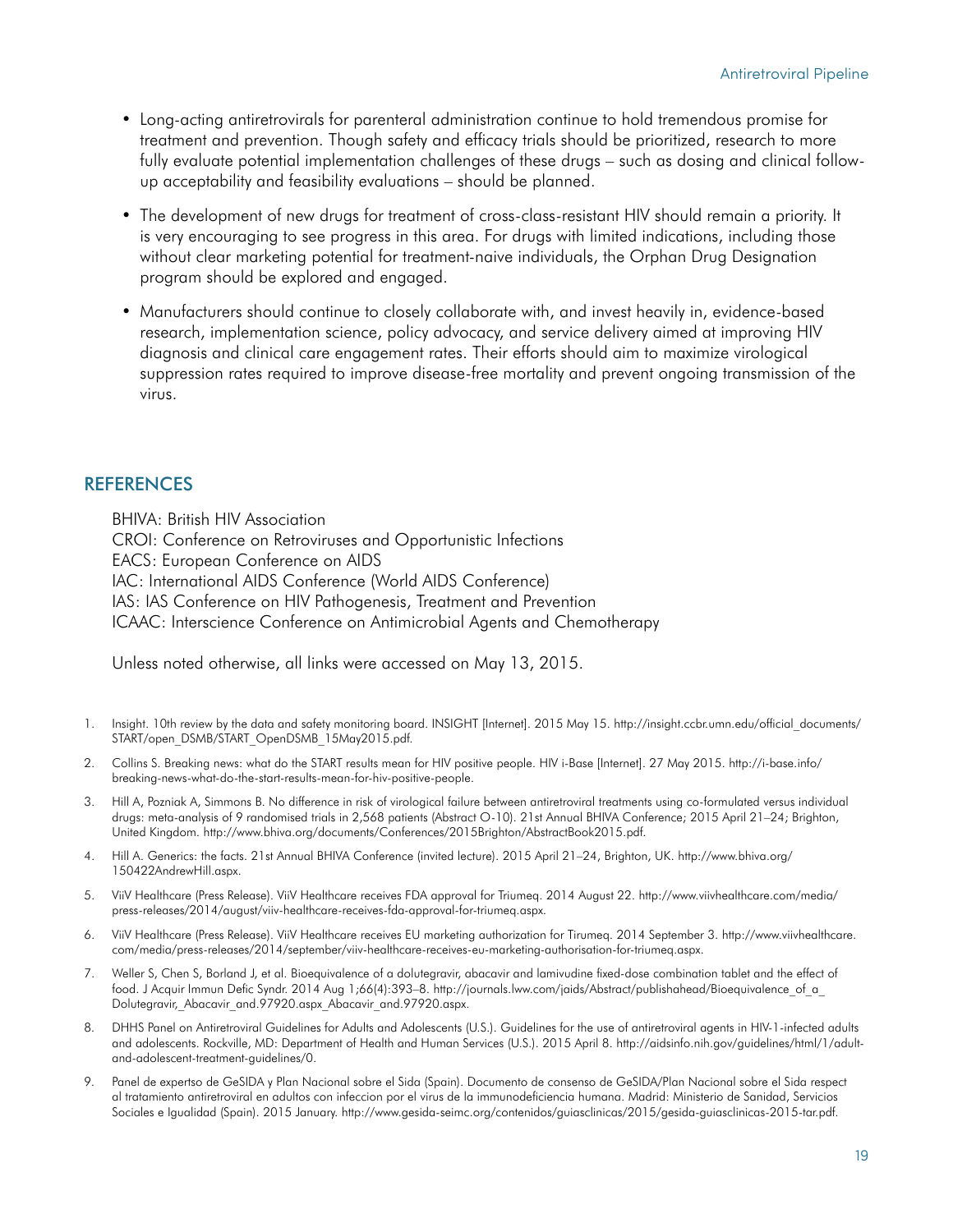- 10. Janssen, Inc. (Press Release). Prezcobix now available for Canadians living with HIV. 2014 September 17. [http://www.prnewswire.com/news](http://www.prnewswire.com/news-releases/prezcobix-now-available-for-canadians-living-with-hiv-275413881.html)[releases/prezcobix-now-available-for-canadians-living-with-hiv-275413881.html.](http://www.prnewswire.com/news-releases/prezcobix-now-available-for-canadians-living-with-hiv-275413881.html)
- 11. Janssen, Inc. (Press Release). European Commission approves Rezolsta, a new once-daily, fixed-dose HIV therapy combining darunavir and cobicistat. 2015 November 25. [http://www.investor.jnj.com/releases.cfm.](http://www.investor.jnj.com/releases.cfm)
- 12. Janssen Therapeutics (Press Release). Prezcobix (darunavir/cobicistat) approved in the U.S. for the treatment of adults living with HIV. 2015 January 29. <http://www.investor.jnj.com/releases.cfm>.
- 13. Kakuda TN, Van De Casteele T, Petrovic R, et al. Bioequivalence of a darunavir/cobicistat fixed-dose combination tablet versus single agents and food effect in healthy volunteers. Antivir Ther. 2014;19(6):597–606.<http://www.intmedpress.com/journals/avt/abstract.cfm?id=2814&pid=88>.
- 14. Tashima K, Crofoot G, Tomaska FL, et al. Cobicistat-boosted darunavir in HIV-1-infected adults: week 48 results of a phase IIIb, open-label single-arm trial. AIDS Res Ther. 2014;11:39. doi: 10.1186/1742-6405-11-39.
- 15. Bristol-Myers Squibb (Press Release). U.S. Food and Drug Administration approves Bristol-Myers Squibb's Evotaz (atazanavir and cobicistat) for the treatment of HIV-1 infection in adults. 2015 January 29. [http://news.bms.com/press-release/financial-news/us-food-and-drug-administration](http://news.bms.com/press-release/financial-news/us-food-and-drug-administration-approves-bristol-myers-squibbs-evotaz-a)[approves-bristol-myers-squibbs-evotaz-a.](http://news.bms.com/press-release/financial-news/us-food-and-drug-administration-approves-bristol-myers-squibbs-evotaz-a)
- 16. Sevinsky H, Tao X, Wang R, et al. A randomized trial in healthy subjects to assesses the bioequivalence of an atazanavir/cobicistat fixeddose combination tablet versus administration as separate agents. Antivir Ther. 2014 Oct 31. [http://www.intmedpress.com/serveFile.](http://www.intmedpress.com/serveFile.cfm?sUID=d6ccae69-8324-41c8-8327-145daaf650c3) [cfm?sUID=d6ccae69-8324-41c8-8327-145daaf650c3](http://www.intmedpress.com/serveFile.cfm?sUID=d6ccae69-8324-41c8-8327-145daaf650c3).
- 17. Lennox JL, Landovitz RJ, Ribaudo HJ, et al. Efficacy and tolerability of 3 nonnucleoside reverse transcriptase inhibitor-sparing antiretroviral regimens for treatment-naïve volunteers infected with HIV-1: a randomized, controlled equivalence trial. Ann Intern Med. 2014 Oct 7;(161(7):461–71. [http://annals.org/article.aspx?articleid=1911116.](http://annals.org/article.aspx?articleid=1911116)
- 18. Food and Drug Administration (U.S.). Dutrebis approved, though not commercially marketed in US at this time [Internet]. 2015 February 6. [http://content.govdelivery.com/accounts/USFDA/bulletins/eff796.](http://content.govdelivery.com/accounts/USFDA/bulletins/eff796)
- 19. Schwind, John (Merck, Upper Gwynedd, PA). E-mail with: Tim Horn (Treatment Action Group, New York, NY). 2015 April 17.
- 20. Merck. Highlights of prescribing information for Detrubis (lamivudine and raltegravir). 2015 February. [http://www.accessdata.fda.gov/drugsatfda\\_](http://www.accessdata.fda.gov/drugsatfda_docs/label/2015/206510lbl.pdf) [docs/label/2015/206510lbl.pdf](http://www.accessdata.fda.gov/drugsatfda_docs/label/2015/206510lbl.pdf).
- 21. Food and Drug Administration (U.S.). Approval of Tybost (cobicistat) 150 mg tablets. HIV/AIDS Update [Internet]. 2014 September 25. <http://content.govdelivery.com/accounts/USFDA/bulletins/d16150>.
- 22. Food and Drug Administration (U.S.). Approval of Vitekta. HIV/AIDS Update [Internet]. 2014 September 25. [http://content.govdelivery.com/](http://content.govdelivery.com/accounts/USFDA/bulletins/d162bb) [accounts/USFDA/bulletins/d162bb.](http://content.govdelivery.com/accounts/USFDA/bulletins/d162bb)
- 23. Gilead Sciences (Press Release). Gilead submits new drug application to U.S. Food and Drug Administration for tenofovir alafenamide (TAF)based single tablet regimen for HIV. 2014 November 6. [https://gilead.com/news/press-releases/2014/11/gilead-submits-new-drug-application](https://gilead.com/news/press-releases/2014/11/gilead-submits-new-drug-application-to-us-food-and-drug-administration-for-tenofovir-alafenamide-tafbased-single-tablet-regimen-for-hiv)[to-us-food-and-drug-administration-for-tenofovir-alafenamide-tafbased-single-tablet-regimen-for-hiv](https://gilead.com/news/press-releases/2014/11/gilead-submits-new-drug-application-to-us-food-and-drug-administration-for-tenofovir-alafenamide-tafbased-single-tablet-regimen-for-hiv).
- 24. Gilead Sciences (Press Release). Gilead submits new drug application to U.S. Food and Drug Administration for fixed-dose combination of emtricitabine/tenofovir alafenamide for HIV treatment. 2015 April 7. [http://www.gilead.com/news/press-releases/2015/4/gilead-submits-new](http://www.gilead.com/news/press-releases/2015/4/gilead-submits-new-drug-application-to-us-food-and-drug-administration-for-fixeddose-combination-of-emtricitabinetenofovir-alafenamide-for-hiv-treatment)[drug-application-to-us-food-and-drug-administration-for-fixeddose-combination-of-emtricitabinetenofovir-alafenamide-for-hiv-treatment](http://www.gilead.com/news/press-releases/2015/4/gilead-submits-new-drug-application-to-us-food-and-drug-administration-for-fixeddose-combination-of-emtricitabinetenofovir-alafenamide-for-hiv-treatment).
- 25. Markowitz M, Zolopa A, Squares K, et al. Phase I/II study of the pharmacokinetics, safety and antiretroviral activity of tenofovir alafenamide, a new prodrug of the HIV reverse transcriptase inhibitor tenofovir, in HIV-infected adults. J Animicrob Chemother. 2014 May;69(5):1362–9. <http://jac.oxfordjournals.org/content/69/5/1362>.
- 26. Ruane P, DeJesus E, Berger D, et al. Antiviral activity, safety, and pharmacokinetics/pharmacodynamics of tenofovir alafenamide as 10 day monotherapy in HIV-1-positive adults. J Acquir Immune Defic Syndr. 2013 Aug1;63(4):449–55. [http://journals.lww.com/jaids/pages/](http://journals.lww.com/jaids/pages/articleviewer.aspx?year=2013&issue=08010&article=00006&type=abstract) [articleviewer.aspx?year=2013&issue=08010&article=00006&type=abstract](http://journals.lww.com/jaids/pages/articleviewer.aspx?year=2013&issue=08010&article=00006&type=abstract).
- 27. Custodio J, Garner W, Callebaut C, et al. The pharmacokinetics of tenofovir and tenofovir diphosphate following administration of tenofovir alafenamide versus tenofovir disoproxil fumarate (Abstract 6). 16th International Workshop on Clinical Pharmacology of HIV and Hepatitis Therapy, 2015 May 26–28, Washington, D.C.
- 28. Eisenberg EJ, He GX, Lee WA. Metabolism of GS-7340, a novel phenyl monophosphoramidate intracellular prodrug of PMPA, in blood. Nucleosides Nucleotides Nucleic Acids. 2001 Apr–Jul;20(4–7):1091–8. [http://www.tandfonline.com/doi/abs/10.1081/NCN-100002496?url\\_](http://www.tandfonline.com/doi/abs/10.1081/NCN-100002496?url_ver=Z39.88-2003&rfr_id=ori%3Arid%3Acrossref.org&rfr_dat=cr_pub%3Dpubmed&#.VTFCqRe_HqQ) [ver=Z39.88-2003&rfr\\_id=ori%3Arid%3Acrossref.org&rfr\\_dat=cr\\_pub%3Dpubmed&#.VTFCqRe\\_HqQ.](http://www.tandfonline.com/doi/abs/10.1081/NCN-100002496?url_ver=Z39.88-2003&rfr_id=ori%3Arid%3Acrossref.org&rfr_dat=cr_pub%3Dpubmed&#.VTFCqRe_HqQ)
- 29. Markowitz M, Zolopa A, Ruane P, et al. GS-7340 demonstrates greater declines in HIV-1 RNA than TDF during 14 days of monotherapy in HIV-1 infected subjects (Abstract 152LB). 18th CROI; 2011 February 27–March 4; Boston, MA.
- 30. UNITAID and Medicines Patent Pool. Patents and licenses on antiretrovirals: A snapshot. 2014 April. Geneva: UNITAID. [http://apps.who.int/](http://apps.who.int/prequal/info_press/documents/ARV_Snapshot_April2014.pdf) [prequal/info\\_press/documents/ARV\\_Snapshot\\_April2014.pdf](http://apps.who.int/prequal/info_press/documents/ARV_Snapshot_April2014.pdf).
- 31. Wohl D, Pozniak A, Thompson M, et al. Tenofovir alafenamide (TAF) in a single-tablet regimen in initial HIV-1 therapy (Abstract 113LB). 22nd CROI; 2015 February 23–26; Seattle, WA. [http://www.croiconference.org/sessions/tenofovir-alafenamide-taf-single-tablet-regimen-initial-hiv-1](http://www.croiconference.org/sessions/tenofovir-alafenamide-taf-single-tablet-regimen-initial-hiv-1-therapy) [therapy.](http://www.croiconference.org/sessions/tenofovir-alafenamide-taf-single-tablet-regimen-initial-hiv-1-therapy)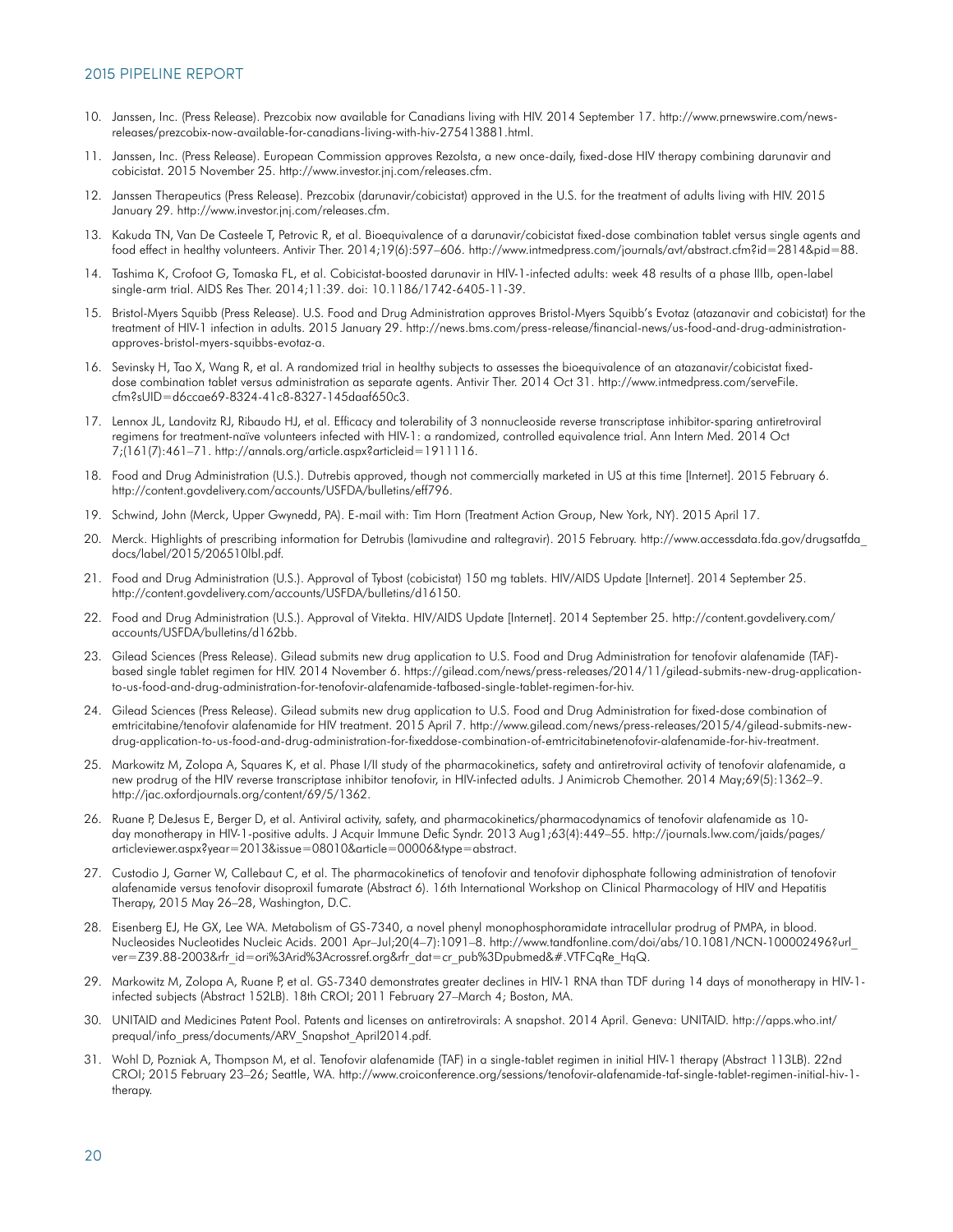- 32. Sax PE, Saag MS, Yin MT, et al. Renal and bone safety of tenofovir alafenamide vs tenofovir disoproxil fumarate (Abstract 143LB). 22nd CROI; 2015 February 23–26; Seattle, WA. [http://www.croiconference.org/sessions/renal-and-bone-safety-tenofovir-alafenamide-vs-tenofovir-disoproxil](http://www.croiconference.org/sessions/renal-and-bone-safety-tenofovir-alafenamide-vs-tenofovir-disoproxil-fumarate)[fumarate.](http://www.croiconference.org/sessions/renal-and-bone-safety-tenofovir-alafenamide-vs-tenofovir-disoproxil-fumarate)
- 33. Sax PE, Wohl D, Yin MT, et al. Tenofovir alafenamide versus tenofovir disoproxil fumarate, conformulated with elvitegravir, cobicistat, and emtricitabine, for initial treatment of HIV-1 infection: two randomized, double-blind, phase 3, non-inferiority trials. Lancet. 2015 Apr 15. doi: 10.1016/S0140-6736(15)60616-X. [Epub ahead of print]
- 34. Post FA, Moyle GA, Stellbrink HJ, et al. Randomized comparison of renal effects, efficacy, and safety with once-daily abacavir/lamivudine versus tenofovir/emtricitabine, administered with efavirenz, in antiretroviral-naive, HIV-1–infected adults: 48-week results from the ASSERT study. J Acquir Immune Defic Syndr 2010; 55:49-57. http://journals.lww.com/jaids/Fulltext/2010/09010/Randomized Comparison of Renal Effects, [Efficacy,.6.aspx](http://journals.lww.com/jaids/Fulltext/2010/09010/Randomized_Comparison_of_Renal_Effects,_Efficacy,.6.aspx).
- 35. Pozniak A, Arribas J, Gupta SK, et al. Safety of tenofovir alafenamide in renal impairment (Abstract 795). 22nd CROI; 2015 February 23–26, Seattle, WA.
- 36. Lawson E, Shao Y, Bennett S, et al. Week-24 data from a phase 3 clinical trial of E/C/F/TAF in HIV-infected adolescents (Abstract 953). 22nd CROI; 2015 February 23–26; Seattle, WA. [http://www.croiconference.org/sessions/week-24-data-phase-3-clinical-trial-ecftaf-hiv-infected](http://www.croiconference.org/sessions/week-24-data-phase-3-clinical-trial-ecftaf-hiv-infected-adolescents)[adolescents.](http://www.croiconference.org/sessions/week-24-data-phase-3-clinical-trial-ecftaf-hiv-infected-adolescents)
- 37. McKeal, Ryan (Gilead Sciences, Foster City, CA). E-mail with: Tim Horn (Treatment Action Group, New York, NY). 2015 April 23.
- 38. Mills A, Ortiz R, Crofoot G Jr, et al. Tenofovir alafenamide vs. tenofovir disoproxil fumarate in the first protease inhibitor-based single tablet regimen for initial HIV-1 therapy: A randomized phase 2 study. J Acquir Immune Defic Syndr. 2015 Aug 1;69(4):439-45. doi: 10.1097/ QAI.0000000000000618.
- 39. ClinicalTrials.gov [Internet]. Bethesda (MD): National Library of Medicine (U.S.). 2000. Identifier NCT02269917, Study to evaluate efficacy of darunavir/cobicistat/emtricitabine/tenofovir alafenamide (D/C/F/TAF) regimen versus boosted protease inhibitor (bPI) along with emtricitabine/ tenofovir disoproxil fumarate (TDF/FTC) regimen in virologically-suppressed, HIV-1 infected participants. 2014 October 17. [https://clinicaltrials.](https://clinicaltrials.gov/ct2/show/NCT02269917) [gov/ct2/show/NCT02269917.](https://clinicaltrials.gov/ct2/show/NCT02269917)
- 40. ClinicalTrials.gov [Internet]. Bethesda (MD): National Library of Medicine (U.S.). 2000. Identifier NCT02345226, Study to evaluate switching from a regimen consisting of efavirenz/emtricitabine/tenofovir disoproxil fumarate (EFV/FTC/TDF) fixed dose combination (FDC) to emtricitabine/ rilpivirine/tenofovir alafenamide (FTC/RPV/TAF) FDC in virologically-suppressed, HIV-infected adults. 2015 January 19. [https://clinicaltrials.gov/](https://clinicaltrials.gov/ct2/show/NCT02345226) [ct2/show/NCT02345226](https://clinicaltrials.gov/ct2/show/NCT02345226).
- 41. ClinicalTrials.gov [Internet]. Bethesda (MD): National Library of Medicine (U.S.). 2000. Identifier NCT02345252, Switch study to evaluate the safety and efficacy of emtricitabine/rilpivirine/tenofovir alafenamide (FTC/RPV/TAF) fixed dose combination (FDC) in HIV-1 positive adults who are virologically suppressed on emtricitabine/rilpivirine/tenofovir disoproxil fumarate (FTC/RPV/TDF). 2015 January 19. [https://clinicaltrials.gov/ct2/](https://clinicaltrials.gov/ct2/show/NCT02345252) [show/NCT02345252.](https://clinicaltrials.gov/ct2/show/NCT02345252)
- 42. Margot N, Liu Y, Babusis D, Miller MD, Callebaut C. Antiviral activity of tenofovir alafenamide (TAF) against major NRTI-resistant viruses: improvement over TDF/TFV is driven by higher TFV-DP loading in target cells (Abstract 23). International Workshop on HIV and Hepatitis Virus Drug Resistance and Curative Strategies; 2013 June 4–8; Toronto, ON. [http://www.informedhorizons.com/resistance2013/pdf/Presentations/](http://www.informedhorizons.com/resistance2013/pdf/Presentations/Callebaut.pdf) [Callebaut.pdf](http://www.informedhorizons.com/resistance2013/pdf/Presentations/Callebaut.pdf).
- 43. Margot NA, Ram RR, Miller MD, et al. Limited evolution of tenofovir-resistant viruses after extended TAF resistance selection (Abstract 78). International Workshop on Antiviral Drug Resistance; 2014 June 3–7; Berlin. Antiviral Therapy 2014;19(Suppl 1):A118. [http://www.intmedpress.](http://www.intmedpress.com/serveFile.cfm?sUID=45f04284-16aa-414f-bf02-fafc1f71ad75) [com/serveFile.cfm?sUID=45f04284-16aa-414f-bf02-fafc1f71ad75.](http://www.intmedpress.com/serveFile.cfm?sUID=45f04284-16aa-414f-bf02-fafc1f71ad75)
- 44. ClinicalTrials.gov [Internet]. Bethesda (MD): National Library of Medicine (U.S.). 2000. Identifier NCT01967940, Efficacy of tenofovir alafenamide versus placebo added to a failing regimen followed by treatment with elvitegravir/cobicistat/emtricitabine/tenofovir alafenamide plus atazanavir in HIV-1 positive, antiretroviral treatment-experienced adults. 2014 April 10.<https://clinicaltrials.gov/ct2/show/NCT01967940>.
- 45. ClinicalTrials.gov [Internet]. Bethesda (MD): National Library of Medicine (U.S.). 2000. Identifier NCT01968551, Phase 3 open-label study to evaluate switching from optimized stable antiretroviral regimens containing darunavir to elvitegravir/cobicistat/emtricitabine/tenofovir alafenamide (E/C/F/TAF) single tablet regimen (STR) plus darunavir (DRV) in treatment experienced HIV-1 positive patients. 2014 April 3. [https://clinicaltrials.](https://clinicaltrials.gov/ct2/show/NCT02269917?term=NCT01968551) [gov/ct2/show/NCT02269917?term=NCT01968551.](https://clinicaltrials.gov/ct2/show/NCT02269917?term=NCT01968551)
- 46. Ricard F, Wong A, Lebouche B, et al. Low darunavir concentrations in patients receiving Stribild (elvitegravir/cobicistat/emtricitabine/tenofovir disoproxil fumarate) and darunavir once daily (Abstract 50). 16th International Workshop on Clinical Pharmacology of HIV and Hepatitis Therapy, 2015 May 26–28, Washington, D.C.
- 47. Gunawardana M, Remedios-Chan M, Miller MS, et al. Pharmacokinetics of long-acting tenofovir alafenamide (GS-7340) subdermal implant for HIV prophylaxis. Antimicrob Agents Chemother. 2015 Apr 20.<http://aac.asm.org/content/early/2015/04/14/AAC.00656-15.abstract>. [Epub ahead of print]
- 48. Lai MT, Feng M, Falgueryet JP, et al. In vitro characterization of MK-1439, a novel HIV-1 nonnucleoside reverse transcriptase inhibitor. Antimicrob Agents Chemother. 2014;58(3):1652–63. <http://aac.asm.org/content/58/3/1652.long>.
- 49. Gatell JM, Morales-Ramirez JO, Hagins DP, et al. Forty-eight-week efficacy and safety and early CNS tolerability of doravirine (MK-1439), a novel NNRTI, with TDF/FTC in ART-naïve HIV-positive patients. J Int AIDS Soc. 2014;17(Suppl 3):19532. doi: 10.7448/IAS.17.4.19532.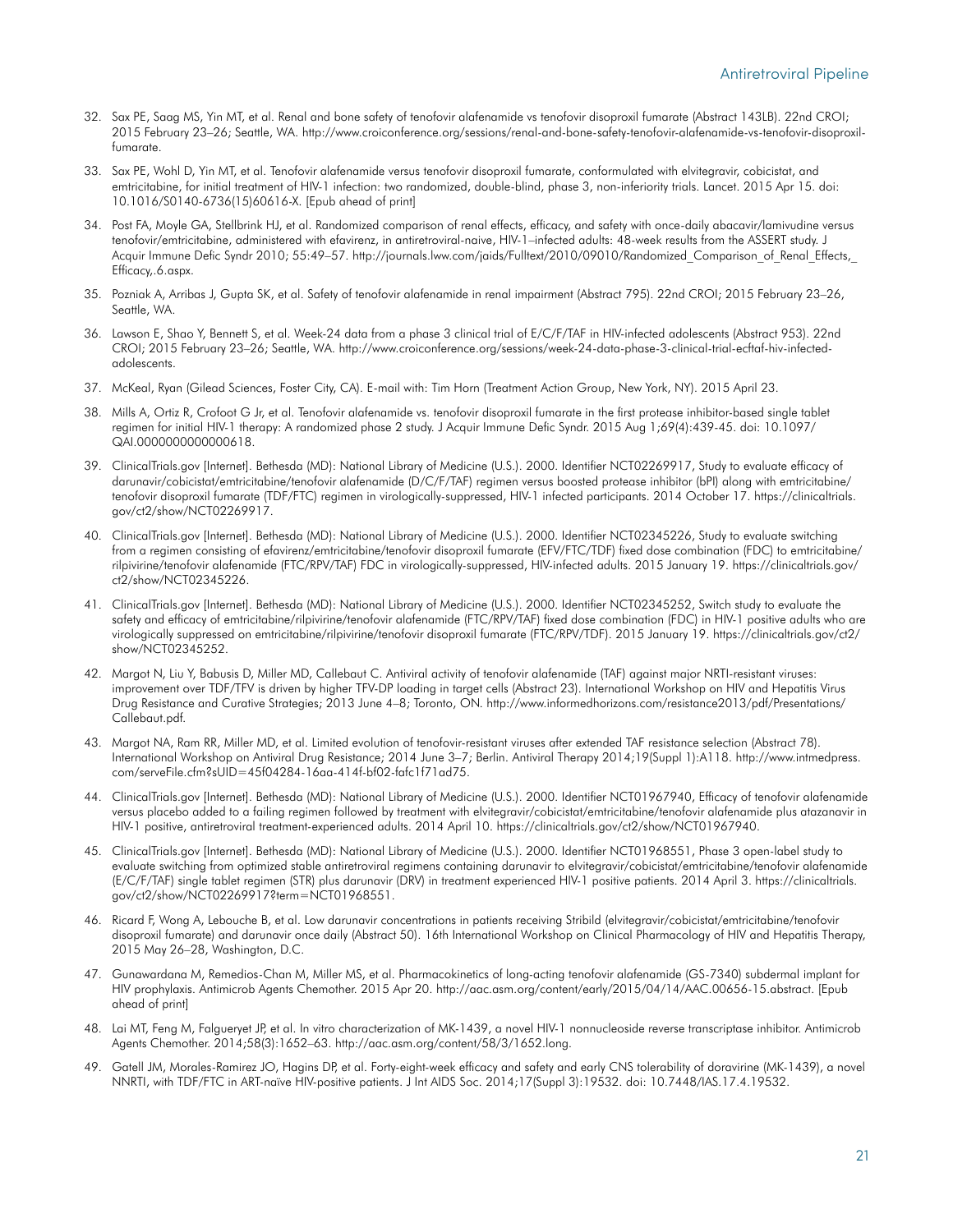- 50. ClinicalTrials.gov [Internet]. Bethesda (MD): National Library of Medicine (U.S.). 2000. Identifier NCT02275780, Safety and efficacy of doravirine (MK-1439) in participants with human immunodeficiency virus 1 (HIV-1) (MK1439-018); 2014 October 23. [https://clinicaltrials.gov/ct2/show/](https://clinicaltrials.gov/ct2/show/NCT02275780) [NCT02275780.](https://clinicaltrials.gov/ct2/show/NCT02275780)
- 51. ClinicalTrials.gov [Internet]. Bethesda (MD): National Library of Medicine (U.S.). 2000. Identifier NCT02403674, Comparison of MK-1439A and Atripla in treatment-naïve human immunodeficiency virus (HIV)-infected participants (MK-1439A-021); 2015 March 26. [https://clinicaltrials.gov/](https://clinicaltrials.gov/ct2/show/NCT02403674) [ct2/show/NCT02403674](https://clinicaltrials.gov/ct2/show/NCT02403674).
- 52. ClinicalTrials.gov [Internet]. Bethesda (MD): National Library of Medicine (U.S.). 2000. Identifier NCT02397096, Safety and efficacy of a switch to MK-1439A in human immunodeficiency virus (HIV-1)-infected participants virologically suppressed on a regimen of a ritonavir-boosted protease inhibitor and two nucleoside reverse transcriptase inhibitors (MK1439A-024) (DRIVE-SHAFT); 2015 March 18. [https://clinicaltrials.gov/ct2/show/](https://clinicaltrials.gov/ct2/show/NCT02397096) [NCT02397096.](https://clinicaltrials.gov/ct2/show/NCT02397096)
- 53. Brown J, Chien C, Timmins P, et al. Compartmental absorption modeling and site of absorption studies to determine feasibility of an extendedrelease formulation of an HIV-1 attachment inhibitor phosphate ester prodrug. J Pharm Sci. 2013 Jun;102(6):1742–51. [http://onlinelibrary.wiley.](http://onlinelibrary.wiley.com/doi/10.1002/jps.23476/abstract) [com/doi/10.1002/jps.23476/abstract.](http://onlinelibrary.wiley.com/doi/10.1002/jps.23476/abstract)
- 54. Nowicka-Sans B, Gong YF, McAuliffe B, et al. In vitro antiviral characteristics of HIV-1 attachment inhibitor BMS-626529, the active component of the prodrug BMS-663068. Antimicrob Agents Chemother. 2012 July;56(7):3498–507. doi: 10.1128/AAC.00426-12.
- 55. Thompson M, Lalezari J, Kaplan R, et al. Attachment inhibitor prodrug BMS-663068 in ARV-experienced subjects: Week 48 analysis (Abstract 545). 22nd CROI; 2015 February 23–26; Seattle, WA. [http://www.croiconference.org/sessions/attachment-inhibitor-prodrug](http://www.croiconference.org/sessions/attachment-inhibitor-prodrug-bms%E2%80%93663068-arv-experienced-subjects-week-48-analysis)[bms%E2%80%93663068-arv-experienced-subjects-week-48-analysis.](http://www.croiconference.org/sessions/attachment-inhibitor-prodrug-bms%E2%80%93663068-arv-experienced-subjects-week-48-analysis)
- 56. ClinicalTrials.gov [Internet]. Bethesda (MD): National Library of Medicine (U.S.). 2000. Identifier NCT02362503, Attachment inhibitor comparison in heavily treatment experienced patients; 2015 February 9. [https://clinicaltrials.gov/ct2/show/NCT02362503.](https://clinicaltrials.gov/ct2/show/NCT02362503)
- 57. Feinberg J, Thompson M, Cade J, et al. Final week 48 analysis of cenicriviroc (CVC) compared to efavirenz (EFV), in combination with emtricitabine/tenofovir (FTC/TDF), in treatment-naïve HIV-1-infected adults with CCR5-tropic virus (Abstract PS4/1). 2013 EACS; 2013 October 16–19; Brussels, Belgium.
- 58. Visseaux BF, Charpentier C, Bertine M, et al. Cenicriviroc, a novel CCR5 (R5) and CCR2 antagonist, shows in vitro activity against R5 tropic HIV-2 clinical isolates (Abstract 75). International Workshop on Antiviral Drug Resistance; 2014 June 3–7; Berlin, Germany. Antiviral Therapy 2014;19(Suppl 1):A115. <http://www.intmedpress.com/serveFile.cfm?sUID=45f04284-16aa-414f-bf02-fafc1f71ad75>.
- 59. ClinicalTrials.gov [Internet]. Bethesda (MD): National Library of Medicine (U.S.). 2000. Identifier NCT02128828, Effect of cenicriviroc on HIV neurocognitive impairment; 2013 September 4.<https://clinicaltrials.gov/ct2/show/NCT02128828>.
- 60. ClinicalTrials.gov [Internet]. Bethesda (MD): National Library of Medicine (U.S.). 2000. Identifier NCT022217475, Efficacy and safety study of cenicriviroc for the treatment of NASH in adult subjects with liver fibrosis (CENTAUR); 2014 August 13. [https://clinicaltrials.gov/ct2/show/](https://clinicaltrials.gov/ct2/show/NCT02217475) [NCT02217475.](https://clinicaltrials.gov/ct2/show/NCT02217475)
- 61. Eron JJ, Rockstroh JK, Reynes J, et al. Raltegravir once daily or twice daily in previously untreated patients with HIV-1: a randomized, activecontrolled, phase 3 non-inferiority trial. Lancet Infect Dis. 2001 Dec;11(12):907–15. [http://www.thelancet.com/journals/laninf/article/PIIS1473-](http://www.thelancet.com/journals/laninf/article/PIIS1473-3099%2811%2970196-7/fulltext) [3099%2811%2970196-7/fulltext](http://www.thelancet.com/journals/laninf/article/PIIS1473-3099%2811%2970196-7/fulltext).
- 62. Rizk ML, Krishna R, Schulz, ten Bruggencate-Broeders J, Larson P, Wenning L. A multiple dose study of raltegravir formulations (Abstract 523). 21st CROI; 2014 March 3–6; Boston, MA.<http://croiconference.org/sites/all/abstracts/523.pdf>.
- 63. ClinicalTrials.gov [Internet]. Bethesda (MD): National Library of Medicine (U.S.). 2000. Identifier NCT02131233, Evaluation of the safety and efficacy of reformulated raltegravir (MK-0518) 1200 mg once daily in combination with Truvada in human immunodeficiency virus (HIV)-1 infected, treatment-naïve participants (MK-0518-292) (onceMRK); 2014 May 2. [https://clinicaltrials.gov/ct2/show/NCT02131233.](https://clinicaltrials.gov/ct2/show/NCT02131233)
- 64. Zeyu L, Cantone J, Protack T, et al. Maturation inhibitor mechanistic studies differential inhibition of Gag polymorphs (Abstract 539). 22nd CROI; 2015 February 23–26; Seattle, WA. [http://www.croiconference.org/sessions/maturation-inhibitor-mechanistic-studies-differential](http://www.croiconference.org/sessions/maturation-inhibitor-mechanistic-studies-differential-inhibition-gag-polymorphs)[inhibition-gag-polymorphs.](http://www.croiconference.org/sessions/maturation-inhibitor-mechanistic-studies-differential-inhibition-gag-polymorphs)
- 65. Hwang C, Sevinsky H, Ravindran P, et al. Antiviral activity/safety of a second-generation HIV-1 maturation inhibitor (Abstract 114LB). 22nd CROI; 2015 February 23-26; Seattle, WA. [http://www.croiconference.org/sessions/antiviral-activitysafety-second-generation-hiv-1-maturation-inhibitor.](http://www.croiconference.org/sessions/antiviral-activitysafety-second-generation-hiv-1-maturation-inhibitor)
- 66. ClinicalTrials.gov [Internet]. Bethesda (MD): National Library of Medicine (U.S.). 2000. Identifier NCT02273947, Food effect study with BMS-955176; 2014 October 10.<https://clinicaltrials.gov/ct2/show/NCT02273947>.
- 67. ClinicalTrials.gov [Internet]. Bethesda (MD): National Library of Medicine (U.S.). 2000. Identifier NCT0415595, Dose-finding study of BMS-955176 to treat HIV-1 infected treatment-naïve adults; 2015 March 11. <https://clinicaltrials.gov/ct2/show/NCT0415595>.
- 68. ClinicalTrials.gov [Internet]. Bethesda (MD): National Library of Medicine (U.S.). 2000. Identifier NCT02386098, Strategy-confirming study of BMS-955176 to treat HIV-1 infected treatment-experienced adults; 2015 March 6.<https://clinicaltrials.gov/ct2/show/NCT02386098>.
- 69. ClinicalTrials.gov [Internet]. Bethesda (MD): National Library of Medicine (U.S.). 2000. Identifier NCT02275065, Safety, pharmacokinetics, and antiviral activity of GS-9883 in HIV-1 infected subjects; 2014 October 23.<https://clinicaltrials.gov/ct2/show/NCT02275065>.
- 70. ClinicalTrials.gov [Internet]. Bethesda (MD): National Library of Medicine (U.S.). 2000. Identifier NCT02397695, Safety and efficacy of GS-9883 + emtricitabine/tenofovir alafenamide versus dolutegravir + emtricitabine/tenofovir alafenamide in HIV-1 infected, antiretroviral treatment-naïve adults; 2015 March 20. [https://clinicaltrials.gov/ct2/show/NCT02275065.](https://clinicaltrials.gov/ct2/show/NCT02275065)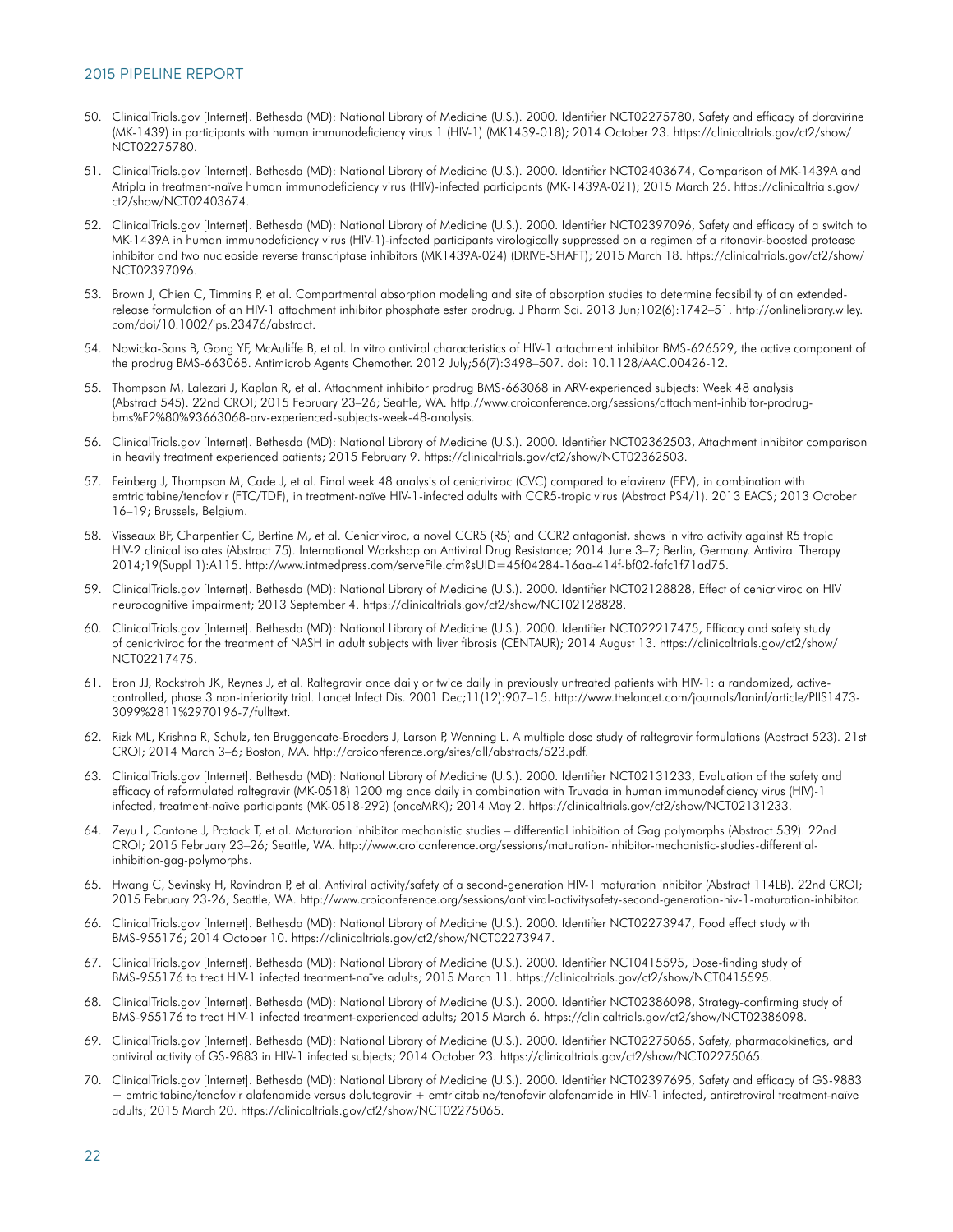- 71. Yoshinaga T, Kobayashi M, Seki T, et al. Antiviral characteristics of GSK1265744, an HIV integrase inhibitor dosed orally or by long-acting injection. Antimicrob Agents Chemother. 2014 Nov 3.<http://aac.asm.org/content/early/2014/10/28/AAC.03909-14.short>.
- 72. Spreen W, Williams P, Margolis D, et al. Pharmacokinetics, safety, and tolerability with repeat doses of GSK1265744 and rilpivirine (TMC278) long-acting nanosuspensions in healthy adults. J Acq Immune Def Syndr. 2014;67(5):487–492. [http://journals.lww.com/jaids/pages/](http://journals.lww.com/jaids/pages/articleviewer.aspx?year=2014&issue=12150&article=00005&type=abstract) [articleviewer.aspx?year=2014&issue=12150&article=00005&type=abstract](http://journals.lww.com/jaids/pages/articleviewer.aspx?year=2014&issue=12150&article=00005&type=abstract).
- 73. Y. Lou, E. Gould, S. Chen, et al. Meta-analysis of safety data from 8 clinical studies with GSK1265744, an HIV integrase inhibitor, dosed orally or as injection of long-acting parenteral nanosuspension (Abstract H-672). 53rd ICAAC; 2013 September 10–13; Denver, CO. <http://tinyurl.com/njqzyjk>.
- 74. Margolis D, Griffith S, St. Clair M, et al. Cabotegravir and rilpivirine as 2-drug oral maintenance therapy: LATTE W96 results (Abstract 554LB). 22nd CROI; 2015 February 23–26; Seattle, WA. [http://www.croiconference.org/sessions/cabotegravir-and-rilpivirine-2-drug-oral-maintenance](http://www.croiconference.org/sessions/cabotegravir-and-rilpivirine-2-drug-oral-maintenance-therapy-latte-w96-results)[therapy-latte-w96-results](http://www.croiconference.org/sessions/cabotegravir-and-rilpivirine-2-drug-oral-maintenance-therapy-latte-w96-results).
- 75. ClinicalTrials.gov [Internet]. Bethesda (MD): National Library of Medicine (U.S.). 2000. Identifier NCT02345707, Relatively bioavailability study of phase III tablet formulation of cabotegravir; 2015 January 18.<https://clinicaltrials.gov/ct2/show/NCT02345707>.
- 76. ClinicalTrials.gov [Internet]. Bethesda (MD): National Library of Medicine (U.S.). 2000. Identifier NCT02120352, A phase IIb study to evaluate a long-acting intramuscular regimen for maintenance of virologic suppression (following induction with an oral regimen of GSK1265744 and abacavir/lamivudine) in human immunodeficiency virus type 1 (HIV-1) infected, antiretroviral therapy-naïve adult subjects; 2014 April 17. [https://clinicaltrials.gov/ct2/show/NCT02120352.](https://clinicaltrials.gov/ct2/show/NCT02120352)
- 77. ViiV Healthcare (Press Release). ViiV Healthcare announces new collaboration with Janssen to investigate single-tablet regimen for maintenance treatment of HIV-1. 2014 June 12. [http://www.viivhealthcare.com/media/press-releases/2014/june/viiv-healthcare-announces-new](http://www.viivhealthcare.com/media/press-releases/2014/june/viiv-healthcare-announces-new-collaboration-with-janssen.aspx)[collaboration-with-janssen.aspx.](http://www.viivhealthcare.com/media/press-releases/2014/june/viiv-healthcare-announces-new-collaboration-with-janssen.aspx)
- 78. ClinicalTrials.gov [Internet]. Bethesda (MD): National Library of Medicine (U.S.). 2000. Identifier NCT02373930, Relative oral bioavailability study of different fixed dose combinations of dolutegravir and rilpivirine in healthy subject; 2015 February 23. [https://clinicaltrials.gov/ct2/show/](https://clinicaltrials.gov/ct2/show/NCT02373930) [NCT02373930.](https://clinicaltrials.gov/ct2/show/NCT02373930)
- 79. ClinicalTrials.gov [Internet]. Bethesda (MD): National Library of Medicine (U.S.). 2000. Identifier NCT02302547, Trial to evaluate the interest of a reductive anti retroviral strategy using dual therapy in spite of triple therapy (TRULIGHT); 2014 October 14. [https://clinicaltrials.gov/ct2/show/](https://clinicaltrials.gov/ct2/show/NCT02302547) [NCT02302547.](https://clinicaltrials.gov/ct2/show/NCT02302547)
- 80. ClinicalTrials.gov [Internet]. Bethesda (MD): National Library of Medicine (U.S.). 2000. Identifier NCT02422797, Regimen switch to dolutegravir + rilpivirine from current antiretroviral regimen in human immunodeficiency virus type 1 infected and virologically suppressed adults (SWORD-2); 2015 April 9. [https://clinicaltrials.gov/ct2/show/NCT02422797.](https://clinicaltrials.gov/ct2/show/NCT02422797)
- 81. ClinicalTrials.gov [Internet]. Bethesda (MD): National Library of Medicine (U.S.). 2000. Identifier NCT02069834, Dolutegravir + rilpivirine switch study (DORISS); 2014 February 18. [https://clinicaltrials.gov/ct2/show/NCT02069834.](https://clinicaltrials.gov/ct2/show/NCT02069834)
- 82. Gupta SK, Lombaard J, Echevarría J, et al. HIV NRTI BMS-986001 in antiretroviral-naïve subjects: Week 24/48 analyses (Abstract H-642). 54th ICAAC; 2014 September 5–9; Washington, D.C. [http://tinyurl.com/or8or79.](http://tinyurl.com/or8or79)
- 83. McComsey GA, Gupta SK, Orrell C, et al. HIV NRTI BMS-986001 in antiretroviral-naive subjects: evaluation of bone and metabolic safety data through week 48 (Abstract H-1644). 54th ICAAC; 2014 September 5–9; Washington, D.C. [http://tinyurl.com/o8m6tw5.](http://tinyurl.com/o8m6tw5)
- 84. Smith RA, Raugi DN, Parker K, et al. BMS-986001: A promising candidate for HIV-2 treatment (Abstract 61). International HIV Drug Resistance Workshop; 2015 February 21–22; Seattle, WA. [https://www.informedhorizons.com/resistance2015/pdf/RW2015\\_Book.pdf](https://www.informedhorizons.com/resistance2015/pdf/RW2015_Book.pdf).
- 85. Caskey M, Klein F, Lorenzi JC, et al. Viraemia suppressed in HIV-1-infected humans by broadly neutralizing antibody 3BNC117. Nature. 2015 Apr 8.<http://www.nature.com/nature/journal/vaop/ncurrent/full/nature14411.html>. [Epub ahead of print]
- 86. ClinicalTrials.gov [Internet]. Bethesda (MD): National Library of Medicine (U.S.). 2000. Identifier NCT01056393, Investigator-sponsored protocol – continued use of ibalizumab; 2014 April 7. [https://clinicaltrials.gov/ct2/show/NCT01056393.](https://clinicaltrials.gov/ct2/show/NCT01056393)
- 87. ClinicalTrials.gov [Internet]. Bethesda (MD): National Library of Medicine (U.S.). 2000. Identifier NCT02028819, Compassionate use of ibalizumab for the treatment of HIV infection; 2014 January 3.<https://clinicaltrials.gov/ct2/show/NCT02028819>.
- 88. Ernst J, Keefer M, Lalezari J, et al. Subcutaneous ibalizumab in at-risk healthy subjects (Abstract H-995). ICAAC 2014; 2014 September 5–9; Washington, D.C. [http://www.abstractsonline.com/Plan/ViewAbstract.aspx?mID=3529&sKey=d43f86d1-e2cd-4948-a76f](http://www.abstractsonline.com/Plan/ViewAbstract.aspx?mID=3529&sKey=d43f86d1-e2cd-4948-a76f-d621e985a233&cKey=69b2a955-5475-4e4c-ac9d-4d46e92903bc&mKey=5d6b1802-e453-486b-bcbb-b11d1182d8bb)[d621e985a233&cKey=69b2a955-5475-4e4c-ac9d-4d46e92903bc&mKey=5d6b1802-e453-486b-bcbb-b11d1182d8bb.](http://www.abstractsonline.com/Plan/ViewAbstract.aspx?mID=3529&sKey=d43f86d1-e2cd-4948-a76f-d621e985a233&cKey=69b2a955-5475-4e4c-ac9d-4d46e92903bc&mKey=5d6b1802-e453-486b-bcbb-b11d1182d8bb)
- 89. Jacbson JM, Saag MS, Thompson MA, et al. Antiviral activity of single-dose PRO 140, a CCR5 monoclonal antibody, in HIV-infected adults. J Infect Dis. 2008 Nov 1;198(9):1245–52. [http://jid.oxfordjournals.org/content/198/9/1345.](http://jid.oxfordjournals.org/content/198/9/1345)
- 90. Jacobson JM, Lalezari JP, Thompson MA, et al. Phase 2a study of the CCR5 monoclonal antibody PRO 140 administered intravenously to HIVinfected adults. Antimicrob Agents Chemother. 2010 Oct;54(10)4137–42. [http://aac.asm.org/content/54/10/4137.](http://aac.asm.org/content/54/10/4137)
- 91. Jacobson JM, Thompson MA, Lalezari JP, et al. Anti-HIV-1 activity of weekly or biweekly treatment with subcutaneous PRO 140, a CCR5 monoclonal antibody. J Infect Dis. 2010 May 15;201(101):1481–7. [http://jid.oxfordjournals.org/content/201/10/1481.](http://jid.oxfordjournals.org/content/201/10/1481)
- 92. ClinicalTrials.gov [Internet]. Bethesda (MD): National Library of Medicine (U.S.). 2000. Identifier NCT02175680, Treatment substitution with PRO 140 monotherapy in adult subjects with HIV-1 infection; 2014 June 24. [https://clinicaltrials.gov/ct2/show/NCT02175680.](https://clinicaltrials.gov/ct2/show/NCT02175680)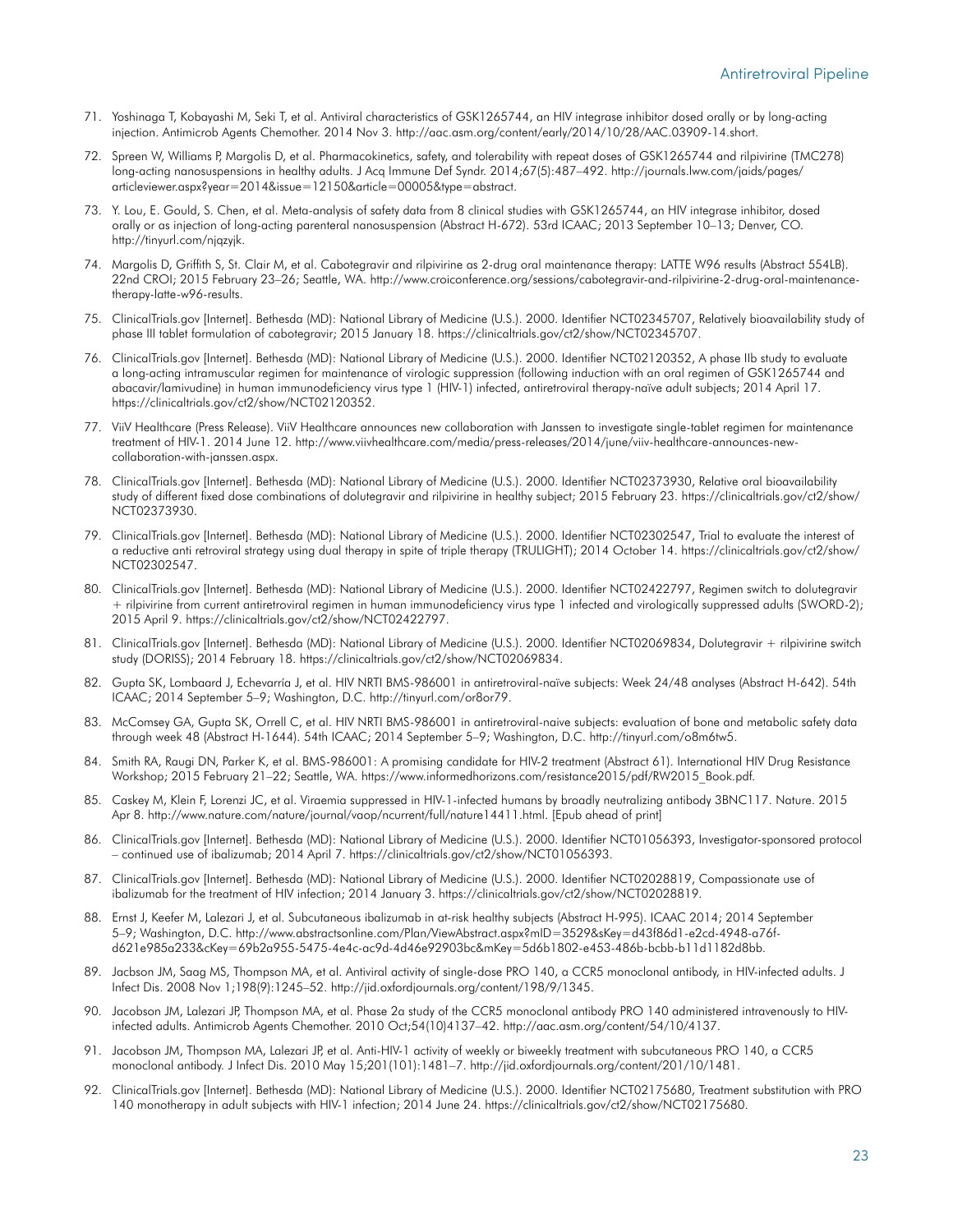93. ClinicalTrials.gov [Internet]. Bethesda (MD): National Library of Medicine (U.S.). 2000. Identifier NCT01272258, A trial of observed long-acting, anti-HIV treatment with a monoclonal CCR5 antibody (PRO 140) as an adjunct to a new, optimized, oral antiretroviral regimen in HIV-infected injection drug users with viral rebound and documented poor adherence; 2011 January 5. [https://clinicaltrials.gov/ct2/show/NCT01272258.](https://clinicaltrials.gov/ct2/show/NCT01272258)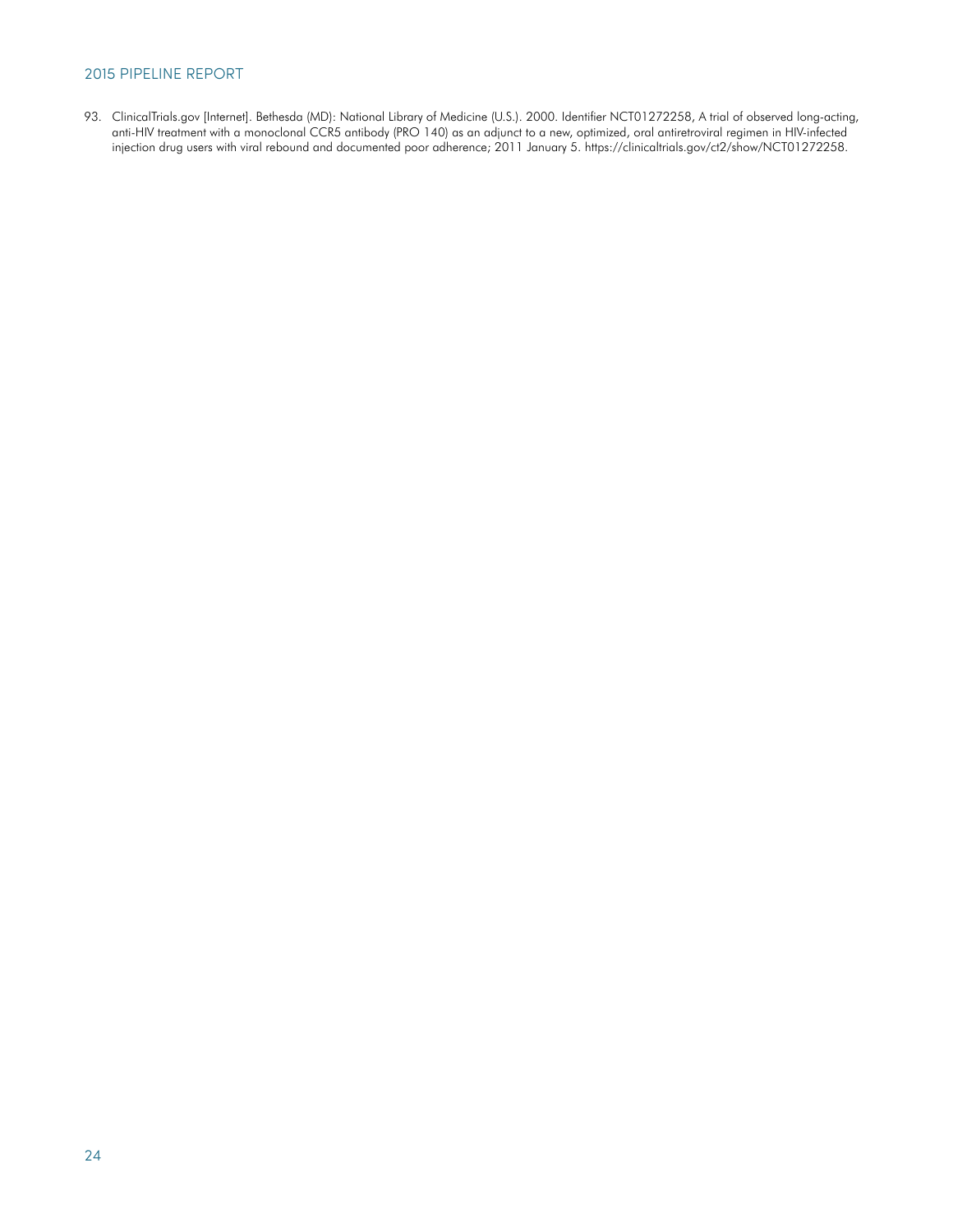## Fit For Purpose: Antiretroviral Treatment Optimization

By Polly Clayden

The most striking news since the *2014 Pipeline Report* is from the START (Strategic Timing of AntiRetroviral Treatment) study.<sup>1</sup> We now have evidence from a large, randomized, controlled trial to show that CD4 count is no longer a barrier to starting antiretroviral treatment (ART).

START results mean that guidelines worldwide should soon recommend ART to all HIV positive people. This will bring on the mammoth task of starting and keeping 35 million on treatment.<sup>2</sup> If ever there was a time when ART needs to be optimized – that is safe, effective, tolerable, durable, simple and affordable – it is now.<sup>3</sup>

One way to optimize antiretrovirals is by dose reduction.<sup>4</sup> The rationale is that when new drugs are developed, the highest tolerated doses in phase II are often selected for phase III and approval. In some cases lower doses might have equivalent efficacy and better tolerability. It might also be possible to reduce the amount of active pharmaceutical ingredient (API) with improved bioavailability through reformulation – and reduced API means reduced cost.

Since discussions on treatment optimization began the field has evolved and newer antiretrovirals have been approved.<sup>5, 6, 7</sup> Focus has shifted from merely making older drugs more efficient. Speeding up the introduction of generic versions of newer drugs – in appropriate regimens and formulations – into low-and middle-income countries is likely to produce the best options.  $8, 9, 10$ 

Treatment optimization is one critical component to achieving universal access to ART. Last year's report provided more background on optimizing treatment and how this might be achieved.11

Important steps towards optimized treatment over the past year include:

- The first generic version of dolutegravir (DTG) submitted to the US Food and Drug Administration (FDA) for tentative approval.<sup>12</sup>
- Published 96-week data from ENCORE1 continuing to show that a lower dose of efavirenz (EFV) is non-inferior to the currently approved one. <sup>13, 14</sup>
- A new formulation of tenofovir alafanemide fumarate (TAF)<sup>15</sup> submitted to the FDA and the European Medicines Agency (EMA) – albeit within a fixed dose combination (FDC) and a co-formulation with agents that complicate its recommendation in low- and middle-income settings. <sup>16, 17, 18</sup>

This chapter gives an update on antiretroviral treatment optimization trials and strategies – both ongoing and planned – and pipeline products for low- and middle-income countries. It also looks at missing evidence that is needed to change current recommendations.

## Can We Do Better With What We Have?

As we go to press, discussions about the recommendations for the 2015 World Health Organization (WHO) guidelines are afoot. For adults the current (2013) guidelines include the regimens in Table 1.19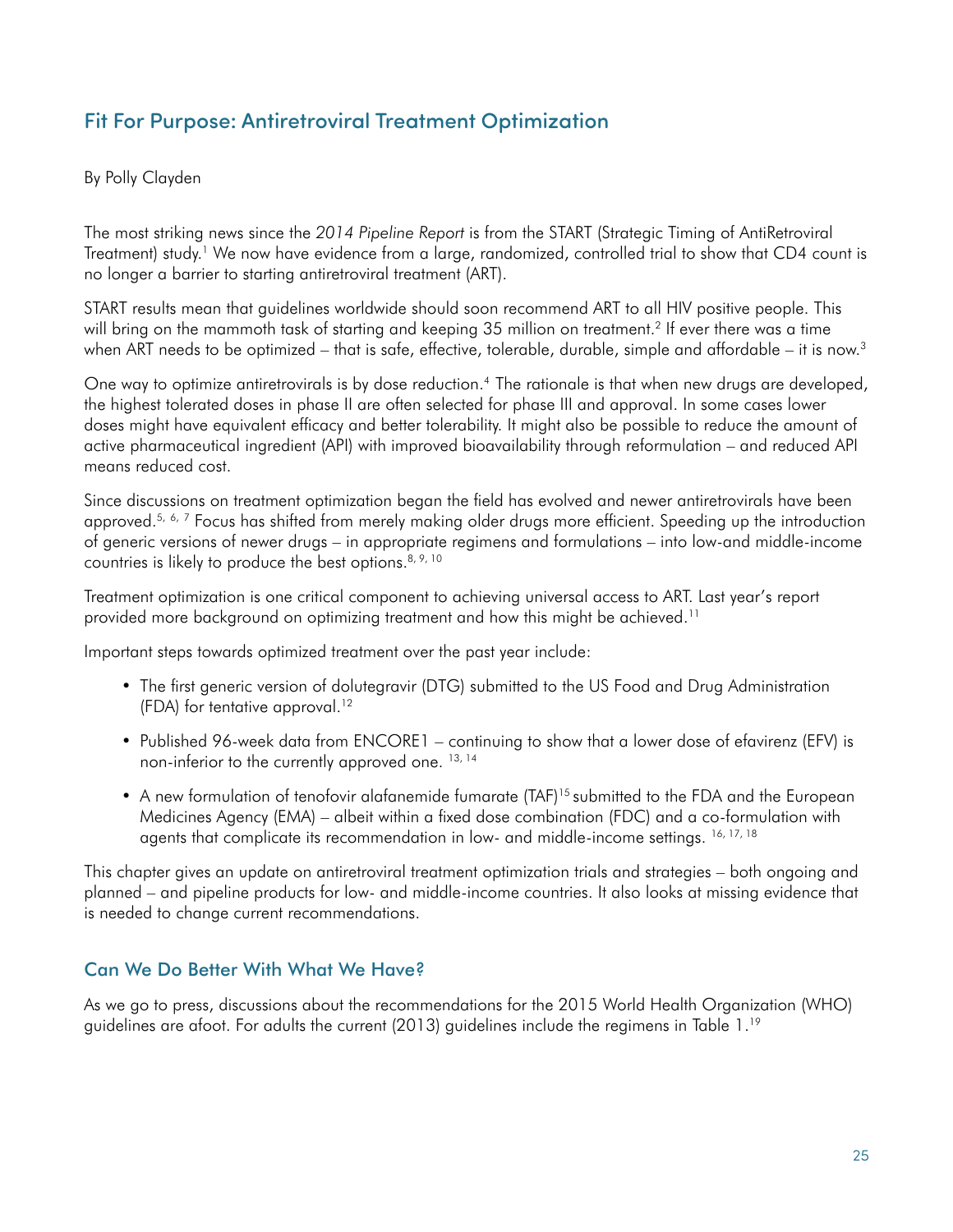### Table 1. WHO recommended adult ART regimens 2013

| <b>First line</b> | TDF $+$ 3TC (or FTC) $+$ EFV preferred (including pregnant women)<br>AZT alternative to TDF<br>NVP alternative to EFV              |
|-------------------|------------------------------------------------------------------------------------------------------------------------------------|
| Second line       | ATV/r or LPV/r preferred<br>+ TDF + 3TC preferred backbone (if AZT or d4T first-line)<br>+ AZT + 3TC preferredm(if TDF first-line) |
| <b>Third line</b> | No specific recommendations: Integrase inhibitor (INI) or second-generation PI or NNRTI are mentioned                              |

ATV/r, atazanavir/ritonavir; AZT, zidovudine; d4T,stavudine; EFV,efavirenz; FTC,emtricitabine; LPV/r, lopinavir/ritonavir; NVP, nevirapine; TDF, tenofovir disoproxil fumarate; 3TC, lamivudine.

Several dose optimization trials and a reformulation program, relevant to these recommendations, are ongoing or have been completed. Some require more information before the new dose or formulation can be widely recommended. See Table 2.

| Compound/Approved dose          | <b>Class</b> | Sponsor/approach                                                                                    | <b>Outcomes</b>                                                             | <b>Status</b>                                                                                                      |
|---------------------------------|--------------|-----------------------------------------------------------------------------------------------------|-----------------------------------------------------------------------------|--------------------------------------------------------------------------------------------------------------------|
| <b>TDF</b><br>300 mg once daily | <b>NtRTI</b> | CHAI in partnership with<br>generic companies<br>Reformulation                                      | Approx 33% reduction anticipated<br>Target 200 mg TDF-containing FDC tablet | IDF(xb)<br>Bioequivalence completed<br>Results available August 1015                                               |
| AZT<br>300 mg twice daily       | <b>NRTI</b>  | Geneva University Hospital<br>Dose optimization<br><b>RCT</b>                                       | Dose reduced to 200mg twice daily                                           | MiniZID<br>Phase III<br>Completed January 2014<br>No difference between arms in<br>overall anemia rate at 24 weeks |
| d4T<br>30 mg twice daily        | <b>NRTI</b>  | Wits Reproductive Health<br>Institute<br>Dose optimization and<br>comparison with TDF<br><b>RCT</b> | Dose reduced to 20mg twice daily                                            | <b>WHCS-001</b><br>Phase III<br>To be completed end 2015/early<br>2016                                             |
| EFV<br>600 mg once daily        | <b>NNRTI</b> | Kirby Institute<br>Dose optimization<br><b>RCT</b>                                                  | Dose reduced to 400 mg once daily                                           | <b>ENCORE 1</b><br>400 mg non-inferior to 600 mg at<br>96 weeks                                                    |
| AY/r<br>300/100 mg once daily   | P            | HIVNAT/Kirby Institute<br>RCT                                                                       | Dose reduced to 200/100                                                     | <b>LASA III</b><br>Phase IV to be completed June 2015                                                              |

### TABLE 2. Antiretrovirals with potential for optimization

ATV/r, atazanavir/ritonavir; AZT, zidovudine; d4T, stavudine; EFV, efavirenz; TDF, tenofovir disoproxil fumarate.

NRTI, nucleoside reverse transcriptase inhibitor; NRtI, nucleotide reverse transcriptase inhibitor; NNRTI, non-nucleoside reverse transcriptase inhibitor,

With the exceptions of TDF (xb), EFV 400 mg and darunavir/ritonavir (DRV/r) – discussed in the following section – since the trials began, optimizing existing antiretrovirals has become less relevant.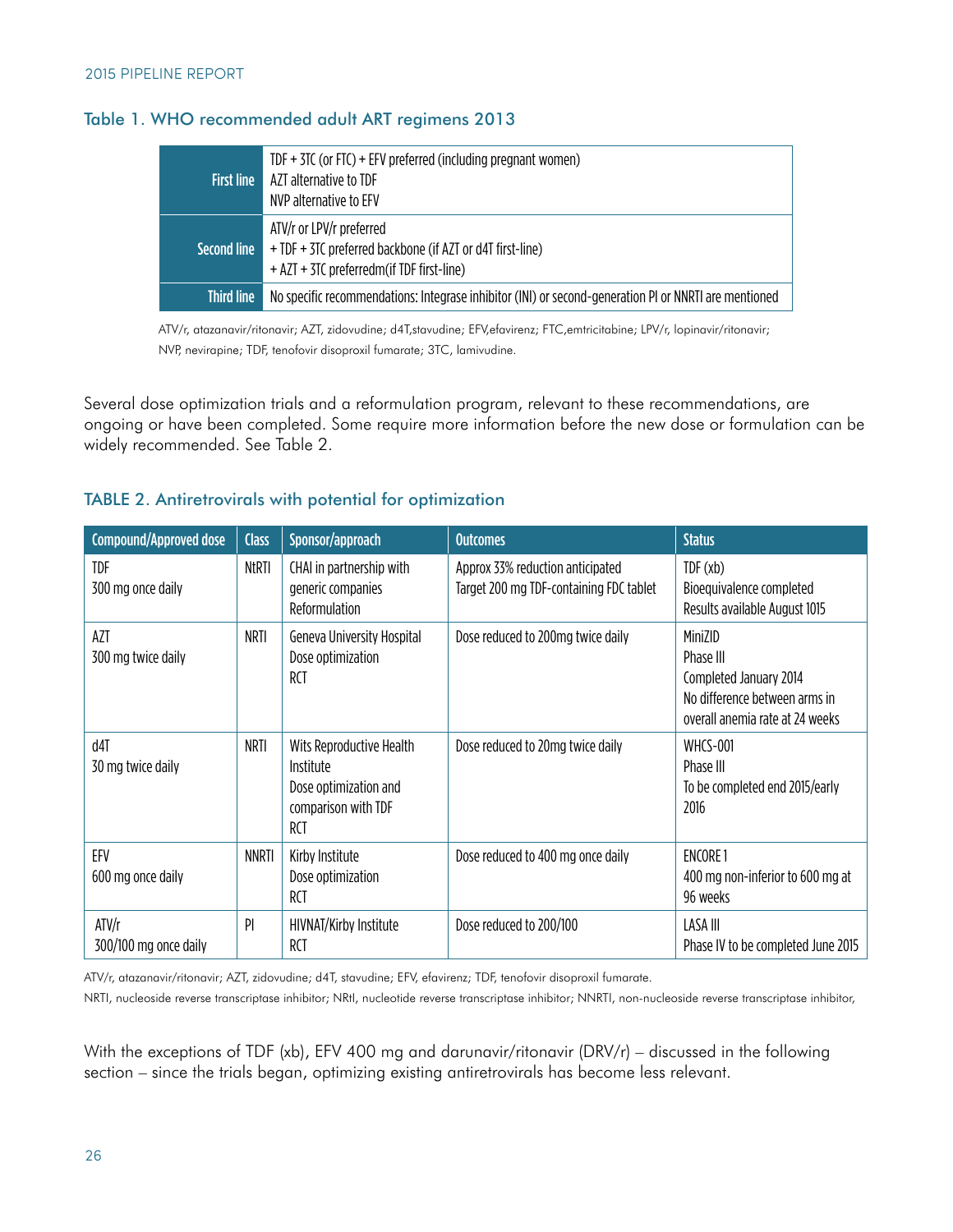Lower dose AZT (400 mg) did not show an improvement in overall anaemia rate – the primary endpoint – compared with the standard dose (600mg) in a randomized trial conducted in Cameroon.20

The trial that dare not speak its name – of lower dose d4T (20 mg) – will yield more data from a low- or middle-income country on TDF. But d4T has not been recommended at higher doses anywhere for some time and we are not anticipating a revival. By 2018, d4T is expected to be only 2% of the nucleos(t)ide reverse transcriptase inhibitor (NRTI) market.21

The results of the low dose atazanavir/ritonavir (200/100 mg) trial are not expected to be applicable outside Thailand, where it is being conducted. 22

## What Are The Ones To Watch?

In the Clinton Health Access Initiative's (CHAI) *2014 ARV Market Report* the authors write: "The global community is coalescing around a short list of products that have shown superior or non-inferior efficacy compared to existing alternatives but also offer improved durability and tolerability, higher bioavailability, lower pill burden, and the potential for lower frequencies of adverse events."<sup>23</sup>

These products are: EFV 400 mg, DTG, TDF(xb), TAF and DRV/r, which have also featured annually in this Pipeline Report chapter.

Despite having coalesced for quite a while now, at a WHO Think Tank convened in February 2015, <sup>24</sup> the expert group recognized that a greater body of evidence supports the use of EFV 600 mg first-line (an estimated 15 million patient years when combined with TDF/XTC – meaning either FTC or 3TC).<sup>25</sup> The group suggested that this evidence provides a level of confidence that is not currently there with the alternatives: EFV 400 mg and DTG.

Both TDF (xb) and TAF are still in development and a WHO recommendation for DRV/r has been delayed due to a lack of a heat stable co-formulated generic version (which has been delayed due to a lack of a WHO recommendation).

## *Efavirenz 400 mg*

EFV 600 mg fulfils many of the characteristics in the target product profile as part of an ideal ART regimen. For those who tolerate the drug, it is safe and effective, can be used in pregnancy and in people receiving concomitant TB treatment and needs minimal laboratory monitoring.

But it has a low genetic barrier to resistance. It is also associated with central nervous system (CNS) side effects, which can lead to drug discontinuation, reported in as many as half the people receiving it in settings with access to alternatives.<sup>26</sup> There is also an interaction between EFV and some hormonal contraceptives that can reduce their efficacy.<sup>27</sup>

A recent meta-analysis found that over 90% of treatment-naive people remained on an EFV-based first line regimen after an average follow up of 78 weeks.<sup>28</sup> But CNS side effects were more frequent with this antiretroviral compared to a number of others. People with HIV and activists have reported these adverse events as flaws of EFV since it was first approved.29

The ENCORE 1 study, showing 400 mg EFV to be non-inferior to 600 mg, was completed in July 2013. The 48-week results were published in The Lancet in April 2014.<sup>30</sup> There have been no surprises at 96 weeks. <sup>31</sup>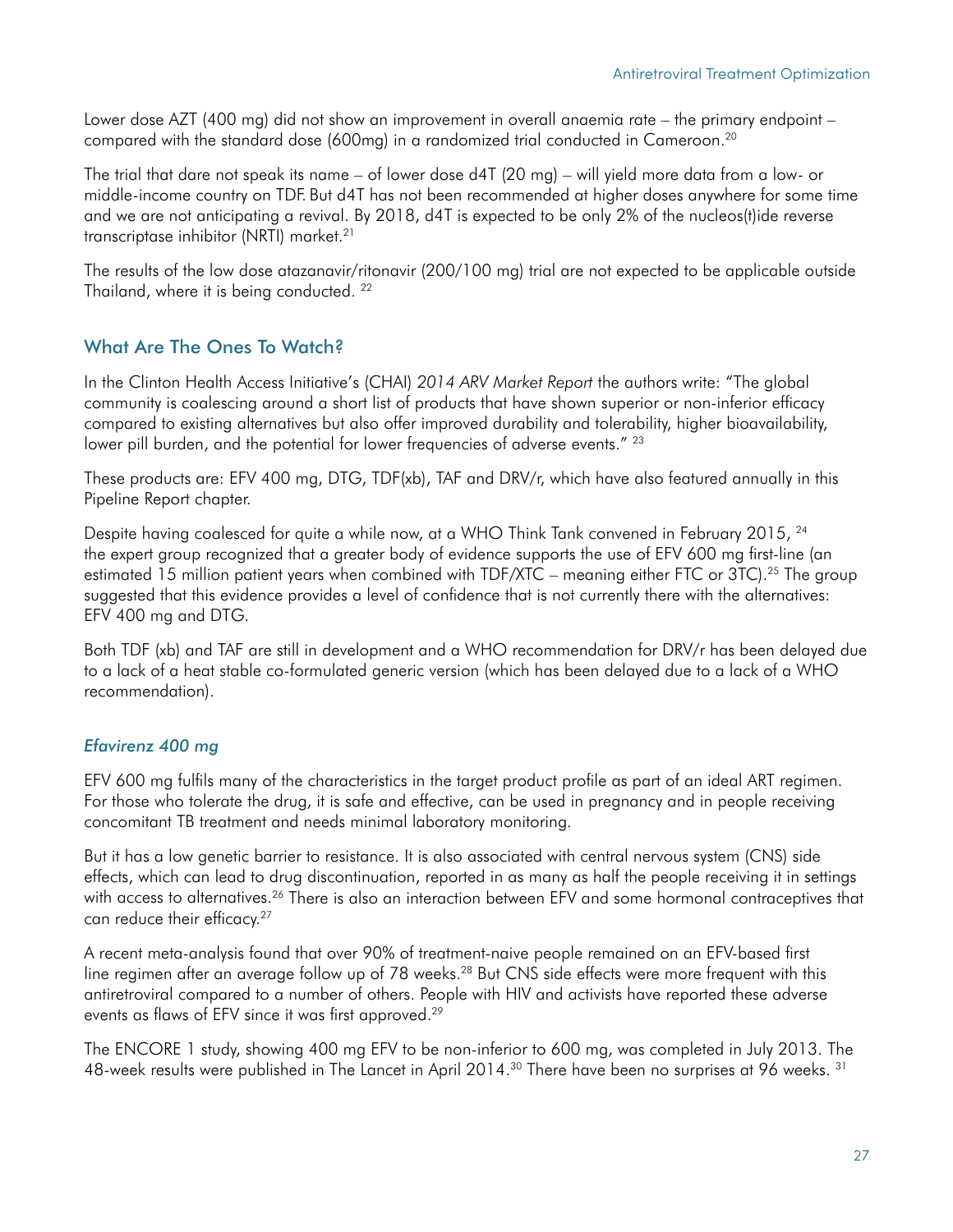The study found a reduced dose of 400 mg EFV non-inferior to the 600 mg standard dose (both plus TDF/FTC) in 636 treatment-naive participants at 48 weeks. It was conducted in Europe, Australasia, Latin America, Asia, and Africa.

Significantly fewer participants (2% versus 6%, p=0.01) discontinued treatment due to EFV-related side effects (rash, CNS, gastrointestinal, but not psychiatric) in the 400 mg arm compared to the 600 mg arm and 10% fewer reported these side effects.

A very high proportion (approximately 90%) of participants had an undetectable viral load in this study. Extended follow up to 96-weeks continued to demonstrate non-inferiority of 400 mg EFV.

Results from a pharmacokinetic sub-study of ENCORE 1 suggest that the current targets for EFV could be too high.<sup>32</sup> There has also been a suggestion from the FDA that the original approved dose might be too high.<sup>33</sup>

Since the announcement of the trial results in 2013, there has been much discussion about recommending the reduced dose, particularly in low- and middle-income countries where the resulting cost savings would be considerable.

Questions about whether or not 400 mg would be robust in the third trimester of pregnancy and with TB treatment have delayed recommendations from WHO and national guidelines.

There are six studies that include 235 women treated with 600 mg EFV in pregnancy in which drug concentrations were not significantly affected and there were high rates of viral load suppression in the mothers at the time of delivery.34 The results suggest that pregnancy has slight if any clinically important effects on EFV pharmacokinetics.

A South African study of 97 pregnant women (44 with TB) found that pregnancy increased the rate of low EFV plasma concentrations, but vertical transmission was rare.<sup>35</sup> A detectable viral load at delivery was more common among pregnant women with TB, but antiretroviral treatment was generally started later in this group. Another small study also found lower EFV plasma concentrations during pregnancy but the authors suggested that the clinical implications are unknown.<sup>36</sup>

For rifampicin, there have been seven short-term pharmacokinetic studies with EFV 600 mg (less than two weeks) showing reduction in plasma concentrations. It is unclear how useful these results are when EFV has not reached steady state. Five longer-term studies in HIV-positive people have shown increased Cmin or no effect.37

In order to make a universal recommendation for EFV 400 mg results from pharmacokinetic studies with rifampicin and in pregnant women are necessary.

Results from a pharmacokinetic substudy of ENCORE1 suggest that although 400 mg gives cerebrospinal fluid exposure (CSF) exposure of EFV above that required for HIV suppression, exposure of metabolites might still be within the concentration range associated with toxicities.38 Although significant, the reduction in EFV-associated adverse events was modest in ENCORE1 and the pharmacokinetic study suggests this possible explanation.

Last year, three leading HIV doctors suggested that the dominant role of EFV in first-line therapy should be reconsidered.39 They wrote that "this should not only happen in high-income countries but ideally also in low-income settings, if alternative drugs are available, and this recommendation should be reflected in the treatment guidelines of the WHO and both governmental and non-governmental organisations".

But for low- and middle-income countries, EFV is likely to remain a recommended first-line antiretroviral for a while. For countries where generics are not accessible until a drug is off patent this is likely to be for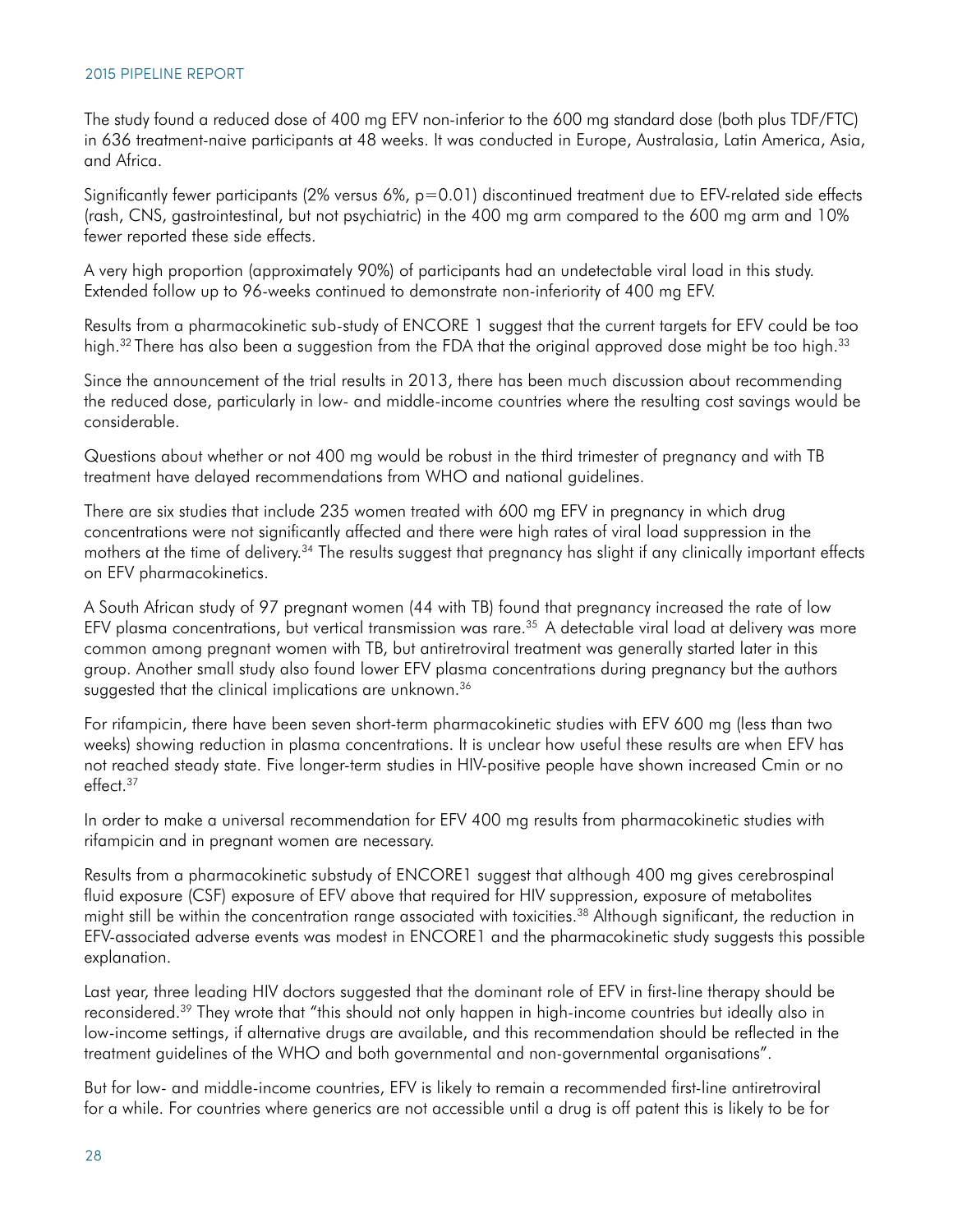some time. While EFV remains an option, it is important that the pharmacokinetic studies to look at TB and pregnancy are funded and conducted to ensure that the most optimized dose is given.

CHAI is working with suppliers to develop and file EFV 400 mg as part of an FDC with TDF and 3TC.<sup>40</sup> ENCORE1 data will be filed as an Investigational New Drug (IND), be cross-referenced in the suppliers' New Drug Applications (NDA) and be used as the basis for FDA tentative approval. The first filing is anticipated in the first quarter of 2016. FDA has agreed to the filing strategy for the product.

## *Dolutegravir*

Excitable reviewers have found it hard to swerve from describing DTG as: "game-changing".<sup>41</sup> With a low 50 mg once daily dose that does not require boosting, a very high barrier to resistance, good efficacy, minimal toxicity, pregnancy category B, and the potential to be low-cost and co-formulated, it looks like it will be an important potential option for use in low- and middle-income countries. It could replace EFV first-line. It is also predicted to cost about US\$30 per patient per year (pppy) to manufacture.

DTG was superior to EFV at 48 weeks in antiretroviral naive patients in phase III trials (and remained so at 96 weeks).<sup>42, 43</sup> At 48 weeks the proportion of participants who discontinued treatment due to adverse events was lower in the DTG group than in the EFV group (2% vs 10%). Rash and CNS events frequently associated with EFV were significantly more common in the EFV group.

Data from this comparison and from studies comparing DTG to raltegravir (RAL) and in people with resistance to other integrase inhibitors 44, 45 were used to gain approval for a broad indication in adults and adolescents aged 12 and above.46 The indication for 12 to 18 year olds is based on a 24-week open-label label study in integrase inhibitor-naive participants.

DTG studies have not yet included significant numbers of people who would be treated in low-and middleincome countries. The registrational trials for DTG comprised approximately 80% men and few non-white participants and hardly anyone co-infected with other diseases (a few with hepatitis B and none with TB or malaria). People with baseline NRTI resistance were not included.

Information about treating HIV/TB coinfection with a DTG-based regimen is limited. A phase I study has been conducted in healthy volunteers of DTG given with rifampicin and with rifabutin.<sup>47</sup> The study suggested that 50 mg twice daily dosing is likely to be required when it is co-administered with rifampicin to overcome UGT1A/CYP3A induction by this drug, which is used in standard first-line TB treatment.

As yet information about DTG in pregnant women is scarce. Although animal reproduction studies are not always predictive of human response, no safety issues were revealed in preclinical studies. So far only one first trimester and four second/third trimester exposures have been reported to the Antiretroviral Pregnancy Registry (APR) to 31 July 2014.48

For DTG to be recommended in WHO guidelines without restriction, more information is needed on how it is likely to perform in real world, low- or middle-income settings. Populations in these settings include larger proportions of women of childbearing age, children, and people with TB, malaria, and other coinfections.49

ViiV Healthcare (the originator of DTG), Aurobindo Pharma, and CHAI recently announced that Aurobindo has submitted an Abbreviated New Drug Application (ANDA) for generic DTG 50mg, to the FDA for tentative approval.50

This is the first ANDA for a generic version of DTG and has been made within two years from FDA approval of originator DTG for the US. ViiV has provided a selective waiver to the FDA for the five-year period of New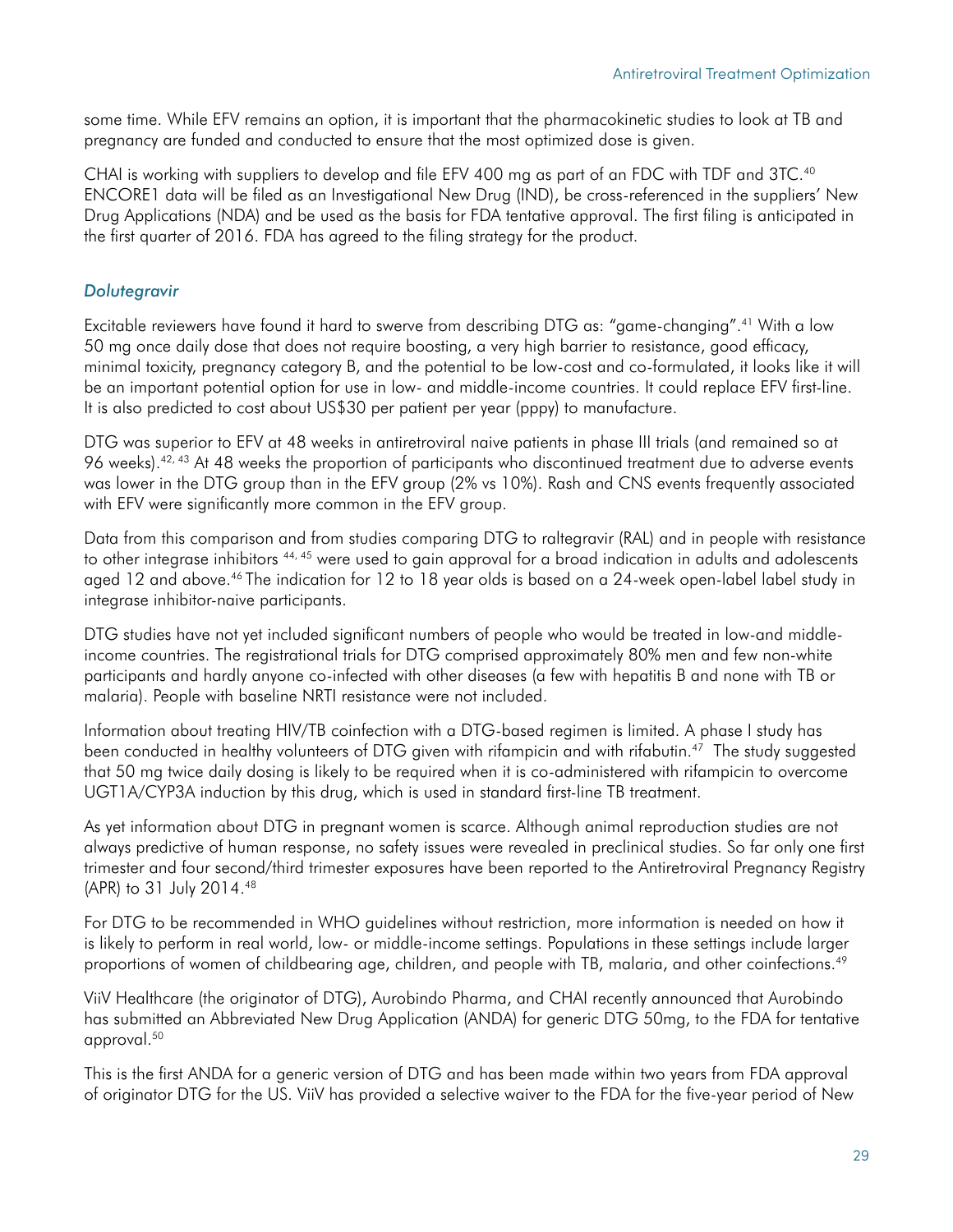Chemical Entity exclusivity, which would have prevented tentative approval of Aurobino's ANDA. This product is expected to gain tentative approval in the first quarter of 2016. Several generic manufacturers are working on FDCs of DTG /TDF/3TC.

ViiV has also licensed DTG to the Medicines Patent Pool (MPP).<sup>51</sup> The agreements for both adult and pediatric treatment were signed just two months after DTG was approved by the EMA and eight months after FDA approval.

### New and Better Versions of Tenofovir

#### *TDF (xb)*

Tenofovir disoproxil fumarate (TDF) – the current formulation of tenofovir – is recommended globally as part of first-line treatment and used widely in high-, low- and middle-income settings.

The downside of TDF is its potential for renal and bone toxicity. There are limits to the lowest possible price of TDF with the current formulation, due to its high milligram dose (300 mg).

CHAI is developing a dosage form of TDF called TDF (xb) in partnership with companies performing the preclinical work, formulation screening and Good Manufacturing Practice (GMP), and a generic manufacturer.<sup>52</sup>

With the current TDF 300 mg formulation only 25% of tenofovir is absorbed into the bloodstream. By reformulating the excipients CHAI aims to increase bioavailability and, in turn, lower the dose to an anticipated 200 mg, while maintaining equivalent exposure to that achieved with the current formulation.

Bioequivalence studies will compare TDF (xb) to the 300 mg originator formulation of TDF to provide evidence for tentative FDA approval of TDF (xb)-containing FDCs. The goal is to reach the market with a TDF (xb)-containing FDC in 2017.

#### *TAF*

Gilead Sciences has developed a new version of tenofovir: tenofovir alafenamide fumarate (TAF).

TAF is not yet approved but it has been submitted to the FDA and EMA as a component of an FDC with elvitegravir/cobicistat and FTC (E/C/F/TAF) and a co-formulation with FTC (F/TAF).<sup>53, 54, 55, 56</sup> The FDA applications were filed in November 2014 with expected approval November 2015 and April 2015 with expected approval November 2016, respectively.

Besides Gilead's incestuous combinations, other TAF-containing FDCs in development are collaborations with Janssen: darunavir/cobicistat/FTC/TAF (D/C/F/TAF) and rilpivirine/FTC/TAF (R/F/TAF).

Both TDF and TAF are prodrugs of tenofovir. TAF doses are one tenth or less than that of TDF and give intracellular levels of the active metabolite, tenofovir diphosphate, which are four to seven times higher and plasma concentrations that are 90% lower than those with TDF.57, 58, 59

It is possible that the reduction in plasma concentrations with TAF could mean less tenofovir accumulation in bone and kidneys and, in turn, fewer bone and kidney associated toxicities compared with TDF. 8

Due to a drug-drug interaction between TAF and cobicistat (or ritonavir) that increases the levels of tenofovir 2.5-fold, a dose of 10 mg is being used in regimens with boosting agents and 25 mg in un-boosted ones.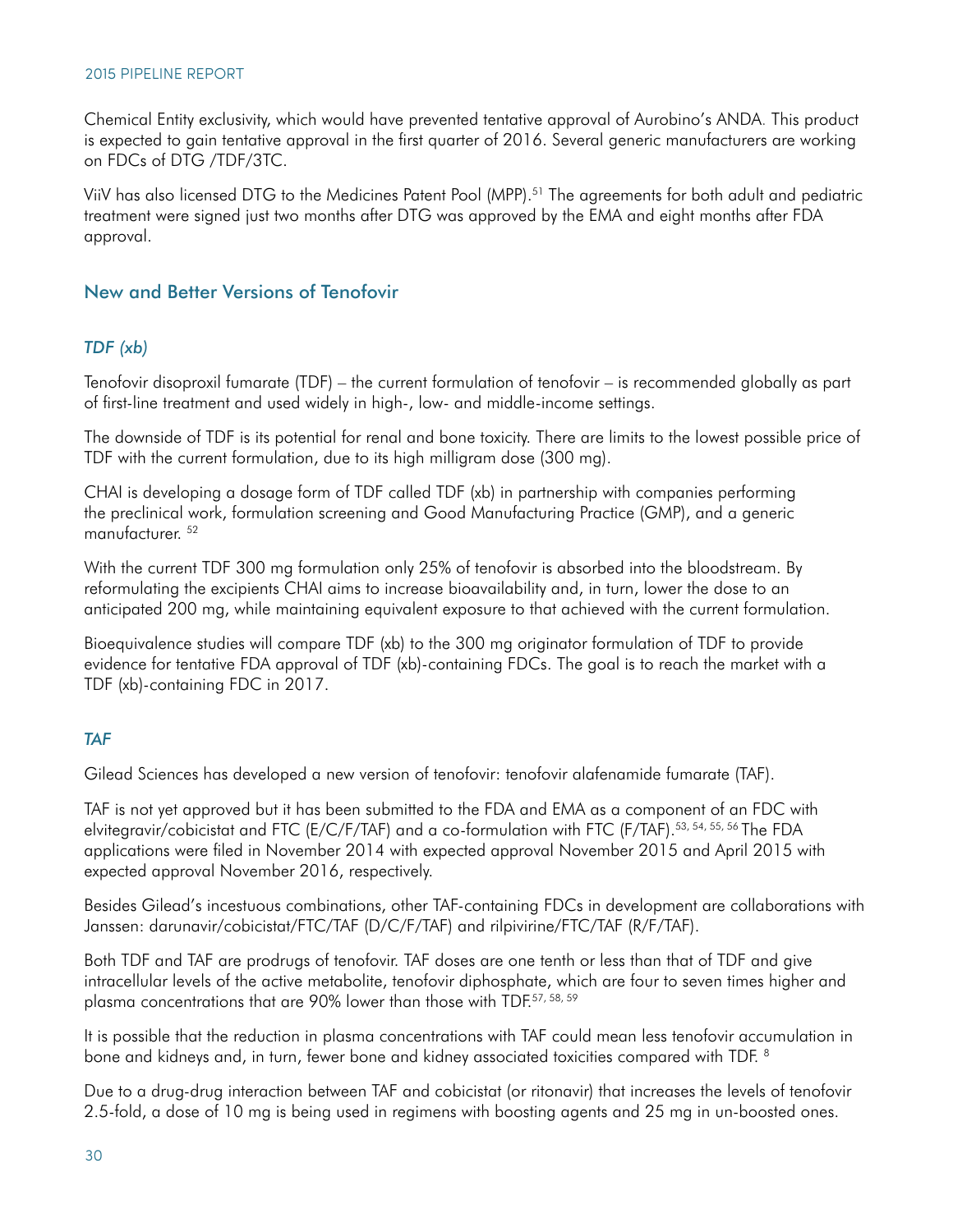F/TAF will be produced in 10 mg and 25 mg TAF plus 200 mg FTC co-formulated tablets.

The reduced dose means less API and potentially considerable reductions in generic prices (this could eventually be an annual patient cost of less than US\$20);<sup>60, 61</sup> it will also mean smaller tablet sizes.

The regulatory applications for F/TAF (described in the antiretroviral chapter of this *Pipeline Report*) are supported by the phase III trials of E/C/F/TAF <sup>62</sup> and an adolescent study,<sup>63</sup> plus bioequivalence data for F/TAF and E/C/F/TAF.

Results from these trials might not be sufficient to inform the production of generic FDCs without boosting agents, as identified as a potential optimized first-line regimen in several expert consultations.<sup>64, 65</sup>

Ongoing studies combining F/TAF with third agents are switching participants on stable treatment from TDF to TAF.66, 67 Although DTG might be the third agent in the open label switch study, it would probably not generate appropriate data in treatment-naive people to allow WHO recommendation for first-line regimens. So even if the FDA and EMA approve TAF in 2015/2016, guidance and uptake in low- and middle-income countries could be delayed.

Independent investigators, generic manufacturers and organizations such as CHAI and UNITAID might be better placed to establish this evidence and take on the development of a DTG and TAF-based FDC than the originator manufacturers. One study is in the planning stage.

There are potential licensing hurdles with possible combination products under the current Gilead/MPP license.<sup>68</sup> CHAI is working with Gilead and MPP to clarify the licensing of TAF to allow specific FDCs for low- and middle-income countries.

At least one generic manufacturer plans to develop and file a DTG-containing FDC with FTC and TAF, anticipated in 2018.

#### *Darunavir/ritonavir*

Darunavir/ritonavir (DRV/r) is generally considered to be the most potent and tolerable protease inhibitor, but as yet there is no generic formulation, and cost has been a barrier to its wide use. WHO has not yet recommended DRV/r for second-line treatment and there has been limited work on its optimization.

This drug has different approved doses for treatment-naive (and treatment- experienced without DRVassociated mutations) and protease inhibitor-experienced patients. Treatment-naive patients receive DRV/r at an 8:1 (800/100 mg) ratio once daily, and experienced patients at a 6:1 ratio (600/100 mg) twice daily.

No dose-finding studies have ever been conducted with DRV/r in treatment- naive people and the original studies were conducted in people who were highly protease inhibitor-experienced.<sup>69, 70</sup> Results from these trials of DRV/r, as well as two with 600/100 mg,<sup>71, 72</sup> suggest that a dose reduction to DRV/r 400/100 mg might be feasible.

There are also potential cost efficiencies to be gained through process chemistry and reformulation.

Several generic manufacturers have been developing a co-formulation of DRV/r 400/50 mg (800/100 mg once daily, two pills). As ritonavir is tricky to make in a heat stable formulation there have been technical hitches with this product development. One manufacturer seems to have overcome these obstacles and anticipates an FDA filing for tentative approval in the second quarter of 2016.<sup>73</sup>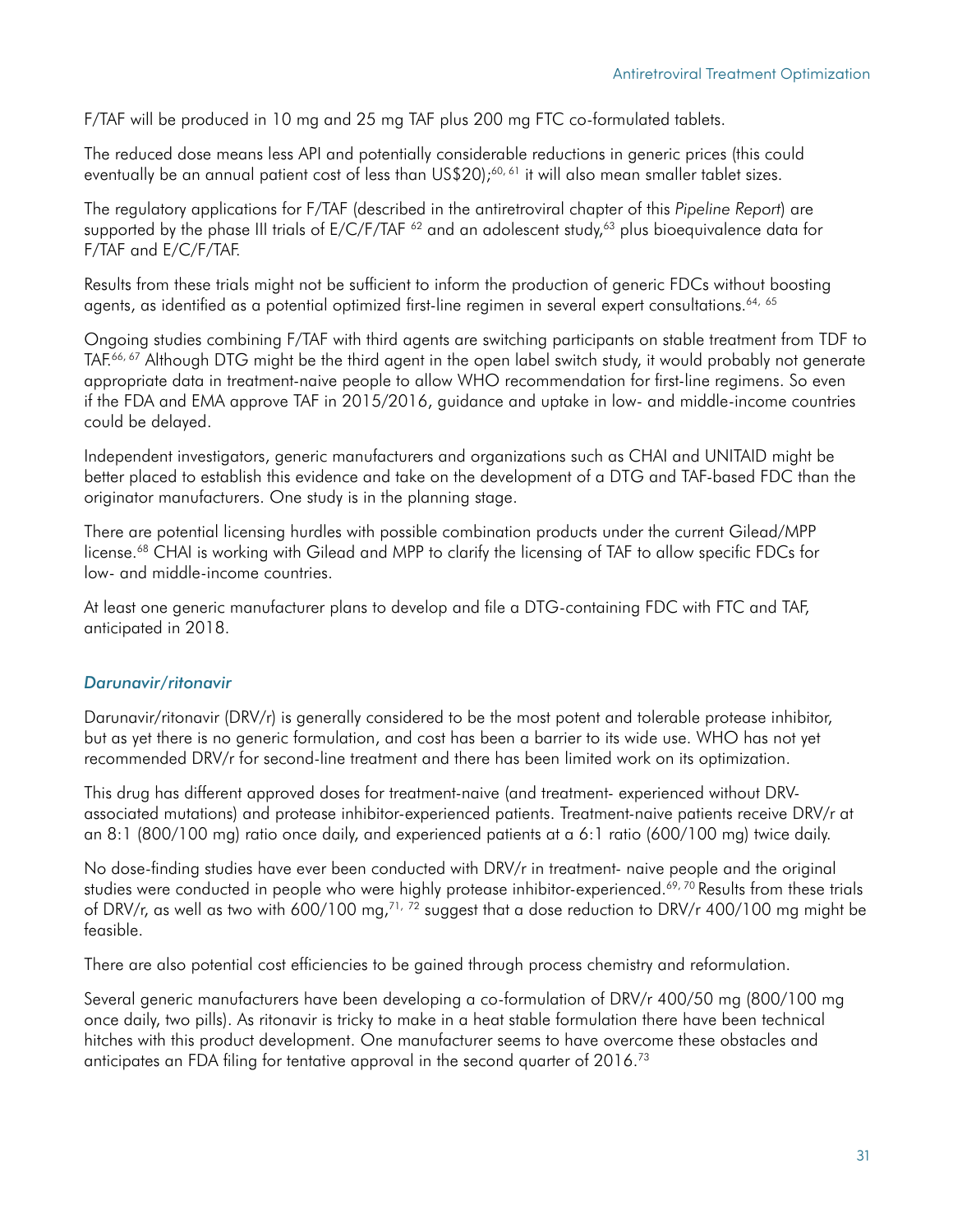# What Is Planned Or Needed To Recommend The New Drugs And Formulations?

Several trials are underway or planned (see table 3) that should fill some of the remaining evidence gaps.

# TABLE 3: Ongoing or planned ART optimization trials

| <b>Trial</b>                                                             | Implementer/                                                                      | <b>Design</b>                                                                                                                                                                                                                                                                                        | <b>Status</b>                               | <b>Information gained</b>                                                                                                                                    |  |
|--------------------------------------------------------------------------|-----------------------------------------------------------------------------------|------------------------------------------------------------------------------------------------------------------------------------------------------------------------------------------------------------------------------------------------------------------------------------------------------|---------------------------------------------|--------------------------------------------------------------------------------------------------------------------------------------------------------------|--|
|                                                                          | <b>Sponsor</b>                                                                    |                                                                                                                                                                                                                                                                                                      |                                             |                                                                                                                                                              |  |
| <b>LOW DOSE EFAVIRENZ</b>                                                |                                                                                   |                                                                                                                                                                                                                                                                                                      |                                             |                                                                                                                                                              |  |
| <b>EFV 400 mg</b><br>pregnancy                                           | SSAT/Mylan                                                                        | Starting July 2015<br>PK EFV 400 mg in third trimester pregnancy and post<br>partum in 25 women<br>Sites in London and Kampala                                                                                                                                                                       |                                             | Supporting data to ENCORE1                                                                                                                                   |  |
| EFV 400 mg<br>TB                                                         | SSAT                                                                              | PK EFV 400 mg with isoniazid and rifampicin in 26<br>participants<br>Sites in London and Kampala                                                                                                                                                                                                     | Funding application stage                   | Supporting data to ENCORE1                                                                                                                                   |  |
| ULTRA-HAART<br>EFV 200 vs 400 vs<br>600 mg                               | UK MRC                                                                            | EFV 200 vs 400 vs 600 mg once daily, non-inferiority<br>Funding application stage<br>plus superior tolerability with reduced doses<br>96 weeks<br>Multinational                                                                                                                                      |                                             | Further experience with<br>EFV400mg plus 200 mg                                                                                                              |  |
| <b>DOLUTEGRAVIR</b>                                                      |                                                                                   |                                                                                                                                                                                                                                                                                                      |                                             |                                                                                                                                                              |  |
| DTG/FTC/TDF vs<br>DTG/FTC/TAF                                            | <b>Wits RHI</b>                                                                   | DTG/FTC/TDF vs DTG/FTC/TAF in 600 ART-naive<br>participants<br>Phase III<br>Few exclusion criteria - adults according to WHO 2015<br>guidelines<br>No baseline resistance testing<br>Percentage with HIV RNA<200 copies/mL at 48 Weeks<br>(FDA snapshot algorithm)<br>South Africa                   | Funding application stage                   | Data on safety and efficacy<br>of DTG-based regimens<br>first line<br>Comparison TAF vs TAF 25<br>mg<br>Support inclusion in 2017<br>WHO guidelines          |  |
| NAMSAL<br><b>ANRS 12313</b>                                              | HIV OPD<br>(Central<br>Hospital) and<br><b>CNPS Hospital</b><br>(Yaounde)<br>ANRS | DTG vs EFV 400mg, both plus 3TC/TDF in 550 ART-naive<br>participants<br>Phase III<br>Few exclusion criteria - adults according to WHO 2013<br>guidelines<br>No baseline resistance testing<br>Percentage with HIV RNA<200 copies/mL at 48 Weeks<br>(FDA snapshot algorithm)<br>Two sites in Cameroon | Fully funded by ANRS<br>Awaiting DTG supply | Data on TDF/3TC/DTG as<br>1st line ART in low-income<br>country                                                                                              |  |
| DoIPHIN1<br>(dolutegravir in<br>pregnant HIV<br>mothers and<br>neonates) | University of<br>Liverpool/<br>Makere<br>University/<br>ViiV                      | DTG PK in pregnant women in third trimester and post<br>partum during breastfeeding<br>Phase II<br>60 late presenting women (after 28 weeks gestation)<br>Women randomised 1:1 to receive DTG (50 mg once<br>daily) or standard of care (EFV) plus two NRTIs<br>Sites in Uganda                      | Start July 2015<br>Completion July 2016     | Data on 3 <sup>rd</sup> trimester PK<br>Secondary outcomes<br>include: safety and<br>tolerability of DTG up to 6<br>months post partum and VL<br>at delivery |  |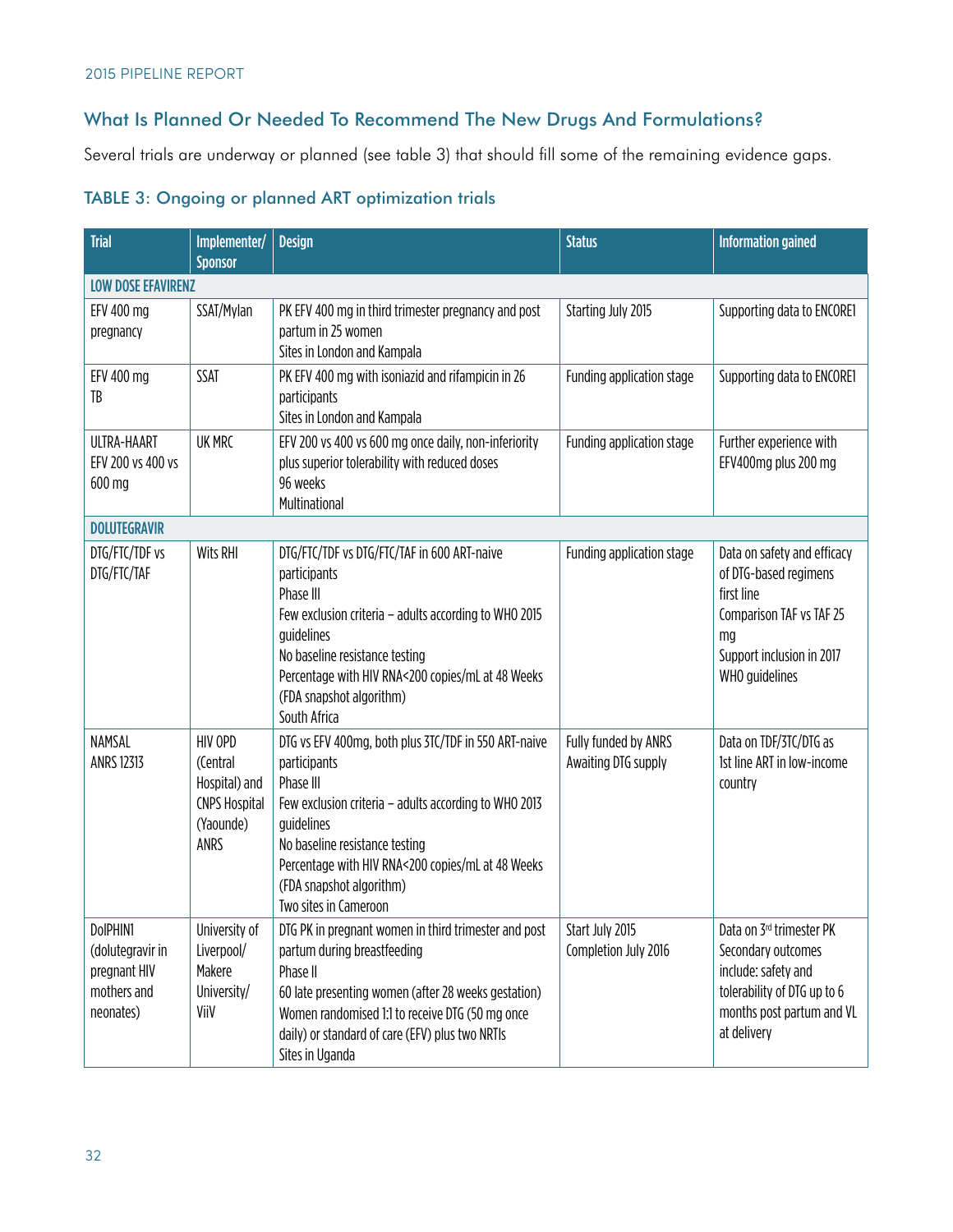| <b>Trial</b>                                                                                                                      | Implementer/<br><b>Sponsor</b> | <b>Design</b>                                                                                                                                                                                                                                                     | <b>Status</b>                                                                                   | <b>Information gained</b>                            |
|-----------------------------------------------------------------------------------------------------------------------------------|--------------------------------|-------------------------------------------------------------------------------------------------------------------------------------------------------------------------------------------------------------------------------------------------------------------|-------------------------------------------------------------------------------------------------|------------------------------------------------------|
| ARIA                                                                                                                              | ViiV                           | DTG/ABC/3TC FDC vs ATV/ r +TDF/FTC in 474 treatment<br>naive women<br>Phase IIIb<br>Pregnancy and breast feeding are exclusion criteria but<br>women who become pregnant in ARIA can rollover to<br>ING200336<br>Multinational, sites in South Africa<br>48 weeks | Underway<br>Start August 2013<br>Completion April 2018<br>Primary completion<br>September 2015  | Data on women                                        |
| ING200336<br>Pharmacokinetic<br>and safety study in<br>pregnant women<br>with HIV                                                 | ViiV                           | PK and safety single arm study of women with<br>unintended pregnancies while participating in ARIA<br>Estimated enrolment 25 (approx 237 receive study drug<br>in ARIA)<br>Multinational, sites in South Africa                                                   | Start October 2014<br>Completion February 2019                                                  | Data on 2nd/3rd trimester<br>PK                      |
| IMPAACT 1026s V9<br>Pharmacokinetic<br>properties of<br>antiretroviral and<br>related drugs<br>during pregnancy<br>and postpartum | <b>NIH</b>                     | PK<br>Phase IV<br>Pregnant women > 20 weeks gestation receiving DTG<br>as part of clinical care<br>Each study arm 12 to 25 (target) women with evaluable<br>3rd trimester PK data<br>Open to all IMPAACT sites                                                    | September 2014<br>May 2016                                                                      | Data on 2nd/3rd trimester<br>PK                      |
| PANNA<br>Pharmacokinetics<br>of newly<br>developed<br>ANtiretroviral<br>agents in HIV-<br>infected pregNAnt<br>women              | <b>PANNA</b><br>Network        | PK, safety and efficacy<br>Pregnant women receiving DTG as part of clinical care<br>Target 16 women<br>Open to all PANNA sites                                                                                                                                    | June 2015 until target                                                                          | PK data from 3rd and at 4 to<br>6 weeks post-partum. |
| Open label study<br>of DTG vs EFV for<br>HIV/TB coinfection                                                                       | ViiV                           | 50 mg DTG twice daily vs 600 mg EFV (randomised<br>3:2 ratio) during TB treatment (rifampicin, isoniazid,<br>pyrazinamide and ethambutol) in 125 treatment naive<br>participants<br>Phase IIIb<br>48 weeks<br>Multinational, sites in South Africa                | Start November 2014<br>Completion December 2018<br>Primary completion 2016<br>Not yet enrolling | Data on HIV/TB first line<br>co-treatment            |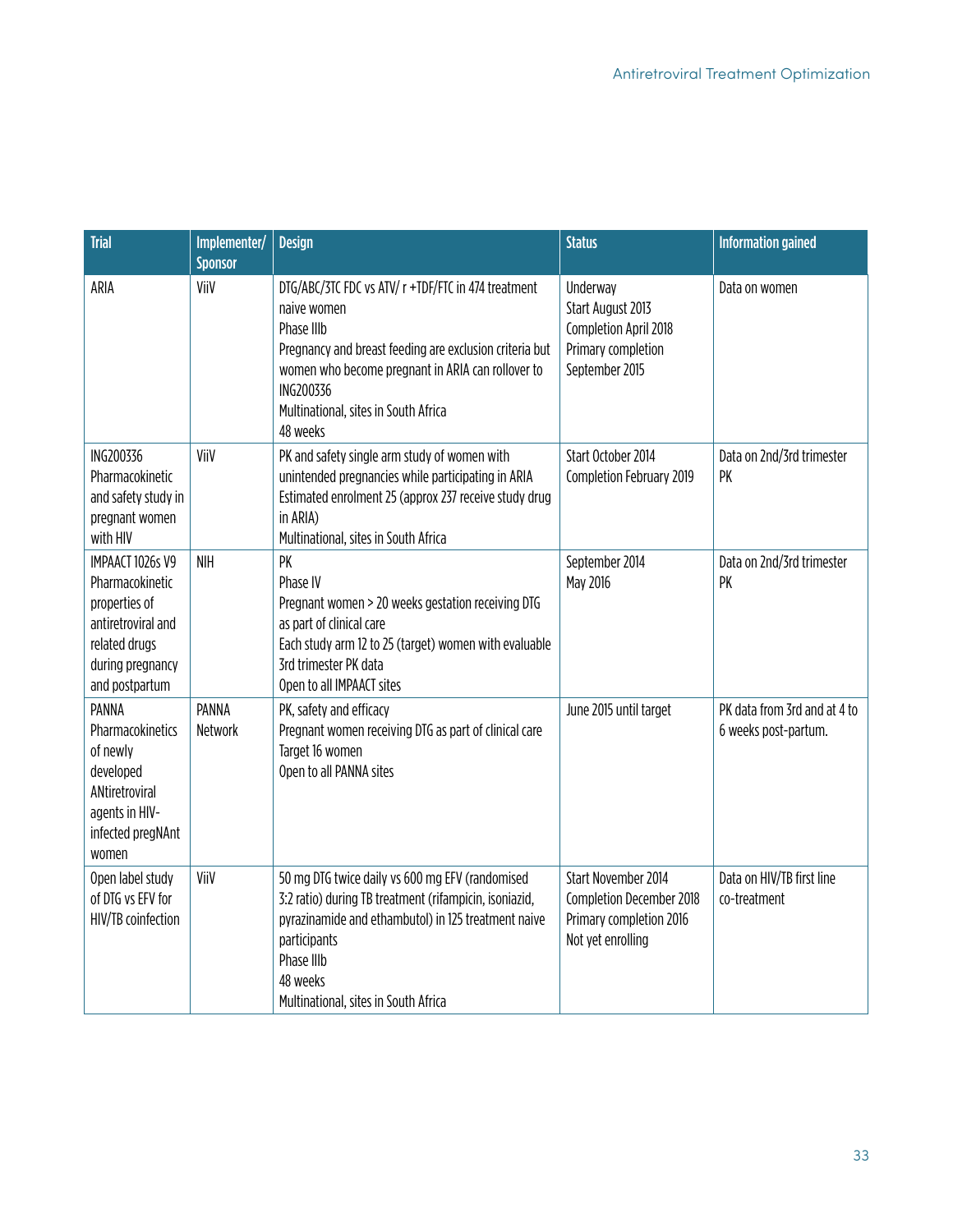| <b>Trial</b>                                                                                                                                                       | Implementer/<br><b>Sponsor</b> | <b>Design</b>                                                                                                                                                                                                                                                               | <b>Status</b>                                                                    | <b>Information gained</b>                                                                                                                                            |  |  |  |
|--------------------------------------------------------------------------------------------------------------------------------------------------------------------|--------------------------------|-----------------------------------------------------------------------------------------------------------------------------------------------------------------------------------------------------------------------------------------------------------------------------|----------------------------------------------------------------------------------|----------------------------------------------------------------------------------------------------------------------------------------------------------------------|--|--|--|
| <b>TENOFOVIR ALAFENAMIDE 25 MG</b>                                                                                                                                 |                                |                                                                                                                                                                                                                                                                             |                                                                                  |                                                                                                                                                                      |  |  |  |
| Switch study to<br>evaluate F/TAF in<br><b>HIV positive</b><br>participants who<br>are virologically<br>suppressed<br>on regimens<br>containing FTC/TDF            | Gilead                         | Double blinded study in 660 virologically stable<br>adults receiving FTC/TDF plus open label 3rd agent<br>randomised to continue vs switch to FTC/10mg or 25mg<br>TAF (dosing will be dependent on 3rd agent)<br>Phase III<br>48/96 weeks<br>Sites in US, Canada and Europe | Start May 2014<br>Completion October 2016<br>Primary completion<br>November 2015 | Data on unboosted TAF<br>(dolutegravir, efavirenz,<br>raltegravir and rilpivirine<br>allowed)<br>Total number of participants<br>receiving unboosted dose<br>unknown |  |  |  |
| Switch study<br>to evaluate the<br>safety and efficacy<br>of FTC/RPV/TAF<br>FDC in HIV positive<br>adults who are<br>virologically<br>suppressed on<br>FTC/RPV/TDF | Gilead                         | Double blinded study in 550 virologically stable adults<br>receiving RPV/FTC/TDF FDC randomised to continue vs<br>switch to RPV/FTC/25mg TAF FDC<br>Phase IIIb<br>48 weeks<br>Sites in US, Canada and Europe                                                                | Start January 2015<br>Completion June 2017<br>Primary completion June<br>2016    | Data on 25 mg TAF                                                                                                                                                    |  |  |  |
| IMPAACT 1026s V9<br>Pharmacokinetic<br>properties of<br>antiretroviral and<br>related drugs<br>during pregnancy<br>and postpartum                                  | <b>NIH</b>                     | PK<br>Phase IV<br>Pregnant women > 20 weeks gestation receiving TAF as<br>part of clinical care<br>Each study arm 12 to 25 (target) women with evaluable<br>3rd trimester PK data<br>Open to all IMPAACT sites                                                              | September 2014<br>May 2016                                                       | Data on 2nd/3rd trimester<br>PK                                                                                                                                      |  |  |  |
| SECOND LINE LOW DOSE DRV/R (INCLUDING PLUS DTG)                                                                                                                    |                                |                                                                                                                                                                                                                                                                             |                                                                                  |                                                                                                                                                                      |  |  |  |
| DRV/r 400/100 mg<br>South Africa                                                                                                                                   | Wits RHI/<br>SA DoH            | 200 2nd line participants stable on LPV/r+2 NRTI twice<br>daily to stay or switch to DRV/r 400/100mg once daily<br>48 weeks                                                                                                                                                 | Seeking DRV/r supply                                                             | Clinical experience of low<br>dose DRV in switch study                                                                                                               |  |  |  |
| DRV/r 400/100 mg<br>France                                                                                                                                         | ANRS                           | Single arm 100 stable participants switch to DRV<br>400/100 once daily plus 2 NRTI                                                                                                                                                                                          | Ongoing                                                                          | Clinical experience of low<br>dose DRV in switch study                                                                                                               |  |  |  |
| SL2 pilot                                                                                                                                                          | SSAT                           | DTG+DRV/r 400/100mg once-daily vs DTG+DRV/r<br>800/100 once daily vs TDF/FTC+DRV/r once daily in 120<br>treatment naive participants<br>48 weeks                                                                                                                            | Funding application stage                                                        | Preliminary data to support<br>registration study                                                                                                                    |  |  |  |
| SL2 registration                                                                                                                                                   | SSAT                           | DTG+DRV/r 400/100 vs TDF/FTC+DRV/r 800/100 once<br>daily in 600 1st line experienced participants Powered<br>for non-inferiority 96 weeks<br>Africa/SE Asia                                                                                                                 | Funding application stage                                                        | Data for FDA, PEPFAR and<br>WHO approval                                                                                                                             |  |  |  |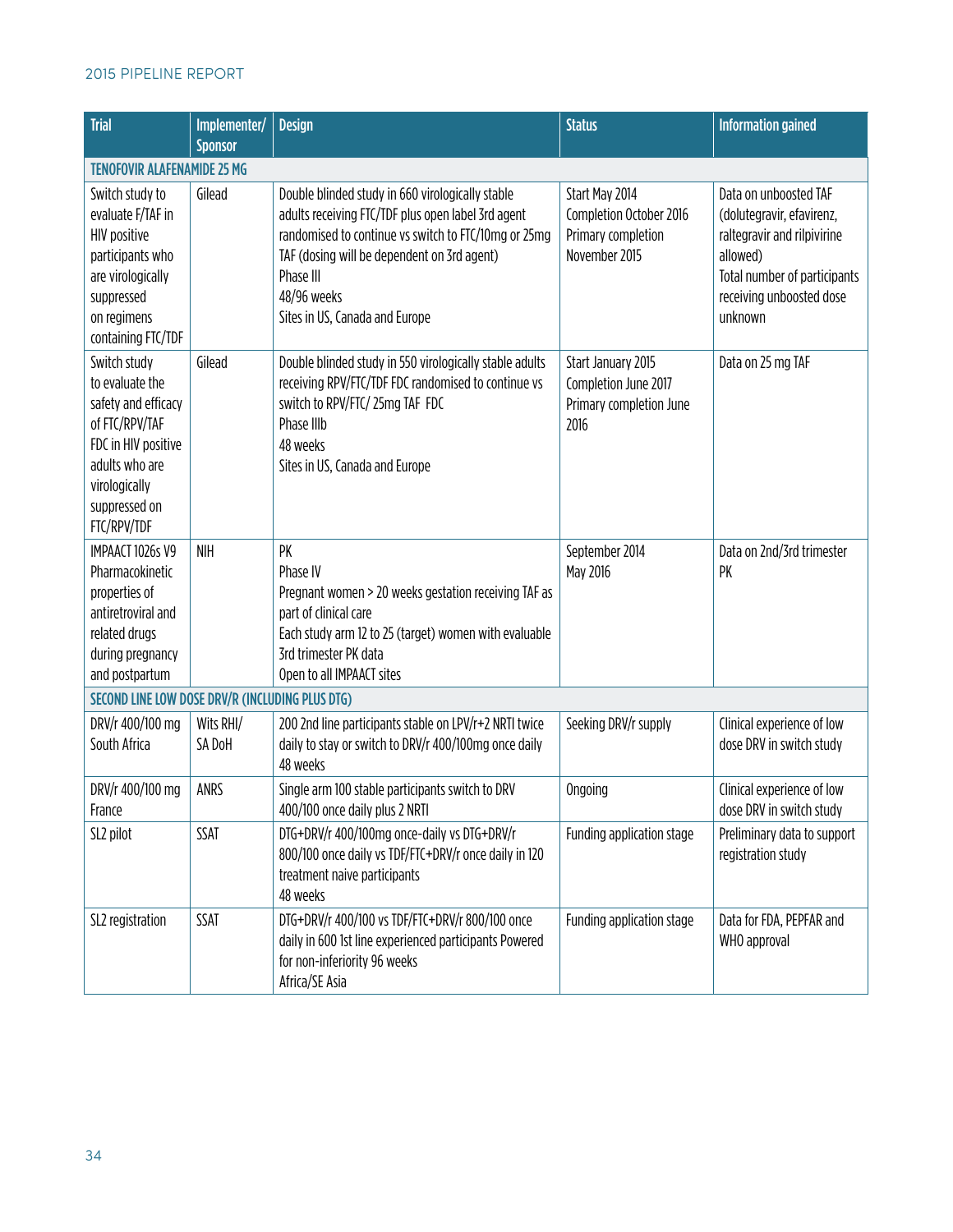# *First-line*

Experts agree that a DTG-based preferred first-line regimen is the current goal. In combination with TAF and FTC the total daily dose would be 275 mg compared to 1200 mg with the current WHO preferred first-line: EFV 600 mg/TDF/3TC. For people who cannot access (or tolerate) DTG, EFV 400 mg based regimens should be an alternative first-line.

While data gaps remain, both compounds should, at the very least, have an honorable mention in the WHO 2015 quidelines.

ViiV is sponsoring a number of trials to help to address some of the evidence gaps with DTG – including use in pregnant women and people receiving TB treatment. An open label study of regimens containing 50 mg DTG twice daily or EFV 600 mg once daily during first-line TB treatment, begun enrolling early 2015.<sup>74</sup>

Another trial is enrolling ART-naive women only and comparing first-line DTG regimens to boosted atazanavir (ATV/r) ones.<sup>75</sup> Women who become pregnant in the trial will remain on their randomly assigned regimen and roll over into a pregnancy study.76

A number of investigator-led studies are also planned in closer-to-real-life African settings. These include a randomized comparison between DTG and EFV 400 mg regimens, and another with two DTG-based regimens, one with TDF and the other TAF and FTC. NAMSAL, the trial of DTG versus EFV 400 mg regimens is fully funded but has been delayed now for some time due to the DTG supply (or lack of). The TAF versus TDF study is at the funding application stage and dependent of TAF being approved. A DTG pregnancy pharmacokinetics study is funded and scheduled to start enrollment in July 2015.77

IMPAACT P1026s and PANNA78, 79 – the respective American and European studies that look at pharmacokinetics of antiretrovirals in pregnancy and post-partum – are both starting to enrol women receiving DTG (and TAF is planned).

For EFV 400 mg, a pharmacokinetic study in pregnant women is scheduled to start enrolment in July 2015. Funding for the TB pharmacokinetic study is still under discussion.

Un-boosted TAF for adults is only being investigated in two Gilead trials 80, 81 – so in order to recommend this drug widely the investigator-led study is important.

IMPAACT P1026s and PANNA will provide some pharmacokinetic data on TAF in pregnant women. For co-treatment of TB, TAF is a minor CYP3A4 substrate and a substrate of P-glycoprotein, both of which are induced by rifampicin, so there might be an interaction. Gilead has not looked at this.

If DTG/TAF/FTC fulfils its early promise, is recommended, and generic FDCs are made available, there will be questions to be answered on the pros and cons of a wholesale switch from the current EFV-based first-line versus a gradual transition.

# *Second-line*

For people failing EFV-based first-line treatment – and this population is expected to swell with greater access to viral load testing – discussions about a one-pill, once daily, second-line regimen with DRV/r 400/100mg and DTG are underway. <sup>82</sup> Studies to investigate this regimen are designed and seeking funding.

A regimen of DRV/r plus DTG has the potential to be once daily, heat stable, co-formulated second-line option with no cross-resistance to an EFV/TDF/3TC first-line. Market forecasts suggest that such an FDC might be available at low cost: US\$250 pppy. Making recommendations for DTG first- and second-line depending on the initial regimen is not mutually exclusive.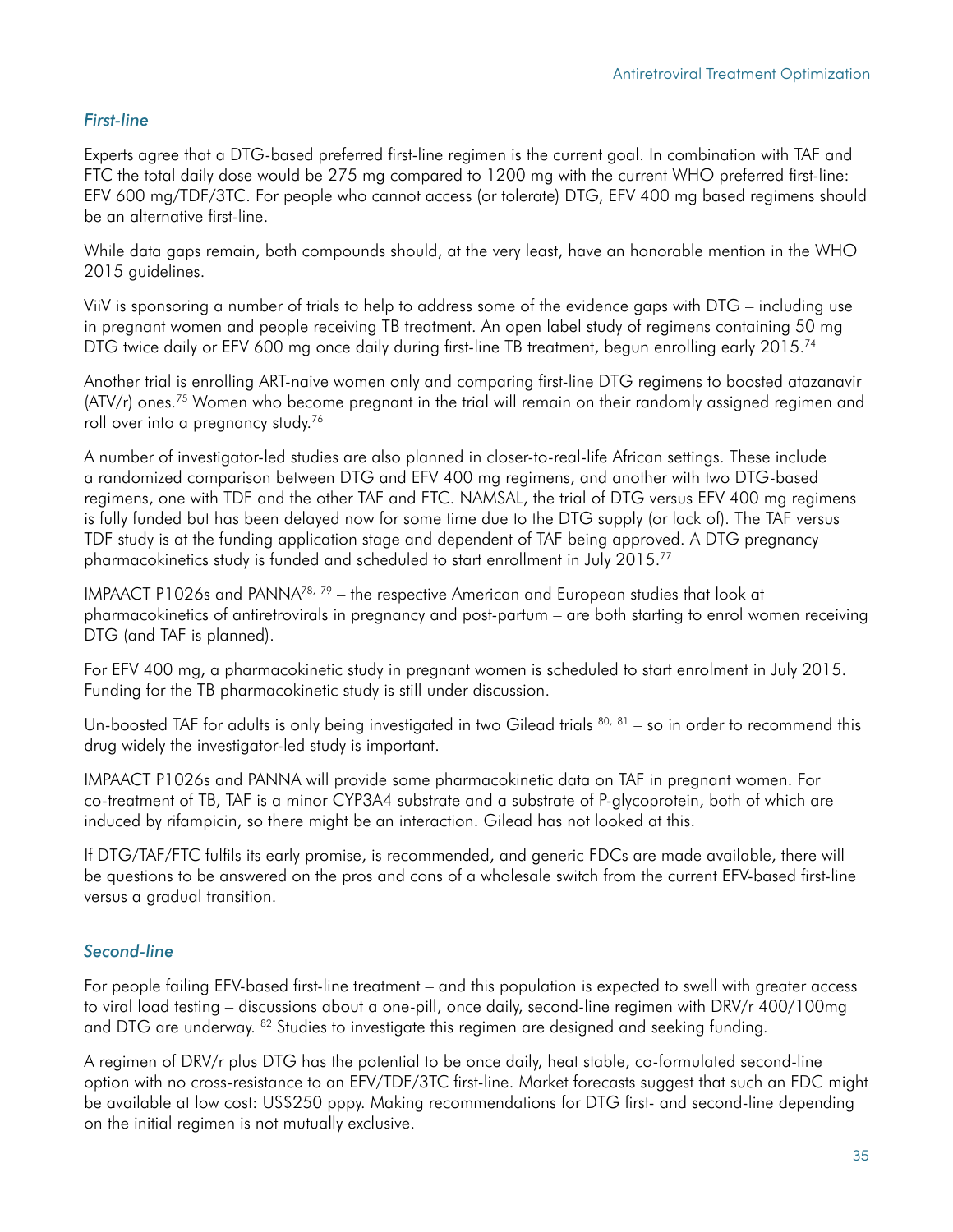If DTG becomes preferred first-line, research into the best option for second-line following this regimen is needed. Early discussions have included the possibility of DRV/r with rilpivirine or doravirine. It might also be possible to use NRTIs again.<sup>83, 84</sup>

#### What Needs To Be Done?

The 2015 revised WHO guidelines must reflect recent research and approvals. DTG and EFV 400mg should be included as alternative first-line recommendations with restrictions where data are missing. DRV/r is overdue as a recommended second-line option. A recommendation from WHO is the biggest signal and incentive to generic manufacturers to produce new formulations and FDCs suitable for low- and middleincome countries.

Research must be funded. Donors need to step up and fund the trials that will generate data to fill the current knowledge gaps. We need the missing information to make first-line recommendations without restriction. We need information to guide switching from EFV to DTG regimens. We need studies to support recommendations for optimized second-line regimens.

Sustainable supply of generic antiretrovirals must be maintained. Three manufacturers (Mylan, Cipla, and Hetero) accounted for 51% of antiretroviral volume and 56% of revenue in low- and middleincome countries in 2013.<sup>85</sup> Mylan had the highest share of revenue at 24%. The company also has 30% of South African public sector market (the largest ART program in the world); and it supplies many of the APIs for antiretrovirals produced by South African generic companies.<sup>86</sup> So the recent moves by the Israeli pharmaceutical company Teva for a hostile takeover of Mylan are alarming.<sup>87</sup> Should this come about Teva must continue with the commitment to people with HIV in low- and middle-income countries.

#### **REFERENCES**

All links last accessed 12 June 2015.

CROI – Conference on Retroviruses and Opportunistic Infections IAS – International AIDS Society Conference on HIV Pathogenesis, Treatment and Prevention

- 1. National Institutes of Health (Press release). Starting antiretroviral treatment early improves outcomes for HIV-infected individuals. 27 May 2015. <http://www.nih.gov/news/health/may2015/niaid-27.htm>
- 2. UNAIDS. The GAP report. July 2014. [http://www.unaids.org/sites/default/files/media\\_asset/UNAIDS\\_Gap\\_report\\_en.pdf](http://www.unaids.org/sites/default/files/media_asset/UNAIDS_Gap_report_en.pdf)
- 3. Clayden P. Fit for purpose: treatment optimization. i-Base/TAG. July 2014.<http://www.pipelinereport.org/2014/fit-purpose-treatment-optimization>
- 4. Crawford KW, Brown Ripin DH, Levin AD, et al. Optimising the manufacturing, formulation, and dosage of antiretroviral drugs for more costefficient delivery in resource-limited settings: a consensus statement. Lancet Infect Dis. 2012; 12(7): 550–60. [http://www.thelancet.com/journals/](http://www.thelancet.com/journals/laninf/article/PIIS1473-3099(12)70134-2/abstract) [laninf/article/PIIS1473-3099\(12\)70134-2/abstract](http://www.thelancet.com/journals/laninf/article/PIIS1473-3099(12)70134-2/abstract)
- 5. Hill A. HAART for \$125 a year: how can it be done? 8th European Conference on Clinical Aspects and Treatment of HIV-Infection; 2001 October 28–31; Athens, Greece.
- 6. Hill A, Ananworanich J, Calmy A. Dose optimisation: A strategy to improve tolerability and lower antiretroviral drug prices in low and middleincome countries. Open Infect Dis J. 2010;(4): 85–91. <http://www.benthamscience.com/open/toidj/articles/V004/SI0031TOIDJ/85TOIDJ.pdf>
- 7. World Health Organization. Short-term priorities for antiretroviral drug optimization; meeting report (London, UK, 18–19 April 2011). Geneva: World Health Organization; 2011. http://whalibdoc.who.int/publications/2011/9789241501941\_eng.pdf
- 8. Médecins Sans Frontières (MSF), Solidarité thérapeutique hospitalière en réseau (Esther), Solidarité thérapeutique contre le sida (SOLTHIS). Antiretroviral sequencing meeting report; 22–23 September 2011. Geneva: Médecins Sans Frontières; 2011. [http://www.msfaccess.org/sites/](http://www.msfaccess.org/sites/default/files/MSF_assets/HIV_AIDS/Docs/AIDS_Event_ SequencingMtg_Report_ENG_2011_FINAL.pdf) default/files/MSF\_assets/HIV\_AIDS/Docs/AIDS\_Event\_SequencingMtg\_Report\_ENG\_2011\_FINAL.pdf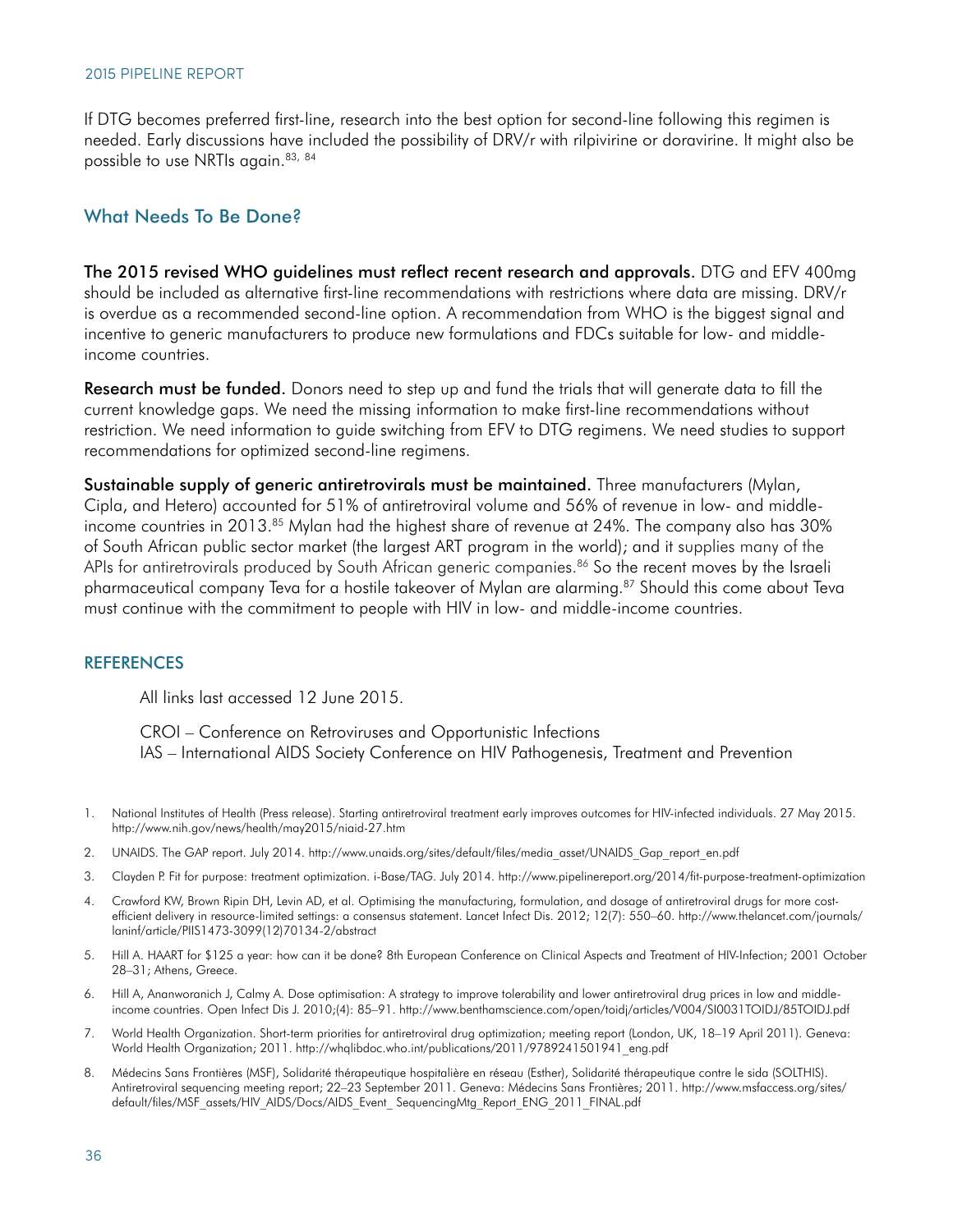- 9. World Health Organization. WHO informal consultation on medium- and long- term priorities for ARV drug optimization. (Montreux, Switzerland, 29-31 May 2012). [http://www.who.int/hiv/pub/meetingreports/think\\_tank/en/index.html](http://www.who.int/hiv/pub/meetingreports/think_tank/en/index.html)
- 10. The Second Conference on Antiretroviral Drug Optimization (CADO 2) meeting report. July 2013. [http://hivtreatmentoptimization.org/sites/](http://hivtreatmentoptimization.org/sites/default/files/documents/2010-11/ cado2meetingreportfinaljuly2013.pdf) [default/files/documents/2010-11/ cado2meetingreportfinaljuly2013.pdf](http://hivtreatmentoptimization.org/sites/default/files/documents/2010-11/ cado2meetingreportfinaljuly2013.pdf)
- 11. ibid.
- 12. ViiV Healthcare, Aurobindo Pharma, and the Clinton Health Access Initiative (Press release). ViiV Healthcare and CHAI collaboration delivers second milestone with first filing with the FDA of generic dolutegravir by Aurobindo Pharma for the treatment of HIV. 26 May 2015. [https://www.](https://www.viivhealthcare.com/media/press-releases/2015/may/press-release.aspx) [viivhealthcare.com/media/press-releases/2015/may/press-release.aspx](https://www.viivhealthcare.com/media/press-releases/2015/may/press-release.aspx)
- 13. ENCORE1 Study Group. Efficacy of 400 mg efavirenz versus standard 600 mg dose in HIV-infected, antiretroviral-naive adults (ENCORE1): a randomised, double-blind, placebo-controlled, non-inferiority trial. The Lancet. April 2014. [383\(9927](http://www.thelancet.com/journals/lancet/issue/vol383no9927/PIIS0140-6736(14)X6081-2)): 1474–82.
- 14. ENCORE1 Study Group. Efficacy and safety of efavirenz 400 mg daily versus 600 mg daily: 96-week data from the randomised, double-blind, placebo-controlled, non-inferiority ENCORE1 study. Lancet Inf Dis. Published online 12 April 2015. [http://www.thelancet.com/journals/laninf/](http://www.thelancet.com/journals/laninf/article/PIIS1473-3099(15)70060-5) [article/PIIS1473-3099\(15\)70060-5](http://www.thelancet.com/journals/laninf/article/PIIS1473-3099(15)70060-5)
- 15. Sax PE, [Wohl](file:///Users/leichou/Desktop/TAG%20Reports/Pipeline%202015/final%20text/javascript:void(0);) D, [Yin](file:///Users/leichou/Desktop/TAG%20Reports/Pipeline%202015/final%20text/javascript:void(0);) MT, et al. Tenofovir alafenamide versus tenofovir disoproxil fumarate, coformulated with elvitegravir, cobicistat, and emtricitabine, for initial treatment of HIV-1 infection: two randomised, double-blind, phase 3, non-inferiority trials. Lancet. Published online 15 April 2015. [http://www.thelancet.com/journals/lancet/article/PIIS0140-6736\(15\)60616-X/fulltext?rss=yes](http://www.thelancet.com/journals/lancet/article/PIIS0140-6736(15)60616-X/fulltext?rss=yes)
- 16. Gilead Sciences (Press Release). Gilead submits new drug application to U.S. Food and Drug Administration for tenofovir alafenamide (TAF) based single tablet regimen for HIV. 6 November 2014. [https://gilead.com/news/press-releases/2014/11/gilead-submits-new-drug-application](https://gilead.com/news/press-releases/2014/11/gilead-submits-new-drug-application-to-us-food-and-drug-administration-for-tenofovir-alafenamide-tafbased-single-tablet-regimen-for-hiv)[to-us-food-and-drug-administration-for-tenofovir-alafenamide-tafbased-single-tablet-regimen-for-hiv](https://gilead.com/news/press-releases/2014/11/gilead-submits-new-drug-application-to-us-food-and-drug-administration-for-tenofovir-alafenamide-tafbased-single-tablet-regimen-for-hiv)
- 17. Gilead Sciences. Press Release. Gilead submits new drug application to U.S. Food and Drug Administration for fixed-dose combination of emtricitabine/tenofovir alafenamide for HIV treatment. 7 April 2015. [https://www.gilead.com/news/press-releases/2015/4/gilead-submits-new](https://www.gilead.com/news/press-releases/2015/4/gilead-submits-new-drug-application-to-us-food-and-drug-administration-for-fixeddose-combination-of-emtricitabinetenofovir-alafenamide-for-hiv-treatment)[drug-application-to-us-food-and-drug-administration-for-fixeddose-combination-of-emtricitabinetenofovir-alafenamide-for-hiv-treatment](https://www.gilead.com/news/press-releases/2015/4/gilead-submits-new-drug-application-to-us-food-and-drug-administration-for-fixeddose-combination-of-emtricitabinetenofovir-alafenamide-for-hiv-treatment)
- 18. Gilead Sciences. Press Release. European Medicines Agency validates Gilead's marketing application for fixed-Dose combination of emtricitabine and tenofovir alafenamide for HIV treatment. 28 May 2015. [http://www.gilead.com/news/press-releases/2015/5/european-medicines-agency](http://www.gilead.com/news/press-releases/2015/5/european-medicines-agency-validates-gileads-marketing-application-for-fixeddose-combination-of-emtricitabine-and-tenofovir-alafenamide-for-hiv-treatment)[validates-gileads-marketing-application-for-fixeddose-combination-of-emtricitabine-and-tenofovir-alafenamide-for-hiv-treatment?](http://www.gilead.com/news/press-releases/2015/5/european-medicines-agency-validates-gileads-marketing-application-for-fixeddose-combination-of-emtricitabine-and-tenofovir-alafenamide-for-hiv-treatment)
- 19. World Health Organization. Consolidated guidelines on the use of antiretroviral drugs for treating and preventing HIV infection. Geneva: World Health Organization; June 2013. <http://www.who.int/hiv/pub/guidelines/arv2013/download/en/>
- 20. Rougemont MP, Nchotu Ngang P, Fampou JC, et al. The MiniZID study: a randomized controlled trial on safety of reduced dose (400 mg) of zidovudine compared with standard dose (600 mg) in HIV-infected patients starting antiretroviral therapy. 20<sup>th</sup> IAS, Melbourne, Australia, 20-25 July 2015. Poster abstract LBPE16.<http://pag.aids2014.org/abstracts.aspx?aid=11206> [http://pag.aids2014.org/EPosterHandler.](http://pag.aids2014.org/EPosterHandler.axd?aid=11206) [axd?aid=11206](http://pag.aids2014.org/EPosterHandler.axd?aid=11206)
- 21. ibid.
- 22. National Institutes of Health (US). Low dose atazanavir/r versus standard dose atazanavir/r (LASA). [https://clinicaltrials.gov/ct2/show/](https://clinicaltrials.gov/ct2/show/NCT01159223) [NCT01159223](https://clinicaltrials.gov/ct2/show/NCT01159223)
- 23. Clinton Health Access Initiative. ARV Market Report. Issue 5. December 2014. [http://www.clintonhealthaccess.org/news-and-information/ARV-](http://www.clintonhealthaccess.org/news-and-information/ARV-Market-Report-Dec2014)[Market-Report-Dec2014](http://www.clintonhealthaccess.org/news-and-information/ARV-Market-Report-Dec2014)
- 24. Vitoria M, Hill A, Ford N, et al. Choice of antiretroviral drugs for continued treatment scale up in a public health approach: what more do we need to know? Results from a World Health Organization Think Tank meeting. Forthcoming.
- 25. Clinton Health Access Initiative. ARV Market Report. Issue 5. December 2014. [http://www.clintonhealthaccess.org/news-and-information/ARV-](http://www.clintonhealthaccess.org/news-and-information/ARV-Market-Report-Dec2014)[Market-Report-Dec2014](http://www.clintonhealthaccess.org/news-and-information/ARV-Market-Report-Dec2014)
- 26. [Leutscher PD](http://www.ncbi.nlm.nih.gov/pubmed?term=Leutscher PD%5BAuthor%5D&cauthor=true&cauthor_uid=23427878), [Stecher C,](http://www.ncbi.nlm.nih.gov/pubmed/?term=Stecher C%5BAuthor%5D&cauthor=true&cauthor_uid=23427878) [Storgaard M](http://www.ncbi.nlm.nih.gov/pubmed/?term=Storgaard M%5BAuthor%5D&cauthor=true&cauthor_uid=23427878), et al. Discontinuation of efavirenz therapy in HIV patients due to neuropsychiatric adverse effects. Scand J Infect Dis.;45(8):645-51. Epub 21 February 2013.
- 27. Scarsi K, Nakalema S, Byakika-Kibwik P, et al. Levonorgestrel implant + EFV-based ART: unintended pregnancies and associated PK data. CROI 2015. Seattle, Washington. 23-26 February 2015. Oral abstract 85LB. [http://www.croiconference.org/sessions/levonorgestrel-implant-efv-based](http://www.croiconference.org/sessions/levonorgestrel-implant-efv-based-art-unintended-pregnancies-and-associated-pk-data)[art-unintended-pregnancies-and-associated-pk-data](http://www.croiconference.org/sessions/levonorgestrel-implant-efv-based-art-unintended-pregnancies-and-associated-pk-data)
- 28. Ford N, Shubber Z, Pozniak A, et al. Comparative safety and neuropsychiatric adverse events associated with efavirenz use in first-line antiretroviral therapy: a systematic review and meta-analysis of randomized trials. J Acquir Immune Defic Syndr. Published ahead of print 4 April 2015. <http://journals.lww.com/jaids/pages/articleviewer.aspx?year=9000&issue=00000&article=97607&type=Abstract>
- 29. Sikwese K. Treatment optimization from the patient's perspective. Perspectives on HIV and Hepatitis C drug optimization and implications for future updates of WHO guidelines. World Health Organization Think Tank meeting. 22 February 2015.
- 30. ENCORE1 Study Group. Efficacy of 400 mg efavirenz versus standard 600 mg dose in HIV-infected, antiretroviral-naive adults (ENCORE1): a randomised, double-blind, placebo-controlled, non-inferiority trial. Lancet. April 2014. [383\(9927\)](http://www.thelancet.com/journals/lancet/issue/vol383no9927/PIIS0140-6736(14)X6081-2): 1474–82.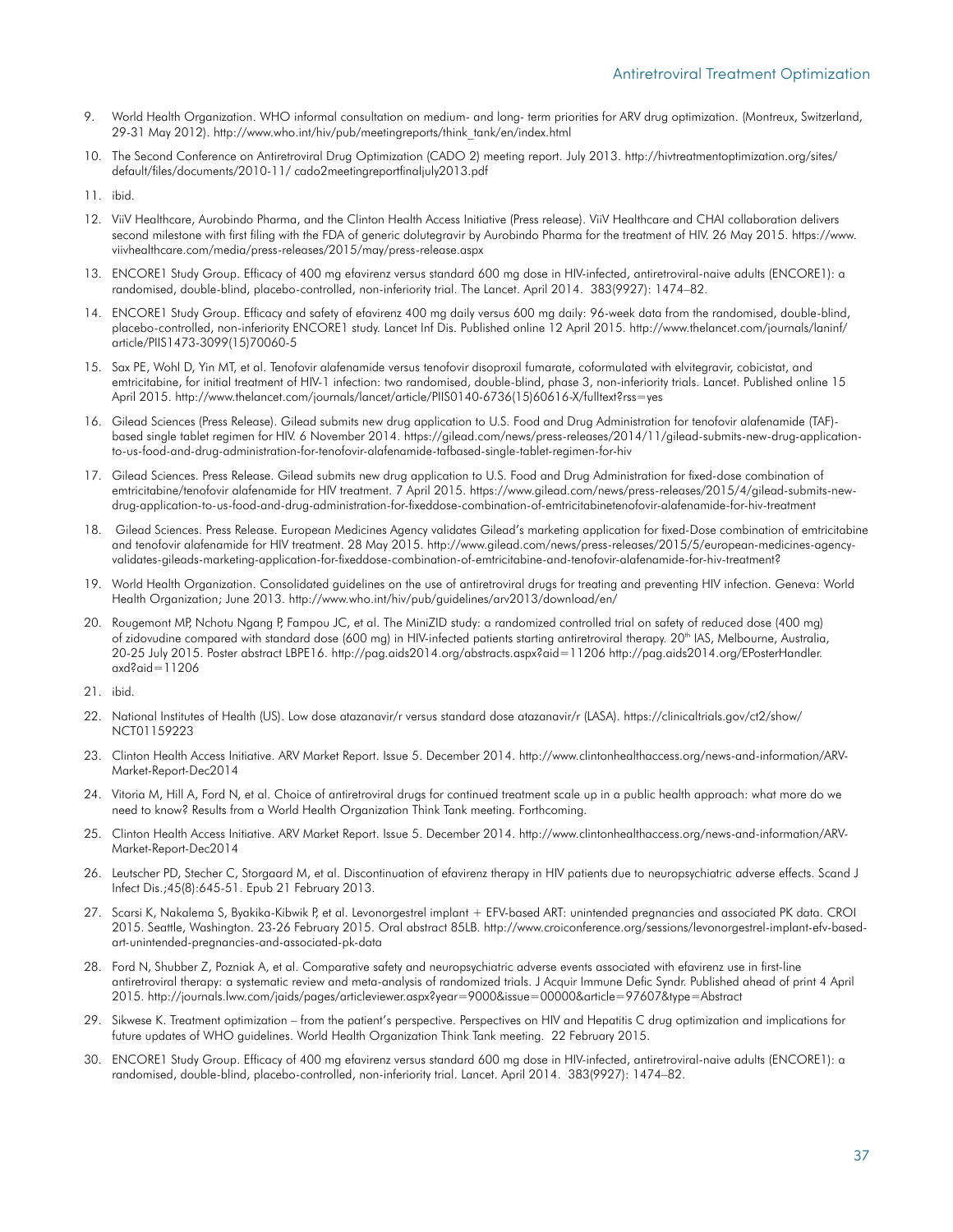- 31. ENCORE1 Study Group. Efficacy and safety of efavirenz 400 mg daily versus 600 mg daily: 96-week data from the randomised, double-blind, placebo-controlled, non-inferiority ENCORE1 study. Lancet Inf Dis. Published online 12 April 2015. [http://www.thelancet.com/journals/laninf/](http://www.thelancet.com/journals/laninf/article/PIIS1473-3099(15)70060-5) [article/PIIS1473-3099\(15\)70060-5](http://www.thelancet.com/journals/laninf/article/PIIS1473-3099(15)70060-5)
- 32. Dickinson L and Puls R on behalf of the ENCORE 1 sub-study group. Efavirenz (EFV) 400 versus 600 mg daily: results of the ENCORE1 intensive PK sub-study. CROI 2014. 3-6 March 2014; Boston, MA. Poster abstract 510. <http://croiconference.org/sites/all/abstracts/510.pdf>
- 33. Murray J. FDA Perspective. 16<sup>th</sup> International Workshop on Clinical Pharmacology of HIV & Hepatitis Therapy. Washington DC. 26-28 May 2015. Session 7. Are we overdosing antivirals? <http://www.virology-education.com/online-program-16-hivheppk-workshop/>.
- 34. Hill A, Ford N, Boffito M, et al. Does pregnancy affect the pharmacokinetics of efavirenz? AIDS 2014. June 19; 58 (10): 1542-3. [http://journals.](http://journals.lww.com/aidsonline/Fulltext/2014/06190/Does_pregnancy_affect_the_pharmacokinetics_of.21.aspx) [lww.com/aidsonline/Fulltext/2014/06190/Does\\_pregnancy\\_affect\\_the\\_pharmacokinetics\\_of.21.aspx](http://journals.lww.com/aidsonline/Fulltext/2014/06190/Does_pregnancy_affect_the_pharmacokinetics_of.21.aspx)
- 35. Dooley KE, Denti P, Martinson N et al. Pharmacokinetics of efavirenz and treatment of HIV-1 among pregnant women with and without tuberculosis coinfection. J Infect Dis. (2015) 211 (2): 197-205. <http://jid.oxfordjournals.org/content/211/2/197.abstract>
- 36. Olagunju, A, Bolaji, O, Amara, A, et al. Pharmacogenetics of pregnancy-induced changes in efavirenz pharmacokinetics. Clinical Pharmacology & Therapeutics, 97: 298–306. March 2015. <http://onlinelibrary.wiley.com/doi/10.1002/cpt.43/abstract>
- 37. Hill A, Khoo S, Back D, et al. The drug interaction between rifampicin and efavirenz is time-dependent: systematic review of 12 pharmacokinetic studies. IAS 2014. Melbourne, Australia. 20-24 July 2014. Poster abstract MOPE040. http://pag.aids2014.org/EPosterHandler.axd?aid=7933
- 38. Winston A, Amin J, Clarke A, et al. Cerebrospinal fluid exposure of efavirenz and its major metabolites when dosed at 400 mg and 600 mg once daily: a randomised controlled trial. Clin Infect Dis. (2015) 60 (7): 1026-1032. http://cid.oxfordjournals.org/content/60/7/1026
- 39. Raffi F, Pozniak AL, and Wainberg MA. Has the time come to abandon efavirenz for first-line antiretroviral therapy? Journal of Antimicrobial Chemotherapy. 2014; 69: 1742–1747. <http://jac.oxfordjournals.org/content/69/7/1742.full>
- 40. Amole C. Clinton Health Access Initiative (CHAI) at AFROCAB. Nairobi, Kenya. 21 January 2015.
- 41. Barnhart M and, James D Shelton JD. ARVs: The next generation. Going boldly together to new frontiers of HIV treatment. Glob Health Sci Pract. 27 January, 2015.<http://www.ghspjournal.org/content/3/1/1>
- 42. Walmsley SL, Antela A, Clumeck N, et al. Dolutegravir plus abacavir–lamivudine for the treatment of HIV-1 Infection. N Engl J Med 2013; 369:1807-1818. 7 November 2013. <http://www.nejm.org/doi/full/10.1056/NEJMoa1215541>
- 43. Walmsley S, Berenguer J, Khuong-Josses M, et al. Dolutegravir regimen statistically superior to efavirenz/tenofovir/emtricitabine: 96-week results from the SINGLE study (ING114467). CROI 2014. Boston, MA. Poster abstract 543. [http://www.croiconference.org/sessions/dolutegravir](http://www.croiconference.org/sessions/dolutegravir-regimen-statistically-superior-tenofoviremtricitabineefavirenz-96-wk-data)[regimen-statistically-superior-tenofoviremtricitabineefavirenz-96-wk-data](http://www.croiconference.org/sessions/dolutegravir-regimen-statistically-superior-tenofoviremtricitabineefavirenz-96-wk-data)
- 44. Cahn P, [Pozniak](file:///Users/leichou/Desktop/TAG%20Reports/Pipeline%202015/final%20text/javascript:void(0);) A, [Mingrone](file:///Users/leichou/Desktop/TAG%20Reports/Pipeline%202015/final%20text/javascript:void(0);) H, et al. Dolutegravir versus raltegravir in antiretroviral-experienced, integrase-inhibitor-naive adults with HIV: week 48 results from the randomised, double-blind, non-inferiority SAILING study. Lancet. 2013 August. [\(382\) 9893](http://www.thelancet.com/journals/lancet/issue/vol382no9893/PIIS0140-6736(13)X6040-4):700–708. [http://www.thelancet.](http://www.thelancet.com/journals/lancet/article/PIIS0140-6736(13)61221-0/abstract) [com/journals/lancet/article/PIIS0140-6736\(13\)61221-0/abstract](http://www.thelancet.com/journals/lancet/article/PIIS0140-6736(13)61221-0/abstract)
- 45. [Castagna A](http://www.ncbi.nlm.nih.gov/pubmed/?term=Castagna A%5BAuthor%5D&cauthor=true&cauthor_uid=24446523), [Maggiolo F,](http://www.ncbi.nlm.nih.gov/pubmed/?term=Maggiolo F%5BAuthor%5D&cauthor=true&cauthor_uid=24446523) [Penco G,](http://www.ncbi.nlm.nih.gov/pubmed/?term=Penco G%5BAuthor%5D&cauthor=true&cauthor_uid=24446523) et al. Dolutegravir in antiretroviral-experienced patients with raltegravir- and/or elvitegravir-resistant HIV-1: 24-week results of the phase III VIKING-3 study. J Infect Dis. 2014 Aug 1;210(3):354-62.<http://jid.oxfordjournals.org/content/210/3/354.long>
- 46. FDA. Press release. FDA approves new drug to treat HIV infection. 12 August 2013. [http://www.fda.gov/NewsEvents/Newsroom/](http://www.fda.gov/NewsEvents/Newsroom/PressAnnouncements/ucm364744.htm?source=govdelivery) [PressAnnouncements/ucm364744.htm?source=govdelivery](http://www.fda.gov/NewsEvents/Newsroom/PressAnnouncements/ucm364744.htm?source=govdelivery)
- 47. Dooley KE, [Sayre P,](http://www.ncbi.nlm.nih.gov/pubmed/?term=Sayre P%5BAuthor%5D&cauthor=true&cauthor_uid=23075918) [Borland J](http://www.ncbi.nlm.nih.gov/pubmed/?term=Borland J%5BAuthor%5D&cauthor=true&cauthor_uid=23075918), et al. Safety, tolerability, and pharmacokinetics of the HIV integrase inhibitor dolutegravir given twice daily with rifampin or once daily with rifabutin: results of a phase 1 study among healthy subjects. J Acquir Immune Defic Syndr 2013,62:21-27. [http://](http://journals.lww.com/jaids/Fulltext/2013/01010/Safety,_Tolerability,_and_Pharmacokinetics_of_the.4.aspx) journals.lww.com/jaids/Fulltext/2013/01010/Safety, Tolerability, and Pharmacokinetics of the.4.aspx
- 48. Antiretroviral Pregnancy Registry Steering Committee. Antiretroviral Pregnancy Registry International Interim Report for 1 January 1989 through 31 July 2014. Wilmington, NC: Registry Coordinating Center; 2014. [http://www.apregistry.com/forms/interim\\_report.pdf](http://www.apregistry.com/forms/interim_report.pdf)
- 49. van Roey J, von Schoen-Angerer, Ford N et al. How developing world concerns need to be part of drug development plans: a case study of four emerging antiretrovirals. Drug Discov Today. 2008 Jul;13(13-14):601–5. [http://www.sciencedirect.com/science/article/pii/](http://www.sciencedirect.com/science/article/pii/S1359644608001530) [S1359644608001530](http://www.sciencedirect.com/science/article/pii/S1359644608001530)
- 50. CHAI. Press release. ViiV Healthcare and CHAI collaboration delivers second milestone with first filing with the FDA of generic dolutegravir by Aurobindo Pharma for the treatment of HIV. 26 May 2015. <http://www.clintonhealthaccess.org/generic-dolutegravir/>
- 51. Medicines Patent Pool. Press release. [Medicines Patent Pool, ViiV Healthcare sign licence for the most recent HIV medicine to have received](http://www.medicinespatentpool.org/medicines-patent-pool-viiv-healthcare-sign-licence-for-the-most-recent-hiv-medicine-to-have-received-regulatory-approval/)  [regulatory approval](http://www.medicinespatentpool.org/medicines-patent-pool-viiv-healthcare-sign-licence-for-the-most-recent-hiv-medicine-to-have-received-regulatory-approval/). 1 April 2014. [http://www.medicinespatentpool.org/medicines-patent-pool-viiv-healthcare-sign-licence-for-the-most-recent](http://www.medicinespatentpool.org/medicines-patent-pool-viiv-healthcare-sign-licence-for-the-most-recent-hiv-medicine-to-have-received-regulatory-approval/)[hiv-medicine-to-have-received-regulatory-approval/](http://www.medicinespatentpool.org/medicines-patent-pool-viiv-healthcare-sign-licence-for-the-most-recent-hiv-medicine-to-have-received-regulatory-approval/)
- 52. Amole C. Clinton Health Access Initiative (CHAI) at AFROCAB. Nairobi, Kenya. 21 January 2015.
- 53. Gilead Sciences. Press Release. Gilead submits new drug application to U.S. Food and Drug Administration for tenofovir alafenamide (TAF)-based single tablet regimen for HIV. 6 November 2014. [https://gilead.com/news/press-releases/2014/11/gilead-submits-new-drug-application-to-us](https://gilead.com/news/press-releases/2014/11/gilead-submits-new-drug-application-to-us-food-and-drug-administration-for-tenofovir-alafenamide-tafbased-single-tablet-regimen-for-hiv)[food-and-drug-administration-for-tenofovir-alafenamide-tafbased-single-tablet-regimen-for-hiv](https://gilead.com/news/press-releases/2014/11/gilead-submits-new-drug-application-to-us-food-and-drug-administration-for-tenofovir-alafenamide-tafbased-single-tablet-regimen-for-hiv)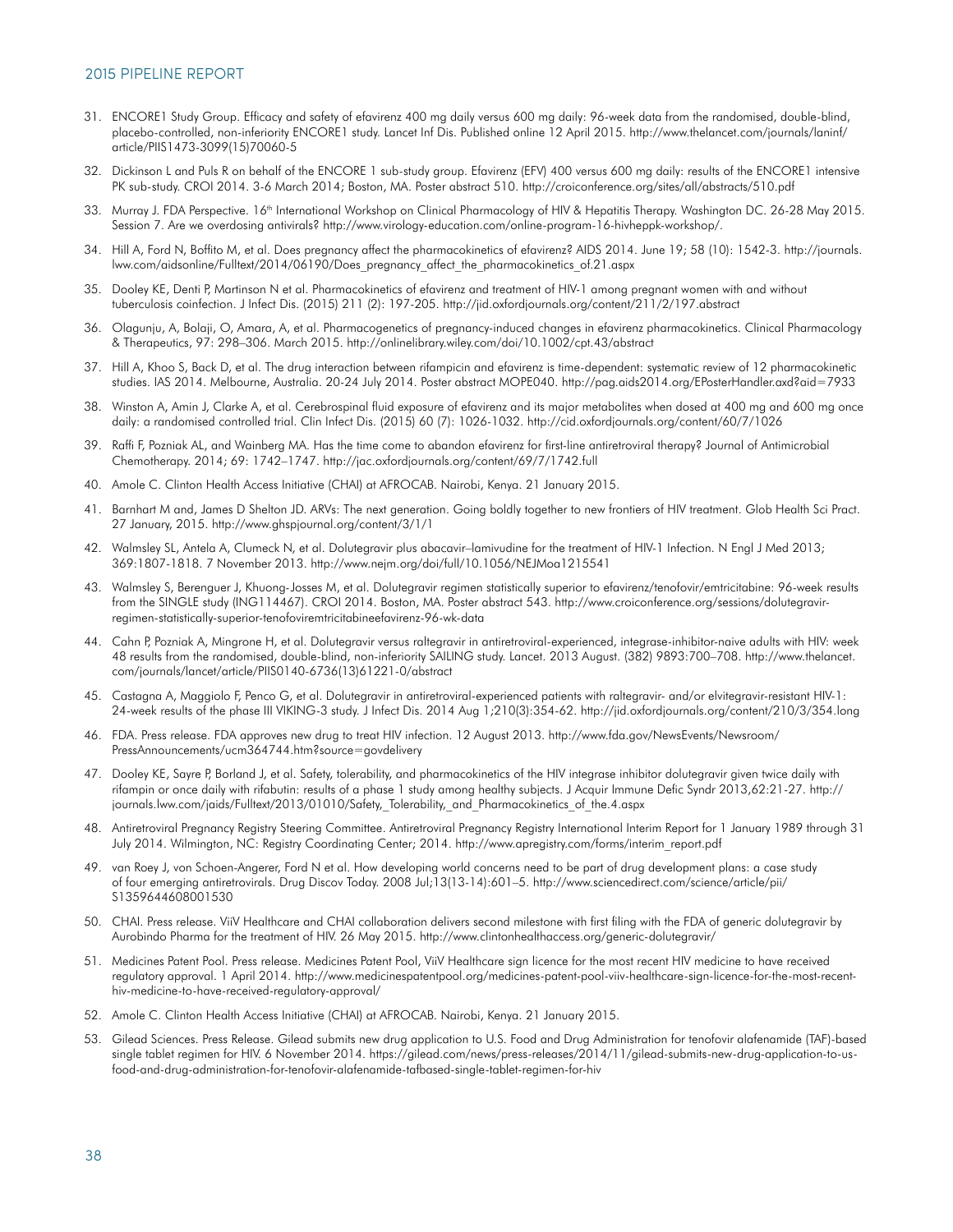- 54. Gilead Sciences. Press Release. Gilead submits new drug application to U.S. Food and Drug Administration for fixed-dose combination of emtricitabine/tenofovir alafenamide for HIV treatment. 7 April 2015. [https://www.gilead.com/news/press-releases/2015/4/gilead-submits-new](https://www.gilead.com/news/press-releases/2015/4/gilead-submits-new-drug-application-to-us-food-and-drug-administration-for-fixeddose-combination-of-emtricitabinetenofovir-alafenamide-for-hiv-treatment)[drug-application-to-us-food-and-drug-administration-for-fixeddose-combination-of-emtricitabinetenofovir-alafenamide-for-hiv-treatment](https://www.gilead.com/news/press-releases/2015/4/gilead-submits-new-drug-application-to-us-food-and-drug-administration-for-fixeddose-combination-of-emtricitabinetenofovir-alafenamide-for-hiv-treatment)
- 55. Gilead Sciences. Press Release. European Medicines Agency validates Gilead's marketing application for fixed-dose combination of emtricitabine and tenofovir alafenamide for HIV treatment. 28 May 2015. [http://www.gilead.com/news/press-releases/2015/5/european-medicines-agency](http://www.gilead.com/news/press-releases/2015/5/european-medicines-agency-validates-gileads-marketing-application-for-fixeddose-combination-of-emtricitabine-and-tenofovir-alafenamide-for-hiv-treatment)[validates-gileads-marketing-application-for-fixeddose-combination-of-emtricitabine-and-tenofovir-alafenamide-for-hiv-treatment?](http://www.gilead.com/news/press-releases/2015/5/european-medicines-agency-validates-gileads-marketing-application-for-fixeddose-combination-of-emtricitabine-and-tenofovir-alafenamide-for-hiv-treatment)
- 56. Gilead Sciences. Press release. European Medicines Agency validates Gilead's marketing application for fixed-dose combination of emtricitabine, and tenofovir alafenamide for HIV treatment. [http://www.gilead.com/news/press-releases/2015/5/european-medicines-agency-validates-gileads](http://www.gilead.com/news/press-releases/2015/5/european-medicines-agency-validates-gileads-marketing-application-for-fixeddose-combination-of-emtricitabine-and-tenofovir-alafenamide-for-hiv-treatment?)[marketing-application-for-fixeddose-combination-of-emtricitabine-and-tenofovir-alafenamide-for-hiv-treatment?](http://www.gilead.com/news/press-releases/2015/5/european-medicines-agency-validates-gileads-marketing-application-for-fixeddose-combination-of-emtricitabine-and-tenofovir-alafenamide-for-hiv-treatment?)
- 57. Ruane PJ, DeJesus E, Berger D, et al. Antiviral activity, safety, and pharmacokinetics/pharmacodynamics of tenofovir alafenamide as 10-day monotherapy in HIV-1-positive adults. J Acquir Immune Defic Syndr. 2013;63(4):449–455.
- 58. Markowitz M, Zolopa A, Squares K, et al. Phase I/II study of the pharmacokinetics, safety and antiretroviral activity of tenofovir alafenamide, a new prodrug of the HIV reverse transcriptase inhibitor tenofovir, in HIV-infected adults. J Animicrob Chemother. 2014 May;69(5):1362–9. [http://](http://jac.oxfordjournals.org/content/69/5/1362) [jac.oxfordjournals.org/content/69/5/1362](http://jac.oxfordjournals.org/content/69/5/1362)
- 59. Ruane P, DeJesus E, Berger D, et al. Antiviral activity, safety, and pharmacokinetics/pharmacodynamics of tenofovir alafenamide as 10 day monotherapy in HIV-1-positive adults. J Acquir Immune Defic Syndr. 2013 Aug1;63(4):449–55. [http://journals.lww.com/jaids/pages/](http://journals.lww.com/jaids/pages/articleviewer.aspx?year=2013&issue=08010&article=00006&type=abstract) [articleviewer.aspx?year=2013&issue=08010&article=00006&type=abstract](http://journals.lww.com/jaids/pages/articleviewer.aspx?year=2013&issue=08010&article=00006&type=abstract)
- 60. i-Base/TAG estimate based on fixed cost of tenofovir disoproxil fumarate API, inactive ingredients, and packaging.
- 61. Barnhart M and, James D Shelton JD. ARVs: The next generation. Going boldly together to new frontiers of HIV treatment. Glob Health Sci Pract. 27 January, 2015.<http://www.ghspjournal.org/content/3/1/1>
- 62. Wohl D, Pozniak A, Thompson M, et al. Tenofovir alafenamide (TAF) in a single-tablet regimen in initial HIV-1 therapy. CROI 2015. 23-26 February 2015. Seattle, WA. Oral abstract 113LB. [http://www.croiconference.org/sessions/tenofovir-alafenamide-taf-single-tablet-regimen-initial](http://www.croiconference.org/sessions/tenofovir-alafenamide-taf-single-tablet-regimen-initial-hiv-1-therapy)[hiv-1-therapy](http://www.croiconference.org/sessions/tenofovir-alafenamide-taf-single-tablet-regimen-initial-hiv-1-therapy)
- 63. Sax PE, Saag MS, Yin MT, et al. Renal and bone safety of tenofovir alafenamide vs tenofovir disoproxil fumarate. CROI 2015. 23–26 February 2015. Seattle, WA. Oral abstract 143 LB. [http://www.croiconference.org/sessions/renal-and-bone-safety-tenofovir-alafenamide-vs-tenofovir](http://www.croiconference.org/sessions/renal-and-bone-safety-tenofovir-alafenamide-vs-tenofovir-disoproxil-fumarate)[disoproxil-fumarate](http://www.croiconference.org/sessions/renal-and-bone-safety-tenofovir-alafenamide-vs-tenofovir-disoproxil-fumarate)
- 64. World Health Organization. WHO informal consultation on medium- and long-term priorities for ARV drug optimization. (Montreux, Switzerland, 29-31 May 2012). [http://www.who.int/hiv/pub/meetingreports/think\\_tank/en/index.html](http://www.who.int/hiv/pub/meetingreports/think_tank/en/index.html)
- 65. The Second Conference on Antiretroviral Drug Optimization (CADO 2) meeting report. July 2013. [http://hivtreatmentoptimization.org/sites/](http://hivtreatmentoptimization.org/sites/default/files/documents/2010-11/cado2meetingreportfinaljuly2013.pdf) [default/files/documents/2010-11/cado2meetingreportfinaljuly2013.pdf](http://hivtreatmentoptimization.org/sites/default/files/documents/2010-11/cado2meetingreportfinaljuly2013.pdf)
- 66. National Institutes of Health (US). Switch study to evaluate F/TAF in HIV-1 positive participants who are virologically suppressed on regimens containing FTC/TDF.<https://clinicaltrials.gov/ct2/show/NCT02121795>
- 67. National Institutes of Health (US). Switch study to evaluate the safety and efficacy of emtricitabine/rilpivirine/tenofovir alafenamide (FTC/RPV/TAF) fixed dose combination (FDC) in HIV-1 positive adults who are virologically suppressed on emtricitabine/rilpivirine/tenofovir disoproxil fumarate (FTC/RPV/TDF).<https://clinicaltrials.gov/ct2/show/NCT02345252>
- 68. Amole C. Clinton Health Access Initiative (CHAI) at AFROCAB. Nairobi, Kenya. 21 January 2015.
- 69. Katlama C, [Esposito R](http://www.ncbi.nlm.nih.gov/pubmed?term=Esposito R%5BAuthor%5D&cauthor=true&cauthor_uid=17301557), [Gatell JM](http://www.ncbi.nlm.nih.gov/pubmed?term=Gatell JM%5BAuthor%5D&cauthor=true&cauthor_uid=17301557), et al. Efficacy and safety of TMC114/ritonavir in treatment-experienced HIV patients: 24-week results of POWER 1. AIDS. 2007 Feb 19;21(4):395-402. [http://journals.lww.com/aidsonline/pages/articleviewer.aspx?year=2007&issue=02190&article=](http://journals.lww.com/aidsonline/pages/articleviewer.aspx?year=2007&issue=02190&article=00001&type=abstract) [00001&type=abstract](http://journals.lww.com/aidsonline/pages/articleviewer.aspx?year=2007&issue=02190&article=00001&type=abstract)
- 70. Haubrich R, Berger D, Chiliade P, et al. Week 24 efficacy and safety of TMC114/ritonavir in treatment-experienced HIV patients. AIDS 2007 Mar 30; 21(6) :F11-8.<http://journals.lww.com/aidsonline/pages/articleviewer.aspx?year=2007&issue=03300&article=00002&type=abstract>
- 71. Molto J, Valle M, Ferrer E, et al. Reduced darunavir dose is as effective in maintaining HIV suppression as the standard dose in virologically suppressed HIV-infected patients. 15th International Workshop on Clinical Pharmacology of HIV and Hepatitis Therapy. 19-21 May 2014. Washington, DC. Oral abstract O\_02. [http://regist2.virology-education.com/2014/15HIVHEP\\_PK/3\\_Molto.pdf](http://regist2.virology-education.com/2014/15HIVHEP_PK/3_Molto.pdf)
- 72. Lanzafame M, Lattuada E, Rigo F, et al. Efficacy of a reduced dose of darunavir/ritonavir in a cohort of antiretroviral naive and experienced HIVinfected patients: a medium-term follow-up. J. Antimicrob. Chemother. 2015 Feb;70(2):627-30.<http://jac.oxfordjournals.org/content/70/2/627>
- 73. Amole C. Clinton Health Access Initiative (CHAI) at AFROCAB. Nairobi, Kenya. 21 January 2015.
- 74. National Institutes of Health (US). Open-label study of dolutegravir (DTG) or efavirenz (EFV) for Human Immunodeficiency Virus (HIV) tuberculosis (TB) co-infection.<http://clinicaltrials.gov/show/NCT02178592>
- 75. National Institutes of Health (US). A study to determine safety and efficacy of dolutegravir/abacavir/lamivudine (DTG/ABC/3TC) in human immunodeficiency virus (HIV)-1 infected antiretroviral therapy (ART) naive women (ARIA).<https://clinicaltrials.gov/ct2/show/NCT01910402>
- 76. National Institutes of Health (US). ING200336, Pharmacokinetic and safety study in pregnant women with human immuno virus infection. [https://](https://clinicaltrials.gov/ct2/show/NCT02075593) [clinicaltrials.gov/ct2/show/NCT02075593](https://clinicaltrials.gov/ct2/show/NCT02075593)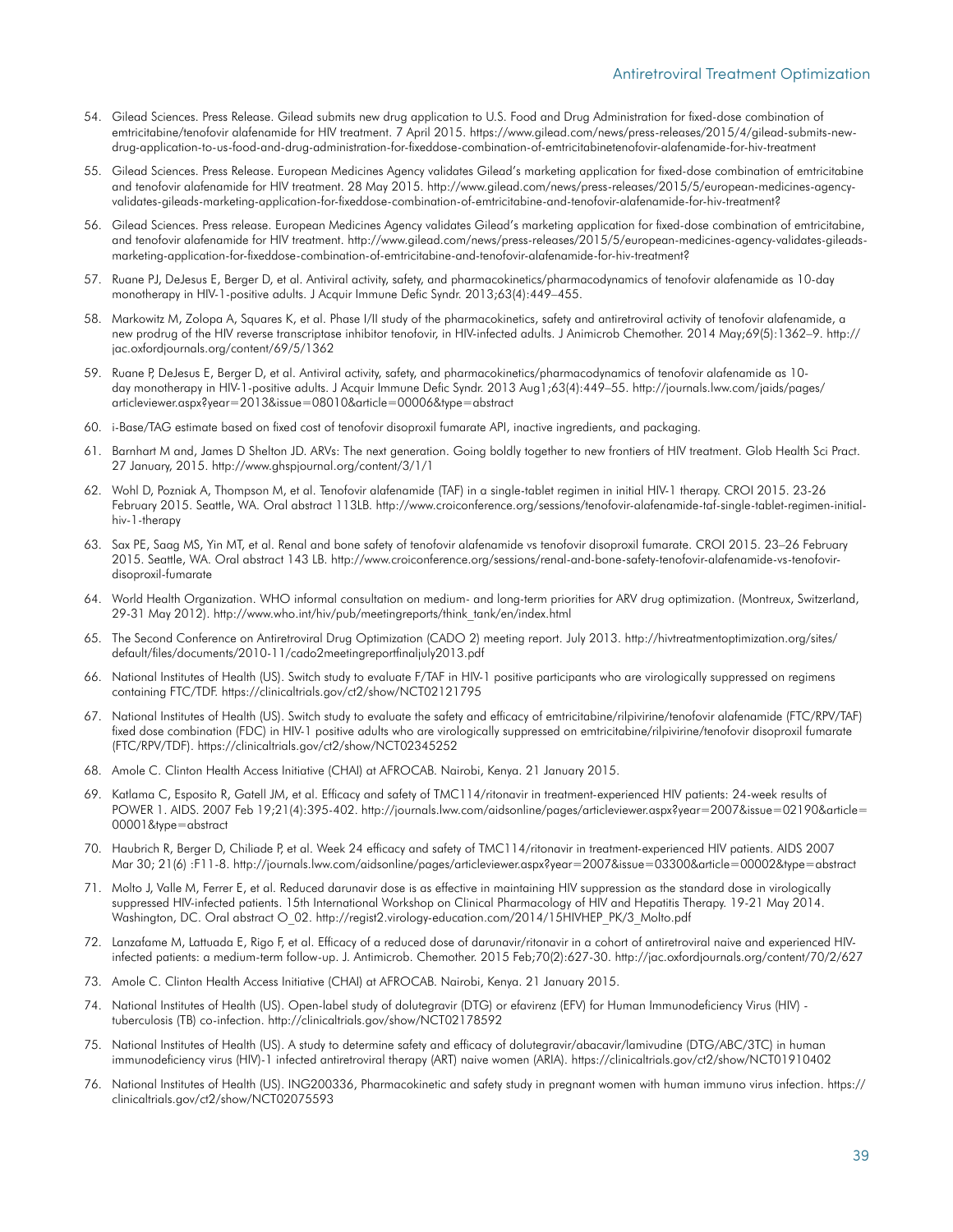- 77. National Institutes of Health (US). Safety and pharmacokinetics of dolutegravir in pregnant HIV mothers and their neonates: A pilot study (DolPHIN1). <https://clinicaltrials.gov/ct2/show/NCT02245022>
- 78. National Institutes of Health (US). Pharmacokinetic study of antiretroviral drugs and related drugs during and after pregnancy. [https://clinicaltrials.](https://clinicaltrials.gov/ct2/show/NCT00042289) [gov/ct2/show/NCT00042289](https://clinicaltrials.gov/ct2/show/NCT00042289)
- 79. Pharmacokinetics of newly developed ANtiretroviral agents in HIV-infected pregNAnt women (PANNA)<http://www.pannastudy.com>
- 80. National Institutes of Health (US). Switch study to evaluate F/TAF in HIV-1 positive participants who are virologically suppressed on regimens containing FTC/TDF <https://clinicaltrials.gov/ct2/show/NCT02121795>
- 81. National Institutes of Health (US). Switch study to evaluate the safety and efficacy of emtricitabine/rilpivirine/tenofovir alafenamide (FTC/RPV/TAF) fixed dose combination (FDC) in HIV-1 positive adults who are virologically suppressed on emtricitabine/rilpivirine/tenofovir disoproxil fumarate (FTC/RPV/TDF).<https://clinicaltrials.gov/ct2/show/NCT02345252>
- 82. Pozniak A. How can we evaluate simple sequences of first and second-line treatment in low-income countries? IAS 2014. Melbourne. 20- 25 July 2014. Workshop presentation TUWS1105. <http://pag.aids2014.org/session.aspx?s=1967> [http://pag.aids2014.org/PAGMaterial/](http://pag.aids2014.org/PAGMaterial/PPT/1486_1326/melbourne_trials_pozniak_july14.pptx) [PPT/1486\\_1326/melbourne\\_trials\\_pozniak\\_july14.pptx](http://pag.aids2014.org/PAGMaterial/PPT/1486_1326/melbourne_trials_pozniak_july14.pptx)
- 83. Paton N, Kityo C, Hoppe A, et al. Assessment of second-line antiretroviral regimens for HIV therapy in Africa. N Engl J Med 2014; 371:234-247. http://www.nejm.org/doi/full/10.1056/NEJMoa1311274
- 84. [Amin J,](http://www.ncbi.nlm.nih.gov/pubmed/?term=Amin J%5BAuthor%5D&cauthor=true&cauthor_uid=25723472) [Boyd MA,](http://www.ncbi.nlm.nih.gov/pubmed/?term=Boyd MA%5BAuthor%5D&cauthor=true&cauthor_uid=25723472) [Kumarasamy N](http://www.ncbi.nlm.nih.gov/pubmed/?term=Kumarasamy N%5BAuthor%5D&cauthor=true&cauthor_uid=25723472), et al. Raltegravir non-inferior to nucleoside based regimens in SECOND-LINE therapy with lopinavir/ritonavir over 96 weeks: a randomised open label study for the treatment of HIV-1 infection. [PLoS One.](http://www.ncbi.nlm.nih.gov/pubmed/25723472) 2015 Feb 27;10(2):e0118228. [http://journals.](http://journals.plos.org/plosone/article?id=10.1371/journal.pone.0118228) [plos.org/plosone/article?id=10.1371/journal.pone.0118228](http://journals.plos.org/plosone/article?id=10.1371/journal.pone.0118228)
- 85. Clinton Health Access Initiative. ARV Market Report. Issue 5. December 2014. [http://www.clintonhealthaccess.org/news-and-information/ARV-](http://www.clintonhealthaccess.org/news-and-information/ARV-Market-Report-Dec2014)[Market-Report-Dec2014](http://www.clintonhealthaccess.org/news-and-information/ARV-Market-Report-Dec2014)
- 86. Smart T. Weak rand means South Africa pays more for ARVs in the latest tender. NSP Review Edition 12. 10 June 2015. [http://www.nspreview.](http://www.nspreview.org/2015/06/10/weak-rand-means-south-africa-pays-more-for-arvs-in-latest-tender/) [org/2015/06/10/weak-rand-means-south-africa-pays-more-for-arvs-in-latest-tender/](http://www.nspreview.org/2015/06/10/weak-rand-means-south-africa-pays-more-for-arvs-in-latest-tender/)
- 87. Sterling T. Teva bosses issue riposte to Mylan, praise takeover plan. Reuters. 8 June 2015. [http://www.reuters.com/article/2015/06/08/us-mylan](http://www.reuters.com/article/2015/06/08/us-mylan-m-a-teva-idUSKBN0OO1O320150608)[m-a-teva-idUSKBN0OO1O320150608](http://www.reuters.com/article/2015/06/08/us-mylan-m-a-teva-idUSKBN0OO1O320150608)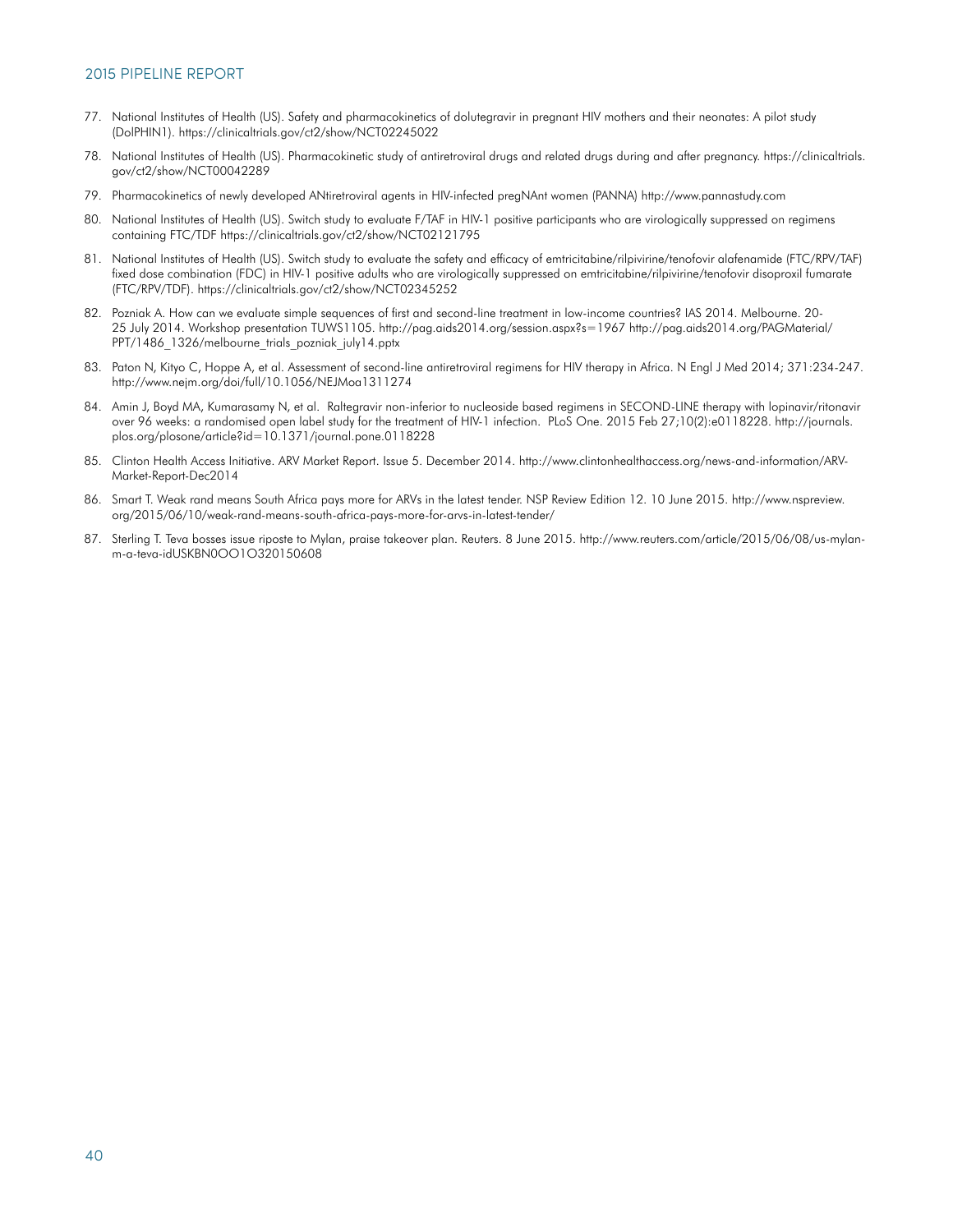# The Pediatric Antiretroviral Pipeline

By Polly Clayden

# Introduction

The big news since the *2014 Pipeline Report* is that there is finally a solid form of lopinavir/ritonavir (LPV/r) suitable for infants and young children.

On 21 May 2015, the United States Food and Drug Administration (FDA) tentatively approved LPV/r pellets, manufactured by Cipla, for infants and young children less than three years old.<sup>1,2</sup>

A few months before, in December 2014, the Medicine Patent Pool (MPP) signed a licensing agreement with AbbVie – that holds the patent for LPV/r. This agreement will help to make the new formulation available for children in low- and middle-income countries. The next hurdles will be getting it approved by regulatory agencies and used in programs in these countries.3

There has not been a lot of activity in the pediatric pipeline over the last year. This year's chapter confirms (again) the need for priority generic products and highlights the ones to watch in the originator pipeline. It also includes a few new ones: the non-nucleoside reverse transcriptase inhibitor (NNRTI) doravirine, and long acting formulations cabotegravir and rilpivirine.

#### Lopinavir/Ritonavir Pellets Tentatively Approved

The World Health Organization (WHO) recommends LPV/r-based regimens as preferred for infants and young children.4 Compliance with the recommendation has been hard as this boosted protease inhibitor was previously only available as syrups, which are too complicated to use for most programs in low- and middleincome countries. The new formulation consists of a finite number of LPV/r 40/10 mg pellets in a capsule, which is opened and sprinkled on soft food.

Although it is quite a step forward from syrup, the new formulation of LPV/r is still not ideal. The pellets are much easier to transport and store (no cold chain), and for this reason programs are keen to start using them. But acceptability data from the CHAPAS-2 trial<sup>5</sup> – that showed similar LPV/r exposure with pellets and syrups – revealed that pellets were not more acceptable than syrups by 48 weeks.6 For infants and young children overall, the trial found pellets were more acceptable than syrups at week 12 but not by week 48. The main problem was taste.

Infants less than three months old have not yet been treated with the pellets. As they cannot be stirred, dissolved/dispersed or crushed in liquids it is important to make sure that infants can swallow them. For the youngest infants (three to six months old) in CHAPAS-2, the pellets were either added to a small amount of expressed breast milk in a spoon and given to the infant, or put on the infant's tongue before breastfeeding.

DND*i* is waiting for the production of the clinical batch of the pellets to begin the LIVING study (implementation study using the new formulation) in Kenya.7 All the necessary local regulatory approvals are in place to start the study.

DND*i* is also working on an improved taste masked granule formulation of LPV/r (as part of a fixed dose combination [FDC] 4-in-1 regimen).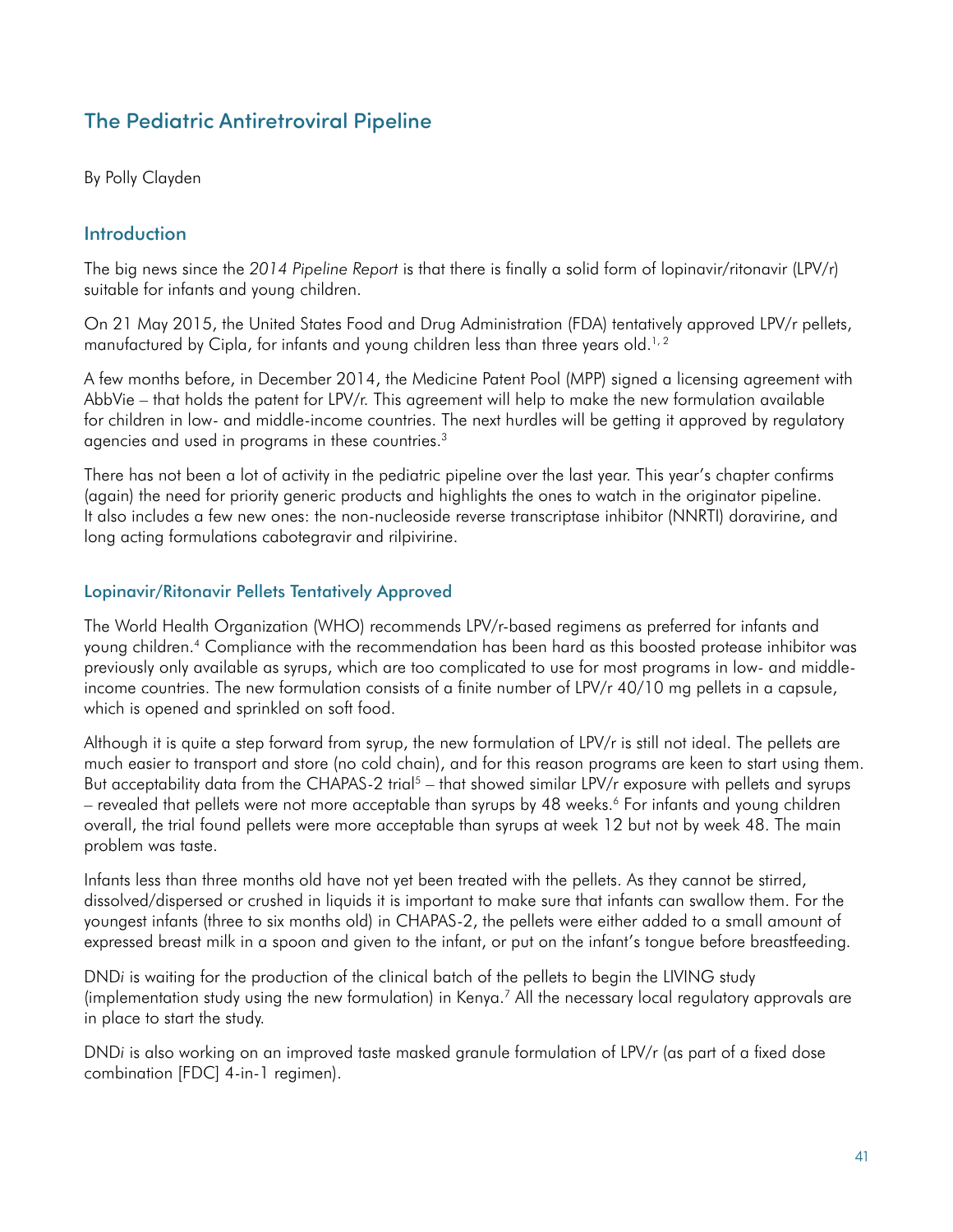#### WHO Recommendations and Current Priority Formulations

WHO 2013 guideline recommendations for adults are simple: two preferred first line regimens and two alternatives. Recommendations for children are more complicated (see Table 1). Only one regimen, AZT plus 3TC plus nevirapine (NVP) is currently available as an FDC. There is still some way to go with formulations and regimens appropriate to children. Despite some advances in the last few years, innovation and access in antiretrovirals for children still lags behind that for adults.

## Table 1: 2013 WHO Guidelines Pediatric Recommendations

| <b>First-line</b> | <3 years old | LPV/r-based regimens regardless of previous NNRTI exposure. If LPV/r is not feasible, NVP-based.                                                                                                                             |
|-------------------|--------------|------------------------------------------------------------------------------------------------------------------------------------------------------------------------------------------------------------------------------|
|                   |              | Consider substituting LPV/r with an NNRTI after sustained virological suppression (defined as viral load less than 400<br>copies/mL at six months, confirmed at 12 months from starting treatment).                          |
|                   |              | Children who develop active TB while on LPV/r- or NVP-based regimens should be switched to ABC + 3TC + AZT during<br>TB treatment. They should switch back to the original regimen when their treatment for TB is completed. |
|                   |              | The NRTI backbone should be one of the following (in order of preference): ABC or AZT + 3TC; $dAT + 3TC$ .                                                                                                                   |
|                   | >3 years     | EFV preferred and NVP alternative.                                                                                                                                                                                           |
|                   |              | <12 years or weighing less than 35 kg, backbone (in order of preference): ABC+3TC; AZT or TDF + 3TC or FTC.                                                                                                                  |
|                   | >12 years    | Adolescents 12 years (weighing more than 35 kg) should align with adults, the backbone: TDF+3TC or FTC; ABC or AZT<br>$+3$ TC.                                                                                               |
| Second-line       |              | After first-line NNRTI failure, a LPV/r regimen is preferred.                                                                                                                                                                |
|                   |              | After LPV/r failure, children <3 years should remain on the regimen with improved adherence support.                                                                                                                         |
|                   |              | After failure of first-line regimen containing ABC or TDF + 3TC or FTC, the preferred backbone is $AZT + 3TC$ .                                                                                                              |
|                   |              | After failure of first-line regimen containing AZT or d4T + 3TC or FTC, the preferred backbone is ABC or TDF + 3TC or FTC.                                                                                                   |

ABC, abacavir; AZT, zidovudine; EFV, efavirenz; FTC, emtricitabine; LPV/r, lopinavir/ritonavir; NVP, nevirapine; TDF, tenofovir disoproxil fumarate, 3TC, lamivudine.

NRTI, nucleos(t)ide reverse transcriptase inhibitor; NNRTI, non-nucleoside reverse transcriptase inhibitor; TB, tuberculosis

#### Missing Pediatric Formulations

Several gaps remain in available products for children that need to be filled before the 2013 WHO guidelines (and the 2015 ones that are on the way) can be implemented in most low- and middle-income settings.

Where possible these should be FDC dispersible tablets. For compounds that cannot be formulated in this way (large and/or insoluble molecules) granules are preferable to liquids. Liquid formulations are expensive, have short shelf lives, and often require a cold chain, making them hard to store and transport and inappropriate for most low- and middle-income countries. <sup>8</sup>

The WHO 2014 supplement to the 2013 guidelines include a pediatric chapter: *Optimizing Antiretroviral Drugs for Children: Medium- and Long-Term Priorities.* 9 WHO highlights two priority formulations needed to treat children according to the 2013 guidelines: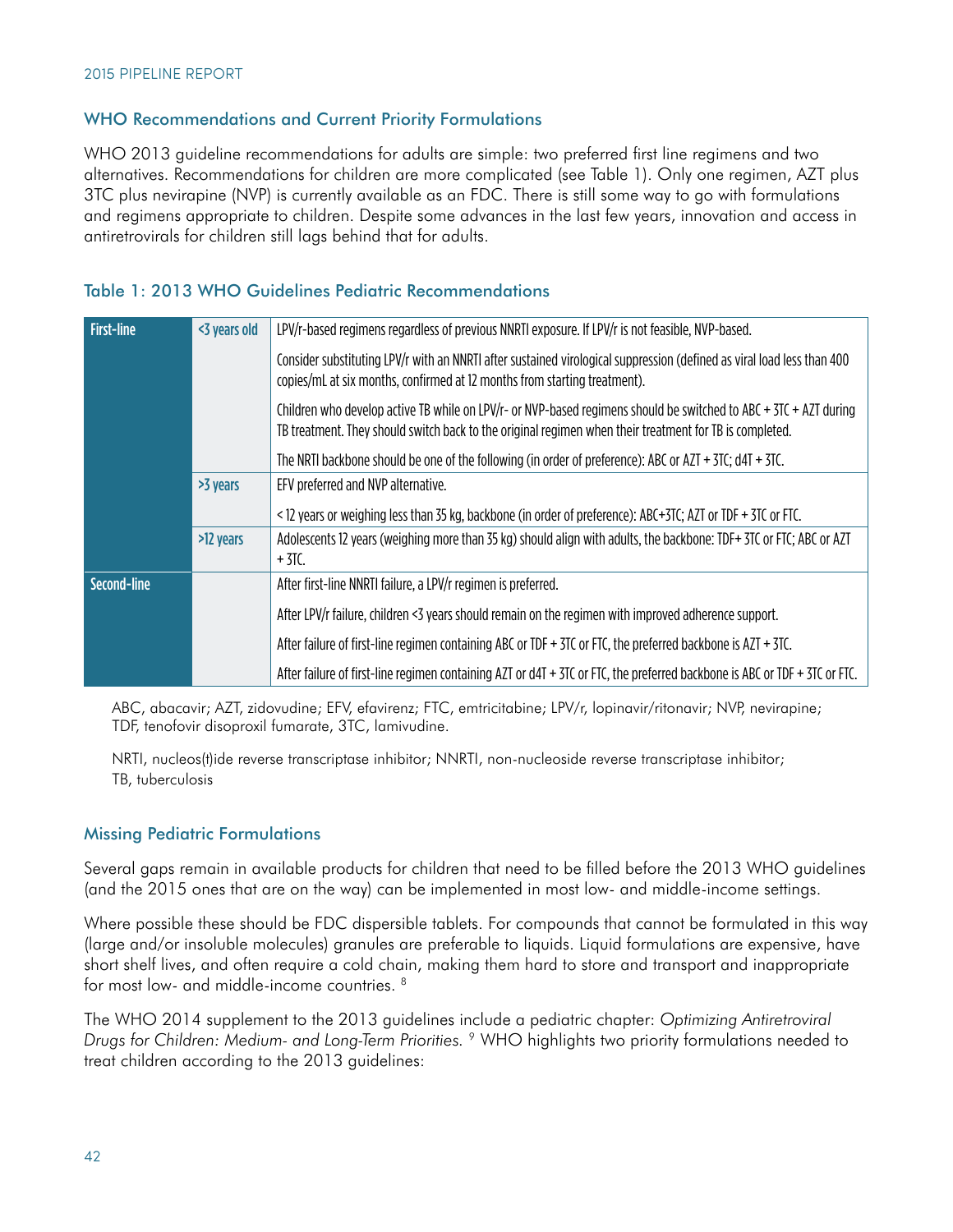AZT or abacavir (ABC) plus 3TC plus LPV/r. These formulations are in development and are needed to make it possible to give FDCs to children younger than three. Better solid forms could overcome palatability issues with the currently available nasty tasting LPV/r syrup (although taste masking is complicated and can limit drug absorption and the recently approved solid form still needs improving). Many barriers with supply chain – transport, storage and distribution – could be addressed by these formulations.

Supported by UNITAID, DND*i* is working on a more palatable version of LPV/r – which will be produced in combined 4-in-1 granule formulations (finer than the newly approved 0.8mm pellets and more sand-like in texture). <sup>10</sup> The plan is to have the optimized  $4$ -in-1 LPV/r-based FDCs by 2016.

ABC plus 3TC plus efavirenz (EFV). Currently this regimen can only be given by using ABC/3TC co-formulated tablets with EFV tablets. A one-pill, once-daily regimen for children aged three to 10 years (less than 35 kg) would be useful. There is some discussion as to what dosing ratios for the FDC best facilitate recommendations for the individual agents across weight bands. Optimal doses need to avoid under- and overdosing of children at either end of each weight band, as far as possible, and be most suitable from a regulatory standpoint.

These two formulations have been a priority for some time now and are still unavailable.

## Recommendations From the Second Pediatric Drug Optimization Meeting

The first Pediatric Antiretroviral Drug Optimization (PADO1) meeting, held in Dakar in 2013, brought together researchers, clinicians, activists and other experts to identify medium- and long-term priority drugs and formulations for children. The recommendations from this meeting were summarized in the WHO 2014 supplement,<sup>11</sup> and continue to inform formulation development.

The Second Pediatric Antiretroviral Drug Optimization (PADO2) meeting,<sup>12</sup> held in December 2014 was conducted to build on the PADO1 agenda and provide technical advice to the WHO 2015 guidelines development group. Among the topics discussed at the meeting were the needs for children at both ends of the age spectrum: newborns and adolescents.

For newborns, less than four weeks, the participants noted that there was currently no alternative to NVP plus 3TC plus AZT. Although very early treatment is being explored for infants, data for this very young age group are scarce. See Table 2. Some missing data will be provided by ongoing International Maternal Pediatric Adolescent AIDS Clinical Trials Network (IMPAACT) trials:

- P1026s phase IV, prospective, pharmacokinetic study in pregnancy and post partum, that obtains infant antiretroviral washout data.13
- P1093 phase I/II, open label, non-comparative, intensive pharmacokinetics and safety study of dolutegravir (DTG) down to four weeks.<sup>14</sup>
- • P1097 washout pharmacokinetic study of raltegravir (RAL) including in low birth weight (<2500 g) infants.15
- P1106 phase IV prospective pharmacokinetic study in low birth weight infants receiving NVP prophylaxis, tuberculosis (TB) prophylaxis or treatment and/or LPV/r-containing ART.16
- P1110 phase I open label, non-comparative pharmacokinetic dose-finding study of RAL in high risk, HIV-exposed neonates.<sup>17</sup>
- P1115 phase I/II proof of concept study of very early intensive antiretroviral therapy (ART) in infants to achieve HIV remission.<sup>18</sup>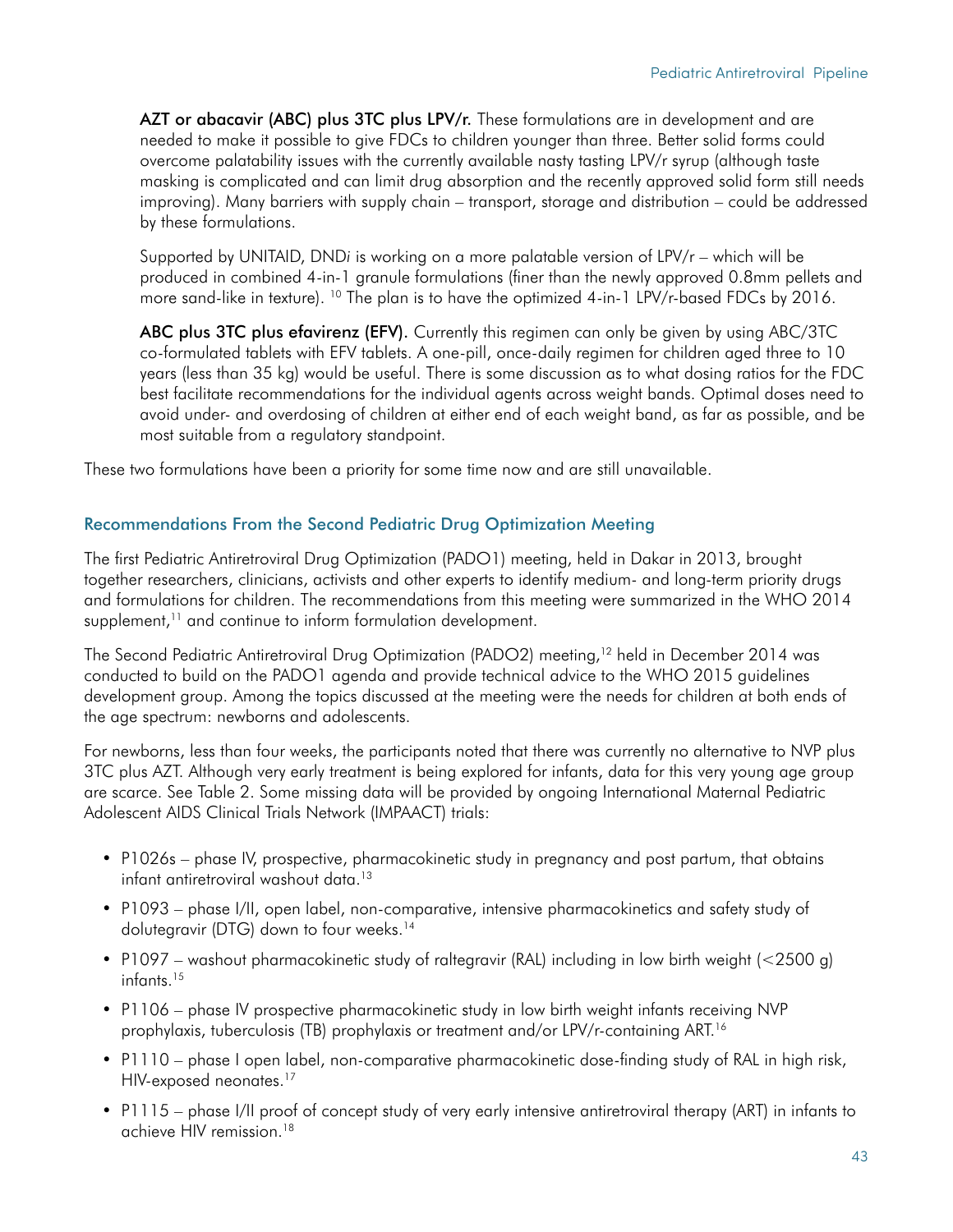## Table 2: Newborn Treatment Options

(including ongoing and planned IMPAACT trials)

| Compound                                       | <b>Preterm</b>                  | <b>Term</b>                                     | 2 weeks                          |
|------------------------------------------------|---------------------------------|-------------------------------------------------|----------------------------------|
| Nucleos(t)ide Reverse Transcriptase Inhibitor  |                                 |                                                 |                                  |
| ABC                                            | PI106 < 2500 g                  |                                                 |                                  |
| <b>AZT</b>                                     | $\sqrt{}$                       | $\sqrt{ }$                                      | $\sqrt{}$                        |
| ddl                                            |                                 |                                                 | $\sqrt{}$                        |
| d4T                                            | P1106 < 2500 g                  | $\sqrt{}$                                       | $\sqrt{}$                        |
| FTC                                            |                                 | $\sqrt{}$                                       | $\sqrt{}$                        |
| TAF                                            | P1026s washout                  | P1026s washout                                  |                                  |
| 3TC                                            | P1106 < 2500 g                  | $\sqrt{ }$                                      | $\sqrt{}$                        |
| Non-nucleoside Reverse Transcriptase Inhibitor |                                 |                                                 |                                  |
| Doravirine                                     | P1026s washout                  | P1026s washout                                  |                                  |
| EFV                                            | P1026s washout                  | P1026s washout                                  |                                  |
| <b>ETR</b>                                     | P1026s washout                  | P1026s washout                                  |                                  |
| <b>NVP</b>                                     | P1106 < 2500 g                  | P1115 > 34 weeks GA                             | $\sqrt{}$                        |
| <b>RPV</b>                                     |                                 |                                                 |                                  |
| <b>Protease Inhibitors</b>                     |                                 |                                                 |                                  |
| <b>ATV</b>                                     |                                 |                                                 |                                  |
| <b>DRV</b>                                     | P1026s washout                  | P1026s washout                                  |                                  |
| LPV                                            | P1026s washout<br>P1106 <2500 g | P1026s washout                                  | $\sqrt{}$                        |
| <b>Integrase Inhibitors</b>                    |                                 |                                                 |                                  |
| DTG                                            | P1026s washout                  | P1026s washout<br>P1093 dosing (in development) | P1093 dosing<br>(in development) |
| EVG                                            | P1026s washout                  | P1026s washout                                  |                                  |
| RAL                                            | P1097 washout                   | P1097 washout<br>P1110 dosing                   |                                  |
| <b>CCR5 Receptor Antagonist</b>                |                                 |                                                 |                                  |
| Maraviroc                                      |                                 | In development                                  |                                  |

Adapted from Ruel T. IMPAACT 2015.

ABC, abacavir; ATV, atazanavir; AZT, zidovudine; ddI, didanosine; DTG, dolutegravir; d4T, stavudine: EFV, efavirenz; FTC, emtricitabine; ETR, etravirine; LPV/r, lopinavir/ritonavir; NVP, nevirapine; RAL, raltegravir; RPV, rilpivirine; TAF, tenofovir alafenamide fumarate; 3TC, lamivudine. GA, gestational age.

For infants two weeks and above, the immediate priority first-line is still LPV/r-based regimens and for older children EFV-based FDCs. An alternative to the liquid formulation of ritonavir (RTV) is needed to make double boosting (adding extra RTV to overcome pharmacokinetic interactions with TB drugs during co-treatment) easier with LPV/r.

For second-line treatment a generic, co-formulated, heat stable version of darunavir/ritonavir (DRV/r) was prioritized. Children who fail on LPV/r-based first-line regimens particularly need a robust option second-line.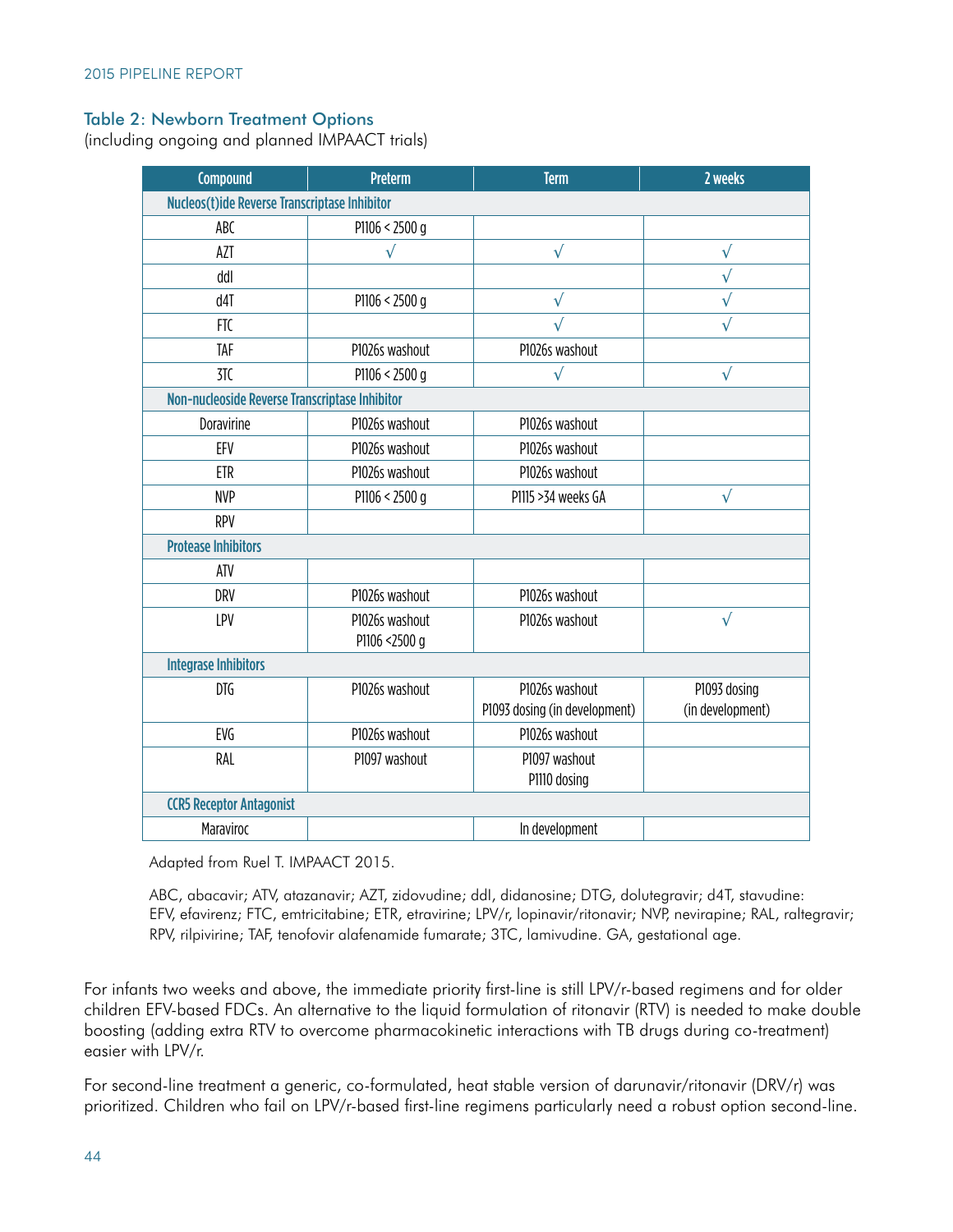Current dosing recommendations for DRV/r (approved by regulators in the United States and Europe) need to be simplified to reduce the number of different formulations and minimize pill burden for children in lowand middle-income countries. A 240/40 mg DRV/r tablet for twice daily dosing is a priority for children in weight bands 10 kg and above. DRV/r is not approved for children less than three years old and will not be investigated in this age group due to toxic levels in pre-clinical studies.

Discussion about adolescents focused on adherence and more tolerable alternatives to EFV.

The priority antiretrovirals in the medium-term (five years) are: DTG, RAL and tenofovir alafenamide fumarate (TAF). Although the PADO2 participants did not expect RAL to be used widely when DTG comes to the market (and it has not been identified as a priority for adults) a better formulation of RAL might offer an alternative for infants.

## The Pipeline

Pediatric investigation plans (PIPs) will be in place or under discussion for all compounds in early phases of development by originator manufacturers (described in the adult antiretroviral chapter). Although a generic company and DND*i* are developing the LPV/r-based 4-in-1 FDC, the list of pipeline pediatric drugs and combinations also includes this.

There are considerable incentives and/or penalties from regulatory agencies to ensure that any new drug that might benefit children must be studied in this population. Pediatric research and development of new drugs is mandatory. The European Medicines Agency (EMA) enforces penalties for companies that do not provide a PIP as part of their application (or request a waiver). The FDA also extends six month patent protection to companies that perform the requested pediatric studies – though companies are not required to do this.

A PIP can be waived for specific drugs or classes of drugs that are likely to be ineffective or unsafe in all or some pediatric age groups. A waiver can also be obtained for products that are intended for conditions that only occur in adults, or that do not represent a benefit over existing pediatric treatments. In some cases, studies can be deferred until after the adult studies have been conducted.

Manufacturers must include pharmacokinetic data for all age groups of children, efficacy, tolerability, and differences in side effects. They must have stability and palatability data for formulations and demonstrate that they are able to achieve pharmacokinetic targets associated with efficacy in adults.

Studies are conducted in children as soon as there are sufficient data from those in adults. Most pediatric development programs take a staggered approach, starting with the older cohorts of children and working in de-escalated age bands: 12 to 18 years; six to 12 years; two to six years; six months to two years and less than six months. Data are required in the youngest age groups – down to newborns – unless a regulatory waiver is obtained. As the youngest age group is last to be studied and approved there are considerable delays in availability of new drugs for this population.

Whether this process could be accelerated and age groups studied simultaneously, where possible, has been discussed for some time. It would be interesting to see if doses for younger children have changed dramatically from predicted milligrams per kilogram ones due to pharmacokinetic data from older cohorts.

The current pediatric antiretroviral pipeline is shown in Table 3.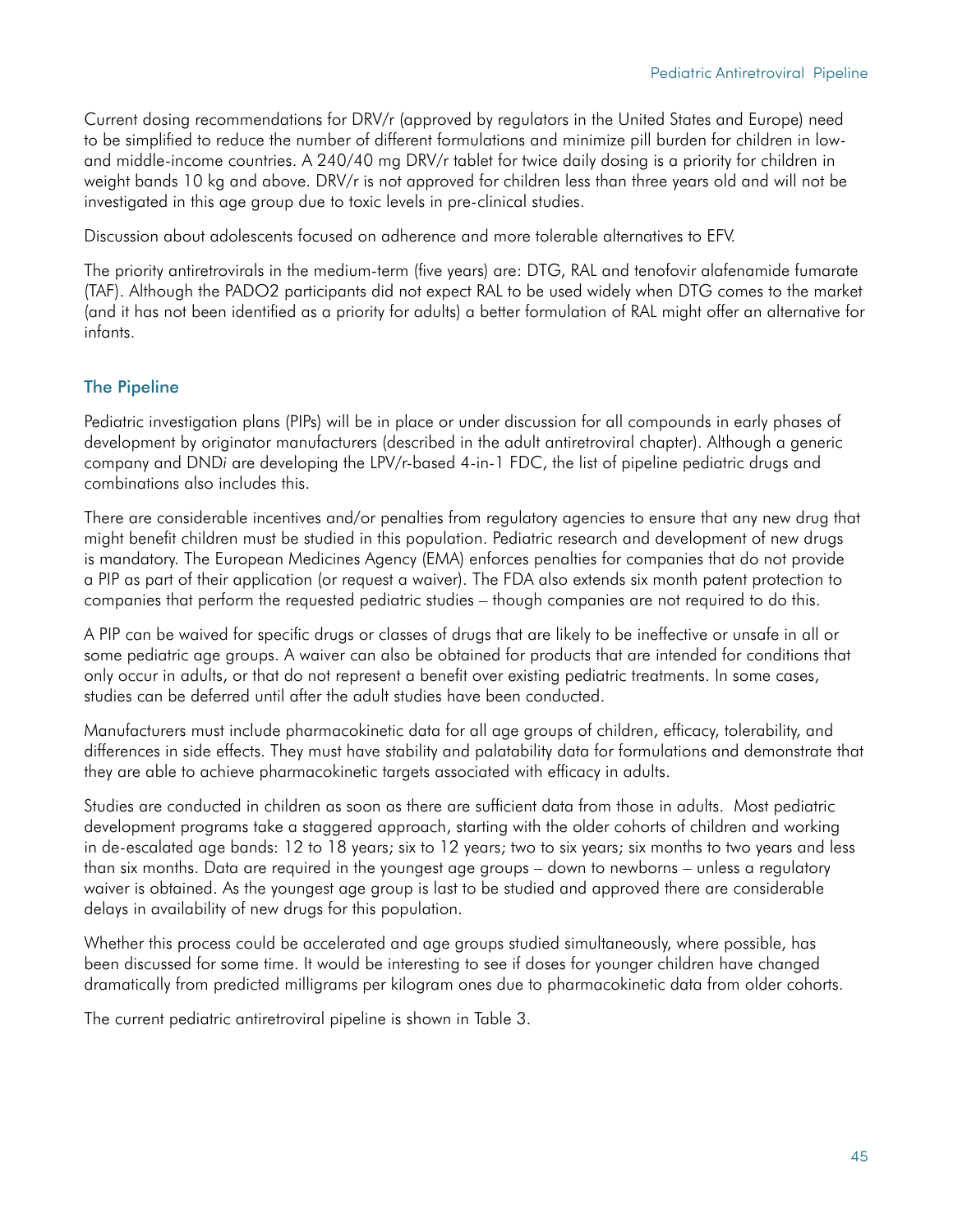# Table 3. The Pediatric Antiretroviral Pipeline

| Compound                                                                            | <b>Sponsor</b>  | Formulation/s and dose                           | <b>Status and comments</b>                                                                                                        |
|-------------------------------------------------------------------------------------|-----------------|--------------------------------------------------|-----------------------------------------------------------------------------------------------------------------------------------|
| Nucleotide reverse transcriptase inhibitor and combinations                         |                 |                                                  |                                                                                                                                   |
| Tenofovir alafenamide fumarate (TAF)/<br>/emtricitabine (FTC) elvitegravir (EVG)/   | Gilead          | Reduced dose FDC tablets<br>in development       | Phase II/III single arm, open label E/C/F/TAF treatment-naive<br>children and adolescents 6 to <18 years                          |
| cobicistat (COBI)                                                                   |                 |                                                  | PK within adult range at 24 weeks in 12 to <18 years                                                                              |
| (E/C/F/TAF)                                                                         |                 |                                                  | Waiver <6 years                                                                                                                   |
| FTC/TAF<br>(F/TAF)                                                                  | Gilead          | Reduced dose, co-<br>formulated tablets and      | Switch study in children and adolescents stable on FTC/TDF plus<br>3rd agent                                                      |
|                                                                                     |                 | non-solid formulation in<br>development          | Study in infants and children 4 weeks to <6 years planned                                                                         |
| Rilpivirine (RPV)/FTC/TAF                                                           | Gilead/Janssen  | Reduced dose, FDC tablets                        | Dependent on development of RPV and F/TAF                                                                                         |
|                                                                                     |                 | planned                                          | Initial indication adolescents >12 years                                                                                          |
| Non-nucleoside reverse transcriptase inhibitors                                     |                 |                                                  |                                                                                                                                   |
| Etravirine                                                                          | Janssen         | Dispersible tablets 25                           | FDA/EMA approval for children and adolescents 6 to <18 years                                                                      |
| (ETR)                                                                               |                 | (scored), 100 mg                                 | Phase I /II treatment-experienced infants and children 2 months<br>to <6 years and treatment-naive 2 months to <2 years enrolling |
|                                                                                     |                 |                                                  | Waiver <2 months                                                                                                                  |
| Rilpivirine<br>(RPV)                                                                | Janssen         | Tablet 25mg<br>Granules 2.5 mg /g                | Submitted to FDA and EMA for adolescents 12 and above with<br>viral load < 100,000 copies/mL                                      |
|                                                                                     |                 |                                                  | 2 to <12 years planned                                                                                                            |
| Doravirine                                                                          | Merck           | Single agent and FDC with<br>TDF/3TC planned     | Pediatric plans under discussion with EMA and FDA                                                                                 |
| <b>Protease inhibitor and combinations</b>                                          |                 |                                                  |                                                                                                                                   |
| Lopinavir/ritonavir/lamivudine/<br>abacavir or zidovudine<br>(LPV/r/3TC/ABC or AZT) | DNDi/Cipla      | 4-in-1 FDC granules                              | Formulation work ongoing                                                                                                          |
| <b>Booster</b>                                                                      |                 |                                                  |                                                                                                                                   |
| Cobicistat                                                                          | Gilead          | 75 mg tablets                                    | Booster with ATV, DRV and as part of E/C/F/TDF and E/C/F/TAF                                                                      |
| (COBI)                                                                              |                 | 20 mg dispersible tablets<br>for oral suspension |                                                                                                                                   |
| Atazanavir/cobicistat<br>(ATV/c)                                                    | Gilead/BMS      | Reduced dose and<br>dispersible tablets          | Phase II/III treatment experienced children 3 months to <18 years<br>(ATV/c)                                                      |
| Darunavir/cobicistat<br>(DRV/c)                                                     | Gilead/ Janssen | planned                                          | $3$ to < 18 years (DRV/c)                                                                                                         |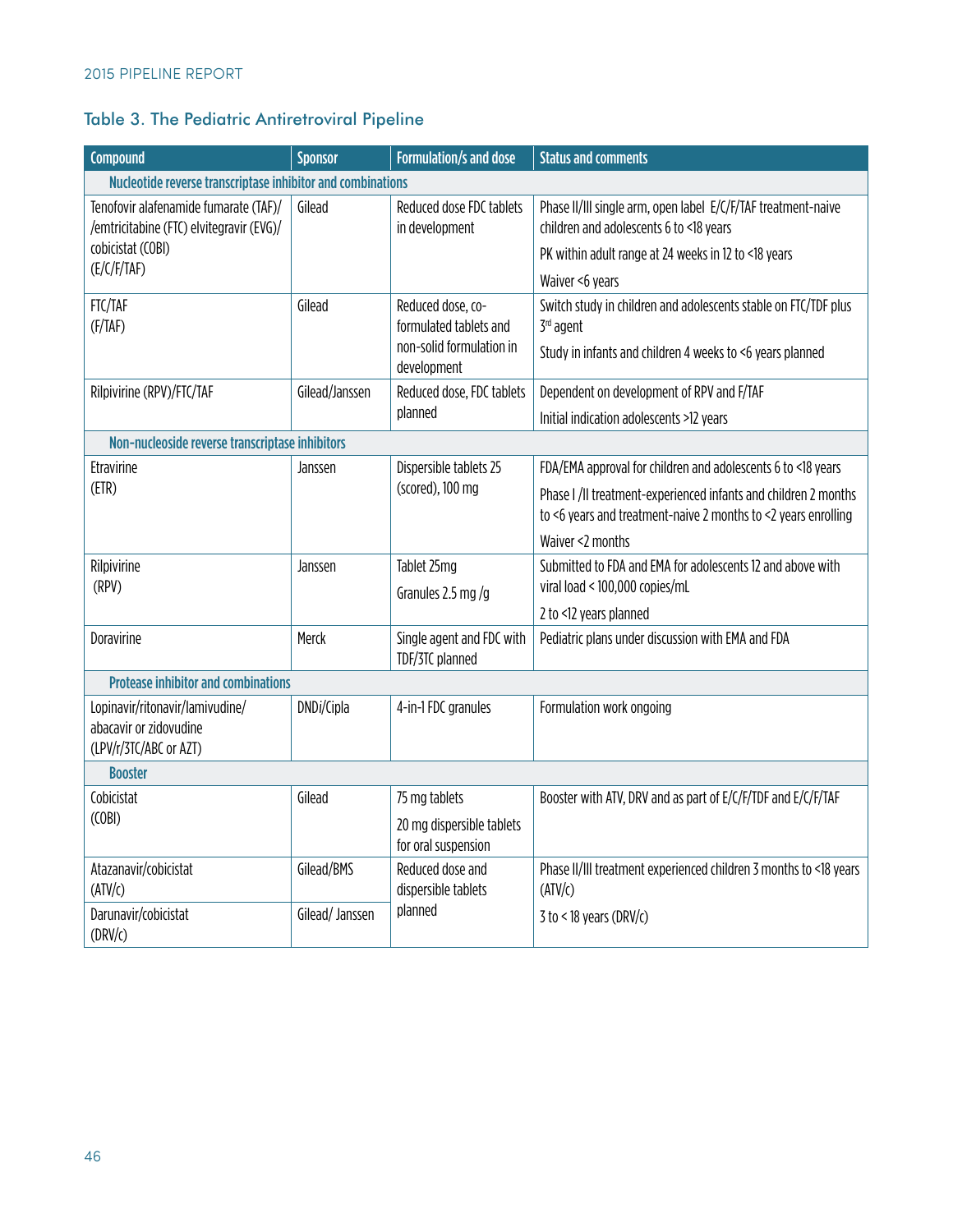| Compound                                     | <b>Sponsor</b>  | <b>Formulation/s and dose</b>                     | <b>Status and comments</b>                                                                                                        |
|----------------------------------------------|-----------------|---------------------------------------------------|-----------------------------------------------------------------------------------------------------------------------------------|
| <b>Integrase inhibitors and combinations</b> |                 |                                                   |                                                                                                                                   |
| Raltegravir                                  | Merck           | Granules for suspension<br>6mg/kg (100 mg sachet) | FDA-approval for use in children 4 weeks and older                                                                                |
| (RAL)                                        |                 |                                                   | Passive PK study ongoing: neonates born to women who<br>received RAL in pregnancy and during labor                                |
|                                              |                 |                                                   | Neonates PK and safety study for prophylaxis ongoing in high-<br>risk HIV-exposed neonates from birth to six weeks                |
| Elvitegravir                                 | Gilead          | Reduced dose tablets                              | EVG PK completed, RTV boosted 12 to <18 years                                                                                     |
| (EVG)                                        |                 | and suspension in<br>development                  | RTV-boosted EVG to be studied in all age groups                                                                                   |
| E/C/F/TDF                                    | Gilead          | Reduced dose tablets in                           | Studies underway in treatment-naive 12 to <18 years                                                                               |
| (Stribild)                                   |                 | development                                       | 6 to <12 years planned                                                                                                            |
|                                              |                 |                                                   | Waiver <6 years                                                                                                                   |
| E/C/F/TAF                                    | Gilead          | Reduced dose tablets in                           | Studies underway in treatment naive 12 to <18 years                                                                               |
|                                              |                 | development                                       | 6 to <12 years planned                                                                                                            |
| See TAF above                                |                 |                                                   | Waiver <6 years                                                                                                                   |
| Dolutegravir<br>(DTG)                        | ViiV Healthcare | Granule formulation<br>(for studies)              | Approved for adolescents 12 to <18 years weighing >40kg in US<br>and EU                                                           |
|                                              |                 | Dispersible tablets in<br>development             | Phase I/II study, 6 weeks to <18 years treatment-naive and<br>-experienced children, ongoing                                      |
|                                              |                 | 10 mg and 25 mg tablets                           | In a PK study, exposures from granules were moderately higher<br>than with tablets and highest with formula milk                  |
| DTG/ABC/3TC                                  | ViiV            | Pediatric formulation                             | FDA/EMA approval for adolescents >12 years and >40 kg                                                                             |
| $(572-Trii)$                                 |                 | development planned                               | Dependent on ongoing studies confirming DTG dose in children<br>and ability to establish appropriate dosing ratios for components |
| DTG/RPV                                      | ViiV/Jansen     | Reduced dose                                      | PIP in development                                                                                                                |
|                                              |                 | co-formulation                                    | Studies planned in children and adolescents 6 to <18 years                                                                        |
| Cabotegravir/RPV long acting (LA)            | ViiV/Janssen    | Age appropriate liquid                            | PIP approved October 2014 (to be completed by 2018)                                                                               |
|                                              |                 | formulation for induction                         | Waiver <2 years                                                                                                                   |
|                                              |                 | Intramuscular<br>nanosuspension as for<br>adults  | Deferral 2 to <18 years                                                                                                           |
| <b>CCR5 Receptor Antagonist</b>              |                 |                                                   |                                                                                                                                   |
| Maraviroc                                    | ViiV            | Suspension 20 mg/mL                               | Phase IV                                                                                                                          |
| (MVC)                                        |                 |                                                   | Treatment-experienced CCR5 tropic 2 to <18 years                                                                                  |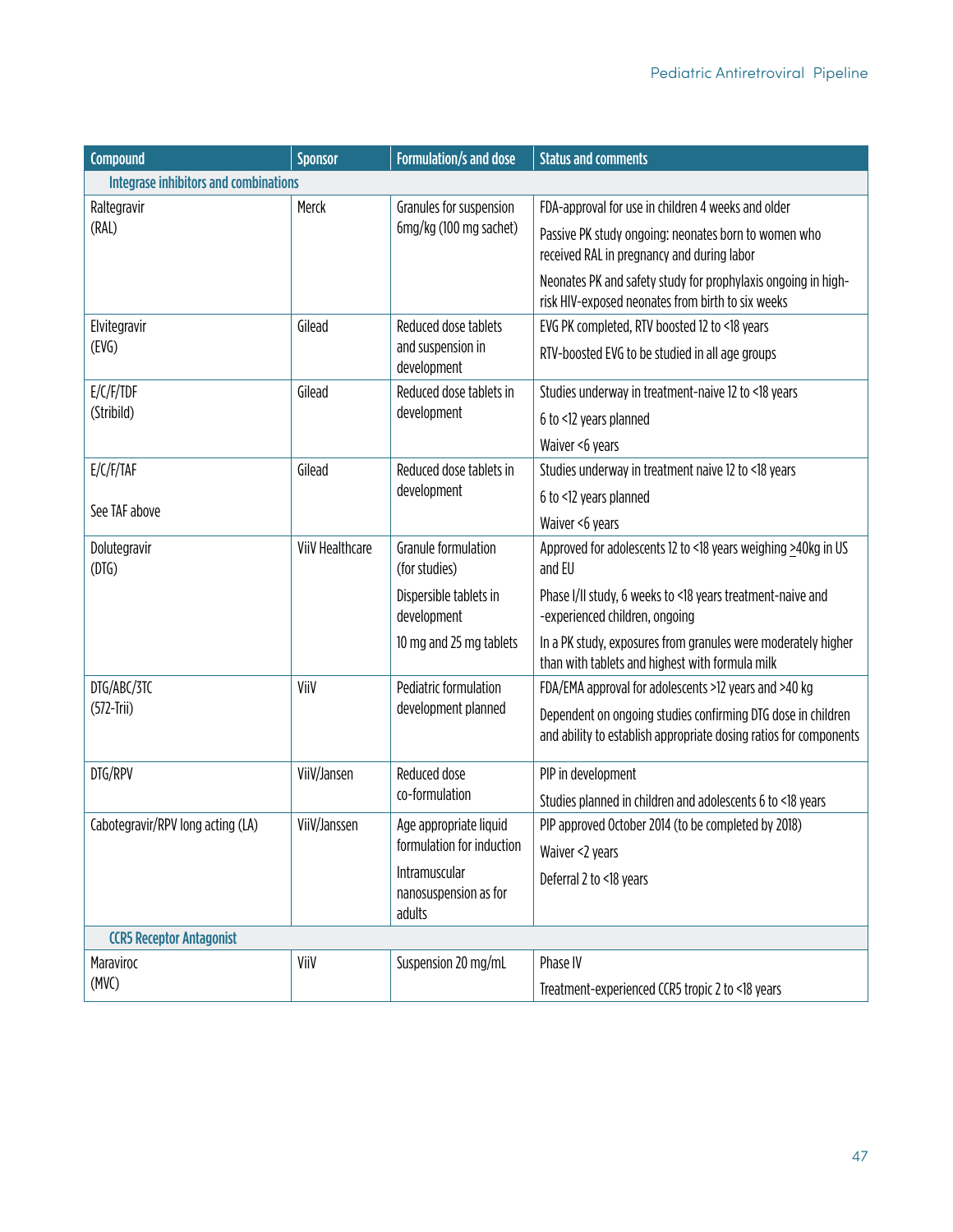# NUCLEOTIDE REVERSE TRANSCRIPTASE INHIBITOR

#### *Tenofovir Alafenamide Fumarate*

TAF is considered to be a priority for future generic FDCs for children. Early data in adults suggests that it might have a better safety profile than TDF. This has yet to be confirmed in children. TAF also has a low milligram dose: 25 mg without a boosting agent and 10 mg boosted.

For children TAF might be an alternative to ABC. It could help to harmonize pediatric and adult ART regimens, particularly if it could be co-formulated with DTG and 3TC or FTC.

The originator company Gilead Sciences is not developing TAF as a single agent for adults or children. The development of an FDC of elvitegravir (EVG)/cobicistat (COBI)/FTC/TAF (E/C/F/TAF) is the company's priority.

As with adults, Gilead is also investigating a co-formulation with FTC (F/TAF), which hopefully will provide data to inform the dose of TAF as part of future un-boosted generic regimens.

E/C/F/TAF and F/TAF are currently under regulatory review for adults.<sup>19, 20, 21</sup>

#### *F/TAF*

TAF is being investigated co-formulated with FTC in a phase II/III switch study will enroll children down to six years of age.<sup>22</sup>

Adolescents aged 12 to 18 years will switch their current two nucleoside reverse transcriptase inhibitor (NRTI) containing regimen to F/TAF (while continuing on their third antiretroviral agent) for 96 weeks. After review of the pharmacokinetic and safety data from the older cohort, children aged six to 12 years will be randomized to receive either F/TAF or FTC/TDF (continuing on their third agent) for 96 weeks.

A study in infants and children aged four weeks to six years is planned. Reduced dose tablets and a non-solid formulation are in development. As with the pediatric formulation of TDF, the taste of TAF is bitter and will need masking. Because of TAF's low milligram dose, taste masking might be easier than it was for TDF.

#### *E/C/F/TAF*

A phase II/III, single arm, open label study of once-daily E/C/F/TAF in treatment-naive children and adolescents aged six to18 years is ongoing.<sup>23</sup> There is a waiver for children less than six years old.

Data were recently presented from the phase II/III for 48 treatment-naive 12 to 18 year olds with a median age of 15 years receiving E/C/F/TAF for 24 weeks.<sup>24</sup>

Steady-state pharmacokinetic parameters of EVG, COBI, FTC, TAF and tenofovir (TFV) were compared to adult exposures. The study found TAF (as well as TFV, EVG, COBI, and FTC) pharmacokinetic parameters in adolescents to be consistent with those associated with safety and efficacy in adults.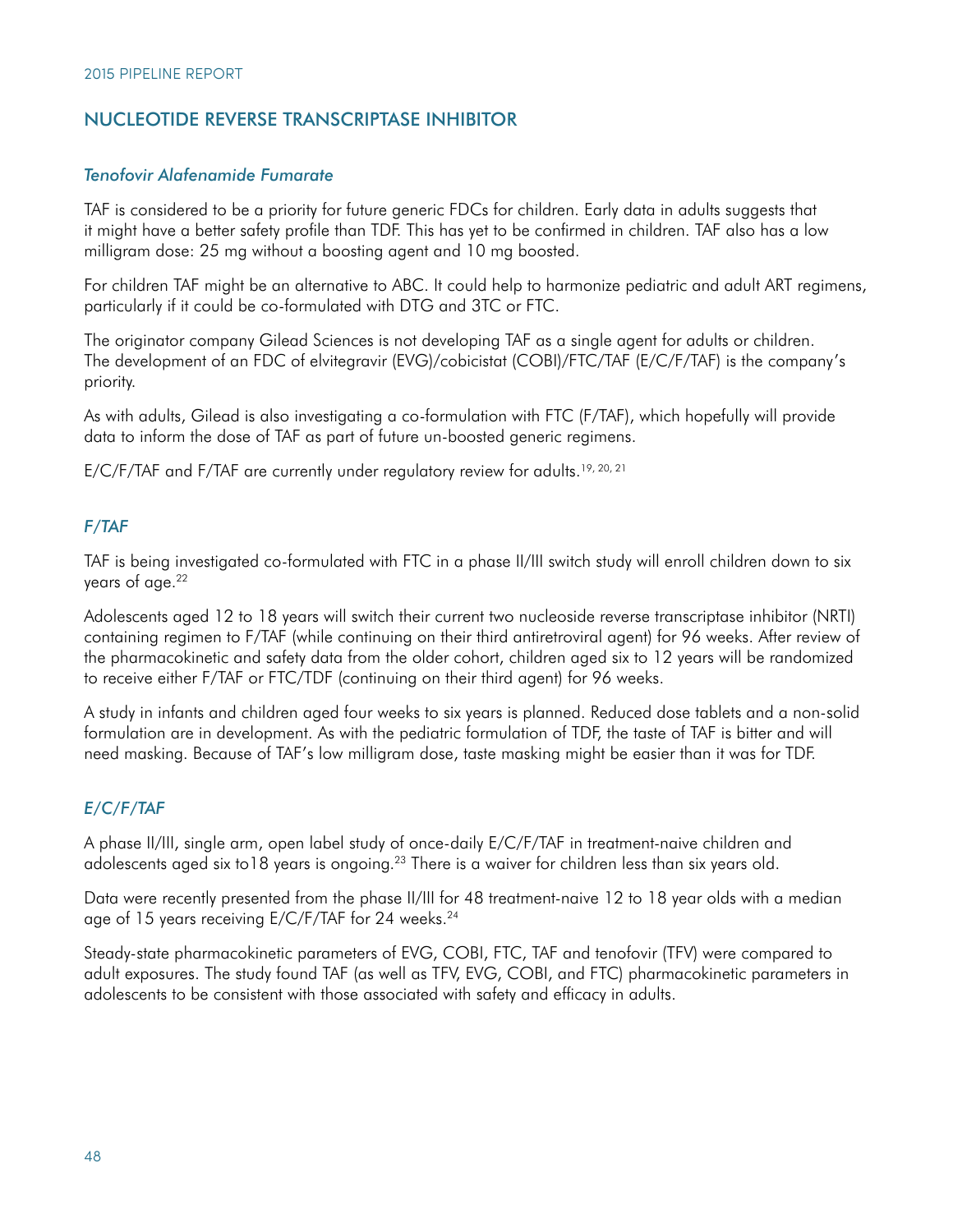# NON-NUCLEOSIDE REVERSE TRANSCRIPTASE INHIBITORS

#### *Etravirine*

A scored 25 mg etravirine (ETR) tablet with dosing recommendations for treatment-experienced children and adolescents aged six to 18 years and weighing at least 16 kg is currently approved.<sup>25</sup> The recommended dose is based on 5.2 mg/kg twice daily.

IMPAACT P1090 is evaluating the drug in treatment-naive and -experienced children aged two months to six years.<sup>26</sup> Phase I/II studies in the younger age groups are currently enrolling treatment-experienced children. There is a waiver for infants less than two months.

#### *Rilpivirine*

Rilpivirine (RPV) is approved for treatment of adults 18 years old and above with viral load less than 100,000 copies/mL. The originator company Janssen has submitted applications for an adolescent indication (12 to 18 years) to the FDA and EMA.

PAINT (Pediatric study in Adolescents Investigating a New NNRTI TMC278), is an ongoing, open label, 48-week phase II trial looking at RPV pharmacokinetics, safety and efficacy in treatment-naive adolescents aged 12 to 18 years.27

Based on pharmacokinetics, tolerability and efficacy data at four weeks, a dose of 25mg RPV once daily with food was selected<sup>28</sup> – providing comparable exposure to that in adults. This dose was effective and generally well tolerated over 24 weeks for the treatment of ART-naive adolescents with viral load less than 100,000 copies/mL.29 PAINT is ongoing.

IMPAACT P1111 is planned in children from two weeks to less than 12 years of age.<sup>30</sup> A granule formulation of RPV is in development.

RPV is also being developed as an intramuscular long acting formulation for treatment and prevention (see cabotegravir below).

#### *Doravirine*

Once-daily 100 mg doravirine looks promising in adults (see antiretroviral pipeline chapter).

The originator company Merck has submitted pediatric plans to FDA and EMA for doravirine as a single agent and as an FDC: doravirine plus TDF plus 3TC. The plans are being discussed with the regulatory agencies. The current aim is to enroll populations similar to those in adult phase III studies: treatment-naive and stable experienced patients for switch studies.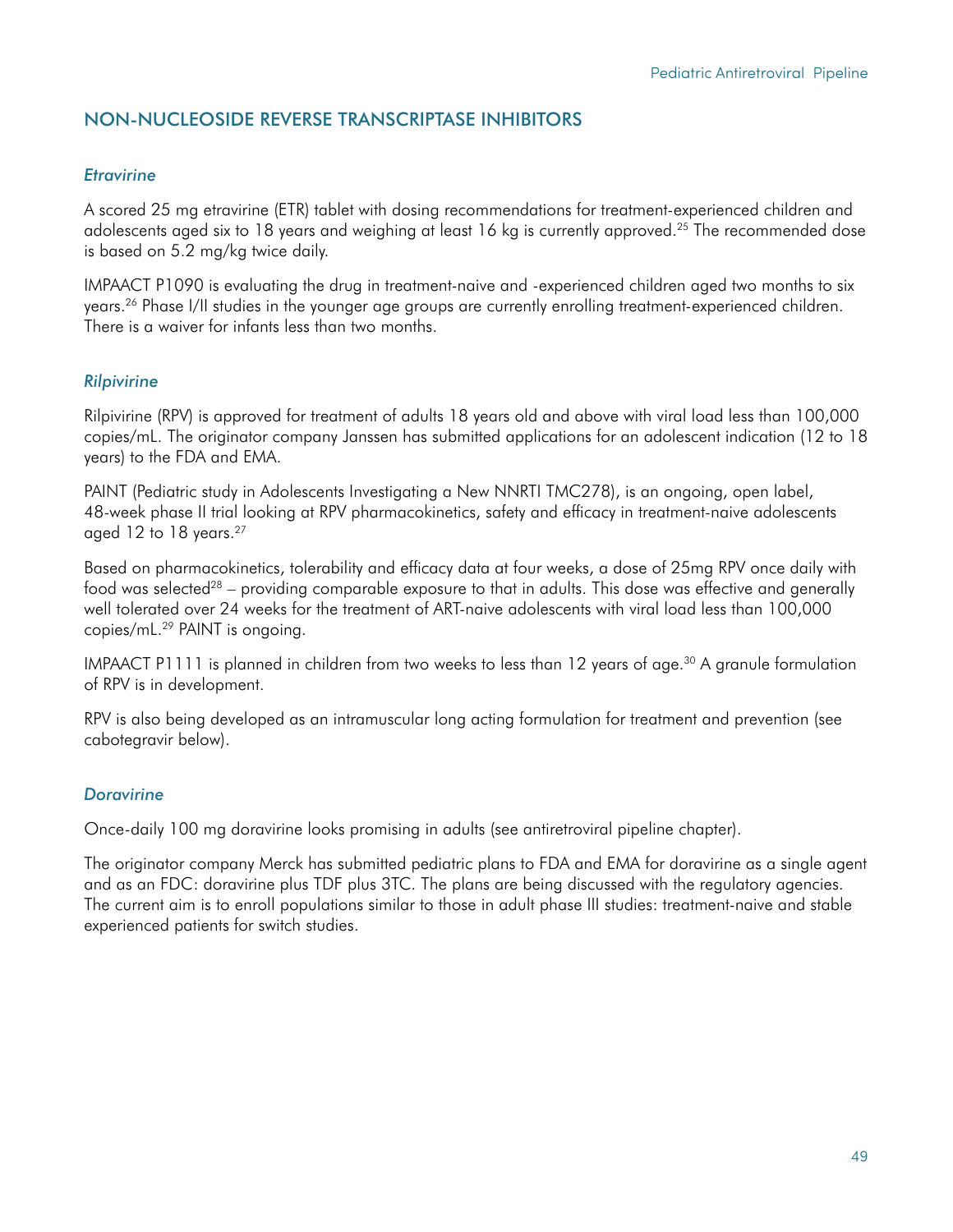# PROTEASE INHIBITOR

#### *Lopinavir/ritonavir*

As described above, the FDA has recently tentatively approved LPV/r pellets for young children. DND*i* and Cipla are now developing a more palatable version of LPV/r granules in 4-in-1 FDCs with two NRTIs, ABC or AZT, plus 3TC. The granule formulation of LPV/r will be tested in HIV-negative adults very soon. The plan is to have the 4-in-1 by 2016.

## INTEGRASE INHIBITORS

#### *Raltegravir*

RAL is approved for infants and children from four weeks of age.<sup>31</sup> For the youngest age group (four weeks to less than two year olds, weighing 3 kg to 20 kg) it is formulated as an oral suspension. This comes in singleuse packets of banana-flavored granules containing 100 mg of RAL, which is suspended in 5 mL of water giving a final concentration of 20 mg/mL.

For older children there is an orange-banana flavored, chewable pediatric formulation. Because the formulations are not bioequivalent, chewable tablets and the oral suspension are not interchangeable and have specific guidance.

The pediatric program is ongoing including in neonates below four weeks of age (both HIV-infected and exposed) infants. 32,33, 34, 35, 36, 37

#### *Elvitegravir*

Elvitegravir (EVG) is an integrase inhibitor given with a booster and mostly used for adults in the FDC containing EVG/COBI/FTC/TDF (E/C/F/TDF). It is also being developed as part of E/C/F/TAF.

Exposures in adolescents 12 to 18 years old receiving 150 mg once daily EVG plus a RTV-boosted protease inhibitor-optimized background regimen, showed comparable exposures to those seen in adults.<sup>38</sup>

Two pediatric formulations are in development: a 50 mg tablet and a 5 mg/mL suspension. Single-dose pharmacokinetics evaluations compared two formulations to the 150 mg adult formulation (all boosted by RTV) in a crossover study in HIV-negative adults.<sup>39</sup>

In this study, both pediatric formulations were bioequivalent to the adult formulation. The RTV-boosted formulations are being evaluated in children in an ongoing phase II/III study in children aged 4 weeks to 18 years of age.40

PENTA 17 will evaluate EVG with DRV/r in stable, virologically suppressed children.

#### *E/C/F/TDF*

EVG is also being studied in treatment-naive adolescents aged 12 to 18 years as part of the adult FDC, E/C/F/TDF containing EVG 150 mg, COBI150 mg, FTC 200 mg and TDF 300 mg.41 Early data has shown similar exposures of all the individual agents to adults and good virologic suppression. 42 Study of E/C/F/TDF in adolescents and children continues.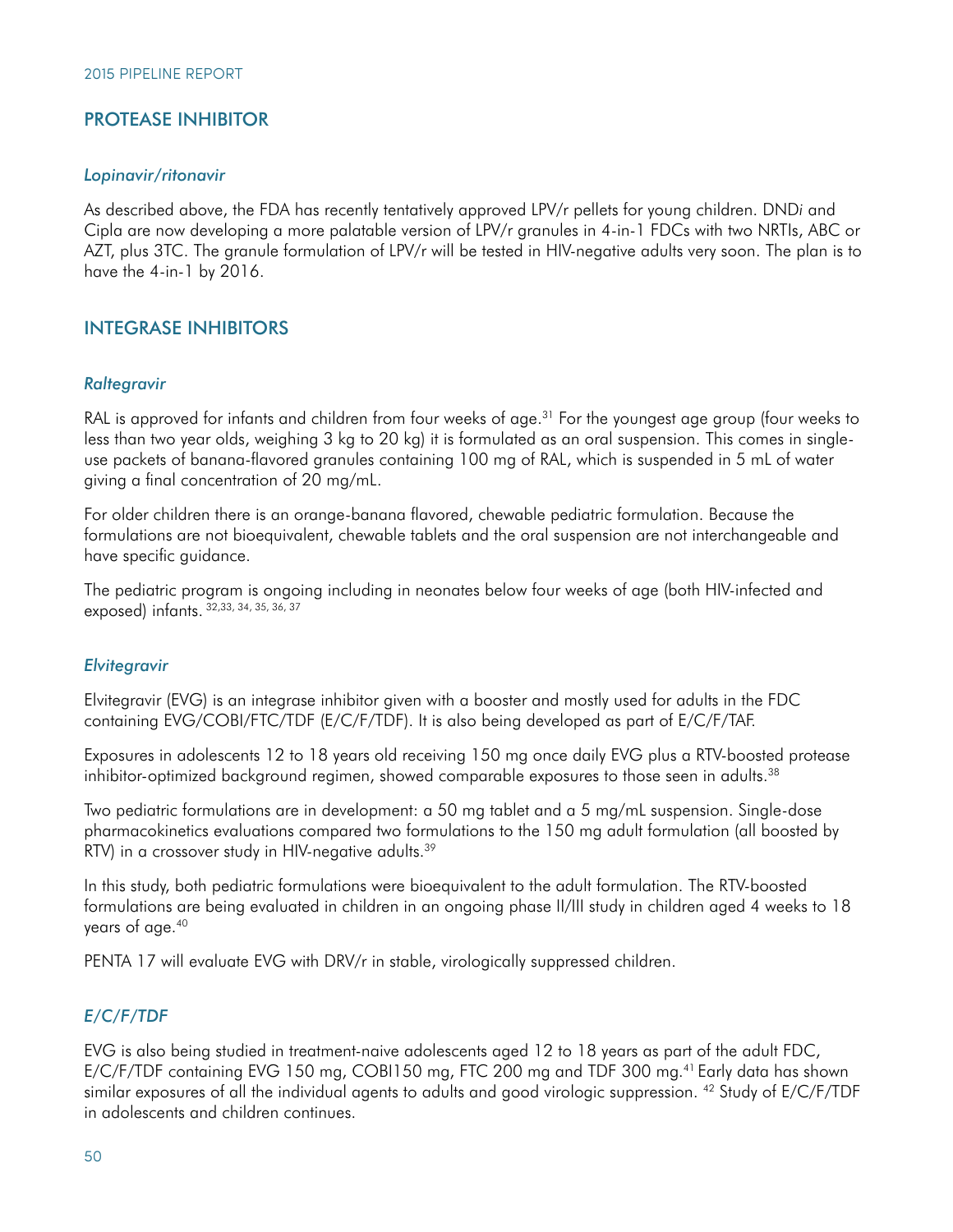# *Dolutegravir*

DTG is manufactured by ViiV and is approved for adults and children aged 12 years and above. It is currently under investigation for use in all age groups from birth. DTG has shown good safety, efficacy and tolerability so far, does not require boosting and has a low milligram dose. There is a lot of interest in this drug as an option for adults and children for first- and second-line regimens.

It is being evaluated for children in IMPAACT P1093 – an ongoing, phase I/II, open label pharmacokinetic, safety and efficacy study in children and adolescents in age de-escalated cohorts. <sup>43</sup> Preliminary (24 week) data from the first cohort of the study were included with the adult regulatory submissions and led to the recent approvals.

Twenty-four week data have been presented for children aged 6 to 12 years and 48-week data for children and adolescents aged 12 to 18 years.

Treatment-experienced but integrase inhibitor-naive children  $(n=11)$  with viral load greater than 1000 copies/mL were enrolled in an intensive pharmacokinetic evaluation.44

Participants received DTG tablets (10, 25, 50mg) dosed at 1 mg/kg once daily (based on weight bands) added to a stable, failing ART regimen, with optimized background therapy added after the pharmacokinetic evaluation performed between days 5 and 10.

Children were a median age of 10 years, had received prior ART for a median duration of about nine years, and just over half were triple-class experienced.

The dose of 1 mg/kg once a day achieved adequate DTG exposure. Adolescents aged 12 to 18 had also previously achieved exposures comparable to those in adults with the pediatric weight band dose.45 Both age groups showed good short-term safety and tolerability.

In a safety and efficacy evaluation of the older age group, at 48 weeks, 74% of adolescents ( $n=23$ ), a median of 15 years, achieved virologic suppression to less than 400 copies/mL and 61% less than 50 copies/mL. There were no serious adverse events.46

Reduced-strength 10 mg and 25 mg tablets have been developed for children.

A granule formulation is being used for early studies. In a phase I pharmacokinetic study in healthy adult volunteers the granules were given with and without 30 mL of various liquids and compared to the current tablet formulation given with 240 mL of tap water.<sup>47</sup>

Participants received a single dose of DTG as a 50 mg tablet (adult formulation) and as 10 g of granule given: with no liquid; with purified water; with mineral water; or with infant-formula milk.

DTG exposures of the granule formulation were all moderately higher than those of the tablet formulation, with or without liquids. Exposure was highest when the granule formulation was given with formula milk.

The granule formulation is currently being evaluated in the six to 12 years of age cohort of IMPAACT P1093. It will be used in the two to six years of age cohort that has begun screening.

The company is developing a dispersible tablet formulation that will be used in future studies and marketed. The granules will not be available commercially.

A treatment strategy trial ODYSSEY (PENTA 20) of DTG in all age groups of children is also planned.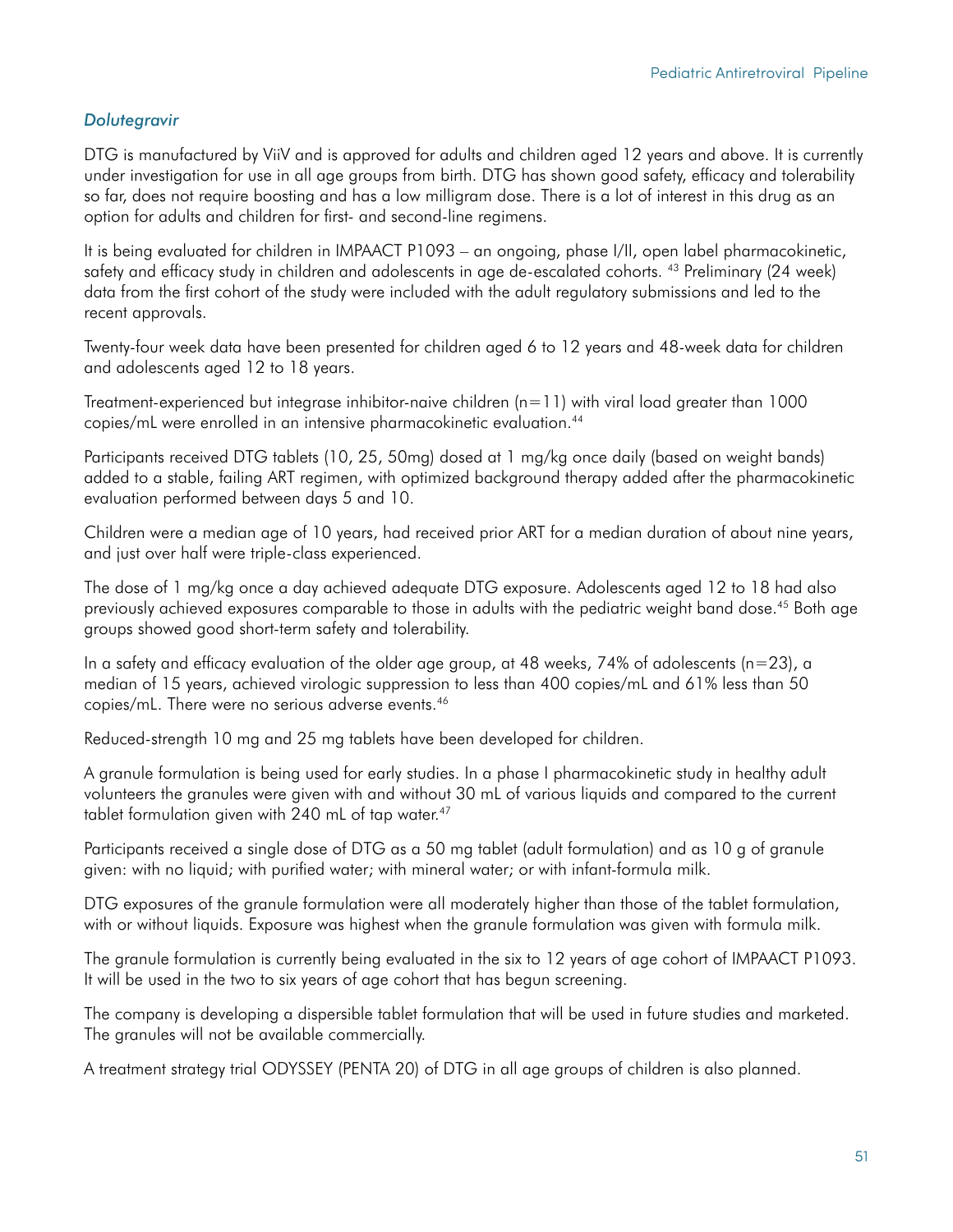#### **Dolutegravir timeline:**

Dispersible tablet formulation end 2015

Pharmacokinetic data from IMPAACT P1093

- from 2 to 6 years mid 2017
- from 4 weeks to 2 years mid 2019

Comparative efficacy

• ODYSSEY (PENTA 20) opens early 2016

## *DTG/ABC/3TC*

Development of a pediatric formulation of the FDC of DTG/ABC/3TC,– currently approved for adults and adolescents aged 12 years and above 48, 49 - is also planned.

The DTG/ABC/3TC PIP requires data from IMPAACT P1093 in two to 12 year old children to inform DTG dosing. Results from the ARROW trial<sup>50</sup> (that found once-daily dosing of ABC and 3TC non-inferior to twicedaily in children) will provide data for ABC/3TC once-daily dosing.

The investigation plan also requires the completion of a DTG/ABC/3TC FDC pediatric study in two to 12 year olds. This will be an open-label, switch design and enroll children who are fully suppressed on ART and integrase inhibitor-naive.

## *DTG/RPV*

The current plan for a pediatric DTG/RPV FDC is as a maintenance regimen in children and adolescents aged six to 18 years and virologically suppressed.

Data from planned adult phase III studies and existing adolescent data from single agents will be used for the 12 to 18 years age group. Providing the adult data supports the maintenance strategy, dosing studies and pediatric FDC development will then go ahead in the 6 to 12 age group.

#### *Cabotegravir and Rilpivirine Long-Acting*

Cabotegravir is under investigation as a long-acting formulation with RPV. An age appropriate formulation will be developed for induction and the intramuscular nanosuspension will be the same as for adults.

The final PIP was approved October 2014 and includes pharmacokinetics, safety, tolerability, durability, acceptability and maintenance of cabotegravir and rilpivirine in two to 18 year olds.

There is a waiver for children less than two and a deferral for two to 18 year olds. The PIP will be completed by 2018, so although the idea of long acting formulations might be appealing for children and adolescents, it is some way off.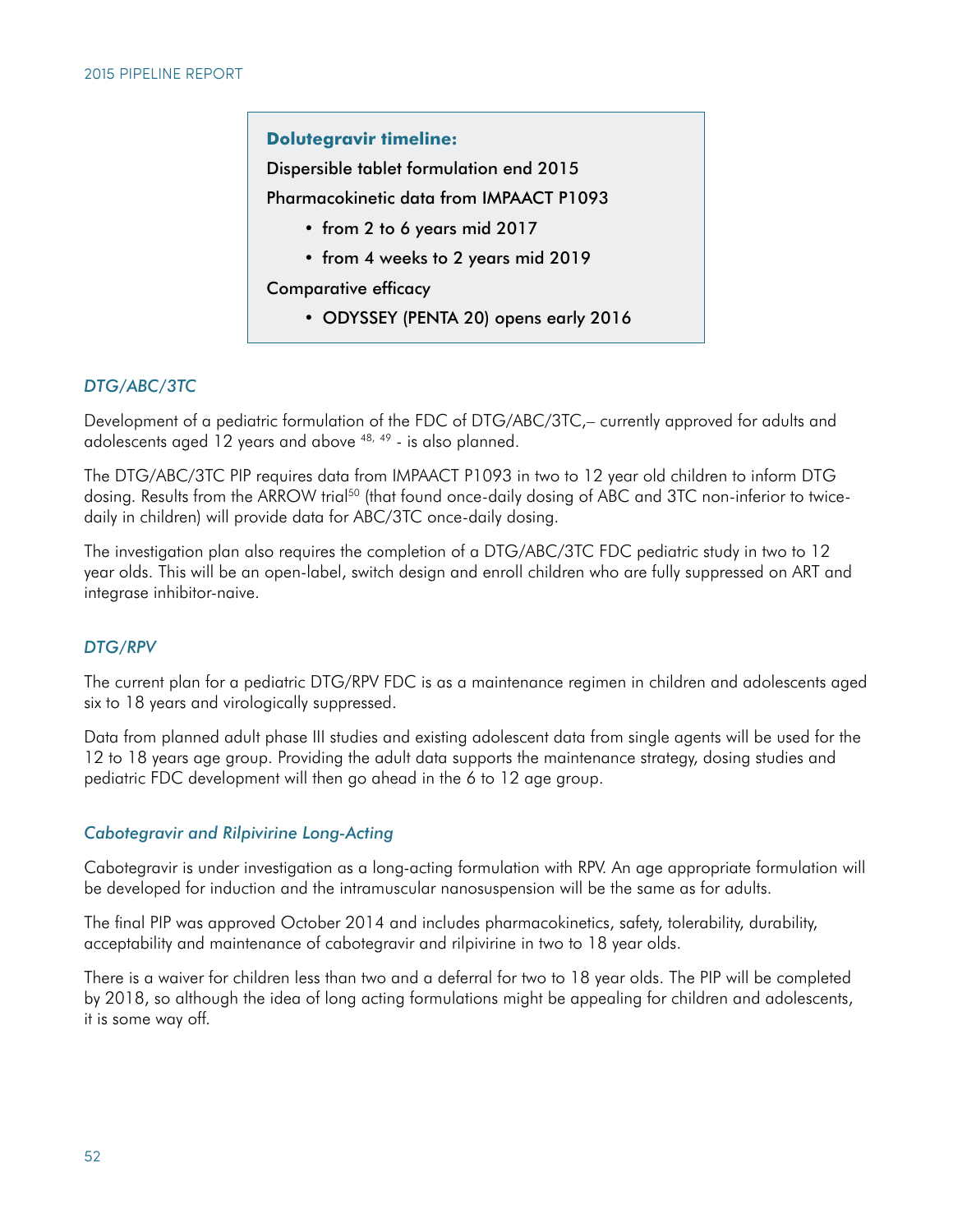# PHARMACOKINETIC BOOSTER

#### *Cobicistat*

COBI is a CYP3A inhibitor with no antiretroviral activity. COBI 150 mg is approved for adults as a booster of atazanavir (ATV) 300 mg or DRV 800 mg, including in co-formulated tablets.<sup>51, 52</sup> It is also under investigation for children and adolescents aged at least six years as a part of the FDCs: E/C/F/TDF and E/C/F/TAF.

A 50 mg pediatric immediate-release tablet and a 20 mg pediatric dispersible tablet are in development.

COBI is being studied in treatment-experienced children aged three months to 18 years who are suppressed and on RTV boosted ATV- or DRV-containing regimens.<sup>53</sup> The study will switch children from RTV to COBI and look at steady state pharmacokinetics and confirm the dose. It will also evaluate the safety, tolerability, and efficacy of ATV/COBI or DRV/COBI. Reduced dose co-formulations are planned.

# CCR5 RECEPTOR ANTAGONIST

#### *Maraviroc*

The pediatric maraviroc (MVC) study is still ongoing in children aged two to 18 years who are infected with CCR5-tropic virus (virus variants that use the CCR5 receptor for entry). This drug will not work for people with CXCR4-tropic virus or in dual- or mixed-virus (CCR5/CXCR4) populations.<sup>54</sup>

Dosing of MVC is complex and determined by body surface area and concomitant medications. 55 Wide use of MVC is not expected.

## What Needs to be Done?

With a few modifications, most of the recommendations from previous years remain:

Implement WHO recommendations. As simpler formulations identified to implement the guidelines become available (most topically this year LPV/r pellets), countries must ensure that they are swiftly approved and distributed, with appropriate training for health workers.

Ensure that patents are not an obstacle. The MPP is putting a lot of emphasis on pediatric antiretrovirals and has now negotiated patent sharing agreements with ViiV, Gilead, Bristol-Myers Squibb, Merck/MSD and Abbvie – which takes care of the priority products in most low- and middle-income countries with large pediatric HIV epidemics. Licenses for the drugs in development need to make it easy to transfer patent agreements from one age band to another as approval is gained.

Speed up approval. The gap needs to be narrowed between approval of new drugs for adults, children, and neonates. An evidence base to support not always taking a de-escalated age band approach when studying new drugs is needed. Harmonization of regulatory requirements (including age categories and weight bands) between stringent authorities, WHO prequalification, and national authorities is needed to help speed up approval.

Coordinate procurement. Guidance on optimal formulations needs to be easily available to countries and updated as better ones become available. Companies need to be informed of the priority formulations. Donors need to ensure the availability of low volume products in a diminishing market.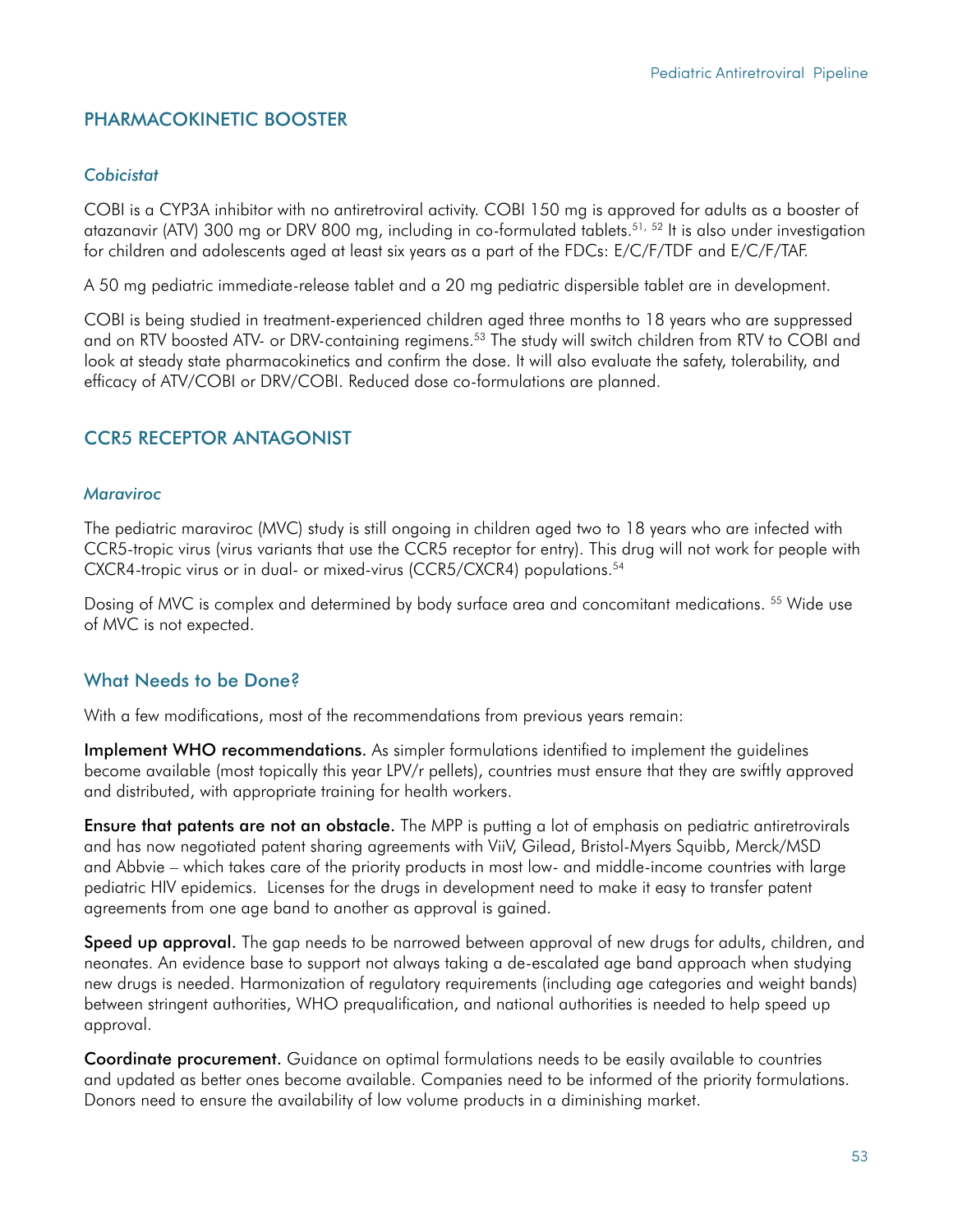#### **REFERENCES**

All links last accessed 12 June 2015.

CROI – Conference on Retroviruses and Opportunistic Infections IAS – International AIDS Society Conference on HIV Pathogenesis, Treatment and Prevention

- 1. Food and Drug Administration (US). Tentative Approval letter. 21 May 2015. [http://www.accessdata.fda.gov/drugsatfda\\_docs/appletter/2015/205425Orig1s000TAltr.pdf](http://www.accessdata.fda.gov/drugsatfda_docs/appletter/2015/205425Orig1s000TAltr.pdf)
- 2. Food and Drug Administration (US). Approved and Tentatively Approved Antiretrovirals in association with the President's Emergency Plan. <http://www.fda.gov/InternationalPrograms/PEPFAR/ucm119231.htm>
- 3. Medicines Patent Pool. Press release. The Medicines Patent Pool (MPP) signs licensing agreement with Abbvie for pediatric formulations of lopinavir and ritonavir. 1 December 2014. [http://www.medicinespatentpool.org/mpp-signs-licensing-agreement-with-abbvie-for-hiv-paediatric](http://www.medicinespatentpool.org/mpp-signs-licensing-agreement-with-abbvie-for-hiv-paediatric-formulations-of-lopinavir-and-ritonavir/)[formulations-of-lopinavir-and-ritonavir/](http://www.medicinespatentpool.org/mpp-signs-licensing-agreement-with-abbvie-for-hiv-paediatric-formulations-of-lopinavir-and-ritonavir/)
- 4. World Health Organization. [Consolidated guidelines on the use of antiretroviral drugs for treating and preventing HIV infection.](http://www.who.int/entity/hiv/pub/guidelines/arv2013/download/en/index.html) 30 June 2013. <http://www.who.int/hiv/pub/guidelines/arv2013/download/en/>
- 5. Musiime V, Fillekes Q, Kekitiinwa A, et al. The pharmacokinetics and acceptability of lopinavir/ritonavir minitab sprinkles, tablets, and syrups in African HIV-infected children. JAIDS 2014; 66(2): 148-154. [http://journals.lww.com/jaids/Citation/2014/06010/The\\_Pharmacokinetics\\_and\\_Acceptability\\_of.6.aspx](http://journals.lww.com/jaids/Citation/2014/06010/The_Pharmacokinetics_and_Acceptability_of.6.aspx)
- 6. Kekitiinwa A, Musiime V, Thomason M, et al. Acceptability of lopinavir/r minitabs, tablets and syrups in HIV-infected children. CROI 2015. 23-26 February 2015. Seattle, WA. Poster abstract 955.<http://www.croiconference.org/sites/default/files/posters-2015/955.pdf>
- 7. National Institutes of Health (US). Prospective study of Lopinavir Based ART for HIV Infected childreN Globally (LIVING Study). <https://clinicaltrials.gov/ct2/show/NCT02346487>
- 8. American Academy of Pediatrics. Increasing antiretroviral drug access for children with HIV infection. Pediatrics 2007; 119 (4): 838-845. <http://pediatrics.aappublications.org/content/119/4/838.full>
- 9. World Health Organization. March 2014 Supplement to the 2013 Consolidated Guidelines on the Use of Antiretroviral Drugs for Treating and Preventing HIV Infection. Recommendations for a Public Health Approach. [http://www.who.int/hiv/pub/guidelines/arv2013/arvs2013upplement\\_march2014/en/](http://www.who.int/hiv/pub/guidelines/arv2013/arvs2013upplement_march2014/en/)
- 10. Drugs for Neglected Diseases initiative. Press Release. DNDi is awarded USD 17.3 million from UNITAID to bolster development and delivery of child-adapted antiretroviral (ARV) formulation.<http://www.dndi.org/media-centre/press-releases/1514-grant-unitaid-arv.html>
- 11. World Health Organization. March 2014 Supplement to the 2013 Consolidated Guidelines on the Use of Antiretroviral Drugs for Treating and Preventing HIV Infection. Recommendations for a Public Health Approach. [http://www.who.int/hiv/pub/guidelines/arv2013/arvs2013upplement\\_march2014/en/](http://www.who.int/hiv/pub/guidelines/arv2013/arvs2013upplement_march2014/en/)
- 12. Pediatric Antiretroviral Drug Optimization 2 Meeting Report. Forthcoming.
- 13. National Institutes of Health (US). Pharmacokinetic study of antiretroviral drugs and related drugs during and after pregnancy. <https://clinicaltrials.gov/ct2/show/NCT00042289>
- 14. National Institutes of Health (US). Safety of and immune response to dolutegravir (GSK1349572) in HIV-1 infected infants, children, and adolescents.<https://clinicaltrials.gov/ct2/show/NCT01302847>
- 15. National Institutes of Health (US). Evaluating the safety and pharmacokinetics of raltegravir in infants. <https://clinicaltrials.gov/ct2/show/NCT01828073>
- 16. National Institutes of Health (US). IMPAACT P1106: Pharmacokinetic characteristics of antiretrovirals and tuberculosis medicines in low birth weight infants.<https://clinicaltrials.gov/ct2/show/NCT02383849>
- 17. National Institutes of Health (US). Safety and pharmacokinetics of raltegravir in HIV-1-exposed newborn infants at high risk of acquiring HIV-1 infection. <https://clinicaltrials.gov/ct2/show/NCT01780831>
- 18. National Institutes of Health (US). IMPAACT P1115: Very early intensive treatment of HIV-infected infants to achieve HIV remission. <https://clinicaltrials.gov/ct2/show/NCT02140255>
- 19. Gilead Sciences. Press Release. Gilead submits new drug application to U.S. Food and Drug Administration for tenofovir alafenamide (TAF)-based single tablet regimen for HIV. 6 November 2014. [https://gilead.com/news/press-releases/2014/11/gilead-submits-new-drug-application-to-us](https://gilead.com/news/press-releases/2014/11/gilead-submits-new-drug-application-to-us-food-and-drug-administration-for-tenofovir-alafenamide-tafbased-single-tablet-regimen-for-hiv)[food-and-drug-administration-for-tenofovir-alafenamide-tafbased-single-tablet-regimen-for-hiv](https://gilead.com/news/press-releases/2014/11/gilead-submits-new-drug-application-to-us-food-and-drug-administration-for-tenofovir-alafenamide-tafbased-single-tablet-regimen-for-hiv)
- 20. Gilead Sciences. Press Release. Gilead submits new drug application to U.S. Food and Drug Administration for fixed-dose combination of emtricitabine/tenofovir alafenamide for HIV treatment. 7 April 2015. [https://www.gilead.com/news/press-releases/2015/4/gilead-submits-new](https://www.gilead.com/news/press-releases/2015/4/gilead-submits-new-drug-application-to-us-food-and-drug-administration-for-fixeddose-combination-of-emtricitabinetenofovir-alafenamide-for-hiv-treatment)[drug-application-to-us-food-and-drug-administration-for-fixeddose-combination-of-emtricitabinetenofovir-alafenamide-for-hiv-treatment](https://www.gilead.com/news/press-releases/2015/4/gilead-submits-new-drug-application-to-us-food-and-drug-administration-for-fixeddose-combination-of-emtricitabinetenofovir-alafenamide-for-hiv-treatment)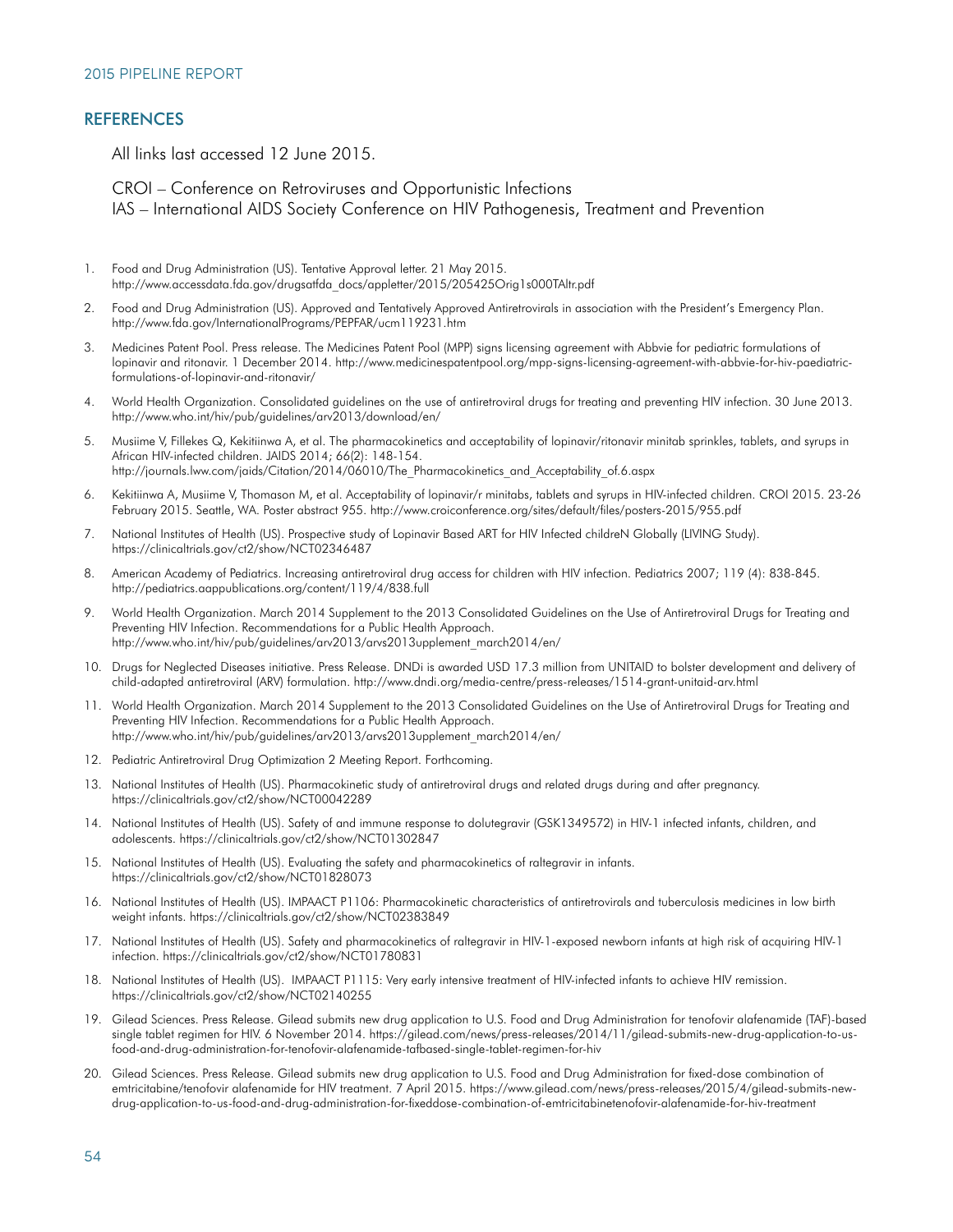- 21. Gilead Sciences. Press Release. European Medicines Agency validates Gilead's marketing application for fixed-dose combination of emtricitabine and tenofovir alafenamide for HIV treatment. 28 May 2015. [http://www.gilead.com/news/press-releases/2015/5/european-medicines-agency](http://www.gilead.com/news/press-releases/2015/5/european-medicines-agency-validates-gileads-marketing-application-for-fixeddose-combination-of-emtricitabine-and-tenofovir-alafenamide-for-hiv-treatment)[validates-gileads-marketing-application-for-fixeddose-combination-of-emtricitabine-and-tenofovir-alafenamide-for-hiv-treatment?](http://www.gilead.com/news/press-releases/2015/5/european-medicines-agency-validates-gileads-marketing-application-for-fixeddose-combination-of-emtricitabine-and-tenofovir-alafenamide-for-hiv-treatment)
- 22. National Institutes of Health (US). Emtricitabine/tenofovir alafenamide (F/TAF) in HIV-1 Infected Children and Adolescents Virologically Suppressed on a 2-NRTI-Containing Regimen<https://clinicaltrials.gov/ct2/show/NCT02285114>
- 23. National Institutes of Health (US). Pharmacokinetics, safety, and antiviral activity of the elvitegravir/cobicistat/emtricitabine/tenofovir alafenamide fumarate (E/C/F/TAF) single tablet regimen (STR) in HIV-1 infected antiretroviral treatment-naive adolescents. <http://clinicaltrials.gov/show/NCT01854775>
- 24. Lawson E, Shao Y, Sean Bennett S, et al. Week-24 data from a phase 3 clinical trial of E/C/F/TAF in HIV-infected adolescents. CROI 2015, 23-26 February 2015. Seattle, WA. Poster abstract 953. <http://www.croiconference.org/sessions/week-24-data-phase-3-clinical-trial-ecftaf-hiv-infected-adolescents>
- 25. Food and Drug Administration (US). Intelence (etravirine): pediatric dosing recommendations and new scored 25 mg tablet for pediatric dosing. 26 March 2012. <http://www.fda.gov/ForConsumers/ByAudience/ForPatientAdvocates/HIVandAIDSActivities/ucm297471.htm>
- 26. National Institutes of Health (US). Evaluating the safety and tolerability of etravirine in HIV-1 infected infants and children. <http://clinicaltrials.gov/ct2/show/NCT01504841>
- 27. National Institutes of Health (US). TMC278-TiDP38-C213 (PAINT): an open label trial to evaluate the pharmacokinetics, safety, tolerability and antiviral efficacy of TMC278 in antiretroviral naive HIV-1 infected adolescents. <http://clinicaltrials.gov/ct2/show/NCT00799864>
- 28. Crauwels H, Hoogstoel A, Vanveggel S, et al. Rilpivirine pharmacokinetics in HIV-1-infected adolescents: A substudy of PAINT (phase II trial). CROI 2014, 3-6 March 2014, Boston, MA. Poster abstract 900.<http://croiconference.org/sites/all/abstracts/900.pdf>
- 29. Lombaard J, Bunupuradah T, Flynn P, et al. Safety and efficacy of a rilpivirine-based regimen in HIV-infected treatment-naive adolescents: week 24 primary analysis of the PAINT phase II trial. 6th International Workshop on HIV Pediatrics, 18-19 July 2014, Melbourne, Australia. Oral abstract O\_05. [http://regist2.virology-education.com/2014/6thHIVped/10\\_Lombaard.pdf](http://regist2.virology-education.com/2014/6thHIVped/10_Lombaard.pdf)
- 30. National Institutes of Health (US). Safety, tolerability, drug Interactions, and antiviral activity of rilpivirine in antiretroviral-naive HIV-infected children less than 12 years of age. https://clinicaltrials.gov/ct2/show/NCT01975012
- 31. Food and Drug Administration (US). New Isentress (raltegravir) dosage form: oral suspension. December 20, 2014. <http://www.fda.gov/ForConsumers/ByAudience/ForPatientAdvocates/HIVandAIDSActivities/ucm379632.htm>
- 32. National Institutes of Health (U.S.). Safety and effectiveness of raltegravir in HIV-infected children and adolescents. <http://clinicaltrials.gov/show/NCT00485264>
- 33. Teppler H, Homony B, Welebob C, et al. Raltegravir paediatric development: new options for treating the youngest children with HIV. 6th International Workshop on HIV Pediatrics, 18-19 July 2014, Melbourne, Australia. Poster abstract P\_10. [http://www.infectiousdiseasesonline.com/wp-content/uploads/2014/07/abstracts\\_6th-HIVPed\\_final.pdf](http://www.infectiousdiseasesonline.com/wp-content/uploads/2014/07/abstracts_6th-HIVPed_final.pdf)
- 34. National Institutes of Health (U.S.). Evaluating the Safety and Pharmacokinetics of Raltegravir in Infants. <http://clinicaltrials.gov/show/NCT01828073>
- 35. Clarke DF, Acosta E, Bryson Y,et al. Raltegravir (RAL) pharmacokinetics (PK) and safety in neonates: washout PK of transplacental RAL (IMPAACT P1097) (Abstract O\_22). Paper presented at: 13th International Workshop on Clinical Pharmacology of HIV Therapy; 2012 March 16–18; Barcelona, Spain. [http://regist2.virology-education.com/2012/13hivpk/docs/39\\_Clarke.pdf](http://regist2.virology-education.com/2012/13hivpk/docs/39_Clarke.pdf)
- 36. Clarke D, Acosta E, Rizk M, et al. Raltegravir pharmacokinetics and safety in neonates (IMPAACT P1097). (Abstract 974). Paper presented at: 20th Conference on Retroviruses and Opportunistic Infections: 2013 March 3-6; Atlanta, GA. <http://www.retroconference.org/2013b/Abstracts/47397.htm>
- 37. National Institutes of Health (U.S.). Safety and Pharmacokinetics of Raltegravir in HIV-1-Exposed Newborn Infants at High Risk of Acquiring HIV-1 Infection. <https://clinicaltrials.gov/ct2/show/NCT01780831?term=IMPAACT+P1110&rank=1>
- 38. Gaur A, Abadi J, Wiznia A, et al. Pharmacokinetics and safety of Once-daily Elvitegravir in HIV-infected Adolescents. 17th CROI. February 2010. San Francisco, CA. Abstract 874.
- 39. Custodio JM, Liu Y, Graham H, et al. Bioequivalence of two pediatric formulations vs adult tablet formulation of elvitegravir. 21st CROI. 3-6 March 2014. Boston, MA. Poster abstract 902. <http://www.croiconference.org/sites/all/abstracts/902.pdf>
- 40. National Institutes of Health (US). Two part study to study pharmacokinetics, safety, and antiviral activity of elvitegravir (EVG) administered with a PI/r background regimen for ARV treatment-experienced pediatric subjects. <https://clinicaltrials.gov/ct2/show/NCT01923311?term=elvitegravir+children&rank=1>
- 41. National Institutes of Health (US). Pharmacokinetics, safety, and efficacy of elvitegravir/cobicistat/emtricitabine/tenofovir disoproxil fumarate single tablet regimen (STR) in adolescents. <https://clinicaltrials.gov/ct2/show/NCT01721109?term=elvitegravir+children&rank=3>
- 42. Chokephaibulkit K, Gaur A, Fourie J, et al. Safety, efficacy and pharmacokinetics of the integrase inhibitor-based Stribild single-tablet regimen in HIV-infected treatment-naïve adolescents through 24 weeks. 6th International Workshop on HIV Pediatrics. 18-19 July 2014. Melbourne, Australia. Oral abstract O\_06. <http://www.infectiousdiseasesonline.com/6th-hivpediatrics-online-program/>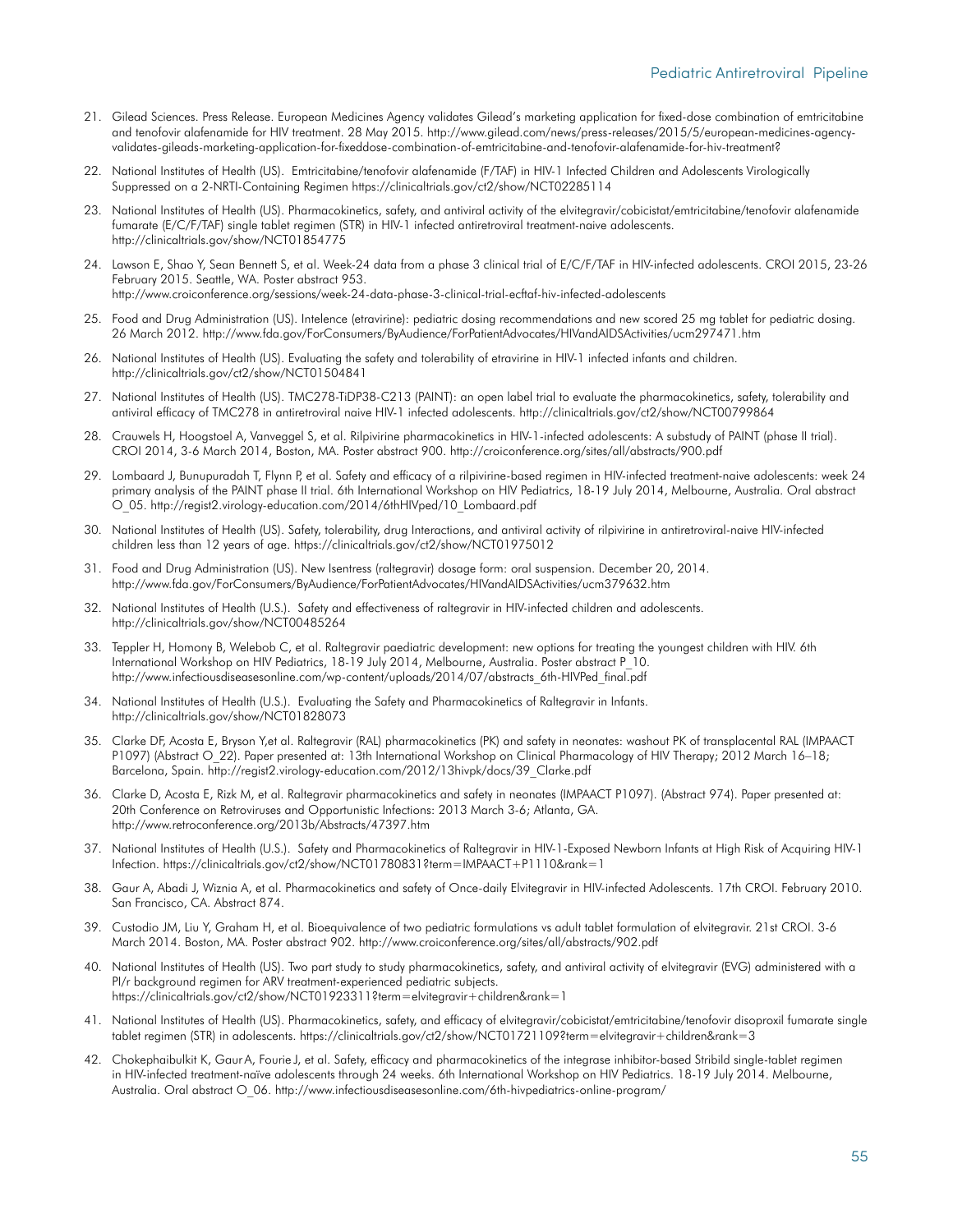- 43. National Institutes of Health (US). Safety of and immune Response to dolutegravir (GSK1349572) in HIV-1 infected infants, children, and adolescents.<https://clinicaltrials.gov/ct2/show/NCT01302847?term=dolutegravir+children&rank=1>
- 44. Viani RM, Alvero C, Fenton T et al. Safety, pharmacokinetics and efficacy of dolutegravir in treatment-experienced HIV+ children. 21st CROI. 3-6 March 2014. Boston, MA. Poster abstract 901. <http://croiconference.org/sites/all/abstracts/901.pdf>
- 45. Hazra R, Viani R, Acosta E, et al. Pharmacokinetics, safety and efficacy of dolutegravir (DTG; S/GSK1349572) in HIV-1-positive adolescents: preliminary analysis from IMPAACT P1093. 19th International AIDS Conference. July 22-27 July 2012. Washington DC. Poster abstract 2UAB0204. http://pag.aids2012.org/session.aspx?s=236#3
- 46. Viani RM, Alvero C, Fenton T, et al. Safety and efficacy of dolutegravir in HIV treatment-experienced adolescents: 48-week results. CROI 2014. 3-6 March 2014, Boston, MA. Poster abstract 906LB. <http://croiconference.org/sites/all/abstracts/906LB.pdf>
- 47. Patel P, Song I, Borland J, et al. Pharmacokinetics of a dolutegravir pediatric granule formulation in healthy adult subjects. 19th CROI. March 5–8 2012. Seattle, WA. Poster abstract 985.
- 48. ViiV Healthcare. ViiV Healthcare receives FDA approval for Triumeq. 22 August 2014. <http://www.viivhealthcare.com/media/press-releases/2014/august/viiv-healthcare-receives-fda-approval-for-triumeq.aspx>
- 49. ViiV Healthcare. Triumeq® (dolutegravir/abacavir/lamivudine) single-tablet regimen receives positive CHMP opinion in Europe for the treatment of HIV. 27 June 2014. http://www.viivhealthcare.com/media/press-releases/2014/june/triumeq®-dolutegravirabacavirlamivudine-single-tabletregimen-receives-positive-chmp-opinion-in-europe-for-the-treatment-of-hiv.aspx
- 50. Musiime V, Kasirye P, Naidoo-James B, et al. Randomized comparison of once- vs twice-daily abacavir and lamivudine among 669 HIV+ children in the AntiRetroviral Research for Watoto Trial. (Poster Abstract 977). 20th CROI. 3-6 March 2013. Atlanta, GA, USA.
- 51. Janssen. Press release. Prezcobix (darunavir/cobicistat) approved in the US for the treatment of adults living with HIV-1. 29 January 2015. <http://www.janssentherapeutics.com/news-center>
- 52. BMS Press release. U.S. Food and Drug Administration approves Bristol-Myers Squibb's Evotaz (atazanavir and cobicistat) for the treatment of HIV-1 infection in adults. 29 January 2015. [http://www.bms.com/News/press\\_releases/pages/default.aspx](http://www.bms.com/News/press_releases/pages/default.aspx)
- 53. National Institutes of Health (US). Pharmacokinetics, safety, and efficacy of cobicistat-boosted atazanavir or cobicistat-boosted darunavir in HIV-1 infected, treatment-experienced, virologically suppressed pediatric subjects. <https://clinicaltrials.gov/ct2/show/NCT02016924?term=cobicistat+children&rank=3>
- 54. National Institutes of Health (US). An open label pharmacokinetic, safety and efficacy study of maraviroc in combination with background therapy for the treatment of HIV-1 infected, CCR5-tropic children. <http://clinicaltrials.gov/ct2/show/NCT00791700?>
- 55. Vourvahis M, McFadyen L, Checchio T, et al. Update from Study A4001031: maraviroc pharmacokinetics in CCR5-tropic HIV-1-infected children aged 2 to <18 years. 7th IAS Conference on HIV Pathogenesis, Treatment and Prevention. 30 June – 3 July 2013. Kuala Lumpur, Malaysia. Poster abstract MOPE044. <http://pag.ias2013.org/abstracts.aspx?aid=544>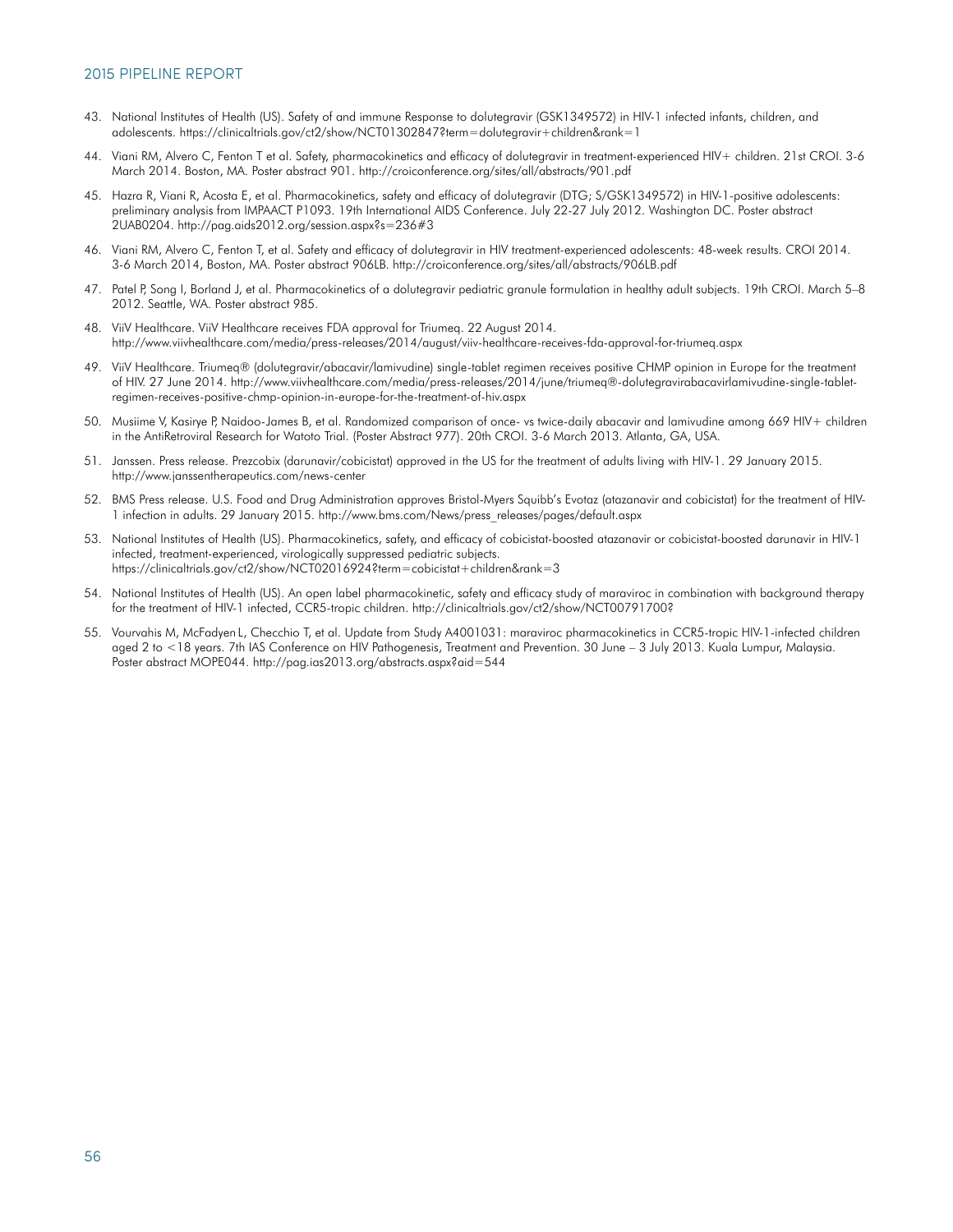# Preventive Technologies: Antiretroviral and Vaccine Development

By Tim Horn and Richard Jefferys

Though global HIV incidence has declined by an estimated 33% since 2001, more than 2 million people continue to be infected with the virus every year – approximately 6,000 new infections every day.<sup>1</sup> Efforts to reduce infectiousness through the scale-up of testing, engagement in care and supportive services, and access to safe and effective antiretroviral therapy can be credited, in large part, to the annual reductions in new infections that have been observed in many (but certainly not all) regions and populations. And though efforts to optimize HIV care continuum outcomes continue both domestically and internationally, the need for biomedical interventions to protect those most vulnerable to the virus is indisputable.

The development and implementation of, and continuing research on, pre-exposure prophylaxis (PrEP) have brought us significantly closer to a watershed in efforts to end HIV as a global epidemic. Current antiretroviralbased biomedical prevention tools, including approved oral PrEP and microbicide gels in late-stage trials, are not without significant challenges – adherence among them. However, the efficacy data are encouraging, even those limited to subsets of study volunteers: antiretroviral-based biomedical prevention can be highly effective if it is used consistently and correctly.

To address these challenges, which also include potential safety issues, ease of administration, and products that may not be scalable due to cost, there is tremendous interest in antiretrovirals in the preventive technologies pipeline, including agents for oral use, long-acting injectables, and a robust portfolio of products for vaginal and rectal administration: gels, tablets, rings, films, and nanofibers. Knowledge and support of this work are critical, not only because of its epidemic-shifting potential, but because much of it is being led by nongovernmental organizations and academic institutions, both of which are dependent on limited public and philanthropic funding.

An effective HIV vaccine could undoubtedly make a massive contribution to curtailing new infections, but a potentially licensable candidate remains a decade away at best. Recent good news is that key steps have been taken toward an efficacy trial designed to build on the slight but significant success obtained in the RV144 study, which showed a 31% reduction in HIV incidence associated with receipt of a prime-boost vaccine regimen. The new trial will take place in South Africa, and a long-awaited preparatory clinical evaluation of the vaccine components got under way in that country in February.

In a significant development for the field, a collaboration known as the mosaic HIV vaccine research program – involving subsidiaries of a major pharmaceutical company, Johnson & Johnson – is also planning efficacy trials of a combination strategy involving viral vectors and a new, improved gp140 envelope protein boost. As the name of the collaboration indicates, the vectors will encode mosaic HIV antigens, which amalgamate components from diverse viral variants.

As yet, no vaccine has proved capable of inducing the production of broadly neutralizing antibodies (bNAbs), which is the most desired goal. There are potential workarounds, however: an increasing number of highly potent bNAbs have been discovered, and there is great excitement about the possibility of delivering these antibodies by intermittent subcutaneous injections or infusions, an approach called passive immunization. Another idea currently under evaluation is the use of a gene therapy–type strategy described as antibody gene transfer, in which an adeno-associated virus (AAV) vector is employed to deliver a gene encoding a bNAb (or bNAbs) into muscle tissue. The aim is to have the vector churn out a constant supply of the bNAb into the circulation after just a single injection.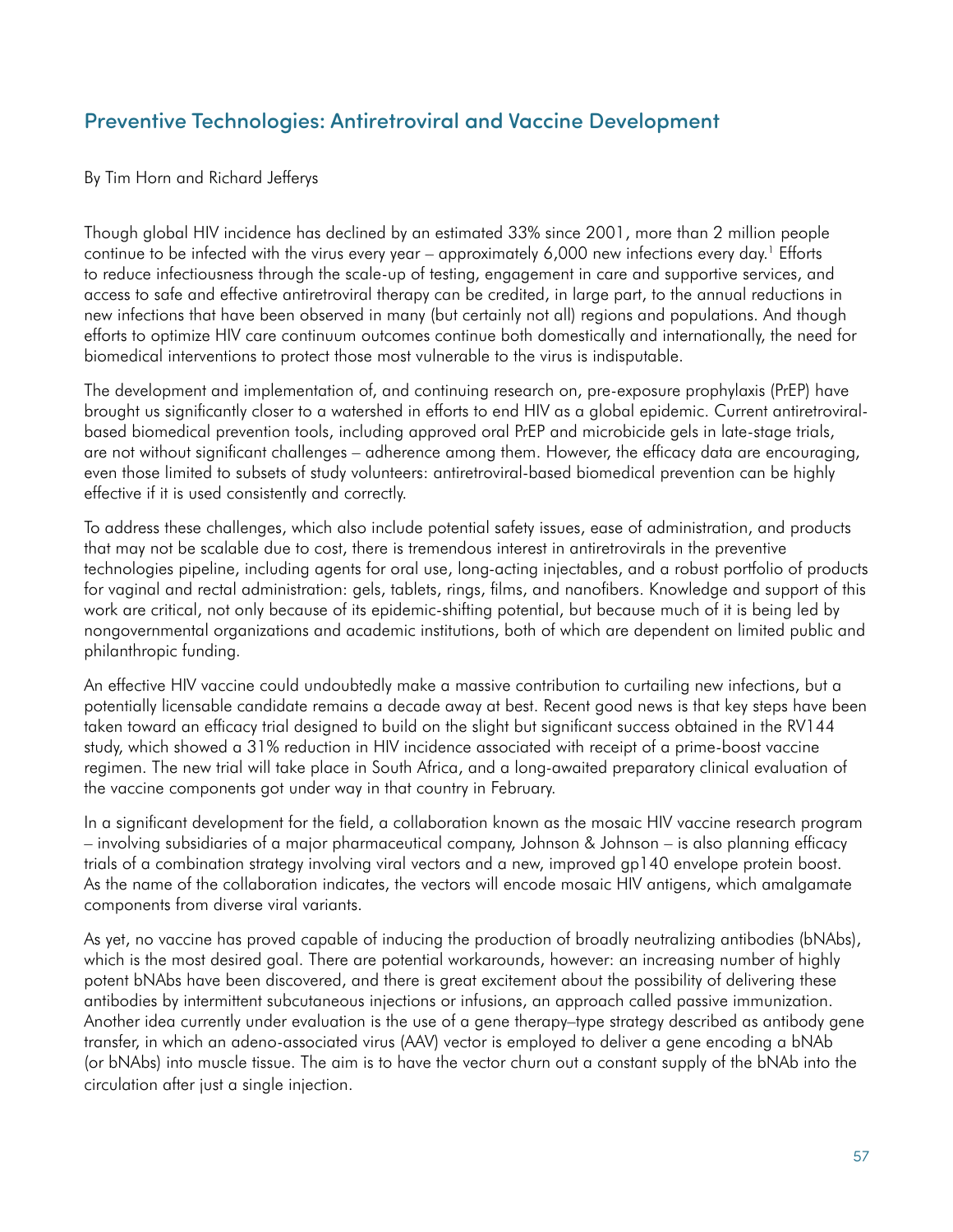# **Antiretrovirals for Prevention**

# Table 1. PrEP and Microbicides Pipeline 2015

| <b>Agent</b>                                                             | Class/Type                                                                | <b>Delivery</b>                          | Manufacturer/Sponsor(s)                                                                                                                                                                            | <b>Status</b> |
|--------------------------------------------------------------------------|---------------------------------------------------------------------------|------------------------------------------|----------------------------------------------------------------------------------------------------------------------------------------------------------------------------------------------------|---------------|
| Truvada (tenofovir DF/emtricitabine)<br>oral PrEP demonstration projects | Combined nucleoside<br>and nucleotide reverse<br>transcriptase inhibitors | Oral                                     | Gilead/U.S. Centers for Disease Control and Prevention                                                                                                                                             | Phase IV      |
| dapivirine (TMC120)                                                      | Reverse transcriptase<br>inhibitor                                        | Vaginal ring                             | International Partnership for Microbicides/ Microbicide<br><b>Trials Network</b>                                                                                                                   | Phase III     |
| tenofovir                                                                | Nucleotide reverse<br>transcriptase inhibitor                             | Vaginal gel                              | CONRAD                                                                                                                                                                                             | Phase III     |
| Truvada (tenofovir DF/emtricitabine)<br>event-driven dosing              | Combined nucleoside<br>and nucleotide reverse<br>transcriptase inhibitors | Oral                                     | HIV Prevention Trials Network/French National Agency for<br>Research on AIDS and Viral Hepatitis                                                                                                   | Phase III     |
| GSK1265744                                                               | Integrase strand transfer<br>inhibitor                                    | Long-acting<br>injectable                | ViiV Healthcare/HIV Prevention Trials Network                                                                                                                                                      | Phase II      |
| maraviroc, maraviroc + tenofovir DF,<br>maraviroc + emtricitabine        | <b>CCR5</b> inhibitor                                                     | Oral                                     | HIV Prevention Trials Network/AIDS Clinical Trials Group                                                                                                                                           | Phase II      |
| rilpivirine (TMC278)                                                     | Non-nucleoside reverse<br>transcriptase inhibitor                         | Long-acting<br>injectable                | PATH/HIV Prevention Trials Network                                                                                                                                                                 | Phase II      |
| tenofovir                                                                | Nucleotide reverse<br>transcriptase inhibitor                             | Rectal gel                               | CONRAD                                                                                                                                                                                             | Phase II      |
| dapivirine                                                               | Reverse transcriptase<br>inhibitor                                        | Vaginal gel                              | International Partnership for Microbicides                                                                                                                                                         | Phase I/II    |
| dapivirine                                                               | Reverse transcriptase<br>inhibitor                                        | Thin film<br>polymer                     | International Partnership for Microbicides                                                                                                                                                         | Phase I       |
| maraviroc                                                                | <b>CCR5</b> inhibitor                                                     | Vaginal ring                             | International Partnership for Microbicides/Microbicides<br>Trials Network/U.S. National Institute of Allergy and<br>Infectious Diseases (NIAID)/U.S. National Institute of<br>Mental Health (NIMH) | Phase I       |
| maraviroc + dapivirine                                                   | CCR5 inhibitor, reverse<br>transcriptase inhibitor                        | Vaginal ring                             | International Partnership for Microbicides/Microbicides<br>Trials Network/NIAID/NIMH                                                                                                               | Phase I       |
| MZC (MIV-150/zinc acetate/carrageenan)<br>vaginal gel                    | Non-nucleoside reverse<br>transcriptase inhibitor                         | Vaginal gel                              | <b>Population Council</b>                                                                                                                                                                          | Phase I       |
| tenofovir                                                                | Nucleotide reverse<br>transcriptase inhibitor                             | Vaginal ring                             | CONRAD                                                                                                                                                                                             | Phase I       |
| tenofovir                                                                | Nucleotide reverse<br>transcriptase inhibitor                             | Vaginal tablets                          | CONRAD                                                                                                                                                                                             | Phase I       |
| tenofovir DF                                                             | Nucleotide reverse<br>transcriptase inhibitor                             | Vaginal ring                             | Albert Einstein College of Medicine                                                                                                                                                                | Phase I       |
| tenofovir/emtricitabine                                                  | Combined nucleoside<br>and nucleotide reverse<br>transcriptase inhibitors | Vaginal tablets                          | CONRAD                                                                                                                                                                                             | Phase I       |
| tenofovir + SILCS diaphragm                                              | Reverse transcriptase<br>inhibitor                                        | Vaginal gel,<br>barrier<br>contraception | CONRAD                                                                                                                                                                                             | Phase I       |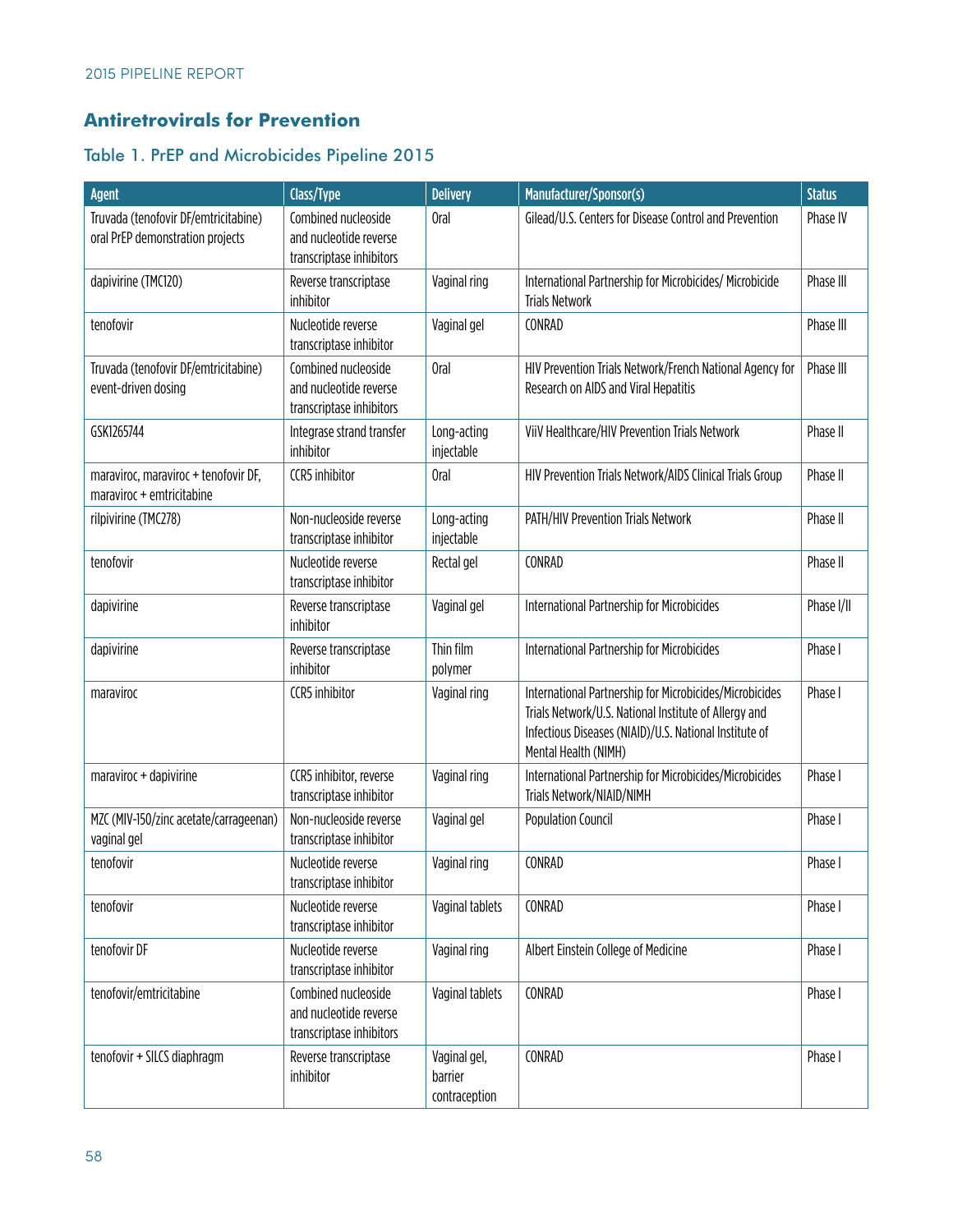# Oral PrEP

Following U.S. Food and Drug Administration (FDA) approval of co-formulated tenofovir disoproxil fumarate (TDF) and emtricitabine (FTC) as PrEP in July 2012, two broad objectives have emerged:

- Continued development and implementation of demonstration projects;<sup>2</sup> cost-benefit analyses; educational and messaging campaigns to increase awareness among populations and individuals most at risk for the virus; training and guidelines to shepherd expert and culturally competent prescribing and follow-up practices in a variety of clinical care and community-based settings;<sup>3</sup> and affordable scale-up in the United States and other countries where PrEP has been identified as a potentially useful prevention modality; and
- Ongoing research and development of agents and optimized delivery mechanisms to further minimize safety concerns and to maximize adherence, drug concentrations in blood and tissues, and, ultimately, effectiveness – the primary focus in this chapter.

# *TDF/FTC (Truvada)*

Topline results from several clinical trials, reported in previous editions of the *Pipeline Report*, have demonstrated the safety and efficacy of co-formulated TDF and FTC as PrEP among men and transgender women who have sex with men, HIV-discordant heterosexual couples, and high-risk HIV-negative heterosexual individuals.4,5,6,7 These data formed the basis of the July 2012 FDA approval of TDF/FTC as PrEP to reduce the risk of sexually acquired HIV and, along with results from other pivotal clinical trials, the foundation of U.S. clinical practice guidelines supporting PrEP for the prevention of sex- and injection drug use–associated transmission of the virus.8,9,10

Though TDF/FTC is available in many countries for the treatment of HIV, it has received regulatory approval as PrEP only in the United States. Applications for approval have been filed in Australia, Brazil, South Africa, and Thailand. In other countries, including those that participated in the regulatory trials that led to U.S. approval (e.g., Botswana, Canada, Ecuador, France, Germany, Kenya, Peru, Tanzania, Uganda, and the United Kingdom), formal requests for regulatory approval have not yet been filed.<sup>11</sup> In the United Kingdom, based in part on the high degree of PrEP efficacy demonstrated in the recently reported PROUD study involving 545 men and transgender women who have sex with men attending sexual health clinics in England (86% efficacy; 90% CI: 58%–96%;  $P = .0002$ ), advocacy efforts pushing for TDF/FTC's availability as PrEP through the National Health Service are now under way.12 Encouraging (and superimposable) results from the French National Agency for AIDS Research IPERGAY study have also prompted groups to press the French Agency for the Safety of Health Products to approve a temporary recommendation for the use of TDF/FTC as PrEP.<sup>13</sup>

IPERGAY was a pilot investigation of a somewhat novel dosing strategy for TDF/FTC as PrEP: "event-driven" use, in which two TDF/FTC tablets are taken two to 24 hours before anticipated sexual activity and continued every 24 hours until 48 hours after the last sexual experience.<sup>14</sup> The randomized, placebo-controlled study, which enrolled 414 men and transgender women who have sex with men – 70% of whom reported condomless anal sex within two months prior to study entry – began in 2012 and was unblinded in November 2014 following a favorable interim review of the data. During the nine-month median follow-up, there were two infections in the TDF/FTC group (an annual incidence of 0.94%) and 14 infections in the placebo group (an annual incidence of 6.75%), which translated into an 86% relative reduction in the incidence of HIV infection (95% CI: 40%–99%; P < .002).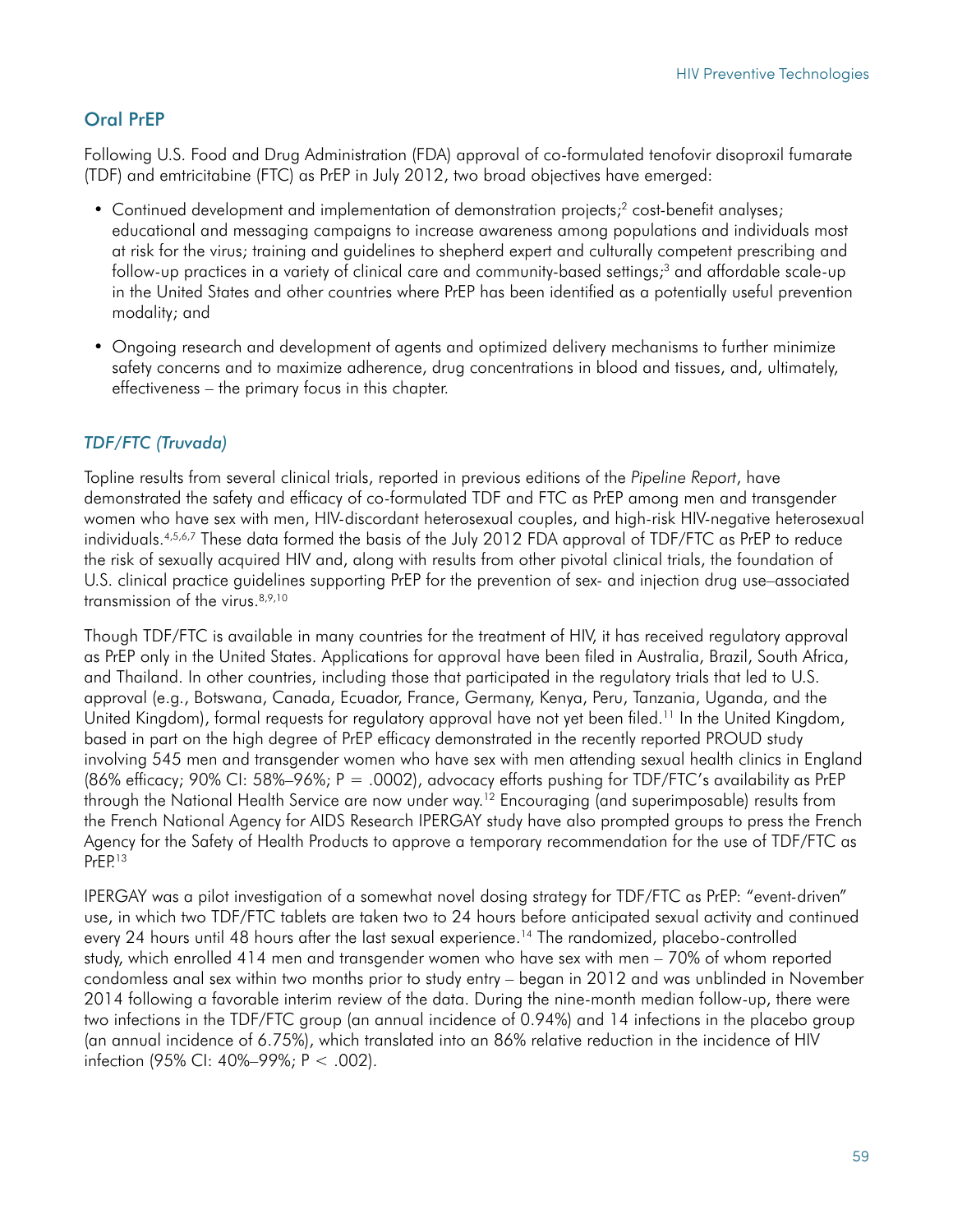On average, IPERGAY volunteers used 16 TDF/FTC (or placebo) tablets a month, or roughly three to four tablets every week; approximately 35% used between 18 and 30 pills a month, or roughly five to seven pills a week. This observation is consistent with data from the iPrEx open-label extension study, which found that PrEP was 100% effective in volunteers using TDF/FTC at least four times a week.<sup>15</sup> In effect, it remains unclear to what extent event-driven oral PrEP is effective in lowering HIV infection risk among men and transgender women who have sex with men and use TDF/FTC less frequently.

Also available are preliminary data from the ADAPT study (HPTN 067).<sup>16</sup> The randomized, open-label trial is exploring three TDF/FTC PrEP dosing schedules: daily use of TDF/FTC; time-driven, involving twice-weekly dosing along with post-sex dosing; and event-driven, involving dosing before and after sex. All three dosing strategies followed a four-week period of once-weekly directly observed dosing. The study has enrolled approximately 500 men, transgender women, and non-transgender women who have sex with men.

The data reported at the 2015 Conference on Retroviruses and Opportunistic Infections (CROI) – limited to TDF/FTC coverage, adherence, and tolerability outcomes – come from the cohort of South African nontransgender women enrolled in the trial. Daily dosing resulted in better full coverage of sex acts (75%) and adherence (76%) compared with time-driven (56% and 65%, respectively) and event-driven (52% and 53%, respectively) dosing. There has been one infection in the daily dosing group and two infections each in the time-driven and event-driven groups; these differences are not statistically significant ( $P = 0.87$ ). The authors suggested that daily dosing may foster better habit formation and provide the most forgiveness for missed doses at observed adherence levels, ultimately supporting current recommendations for daily use of TDF/FTC PrEP in non-transgender women.

Analyses of the other ADAPT study cohorts are ongoing.

#### *Maraviroc (Selzentry)*

CCR5-tropic HIV – virus that utilizes the CCR5 coreceptor on CD4 cells to gain entry and establish infection – is responsible for more than 95% of new sexually transmitted infections of the virus.17,18 Thus, there has been interest in studying the CCR5 antagonist maraviroc for potential use as PrEP. Compared with TDF/FTC, maraviroc may be associated with a reduced risk of adverse events, such as kidney toxicity and bone mineral density depletion. Because its mechanism involves blockade of cellular rather than viral protein functioning, maraviroc may also minimize the risk of developing drug resistance.

Findings from laboratory research exploring maraviroc's potential activity as PrEP have been mixed. Administered systemically, the drug penetrates and concentrates well in cervical, vaginal, and rectal tissues.19,20 A microbicide gel formulation of maraviroc has also been found to be approximately 85% effective at blocking HIV infection of rectal tissues, with drug concentrations similar to those achieved following standard oral dosing.<sup>21</sup> And while oral maraviroc has been reported to prevent HIV infection in a humanized mouse model involving vaginal challenges with the virus,<sup>22</sup> a macaque study did not find that maraviroc protected against rectal challenges with SHIV, despite high concentrations of the drug in rectal tissue.23 More recently, single doses of maraviroc taken by HIV-negative study volunteers failed to inhibit replication in biopsied rectal tissues incubated with the virus – protection was documented in only a subset of vaginal tissues – as determined by measurements of  $p24$  antigen levels (the validity of which remains unclear).<sup>24</sup>

Three clinical trials of maraviroc are under way. The first is NEXT-PrEP, a phase II clinical trial being conducted by the HIV Prevention Trials Network (HPTN 069) and the AIDS Clinical Trials Group (A5305).<sup>25</sup> It has an estimated enrollment of 600 HIV-negative men who have sex with men and at-risk women, with an anticipated completion date of November 2015. NEXT-PrEP is primarily a safety and tolerability trial comparing four arms: maraviroc, maraviroc plus emtricitabine, maraviroc plus tenofovir DF, and tenofovir DF plus emtricitabine.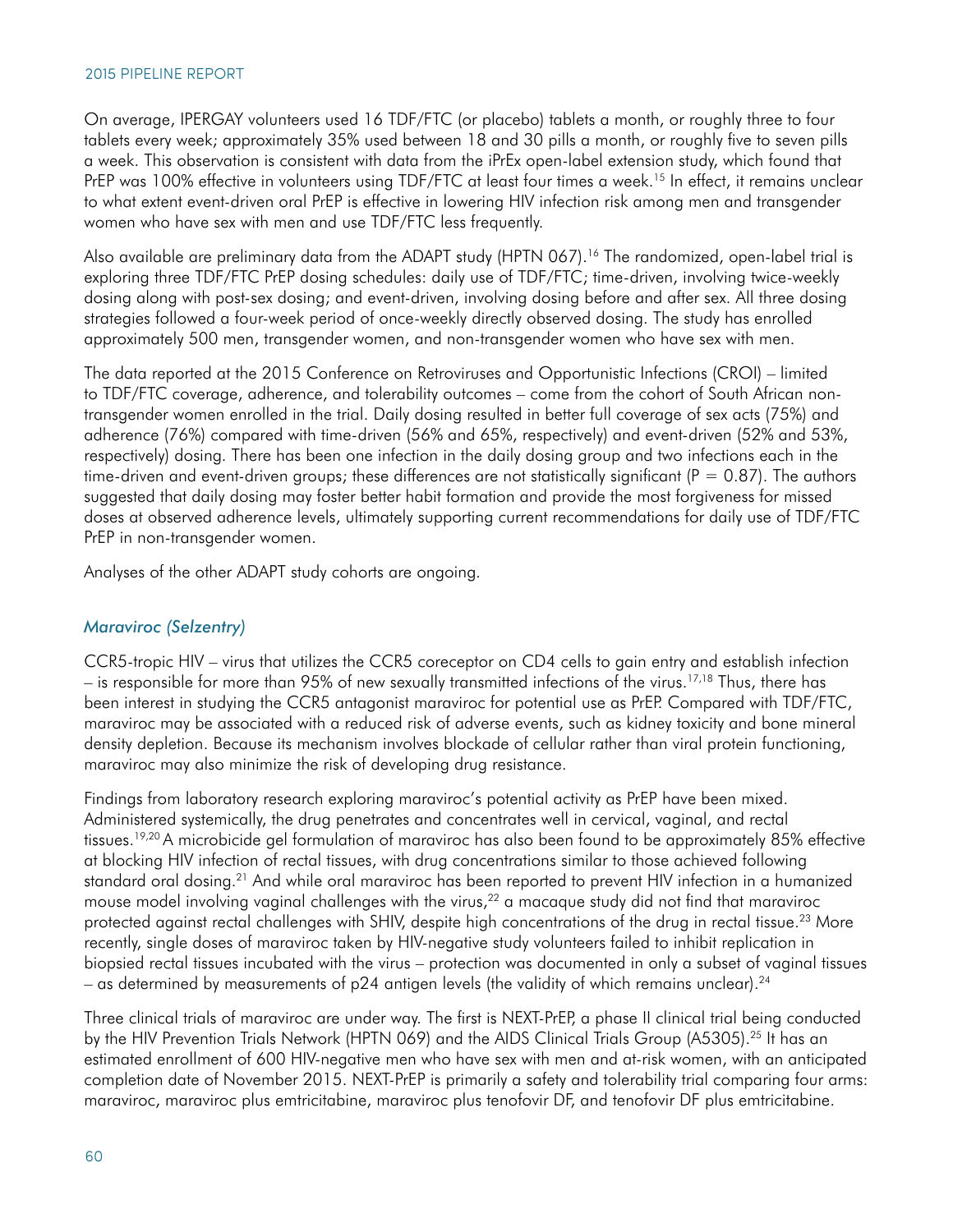The second trial is MVC-PREP, which is being conducted at Emory University and is evaluating concentrations of maraviroc in the blood and genital tract of HIV-negative women.<sup>26</sup>

The third study, MARAVIPREX, has been concluded, though data are not yet available. It was conducted by the Fundació Lluita contra la SIDA in Barcelona and evaluated the capacity of maraviroc to protect against HIV in samples of rectal mucosa from HIV-negative volunteers.<sup>27</sup>

#### *Tenofovir Alafenamide Fumarate (TAF)/FTC*

TAF is a prodrug formulation of tenofovir. Unlike the currently approved 300 mg TDF, another prodrug converted in the blood to the active drug tenofovir diphosphate (TDF-DP) and then taken up into cells, TAF is primarily metabolized and converted to TDF-DP inside cells. Thus, at a much lower dose (25 mg), TAF achieves plasma tenofovir levels that are roughly 90% lower but intracellular concentrations that are approximately four to seven times higher.28,29 The reduced systemic elimination has the potential for fewer renal- and bone-related toxicities compared with TDF. Though these have not emerged as common or severe adverse events among people using TDF/FTC as PrEP,<sup>30,31</sup> co-formulated TAF/FTC is being eyed as a potentially valued alternative to Truvada.

Gilead Sciences has been primarily focused on developing TAF as a component of co-formulated multidrug tablets for the treatment of HIV. Its TAF/FTC co-formulation, for use in combination with other antiretrovirals for treatment purposes, is being evaluated in a phase III study, with a new drug application (NDA) filed with the FDA in early April requesting approval of the tablet.

Evaluations of TAF/FTC's pharmacokinetics (PK) and pharmacodynamics (PD) as PrEP in animals are being conducted, and data from these studies are expected sometime in the second half of 2015.32 Information pertaining to TAF/FTC's development is expected from the company following the release of the animal data.

Also of interest is a subdermal implant – a sustained-release delivery system similar to that used for insertable contraceptive rods (e.g., Norplant) – containing TAF. It is being developed by the Monrovia, California–based Oak Crest Institute for Science, with encouraging animal PK data – including TFV-DP concentrations in peripheral blood mononuclear cells that are 30 times higher than those associated with oral daily TDF/FTC PrEP dosing in humans – recently published.<sup>33</sup>

## *Long-Acting (LA) Formulations*

Improving the acceptability of PrEP is one approach to strengthening adherence rates among populations at risk for HIV infection. A particular focus is the development of long-acting nanosuspension formulations of antiretrovirals with PrEP potential, which may allow for monthly or quarterly, rather than daily, dosing. The drugs furthest along this development path are long-acting cabotegravir (CAB LA), ViiV Healthcare's integrase strand transfer inhibitor (and dolutegravir analog), and long-acting rilpivirine (RPV LA), Janssen's nonnucleoside reverse transcriptase inhibitor. Both are administered via intramuscular (IM) injection.

Four nonhuman primate studies have demonstrated CAB LA's protective effects against repeated intrarectal and intravaginal SHIV challenges.<sup>34,35,36,37</sup> Two of the four studies have confirmed a relationship between plasma drug concentrations (specifically the protein-adjusted 90% inhibitory concentration) and protection against intrarectal and intravaginal protection.<sup>36,37</sup> In humans, concentrations of CAB in vaginal, cervical, and rectal tissues following both oral dosing and long-acting IM injections are significantly reduced, compared with plasma levels, and plasma concentrations can vary based on body weight and sex (the drug is more rapidly eliminated from men's versus women's bodies).<sup>38</sup> It is not expected that these findings will affect CAB LA's protective effects; an 800 mg dose (two 400 mg IM injections) every 12 weeks – the dose currently being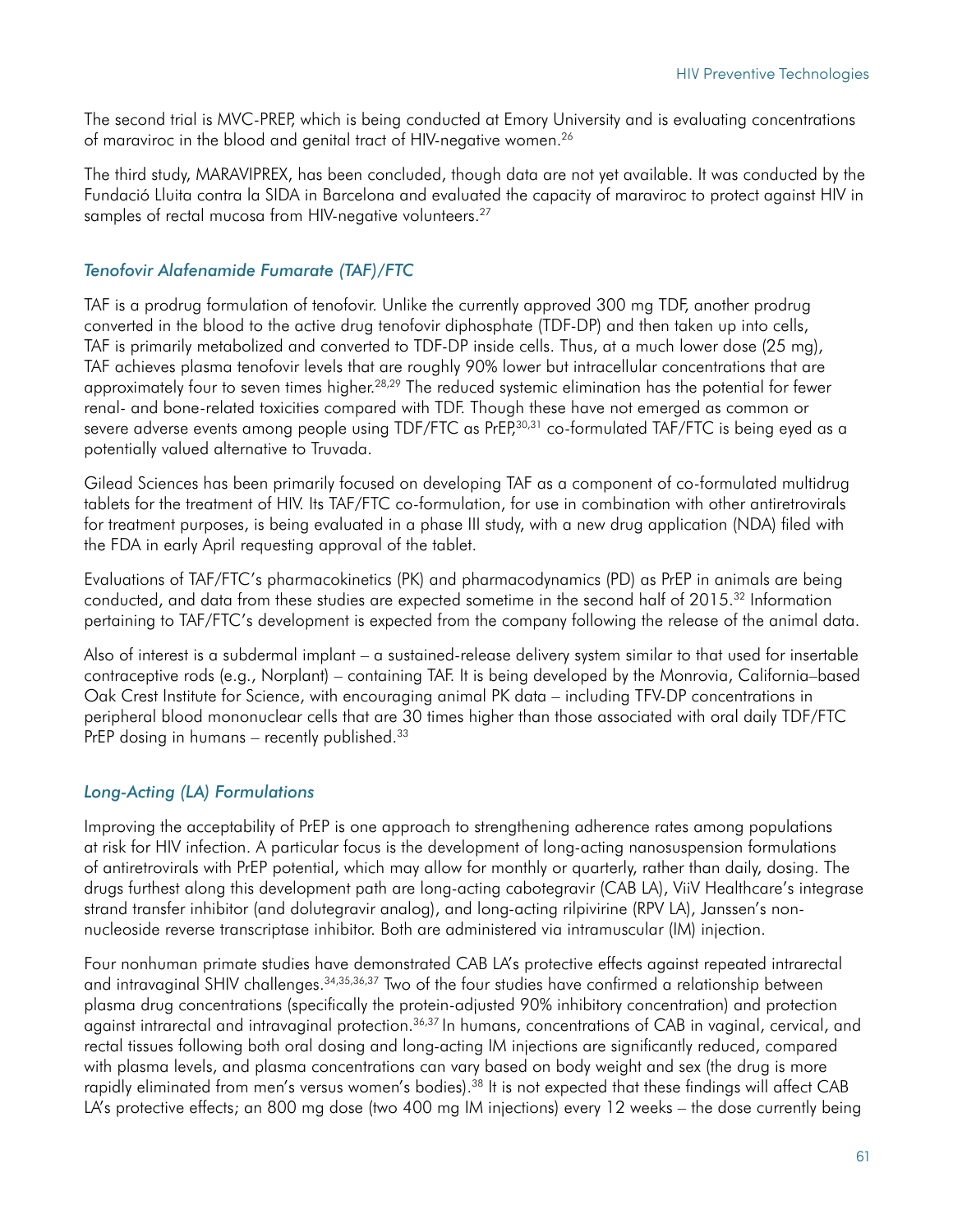evaluated in PrEP clinical trials – results in drug levels that are significantly higher than the concentration plasma targets previously established for protection.<sup>39</sup>

Two phase II studies of CAB LA are ongoing. ÉCLAIR, being conducted in the United States by ViiV Healthcare, enrolled approximately 120 at-risk men (60% men who have sex with men).<sup>40</sup> Volunteers are receiving 30 mg daily oral dosing or placebo for four weeks. Following a one-week washout period, IM injections of 800 mg CAB LA or placebo will be administered every 12 weeks for a total of three injections. The second study, HPTN 077, is currently enrolling approximately 176 HIV-negative volunteers – 60% of the participants will be women – in the United States, South America, and sub-Saharan Africa and will be evaluating three 800 mg IM injections 12 weeks apart.<sup>41</sup> The primary objective of both studies is to assess the safety, tolerability, and acceptability of CAB LA; only men and women at low to minimal risk of HIV infection are being recruited.

Encouraging phase I results from a study evaluating the PK of RPV LA in plasma, the genital tract in women, and the rectum in men were published last year.<sup>42</sup> More recently, however, preliminary data reported at the 2014 HIV Research for Prevention conference in Cape Town suggest that RPV LA's activity in rectal versus cervicovaginal tissues may differ considerably.43 Though RPV levels following single 600 mg and 1,200 mg (2  $\times$  600 mg) doses were higher in vaginal fluids versus rectal fluids, rectal tissues were found to have twice the concentrations of RPV compared with vaginal tissues. In fact, biopsied rectal cells were fully resistant to HIV nearly two months after the 1,200 mg RPV LA injections were given, whereas the vaginal and cervical cells appeared to be no better protected from HIV following either dose of the drug.

The implications of these findings, particularly those based on ex vivo pharmacodynamic testing, are not clear. It is possible that women require multiple doses to achieve cervicovaginal tissue concentrations required for protection. A phase II clinical trial being conducted by the HIV Prevention Trials Network (HPTN 076) and now open to enrollment will therefore need to proceed cautiously.<sup>44</sup> Following an oral lead-in period, 132 HIVnegative women considered to be at low risk for HIV infection will receive IM injections of 1,200 mg RPV LA or placebo, once every eight weeks, over a 40-week period. The study is to be conducted at four sites in the United States, South Africa, and Zimbabwe.

## Microbicides: Vaginal and Rectal Gels

Phase III testing of a gel containing 1% tenofovir – the only vaginal microbicide to reach late-stage clinical trials – has yielded disappointing results. The preliminary data from FACTS 001, which was conducted to confirm the results from the phase IIb trial CAPRISA 004 demonstrating a 39% reduction in HIV risk among women using the gel,<sup>45</sup> were reported at the 2015 CROI in Seattle.<sup>46</sup>

The FACTS 001 trial was conducted by CONRAD in collaboration with the Follow-on African Consortium for Tenofovir Studies (FACTS) and the U.S. Agency for International Development (USAID). The trial enrolled 2,059 women at increased risk for HIV in South Africa. The median age at study entry was 23 years; 89% of participants were unmarried; 42% were seropositive for herpes simplex virus 2 (HSV-2); roughly 30% reported having used condoms consistently in the four weeks prior to their baseline visit; and 62% lived with their parents. As in CAPRISA 004, FACTS 001 volunteers were instructed to use the tenofovir gel or matching placebo within 12 hours before and 12 hours after intercourse (BAT-24 regimen); the VOICE study required daily microbicide use, which may have contributed to the poor adherence outcomes and null findings.<sup>47</sup>

A total of 123 HIV infections occurred: 61 in the tenofovir group and 62 in the placebo group (incidence rate ratio: 1.0; 95% CI: 0.7–1.4). Both groups had a 4% incidence rate of infection (95% CI: 3.1%–5.2%).

Participants used the gel during an average of 50%–60% of sex acts per month, based on returned applicators and self-reported number of sex acts, with 13% of participants using the gel during intercourse more than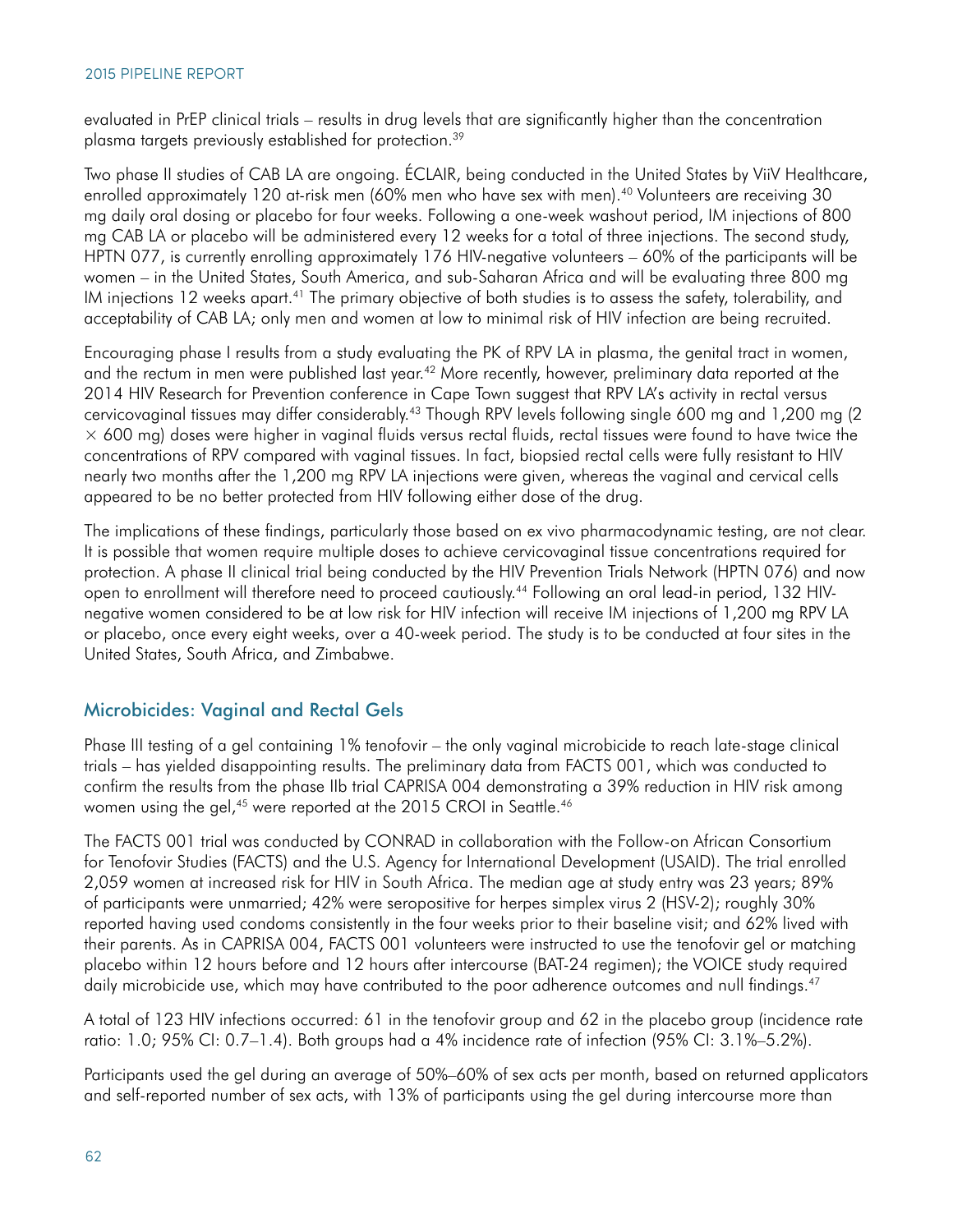80% of the time. A substudy analysis of 214 women in the tenofovir-treated group showed that detection of drug in genital fluids – notably a drug level consistent with having used the microbicide within the past 10 days – was associated with a 52% reduction in HIV acquisition (hazard ratio: 0.52; 95% CI: 0.27–0.99; P = .04). Participants with no tenofovir detected in genital samples were five times more likely to become infected. Thus, while it is possible to conclude that the gel was effective for those who used it consistently, use in the overall study population was too low to confirm the gel's effectiveness in the gold-standard intention-totreat analysis.

Some scientists have argued that these results call into question the practicality and acceptability of gel-based microbicides and may signal the end of the line for the approach.<sup>48</sup>

Additional results from FACTS 001 are anticipated, including HSV-2 transmission risk data; in CAPRISA 004 and VOICE, 1% tenofovir gel use was associated with a 51% and 46% reduced risk of acquiring HSV-2, respectively.45,49 Also forthcoming are data from CAPRISA 008, an open-label study providing additional safety data and an evaluation of the feasibility and effectiveness of providing 1% tenofovir gel to HIV-negative women through family planning clinics in KwaZulu-Natal, South Africa.<sup>50</sup>

A reduced-glycerin 1% tenofovir gel for rectal use is in a phase II study. The new formulation developed by CONRAD has an improved osmolarity profile, meaning that it contains fewer sugars and salts relative to epithelial cells and therefore prevents tissues from purging too much water. This, in turn, may prevent damage to the structural integrity of the rectum's lining and help minimize gastrointestinal side effects.<sup>51</sup> The trial is evaluating the safety and acceptability of daily or episodic (applied before and after receptive anal intercourse) reduced-glycerin 1% tenofovir gel, compared with daily oral tenofovir/emtricitabine, in 105 HIVnegative men who have sex with men and transgender women in Peru, South Africa, Thailand, Puerto Rico, and the United States.52 Results, along with plans for an efficacy trial, are expected in early 2016.

The Population Council is developing PC-1005, a combination gel containing the non-nucleoside reverse transcriptase inhibitor MIV-150, zinc acetate, and carrageenan (MZC). In initial studies of the MZC gel, a single application provided eight hours of protection to macaques challenged vaginally with SHIV.<sup>53,54</sup> Gels containing zinc acetate and carrageenan have also been shown to protect against HSV-2 vaginal and rectal challenges in mice and human cervical tissue samples.<sup>55,56</sup> Additionally, carrageenan has activity against human papillomavirus (HPV) infection.57,58,59,60

A phase I safety, PK, and acceptability evaluation of PC-1005, compared with a placebo gel, is under way with an estimated enrollment of 35 HIV-negative women.<sup>61</sup>

Compounds in preclinical development include a gel containing griffithsin (University of Pittsburgh), a lectin derived from algae that has activity against HIV and HSV; SR-2P (Stanford Research Institute), a gel composed of two polymers and containing tenofovir and the antiherpetic acyclovir; and IQP-0528, a pyrimidinedione analogue with non-nucleoside reverse transcriptase and entry inhibitor activities (ImQuest BioSciences).

## Microbicides: Intravaginal Rings (IVRs)

With a growing body of data suggesting that antiretroviral-based prevention modalities are effective for women vulnerable to HIV infection, provided that adherence levels consistent with protection can be achieved, there has been considerable interest in more user-friendly technologies. Polymeric IVRs, similar to those used to control the release of estrogens or progestogens that provide contraceptive protection, are one such technology and are currently in various stages of clinical and preclinical development.

The most clinically advanced candidate is a silicone elastomer IVR containing 25 mg dapivirine (TMC120), a non-nucleoside reverse transcriptase inhibitor licensed to the International Partnership for Microbicides (IPM)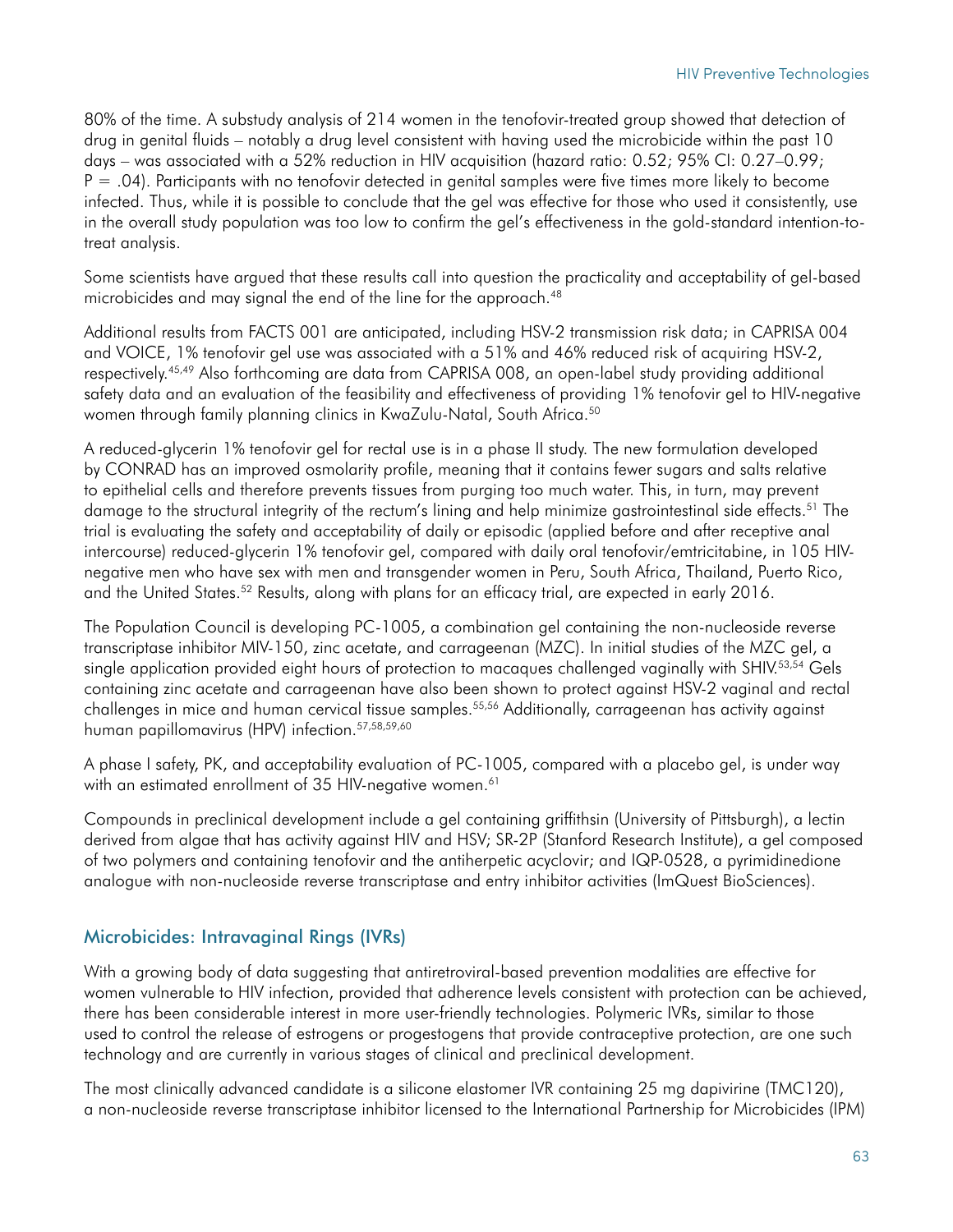by Janssen Pharmaceuticals. IPM has studied the compound in 16 phase I/II clinical trials in Africa, Europe, and the United States. In all studies, dapivirine has been found to be safe and well tolerated, providing the basis for larger studies that will determine whether IPM's dapivirine IVR is safe and effective in preventing HIV.

Two late-stage clinical trials are fully enrolled and ongoing: the Microbicide Trials Network's ASPIRE study (MTN 020) and the IPM's Ring Study (IPM 027).<sup>62,63</sup> ASPIRE, a phase III trial being conducted at sites in Malawi, South Africa, Uganda, Zambia, and Zimbabwe, has randomized approximately 3,500 HIV-negative women to receive the dapivirine IVR or a matching placebo IVR, which is replaced once a month for a year. The Ring Study, a phase II/III evaluation taking place in South Africa and Uganda, is comparing the dapivirine IVR to a placebo IVR, inserted once every week over 24 months, in nearly 2,000 HIV-negative women in South Africa and Rwanda. Open-label extensions of ASPIRE and the Ring Study are expected to begin after both trials are completed next year.

A rationale for developing IVRs that combine dapivirine with antiretrovirals using different mechanisms – in order to increase the breadth of protection and limit the emergence of drug-resistant HIV – has been established.<sup>64</sup> Results from an IPM and MTN phase I study (MTN 013/IPM 026) evaluating vaginal rings containing 100 mg maraviroc, both with and without 25 mg dapivirine, were mixed, due largely to unsatisfactory levels of maraviroc in cervical tissues and plasma samples.<sup>65</sup> The IPM has been redeveloping the combination IVR with plans for a second phase I study.

More recently, there have been encouraging data from the European Combined Highly Active Antiretroviral Microbicides (CHAARM) program's preclinical evaluations of silicone elastomer IVRs containing dapivirine or the protease inhibitor darunavir.<sup>66</sup> In macaques, all drugs were detectable in blood and vaginal fluid samples, as well as all tissue samples, with the highest concentrations in vaginal and cervical tissues and the lowest concentrations in uterine and rectal tissues. Based on these results, and given the continued progress of the dapivirine vaginal IVR, the authors recommended continued development of a co-formulated dapivirine/ darunavir ring as a second-generation HIV microbicide candidate.

Antiviral IVRs in various stages of preclinical development include those containing tenofovir and acyclovir (Auritec Pharmaceuticals); tenofovir and IQP-0528; and griffithsin and carrageenan (Population Council).

## Microbicides: Vaginal Tablets, Films, and Nanofibers

Groups are evaluating the potential utility of vaginal tablets and novel delivery systems, such as dissolvable films and nanofibers, which may be easier to use and cheaper to manufacture than vaginal gels.

CONRAD is evaluating the potential utility of rapidly disintegrating vaginal tablets containing tenofovir and tenofovir plus emtricitabine. Preclinical testing in rabbits and macaques has demonstrated favorable vaginal tissue and fluid concentrations of both drugs.<sup>67,68,69</sup> A phase I placebo-controlled safety and PK evaluation of vaginal tablets containing tenofovir, emtricitabine, and a combination of both drugs in 48 HIV-negative women at Albert Einstein College of Medicine and Eastern Virginia Medical School is ongoing.<sup>70</sup>

Preliminary results from a phase I clinical trial (FAME 02) comparing the safety, drug absorption, and drug distribution of a dapivirine film with dapivirine gel were reported at CROI 2014.71 Plasma levels of dapivirine were comparable across the film and gel arms, suggesting that both products can deliver drugs with similar efficacy. While the levels of dapivirine in vaginal tissue were higher in gel users than in those who used film, ex vivo laboratory viral-challenge studies demonstrated that both the film and gel protected against HIV.<sup>71</sup>

A cellulose-based film containing tenofovir is in a phase I trial (FAME 04).<sup>72</sup> The study, being conducted by CONRAD in collaboration with investigators at Magee-Womens Hospital of the University of Pittsburgh Medical Center, is evaluating 10 mg and 40 mg formulations of the film compared with 1% tenofovir gel, matching placebo gel, and matching placebo film. Approximately 80 women are to be enrolled in the trial.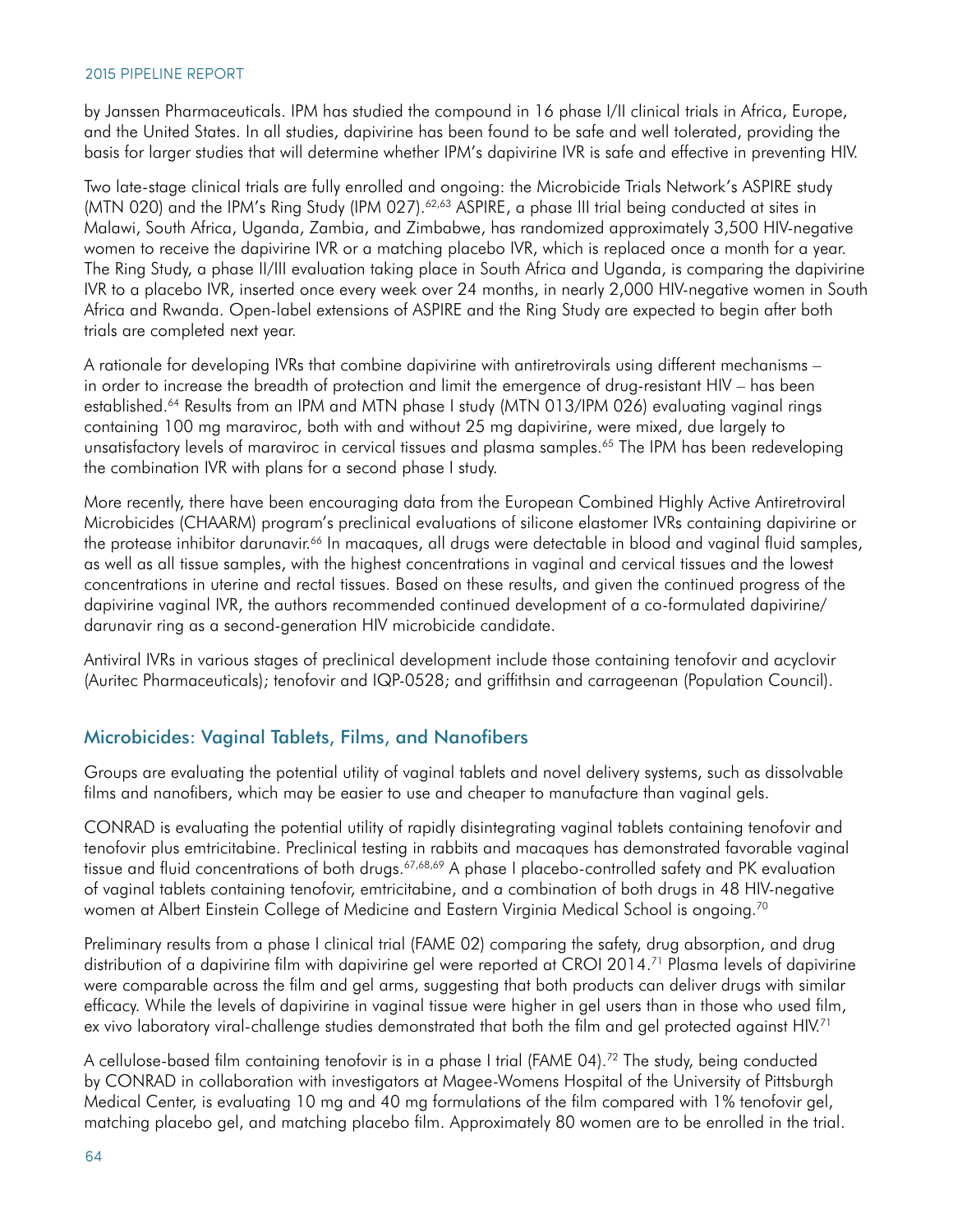The University of Washington, in collaboration with the Population Council, is evaluating the potential utility of biodegradable electrospun nanofibers containing agents including tenofovir, griffithsin, or carrageenan with activity against HIV, HSV, and HPV.

# Contraceptive-Inclusive Multipurpose Prevention Technologies (MPTs)

Male and female condoms are the only prophylactic technology available to protect against pregnancy, HIV, and other sexually transmitted infections (STIs). As has been well documented in the development of oral PrEP and microbicides, however, there is a need for cross-protective options that women can easily use and that do not require the cooperation, consent, or knowledge of their sexual partners. In turn, there is tremendous interest in the development of MPTs that can double as contraception and biomedical prevention against HIV and other STIs.

Products currently in preclinical development can be categorized as either long acting or on demand. Longacting MPTs include vaginal rings; on-demand products include gels that can be used around the time of intercourse.

At least two MPT IVRs – all of which employ the contraceptive hormone levonorgestrel, a synthetic progestogen that has been studied and used extensively and is therefore considered suitable for formulation in matrix rings – are being developed and are in various stages of preclinical testing:

- A dual-reservoir ring that can release steady levels of tenofovir, with its established activity against HIV and HSV-2, and the hormonal contraceptive levonorgestrel (MZCL) over a 90-day period: it is being developed by CONRAD.<sup>73</sup> A phase I safety, PK/PD, and acceptability study is under way.<sup>74</sup>
- A vaginal ring containing MIV-150, zinc acetate, carrageenan, and levonorgestrel to protect against pregnancy, HIV, HSV-2, and human papillomavirus (HPV): preclinical evaluations by the Population Council are ongoing, with one recent analysis finding that the four-way ring protected 11 of 12 macaques against SHIV challenges and resulted in a 30% reduction in HSV-2 infection.75

On-demand products include:

- A reformulated 1% tenofovir gel to include sperm-immobilizing agents that can be used with the silicone single-sized SILCS diaphragm: preclinical work and plans for early clinical development are being undertaken by CONRAD.
- Polyphenylenecarboxymethylene (PPCM), a polymer-based gel being developed by Scottsdale, Arizona– based Yaso Biotech, has activity against HIV, HSV, HPV, chlamydia, and gonorrhea and has contraceptive activity as a nonsurfactant spermicide.<sup>76,77,78</sup> It has been in preclinical development for several years.

# Providing PrEP in Prevention Trials

The clear efficacy of PrEP has implications for the conduct of clinical trials of HIV prevention interventions. The approach up until now has been for all participants to be offered a standardof-care prevention package including counseling and condoms, and the effect of a given intervention is evaluated against this background. The question of how to incorporate PrEP into the standard of care now needs to be considered.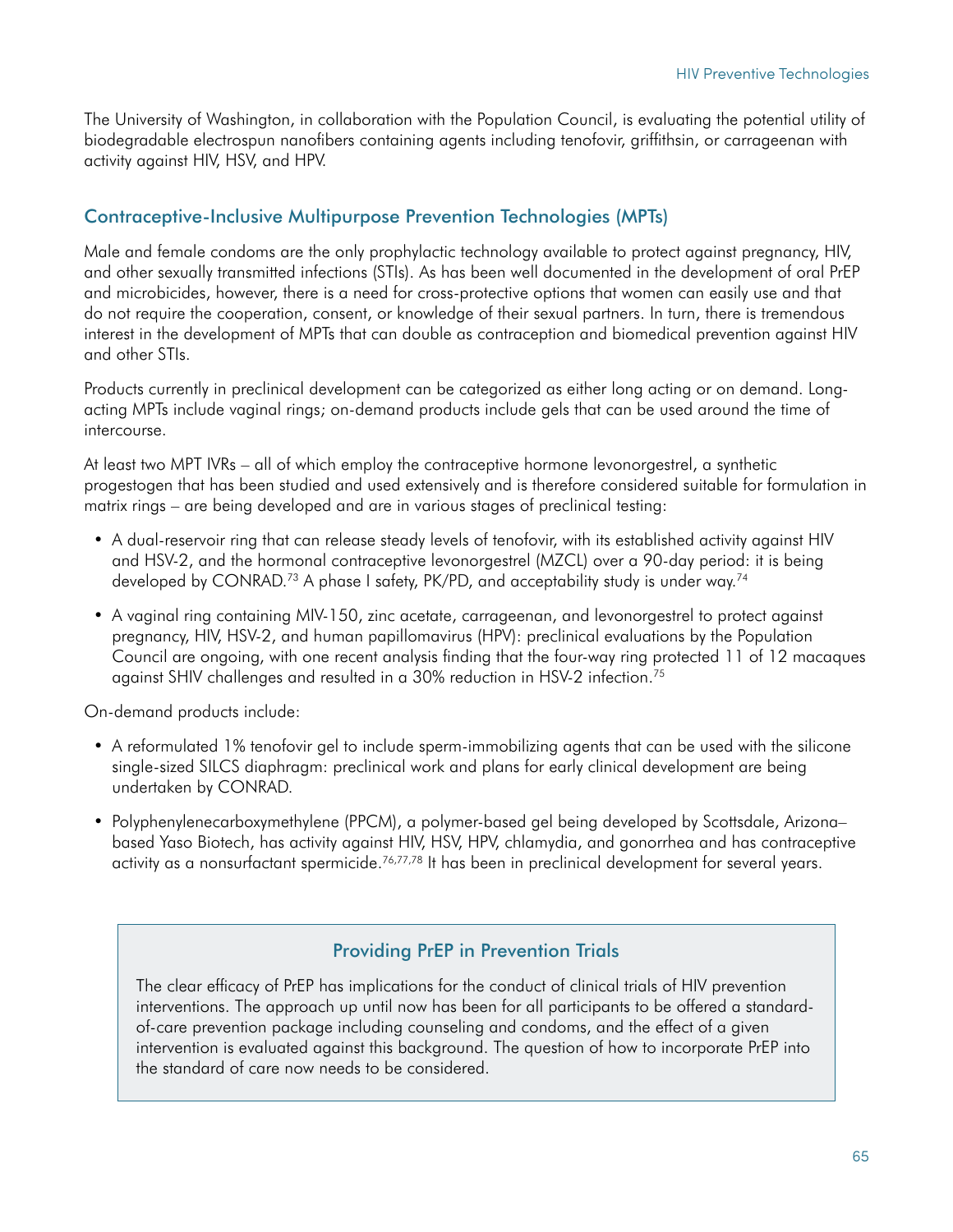When the first PrEP efficacy data emerged, researchers conducting an ongoing vaccine efficacy trial, HVTN 505, initiated extensive consultations with community and other stakeholders, and ultimately, "the preferred option was to reintensify education and counseling about PrEP and develop a referral system rather than to provide the drug directly at trial sites as part of the study."<sup>79</sup> Ethicists have since suggested that PrEP should be offered as part of the standardof-care prevention package,<sup>80</sup> and investigators planning future vaccine trials have indicated that this will be the case as long as agreement can be obtained from relevant local health authorities.81

Issues also arise for the design of trials aiming to assess the efficacy of biomedical alternatives to TDF/FTC PrEP. Researchers have suggested that noninferiority trial designs would be feasible but would probably require large sample sizes, and the results could be challenging to interpret.<sup>82</sup> The same authors note that in some settings where TDF/FTC efficacy has been reported to be low, it may be possible to evaluate the superiority of alternatives.

# **Preventive Vaccines, Passive Immunization, and Antibody Gene Transfer**

| Agent                                                     | Class/Type                                                                                                                                                                                                                  | Manufacturer/Sponsor(s)                                                                                                                                                    | <b>Status</b> |
|-----------------------------------------------------------|-----------------------------------------------------------------------------------------------------------------------------------------------------------------------------------------------------------------------------|----------------------------------------------------------------------------------------------------------------------------------------------------------------------------|---------------|
| <b>HIV VACCINES</b>                                       |                                                                                                                                                                                                                             |                                                                                                                                                                            |               |
| pGA2/JS7 DNA +<br>MVA/HIV62                               | <b>Prime: DNA vaccine</b><br><b>Boost:</b> modified vaccinia Ankara strain (MVA) vector<br>Both encoding Gag, Pol, and Env proteins from HIV-1 clade B                                                                      | GeoVax/NIAID                                                                                                                                                               | Phase IIa     |
| ALVAC-HIV vCP1521                                         | Canarypox vector encoding HIV-1 CRF01_AE Env, clade B Gag, the<br>protease-encoding portion of the Pol protein, and a synthetic polypeptide<br>encompassing several known CD8+T-cell epitopes from the Nef and Pol proteins | Sanofi Pasteur/U.S. Military HIV<br>Research Program (MHRP)/NIAID                                                                                                          | Phase II      |
| AIDSVAX B/E                                               | AIDSVAX B/E recombinant protein vaccine containing gp120 from HIV-1 clades<br>B and CRF01 AE                                                                                                                                | U.S. Army Medical Research and<br>Materiel Command                                                                                                                         | Phase II      |
| HIVIS 03 DNA + MVA-CMDR                                   | Prime: HIVIS DNA encoding Env (A, B, C), Gag (A, B), reverse transcriptase<br>(B), and Rev (B) proteins<br><b>Boost:</b> MVA-CMDR encoding Env (E), Gag (A), and Pol (E) proteins                                           | Vecura/Karolinska Institutet/Swedish<br>Institute for Infectious Disease Control/<br><b>MHRP</b>                                                                           | Phase II      |
| <b>LIPO-5</b>                                             | Five lipopeptides composed of cytotoxic T lymphocyte (CTL) epitopes from<br>Gag, Pol, and Nef proteins                                                                                                                      | French National Institute for Health<br>and Medical Research-French National<br>Agency for Research on AIDS and Viral<br>Hepatitis (INSERM-ANRS)                           | Phase II      |
| <b>VICHREPOL</b>                                          | Chimeric recombinant protein composed of C-terminal p17, full p24, and<br>immunoreactive fragment of gp41 with polyoxidonium adjuvant                                                                                       | Moscow Institute of Immunology/<br><b>Russian Federation Ministry of</b><br><b>Education and Science</b>                                                                   | Phase II      |
| Ad26.Mos.HIV<br>MVA-Mosaic<br>gp140 protein               | Adenovirus serotype 26 (Ad26) vectors encoding mosaic Env, Gag, and Pol<br>MVA vectors encoding mosaic Env, Gag, and Pol<br>gp140 protein boost                                                                             | Crucell/NIAID/MHRP/International AIDS<br>Vaccine Initiative (IAVI)/Beth Israel<br>Deaconess Medical Center                                                                 | Phase I/IIa   |
| ALVAC-HIV (vCP2438) +<br>bivalent subtype C<br>gp120/MF59 | Canarypox vector encoding HIV-1 clade C gp120, clade B gp41, Gag, and<br>protease + protein boost comprising two clade C Env proteins (TV1.Cgp120<br>and 1086. (gp120)                                                      | NIAID/HIV Vaccine Trials Network<br>(HVTN)/Bill & Melinda Gates<br><b>Foundation/South African Medical</b><br>Research Council/Sanofi Pasteur/<br><b>Novartis Vaccines</b> | Phase I/II    |

#### Table 2. HIV Vaccines, Passive Immunization, and Antibody Gene Transfer Pipeline 2015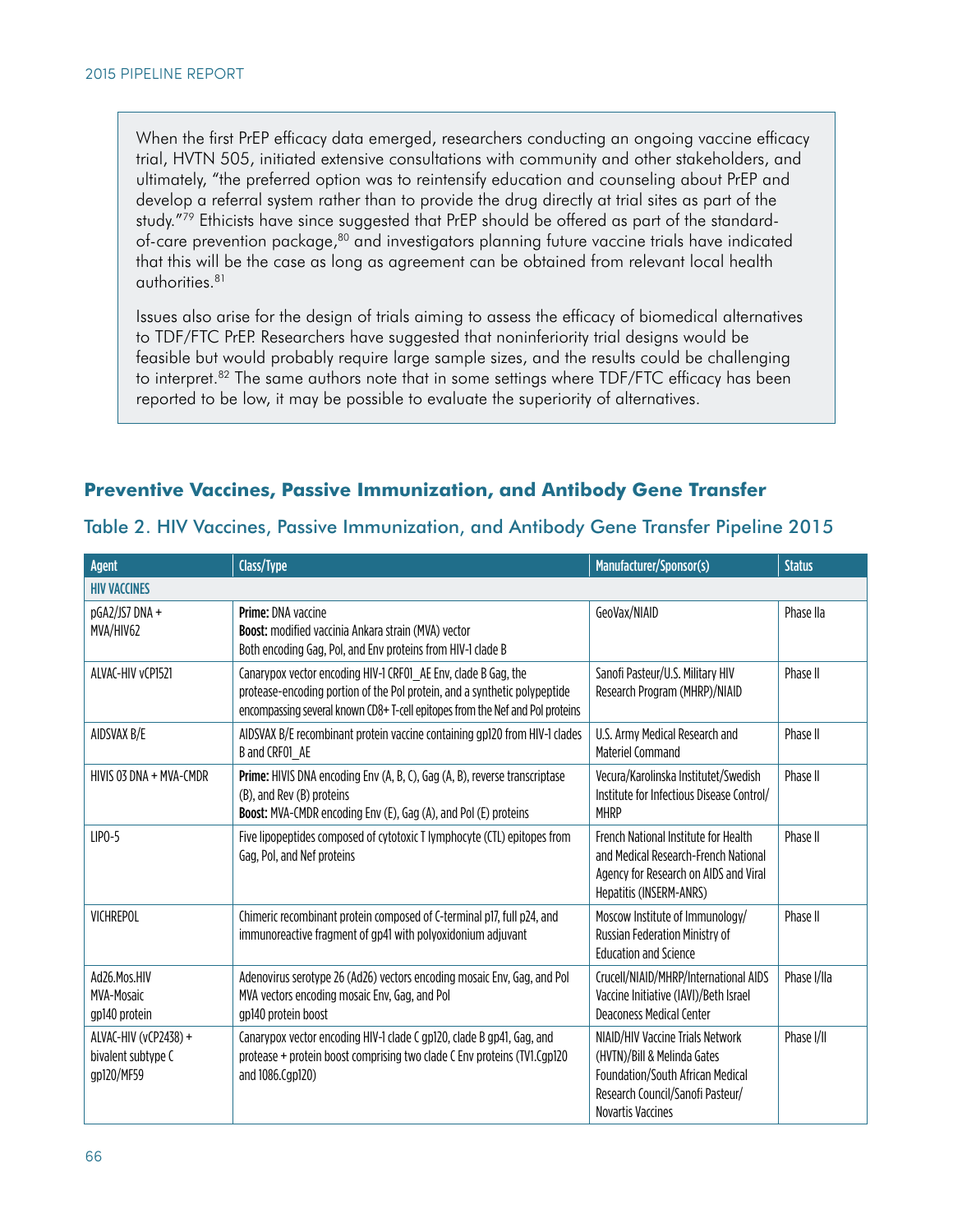| Agent                                                           | <b>Class/Type</b>                                                                                                                                                                                                                          | Manufacturer/Sponsor(s)                                                                                                      | <b>Status</b>                                                                 |
|-----------------------------------------------------------------|--------------------------------------------------------------------------------------------------------------------------------------------------------------------------------------------------------------------------------------------|------------------------------------------------------------------------------------------------------------------------------|-------------------------------------------------------------------------------|
| DNA-C + NYVAC-C                                                 | Prime: DNA vaccine encoding clade C Env, Gag, Pol, and Nef proteins<br>Boost: NYVAC-C attenuated vaccinia vector encoding clade C Env, Gag, Pol,<br>and Nef proteins                                                                       | GENEART/Sanofi Pasteur/Collaboration<br>for AIDS Vaccine Discovery (CAVD)                                                    | Phase I/II                                                                    |
| MYM-V101                                                        | Virosome-based vaccine designed to induce mucosal IgA antibody responses<br>to HIV-1 Env                                                                                                                                                   | Mymetics                                                                                                                     | Phase I/II                                                                    |
| DNA-HIV-PT123<br>AIDSVAXB/E                                     | DNA vectors encoding HIV-1 clade C Gag, gp140, and Pol-Nef<br>AIDSVAX B/E recombinant protein vaccine containing gp120 from HIV-1 clades<br>B and CRF01_AE                                                                                 | <b>NIAID</b>                                                                                                                 | Phase Ib                                                                      |
| Ad26.ENVA.01                                                    | Adenovirus serotype 26 vector encoding the HIV-1 clade A Env protein                                                                                                                                                                       | Crucell/IAVI/NIAID/Beth Israel<br>Deaconess Medical Center/Ragon<br>Institute of MGH, MIT and Harvard                        | Phase I<br>Prime-boost<br>Phase I w/<br>Ad35-ENVA                             |
| Ad35-ENVA                                                       | Adenovirus serotype 35 vector encoding the HIV-1 clade A Env protein                                                                                                                                                                       | Crucell/IAVI/NIAID/Beth Israel<br>Deaconess Medical Center/Ragon<br>Institute of MGH, MIT and Harvard                        | Phase I<br>Prime-boost<br>Phase I w/<br>Ad26.ENVA.01                          |
| Ad35-GRIN/ENV                                                   | Two adenovirus serotype 35 vectors, one encoding HIV-1 clade A Gag, reverse<br>transcriptase, integrase, and Nef, the other encoding HIV-1 clade A Env<br>(gp140)                                                                          | IAVI/University of Rochester                                                                                                 | Phase I<br>Prime-boost<br>Phase I w/<br><b>GSK HIV vaccine</b><br>732461 (F4) |
| Ad5HVR48.ENVA.01                                                | Hybrid adenovirus vector consisting of a backbone of serotype 5 with the<br>hexon protein from serotype 48;<br>encodes HIV-1 clade A Env                                                                                                   | Crucell/NIAID                                                                                                                | Phase I                                                                       |
| Cervicovaginal CN54gp140-<br>Hsp70 conjugate (TL01)             | HIV-1 clade C gp140 protein with heat shock protein 70 (Hsp70) adjuvant,<br>delivered intravaginally                                                                                                                                       | St George's, University of London/<br>European Union                                                                         | Phase I                                                                       |
| DCVax + poly ICLC                                               | Recombinant protein vaccine including a fusion protein comprising a human<br>monoclonal antibody specific for the dendritic cell receptor DEC-205 and the<br>HIV Gag p24 protein, plus poly ICLC (Hiltonol) adjuvant                       | Rockefeller University                                                                                                       | Phase I                                                                       |
| DNA-HIV-PT123, NYVAC-HIV-<br>PT1, NYVAC-HIV-PT4, AIDSVAX<br>B/E | DNA and NYVAC vectors encoding HIV-1 clade C Gag, gp140, and Pol-Nef<br>AIDSVAX B/E recombinant protein vaccine containing gp120 from HIV-1 clades<br>B and CRF01_AE                                                                       | NIAID/IPPOX/EuroVacc/HVTN                                                                                                    | Phase I                                                                       |
| DNA + Tiantan vaccinia vector                                   | Prime: DNA vector, with or without electroporation<br>Boost: Replication-competent recombinant Tiantan vaccinia strain vector<br>Both encoding Gag, Pol, and Env proteins from HIV-1 CN54                                                  | Chinese Center for Disease Control<br>and Prevention/National Vaccine and<br>Serum Institute/Peking Union Medical<br>College | Phase I                                                                       |
| EN41-FPA2                                                       | Gp41-based vaccine delivered intranasally and intramuscularly                                                                                                                                                                              | PX'Therapeutics/European Commission                                                                                          | Phase I                                                                       |
| GEO-D03 DNA + MVA/HIV62B                                        | Prime: DNA vaccine with granulocyte-macrophage colony-stimulating factor<br>(GM-CSF) adjuvant<br><b>Boost: MVA vector</b><br>Both vaccines encode Gag, Pol, and Env proteins from HIV-1 clade B and<br>produce virus-like particles (VLPs) | GeoVax/NIAID                                                                                                                 | Phase I                                                                       |
| GSK HIV vaccine 732461 (F4)                                     | Gag, Pol, and Nef fusion protein in proprietary adjuvant AS01                                                                                                                                                                              | GlaxoSmithKline                                                                                                              | Phase I<br>Prime-boost<br>Phase I w/<br>Ad35-GRIN                             |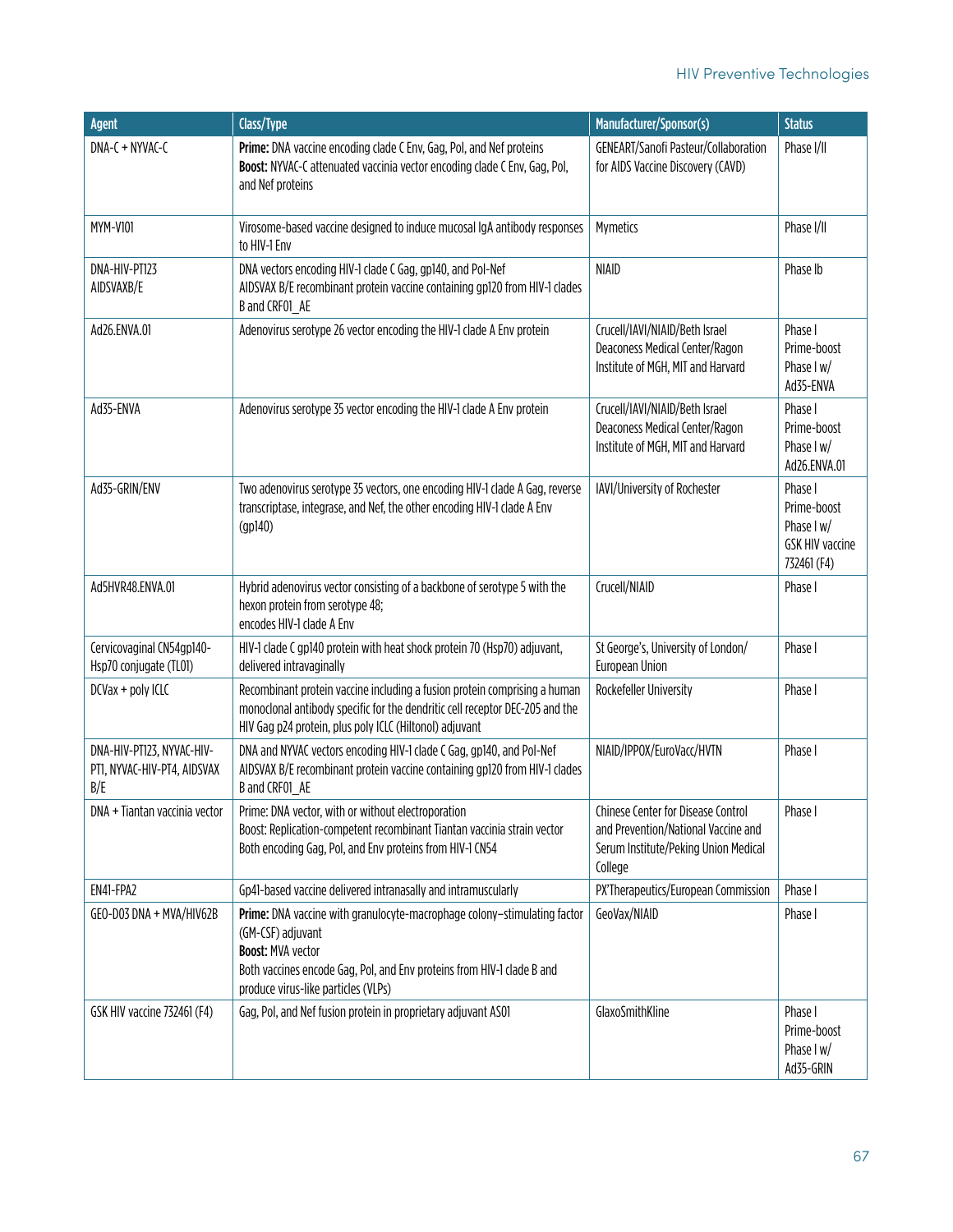| <b>Agent</b>                                               | Class/Type                                                                                                                                                                                                                                                                                                                                                                                     | Manufacturer/Sponsor(s)                                                                                                                 | <b>Status</b>                                                                                                |
|------------------------------------------------------------|------------------------------------------------------------------------------------------------------------------------------------------------------------------------------------------------------------------------------------------------------------------------------------------------------------------------------------------------------------------------------------------------|-----------------------------------------------------------------------------------------------------------------------------------------|--------------------------------------------------------------------------------------------------------------|
| HIV-1 Tat/delta-V2 Env                                     | Tat and oligomeric $\Delta$ V2 Env proteins                                                                                                                                                                                                                                                                                                                                                    | Istituto Superiore di Sanità/Novartis<br>Vaccines                                                                                       | Phase I                                                                                                      |
| MAG-pDNA, Ad35-GRIN/ENV                                    | Multiantigen DNA vaccine encoding the Env, Gag, Pol, Nef, Tat, and Vif<br>proteins of HIV-1 and GENEVAX, interleukin-12 (IL-12) pDNA adjuvant,<br>delivered using the electroporation-based TriGrid delivery system +<br>two adenovirus serotype 35 vectors, one encoding HIV-1 clade A Gag,<br>reverse transcriptase, integrase, and Nef, and the other encoding HIV-1<br>clade A Env (gp140) | IAVI/Profectus Biosciences/<br>Ichor Medical Systems                                                                                    | Phase I                                                                                                      |
| MAG-pDNA, rVSV <sub>IN</sub> HIV-1 Gag                     | Multiantigen DNA vaccine encoding the Env, Gag, Pol, Nef, Tat, and Vif<br>proteins of HIV-1 and GENEVAX, IL-12 pDNA adjuvant, attenuated replication-<br>competent recombinant vesicular stomatitis virus (rVSV) vector encoding<br>HIV-1 Gag                                                                                                                                                  | Profectus Biosciences/HVTN                                                                                                              | Phase I                                                                                                      |
| <b>MV1-F4-CT1</b>                                          | Recombinant measles vaccine vector encoding HIV-1 clade B Gag, Pol, and<br>Nef                                                                                                                                                                                                                                                                                                                 | <b>Institut Pasteur</b>                                                                                                                 | Phase I                                                                                                      |
| MVA.HIVA                                                   | MVA vector encoding HIV-1 clade A Gag protein and 25 CD8+ T-cell epitopes                                                                                                                                                                                                                                                                                                                      | Impfstoffwerk Dessau-Tornau/<br>University of Oxford/Medical Research<br>Council/University of Nairobi/Kenya<br>AIDS Vaccine Initiative | Phase I in<br>infants born to<br>HIV-positive<br>(PedVacc002)<br>and HIV-negative<br>(PedVacc001)<br>mothers |
| MVA HIV-B                                                  | MVA vector encoding HIV-1 Bx08 gp120 and HIV-1 IIIB Gag, Pol, and Nef                                                                                                                                                                                                                                                                                                                          | Hospital Clinic of Barcelona                                                                                                            | Phase I                                                                                                      |
| PENNVAX-G DNA + MVA-CMDR                                   | Prime: DNA vaccine encoding HIV-1 clade A, C, and D Env proteins and<br>consensus Gag protein<br>Boost: MVA-CMDR live attenuated MVA vector encoding HIV-1 clade<br>CRF_AE-01 Env and Gag/Pol proteins<br>DNA component administered intramuscularly via either Biojector 2000 or<br><b>CELLECTRA electroporation device</b>                                                                   | NIAID/MHRP/Walter Reed Army<br>Institute of Research                                                                                    | Phase I                                                                                                      |
| PolyEnv1<br>EnvDNA                                         | Vaccinia viruses encoding 23 different Env proteins and DNA vaccine<br>encoding multiple Env proteins                                                                                                                                                                                                                                                                                          | St. Jude Children's Research Hospital                                                                                                   | Phase I                                                                                                      |
| pSG2.HIVconsv DNA +<br>ChAdV63.HIVconsv or<br>MVA.HIVconsv | Prime: DNA vaccine pSG2<br>Boost: chimpanzee adenovirus vector ChAdV63 or MVA vector<br>All contain the HIVconsv immunogen, designed to induce cross-clade T-cell<br>responses by focusing on conserved parts of HIV-1                                                                                                                                                                         | University of Oxford                                                                                                                    | Phase I                                                                                                      |
| Ad35-ENVA                                                  | Adenovirus serotype 35 vector encoding HIV-1 clade A Env                                                                                                                                                                                                                                                                                                                                       | Vaccine Research Center/NIAID                                                                                                           | Phase I                                                                                                      |
| rVSV <sub>IN</sub> HIV-1 Gag                               | Attenuated replication-competent rVSV vector encoding HIV-1 Gag                                                                                                                                                                                                                                                                                                                                | Profectus Biosciences/HVTN                                                                                                              | Phase I                                                                                                      |
| SAAVI DNA-C2, SAAVI MVA-C,<br>clade C gp140/MF59           | SAAVI DNA and MVA vectors encoding an HIV-1 clade C polyprotein including<br>Gag, reverse transcriptase, Tat, and Nef and an HIV-1 clade C truncated Env +<br>Novartis protein subunit vaccine comprising a clade C oligomeric V2 loop-<br>deleted gp140 given with MF59 adjuvant                                                                                                              | South Africa AIDS Vaccine Initiative/<br><b>HVTN/Novartis</b>                                                                           | Phase I                                                                                                      |
| SeV-G(NP), Ad35-GRIN                                       | Sendai virus vector encoding HIV-1 Gag protein delivered intramuscularly<br>or intranasally, adenovirus serotype 35 vector encoding HIV-1 clade A Gag,<br>reverse transcriptase, integrase, and Nef                                                                                                                                                                                            | IAVI/DNAVEC                                                                                                                             | Phase I                                                                                                      |
| LIPO-5, MVA HIV-B,<br>GTU-MultiHIV                         | Five lipopeptides comprising CTL epitopes from Gag, Pol, and Nef proteins<br>MVA vector encoding Env, Gag, Pol, and Nef proteins from HIV clade B<br>DNA vector encoding fusion protein comprising elements from six different<br><b>HIV proteins</b><br>Given in four different prime-boost combinations                                                                                      | <b>INSERM-ANRS</b>                                                                                                                      | Phase I<br>Phase II                                                                                          |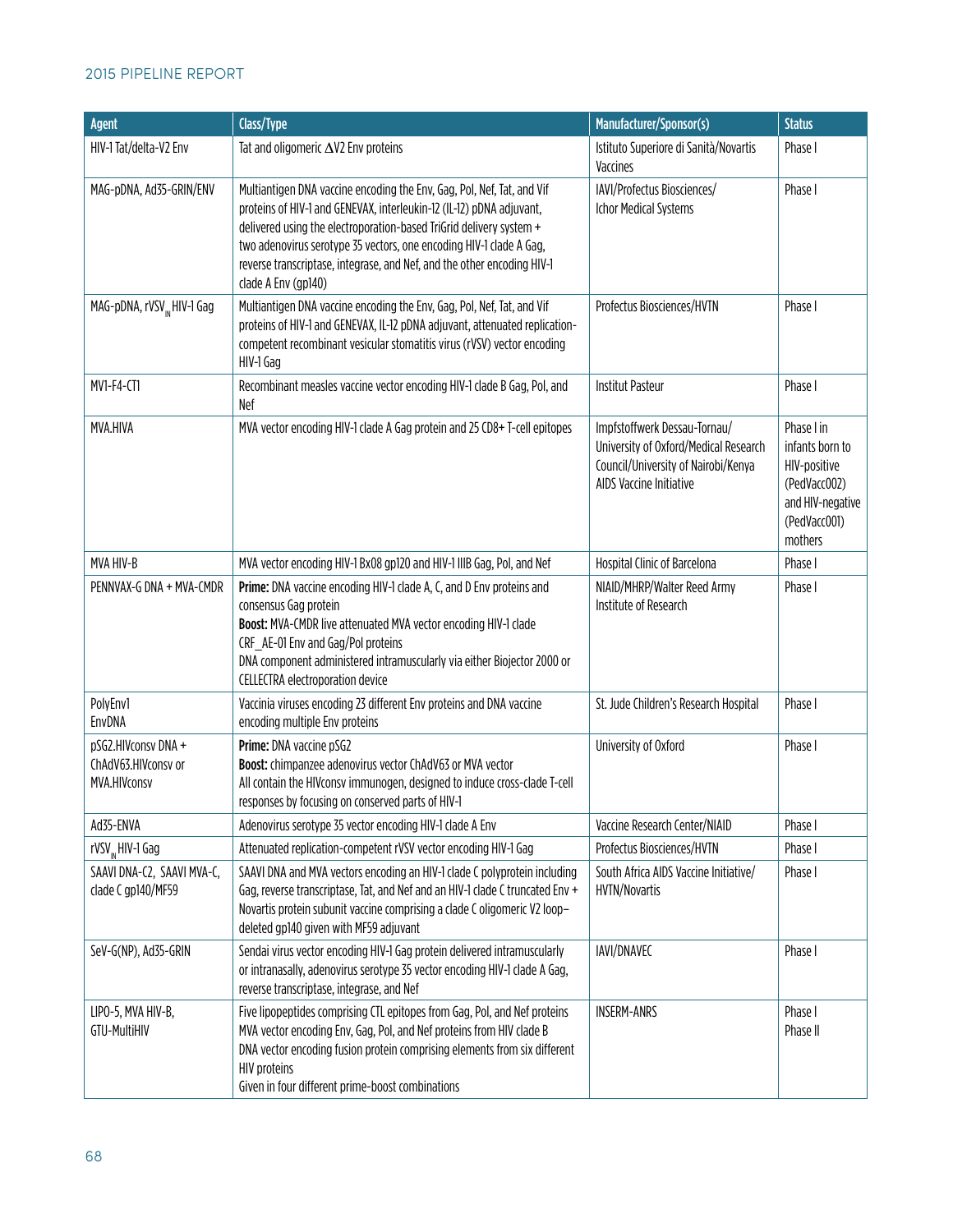| Agent                                                                                                         | Class/Type                                                                                                                                                                                                                                                    | Manufacturer/Sponsor(s)                                                                                                                                         | <b>Status</b>                                     |
|---------------------------------------------------------------------------------------------------------------|---------------------------------------------------------------------------------------------------------------------------------------------------------------------------------------------------------------------------------------------------------------|-----------------------------------------------------------------------------------------------------------------------------------------------------------------|---------------------------------------------------|
| Ad4-mgag, Ad4-EnvC150                                                                                         | Live, replication-competent recombinant adenovirus serotype 4 vectors<br>encoding HIV-1 clade C Env and HIV-1 mosaic Gag<br>Formulated either as enteric-coated capsules for oral administration or as an<br>aqueous formulation for tonsillar administration | NIAID/PaxVax                                                                                                                                                    | Phase I                                           |
| DNA Nat-B Env,<br>NYVAC Nat-B Env DNA<br>CON-S Env,<br>NYVAC CON-S Env<br>DNA mosaic Env,<br>NYVAC mosaic Env | Prime: DNA vector encoding Nat-B, CON-S, or mosaic Env proteins<br>Boost: NYVAC vectors encoding Nat-B, CON-S, or mosaic Env proteins                                                                                                                         | HVTN/IPPOX/Center for HIV/AIDS<br>Vaccine Immunology (CHAVI)                                                                                                    | Phase I                                           |
| CN54gp140 + GLA-AF                                                                                            | HIV-1 clade C gp140 protein and glucopyranosyl lipid adjuvant (aqueous<br>formulation) (GLA-AF), delivered intramuscularly                                                                                                                                    | Imperial College London/Wellcome<br>Trust/National Institute for Health<br>Research, U.K.                                                                       | Phase I                                           |
| DNA, MVA-C, CN54rgp140 +<br>GLA-AF                                                                            | DNA vectors encoding a Gag-Pol-Nef polypeptide and gp140 Env protein,<br>both from clade C<br>MVA-C vector encoding Gag-Pol-Nef and gp120 Env protein from clade C<br>HIV-1 clade C gp140 protein and GLA-AF, delivered intramuscularly                       | Imperial College London/Medical<br>Research Council/Wellcome Trust                                                                                              | Phase I                                           |
| GTU-MultiHIV                                                                                                  | DNA vector encoding fusion protein comprising elements from six different<br>HIV proteins, administered by intramuscular, intradermal, or transcutaneous<br>routes                                                                                            | Imperial College London/European<br>Commission - CUT'HIVAC Consortium                                                                                           | Phase I                                           |
| DNA Nat-B Env<br>DNA CON-S Env<br>DNA mosaic Env<br>MVA-CMDR                                                  | Prime: DNA vector encoding Nat-B, CON-S, or mosaic Env proteins<br>Boost: MVA vector encoding Env (E), Gag (A), and Pol (E) proteins                                                                                                                          | NIAID/ CHAVI/IPPOX/MHRP/HVTN                                                                                                                                    | Phase I                                           |
| Trimeric gp140                                                                                                | Protein vaccine consisting of a trimeric gp120                                                                                                                                                                                                                | Crucell/NIAID/Beth Israel Deaconess<br><b>Medical Center</b>                                                                                                    | Phase I                                           |
| MVA mosaic                                                                                                    | MVA vectors encoding HIV-1 mosaic proteins                                                                                                                                                                                                                    | Crucell/MHRP/NIAID/Beth Israel<br><b>Deaconess Medical Center</b>                                                                                               | Phase I                                           |
| DNA-HIV-PT123<br>AIDSVAXB/E                                                                                   | DNA vectors encoding HIV-1 clade C Gag, gp140, and Pol-Nef<br>AIDSVAX B/E recombinant protein vaccine containing gp120 from HIV-1 clades<br>B and CRF01_AE                                                                                                    | EuroVacc/IAVI/Uganda Medical<br>Research Council/Uganda Virus<br>Research Institute Uganda Research<br>Unit on AIDS/Centre Hospitalier<br>Universitaire Vaudois | Phase I                                           |
| Oral Ad26                                                                                                     | Orally administered replicating adenovirus serotype 26 vector encoding<br>mosaic Env protein                                                                                                                                                                  | IAVI/University of Rochester/Beth Israel<br><b>Deaconess Medical Center</b>                                                                                     | Phase I                                           |
| PENNVAX-GP HIV-1 DNA<br>vaccine<br>IL-12 DNA adjuvant                                                         | DNA vector encoding Gag, Pol, and Env proteins + DNA vector encoding IL-12<br>adjuvant, delivered via intradermal or intramuscular electroporation                                                                                                            | <b>NIAID</b>                                                                                                                                                    | Phase I                                           |
| <b>PASSIVE IMMUNIZATION</b>                                                                                   |                                                                                                                                                                                                                                                               |                                                                                                                                                                 |                                                   |
| VRC01                                                                                                         | Monoclonal bNAb administered subcutaneously or intravenously                                                                                                                                                                                                  | <b>NIAID</b>                                                                                                                                                    | Phase I<br>(adults and<br>HIV-exposed<br>infants) |
| <b>ANTIBODY GENE TRANSFER</b>                                                                                 |                                                                                                                                                                                                                                                               |                                                                                                                                                                 |                                                   |
| rAAV1-PG9DP                                                                                                   | Recombinant AAV vector encoding the PG9 broadly neutralizing antibody                                                                                                                                                                                         | IAVI/NIAID/Children's Hospital of<br>Philadelphia                                                                                                               | Phase I                                           |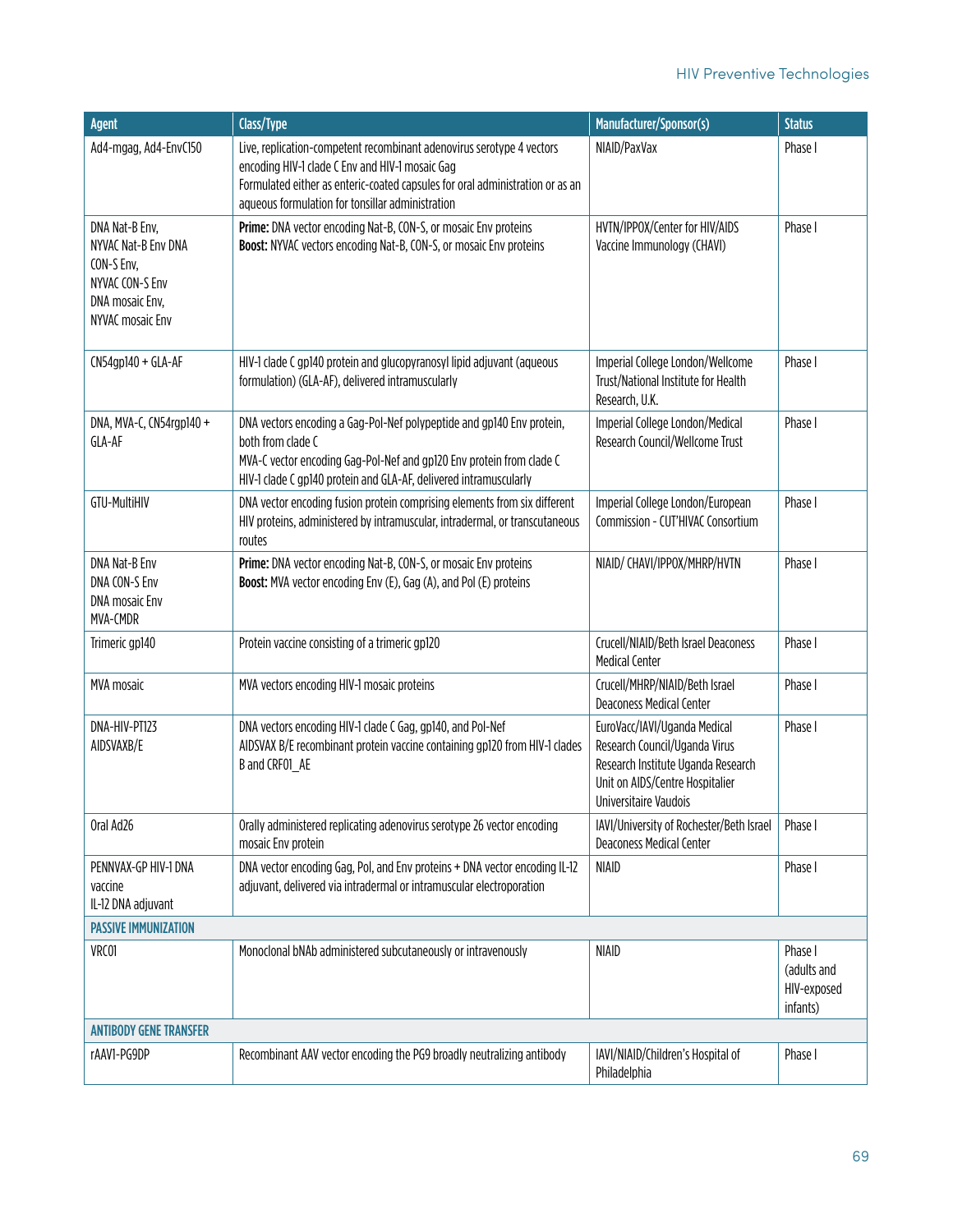## **HIV Vaccines**

When HIV was first identified more than three decades ago, it was initially thought that the road to a vaccine might be relatively short and straightforward. Instead, it has proved long and winding, with many sharp, disorienting turns and deceptive cul-de-sacs. But important lessons have been learned en route, and, in 2015, a variety of possible approaches are proceeding toward the hoped-for destination of an effective, licensable product.

Leading the way is the relative juggernaut of the Pox-Protein Public-Private Partnership (P5), which includes the Bill & Melinda Gates Foundation, the HIV Vaccine Trials Network (HVTN), Novartis Vaccines and Diagnostics, Sanofi Pasteur, the South African Medical Research Council, the U.S. Military HIV Research Program, and the U.S. National Institute of Allergy and Infectious Diseases (NIAID)/Division of AIDS. The P5 was established to build on the borderline but significant 31% reduction in the risk of HIV acquisition observed in the RV144 trial, which tested a prime-boost combination of an ALVAC canarypox vector and AIDSVAX, a gp120-based protein vaccine, in over 16,000 Thai individuals.<sup>83</sup> A particular focus is whether it might be possible to duplicate or even improve an apparently higher efficacy of 60% that was evident early on in RV144, at one year of followup. After an excruciatingly long period of preparation (partly due to the need to manufacture a new gp120 protein boost to replace AIDSVAX), the work of P5 is now approaching the point where new efficacy trials can be launched.

Recently, two key milestones have been reached: a study of the RV144 regimen completed in South Africa – the site chosen for the follow-up efficacy trials – found that it induced similar immune responses, with evidence of slightly higher response rates than in the Thai study population.84 And in February of this year, a trial began that will evaluate adapted versions of the RV144 vaccines designed specifically for use in South Africa: an ALVAC vector encoding a gp120 envelope protein from the prevalent clade C virus (in addition to gp41, Gag, and protease from clade B) and an envelope protein boost comprising two gp120s derived from clade C HIV isolates formulated with the MF59 adjuvant.<sup>85</sup> The trial is designated HVTN 100, and, if several key immune response targets are met,<sup>81</sup> it will set the stage for a far larger 5,400-person phase III efficacy trial (HVTN 702) with the potential to lead to licensure if the regimen works well enough. The current hope is to start HVTN 702 in 2016.

P5 is also conducting a program that aims to identify correlates of vaccine-induced protection against HIV acquisition, and a key part of this effort involves a complex phase I/IIa adaptive trial (HVTN 701) that currently has an estimated start date of 2018 and intends to assess the efficacy of multiple prime-boost combinations.<sup>86</sup>

The identification of correlates of protection would provide much-needed guidance to the HIV vaccine field. In their absence, there is uncertainty about whether any of the vaccines in the current pipeline might be effective. None has shown an ability to induce antibody responses capable of potently neutralizing a broad array of HIV isolates from different clades (bNAbs), which is still the ideal goal of vaccination.

An alternative mechanism of HIV prevention is elimination of virus-infected cells before systemic infection takes hold. The task is challenging; recent studies in the SIV/macaque model have shown that the long-lived virus reservoir is established in less than three days.<sup>87</sup> Evidence from RV144 suggests that this may have been achieved by antibody-mediated effector activities such as antibody-mediated cellular cytotoxicity (ADCC) and antibody-mediated cellular phagocytosis (ADCP)<sup>88,89</sup> (processes involving antibodies binding to infected cells and flagging them for destruction by natural killer cells or monocytes). The possible role of non-neutralizing antibody effector mechanisms in the RV144 outcome has spurred intense interest in the topic, and researchers are now exploiting new technologies to identify antibody properties associated with different effector functions.90,91 This work promises to help identify vaccine candidates most likely to induce potent ADCC and ADCP.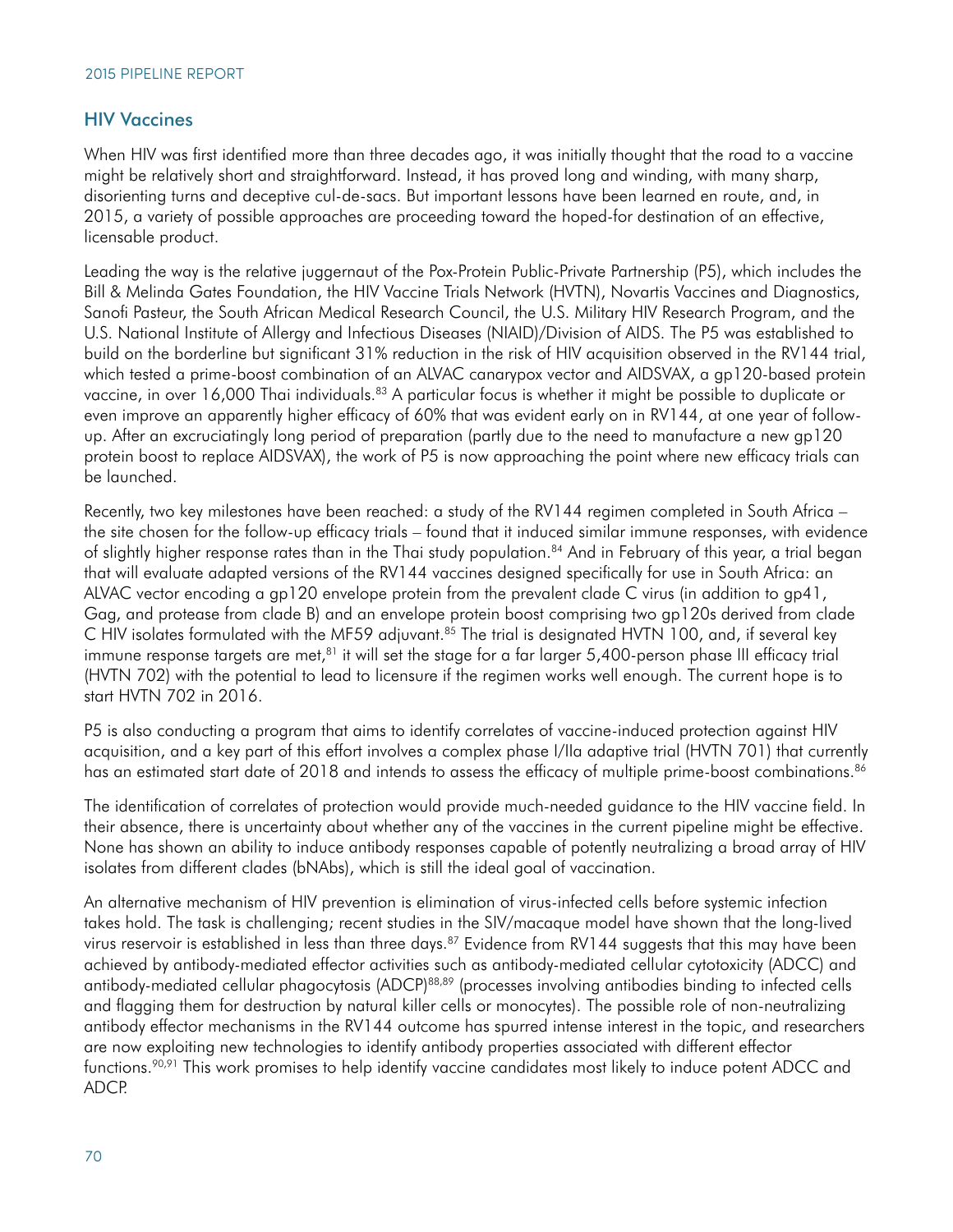There is evidence from animal models that the presence of effector CD8+ T cells at sites of virus exposure might also be capable of controlling and, in some cases, extinguishing infection. This salutary outcome has been observed in studies of replicating cytomegalovirus (CMV) vector.<sup>92</sup> Although CMV has yet to be adapted for use in humans, several other replicating virus vectors are in clinical trials, and a new addition this year is an orally administered adenovirus serotype 26 (Ad26) vaccine being tested at the University of Rochester, in collaboration with the International AIDS Vaccine Initiative (IAVI) and Beth Israel Deaconess Medical Center (BIDMC).<sup>93</sup> The construct is one of many now incorporating mosaic HIV antigens, which are distilled from multiple viral variants and have shown promise in macaque experiments; interestingly, evidence suggests that antibody effector functions are involved.<sup>94</sup>

IAVI and BIDMC are partners in a larger collaborative endeavor informally known as the mosaic HIV vaccine research program, which aims to conduct a comprehensive assessment of whether the mosaic antigen approach can contribute to protection in humans. The other contributors are Crucell Holland B.V., one of the Janssen Pharmaceutical Companies of Johnson & Johnson, the U.S. Military HIV Research Program (MHRP), the Ragon Institute, and NIAID. The current goal is to test Ad26 and modified vaccinia Ankara (MVA) strain vectors encoding mosaic HIV antigens along with a gp140 envelope protein in various prime-boost combinations. The gp140 is designed to better mimic the natural structure by preserving its trimeric form. Another new vaccine trial that began during the past year is the first evaluation of this trimeric gp140 in humans.95

Depending on the outcome of immunogenicity studies in humans and challenge experiments in macaques, the mosaic HIV vaccine research program's aim is to conduct two phase IIb/III efficacy trials in high-risk populations, one in Africa and Asia and the other in the United States, Latin America, and Europe, possibly beginning as early as 2017.96

While news of plans for efficacy trials in addition to the P5 program is welcome for the vaccine field, the inclusion of an adenovirus vector might raise some eyebrows. Receipt of an Ad5 vector was associated with a significant increase in the risk of HIV infection in two previous studies,<sup>97</sup> and no definitive explanation for this adverse outcome exists98 (an issue discussed in the *2014 Pipeline Report*). Alternative-serotype vectors such as Ad26 have been developed based on the idea that the problem was restricted to Ad5, but the evidence is equivocal, and there is a theoretical possibility that it could extend to other adenoviruses. Researchers affiliated with the MHRP have recently shown that Ad5-specific CD4+ T cells are particularly susceptible to HIV infection and argued that responses to alternative vectors should be similarly analyzed in vitro and carefully evaluated in animal models in order to gain a better understanding of whether they might also increase acquisition risk.<sup>99</sup> Offering some preliminary reassurance, results from a phase I trial of the Ad26 vector have demonstrated no significant increases in vector-specific CD4 + T cells in blood or mucosal tissue.<sup>100</sup>

Early safety and immunogenicity results from several other adenovirus vector trials have been published or presented over the past year, including Ad35 and a hybrid of Ad5 and Ad48 (Ad5HVR48.EnvA.01).<sup>101</sup> The overall theme is that the vaccines are safe and immunogenic, but, given the lack of clarity about correlates of protection, further work will be needed to parse which candidates and combinations might be most worthy of further evaluation. Ad35 has been combined with a new replicating Sendai virus vector, with no safety issues emerging; the order of administration was found to significantly influence whether primarily T-cell or antibody responses were induced.<sup>102</sup> In a separate study in which Ad35 was combined with a fusion protein named F4 (developed by GlaxoSmithKline), both T-cell and antibody responses were invoked, and there was some evidence of CD8+ T cell–mediated inhibition of HIV replication as measured by an in vitro assay, albeit not to levels typically observed in HIV controllers.<sup>103</sup>

Elsewhere in the pipeline, the laboratory of Thomas Lehner in the United Kingdom has been working for many years on a novel strategy that aims to inhibit HIV via induction of chemokines and the antiviral restriction factor APOBEC3G. The vaccine links CN54gp140, an envelope protein from a clade C HIV isolate, with a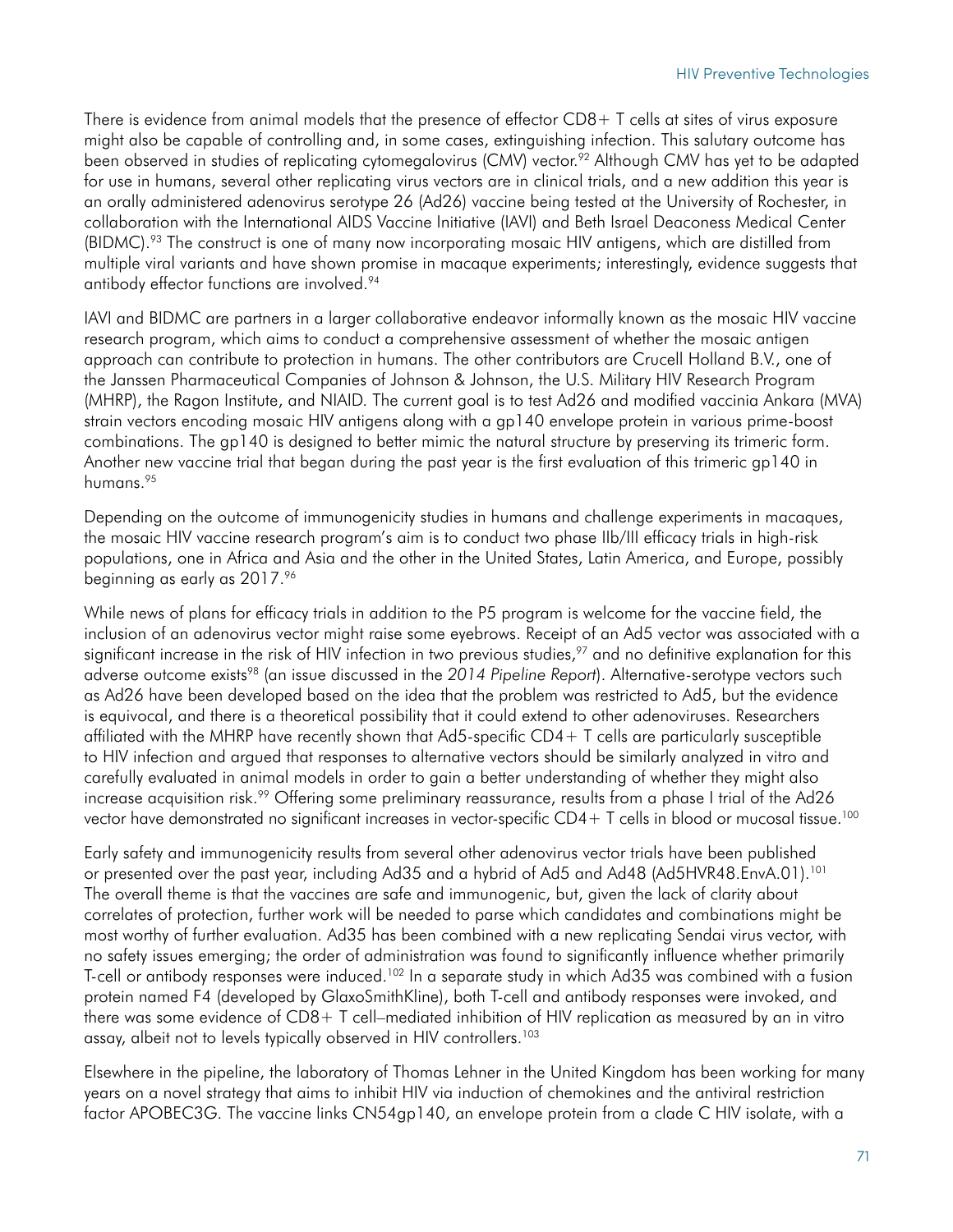heat shock protein 70 (Hsp70) adjuvant (heat shock proteins are naturally produced by cells under conditions of stress). Results from a first phase I trial involving nontraumatic intravaginal administration were published late last year, and the researchers report evidence of chemokine-mediated CCR5 downregulation along with induction of APOBEC3G. An in vitro assessment of the ability of participants' peripheral blood mononuclear cells to support HIV replication indicated that vaccination was associated with reduced infectivity.104

Another unconventional vaccine approach that has received attention recently involves the use of a probiotic to deliver virus antigens, leading to the development of immune responses that dampen antiviral activity rather than enhance it. The brainchild of Jean-Marie Andrieu, the vaccine has demonstrated a surprisingly high degree of protection against SIV challenges in macaque studies.<sup>105,106,107</sup> The mechanism appears to relate to the inhibition of CD4+ T cell activation, which deprives the virus of susceptible target cells. The researchers have developed a version to test in humans and hope to launch a trial by the end of the year.<sup>108,109</sup>

An ongoing collaboration between researchers in Nairobi, Kenya, and Oxford, United Kingdom, is investigating whether vaccination might be able to enhance protection against HIV transmission to infants through breastfeeding. The group has recently published results demonstrating that administration of an MVA vector encoding clade A HIV antigens was safe and feasible but not immunogenic when given alone.110 Future studies aim to explore newer prime-boost regimens and the potential for dual immunization against both HIV and tuberculosis.

### Passive Immunization

The discovery of a new generation of highly potent bNAbs has opened up the possibility of testing the efficacy of passive immunization as a preventive strategy. The Vaccine Research Center (VRC) at the U.S. National Institutes of Health is developing the bNAb VRC01 for this purpose and is conducting phase I safety and PK studies of subcutaneous and intravenous delivery in both uninfected and HIV-positive adults. Preliminary results suggest that concentrations shown to be effective in macaque studies are achievable in humans with monthly dosing, and no significant safety issues have emerged.111 The VRC is working toward conducting clinical trials of VRC01 in infants, as an addition to maternal ART to prevent breastfeeding HIV transmission, and in adults at high risk of HIV acquisition. These plans include a preparatory study in a small number of HIV-exposed infants in collaboration with the International Maternal, Pediatric, Adolescent AIDS Clinical Trials (IMPAACT) Network and an assessment of various dosing regimens in adults in collaboration with the HVTN.

The VRC is also pursuing modifications to bNAbs that would allow less frequent dosing,<sup>112,113</sup> and it has initiated manufacturing of two candidates, VRC01-LS and VRC07-523-LS (VRC07 is similar to VRC01 but even more potent and broadly active). Research conducted with antibodies to respiratory syncytial virus indicates that the modifications may allow dosing as infrequently as every six months to one year.<sup>114</sup>

Another bNAb being evaluated for use as passive immunization is 3BNC117. This year saw the publication of highly anticipated first results from a clinical trial that administered 3BNC117 as a single infusion to HIV-positive individuals.<sup>115</sup> At the upper end of the range of doses evaluated, 3BNC117 caused significant declines in viral load that persisted up to 28 days in some cases. However, one participant had high-level resistance to 3BNC117 at baseline, highlighting the fact that even the best bNAbs are unlikely to be able to inhibit all HIV variants when administered as single agents. Researchers intend to explore combinations of bNAbs, and recently Dan Barouch presented encouraging laboratory data showing that just two highly potent bNAbs – PGT121 and PGDM1400 – can together inhibit 98%–99% of a large panel of different HIV variants from across the globe.<sup>116</sup>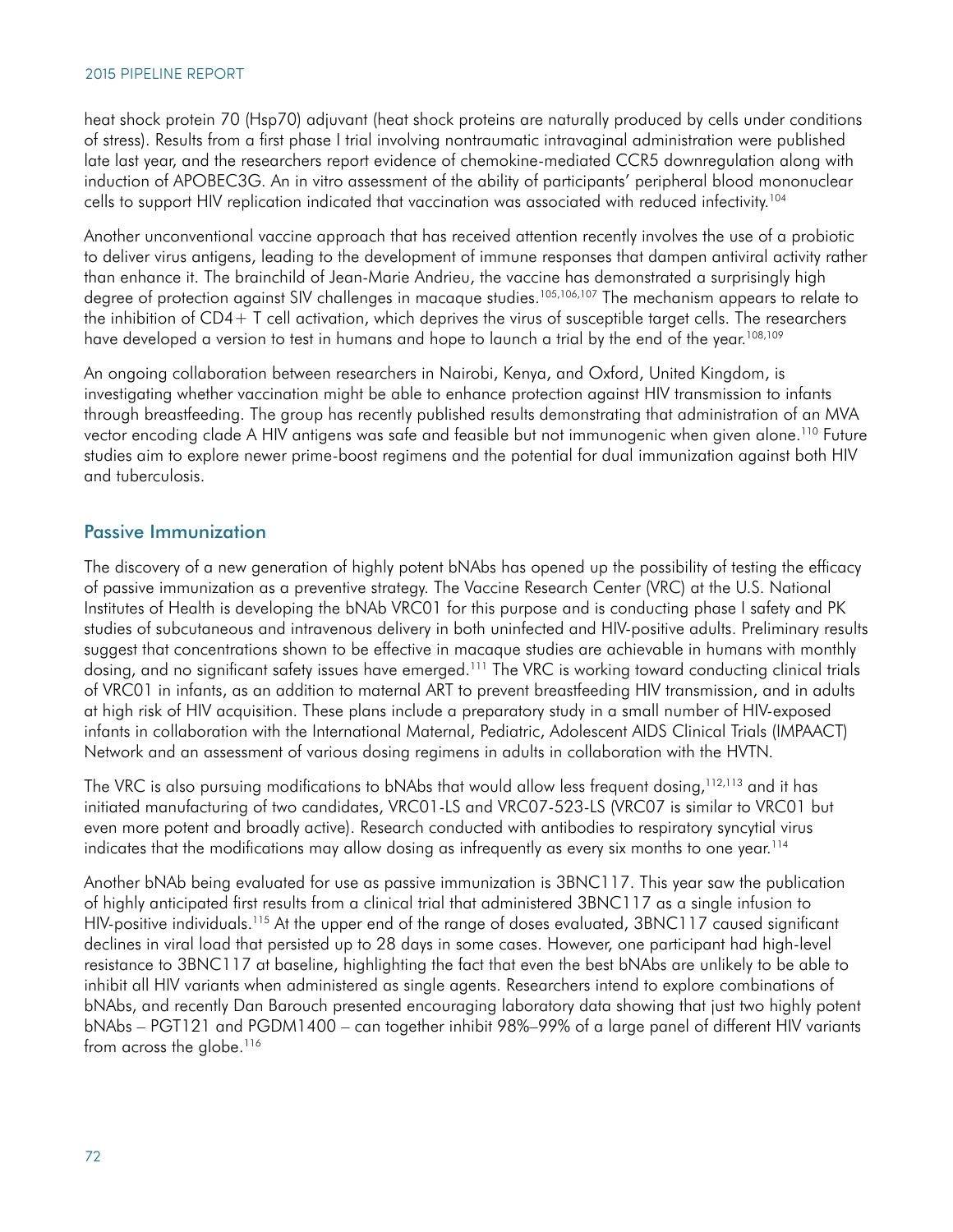## Antibody Gene Transfer

An alternative to passive immunization with bNAbs is antibody gene transfer or vectored immunoprophylaxis. AAV vectors, which have been used with some success to supply factor IX in human trials for hemophilia,<sup>117</sup> are employed to deliver the gene encoding a bNAb into muscle tissue, essentially acting as a persistent factory for bNAb production. The approach has shown promise in macaque<sup>118</sup> and humanized mouse<sup>119</sup> models, and a human trial of an AAV vector encoding the bNAb PG9 is ongoing in the United Kingdom.<sup>120</sup> Results are pending, but the investigator Phil Johnson stated in a recent presentation that dose escalation is proceeding according to plan, with the third dosing group now enrolling.<sup>121</sup> Several research groups are interested in pursuing AAV as a vehicle for delivering bNAbs or other HIV inhibitors (such as a recently described and highly potent protein named eCD4-Ig<sup>122</sup>), so the progress of this initial trial is being closely watched.

## **Conclusion**

An astonishing array of antiretroviral-based modalities continue to make their way down the HIV biomedical prevention pipeline, though progress remains slow, with several promising candidates and new technologies still in the same phases of preclinical development reported in the "Preventive Technologies" chapter of the *2014 Pipeline Report*. However, new data continue to emerge at a steady clip – made increasingly accessible through biomedical prevention–focused sessions at longstanding congresses such as CROI and new conferences such as HIV Research for Prevention (HIVR4P) – to help facilitate the development of candidates that are likely to be not only potent and safe but also acceptable (and, indeed, desirable) to vulnerable populations who need them most.

Progress in preventive vaccines, and the related approaches of passive immunization and antibody gene transfer, promises to complement and extend the successes that have been obtained with antiretroviral-based strategies. As long as the research continues to be supported, the tidal wave of new HIV infections promises to be not only stemmed but also reduced to a level that could finally end the epidemic.

Indeed, there appears to be a decline in global funding for HIV prevention research and development, despite an increase in encouraging basic science, preclinical research, and proof-of-concept studies involving antiretroviral-, vaccine-, passive immunotherapy–, and antibody gene transfer–based technologies. According to a recent resource tracking report published by AVAC, funding for HIV prevention R&D declined by US\$50 million, or four percent, in 2013 (US\$1.26 billion), compared with 2012 (US\$1.31 billion). This follows a four-year increase in funding between 2009 (US\$1.22 billion) and 2012. The decrease is attributed primarily to a decline in investments by the U.S. public sector – which remains the largest funder of HIV prevention R&D – by US\$38 million between 2012 (US\$925 million) and 2013 (US\$887 million) – along with a 10% decline in investments by European public-sector agencies between 2012 (US\$86 million) and 2013 (US\$77 million). $123$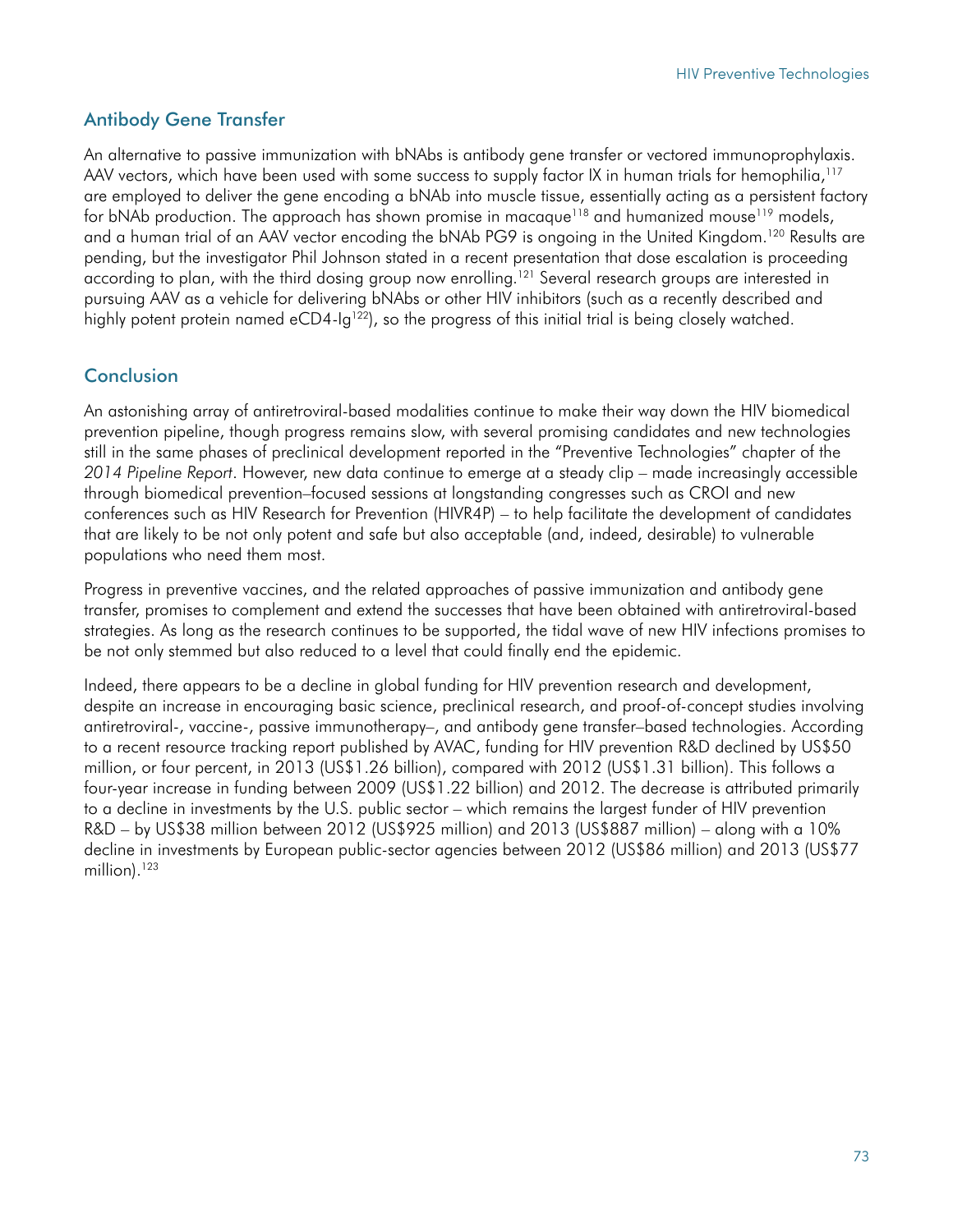### REFERENCES

EACS: European Conference on AIDS HIV R4P: HIV Research for Prevention Conference ICAAC: Interscience Conference on Antimicrobial Agents and Chemotherapy IAC: International AIDS Conference (World AIDS Conference) IAS: IAS Conference on HIV Pathogenesis, Treatment and Prevention

Unless noted otherwise, all links were accessed on June 2, 2015.

- 1. Joint United Nations Programme on HIV/AIDS (UNAIDS). Global Report. UNAIDS report on the global AIDS epidemic 2013. Geneva: UNAIDS; 2013.<http://www.unaids.org/en/resources/campaigns/globalreport2013>.
- 2. AVAC. HIV prevention research & development database [Internet]. (date unknown) (cited 2015 April 2).<http://www.avac.org/pxrd>.
- 3. AVAC. PrEP Watch. Clinical Guidance [Internet]. (date unknown) (cited 2015 April 2).<http://www.prepwatch.org/prep-access/guidance/>.
- 4. Grohskopf LA, Chillag KL, Gvetadze R, et al. Randomized trial of clinical safety of daily oral tenofovir disoproxil fumarate among HIV-uninfected men who have sex with men in the United States. J Acquired Immune Defic Syndr. 2013;64(1):79–86. doi: 10.1097/QAI.0b013e31828ece33.
- 5. Grant RM, Lama JR, Anderson PL, et al. Preexposure chemoprophylaxis for HIV prevention in men who have sex with men. N Engl J Med. 2010 Dec 30;363(27):2587–99. doi: 10.1056/NEJMoa1011205.
- 6. Baeten JM, Donnell D, Ndase P, et al. Antiretroviral prophylaxis for HIV prevention in heterosexual men and women. N Engl J Med. 2012 Aug 2;367(5):399–410. doi: 10.1056/NEJMoa1108524.
- 7. Thigpen MC, Kebaabetswe PM, Paxton LA, et al. Antiretroviral preexposure prophylaxis for heterosexual HIV transmission in Botswana. N Engl J Med. 2012 Aug 2;367(5):423–34. doi: 10.1056/NEJMoa1110711.
- 8. Food and Drug Administration (U.S.) (Press Release). FDA approves first drug for reducing the risk of sexually acquired HIV infection. 2012 July 16. <http://www.fda.gov/NewsEvents/Newsroom/PressAnnouncements/ucm312210.htm>. (Accessed 31 March 2015)
- 9. Choopanya K, Martin M, Suntharasamai P, et al. Antiretroviral prophylaxis for HIV infection in injecting drug users in Bangkok, Thailand (the Bangkok Tenofovir Study): a randomized, double-blind, placebo-controlled phase 3 trial. Lancet. 2013 Jun 15;381(9883):2083–90. doi: 10.1016/S0140-6736(13)61127-7.
- 10. Public Health Service (U.S.). Preexposure prophylaxis for the prevention of HIV infection in the United States 2014. A clinical practice guideline [Internet]. c2014 (cited 2015 March 30). <http://www.cdc.gov/hiv/pdf/PrEPguidelines2014.pdf>.
- 11. AVAC. Pre-exposure prophylaxis (PrEP) by the numbers. New York: AVAC; 2015. http://www.avac.org/sites/default/files/resource-files/By\_The [Numbers\\_PrEP.pdf.](http://www.avac.org/sites/default/files/resource-files/By_The_Numbers_PrEP.pdf) (Accessed 2015 April 1)
- 12. McCormack S, Dunn D, et al. Pragmatic open-label randomized trial of preexposure prophylaxis: the PROUD study (Abstract 22LB). 22nd CROI; 2015 February 23–26; Seattle, WA. [http://www.croiconference.org/sessions/pragmatic-open-label-randomised-trial-preexposure-prophylaxis](http://www.croiconference.org/sessions/pragmatic-open-label-randomised-trial-preexposure-prophylaxis-proud-study)[proud-study.](http://www.croiconference.org/sessions/pragmatic-open-label-randomised-trial-preexposure-prophylaxis-proud-study)
- 13. ANRS France Recherche Nord & Sud Sida-HIV Hepatites (Press Release). Risk of HIV infection reduced by 86% in ARNS Ipergay trial. 2015 February 24. [http://web-engage.augure.com/pub/attachment/386750/0342309399553801424808984584-inserm.fr/CP%20Ipergay\\_ENG.](http://web-engage.augure.com/pub/attachment/386750/0342309399553801424808984584-inserm.fr/CP%20Ipergay_ENG.pdf?id=1418957) [pdf?id=1418957.](http://web-engage.augure.com/pub/attachment/386750/0342309399553801424808984584-inserm.fr/CP%20Ipergay_ENG.pdf?id=1418957)
- 14. Molina JM, Capitant C, Spire B, et al. On demand PrEP with oral TDF-FTC in MSM: Results of the ANRS Ipergay trial (Abstract 23LB). 22nd CROI; 2015 February 23–26, Seattle, WA.<http://www.croiconference.org/sessions/demand-prep-oral-tdf-ftc-msm-results-anrs-ipergay-trial>.
- 15. Grant RM, Anderson PL, McMahan V, et al. Results of the iPrEx open-label extension (iPrEx OLE) in men and transgender women who have sex with men: PrEP uptake, sexual practices, and HIV incidence (Abstract TUAC0105LB). 20th IAC; 2014 July 20–25; Melbourne, Australia. [http://pag.aids2014.org/abstracts.aspx?aid=11143](http://www.croiconference.org/sessions/demand-prep-oral-tdf-ftc-msm-results-anrs-ipergay-trial).
- 16. Bekker L-G, Hughes J, Amico R, et al. HPTN 067/ADAPT Cape Town: A comparison of daily and nondaily PrEP dosing in African women (Abstract 978LB). 22nd CROI; 2015 February 22–26; Seattle, WA. [http://www.croiconference.org/sessions/hptn-067adapt-cape-town-comparison-daily](http://www.croiconference.org/sessions/hptn-067adapt-cape-town-comparison-daily-and-nondaily-prep-dosing-african-women)[and-nondaily-prep-dosing-african-women](http://www.croiconference.org/sessions/hptn-067adapt-cape-town-comparison-daily-and-nondaily-prep-dosing-african-women).
- 17. Meng G, Wei X, Wu X, et al. Primary intestinal epithelial cells selectively transfer R5 HIV-1 to CCR5+ cells. Nat Med. 2002;8(2):150-6.
- 18. Moore JP, Kitchen SG, Pugach P, Zack JA. The CCR5 and CXCR4 coreceptors central to understanding the transmission and pathogenesis of human immunodeficiency virus type 1 infection. AIDS Res Hum Retroviruses. 2004;20(1):111–26.
- 19. Cottrell ML, Prince HMA, Sykes C, et al. Mucosal tissue pharmacokinetics of maraviroc and raltegravir in women: implications for chemoprophylaxis (Abstract O\_08). 15th International Workshop on Clinical Pharmacology of HIV and Hepatitis Therapy. 2013 May 19–21; Washington, D.C.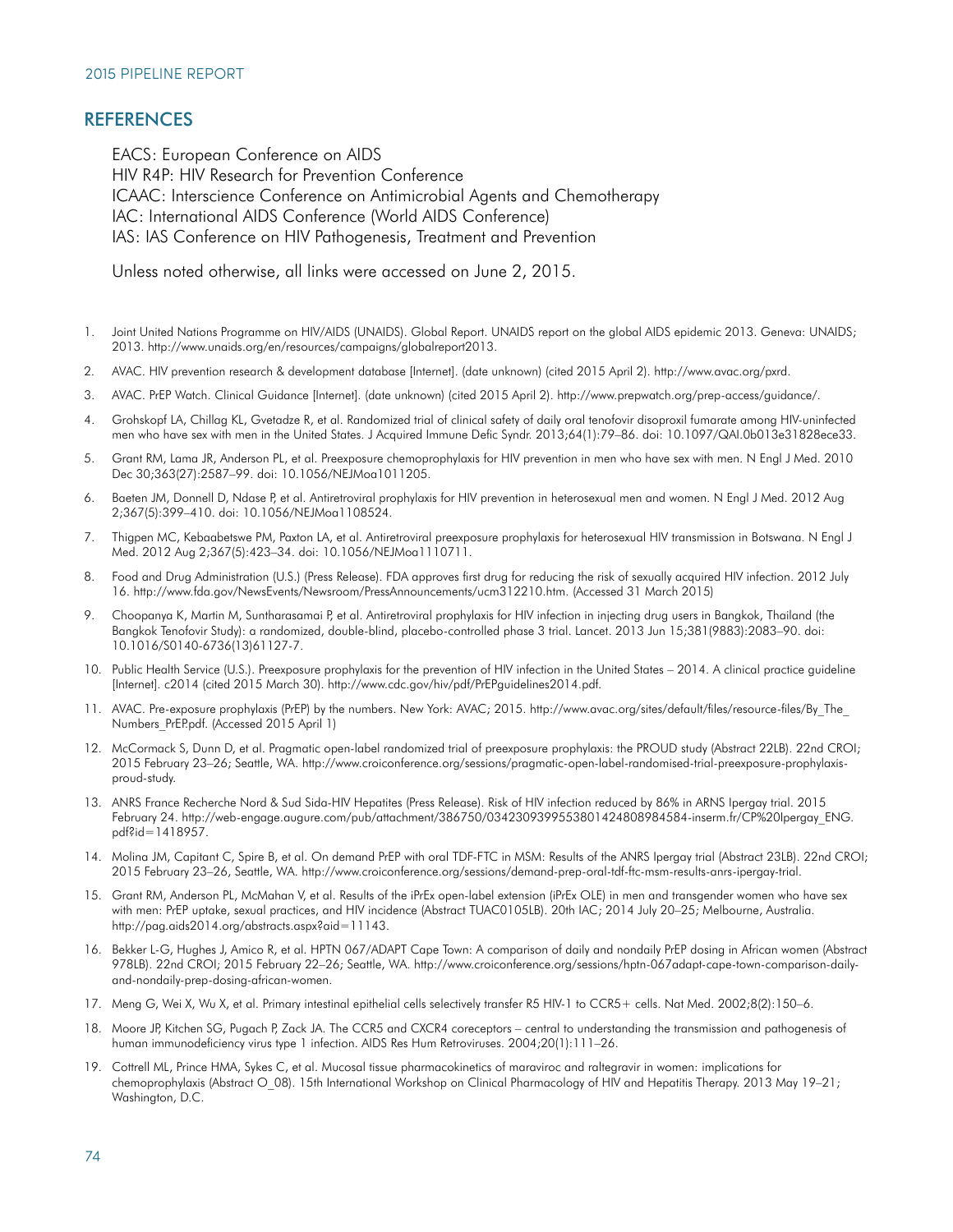- 20. Brown KC, Patterson KB, Malone SA, et al. Single and multiple dose pharmacokinetics of maraviroc in saliva, semen, and rectal tissue of healthy HIV-negative men. J Infect Dis. 2011 May 15;203(10):1484–90. doi: 10.1093/infdis/jir059.
- 21. Fletcher P, Herrera C, Armanasco N, et al. Anti-HIV activity of the candidate microbicide maraviroc, a CCR5 receptor antagonist. Microbicides 2010 Conference; 2010 May 22–25; Philadelphia, PA.
- 22. Neff CP, Ndolo T, Tandon A, Habu Y, Akkina R. Oral pre-exposure prophylaxis by anti-retrovirals raltegravir and maraviroc protects against HIV-1 vaginal transmission in a humanized mouse model. PLoS One. 2010 Dec 21;5(12):e15257. doi: 10.1371/journal.pone.0015257.
- 23. Massud I, Aung W, Martin A, et al. Lack of prophylactic efficacy of oral maraviroc in macaques despite high drug concentrations in rectal tissues. J Virol. 2013 Aug;87(16):8952–61. doi: 10.1128/JVI.01204-13.
- 24. Fox J, Herrera C, Tiraboschi JM, et al. A phase IV PrEP study reveals limited ex vivo potency of oral maraviroc against HIV-1 (Abstract 86LB). 22nd CROI; 2015 February 23–26; Seattle, WA. [http://www.croiconference.org/sessions/phase-iv-prep-study-reveals-limited-ex-vivo-potency-oral](http://www.croiconference.org/sessions/phase-iv-prep-study-reveals-limited-ex-vivo-potency-oral-maraviroc-against-hiv-1)[maraviroc-against-hiv-1.](http://www.croiconference.org/sessions/phase-iv-prep-study-reveals-limited-ex-vivo-potency-oral-maraviroc-against-hiv-1)
- 25. ClinicalTrials.gov [Internet]. Bethesda (MD): National Library of Medicine (U.S.). 2000. Identifier NCT01505114, Evaluating the safety and tolerability of antiretroviral drug regimens used as pre-exposure prophylaxis to prevent HIV infection in at-risk men who have sex with men and in at-risk women; 2012 January 4 (cited 2015 April 1). [http://clinicaltrials.gov/ct2/show/NCT01505114.](http://clinicaltrials.gov/ct2/show/NCT01505114)
- 26. ClinicalTrials.gov [Internet]. Bethesda (MD: National Library of Medicine (U.S.). 2000. Identifier NCT01749566, Exploring HIV entry blockade as pre-exposure prophylaxis strategy in women (MVC-PREP); 2012 November 9 (cited 2015 April 1). [http://clinicaltrials.gov/ct2/show/](http://clinicaltrials.gov/ct2/show/NCT01749566) [NCT01749566.](http://clinicaltrials.gov/ct2/show/NCT01749566)
- 27. ClinicalTrials.gov [Internet]. Bethesda (MD): National Library of Medicine (U.S.). 2000. Identifier NCT01719627, First study to evaluate the capacity of maraviroc drug to protect against HIV infection in samples of rectal mucosa from healthy volunteers; 2012 October 10 (cited 2015 April 1). [http://clinicaltrials.gov/ct2/show/NCT01505114.](http://clinicaltrials.gov/ct2/show/NCT01505114)
- 28. Markowitz M, Zolopa A, Squares K, et al. Phase I/II study of the pharmacokinetics, safety and antiretroviral activity of tenofovir alafenamide, a new prodrug of the HIV reverse transcriptase inhibitor tenofovir, in HIV-infected adults. J Antimicrob Chemother. 2014 May;69(5):1362–9. doi: 10.1093/jac/dkt53.
- 29. Ruane P, DeJesus E, Berger D, et al. Antiviral activity, safety, and pharmacokinetics/pharmacodynamics of tenofovir alafenamide as 10-day monotherapy in HIV-1-positive adults. J Acquir Immune Defic Syndr. 2013 Aug1;63(4):449–55. doi: 10.1097/QAI.0b013e3182965d45.
- 30. Mugwanya KK, Wyatt C, Celum C, et al. Changes in glomerular kidney function among HIV-1-uninfected men and women receiving emtricitabine-tenofovir disoproxil fumarate preexposure prophylaxis. JAMA Intern Med. 2015;175(2):246–54. [http://archinte.jamanetwork.com/](http://archinte.jamanetwork.com/article.aspx?articleid=2038980) [article.aspx?articleid=2038980.](http://archinte.jamanetwork.com/article.aspx?articleid=2038980)
- 31. Mulligan K, Glidden DV, Anderson PL, et al. Effects of emtricitabine/tenofovir on bone mineral density in HIV-negative persons in a randomized, double-blind, placebo-controlled trial: DXA results from iPrEx. Clin Infect Dis. 2015 Apr 23. doi: 10.1093/cid/civ324. [Epub ahead of print]
- 32. Miller, Cara (Gilead Sciences, Foster City, CA). Personal communication with: Tim Horn (Treatment Action Group, New York, NY). 2015 March 30.
- 33. Gunawardana M, Remedios-Chan M, Miller CS, et al. Pharmacokinetics of long-acting tenofovir alafenamide (GS-7340) subdermal implant for HIV prophylaxis. Antimicrob Agents Chemother. 2015 Apr 20. doi: 10.1128/AAC.00656-15. [Epub ahead of print].
- 34. Andrews CD, Yueh YL, Spreen WR, et al. A long-acting integrase inhibitor protects female macaques from repeated high-dose intravaginal SHIV challenge. Sci Transl Med. 2015;7(270):270ra4. doi: 10.1126/scitranslmed.3010298.
- 35. Radzio J, Spreen W, Yueh YL, et al. The long-acting integrase inhibitor GSK744 protects macaques from repeated intravaginal SHIV challenge. Sci Transl Med. 2015;7(270):270ra5. doi: 10.1126/scitranslmed.3010297.
- 36. Andrews CD, Spreen WR, Mohri H, et al. Long-acting integrase inhibitor protects macaques from intrarectal simian/human immunodeficiency virus. Science. 2014;343(6175):1151. doi: 10.1126/science.1248707.
- 37. Spreen W, Lowry A, Pal R, Yueh YL, Ford S. Correlation of in vivo cabotegravir concentrations & prevention of SIV in macaques (Abstract 966LB). 22nd CROI; 2015 February 23–26; Seattle, WA. [http://www.croiconference.org/sessions/correlation-vivo-cabotegravir-concentration-and](http://www.croiconference.org/sessions/correlation-vivo-cabotegravir-concentration-and-prevention-siv-macaques)[prevention-siv-macaques](http://www.croiconference.org/sessions/correlation-vivo-cabotegravir-concentration-and-prevention-siv-macaques).
- 38. Spreen B, Rinehart A, Smith K, et al. Long-acting injectable nanosuspension (Abstract OA03.02LB). HIV R4P; 2014 October 28–31; Cape Town, South Africa.
- 39. Ford SL, Chiu J, Lovern M, et al. Population PK approach to predict cabotegravir (CAB, GSK1265744) long-acting injectable doses for phase 2b (Ph 2b) (Abstract H-645). 54th ICAAC; 2014 September 4–9; Washington, D.C.
- 40. ClinicalTrials.gov [Internet]. Bethesda (MD): National Library of Medicine (U.S.). 2000. Identifier NCT02076178, Study to evaluate the safety tolerability and acceptability of long acting injections of the human immunodeficiency virus (HIV integrase inhibitor, GSK1265744, in HIV uninfected men (ECLAIR); 2014 February 27 (cited 2015 April 2).<https://clinicaltrials.gov/ct2/show/NCT02076178>.
- 41. ClinicalTrials.gov [Internet]. Bethesda (MD): National Library of Medicine (U.S.). 2000. Identifier NCT02178800, Evaluating the safety, tolerability, and pharmacokinetics of an investigational, injectable HIV medicine (GSK1265744) in HIV-uninfected adults; 2014 June 27 (cited 2015 March 27). [https://clinicaltrials.gov/ct2/show/NCT02178800.](https://clinicaltrials.gov/ct2/show/NCT02178800)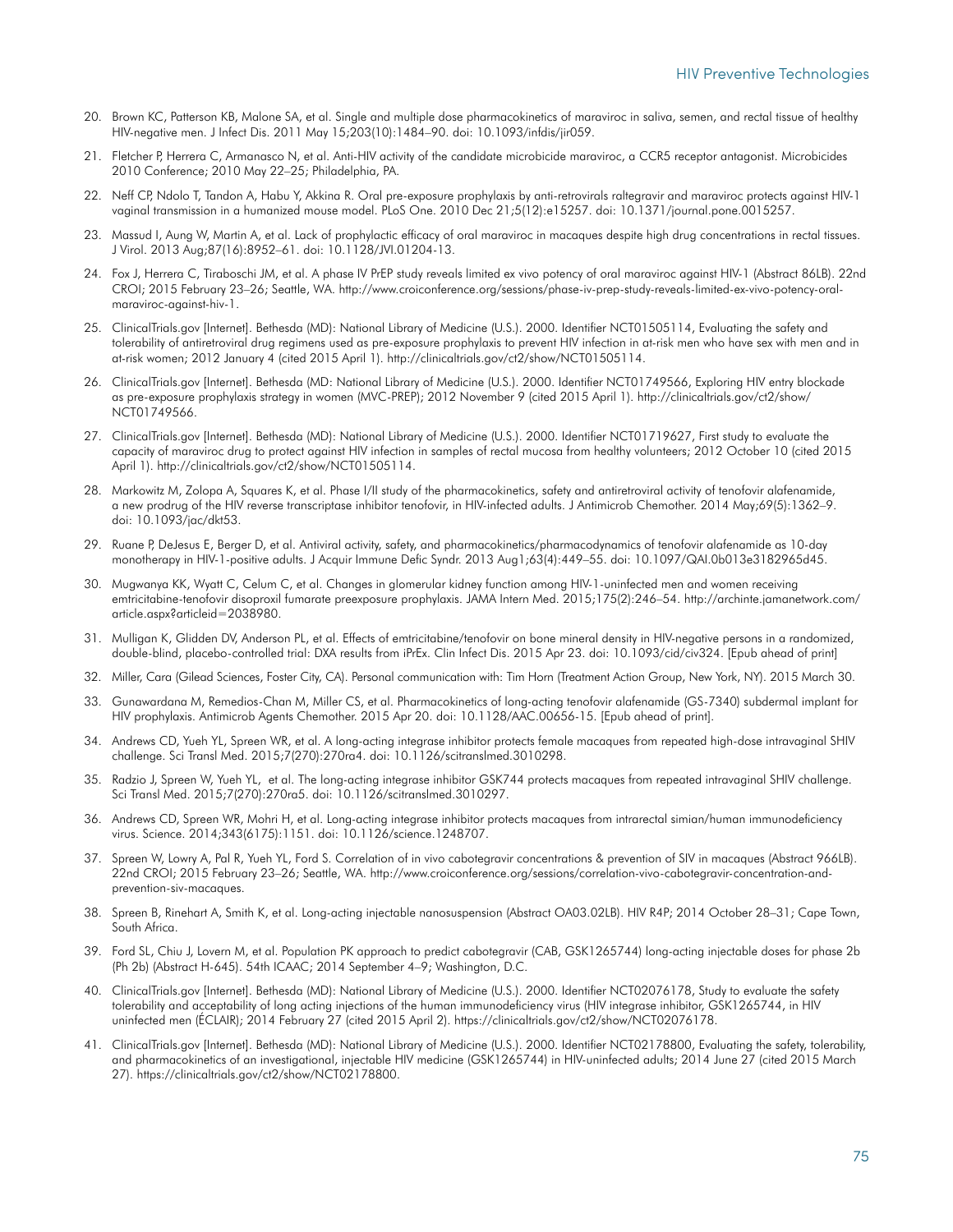- 42. Jackson A, Else L, Mesquita PM, et al. A compartmental pharmacokinetics evaluation of long-acting rilpivirine in HIV-negative volunteers for preexposure prophylaxis. Clin Pharmacol Ther. 2014 Sep;96(3):314–23. doi:10.1038/clpt.2014.118.
- 43. McGowan I, Siegel A, Duffil K, et al. A phase 1 open label safety, acceptability, pharmacokinetic, and pharmacodynamic study of intramuscular TMC278 LA (the MWRI-01 Study) (Abstract OA27.06 LB). HIV R4P; 2014 October 28–31; Cape Town, South Africa.
- 44. ClinicalTrials.gov [Internet]. Bethesda (MD): National Library of Medicine (U.S.). 2000. Identifier NCT02165202, Phase II safety and acceptability of an investigational product, TMC278LA, for pre-exposure prophylaxis; 2014 May 21 (cited 2015 March 27). [https://clinicaltrials.gov/ct2/show/](https://clinicaltrials.gov/ct2/show/NCT02165202) [NCT02165202.](https://clinicaltrials.gov/ct2/show/NCT02165202)
- 45. Abdool Karim Q, Abdool Karim SS, Frohlich JA, et al. Effectiveness and safety of tenofovir gel, an antiretroviral microbicide, for the prevention of HIV infection in women. Science. 2010 Sep 3;329(5996):1168–74. doi: 10.1126/science.1193748. Erratum in: Science. 2011 Jul 29;333(6042):524.
- 46. Rees H, Delany-Moretlwe S, Lombard C, et al. FACTS 001 phase III trial of pericoital tenofovir 1% gel for HIV prevention in women (Abstract 26LB); 22nd CROI. 2015 February 23–26; Seattle, WA. [http://www.croiconference.org/sessions/facts-001-phase-iii-trial-pericoital-tenofovir-1](http://www.croiconference.org/sessions/facts-001-phase-iii-trial-pericoital-tenofovir-1-gel-hiv-prevention-women) [gel-hiv-prevention-women.](http://www.croiconference.org/sessions/facts-001-phase-iii-trial-pericoital-tenofovir-1-gel-hiv-prevention-women)
- 47. Marrazzo JM, Ramjee G, Richardson BA, et al. Tenofovir-based preexposure prophylaxis for HIV infection among African women. N Engl J Med. 2015 Feb 5;372(6):509–18. doi:10.1056/NEJMoa1402269.
- 48. Lancet HIV Editorial. Antiretroviral gels: facing the FACTS. Lancet HIV. 2015 Apr 1;2(4): e115.
- 49. Marrazzo J, Rabe L, Kelly C, et al. Association of tenofovir (TFV) detection with reduced risk of herpes simplex virus type-2 (HSV-2) acquisition in the VOICE (MTN 003) study (Abstract OA10.06 LB). HIV R4P; 2014 October 28–31; Cape Town, South Africa.
- 50. ClinicalTrials.gov [Internet]. Bethesda (MD): National Library of Medicine (U.S.). 2012. Identifier NCT01691768, Implementation effectiveness and safety of tenofovir gel provision through family planning services; 2012 July 5 (cited 2015 April 2). [https://clinicaltrials.gov/ct2/show/](https://clinicaltrials.gov/ct2/show/NCT01691768) [NCT01691768.](https://clinicaltrials.gov/ct2/show/NCT01691768)
- 51. Dezzutti CS, Rohan LC, Wang L, et al. Reformulated tenofovir gel for use as a dual compartment microbicide. J Antimicrob Chemother. 2012 Sep;67(9):2139–42. doi: 10.1093/jac/dks173.
- 52. ClinicalTrials.gov [Internet]. Bethesda (MD): National Library of Medicine (U.S.). 2000. Identifier NCT01687218, Safety and acceptability study of oral emtricitabine/tenofovir disoproxil fumarate tablet and rectally-applied tenofovir reduced-glycerin 1% gel. 2012 August 27 (cited 2015 April 2).<https://clinicaltrials.gov/ct2/show/NCT01687218>.
- 53. Kenney J, Aravantinou M, Singer R, et al. An antiretroviral/zinc combination gel provides 24 hours of completed protection against vaginal SHIV infection in macaques. PLoS One. 2011 Jan 5;6(1):e15835. doi: 10.1371/journal.pone.0015835.
- 54. Kenney JSR, Derby N, Aravantinou M, et al. A single dose of a MIV-150/zinc acetate gel provides 24h of protection against vaginal simian human immunodeficiency virus reverse transcriptase infection, with more limited protection rectally 8–24h after gel use. AIDS Res Hum Retroviruses. 2012 Nov;28(11):1476–84. doi: 10.1089/AID.2012.0087
- 55. Fernandez-Romero JA, Abraham CJ, Rodriguez A, et al. Zinc acetate/carrageenan gels exhibit potent activity in vivo against high-dose herpes simplex virus 2 vaginal and rectal challenge. Antimicrob Agents Chemother. 2012 Jan;56(1):358–68. doi: 10.1128/AAC.05461-11.
- 56. Villegas G, Calenda G, Barnable P, et al. MZC gel inhibitors ex vivo HIV-1 and HSV-2 infection in human cervical mucosa (Abstract 967). 22nd CROI; 2015 February 23–26; Seattle, WA. [http://www.croiconference.org/sessions/mzc-gel-inhibits-ex-vivo-hiv-1-and-hsv-2-infection-human](http://www.croiconference.org/sessions/mzc-gel-inhibits-ex-vivo-hiv-1-and-hsv-2-infection-human-cervical-mucosa)[cervical-mucosa](http://www.croiconference.org/sessions/mzc-gel-inhibits-ex-vivo-hiv-1-and-hsv-2-infection-human-cervical-mucosa).
- 57. Buck CB, Thompson CD, Roberts JN, et al. Carrageenan is a potent inhibitor of papillomavirus infection. PLoS Pathog. 2006 Jul;2(7):e69.
- 58. Marais D, Gawarecki D, Allan B, et al. The effectiveness of Carraguard, a vaginal microbicide, in protecting women against high-risk human papillomavirus infection. Antivir Ther. 2011;16(8):1219–26. doi: 10.3851/IMP1890.
- 59. Roberts JN, Buck CB, Thompson CD, et al. Genital transmission of HPV in a mouse model is potentiated by nonoxynol–9 and inhibited by carrageenan. Nat Med. 2007 Jul;13(7):857–61.
- 60. Roberts JN, Kines RC, Katki HA, Lowy DR, Schiller JT. Effect of Pap smear collection and carrageenan on cervicovaginal human papillomavirus-16 infection in a rhesus macaque model. J Natl Cancer Inst. 2011 May 4;103(9):737–43. doi: 10.1093/jnci/djr061.
- 61. ClinicalTrials.gov [Internet]. Bethesda (MD): National Library of Medicine (U.S.). 2000. Identifier NCT02033109, Safety, pharmacokinetics and acceptability of PC-1005 for vaginal use; 2014 January 8 (cited 2015 April 1). [https://clinicaltrials.gov/ct2/show/NCT02033109.](https://clinicaltrials.gov/ct2/show/NCT02033109)
- 62. ClinicalTrials.gov [Internet]. Bethesda (MD): National Library of Medicine (U.S.). 2000. Identifier NCT01617096, Phase 3 safety and effectiveness trial of dapivirine vaginal ring for prevention of HIV 1 in women (ASPIRE); 2012 June 8 (cited 2015 March 31). [https://clinicaltrials.gov/ct2/](https://clinicaltrials.gov/ct2/show/NCT01617096) [show/NCT01617096.](https://clinicaltrials.gov/ct2/show/NCT01617096)
- 63. ClinicalTrials.gov [Internet]. Bethesda (MD): National Library of Medicine (U.S.). 2000. Identifier NCT01539226, Safety and efficacy trial of dapivirine vaginal matrix ring in healthy HIV-negative women; 2012 February 21 (cited 2015 April 1). [https://clinicaltrials.gov/ct2/show/](https://clinicaltrials.gov/ct2/show/NCT01539226) [NCT01539226.](https://clinicaltrials.gov/ct2/show/NCT01539226)
- 64. Fetherston SM, Boyd P, McCoy CF, et al. A silicone elastomer vaginal ring for HIV prevention containing two microbicides with different mechanisms of action. Eur J Pharm Sci. 2012 Dec 21;48(3):406–15. doi: 10.1016/j.ejps.2012.12.002.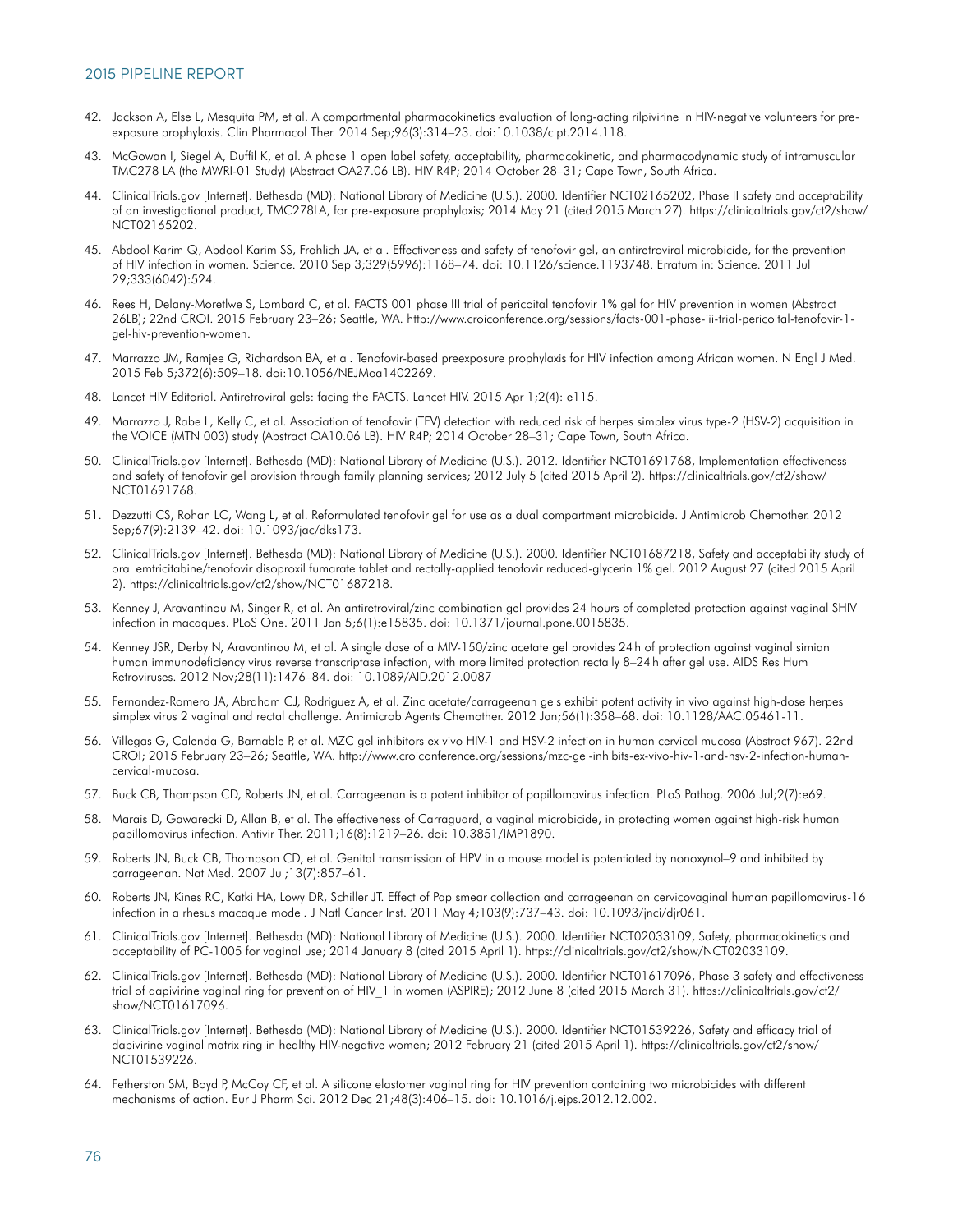- 65. Chen BA, Panther L, Hoesley C, et al. Safety and pharmacokinetics/pharmacodynamics of dapivirine and maraviroc vaginal rings (Abstract 41). 21st CROI; 2013 March 3–6; Boston, MA.
- 66. Murphy DJ, Desjardins D, Dereuddre-Bosquet N, et al. Pre-clinical development of a combination microbicide vaginal ring containing dapivirine and darunavir. J Antimicrob Chemother. 2014 Sep;69(9):2477–88. doi: 10.1093/jac/dku160.
- 67. Mcconville C, Friend DR, Clark MR, Malcolm K. Preformulation and development of a once-daily sustained-release tenofovir tablet containing a single excipient. J Pharm Sci. 2012 Jun;102(6):1859–68. doi: 10.1002/jps.23528.
- 68. Pereira LE, Clark MR, Friend DR, et al. Pharmacokinetic and safety analyses of tenofovir and tenofovir/emtricitabine vaginal tablets in pigtail macaques. Antimicrob Agents Chemother. 2014 Feb 24. doi: 10.1128/AAC.02336-13.
- 69. Clark MR, Peet MM, Davis S, Doncel GF, Friend DR. Evaluation of rapidly disintegrating vaginal tablets of tenofovir, emtricitabine, and their combination for HIV-1 prevention. Pharmaceutics. 2014 Dec 8;6(4):616-31. doi: 10.3390/pharmaceutics6040616.
- 70. ClinicalTrials.gov [Internet]. Bethesda (MD): National Library of Medicine (U.S.). 2000. Identifier NCT01694407, Safety, pharmacokinetics, pharmacodynamics, and disintegration time of vaginal tablets containing tenofovir and/or emtricitabine; 2012 July 17 (cited 2015 April 1). [https://clinicaltrials.gov/ct2/show/NCT01694407.](https://clinicaltrials.gov/ct2/show/NCT01694407)
- 71. Bunge KE, Dezzuitt CS, Macio I, et al. FAME-02: a phase I trial to assess safety, PK, and PD of gel and film formulations of dapivirine (Abstract 42LB). 21st CROI; 2014 March 3–6; Boston, MA.
- 72. ClinicalTrials.gov [Internet]. Bethesda (MD): National Library of Medicine (U.S.). 2000. Identifier NCT01989663, A phase I trial to assess the safety of tenofovir gel and film formulations: FAME 04; 2013 November 5 (cited 2015 April 1). [https://clinicaltrials.gov/ct2/show/](https://clinicaltrials.gov/ct2/show/NCT01989663) [NCT01989663.](https://clinicaltrials.gov/ct2/show/NCT01989663)
- 73. Clark JT, Clark MR, Shelke NB, et al. Engineering a segmented dual-reservoir polyurethane intravaginal ring for simultaneous prevention of HIV transmission and unwanted pregnancy. PLoS One. 2014 Mar 5;9(3):e88509. doi: 10.1371/journal.pone.0088509.
- 74. ClinicalTrials.gov [Internet]. Bethesda (MD): National Library of Medicine (U.S.). 2000. Identifier NCT02235662, Phase I one-month safety, PK, PD, and acceptability study of IVR releasing TFV and LNG or TFV alone; 2014 July 14 (cited 2013 April 10). [https://clinicaltrials.gov/ct2/show/](https://clinicaltrials.gov/ct2/show/NCT02235662) [NCT02235662.](https://clinicaltrials.gov/ct2/show/NCT02235662)
- 75. Zydowsky TM, Kenney J, Aravantinou M, et al. A novel intravaginal ring (IVR) protects macaques against SHIV-RT infection and reduces HSV-2 shedding after repeated SHIV-RT/HSV-2 co-challenge (Abstract OA03.05). HIV R4P; 2014 October 28–31; Cape Town, South Africa.
- 76. Herold BC, Scordi-Bellow I, Cheshenko N, et al. Mandelic acid condensation polymer: Novel candidate microbicide for prevention of human immunodeficiency virus and herpes simplex virus entry. J Virol. 2002 Nov;76(22):11236–44. doi: 10.1128/JVI.76.22.11236-11244.2002.
- 77. Zaneveld LJD, Anderson RA, Diao X-H, et al. Use of mandelic acid condensation polymer (SAMMA), a new antimicrobial contraceptive agent, for vaginal prophylaxis. Fertil Steril. 2002 Nov;78(5):1107–15.
- 78. Mesquita PM, Wilson SS, Manlow P, et al. Candidate microbicide PPCM blocks human immunodeficiency virus type 1 infection in cell and tissue cultures and prevents genital herpes in a murine model. J Virol. 2008 Jul;82(13):6576–84. doi: 10.1128/JVI.00335-08.
- 79. Dawson L, Garner S, Anude C, et al. Testing the waters: Ethical considerations for including PrEP in a phase IIb HIV vaccine efficacy trial. Clin Trials. 2015 Apr 7. doi: 10.1177/1740774515579165. [Epub ahead of print]
- 80. Cowan EA, Macklin R. Is preexposure prophylaxis ready for prime time use in HIV prevention research? AIDS. 2014 Jan 28;28(3):293–5. doi: 10.1097/QAD.0000000000000055.
- 81. Gray G. Overview of the HVTN RSA phase 3 program. Presented at: AVAC Vaccines in Vivo: Advances in AIDS Vaccine Research Webinar. 2015 May 18.<http://www.avac.org/event/vaccines-vivo-advances-aids-vaccine-research>.
- 82. Donnell D, Hughes JP, Wang L, Chen YQ, Fleming TR. Study design considerations for evaluating efficacy of systemic preexposure prophylaxis interventions. J Acquir Immune Defic Syndr. 2013 Jul;63 Suppl 2:S130–4. doi: 10.1097/QAI.0b013e3182986fac.
- 83. Rerks-Ngarm S, Pitisuttithum P, Nitayaphan S, et al. Vaccination with ALVAC and AIDSVAX to prevent HIV-1 infection in Thailand. N Engl J Med. 2009 Dec 3;361(23):2209–20. doi: 10.1056/NEJMoa0908492.
- 84. Gray GE, Andersen-Nissen E, Grunenberg N, et al. HVTN 097: Evaluation of the RV144 vaccine regimen in HIV uninfected South African adults (Abstract OA11.06LB). HIV R4P; 2014 October 28–31; Cape Town, South Africa.
- 85. National Institute of Allergy and Infectious Diseases (U.S.) (Press Release). NIH-sponsored HIV vaccine trial launches in South Africa. 2015 February 18. <http://www.niaid.nih.gov/news/newsreleases/2015/Pages/HVTN100.aspx>.
- 86. AVAC. An advocate's guide to tracking the P5 development tracks [Internet]. 2015 February 23. [http://www.avac.org/infographic/advocates](http://www.avac.org/infographic/advocates-guide-tracking-p5-development-tracks)[guide-tracking-p5-development-tracks](http://www.avac.org/infographic/advocates-guide-tracking-p5-development-tracks).
- 87. Whitney JB, Hill AL, Sanisetty S, et al. Rapid seeding of the viral reservoir prior to SIV viraemia in rhesus monkeys. Nature. 2014 Aug 7;512(7512):74–7. doi: 10.1038/nature13594.
- 88. Chung AW, Ghebremichael M, Robinson H, et al. Polyfunctional Fc-effector profiles mediated by IgG subclass selection distinguish RV144 and VAX003 vaccines. Sci Transl Med. 2014 Mar 19;6(228):228ra38. doi: 10.1126/scitranslmed.3007736.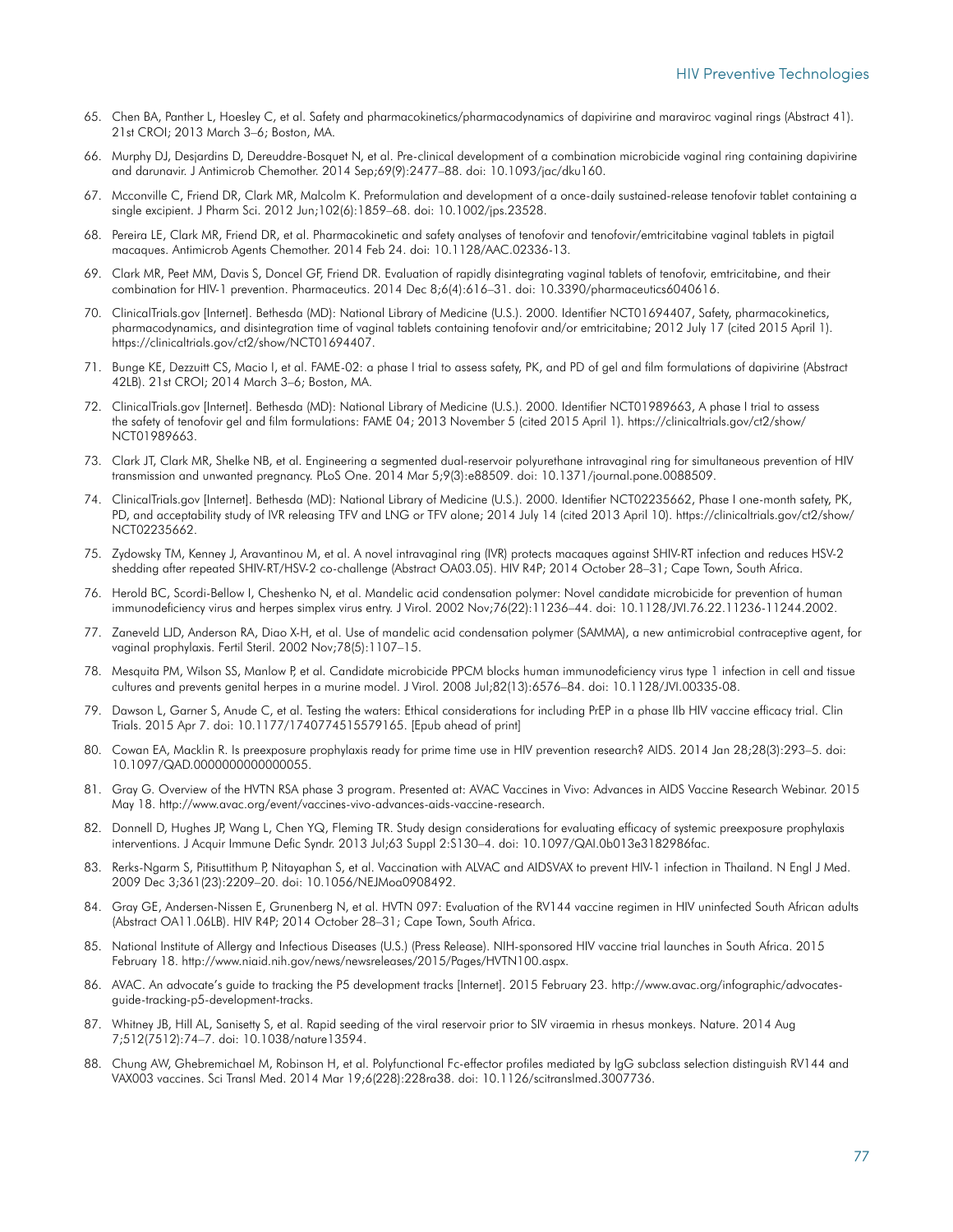- 89. Yates NL, Liao HX, Fong Y, et al. Vaccine-induced Env V1-V2 IgG3 correlates with lower HIV-1 infection risk and declines soon after vaccination. Sci Transl Med. 2014 Mar 19;6(228):228ra39. doi: 10.1126/scitranslmed.3007730.
- 90. Choi I, Chung AW, Suscovich TJ, et al. Machine learning methods enable predictive modeling of antibody feature:function relationships in RV144 vaccinees. PLoS Comput Biol. 2015 Apr 13;11(4):e1004185. doi: 10.1371/journal.pcbi.1004185.
- 91. Ackerman M. Potentiating protective antibody activity: a systems serology approach (Abstract 64). 22nd CROI; 2015 February 23-26; Seattle, WA. [http://www.croiwebcasts.org/console/player/25639?mediaType=audio&.](http://www.croiwebcasts.org/console/player/25639?mediaType=audio&)
- 92. Hansen SG, Piatak M Jr, Ventura AB, et al. Immune clearance of highly pathogenic SIV infection. Nature. 2013 Oct 3;502(7469):100–4. doi: 10.1038/nature12519.
- 93. ClinicalTrials.gov [Internet]. Bethesda (MD): National Library of Medicine (U.S.). 2000. Identifier NCT02366013, Trial of the safety and immunogenicity of an oral, replicating Ad26 vectored HIV-1 vaccine; 2015 February 4 (cited 2015 April 27). [https://clinicaltrials.gov/ct2/show/](https://clinicaltrials.gov/ct2/show/NCT02366013) [NCT02366013.](https://clinicaltrials.gov/ct2/show/NCT02366013)
- 94. Barouch DH, Stephenson KE, Borducchi EN, et al. Protective efficacy of a global HIV-1 mosaic vaccine against heterologous SHIV challenges in rhesus monkeys. Cell. 2013 Oct 24;155(3):531–9. doi: 10.1016/j.cell.2013.09.061.
- 95. ClinicalTrials.gov [Internet]. Bethesda (MD): National Library of Medicine (U.S.). 2000. Identifier NCT02304185, Safety, tolerability and immunogenicity study of 2 dose levels of trimeric glycoprotein140 (gp140) in healthy adult volunteers; 2014 November 26 (cited 2015 April 27). [https://clinicaltrials.gov/ct2/show/NCT02304185.](https://clinicaltrials.gov/ct2/show/NCT02304185)
- 96. Shuitemaker H. MOSAIC HIV prophylactic vaccine. Global HIV/AIDS Vaccine Enterprise Timely Topics Series: HIV Vaccine Development: PanAfrican Considerations; 2015 March 16–17; Kigali, Rwanda. [http://www.vaccineenterprise.org/sites/default/files/150316\\_S1\\_Schuitemaker.](http://www.vaccineenterprise.org/sites/default/files/150316_S1_Schuitemaker.Hanneke.pdf) [Hanneke.pdf.](http://www.vaccineenterprise.org/sites/default/files/150316_S1_Schuitemaker.Hanneke.pdf)
- 97. Huang Y, Follmann D, Nason M, et al. Meta-analysis of Ad5-vector HIV vaccine trials to assess the vaccine effect on HIV acquisition (Abstract PL04.06). AIDS Vaccine 2013; 2013 October 7–10; Barcelona, Spain.
- 98. Fauci AS, Marovich MA, Dieffenbach CW, Hunter E, Buchbinder SP. Immunology. Immune activation with HIV vaccines. Science. 2014 Apr 4;344(6179):49–51. doi: 10.1126/science.1250672.
- 99. Hu H, Eller MA, Zafar S et al. Preferential infection of human Ad5-specific CD4 T cells by HIV in Ad5 naturally exposed and recombinant Ad5-HIV vaccinated individuals. Proc Natl Acad Sci U S A. 2014 Sep 16;111(37):13439–44. doi: 10.1073/pnas.1400446111.
- 100. Baden LR, Liu J, Li H, et al. Induction of HIV-1-specific mucosal immune responses following intramuscular recombinant adenovirus serotype 26 HIV-1 vaccination of humans. J Infect Dis. 2015 Feb 15;211(4):518–28. doi: 10.1093/infdis/jiu485.
- 101. Baden LR, Walsh SR, Seaman MS, et al. First-in-human evaluation of a hexon chimeric adenovirus vector expressing HIV-1 Env (IPCAVD 002). J Infect Dis. 2014 Oct 1;210(7):1052–61. doi: 10.1093/infdis/jiu217.
- 102. Karita E, Anzala O, Gazzard G, et al. Clinical safety and immunogenicity of two HIV vaccines SeV-G (NP) and Ad35-GRIN in HIV-uninfected, healthy adult volunteers (Abstract PD03.04 LB). HIV R4P; 2014 October 28–31; Cape Town, South Africa.
- 103. Omosa-Manyonyi G, Mpendo J, Ruzagira E, et al. A phase I double blind, placebo-controlled, randomized study of the safety and immunogenicity of an adjuvanted HIV-1 Gag-Pol-Nef fusion protein and adenovirus 35 Gag-RT-Int-Nef vaccine in healthy HIV-uninfected African adults. PLoS One. 2015 May 11;10(5):e0125954. doi: 10.1371/journal.pone.0125954.
- 104. Lewis DJ, Wang Y, Huo Z, et al. Effect of vaginal immunization with HIVgp140 and HSP70 on HIV-1 replication and innate and T cell adaptive immunity in women. J Virol. 2014 Oct;88(20):11648–57. doi: 10.1128/JVI.01621-14.
- 105. Lu W, Chen S, Lai C, Guo W, Fu L, Andrieu JM. Induction of CD8+ regulatory T cells protects macaques against SIV challenge. Cell Rep. 2012 Dec 27;2(6):1736–46. doi: 10.1016/j.celrep.2012.11.016.
- 106. Andrieu JM, Chen S, Lai C, Guo W, Lu W. Mucosal SIV vaccines comprising inactivated virus particles and bacterial adjuvants induce CD8(+) T-regulatory cells that suppress SIV-positive CD4(+) T-cell activation and prevent SIV infection in the macaque model. Front Immunol. 2014 Jun 30;5:297. doi: 10.3389/fimmu.2014.00297.
- 107. Esparza J, Van Regenmortel MH. more surprises in the development of an HIV vaccine. Front Immunol. 2014 Jul 14;5:329. doi: 10.3389/ fimmu.2014.00329.
- 108. Nguyen T. "Researcher has a radical idea for a drinkable, probiotic HIV vaccine." Washington Post [Internet]. 2014 September 10. [http://www.](http://www.washingtonpost.com/blogs/innovations/wp/2014/09/10/researcher-has-a-radical-idea-for-a-drinkable-probiotic-hiv-vaccine/) [washingtonpost.com/blogs/innovations/wp/2014/09/10/researcher-has-a-radical-idea-for-a-drinkable-probiotic-hiv-vaccine/](http://www.washingtonpost.com/blogs/innovations/wp/2014/09/10/researcher-has-a-radical-idea-for-a-drinkable-probiotic-hiv-vaccine/).
- 109. Andrieu JM. Personal communication with: Richard Jefferys (Treatment Action Group, New York, NY). 2015 May 30.
- 110. Njuguna IN, Ambler G, Reilly M, et al. PedVacc 002: a phase I/II randomized clinical trial of MVA.HIVA vaccine administered to infants born to human immunodeficiency virus type 1-positive mothers in Nairobi. Vaccine. 2014 Oct 7;32(44):5801–8. doi: 10.1016/j.vaccine.2014.08.034.
- 111. Graham BS. Update on clinical development of vrc01 and second generation neutralizing CD4 binding site-specific monoclonal antibodies (Abstract SY12.01). HIV R4P; 2014 October 28–31; Cape Town, South Africa. [http://webcasts.hivr4p.org/console/](http://webcasts.hivr4p.org/console/player/25262?mediaType=audio&) [player/25262?mediaType=audio&.](http://webcasts.hivr4p.org/console/player/25262?mediaType=audio&)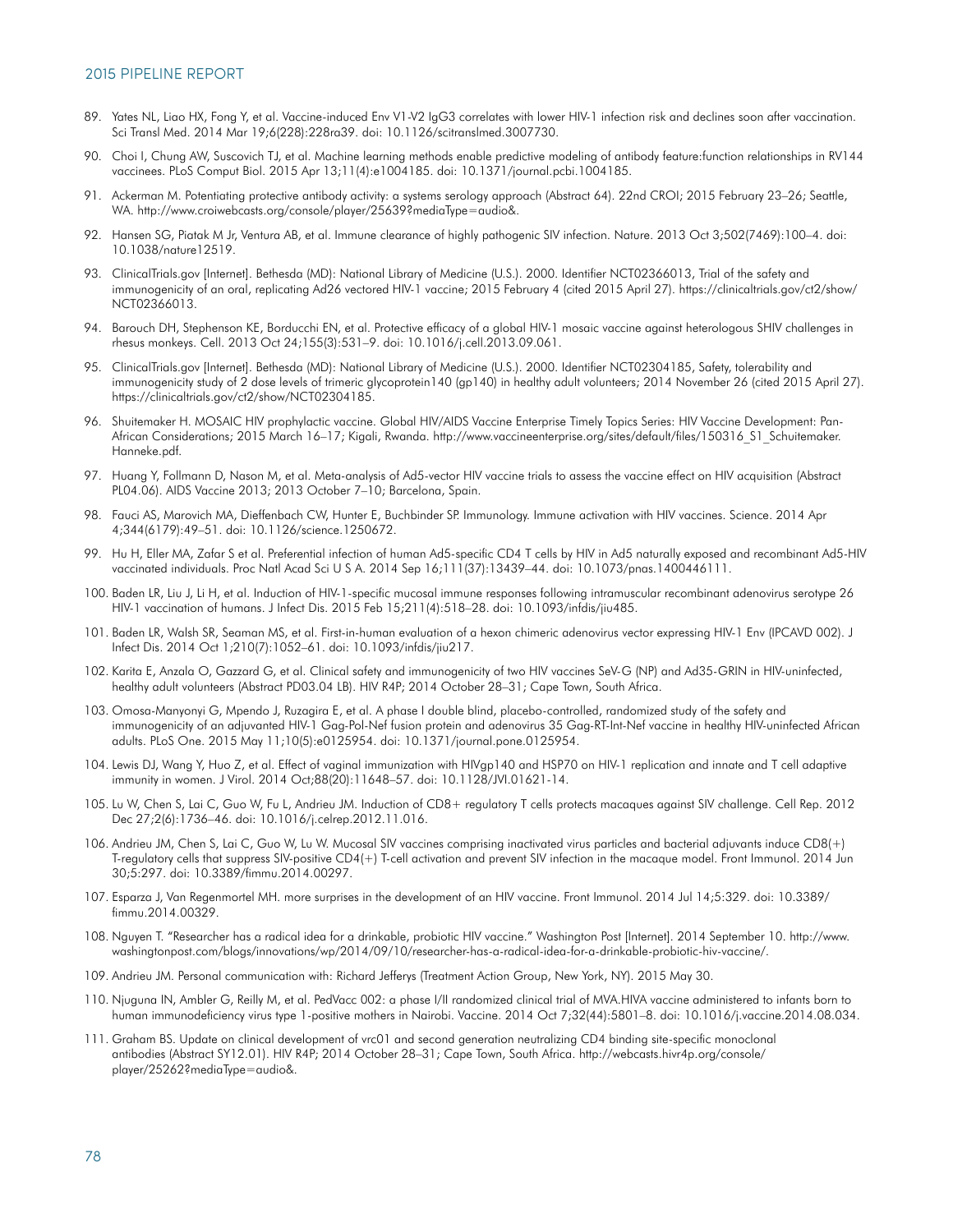- 112. Ko SY, Pegu A, Rudicell RS. Enhanced neonatal Fc receptor function improves protection against primate SHIV infection. Nature. 2014 Oct 30;514(7524):642–5. doi: 10.1038/nature13612.
- 113. Rudicell RS, Kwon YD, Ko SY et al. Enhanced potency of a broadly neutralizing HIV-1 antibody in vitro improves protection against lentiviral infection in vivo. J Virol. 2014 Nov;88(21):12669–82. doi: 10.1128/JVI.02213-14.
- 114. Robbie GJ, Criste R, Dall'acqua WF, et al. A novel investigational Fc-modified humanized monoclonal antibody, motavizumab-YTE, has an extended half-life in healthy adults. Antimicrob Agents Chemother. 2013 Dec;57(12):6147–53. doi: 10.1128/AAC.01285-13.
- 115. Caskey M, Klein F, Lorenzi JC, et al. Viraemia suppressed in HIV-1-infected humans by broadly neutralizing antibody 3BNC117. Nature. 2015 Apr 8. doi: 10.1038/nature14411. [Epub ahead of print]
- 116. Barouch D. Broadly neutralizing antibodies for HIV-1 eradication strategies (Abstract 67). 22nd CROI; 2015 February 23–26; Seattle, WA. <http://www.croiwebcasts.org/console/player/25642?mediaType=audio&>.
- 117. Nathwani AC, Tuddenham EG, Rangarajan S, et al. Adenovirus-associated virus vector-mediated gene transfer in hemophilia B. N Engl J Med. 2011 Dec 22;365(25):2357–65. doi: 10.1056/NEJMoa1108046.
- 118. Johnson PR, Schnepp BC, Zhang J, Connell MJ, Greene SM, Yuste E, Desrosiers RC, Clark KR. Vector-mediated gene transfer engenders longlived neutralizing activity and protection against SIV infection in monkeys. Nat Med. 2009 Aug;15(8):901–6. doi: 10.1038/nm.1967.
- 119. Balazs AB, Chen J, Hong CM, Rao DS, Yang L, Baltimore D. Antibody-based protection against HIV infection by vectored immunoprophylaxis. Nature. 2011 Nov 30;481(7379):81–4. doi: 10.1038/nature10660.
- 120. ClinicalTrials.gov [Internet]. Bethesda (MD): National Library of Medicine (U.S.). 2000. Identifier NCT01937455, A phase 1, randomized, blinded, dose-escalation study of rAAV1-PG9DP recombinant AAV vector coding for PG9 antibody in healthy male adults; 2013 September 4 (cited 2015 May 11). [https://clinicaltrials.gov/ct2/show/NCT01937455.](https://clinicaltrials.gov/ct2/show/NCT01937455)
- 121. Johnson P. Immunoprophylaxis by gene transfer: shortcut to an HIV vaccine (Abstract 66). 22nd CROI; 2015 February 23–26; Seattle, WA. <http://www.croiwebcasts.org/console/player/25641?mediaType=audio&>.
- 122. Gardner MR, Kattenhorn LM, Kondur HR, et al. AAV-expressed eCD4-Ig provides durable protection from multiple SHIV challenges. Nature. 2015 Mar 5;519(7541):87–91. doi: 10.1038/nature14264.
- 123. AVAC. HIV prevention research & development investment in 2013: in a changing global development, economic, and human rights landscape. New York: AVAC; 2014. [http://www.hivresourcetracking.org/sites/default/files/Final%20RT%20Report%20October%202014.pdf.](http://www.hivresourcetracking.org/sites/default/files/Final%20RT%20Report%20October%202014.pdf)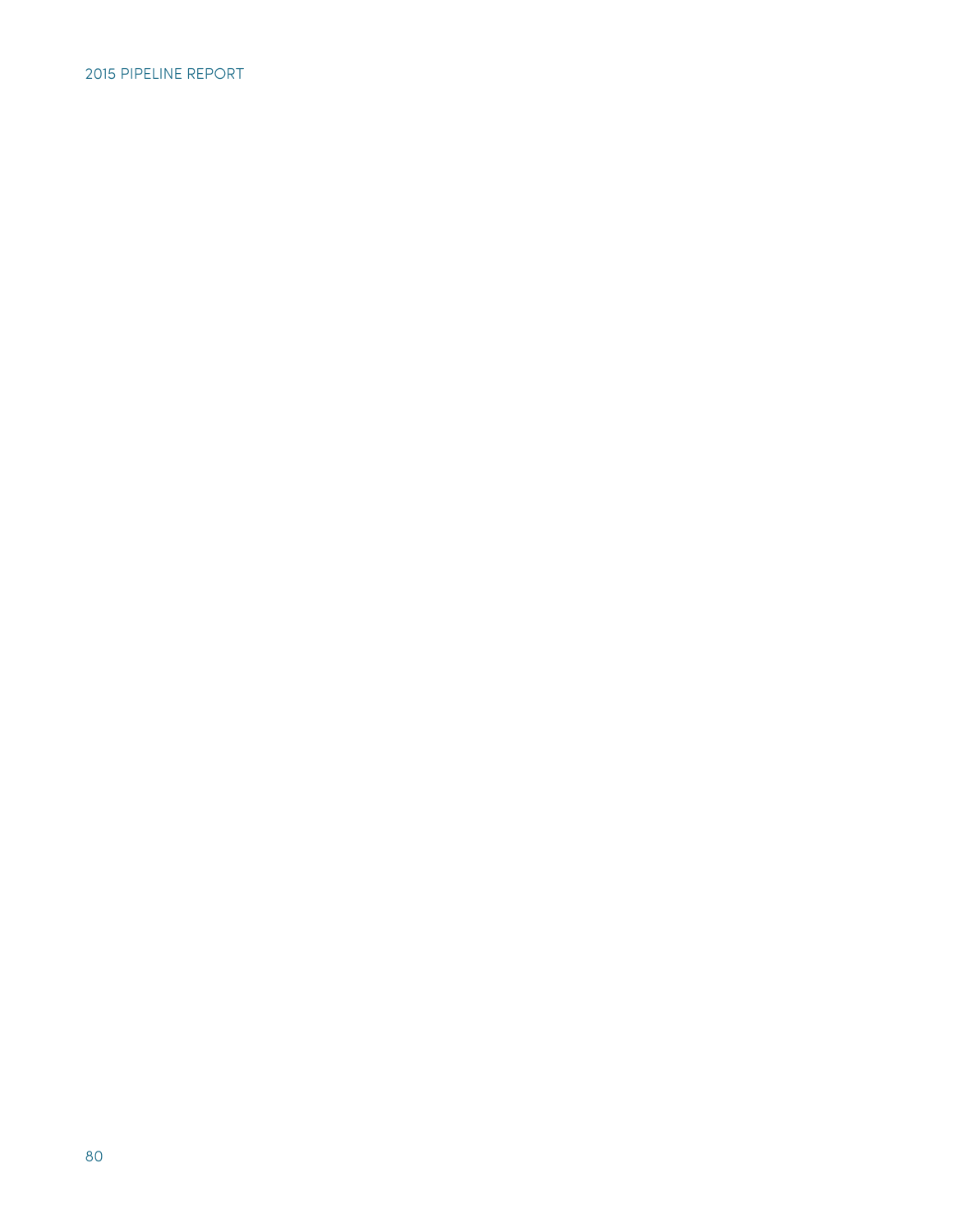# Research Toward a Cure and Immune-Based and Gene Therapies

By Richard Jefferys

## **Introduction**

The rise to prominence of cure research has continued over the past year, with every major scientific conference on HIV now featuring sessions and presentations on the topic. The U.S. National Institute of Allergy and Infectious Diseases (NIAID) sponsors a biannual workshop with the most recent, Strategies for an HIV Cure, taking place in Bethesda in October 2014. The NIAID meeting alternates years with another more longstanding event known as the International HIV Persistence Workshop, which debuted in 2003 and will convene for the seventh time in December 2015. In addition, the International AIDS Society (IAS) sponsors a two-day symposium, Towards an HIV Cure, every year in July.

The proliferation of meetings and workshops reflects the expansion of the research effort and the resultant data, which are presented and discussed at these events. Since the publication of the *2014 Pipeline Report*, many new clinical trials have been initiated (see table 1), and important results from early human studies of candidate HIV latency-reversing agents have been presented and published.

The most significant development has been a disappointment: the child once known as the Mississippi baby, considered possibly cured of HIV infection, experienced a viral-load rebound and had to restart antiretroviral therapy (ART). The news was announced July 10, 2014,<sup>1</sup> and a case report published in the *New England Journal of Medicine* in February of this year.2 ART had been initiated shortly after the child's birth and then interrupted around 18 months later; the child subsequently went 27 months with no detectable viral load or replication-competent HIV before the rebound occurred. An International Maternal Pediatric Adolescent AIDS Clinical Trials (IMPAACT) Network trial based on the case, P1115, has gone ahead and will attempt to evaluate whether similar or longer periods of remission can be obtained by immediate treatment of newborns infected with HIV because their mothers did not receive appropriate prevention of mother-to-child transmission.

With the return of HIV in the Mississippi child, Timothy Brown once again became the lone individual considered cured (he recently celebrated reaching eight years with this unique status). Gero Hütter, the doctor who identified a stem cell donor homozygous for the CCR5-Δ32 mutation for Brown and performed the transplantation procedures, recently reviewed six other documented cases of people with HIV and cancers who received stem cell transplants from CCR5-Δ32 homozygotes. In a stark and unhappy illustration of the challenges associated with the approach, all six died within a few months, due to either the underlying cancers or complications from the transplantation procedures such as graft-versus-host-disease.3 In one case, HIV had become undetectable, but ART was not discontinued to evaluate the potential for viral-load rebound, and the individual died from the cancer three months posttransplant.<sup>4</sup> The high mortality has raised some concerns, as recent reports indicate a superior survival rate, of 47%, among HIV-positive individuals receiving stem cell transplants from donors lacking the CCR5-Δ32 mutation.5,6 Two ongoing trials in the United States continue to attempt to identify CCR5-Δ32 homozygous donors for people with HIV who need stem cell transplants to treat cancers (see table 1), and a similar effort is under way in Europe led by the IrsiCaixa Institute for AIDS Research in Spain.<sup>7</sup>

Clearly, hopes have significantly diminished that additional cases of cures might result in the near term from immediate ART in infants or CCR5-negative stem cell transplants for people with HIV and cancers. While more cases would have been encouraging for the field, they would not necessarily have aided in the design of more broadly relevant approaches. The majority of current clinical trials represent attempts to create stepping stones toward a cure or the intermediate outcome of extended ART-free remission.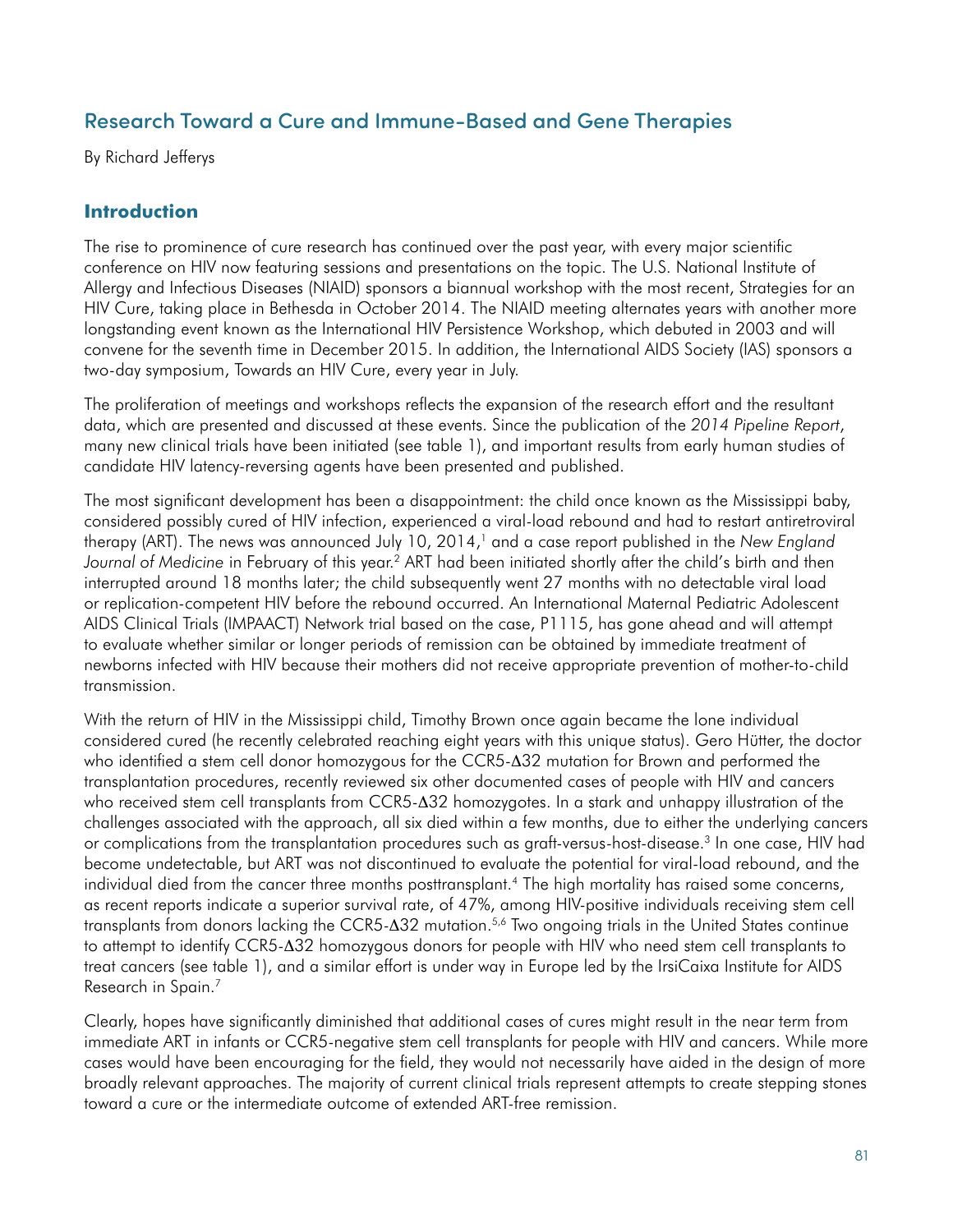On the funding front, a report from the HIV Vaccines and Microbicides Resource Tracking Working Group (in partnership with AVAC and the Towards an HIV Cure initiative) estimates that global investment in HIV cure research was US\$102.7 million in 2013, up from US\$88.1 million in  $2012^8$  – still a very small proportion of overall spending on HIV research. More recently, amfAR, the Foundation for AIDS Research, announced a further expansion of its cure research program, to the tune of US\$100 million over the next several years,<sup>9</sup> and NIAID has announced a request for funding applications that will lead to the support of three or four Martin Delaney Collaboratories focused on the development of an HIV cure starting in mid-2016 (after the current grants supporting the Collaboratory of AIDS Researchers for Eradication (CARE), Delaney AIDS Research Enterprise, and defeatHIV, the Delaney Cell and Genome Engineering Initiative expire). A little over US\$22 million will be allocated in FY 2016, primarily from NIAID with contributions from the National Institute on Drug Abuse, the National Institute of Mental Health, and the National Institute of Neurological Disorders and Stroke.<sup>10</sup> Notably, when the director of the U.S. National Institutes of Health (NIH), Francis Collins, asked the Office of AIDS Research Advisory Council to identify the key priorities for future funding, the pursuit of a cure was ranked prominently among them.<sup>11</sup>

For the most part, immune-based and gene therapies have become integrated into the cure research effort. There is now relatively little exploration of approaches that might be added to ART in order to reduce the residual risk of illness that can persist in some individuals, particularly those who experience poor recovery of CD4+ T cells despite effective viral-load suppression (referred to as immunologic nonresponders, or INRs). Immunologic nonresponse to ART and more subtle manifestations of persistent immune dysregulation such as elevated levels of inflammatory biomarkers and low CD4:CD8 ratios have been associated with a significantly increased risk of morbidity and mortality.<sup>12,13</sup> In the absence of immune-based interventions, evidence indicates that the best approach to minimizing risk is to address modifiable lifestyle factors such as smoking, diet, and exercise. Excercise has been reported to have positive immunologic effects including lowering markers of immune senescence.<sup>14,15</sup>

There is one very large clinical endpoint trial of a possible adjunct to ART that has been launched this year. Known as the REPRIEVE trial, it will assess whether the statin drug pitavastatin can reduce the incidence of cardiovascular disease in people on ART; it aims to recruit 6,500 participants.16 In addition to lipid-lowering effects, some statins have been reported to reduce inflammatory and immune activation biomarkers in HIVpositive individuals.17,18 Changes in the inflammatory biomarkers RP, Lp-PLA2, and sCD163 will be evaluated in a REPRIEVE substudy.<sup>19</sup>

| <b>Trial</b>                                                                                   | <b>Additional Description</b>                                  | <b>Trial Registry</b><br>$Identifier(s)^*$      | Manufacturer/Sponsor(s)                                                     | <b>Phase</b> |
|------------------------------------------------------------------------------------------------|----------------------------------------------------------------|-------------------------------------------------|-----------------------------------------------------------------------------|--------------|
| <b>ADOPTIVE IMMUNOTHERAPY</b>                                                                  |                                                                |                                                 |                                                                             |              |
| Early ART in combination with autologous<br>HIV-specific cytotoxic T-lymphocyte (CTL) infusion | T-cell therapy                                                 | NCT02231281                                     | Yong-Tao Sun, Tangdu Hospital,<br><b>Fourth Military Medical University</b> | Phase III    |
| <b>HXTC</b>                                                                                    | HIV-1 antigen-expanded specific T-cell<br>therapy              | NCT02208167                                     | University of North Carolina<br>(UNC) at Chapel Hill                        | Phase I      |
| <b>ANTIBODIES</b>                                                                              |                                                                |                                                 |                                                                             |              |
| <b>3BNC117</b>                                                                                 | Broadly neutralizing monoclonal antibody                       | NCT02018510                                     | Rockefeller University                                                      | Phase I      |
| BMS-936559                                                                                     | Anti-PD-L1 antibody                                            | NCT02028403<br>(suspended)                      | U.S. National Institute of Allergy<br>and Infectious Diseases (NIAID)       | Phase I      |
| VRC01                                                                                          | Broadly neutralizing monoclonal antibody<br>+ ART interruption | NCT02463227<br>(not yet open for<br>enrollment) | <b>NIAID</b>                                                                | Phase I      |

## Table 1. Research Toward a Cure 2015: Current Clinical Trials and Observational Studies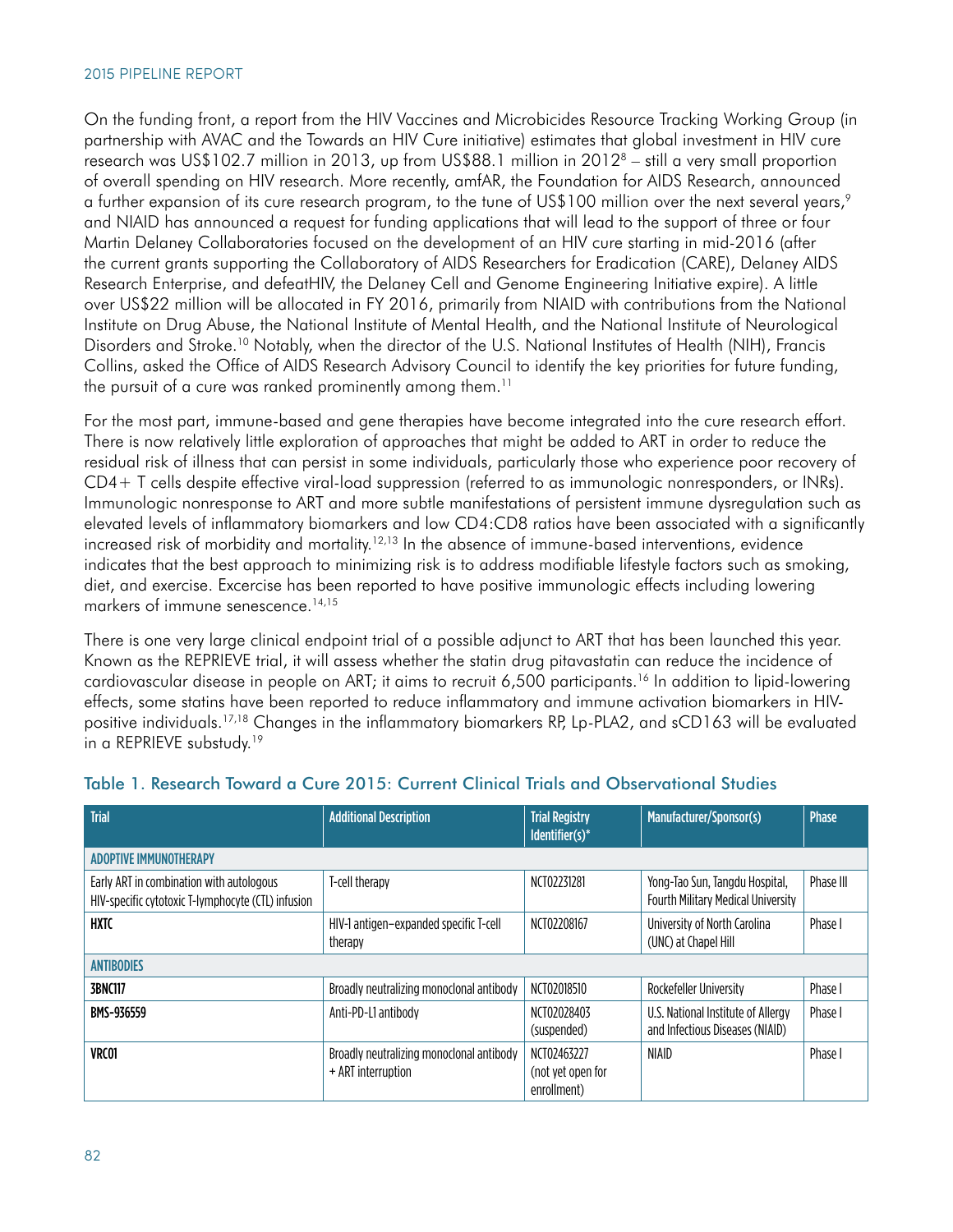## Research Toward a Cure and Immune-Based and Gene Therapies

| <b>Trial</b>                                                                                                                      | <b>Additional Description</b>                                                                                         | <b>Trial Registry</b><br>ldentifier(s)*                   | Manufacturer/Sponsor(s)                                                  | <b>Phase</b> |
|-----------------------------------------------------------------------------------------------------------------------------------|-----------------------------------------------------------------------------------------------------------------------|-----------------------------------------------------------|--------------------------------------------------------------------------|--------------|
| VRC01                                                                                                                             | Broadly neutralizing monoclonal antibody                                                                              | NCT02411539<br>(not yet open for<br>enrollment)           | <b>NIAID</b>                                                             | Phase I      |
| VRC01                                                                                                                             | Broadly neutralizing monoclonal antibody                                                                              | NCT01950325                                               | <b>NIAID</b>                                                             | Phase I      |
| <b>CHERUB 001</b>                                                                                                                 | Intravenous immunoglobulin in primary<br><b>HIV</b> infection                                                         | No clinicaltrials.gov<br>entry yet                        | CHERUB (Collaborative HIV<br>Eradication<br>of viral Reservoirs: UK BRC) | N/A          |
| <b>ANTIFIBROTICS</b>                                                                                                              |                                                                                                                       |                                                           |                                                                          |              |
| <b>ACE inhibitors</b>                                                                                                             |                                                                                                                       | NCT01535235                                               | University of California, San<br>Francisco/amfAR                         | Phase IV     |
| <b>losartan</b>                                                                                                                   | Angiotensin receptor blocker                                                                                          | NCT01852942                                               | University of Minnesota                                                  | Phase I      |
| <b>ANTIRETROVIRAL THERAPY IN HIV CONTROLLERS</b>                                                                                  |                                                                                                                       |                                                           |                                                                          |              |
| emtricitabine + rilpivirine + tenofovir                                                                                           |                                                                                                                       | NCT01777997<br>(closed to enrollment)                     | AIDS Clinical Trials Group (ACTG)/<br>NIAID                              | Phase IV     |
| <b>COMBINATIONS</b>                                                                                                               |                                                                                                                       |                                                           |                                                                          |              |
| <b>RIVER</b> (Research In Viral Eradication of HIV<br>Reservoirs): ART + ChAdV63.HIVconsv &<br>MVA.HIVconsv vaccines + vorinostat | Therapeutic vaccines + HDAC inhibitor                                                                                 | NCT02336074<br>(not yet open for<br>enrollment)           | Imperial College London                                                  | Phase II     |
| SB-728mR-T + cyclophosphamide                                                                                                     | Autologous CD4+ T cells gene-modified<br>via messenger RNA to inhibit CCR5<br>expression + transient chemotherapy     | NCT02225665                                               | Sangamo BioSciences                                                      | Phase I/II   |
| SB-728-T + cyclophosphamide                                                                                                       | Autologous CD4+ T cells gene-modified<br>via adenovirus vector to inhibit CCR5<br>expression + transient chemotherapy | NCT01543152                                               | Sangamo BioSciences                                                      | Phase I/II   |
| Vacc-4x + romidepsin                                                                                                              | HDAC inhibitor + peptide-based<br>therapeutic vaccine                                                                 | NCT02092116                                               | Bionor Immuno AS/Celgene                                                 | Phase I/II   |
| CD4-ZETA +/- interleukin-2 (IL-2)                                                                                                 | Gene-modified T cells + cytokine                                                                                      | NCT01013415<br>(closed to enrollment)                     | University of Pennsylvania                                               | Phase I      |
| SB-728mR-T + cyclophosphamide                                                                                                     | Autologous CD4+ T cells gene-modified<br>via messenger RNA to inhibit CCR5<br>expression + transient chemotherapy     | NCT02388594                                               | University of Pennsylvania                                               | Phase I      |
| <b>GENE THERAPIES</b>                                                                                                             |                                                                                                                       |                                                           |                                                                          |              |
| Cal-1: Dual anti-HIV gene transfer construct                                                                                      | Lentiviral vector encoding a short hairpin<br>RNA that inhibits expression of CCR5 +<br>fusion inhibitor (C46)        | NCT01734850<br>NCT02390297<br>(long-term safety<br>phase) | Calimmune                                                                | Phase I/II   |
| <b>VRX496</b>                                                                                                                     | Autologous CD4+ T cells modified with<br>an antisense gene targeting the HIV<br>envelope                              | NCT00295477<br>(closed to enrollment)                     | University of Pennsylvania                                               | Phase I/II   |
| MazF-T                                                                                                                            | Autologous CD4+ T cells gene-modified<br>with MazF endoribonuclease gene to<br>inhibit HIV                            | NCT01787994                                               | Takara Bio/University of<br>Pennsylvania                                 | Phase I      |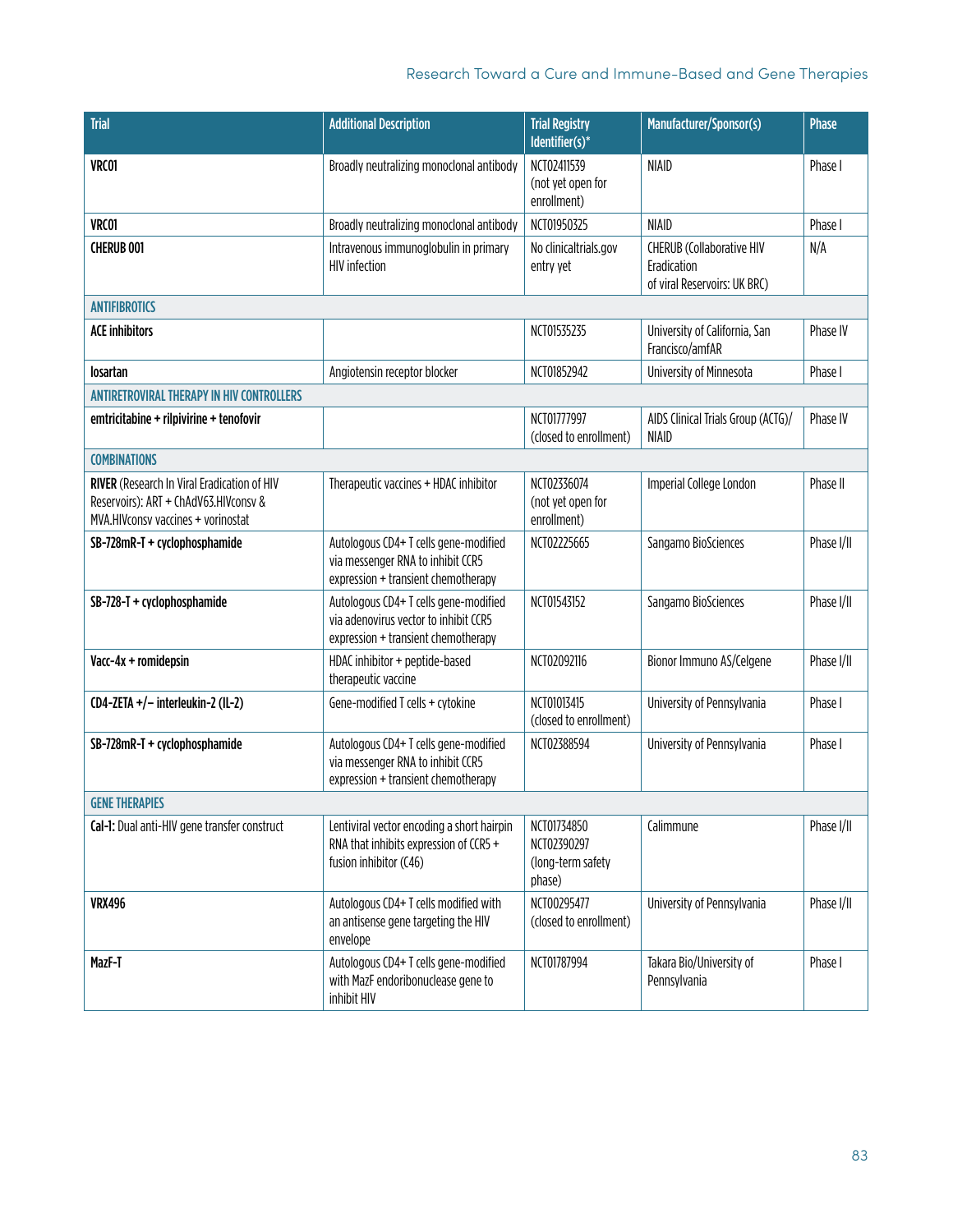| <b>Trial</b>                                                                                                                                  | <b>Additional Description</b>                                                                                                | <b>Trial Registry</b><br>Identifier(s)*                        | Manufacturer/Sponsor(s)                                                                  | <b>Phase</b>     |  |
|-----------------------------------------------------------------------------------------------------------------------------------------------|------------------------------------------------------------------------------------------------------------------------------|----------------------------------------------------------------|------------------------------------------------------------------------------------------|------------------|--|
| <b>GENE THERAPIES FOR HIV-POSITIVE PEOPLE WITH CANCERS</b>                                                                                    |                                                                                                                              |                                                                |                                                                                          |                  |  |
| High-dose chemotherapy with transplantation<br>of gene-modified stem cells for high-risk AIDS-<br>related lymphoma                            | Stem cells gene-modified to express an<br>HIV entry inhibitor C46                                                            | NCT00858793<br>(suspended)                                     | Universitätsklinikum Hamburg -<br>Eppendorf                                              | Phase I/II       |  |
| HIV-resistant gene-modified stem cells and<br>chemotherapy in treating patients with<br>lymphoma and HIV infection                            | Stem cells gene-modified to delete CCR5<br>and express an HIV entry inhibitor C46                                            | NCT02343666                                                    | Fred Hutchinson Cancer Research<br>Center                                                | Phase I          |  |
| Gene-modified HIV-protected stem cell transplant<br>in treating patients with HIV-associated<br>lymphoma                                      | Stem cells gene-modified with LVsh5/<br>$(46 (Cal-1))$                                                                       | NCT02378922<br>(not yet open for<br>enrollment)                | <b>Fred Hutchinson Cancer Research</b><br>Center                                         | Phase I          |  |
| Gene therapy and combination chemotherapy in<br>treating patients with AIDS-related non-Hodgkin's<br>lymphoma                                 | Stem cells gene-modified with a<br>lentivirus vector encoding three forms of<br>anti-HIV RNA (pHIV7-shl-TAR-CCR5RZ)          | NCT02337985<br>(not yet open for<br>enrollment)                | City of Hope Medical Center                                                              | Not listed       |  |
| Busulfan and gene therapy after frontline<br>chemotherapy in patients with AIDS-related<br>non-Hodgkin's lymphoma                             | Stem cells gene-modified with a<br>lentivirus vector encoding three forms of<br>anti-HIV RNA (pHIV7-shl-TAR-CCR5RZ)          | NCT01961063                                                    | City of Hope Medical Center                                                              | Not listed       |  |
| Gene therapy-treated stem cells in patients<br>undergoing stem cell transplant for intermediate-<br>grade or high-grade AIDS-related lymphoma | Stem cells gene-modified with a<br>lentivirus vector encoding three forms of<br>anti-HIV RNA (pHIV7-shl-TAR-CCR5RZ)          | NCT00569985                                                    | City of Hope Medical Center                                                              | Not listed       |  |
| <b>LATENCY-REVERSING AGENTS</b>                                                                                                               |                                                                                                                              |                                                                |                                                                                          |                  |  |
| <b>MGN1703</b>                                                                                                                                | Toll-like receptor 9 (TLR-9) agonist                                                                                         | NCT02443935                                                    | University of Aarhus                                                                     | Phase lb/<br>lla |  |
| poly-ICLC                                                                                                                                     | TLR-3 agonist                                                                                                                | NCT02071095                                                    | Nina Bhardwaj/<br>Campbell Foundation/Oncovir                                            | Phase I/II       |  |
| romidepsin                                                                                                                                    | <b>HDAC</b> inhibitor                                                                                                        | NCT01933594                                                    | ACTG/NIAID/Gilead Sciences                                                               | Phase I/II       |  |
| vorinostat                                                                                                                                    | <b>HDAC</b> inhibitor                                                                                                        | NCT01319383                                                    | UNC at Chapel Hill/NIAID/Merck                                                           | Phase I/II       |  |
| ALT-803                                                                                                                                       | Recombinant human superagonist<br>interleukin-15 complex                                                                     | NCT02191098<br>(not yet open for<br>enrollment)                | University of Minnesota - Clinical<br>and Translational Science<br>Institute             | Phase I          |  |
| bryostatin-1                                                                                                                                  | PKC agonist                                                                                                                  | NCT02269605<br>(closed to enrollment)                          | Fundación para la Investigación<br>Biomédica del Hospital<br>Universitario Ramón y Cajal | Phase I          |  |
| GS-9620                                                                                                                                       | TLR-7 agonist                                                                                                                | Not entered in<br>clinicaltrials.gov<br>(closed to enrollment) | Gilead Sciences                                                                          | Phase I          |  |
| <b>OBSERVATIONAL STUDIES</b>                                                                                                                  |                                                                                                                              |                                                                |                                                                                          |                  |  |
| <b>ACTG A5321</b>                                                                                                                             | Decay of HIV-1 reservoirs in subjects on<br>long-term antiretroviral therapy: the ACTG<br>HIV reservoirs cohort (AHRC) study | Not listed                                                     | ACTG                                                                                     | N/A              |  |
| Analytic Treatment Interruption (ATI) to Assess<br><b>HIV Cure</b>                                                                            | Antiretroviral treatment interruption                                                                                        | NCT02437526<br>(enrolling by invitation<br>only)               | Mayo Clinic                                                                              | N/A              |  |
| <b>CHERUB 003</b>                                                                                                                             | Prospective cohort study evaluating<br>the effects of chemotherapy on the HIV<br>reservoir                                   | NCT01902693<br>(closed to enrollment)                          | Imperial College London/CHERUB                                                           | N/A              |  |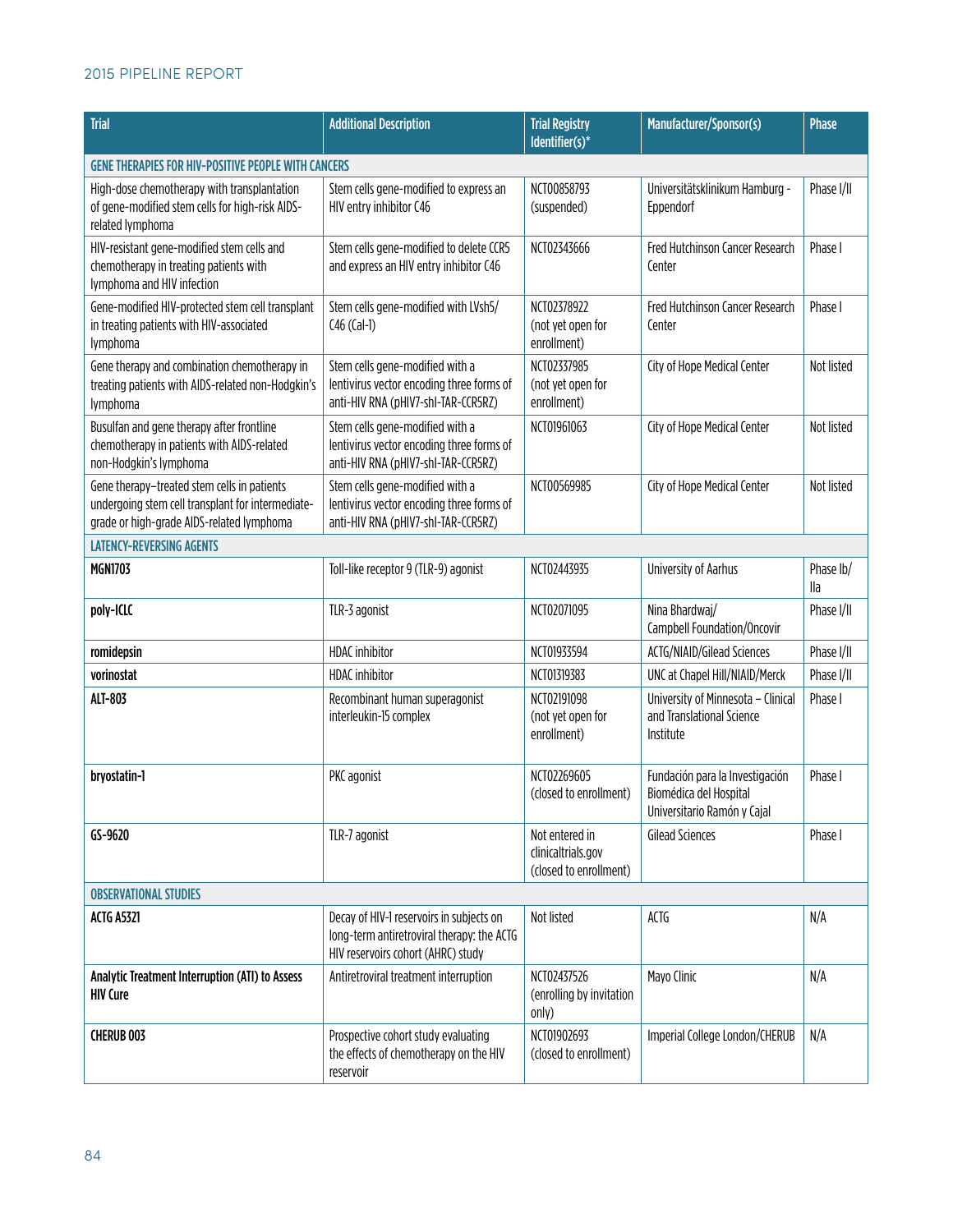## Research Toward a Cure and Immune-Based and Gene Therapies

| <b>Trial</b>                                                                                                    | <b>Additional Description</b>                                                                                                | <b>Trial Registry</b><br>ldentifier(s)*         | Manufacturer/Sponsor(s)                                                                                                                                         | <b>Phase</b> |
|-----------------------------------------------------------------------------------------------------------------|------------------------------------------------------------------------------------------------------------------------------|-------------------------------------------------|-----------------------------------------------------------------------------------------------------------------------------------------------------------------|--------------|
| <b>CODEX (the "Extreme" cohort)</b>                                                                             | Long-term nonprogressors and HIV<br>controllers                                                                              | NCT01520844                                     | French National Institute for<br>Health and Medical Research/<br>French National Agency for<br>Research on AIDS and Viral<br>Hepatitis (INSERM/ANRS)            | N/A          |
| EPIC4                                                                                                           | Early Pediatric ART Initiation: Canada Child<br>cure Cohort Study                                                            | Not listed                                      | Canadian Institutes of Health<br>Research/Canadian Foundation<br>for AIDS Research/International<br><b>AIDS Society</b>                                         | N/A          |
| Establish and characterize an acute HIV infection<br>cohort in a high-risk population                           |                                                                                                                              | NCT00796146                                     | Southeast Asia Research<br>Collaboration with Hawaii/Armed<br>Forces Research Institute of<br>Medical Sciences, Thailand/Thai<br>Red Cross AIDS Research Centre | N/A          |
| Quantitative measurement and correlates of<br>the latent HIV reservoir in virally suppressed<br><b>Ugandans</b> |                                                                                                                              | NCT02154035                                     | <b>NIAID</b>                                                                                                                                                    | N/A          |
| Use of leukapheresis to support HIV pathogenesis<br>studies                                                     |                                                                                                                              | NCT01161199                                     | University of California, San<br>Francisco                                                                                                                      | N/A          |
| <b>ULTRASTOP/ERAMUNE-03 (Towards HIV Functional</b><br>(ure)                                                    | Antiretroviral treatment interruption                                                                                        | NCT01876862                                     | Objectif Recherche VACcin Sida/<br><b>Fondation Bettencourt Schueller</b>                                                                                       | N/A          |
| <b>mTOR INHIBITORS</b>                                                                                          |                                                                                                                              |                                                 |                                                                                                                                                                 |              |
| everolimus                                                                                                      | Impact of everolimus on HIV persistence<br>following kidney or liver transplant                                              | NCT02429869<br>(not yet open for<br>enrollment) | University of California, San<br>Francisco                                                                                                                      | Phase IV     |
| sirolimus                                                                                                       | Safety and efficacy of sirolimus for HIV<br>reservoir reduction in individuals on<br>suppressive ART                         | NCT02440789<br>(not yet open for<br>enrollment) | ACTG                                                                                                                                                            | Phase I/II   |
| <b>STEM CELL TRANSPLANTATION</b>                                                                                |                                                                                                                              |                                                 |                                                                                                                                                                 |              |
| <b>BMT CTN 0903</b>                                                                                             | Allogeneic transplant in individuals with<br>chemotherapy-sensitive hematologic<br>malignancies and coincident HIV infection | NCT01410344                                     | National Heart, Lung, and<br><b>Blood Institute/National Cancer</b><br>Institute/Blood and Marrow<br><b>Transplant Clinical Trials Network</b>                  | Phase II     |
| Immune response after stem cell transplant in<br>HIV-positive patients with hematologic cancer                  |                                                                                                                              | NCT00968630                                     | Fred Hutchinson Cancer Research<br>Center                                                                                                                       | Phase II     |
| <b>IMPAACT P1107</b>                                                                                            | Cord blood transplantation using<br>CCR5-△32 donor cells for the treatment of<br>HIV and underlying disease                  | NCT02140944                                     | IMPAACT/NIAID/Eunice Kennedy<br>Shriver National Institute of Child<br>Health and Human Development<br>(NICHD)                                                  | N/A          |
| <b>THERAPEUTIC VACCINES</b>                                                                                     |                                                                                                                              |                                                 |                                                                                                                                                                 |              |
| AGS-004                                                                                                         | Personalized therapeutic vaccine using<br>patient-derived dendritic cells and HIV<br>antigens                                | NCT01069809<br>(closed to enrollment)           | Argos Therapeutics                                                                                                                                              | Phase II     |
| GTU-MultiHIV + LIPO-5                                                                                           | DNA + lipopeptide vaccines                                                                                                   | NCT01492985                                     | <b>INSERM/ANRS</b>                                                                                                                                              | Phase II     |
| VAC-3S                                                                                                          | Peptide-based vaccine                                                                                                        | NCT02041247                                     | <b>InnaVirVax</b>                                                                                                                                               | Phase II     |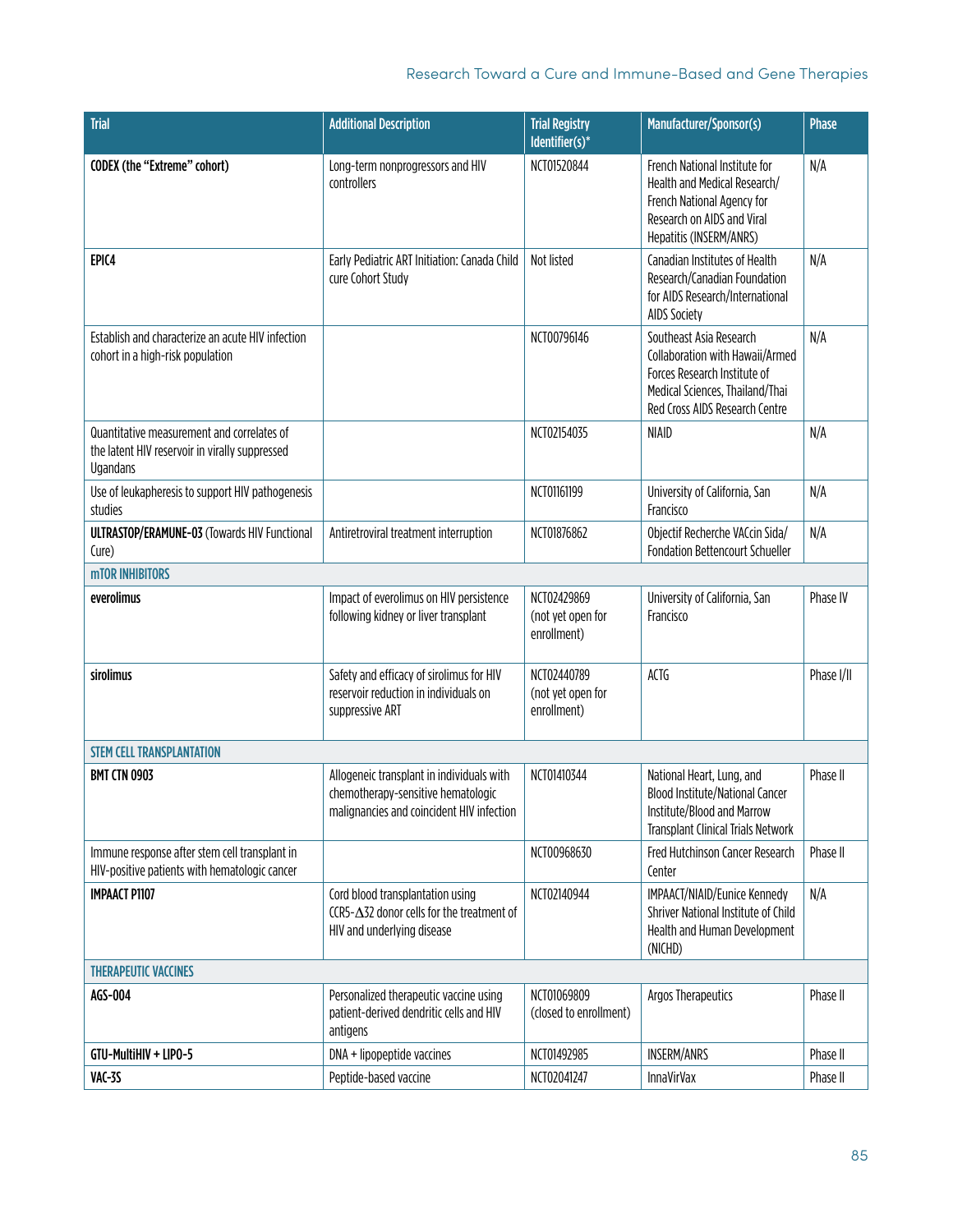| <b>Trial</b>                                                                                              | <b>Additional Description</b>                                                                 | <b>Trial Registry</b><br>ldentifier(s)*         | Manufacturer/Sponsor(s)                                                                                   | <b>Phase</b> |
|-----------------------------------------------------------------------------------------------------------|-----------------------------------------------------------------------------------------------|-------------------------------------------------|-----------------------------------------------------------------------------------------------------------|--------------|
| VAC-3S                                                                                                    | Peptide-based vaccine                                                                         | NCT02390466<br>(not yet open for<br>enrollment) | <b>InnaVirVax</b>                                                                                         | Phase I/IIa  |
| AGS-004                                                                                                   | Personalized therapeutic vaccine using<br>patient-derived dendritic cells and HIV<br>antigens | NCT02042248                                     | UNC at Chapel Hill/Argos<br>Therapeutics/U.S. National<br>Institutes of Health                            | Phase I/II   |
| <b>GTU-MultiHIV B clade</b>                                                                               | <b>DNA</b> vaccine                                                                            | NCT02457689                                     | Imperial College London                                                                                   | Phase I/II   |
| Tat Oyi                                                                                                   | Tat protein-based vaccine                                                                     | NCT01793818<br>(closed to enrollment)           | Biosantech                                                                                                | Phase I/II   |
| THV01                                                                                                     | Lentiviral vector-based vaccine                                                               | NCT02054286                                     | Theravectys S.A.                                                                                          | Phase I/II   |
| ChAdV63.HIVcons + MVA.HIVconsv                                                                            | Chimpanzee adenovirus and modified<br>vaccinia Ankara strain (MVA) viral vector<br>vaccines   | NCT01712425<br>(closed to enrollment)           | IrsiCaixa/Fundació Lluita contra la<br>SIDA/Hospital Clinic of Barcelona/<br>HIVACAT/University of Oxford | Phase I      |
| D-GPE DNA + M-GPE MVA                                                                                     | DNA and MVA viral vector vaccines                                                             | NCT01881581                                     | Centers for Disease Control and<br>Prevention, China                                                      | Phase I      |
| <b>HIVAX</b>                                                                                              | Lentiviral vector-based vaccine                                                               | NCT01428596                                     | GeneCure Biotechnologies                                                                                  | Phase I      |
| iHIVARNA-01                                                                                               | TriMix + HIV antigen naked messenger<br><b>RNA</b>                                            | NCT02413645<br>(not yet open for<br>enrollment) | Institut d'Investigacions<br>Biomèdiques August Pi i Sunyer                                               | Phase I      |
| MAG-pDNA + rVSV <sub>IN</sub> HIV-1 Gag (DNA + viral vector<br>vaccines)                                  | DNA + vesicular stomatitis virus viral<br>vector vaccines                                     | NCT01859325                                     | NIAID/Profectus Biosciences                                                                               | Phase I      |
| <b>MVA.HIVconsv</b>                                                                                       | Modified MVA viral vector vaccine                                                             | NCT01024842<br>(closed to enrollment)           | University of Oxford/Medical<br>Research Council                                                          | Phase I      |
| <b>TRADITIONAL CHINESE MEDICINE</b>                                                                       |                                                                                               |                                                 |                                                                                                           |              |
| Triptolide wilfordii                                                                                      |                                                                                               | NCT02219672                                     | Peking Union Medical College                                                                              | Phase III    |
| <b>TREATMENT INTENSIFICATION</b>                                                                          |                                                                                               |                                                 |                                                                                                           |              |
| LEOPARD (Latency and Early Neonatal Provision of<br>Antiretroviral Drugs Clinical Trial)                  | Combination antiretroviral therapy                                                            | NCT02431975<br>(not yet open for<br>enrollment) | Columbia University                                                                                       | Not listed   |
| New Era (treatment with multidrug class HAART)                                                            | Combination antiretroviral therapy                                                            | NCT00908544<br>(closed to enrollment)           | <b>MUC Research</b>                                                                                       | Not listed   |
| AAHIV (Antiretroviral therapy for Acute HIV<br>infection)                                                 | Combination antiretroviral therapy                                                            | NCT00796263                                     | South East Asia Research<br>Collaboration with Hawaii                                                     | Phase III    |
| EIT (Early Infant HIV Treatment in Botswana)                                                              | Combination antiretroviral therapy                                                            | NCT02369406                                     | Harvard School of Public Health                                                                           | Phase II/III |
| peginterferon alfa-2b                                                                                     |                                                                                               | NCT02227277                                     | Wistar Institute                                                                                          | Phase II     |
| peginterferon alfa-2b                                                                                     | Cytokine                                                                                      | NCT01935089                                     | University of Pennsylvania/<br>Wistar Institute                                                           | Phase II     |
| alpha interferon intensification                                                                          | Cytokine                                                                                      | NCT01295515                                     | <b>NIAID</b>                                                                                              | Phase I/II   |
| <b>IMPAACT P1115</b> (very early intensive treatment of<br>HIV-infected infants to achieve HIV remission) | Combination antiretroviral therapy                                                            | NCT02140255                                     | IMPAACT/NIAID/NICHD                                                                                       | Phase I/II   |

\*For more information about a trial, go to clinicaltrials.gov and enter its trial registry identifier in the search bar.

For a listing including completed trials related to cure research, with links to published and presented results where available, see TAG's "Research Toward a Cure Trials" web page at: <http://www.treatmentactiongroup.org/cure/trials>.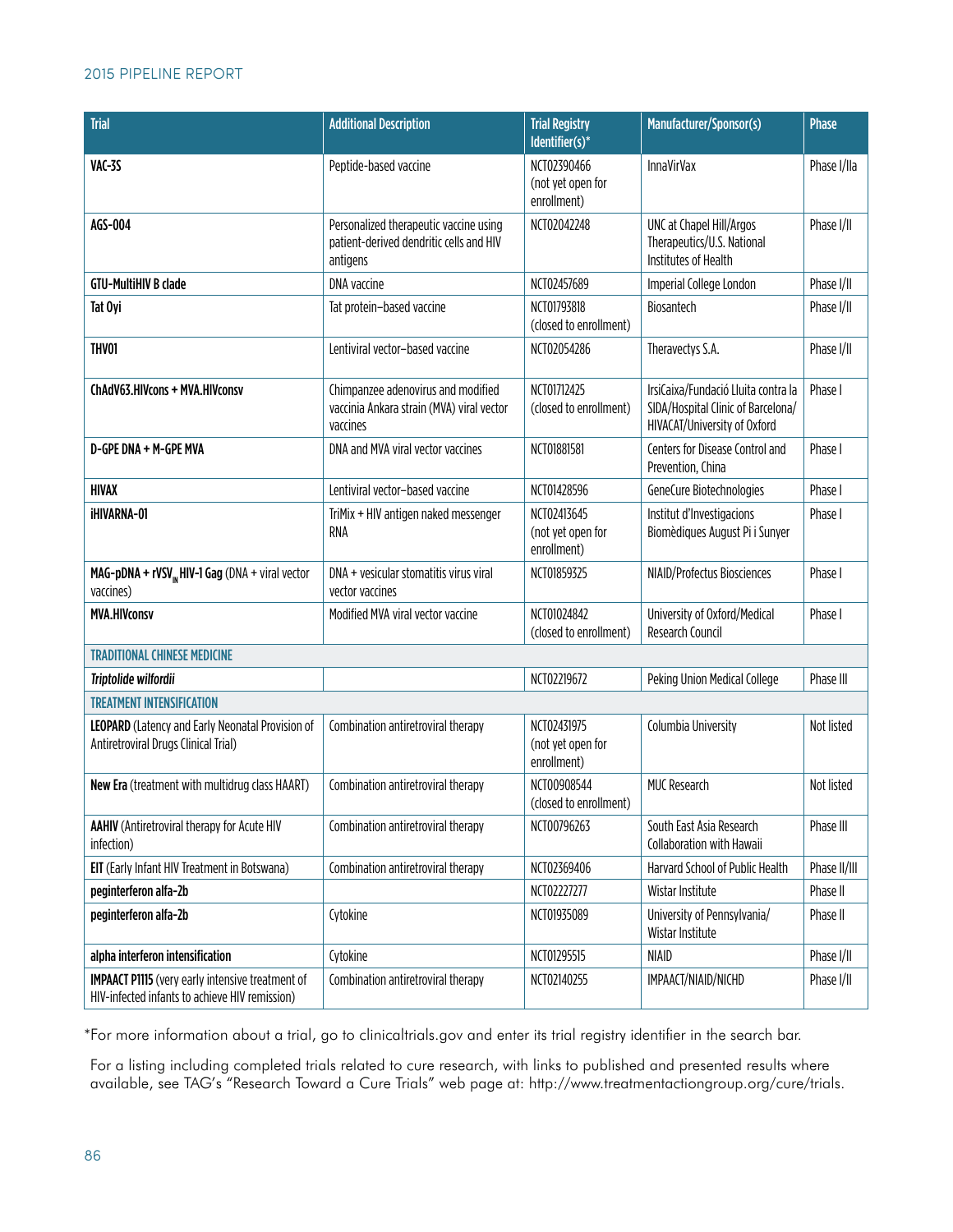## **Concepts of Remission**

After the return of viral load in the Mississippi child, some leading researchers – including Nobel laureate Françoise Barré-Sinoussi – are advocating more cautious application of the word *cure* and the term *functional cure* (which has never been particularly well defined) and recommending the use of *remission* instead.20 The concept is intended to refer to the ability to safely interrupt ART for some period; however, various different forms of ART-free remission have been described, and precise criteria have yet to be proposed.

The 27-month remission that occurred in the Mississippi case shows similarities with two adults in Boston whose HIV reservoirs were significantly diminished after they received stem cell transplants for the treatment of cancers; both were able to interrupt ART without a return of detectable viral load or replication-competent HIV for periods of 12 and 32 weeks, respectively.<sup>21</sup> In all three instances, the cause of the remission appears to have been the very small size of the HIV reservoir (in the Mississippi child, this was due to early ART's curtailing the formation of the reservoir). The outcomes are consistent with mathematical modeling studies suggesting that significant shrinkage of the size of the reservoir can delay viral-load rebound, with very large reductions potentially equating to lifelong remission in the absence of ongoing ART.22

But while the three cases support the idea that limiting or reducing the viral reservoir – a key goal of the research effort – can be beneficial, so far no reservoir-reducing strategy has shown notable effects, let alone come close to the estimated 3-log reduction that occurred in the Boston patients as a result of stem cell transplantation. The mathematical models indicate that a 5-log drop or greater would be needed to achieve lifelong remission in the majority of HIV-positive individuals, so the research has some way to go if a cure is to be achieved by this strategy alone.

A key shared aspect of the Mississippi and Boston cases is that all three lacked detectable immune responses against HIV: in the child, this was due to ART's suppressing HIV quickly after birth, before the developing immune system was significantly exposed to the virus; in the adults, it was because the stem cell transplants gave rise to a new donor-derived immune system that did not mount a response to HIV because suppressive ART was maintained throughout the procedures and for a long period afterward. So it's important to appreciate that the periods of remission in these individuals were likely a consequence of reservoir depletion alone (as opposed to immunologic suppression of the virus) with the viral-load rebounds caused by the chance reactivation of a latently infected CD4+ T cell.

A more commonly described, less stringently defined type of remission (sometimes referred to as virological remission or posttreatment control) involves control of HIV viral load to very low but not necessarily completely undetectable levels in the absence of ART. The best known example of this phenomenon is the VISCONTI (Viro-Immunologic Sustained CONtrol after Treatment Interruption) cohort, consisting of 20 individuals treated during early infection who interrupted ART after a period of several years and have since maintained very low or undetectable viral loads for an average of nine years at the time of the last report.<sup>23</sup> There have also been various case reports over the years involving individuals who have maintained low or undetectable viral loads after ART interruption; typically, treatment was initiated during acute or early infection, but rare examples in chronic infection exist.24,25,26,27,28,29,30

While a relatively small HIV reservoir has been implicated in some of these cases, HIV-specific and innate immune responses are also present and may be contributing. Therefore, it's possible that enhancing or rejuvenating antiviral immunity could lead to this intermediate type of remission while work continues toward the development of interventions capable of reducing the HIV reservoir to the dramatic extent mathematical models suggest is required to achieve a lifelong cure. Several of the trials listed in table 1 are exploring compounds whose mechanisms of action may have immunologic components, and several trials combining latency-reversing agents with therapeutic vaccines are under way or imminent.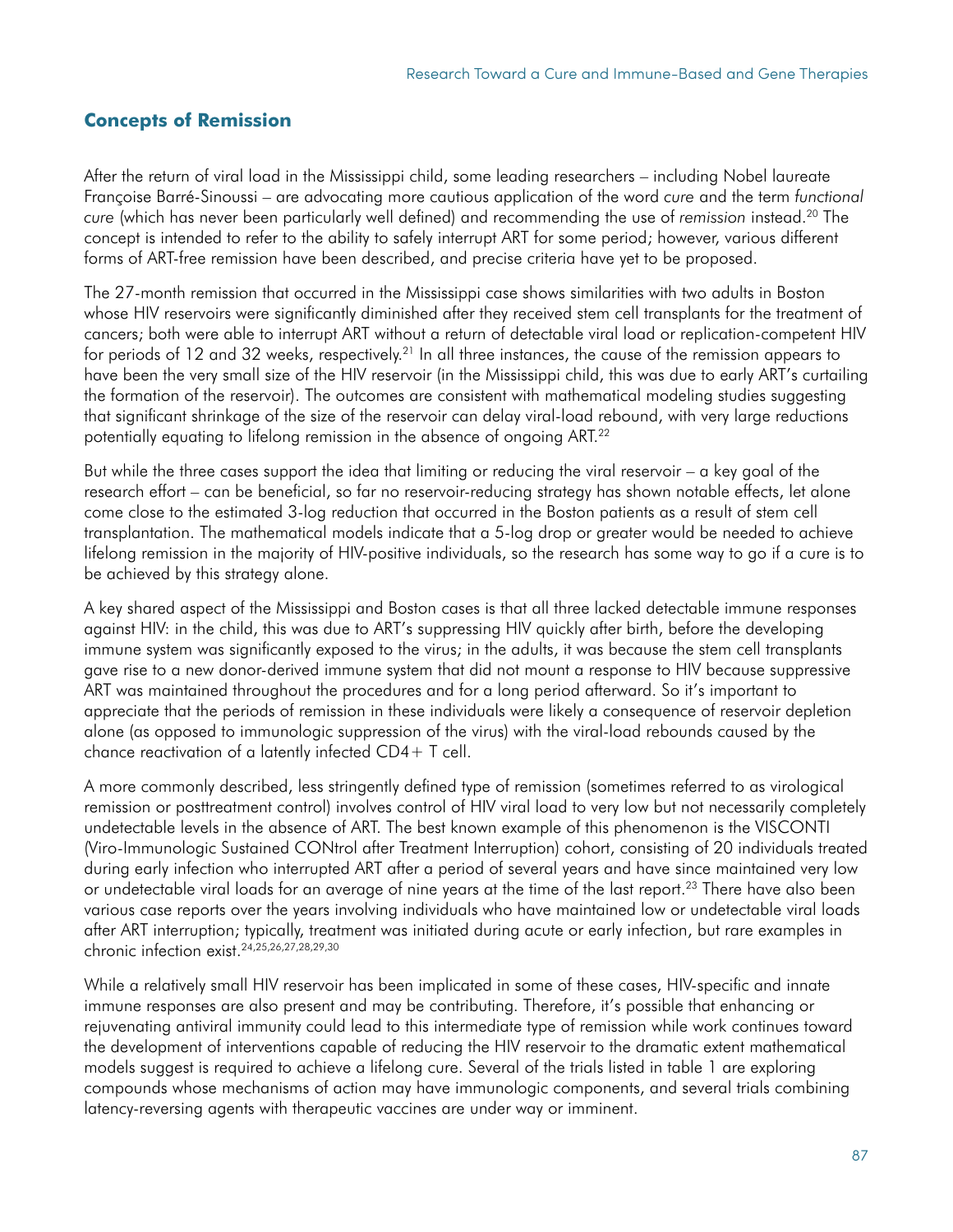A related thread of research is attempting to identify biomarkers that predict a delay in viral load rebound after ART interruption, which would allow candidate therapeutic approaches to be assessed without necessarily requiring study participants to stop treatment. A number of retrospective analyses presented or published over the past year have reported that levels of HIV DNA showed significant associations with time to viral-load rebound<sup>31</sup> or viral-load set point<sup>32</sup> in past clinical trials involving ART interruption. A forthcoming AIDS Clinical Trials Group (ACTG) study (ACTG A5345) plans to prospectively assess whether HIV reservoir measurements can predict the pace of viral-load recrudescence during a carefully monitored break from ART.

The ongoing efforts to define the parameters and predictors of ART-free remission form a backdrop to the entire cure research portfolio.

### **HIV Remission and Health**

One of the challenges in defining remission is that there is evidence that even very low levels of HIV can have negative health consequences. Elite controllers, who naturally control viral load to low or undetectable levels in the absence of treatment, were at one time thought to experience no HIV-related illnesses. But in recent years it has been discovered that elite controllers can show elevated levels of immune activation and inflammation compared with HIV-negative individuals and are not completely protected from eventual CD4+ T-cell decline and progression to AIDS.<sup>33,34</sup> A recent study reported that elite controllers are at increased risk of hospitalization compared with HIV-positive individuals on ART, particularly due to cardiovascular disease,<sup>35</sup> although the extent to which differences in other risk factors (such as smoking) may have contributed is not entirely clear.<sup>36</sup>

If elite controllers are at increased risk of illness compared with their HIV-negative counterparts or HIV-positive people on ART, it raises an important question: what degree of HIV control can actually be considered synonymous with disease-free remission?

The members of the VISCONTI cohort are reported to be healthy, but no one has attempted to prospectively compare the health of posttreatment controllers with HIV-positive people on ART and HIV-negative individuals (such a study would likely be very difficult to conduct given the small numbers). The issue is further complicated by the spectrum of HIV activity that may or may not be detectable in cases described as examples of remission, posttreatment control, or functional cure; this can range from trace amounts of viral genetic material without evidence of replication-competent virus to readily detectable but very low viral load (e.g., <50 copies/ mL). There is reason to hope that the extreme low end of this spectrum would be associated with a lack of negative health consequences, but this has not been formally proved. Until these uncertainties are resolved, it should be borne in mind that the terminology used in cure research is not fully clarified, even though it is now quite common for media stories and company press releases to invoke terms like *functional cure*.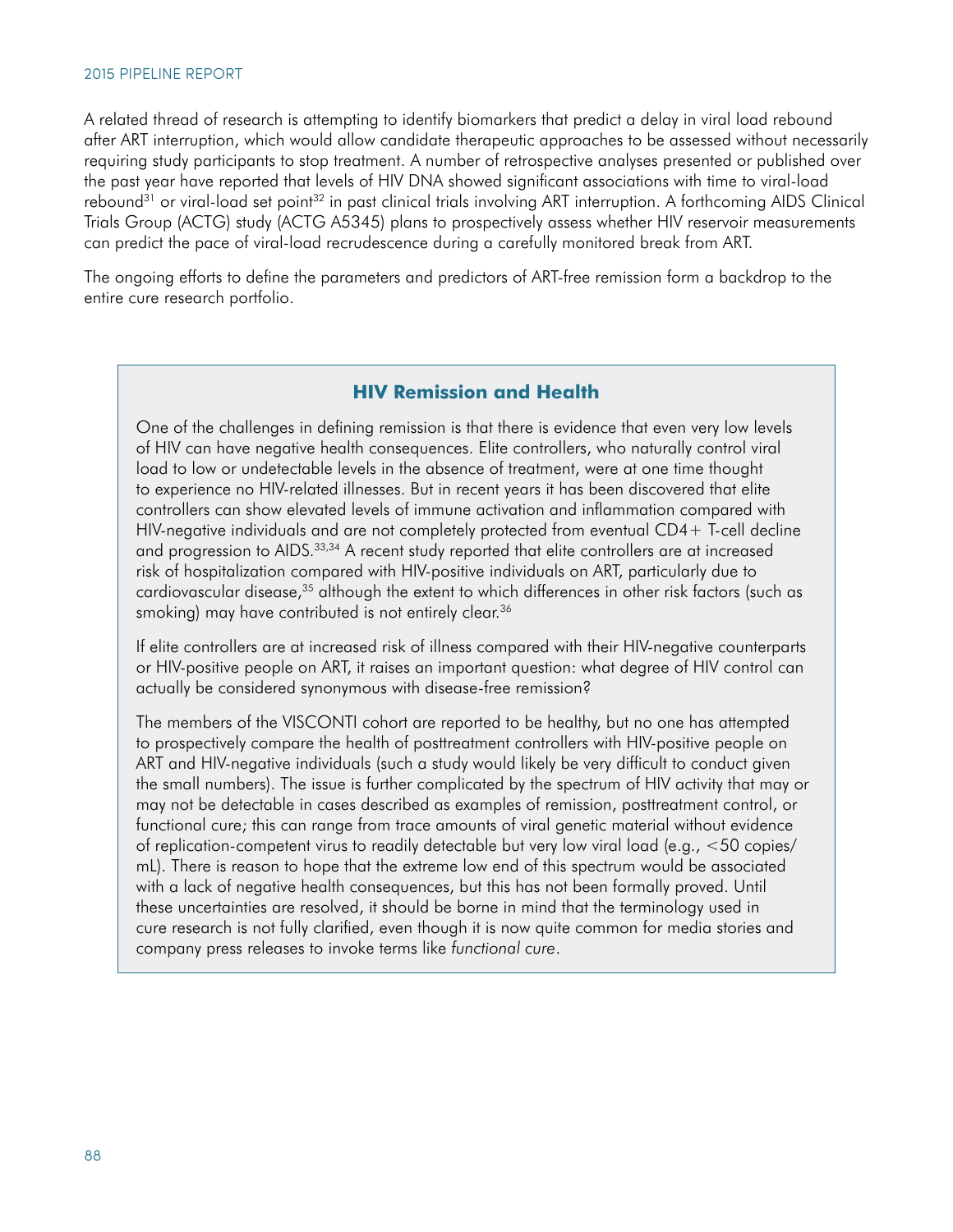## **Latency-Reversing Agents**

## *Histone Deacetylase (HDAC) Inhibitors*

The research group of Ole Søgaard at the University of Aarhus in Denmark continues to pioneer the study of candidate latency-reversing agents in humans. These compounds aim to activate the dormant HIV in latently infected memory  $CD4+T$  cells, which constitute the major reservoir of virus in individuals on ART.<sup>37</sup> Results from a clinical trial of the HDAC inhibitor panobinostat in HIV-positive individuals showed significant induction of HIV RNA expression,<sup>38</sup> and a genetic analysis by Sarah Palmer indicates that the drug activated a diverse pool of latent viruses.<sup>39</sup> Consistent with previously published laboratory research,<sup>40</sup> induction of HIV RNA expression did not lead to a measurable depletion of the HIV reservoir overall.

Four out of the 15 trial participants experienced a persistent decline in HIV DNA levels, ranging from 67% to 84%, and this correlated with a slightly longer time to viral-load rebound during an analytical ART interruption. An analysis presented as a poster by Martin Tolstrup at the 2014 International AIDS Conference suggested that this outcome may have been linked to innate immunity – particularly enhanced natural killer cell activity<sup>41</sup> – but due to the small subset of participants involved the results can be viewed only as exploratory.

Additional findings from the panobinostat trial were that no activation of HIV or inflammation was detectable in the cerebrospinal fluid;<sup>42</sup> cerebrospinal fluid was analyzed due to concerns that latency-reversing agents might provoke virus-associated damage to the brain. In a separate paper, the researchers reported that the drug significantly reduced biomarkers of inflammation and cardiovascular disease in the blood, leading to the suggestion that it might have role as an anti-inflammatory agent.<sup>43</sup>

Also at the 2014 International AIDS Conference, Søgaard presented preliminary results from an ongoing trial of the HDAC inhibitor romidepsin<sup>44</sup> (also currently under study at the ACTG). The results demonstrated induction of HIV RNA to levels detectable using a clinical viral-load test (>20 copies/mL and up to a little over 100 copies/mL in some cases), which has not been documented with any other latency-reversing agent to date. As in other HDAC inhibitor trials, no overall change in HIV DNA or other reservoir measures was observed.

No serious adverse events were documented in the panobinostat or romidepsin trials (side effects were primarily fatigue and gastrointestinal symptoms), although concerns have been raised about the unknown implications of long-term changes in gene expression associated with the receipt of HDAC inhibitors.45 No evidence of an inhibitory effect of panobinostat or romidepsin on HIV-specific CD8+ T-cell responses was observed,<sup>46</sup> which a previously published laboratory study had suggested might be a problem.<sup>47</sup>

A second part of the romidepsin trial is now testing whether the addition of the therapeutic HIV vaccine candidate Vacc-4x (consisting of several conserved HIV Gag peptides) can invoke immune responses capable of eliminating latently infected CD4+ T cells that are induced to express HIV.

Other combinations of HDAC inhibitors and therapeutic HIV vaccines are also being explored in trials. Researchers at CARE plan to marry the HDAC inhibitor vorinostat with AGS-004, a dendritic cell–based vaccine that incorporates HIV antigens derived from viral RNA sampled from the intended recipient.<sup>48</sup> In the United Kingdom, the Research In Viral Eradication of HIV Reservoirs (RIVER) trial aims to evaluate an HDAC inhibitor along with chimpanzee adenovirus and modified vaccinia Ankara strain (MVA) vaccine vectors encoding HIV antigens selected based on their conservation among diverse viruses.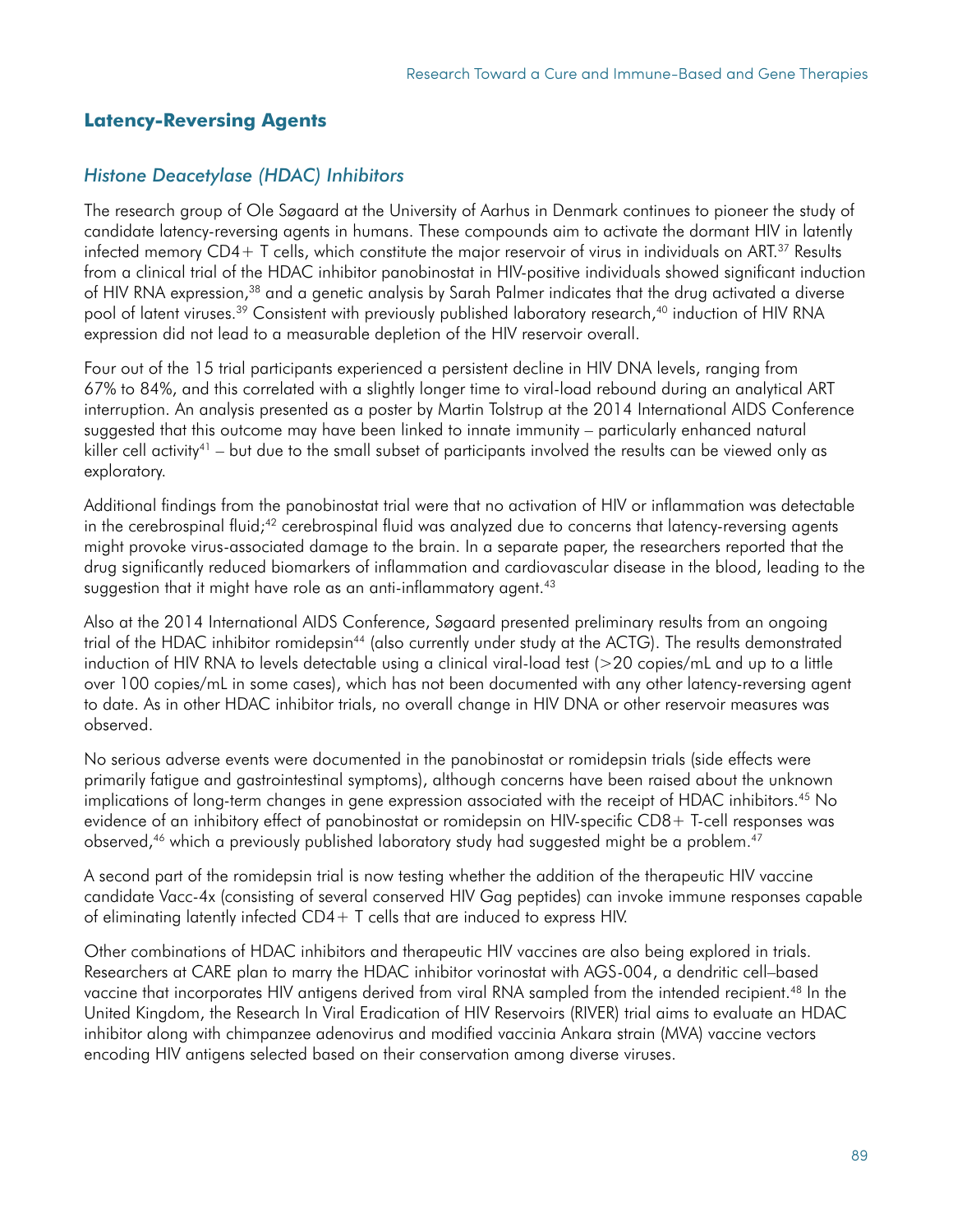### *Disulfiram*

The drug disulfiram, better known by its trade name, Antabuse, is approved by the U.S. Food and Drug Administration (FDA) for the treatment of alcoholism. The potential HIV latency–reversing activity of disulfiram was first identified in a laboratory screen conducted by Robert Siliciano's research group at Johns Hopkins,<sup>49</sup> and a small pilot study was later conducted at the University of California, San Francisco (UCSF).50 Data from a larger dose-escalation trial recently presented by Steven Deeks of UCSF revealed significant increases in levels of cell-associated HIV RNA, along with a postadministration increase in plasma HIV RNA of around twofold in recipients of the highest dose, 2,000 mg/day.<sup>51</sup> Although there has been some variability in the results, there is interest in continuing to study disulfiram's latency-reversing potential due to its extensive safety record.

Scientists in Spain have completed a small study of disulfiram at a dose of 1,000 mg/day in combination with a therapeutic HIV vaccine, MVA-B (an MVA vector encoding clade B HIV antigens). The vaccine successfully induced HIV Gag-specific T-cell responses and was associated with a very slight delay in viral-load rebound during an analytic ART interruption. Viral-load rebound kinetics were not significantly different among participants receiving disulfiram in addition to MVA-B, and no reduction in HIV DNA levels was observed.<sup>52</sup>

## *Toll-Like Receptor (TLR) Agonists*

TLRs are involved in the recognition of particular patterns common to pathogenic organisms and play a role in the induction of innate and adaptive immunity. Stimulation of TLRs with agonist molecules can have adjuvant and therapeutic effects by modulating the immune response, and several TLR agonists have been reported to activate latent HIV in vitro.<sup>53,54</sup> There is particular interest in the possibility of a dual mechanism of action, as TLR agonists have also been reported to enhance natural killer and CD8+ T-cell activity against HIV.<sup>55</sup>

Two widely publicized presentations at the 2015 Conference on Retroviruses and Opportunistic Infections describe the latency-reversing capacity of GS-9620, a TLR-7 agonist developed by Gilead Sciences. In a study in SIV-infected macaques on ART, GS-9620 caused transient viral-load increases to detectable levels at the highest dose administered. Evidence of increased natural killer cell and CD8+ T-cell activation was also seen, and levels of HIV DNA declined significantly in three of four animals, in both blood and tissues.<sup>56</sup> A separate poster presentation reported that GS-9620 activated latent HIV in CD4+ T cells isolated from HIV-positive individuals on ART.57 Clinical trials in hepatitis B and C have found GS-9620 to be safe,58,59 and a phase I exploration of safety and activity in HIV-positive individuals is under way (regrettably, Gilead Sciences has not registered the trial at clinicaltrials.gov).

In addition to its work with HDAC inhibitors and therapeutic vaccination, Søgaard's group has recently launched a trial of a TLR-9 agonist to study its effects on the HIV reservoir. The rationale derives from an exploratory analysis of a trial of a pneumococcal vaccine in HIV-positive individuals on ART in which one arm received a TLR-9 agonist as an adjuvant; levels of HIV DNA among the participants in this arm declined significantly, and this correlated with increases in markers associated with improved CD8+ T-cell function . 60

An ongoing trial at Rockefeller University is investigating poly-ICLC, a TLR-3 agonist more typically used as a vaccine adjuvant.

### *Interleukin-15 (IL-15) Superagonist ALT-803*

Agents that may have a dual mechanism of action – both reversing HIV latency and enhancing immune responses with the potential to eliminate virus-infected cells – have emerged as a theme this year. Among them is the cytokine IL-15, which has been shown to induce HIV production by latently infected  $CD4+T$  cells<sup>61</sup>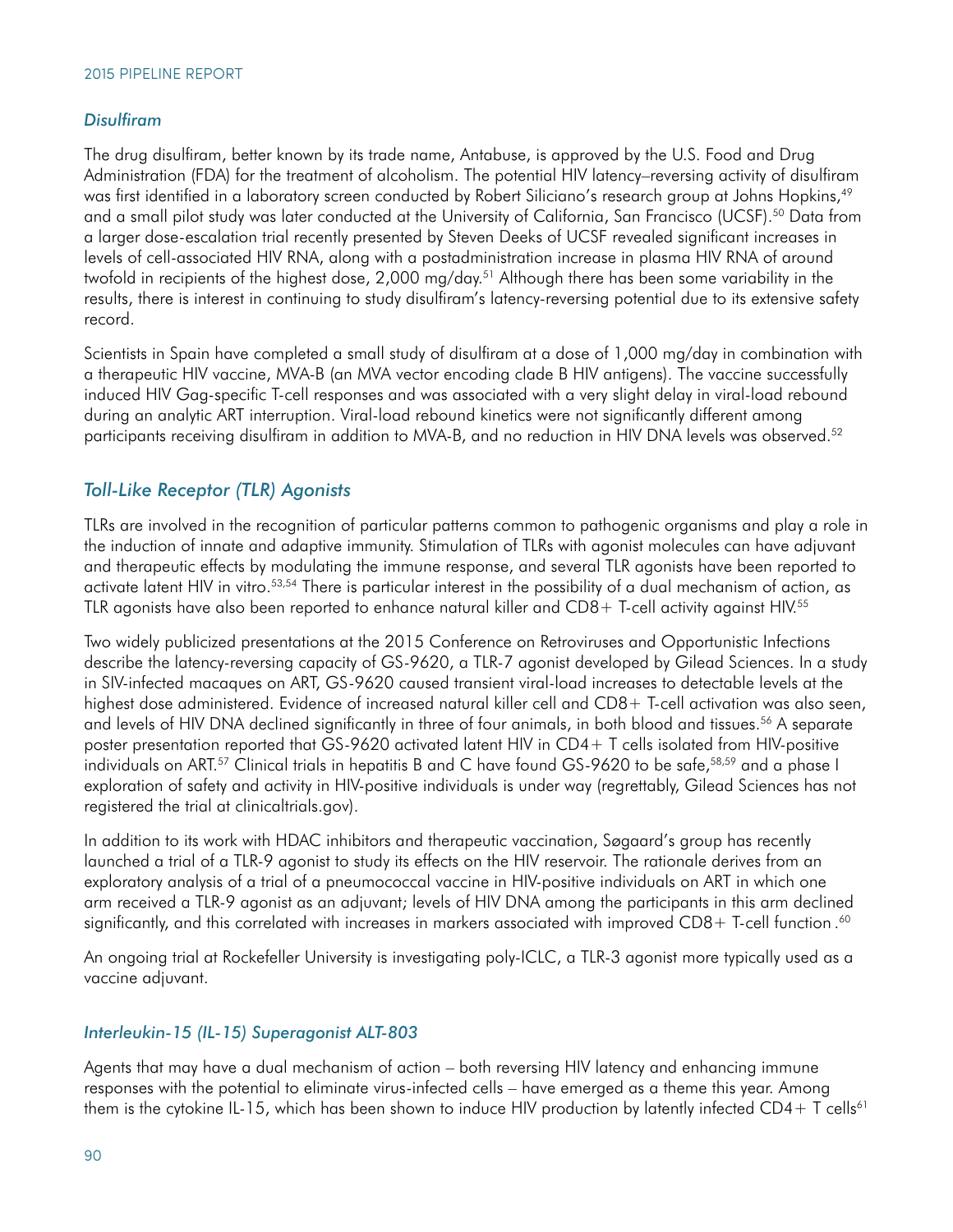and promote natural killer cell and CD8+ T-cell activity.<sup>62</sup> ALT-803, also known as an IL-15 superagonist, is a modified version of the cytokine with enhanced potency. Recent studies of ALT-803 indicate that it can activate natural killer cells, leading to inhibition of HIV in humanized mice.<sup>63</sup> In laboratory experiments, ALT-803 was found to both stimulate expression of HIV antigens by latently infected CD4+ T cells and enhance their killing by HIV-specific CD8+ T cells.<sup>64</sup> A pilot study of ALT-803 in HIV-positive individuals on ART is due to start soon at the University of Minnesota.

### *Bryostatin-1/Protein Kinase C (PKC) Agonists*

Bryostatin-1 belongs to a class of compounds known as PKC agonists. Laboratory studies have shown that PKC agonists can induce HIV production by latently infected  $CD4+T$  cells<sup>65</sup> and work synergistically with HDAC inhibitors to achieve levels of latency-reversing activity close to those observed with maximal CD4+ T-cell activation.<sup>66,67</sup> Bryostatin-1 has also been reported to interact with TLR-4 and stimulate production of chemokines capable of inhibiting HIV.<sup>68</sup> There are concerns about the potential toxicity of bryostatin-1, which has caused severe myalgias and other grade 3 and 4 adverse events in cancer trials,<sup>69</sup> but a small trial involving low doses is ongoing in Spain. The company supplying the drug, Aphios Corporation, is considering developing a combination latency-reversing agent incorporating bryostatin-1 (or a similar analogue) and an HDAC inhibitor.<sup>70</sup>

Another PKC agonist drawing interest is Ingenol-B, an extract from the sap of the tropical shrub *Euphorbia*  tirucalli. Several research laboratories have reported that it has latency-reversing activity,<sup>71,72,73</sup> and there is evidence to suggest that it may be less prone to cause toxicity than other PKC agonists. Clinical trials are in the planning stages.

## **Broadly Neutralizing Antibodies**

New technologies have facilitated the discovery of an increasing number of antibodies capable of broadly neutralizing a diverse array of HIV isolates from across the globe, many with great potency (robust inhibition of HIV is achieved at relatively low antibody concentrations).74,75,76 Tens of thousands of HIV-specific B cells can now be sampled from HIV-positive individuals and the antibodies they are producing fished from each individual cell and tested for their ability to inhibit viral replication. The broadly neutralizing antibodies (bNAbs) identified with this approach do not necessarily benefit the person they are sampled from, likely due in part to the complex swarm of diverse HIV variants circulating in chronically infected individuals, and the titers of the bNAbs being low compared to the amount of virus present. But the potency and breadth of neutralization of the new generation of bNAbs suggest that they could be beneficial when delivered intravenously or subcutaneously in both preventive and therapeutic contexts (see "Preventive Technologies," page 57).

For cure researchers, there is particular interest in the potential of bNAbs to promote destruction of HIVinfected cells via antibody-mediated cellular cytotoxicity or antibody-mediated cellular phagocytosis.77 These effector functions involve the binding of the antibody to HIV antigens being expressed by infected cells, followed by the recruitment of natural killer cells or monocytes to destroy the cell (the recruitment is accomplished by a part of the antibody structure known as the Fc region, which interacts with Fc receptors on the effector cells). A study in humanized mice has provided evidence that this type of antibody-mediated activity can work in concert with latency-reversing agents to diminish the HIV reservoir.<sup>78</sup>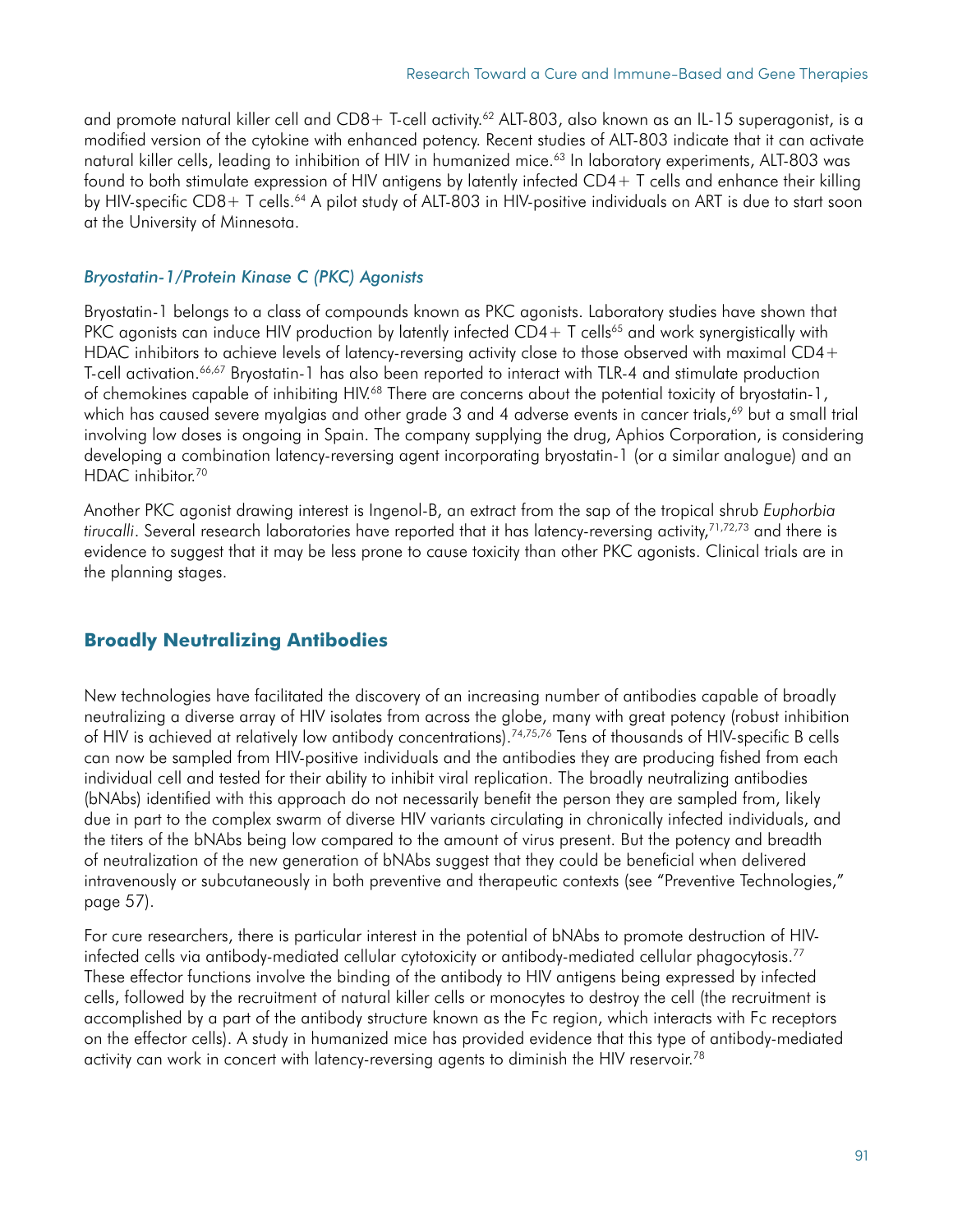Several potent bNAbs are now being manufactured and tested in clinical trials, and this year saw the publication of results from a phase I evaluation of the bNAb 3BNC117 in HIV-positive individuals.<sup>79</sup> At the highest of the four doses administered (30 mg/kg), a single intravenous infusion of 3BNC117 led to a decline in viral load ranging from 0.8 to 2.5 logs, with four of eight recipients remaining below baseline at the last reported follow-up (day 56 postinfusion). There was evidence of 3BNC117-resistant HIV emerging in some participants, and one individual showed high-level resistance to the antibody at baseline. The investigators are currently analyzing whether any recipients developed immune responses against the 3BNC117 antibody; those results are pending.

The confirmation that bNAbs are active against HIV in humans presages a significant expansion of research in this area. VRC01, a bNAb developed by the NIH Vaccine Research Center (VRC), is already undergoing testing (delivered intravenously or subcutaneously)<sup>80</sup> in both HIV-positive and HIV-negative individuals, and several new clinical trials are imminent; these include an assessment of effects on the HIV reservoir and on viral-load rebound after ART interruption. The U.S. Military HIV Research Program will soon launch a study of VRC01 in Thai individuals with acute HIV infection.<sup>81</sup> The VRC has begun manufacture of a longer-acting formulation of VRC01 (VRC01-LS) and an additional long-acting bNAb, VRC07-523-LS.

The research group of Dan Barouch at the Beth Israel Deaconess Medical Center is on the verge of initiating trials of the bNAb PGT121 after obtaining promising results in macaque experiments.82 If all goes well, future plans include combination studies with other bNAbs and latency-reversing agents.83

The researchers responsible for the 3BNC117 trial, led by Sarah Schlesinger at Rockefeller University, are working on several protocols that aim to test the effects of 3BNC117 on the HIV reservoir (either alone or in combination with a latency-reversing agent), the impact on viral rebound after ART interruption, and efficacy in combination with the bNAb 10-1074.<sup>84</sup>

## **Adoptive Immunotherapy**

An alternative approach to therapeutically exploiting immune responses against HIV is to administer CD8+ T cells targeting the virus. The CD8+ T cells are extracted from the intended recipient, stimulated with HIV antigens and expanded in the laboratory, and then reinfused. David Margolis and colleagues from CARE and the University of North Carolina at Chapel Hill are pursuing this strategy – which they have named HIV-1 Antigen Expanded Specific T Cell Therapy (HXTC)<sup>85</sup> – as a means to target the HIV reservoir, and an initial phase I trial investigating safety and efficacy has begun. In laboratory studies, HIV-specific CD8+ T cells generated by their method were able to kill latently infected CD4+ T cells exposed to the latency-reversing HDAC inhibitor vorinostat.<sup>86</sup> Infusions of autologous HIV-specific CD8+ T cells are also being studied in an ongoing trial led by Yong-Tao Sun of the Tangdu Hospital, Fourth Military Medical University in Xi'an, China.

### *Mammalian Target of Rapamycin (mTOR) Inhibitors*

Drugs that inhibit the cellular protein mTOR are under investigation in two trials. The effects of mTOR inhibitors are complex, involving both immune-suppressive and immune-enhancing activity. In a retrospective study of HIV-positive individuals who had undergone kidney transplantation, receipt of the mTOR inhibitor sirolimus was associated with significantly reduced levels of HIV DNA.<sup>87</sup> The ACTG is soon to launch a pilot study to prospectively measure the impact of the drug on the HIV reservoir.

Researchers at UCSF plan to conduct a trial that will add six months of everolimus, a derivative of sirolimus, to the regimens of HIV-positive individuals who have received kidney or liver transplants. The effect on the HIV reservoir will be assessed at several times during and after receipt of the drug.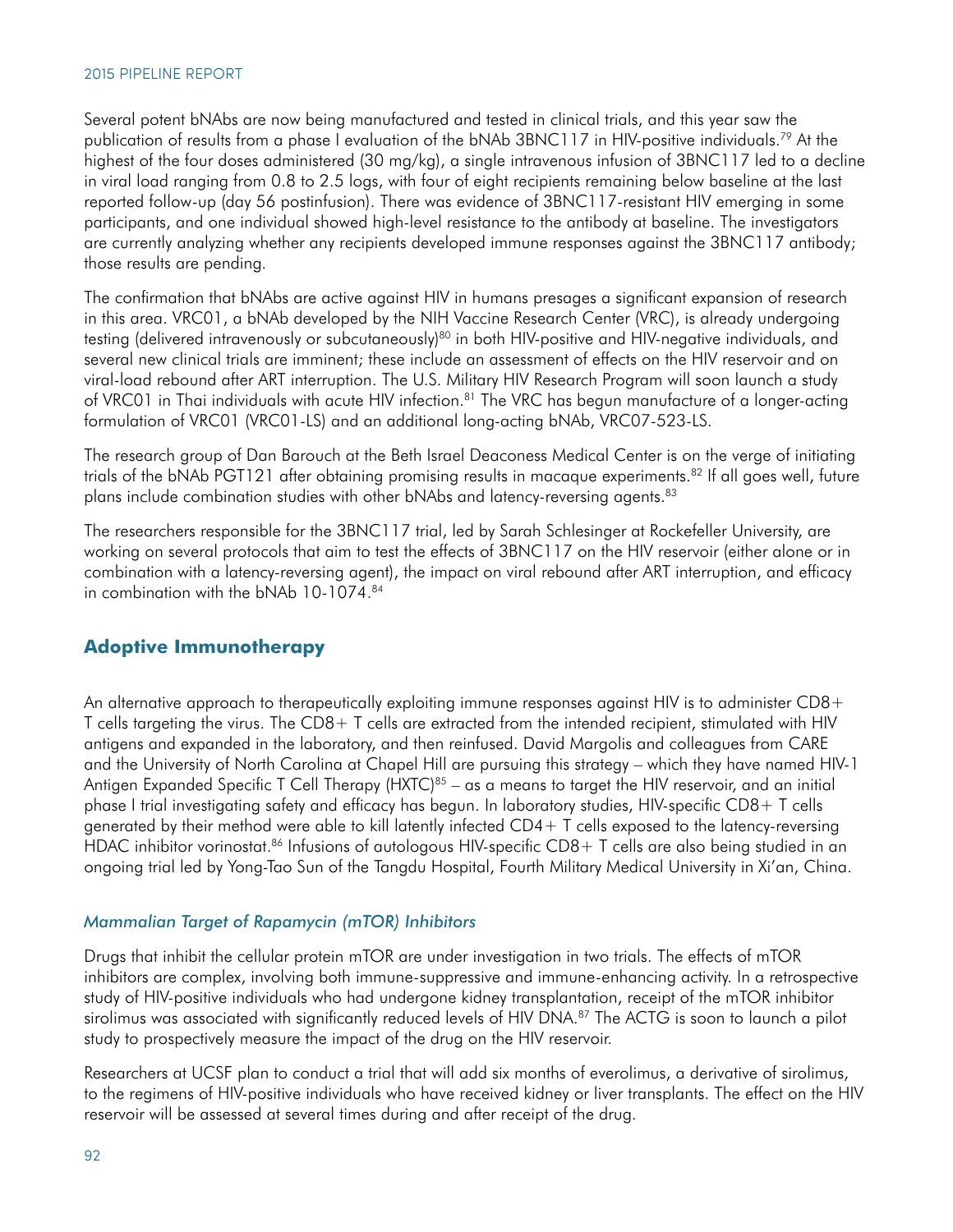## **Gene Therapies**

A development in gene therapy that made the news earlier this year was the approval by the FDA of a clinical trial involving genetic modification of stem cells. The project involves collaboration between researchers from City of Hope Medical Center in Los Angeles, the Keck School of Medicine at the University of Southern California, and Sangamo BioSciences, with support from the California Institute for Regenerative Medicine (CIRM). Stem cells will be extracted from individuals, treated with Sangamo's zinc finger nuclease technology to disrupt the CCR5 gene, and then reinfused with the aim of generating CCR5-negative immune cells resistant to HIV. According to a press release from CIRM, the initial study population will be HIV-positive individuals responding poorly to ART.88 Although some of the headlines described the approach as a "functional cure"89 or "potential cure,"90 this is in fact only an exploratory study, and it is wildly premature to suggest that it could be curative; previous trials involving genetic modification of stem cells have generated only low levels of gene-modified  $CD4+T$  cells.<sup>91</sup>

The Fred Hutchinson Cancer Research Center has listed two new gene therapy trials for HIV-positive individuals requiring stem cell transplants for lymphoma. One protocol will genetically modify stem cells with a vector that disrupts CCR5 and encodes the HIV fusion inhibitor protein C46. The vector also encodes a gene (P140K) that enables the engraftment of gene-modified cells to be promoted by the administration of a combination of drugs, O6-benzylguanine and carmustine.<sup>92</sup> Analytic ART interruptions may be performed if sufficient levels of gene-modified cells are achieved. The other trial will alter stem cells with Cal-1, a lentiviral vector developed by Calimmune that encodes a short hairpin RNA that inhibits expression of CCR5 and C<sub>46.93</sub>

Research continues into the use of the Sangamo BioSciences technology to genetically modify CD4+ T cells ex vivo. The CD4+ T cells are extracted from HIV-positive individuals, exposed to the zinc finger nuclease to disrupt the CCR5 gene, then expanded and reinfused. In studies published and presented to date, 94,95 an adenovirus vector was used to deliver the zinc finger nuclease into the CD4+ T cells during the process. The company is now testing a different and potentially more efficient approach in which messenger RNA encoding the zinc finger nuclease is used instead of an adenovirus vector. Over the past year, two clinical trials have opened that will deliver CD4+ T cells modified with this method; both are using transient administration of cyclophosphamide prior to the infusion to enhance the engraftment of the altered cells.

## **Pediatric Cure Research**

In addition to the IMPAACT P1115 clinical trial mentioned in the introduction, there are three other new studies investigating the effect of ART on the HIV reservoir in the context of mother-to-child transmission. The Early Pediatric Initiation: Canadian Child Cure Cohort Study (EPIC4) is an observational cohort study being conducted by Hugo Soudeyns and colleagues under the aegis of the recently established Canadian HIV Cure Enterprise. The aim is to study the HIV reservoir and biomarkers of disease pathogenesis in children and adults who acquired infection at birth and have had varied treatment histories.

The Latency and Early Neonatal Provision of Antiretroviral Drugs (LEOPARD) clinical trial is being led by Louise Kuhn at Columbia University and plans to investigate ART initiated within 48 hours of birth in 60 vertically infected infants in South Africa. The Harvard School of Public Health is sponsoring Early Infant HIV Treatment (EIT) in Botswana, which will assess early ART in two cohorts of infants, one infected antepartum (started on ART within seven days of birth) and the other peripartum (started on ART within 57 days of birth).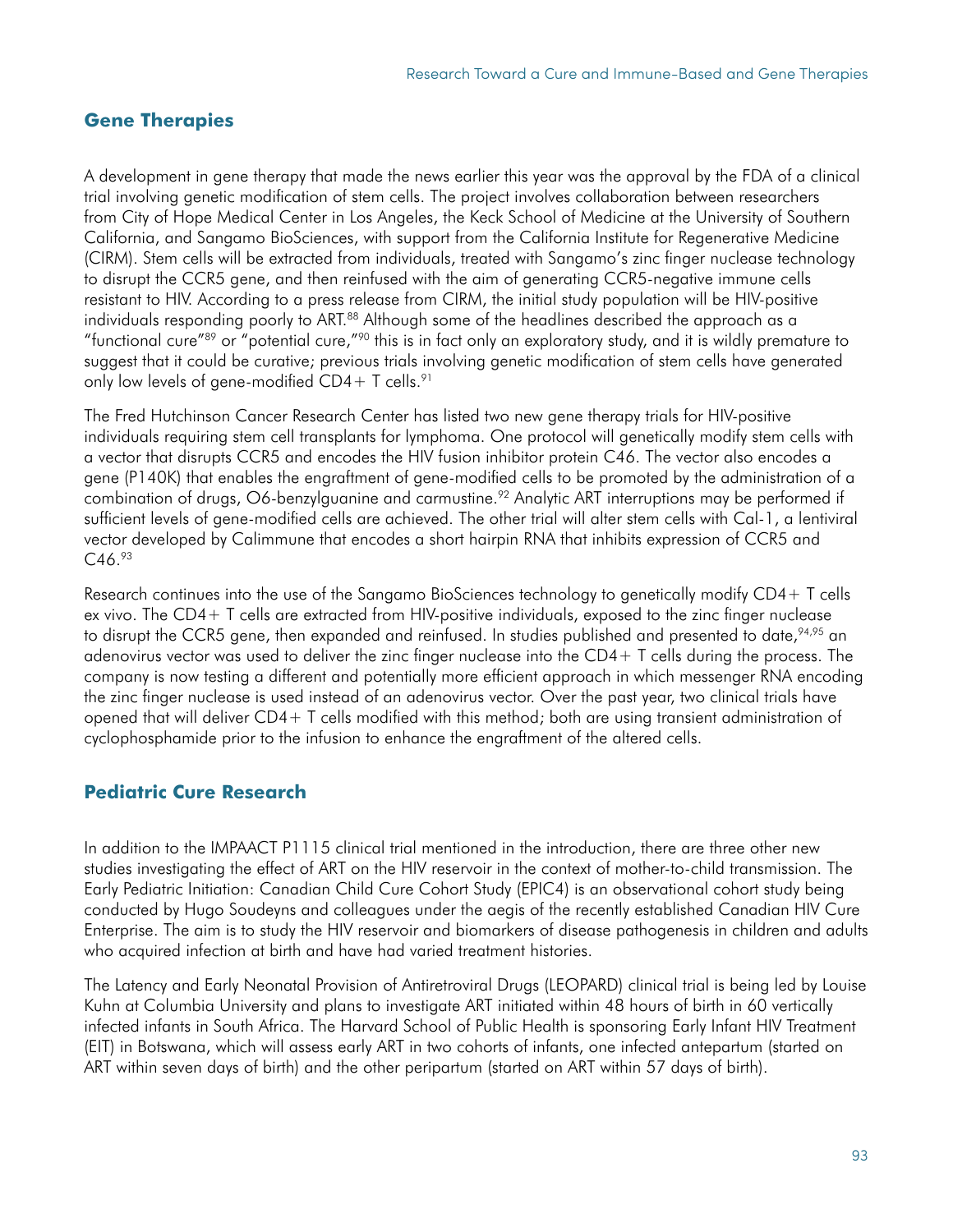## **Therapeutic Vaccines**

New therapeutic vaccines undergoing evaluation include iHIVARNA-01, which uses messenger RNA to deliver HIV antigens along with TriMix, an adjuvant cocktail consisting of three proteins involved in the activation of antigen-presenting cells: CD40L, CD70, and TLR4. The first clinical trial is being launched as part of a collaborative effort involving multiple European institutions coordinated by Felipe García of Barcelona's Institut d'Investigacions Biomèdiques August Pi i Sunyer, with funding support from the European Commission.<sup>96</sup>

Researchers at Imperial College London have initiated a new trial of FIT Biotech's GTU-MultiHIV B clade naked DNA vaccine in HIV-positive individuals on ART. Two different routes of administration will be compared: transcutaneous, or intramuscular with electroporation (which delivers a brief electrical pulse to enhance cellular uptake of the DNA).

Recent published results include those from a completed trial of Barbara Ensoli's HIV Tat protein vaccine, which has been the subject of some controversy over the years, with questions having been raised about the appropriateness of Italian government funding for the research.<sup>97</sup> Ensoli and colleagues' paper, published in the open-access journal *Retrovirology*, reports that the vaccine induced Tat-specific antibody responses and that recipients showed a lowering of HIV DNA levels.<sup>98</sup> However, the trial did not include a placebo control group; instead, comparisons were made with a separate parallel cohort, and this makes the data difficult to interpret. Results from a randomized clinical trial conducted in South Africa are pending.

At the HIV Research 4 Prevention conference in Cape Town in October 2014, Harriet Robinson from GeoVax presented results from a small therapeutic trial of the company's DNA/MVA prime-boost HIV vaccine approach. A total of nine individuals who had started ART within 18 months of seroconversion received the DNA/MVA regimen and underwent a 12-week analytic ART interruption. HIV-specific CD8+ T cells were increased in the majority of participants, but viral-load rebound occurred in all individuals after ART cessation. The levels of HIV viral load were somewhat lower at the end of the ART interruption compared with the pre-ART baseline in five participants, but there was no suggestion of vaccination leading to durable control. A clinical trial is now being planned that will combine the DNA/MVA vaccine with a latency-reversing agent.<sup>99</sup>

| Agent                   | Class/Type                                            | Manufacturer/Sponsor(s)                                                                                                                    | <b>Status</b> |
|-------------------------|-------------------------------------------------------|--------------------------------------------------------------------------------------------------------------------------------------------|---------------|
| interleukin-7 (IL-7)    | Cytokine                                              | French National Agency for Research on AIDS and Viral Hepatitis<br>(ANRS)/Cognate Biosciences                                              | Phase II      |
| losartan                | Angiotensin II receptor antagonist, anti-inflammatory | Minneapolis Medical Research Foundation                                                                                                    | Phase II      |
| lubiprostone            | Apical lumen CIC-2 chloride channel activator         | Ruth M. Rothstein CORE Center/Chicago Developmental Center for<br>AIDS Research                                                            | Phase II      |
| methotrexate (low-dose) | Anti-inflammatory                                     | NIAID                                                                                                                                      | Phase II      |
| metformin               | Biguanide antidiabetic                                | University of Hawaii/National Institute of General Medical Sciences                                                                        | Phase II      |
| niacin                  | Vitamin B3                                            | McGill University Health Center/Canadian Institutes of Health<br>Research (CIHR) Canadian HIV Trials Network                               | Phase II      |
| VSL#3                   | Probiotic                                             | Virginia Commonwealth University/Bill & Melinda Gates Foundation<br>University Health Network, Toronto/CIHR Canadian HIV Trials<br>Network | Phase II      |
| dipyridamole            | Phosphodiesterase type 5 inhibitor, anti-inflammatory | Sharon Riddler, University of Pittsburgh/NIAID                                                                                             | Phase I/II    |

### Table 2. Immune-Based Therapy Pipeline 2015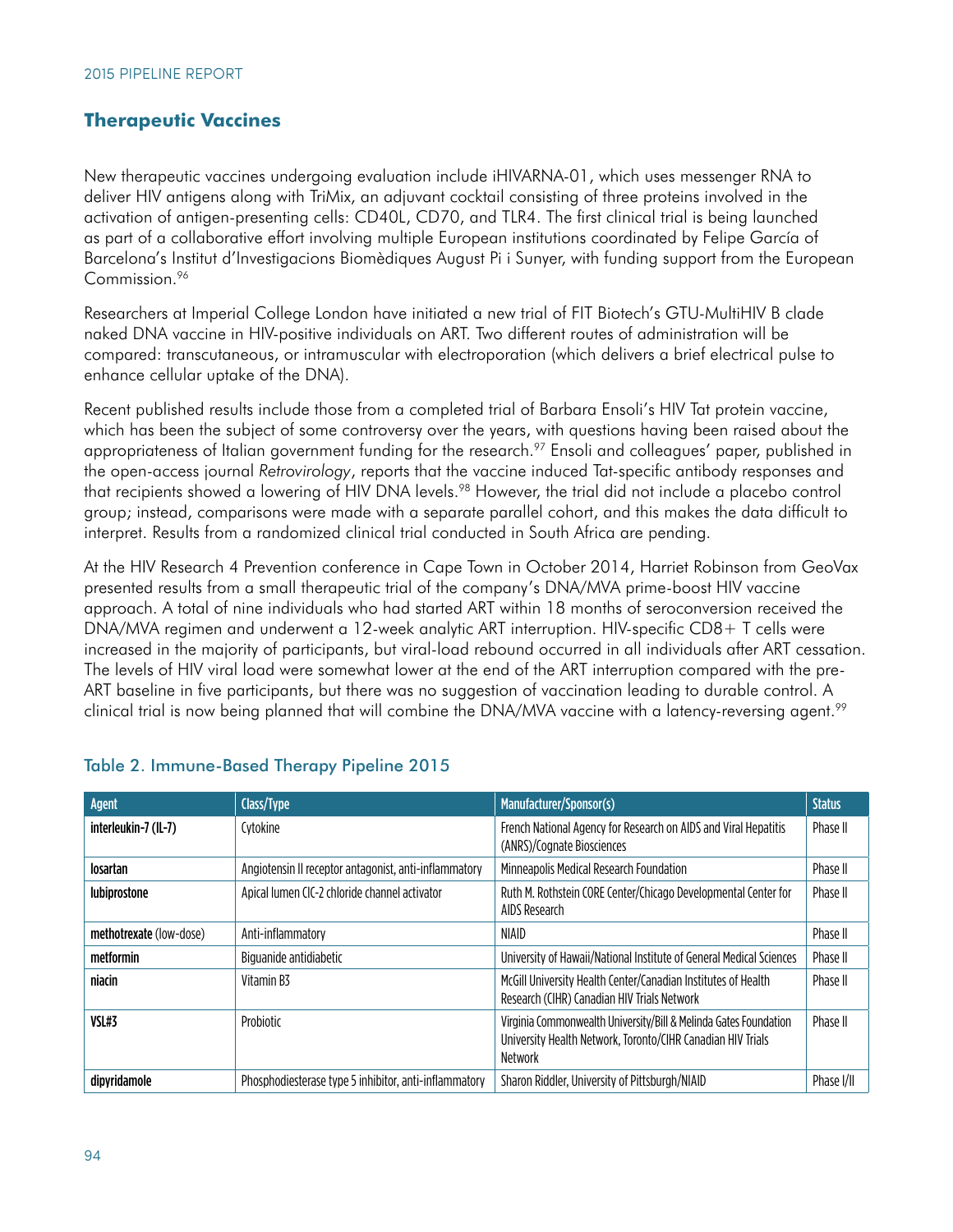#### Research Toward a Cure and Immune-Based and Gene Therapies

| Agent                                           | Class/Type                                                                  | Manufacturer/Sponsor(s)                                                                                                       | <b>Status</b> |
|-------------------------------------------------|-----------------------------------------------------------------------------|-------------------------------------------------------------------------------------------------------------------------------|---------------|
| Mesenchymal stem cells                          | Allogenic adult mesenchymal stem cells from adipose<br>tissue               | Iniciativa Andaluza en Terapias Avanzadas - Fundación Pública<br>Andaluza Progreso y Salud                                    | Phase I//II   |
| Tripterygium wilfordii Hook F                   | Traditional Chinese medicine, anti-inflammatory                             | Beijing 302 Hospital/Peking Union Medical College                                                                             | Phase I/II    |
| <b>Umbilical cord mesenchymal</b><br>stem cells | Adult stem cells originating from the mesenchymal<br>and connective tissues | Beijing 302 Hospital                                                                                                          | Phase I//II   |
| vorapaxar                                       | Thrombin receptor (PAR-1) antagonist                                        | Kirby Institute/NIAID/University of Minnesota - Clinical and<br>Translational Science Institute/University of Melbourne/Merck | Phase I/II    |
| aprepitant                                      | Neurokinin 1 receptor antagonist                                            | University of Pennsylvania                                                                                                    | Phase I       |
| HLA-B*57 cell transfer                          | Cell infusion                                                               | NIH Clinical Center                                                                                                           | Phase I       |
| hydroxychloroquine                              | Antimalarial, antirheumatic, anti-inflammatory                              | St Stephens AIDS Trust                                                                                                        | Phase         |

As outlined in the introduction to this chapter, very little is trickling through the immune-based therapy pipeline. A study of the antifibrotic drug pirfenidone in SIV-infected macaques offered support for the idea that repairing lymph node fibrosis, a type of scarring damage that occurs in HIV infection, might promote CD4+ T-cell reconstitution.<sup>100</sup> The immunologic effects of a similar drug, losartan, are being tested in an ongoing clinical trial for HIV-positive individuals on ART at the University of Minnesota.101

In a small trial conducted in China, therapeutic administration of umbilical cord–derived mesenchymal stem cells was reported to increase CD4+ T cells and decrease markers of immune activation and inflammation in INRs.<sup>102</sup> An additional trial in INRs is now being launched in Spain; it differs somewhat from the research in China because the mesenchymal stem cells are sourced from adipose (fatty) tissue rather than umbilical cords.103

Another relatively unconventional therapy is *Tripterygium wilfordii* Hook F, an extract from a vine used in traditional Chinese medicine. A paper published earlier this year reported that administration to INRs in a small pilot study was associated with an increase in  $CD4+T$ -cell counts;<sup>104</sup> a larger randomized trial that aims to enroll 60 people is under way.105 An extract of *Tripterygium wilfordii* is also being studied in China for its effects on the HIV reservoir (see table 1).

Interventions with potential anti-inflammatory effects continue to generate interest. A trial with sites in Australia and the United States will test the Merck drug vorapaxar for its effects on D-dimer (a coagulation biomarker that has been associated with mortality in HIV infection)<sup>106</sup> and markers of immune activation.<sup>107</sup> Aprepitant (brand name Emend) is an FDA-approved antiemetic that has been reported to have anti-inflammatory properties in HIV-positive individuals during a short two-week course of treatment.108 A follow-up trial is now evaluating whether ritonavir-containing ART regimens can increase aprepitant levels and enhance the drug's impact on inflammatory biomarkers over four weeks of administration.<sup>109</sup>

Results from a double-blind, randomized, placebo-controlled trial of the probiotic *Saccharomyces boulardii*  were published in March 2015.110 A total of 44 HIV-positive individuals on ART were enrolled, and significant declines in lipopolysaccharide-binding protein (LBP) and IL-6 were documented in the probiotic recipients. LBP is a marker of microbial translocation (leakage of normally beneficial bacteria from the gut into the systemic circulation), and IL-6 is an inflammatory biomarker that has been associated with the risk of death in HIVpositive people.111 Three new studies of the probiotic VSL#3 are being undertaken: one sponsored by Virginia Commonwealth University and the Bill & Melinda Gates Foundation that is recruiting Malian women not yet on ART<sup>112</sup> and two by the University Health Network, Toronto, and the Canadian HIV Trials Network – one involving individuals starting ART<sup>113</sup> and the other INRs with  $CD4+$  T-cell counts less than  $350/mm<sup>3</sup>$  despite two years or more of ART.<sup>114</sup>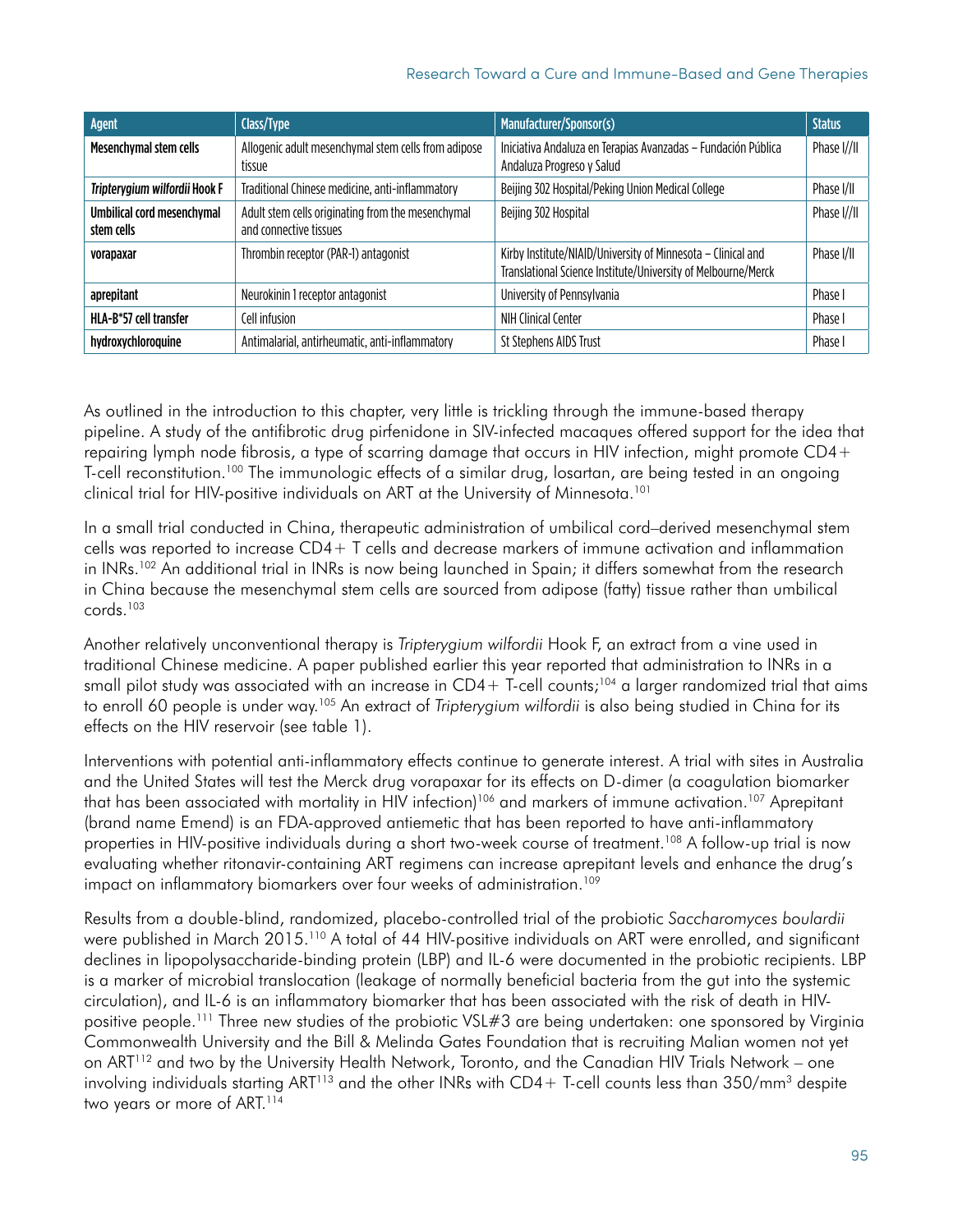Hopes that the anti-inflammatory properties of chloroquine might be of benefit to INRs appear to be fading. Results from two clinical trials have become available: researchers in Canada added chloroquine to ART in INRs and found no significant changes in T-cell counts or markers of immune activation and inflammation except for an increase in alpha interferon.<sup>115</sup> An ACTG study of chloroquine in HIV-positive individuals either on or off ART documented no significant differences in immune activation or CD4+ T-cell counts; these results are unpublished but available at clinicaltrials.gov.<sup>116</sup>

### **Conclusion**

The expansion of research toward an HIV cure has continued over the past year. The growing number of clinical trials can be viewed as the tip of the iceberg; below the waterline lies formative basic research and work in animal models aiming to fully delineate the HIV reservoir and refine how to measure and, ultimately, eliminate it. Prominent among the approaches being translated from the basic to clinical realms this year are those with a potential dual mechanism of action: reversing HIV latency and stimulating immune responses against virus-infected cells.

The growing number of cure-related projects and collaborations globally is encouraging, but the decline in funding for the NIH – the world's largest funder of scientific research – is a major concern that must be addressed. As the field increasingly draws media attention, a broader dialogue is needed in order to reach consensus about how the goals of cure research and the terminology are characterized and communicated; the concept of HIV remission is increasingly invoked but is not yet clearly defined.

While the cure research pipeline is swelling, prospects for immune-based adjuncts to ART – interventions for which there remains a need – have dimmed in recent years. This is not due to lack of interest from scientists and clinicians, who are still pursuing small-scale studies of a range of possible therapies, but there is little sign of the industry support that might thrust an approach with promise through the pipeline. On a more hopeful note, although only tangentially related to immune-based therapy, the REPRIEVE trial of statin treatment may offer insight into the feasibility of conducting large-scale clinical evaluations of add-ons to ART.

#### **REFERENCES**

Unless noted otherwise, all links were accessed on June 8, 2015.

#### CROI: Conference on Retroviruses and Opportunistic Infections

- 1. National Institute of Allergy and Infectious Diseases (U.S.) (Press Release). "Mississippi baby" now has detectable HIV, researchers find. 2014 July 10. <http://www.niaid.nih.gov/news/newsreleases/2014/Pages/MississippiBabyHIV.aspx>.
- 2. Luzuriaga K, Gay H, Ziemniak C, et al. Viremic relapse after HIV-1 remission in a perinatally infected child. N Engl J Med. 2015 Feb 19;372(8):786–8. doi: 10.1056/NEJMc1413931.
- 3. Hütter G. More on shift of HIV tropism in stem-cell transplantation with CCR5 delta32/delta32 mutation. N Engl J Med. 2014 Dec 18;371(25):2437–8. doi: 10.1056/NEJMc1412279.
- 4. Duarte RF, Salgado M, Sánchez-Ortega I, et al. CCR5 Δ32 homozygous cord blood allogeneic transplantation in a patient with HIV: a case report. Lancet HIV. 2015 June 1;2(6):e236–e242. doi:10.1016/S2352-3018(15)00083-1.
- 5. Henrich TJ. HIV eradication: is cord blood the answer? Lancet HIV. 2015 June 1;2(6):e219–e220. doi:10.1016/S2352-3018(15)00088-0.
- 6. Duarte RF, Labopin M, Badoglio M, et al. Allogeneic transplantation in patients with HIV-infection: a pair matched cohort study by the European Society for Blood and Marrow Transplantation (Abstract 007). Bone Marrow Transplant. 2015;50(suppl 1):S5–S6.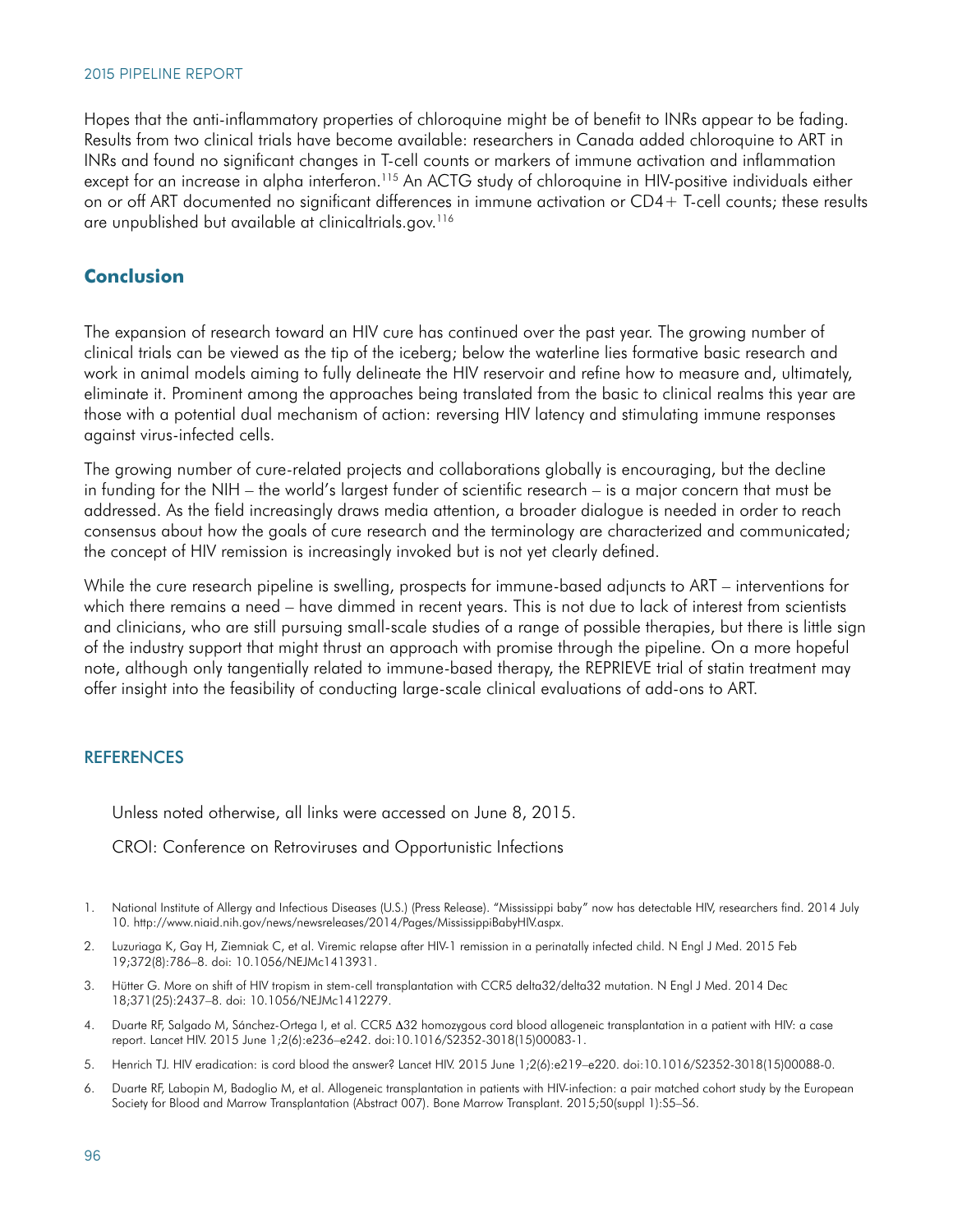#### Research Toward a Cure and Immune-Based and Gene Therapies

- 7. amfAR (Press Release). HIV cure research gains momentum from new amfAR funding. 2014 July 9. [http://www.amfar.org/2.4-million-for](http://www.amfar.org/2.4-million-for-collaborative-efforts-to-pursue-hiv-aids-eradication/)[collaborative-efforts-to-pursue-hiv-aids-eradication/](http://www.amfar.org/2.4-million-for-collaborative-efforts-to-pursue-hiv-aids-eradication/).
- 8. AVAC, IAS Towards an HIV Cure Initiative, HIV Vaccines and Microbicides Resource Tracking Working Group. Global investment in HIV cure research and development in 2013. 2014 July. [https://www.iasociety.org/Web/WebContent/File/HIV\\_Cure\\_Resource\\_Tracking\\_Paper\\_2013.pdf.](https://www.iasociety.org/Web/WebContent/File/HIV_Cure_Resource_Tracking_Paper_2013.pdf)
- 9. amfAR (Press Release). amfAR announces \$100 million investment strategy aimed at curing HIV. 2015 February 19. [http://www.amfar.org/amfar](http://www.amfar.org/amfar-announces-100-million-investment-strategy-aimed-at-curing-hiv/)[announces-100-million-investment-strategy-aimed-at-curing-hiv/](http://www.amfar.org/amfar-announces-100-million-investment-strategy-aimed-at-curing-hiv/).
- 10. Department of Health and Human Services (U.S.). Martin Delaney Collaboratories for HIV Cure Research (UM1) [Internet]. 2015 May 21. [http://grants.nih.gov/grants/guide/rfa-files/RFA-AI-15-029.html.](http://grants.nih.gov/grants/guide/rfa-files/RFA-AI-15-029.html)
- 11. Walensky RP, Auerbach JD; Office of AIDS Research Advisory Council (OARAC) HIV/AIDS Research Portfolio Review Working Group. Focusing National Institutes of Health HIV/AIDS research for maximum population impact. Clin Infect Dis. 2015 Mar 15;60(6):937–40. doi: 10.1093/cid/ ciu942.
- 12. Lederman MM, Funderburg NT, Sekaly RP, Klatt NR, Hunt PW. Residual immune dysregulation syndrome in treated HIV infection. Adv Immunol. 2013;119:51–83. doi: 10.1016/B978-0-12-407707-2.00002-3.
- 13. Serrano-Villar S, Sainz T, Lee SA, et al. HIV-infected individuals with low CD4/CD8 ratio despite effective antiretroviral therapy exhibit altered T cell subsets, heightened CD8+ T cell activation, and increased risk of non-AIDS morbidity and mortality. PLoS Pathog. 2014 May 15;10(5):e1004078. doi: 10.1371/journal.ppat.1004078.
- 14. Department of Health and Human Services (U.S.), Panel on Antiretroviral Guidelines for Adults and Adolescents. Guidelines for the use of antiretroviral agents in HIV-1-infected adults and adolescents [Internet]. 2015 April 8 (cited 2015 April 8). p. H14. [https://aidsinfo.nih.gov/](https://aidsinfo.nih.gov/contentfiles/lvguidelines/adultandadolescentgl.pdf) [contentfiles/lvguidelines/adultandadolescentgl.pdf](https://aidsinfo.nih.gov/contentfiles/lvguidelines/adultandadolescentgl.pdf).
- 15. De Araújo AL, Silva LC, Fernandes JR, Benard G. Preventing or reversing immunosenescence: can exercise be an immunotherapy? Immunotherapy. 2013 Aug;5(8):879–93. doi: 10.2217/imt.13.77.
- 16. National Institutes of Health (U.S.) (Press Release). NIH launches largest clinical trial focused on HIV-related cardiovascular disease. 2015 April 15. [http://www.nih.gov/news/health/apr2015/nhlbi-15.htm.](http://www.nih.gov/news/health/apr2015/nhlbi-15.htm)
- 17. Funderburg NT, Jiang Y, Debanne SM, et al. Rosuvastatin reduces vascular inflammation and T-cell and monocyte activation in HIV-infected subjects on antiretroviral therapy. J Acquir Immune Defic Syndr. 2015 Apr 1;68(4):396–404. doi: 10.1097/QAI.0000000000000478.
- 18. De Wit S, Delforge M, Necsoi CV, Clumeck N. Downregulation of CD38 activation markers by atorvastatin in HIV patients with undetectable viral load. AIDS. 2011 Jun 19;25(10):1332–3. doi: 10.1097/QAD.0b013e328347c083.
- 19. ClinicalTrials.gov [Internet]. Bethesda (MD): National Library of Medicine (U.S.). 2000. Identifier NCT02344290, Evaluating the use of pitavastatin to reduce the risk of cardiovascular disease in HIV-infected adults (REPRIEVE); 2015 January 16 (cited 2015 April 27). [https://clinicaltrials.gov/](https://clinicaltrials.gov/ct2/show/NCT02344290) [ct2/show/NCT02344290](https://clinicaltrials.gov/ct2/show/NCT02344290).
- 20. Tucker JD, Volberding PA, Margolis DM, Rennie S, Barré-Sinoussi F. Words matter: Discussing research towards an HIV cure in research and clinical contexts. J Acquir Immune Defic Syndr. 2014 Nov 1;67(3):e110-1. doi: 10.1097/QAI.0000000000000305.
- 21. Henrich TJ, Hanhauser E, Marty FM, et al. Antiretroviral-free HIV-1 remission and viral rebound after allogeneic stem cell transplantation: report of 2 cases. Ann Intern Med. 2014 Sep 2;161(5):319–27. doi: 10.7326/M14-1027.
- 22. Hill AL, Rosenbloom DI, Fu F, Nowak MA, Siliciano RF. Predicting the outcomes of treatment to eradicate the latent reservoir for HIV-1. Proc Natl Acad Sci U S A. 2014 Sep 16;111(37):13475–80. doi: 10.1073/pnas.1406663111. Erratum in: Proc Natl Acad Sci U S A. 2014 Oct 28;111(43):15598.
- 23. Rouzioux C, Hocqueloux L, Sáez-Cirión A. Posttreatment controllers: what do they tell us? Curr Opin HIV AIDS. 2015 Jan;10(1):29–34. doi: 10.1097/COH.0000000000000123.
- 24. Lodi S, Meyer L, Kelleher AD, et al. Immunovirologic control 24 months after interruption of antiretroviral therapy initiated close to HIV seroconversion. Arch Intern Med. 2012 Sep 10;172(16):1252–5. doi: 10.1001/archinternmed.2012.2719.
- 25. Van Lunzen J, Schulze zur Wiesch J, Schuhmacher U, Hauber I, Hauber J. Functional cure after long term HAART initiated during early HIV infection: a comprehensive case study (Abstract TUPE246). 7th IAS Conference on HIV Pathogenesis, Treatment and Prevention; 2013 June 20– July 3; Kuala Lumpur, Malaysia. [http://pag.ias2013.org/Abstracts.aspx?AID=1435.](http://pag.ias2013.org/Abstracts.aspx?AID=1435)
- 26. Kinloch S, Dorrell L, Yang H, et al. Aviremia 10-year post-ART discontinuation initiated at seroconversion (Abstract 377). 22nd CROI; 2015 February 23–26; Seattle, WA. [http://www.croiconference.org/sessions/aviremia-10-year-post-art-discontinuation-initiated-seroconversion.](http://www.croiconference.org/sessions/aviremia-10-year-post-art-discontinuation-initiated-seroconversion)
- 27. Salgado M, Rabi SA, O'Connell KA, et al. Prolonged control of replication-competent dual- tropic human immunodeficiency virus-1 following cessation of highly active antiretroviral therapy. Retrovirology. 2011 Dec 5;8:97. doi: 10.1186/1742-4690-8-97.
- 28. Van Gulck E, Bracke L, Heyndrickx L, et al. Immune and viral correlates of "secondary viral control" after treatment interruption in chronically HIV-1 infected patients. PLoS One. 2012;7(5):e37792. doi: 10.1371/journal.pone.0037792.
- 29. Feeney ME, Tang Y, Rathod A, Kneut C, McIntosh K. Absence of detectable viremia in a perinatally HIV-1-infected teenager after discontinuation of antiretroviral therapy. J Allergy Clin Immunol. 2006 Aug;118(2):324–30.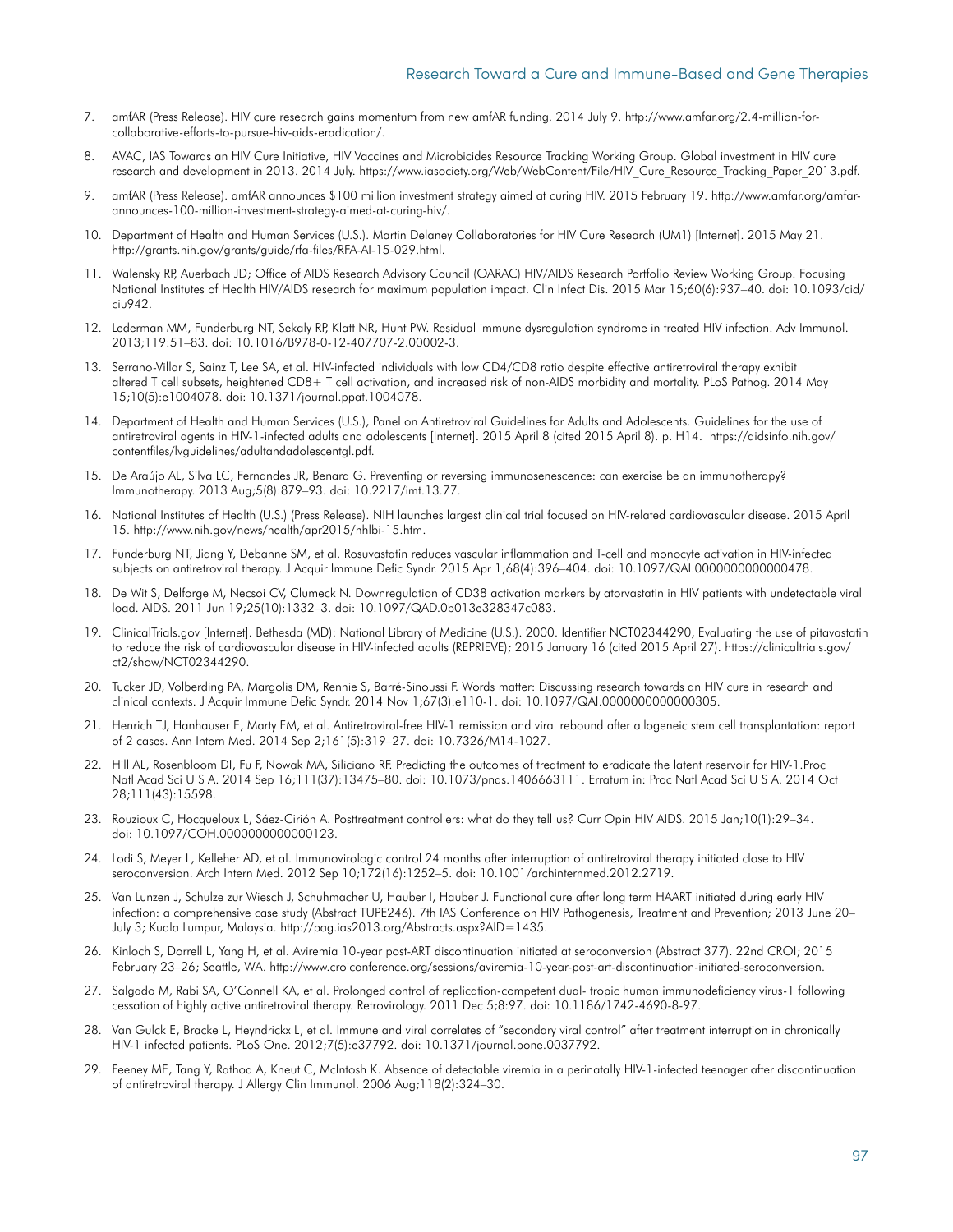- 30. Uruena A, Mangano A, Arduino R, Aulicino P, Cassetti I. Functional cure and seroreversion after advanced HIV disease following 7-years of antiretroviral treatment interruption (Abstract MOPE016). AIDS 2014. 20th International AIDS Conference; 2014 July 20–25; Melbourne, Australia.<http://pag.aids2014.org/EPosterHandler.axd?aid=5607>.
- 31. Williams JP, Hurst J, Stöhr W, et al. HIV-1 DNA predicts disease progression and post-treatment virological control. Elife. 2014 Sep 12:e03821. doi: 10.7554/eLife.03821. [Epub ahead of print]
- 32. Li JZ, Heisey A, Ahmed H, Wang H, et al. Relationship of HIV reservoir characteristics with immune status and viral rebound kinetics in an HIV therapeutic vaccine study. AIDS. 2014 Nov 28;28(18):2649–57. doi: 10.1097/QAD.0000000000000478.
- 33. Hunt PW, Brenchley J, Sinclair E, et al. Relationship between T cell activation and CD4+ T cell count in HIV-seropositive individuals with undetectable plasma HIV RNA levels in the absence of therapy. J Infect Dis. 2008 Jan 1;197(1):126–33. doi: 10.1086/524143.
- 34. Olson AD, Meyer L, Prins M, et al. An evaluation of HIV elite controller definitions within a large seroconverter cohort collaboration. PLoS One. 2014 Jan 28;9(1):e86719. doi: 10.1371/journal.pone.0086719.
- 35. Crowell TA, Gebo KA, Blankson JN, et al. Hospitalization rates and reasons among HIV elite controllers and persons with medically controlled HIV infection. J Infect Dis. 2015 Jun 1;211(11):1692–702. doi: 10.1093/infdis/jiu809. Epub 2014 Dec 15.
- 36. Karris MY, Haubrich RH. Antiretroviral therapy in the elite controller: justified or premature? J Infect Dis. 2015 Jun 1;211(11):1689–91. doi: 10.1093/infdis/jiu812. Epub 2014 Dec 15.
- 37. Siliciano JM, Siliciano RF. The remarkable stability of the latent reservoir for HIV-1 in resting memory CD4+ T cells. J Infect Dis. 2015 Apr 15. doi: 10.1093/infdis/jiv219. [Epub ahead of print]
- 38. Rasmussen TA, Tolstrup M, Brinkmann CR, et al. Panobinostat, a histone deacetylase inhibitor, for latent-virus reactivation in HIV-infected patients on suppressive antiretroviral therapy: a phase 1/2, single group, clinical trial. Lancet HIV. 2014 Oct 1;1(1): e13–e21.
- 39. Barton K, Hiener B, Palmer S, et al. Panobinostat broadly activates latent HIV-1 proviruses in patients (Abstract 109). 22nd CROI; 2015 February 23–26; Seattle, WA. [http://www.croiwebcasts.org/console/player/25706?mediaType=audio&.](http://www.croiwebcasts.org/console/player/25706?mediaType=audio&)
- 40. Shan L, Deng K, Shroff NS, et al. Stimulation of HIV-1-specific cytolytic T lymphocytes facilitates elimination of latent viral reservoir after virus reactivation. Immunity. 2012 Mar 23;36(3):491–501. doi: 10.1016/j.immuni.2012.01.014.
- 41. Tolstrup M, Vigano S, Olesen R, et al. Immunological correlates of HIV-1 DNA decline during latency reversal with panobinostat in patients on suppressive cART (Abstract LBPE06). 20th International AIDS Conference; 2014 July 20–25; Melbourne, Australia. [http://pag.aids2014.org/](http://pag.aids2014.org/Abstracts.aspx?AID=11259) [Abstracts.aspx?AID=11259.](http://pag.aids2014.org/Abstracts.aspx?AID=11259)
- 42. Rasmussen TA, Tolstrup M, Møller HJ, et al. Activation of latent human immunodeficiency virus by the histone deacetylase inhibitor panobinostat: a pilot study to assess effects on the central nervous system. Open Forum Infect Dis. 2015 Mar 30;2(1):ofv037. doi: 10.1093/ofid/ofv037.
- 43. Høgh Kølbæk Kjær AS, Brinkmann CR, et al. The histone deacetylase inhibitor panobinostat lowers biomarkers of cardiovascular risk and inflammation in HIV patients. AIDS. 2015 Jun 19;29(10):1195–200. doi: 10.1097/QAD.0000000000000678.
- 44. Søgaard OS, Graversen ME, Leth S, et al. The HDAC inhibitor romidepsin is safe and effectively reverses HIV-1 latency in vivo as measured by standard clinical assays (Abstract TUAA0106LB). 20th International AIDS Conference; 2014 July 20–25; Melbourne, Australia. <http://pag.aids2014.org/abstracts.aspx?aid=11267>.
- 45. Elliott JH, Wightman F, Solomon A, et al. Activation of HIV transcription with short-course vorinostat in HIV-infected patients on suppressive antiretroviral therapy. PLoS Pathog. 2014 Nov 13;10(10):e1004473. doi: 10.1371/journal.ppat.1004473.
- 46. Olesen R, Rasmussen T, Graversen M, et al. In vivo effects of panobinostat and romidepsin on HIV-1-specific CD8 T cell immunity (Abstract 369). 22nd CROI; 2015 February 23–26; Seattle, WA. [http://www.croiconference.org/sessions/vivo-effects-panobinostat-and-romidepsin-hiv-1](http://www.croiconference.org/sessions/vivo-effects-panobinostat-and-romidepsin-hiv-1-specific-cd8-t-cell-immunity) [specific-cd8-t-cell-immunity.](http://www.croiconference.org/sessions/vivo-effects-panobinostat-and-romidepsin-hiv-1-specific-cd8-t-cell-immunity)
- 47. Jones RB, O'Connor R, Mueller S, et al. Histone deacetylase inhibitors impair the elimination of HIV-infected cells by cytotoxic T-lymphocytes. PLoS Pathog. 2014 Aug 14;10(8):e1004287. doi: 10.1371/journal.ppat.1004287.
- 48. Argos Therapeutics (Press Release). NIH funds study of fully personalized immunotherapy AGS-004 combined with a latency reversing therapy for the treatment of HIV. 2015 April 1. <http://ir.argostherapeutics.com/releasedetail.cfm?releaseid=904466>.
- 49. Xing S, Bullen CK, Shroff NS, et al. Disulfiram reactivates latent HIV-1 in a Bcl-2-transduced primary CD4+ T cell model without inducing global T cell activation. J Virol. 2011 Jun;85(12):6060–4. doi: 10.1128/JVI.02033-10.
- 50. Spivak AM, Andrade A, Eisele E, et al. A pilot study assessing the safety and latency-reversing activity of disulfiram in HIV-1-infected adults on antiretroviral therapy. Clin Infect Dis. 2014 Mar;58(6):883–90. doi: 10.1093/cid/cit813.
- 51. Elliott JH, Lewin S, Deeks SG. Short-term disulfiram to reverse latent HIV infection (Abstract 0301). Keystone Symposia: Mechanisms of HIV Persistence: Implications for a Cure; 2015 April 26–May 1; Boston, MA.
- 52. Mothe B, Climent N, Plana M, et al. Safety and immunogenicity of a modified vaccinia Ankara-based HIV-1 vaccine (MVA-B) in HIV-1-infected patients alone or in combination with a drug to reactivate latent HIV-1. J Antimicrob Chemother. 2015 Jun;70(6):1833-42. doi: 10.1093/jac/ dkv046.
- 53. Schlaepfer E, Speck RF. TLR8 activates HIV from latently infected cells of myeloid-monocytic origin directly via the MAPK pathway and from latently infected CD4+ T cells indirectly via TNF-α. J Immunol. 2011 Apr 1;186(7):4314–24. doi: 10.4049/jimmunol.1003174.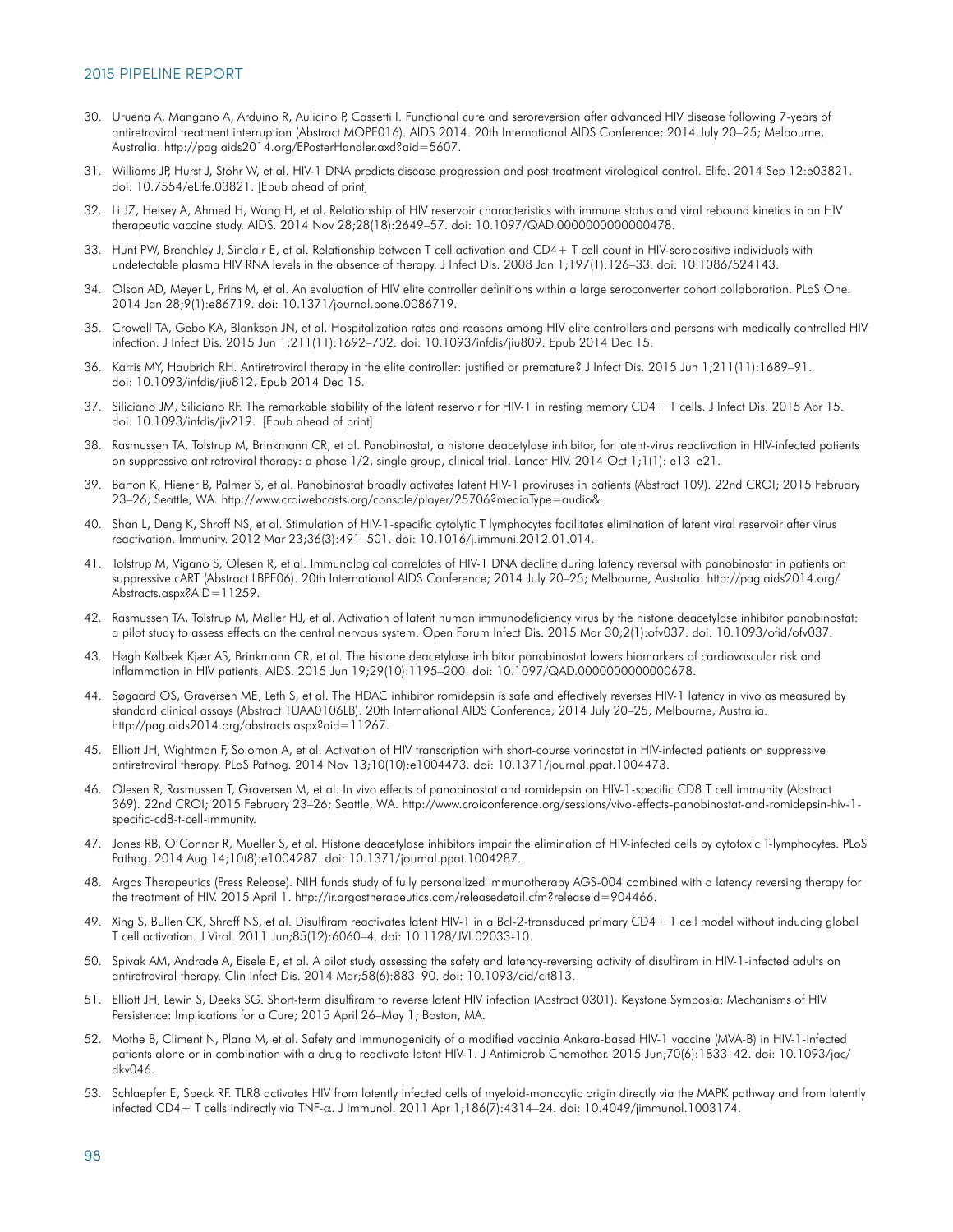- 54. Novis CL, Archin NM, Buzon MJ, et al. Reactivation of latent HIV-1 in central memory CD4+ T cells through TLR-1/2 stimulation. Retrovirology. 2013 Oct 24;10:119. doi: 10.1186/1742-4690-10-119.
- 55. Schlaepfer E, Speck RF. Anti-HIV activity mediated by natural killer and CD8+ cells after toll-like receptor 7/8 triggering. PLoS One. 2008 Apr 23;3(4):e1999. doi: 10.1371/journal.pone.0001999.
- 56. Whitney J, Lim SY, Osuna C, et al. Treatment with a TLR7 agonist induces transient viremia in SIV-infected ART-suppressed monkeys (Abstract 108). 22nd CROI; 2015 February 23–26; Seattle, WA. <http://www.croiwebcasts.org/console/player/25705?mediaType=audio&>.
- 57. Sloan D, Irrinki A, Tsai A, et al. TLR7 agonist GS-9620 activates HIV-1 in PBMCs from HIV-infected patients on cART (Abstract 417). 22nd CROI; 2015 February 23–26; Seattle, WA. [http://www.croiconference.org/sessions/tlr7-agonist-gs-9620-activates-hiv-1-pbmcs-hiv-infected-patients-cart.](http://www.croiconference.org/sessions/tlr7-agonist-gs-9620-activates-hiv-1-pbmcs-hiv-infected-patients-cart)
- 58. Gane EJ, Lim YS, Gordon SC, et al. The oral Toll-like receptor-7 agonist GS-9620 in patients with chronic hepatitis B virus infection. J Hepatol. 2015 Feb 27. doi: 10.1016/j.jhep.2015.02.037. [Epub ahead of print]
- 59. Lawitz E, Gruener D, Marbury T, et al. Safety, pharmacokinetics and pharmacodynamics of the oral Toll-like receptor 7 agonist GS-9620 in treatment-naive patients with chronic hepatitis C. Antivir Ther. 2014 Aug 8. doi: 10.3851/IMP2845. [Epub ahead of print]
- 60. Winckelmann AA, Munk-Petersen LV, Rasmussen TA, et al. Administration of a Toll-like receptor 9 agonist decreases the proviral reservoir in virologically suppressed HIV-infected patients. PLoS One. 2013 Apr 26;8(4):e62074. doi: 10.1371/journal.pone.0062074.
- 61. Vandergeeten C, Da Fonseca S, Sereti I, Lederman M, Sekaly RP, Chomont N. Differential impact of IL-7 and IL-15 on HIV reservoir persistence (Abstract MOAA0101). 6th IAS Conference on HIV Pathogenesis, Treatment and Prevention; 2011 July 17–20; Rome, Italy.
- 62. Steel JC, Waldmann TA, Morris JC. Interleukin-15 biology and its therapeutic implications in cancer. Trends Pharmacol Sci. 2012 Jan;33(1):35– 41. doi: 10.1016/j.tips.2011.09.004.
- 63. Seay K, Church C, Zheng JH, et al. In vivo activation of human NK cells by treatment with an interleukin-15 superagonist potently inhibits acute in vivo HIV-1 infection in humanized mice. J Virol. 2015 Jun 15;89(12):6264–74. doi: 10.1128/JVI.00563-15. Epub 2015 Apr 1.
- 64. Jones RB, Mueller S, O'Connor R, et al. Cytotoxic T-lymphocytes in combination with the IL-15 superagonist ALT-803 eliminate latently HIVinfected autologous CD4+ T-cells from natural reservoirs (Abstract 2008). Keystone Symposia: Mechanisms of HIV Persistence: Implications for a Cure; 2015 April 26–May 1; Boston, MA.
- 65. Spina CA, Anderson J, Archin NM, et al. An in-depth comparison of latent HIV-1 reactivation in multiple cell model systems and resting CD4+ T cells from aviremic patients. PLoS Pathog. 2013;9(12):e1003834. doi: 10.1371/journal.ppat.1003834.
- 66. Pérez M, de Vinuesa AG, Sanchez-Duffhues G, et al. Bryostatin-1 synergizes with histone deacetylase inhibitors to reactivate HIV-1 from latency. Curr HIV Res. 2010 Sep;8(6):418–29.
- 67. Laird GM, Bullen CK, Rosenbloom DI, et al. Ex vivo analysis identifies effective HIV-1 latency-reversing drug combinations. J Clin Invest. 2015 May 1;125(5):1901–12. doi: 10.1172/JCI80142.
- 68. Ariza ME, Ramakrishnan R, Singh NP, Chauhan A, Nagarkatti PS, Nagarkatti M. Bryostatin-1, a naturally occurring antineoplastic agent, acts as a Toll-like receptor 4 (TLR-4) ligand and induces unique cytokines and chemokines in dendritic cells. J Biol Chem. 2011 Jan 7;286(1):24–34. doi: 10.1074/jbc.M110.135921.
- 69. Morgan RJ Jr, Leong L, Chow W, et al. Phase II trial of bryostatin-1 in combination with cisplatin in patients with recurrent or persistent epithelial ovarian cancer: a California cancer consortium study. Invest New Drugs. 2012 Apr;30(2):723–8. doi: 10.1007/s10637-010-9557-5.
- 70. Aphios Corporation (Press Release). Aphios completes enrollment in phase I/II clinical trial towards an HIV cure. 2015 June 2. <http://www.businesswire.com/news/home/20150602005569/en/Aphios-Completes-Enrollment-Phase-III-Clinical-Trial>.
- 71. Abreu CM, Price SL, Shirk EN, et al. Dual role of novel ingenol derivatives from Euphorbia tirucalli in HIV replication: inhibition of de novo infection and activation of viral LTR. PLoS One. 2014 May 14;9(5):e97257. doi: 10.1371/journal.pone.0097257.
- 72. Jiang G, Mendes EA, Kaiser P, et al. Reactivation of HIV latency by a newly modified Ingenol derivative via protein kinase Cδ-NF-κB signaling. AIDS. 2014 Jul 17;28(11):1555–66. doi: 10.1097/QAD.0000000000000289.
- 73. Pandeló José D, Bartholomeeusen K, da Cunha RD, et al. Reactivation of latent HIV-1 by new semi-synthetic ingenol esters. Virology. 2014 Aug;462–463:328–39. doi: 10.1016/j.virol.2014.05.033.
- 74. Scheid JF, Mouquet H, Feldhahn N, et al. Broad diversity of neutralizing antibodies isolated from memory B cells in HIV-infected individuals. Nature. 2009 Apr 2;458(7238):636–40. doi: 10.1038/nature07930. Epub 2009 Mar 15.
- 75. Simek MD, Rida W, Priddy FH, et al. Human immunodeficiency virus type 1 elite neutralizers: individuals with broad and potent neutralizing activity identified by using a high-throughput neutralization assay together with an analytical selection algorithm. J Virol. 2009 Jul;83(14):7337-48. doi: 10.1128/JVI.00110-09.
- 76. Wu X, Yang ZY, Li Y, et al. Rational design of envelope identifies broadly neutralizing human monoclonal antibodies to HIV-1. Science. 2010 Aug 13;329(5993):856–61. doi: 10.1126/science.1187659.
- 77. Bournazos S, Klein F, Pietzsch J, Seaman MS, Nussenzweig MC, Ravetch JV. Broadly neutralizing anti-HIV-1 antibodies require Fc effector functions for in vivo activity. Cell. 2014 Sep 11;158(6):1243-53. doi: 10.1016/j.cell.2014.08.023.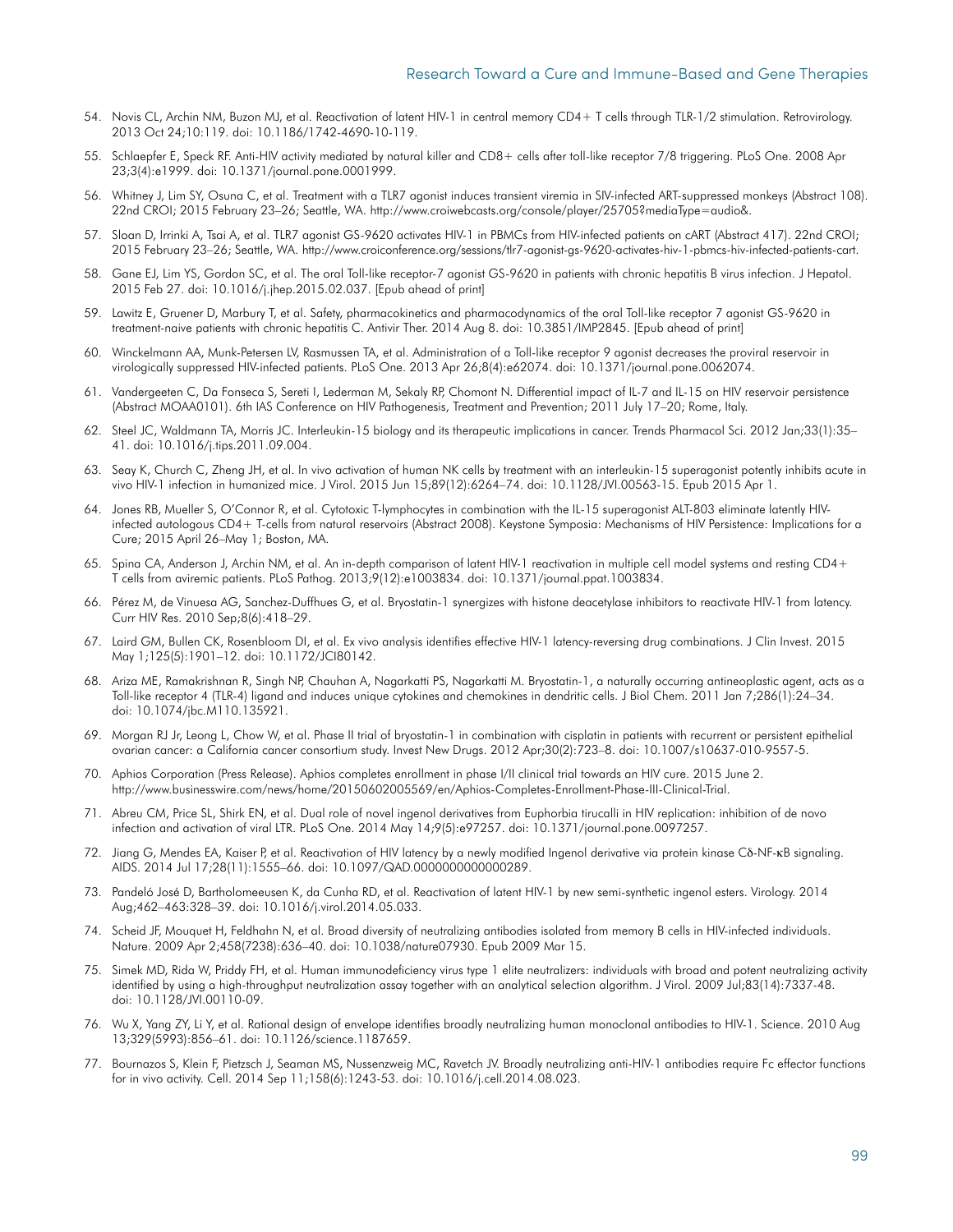- 78. Halper-Stromberg A, Lu CL, Klein F, et al. Broadly neutralizing antibodies and viral inducers decrease rebound from HIV-1 latent reservoirs in humanized mice. Cell. 2014 Aug 28;158(5):989–99. doi: 10.1016/j.cell.2014.07.043. Epub 2014 Aug 14.
- 79. Caskey M, Klein F, Lorenzi JC, et al. Viraemia suppressed in HIV-1-infected humans by broadly neutralizing antibody 3BNC117. Nature. 2015 Jun 25;522(7557):487–91. doi: 10.1038/nature14411.
- 80. Graham BS. Update on clinical development of VRC01 and second generation neutralizing CD4 binding site-specific monoclonal antibodies (Abstract SY12.01). HIV Research for Prevention Conference; 2014 October 28–31; Cape Town, South Africa. [http://webcasts.hivr4p.org/](http://webcasts.hivr4p.org/console/player/25262?mediaType=audio&) [console/player/25262?mediaType=audio&.](http://webcasts.hivr4p.org/console/player/25262?mediaType=audio&)
- 81. Bolton D, Robb M, Michael N, et al. Efficacy of HIV-1 monoclonal antibody immunotherapy in acute SHIV-infected macaques (Abstract 50). 22nd CROI; 2015 February 23–26; Seattle, WA. <http://www.croiwebcasts.org/console/player/25576?mediaType=audio&>.
- 82. Barouch DH, Whitney JB, Moldt B, et al. Therapeutic efficacy of potent neutralizing HIV-1-specific monoclonal antibodies in SHIV-infected rhesus monkeys. Nature. 2013 Nov 14;503(7475):224–8. doi: 10.1038/nature12744.
- 83. Barouch D. Broadly neutralizing antibodies for HIV-1 eradication strategies (Abstract 67). 22nd CROI; 2015 February 23–26; Seattle, WA. <http://www.croiwebcasts.org/console/player/25642?mediaType=audio&>.
- 84. Schlesinger SJ. Development of 3BNC117 monoclonal antibody. AVAC Webinar: New Frontiers in HIV Prevention, Treatment and Cure. 2015 April 21.<http://www.avac.org/blog/new-frontiers-hiv-prevention-treatment-and-cure>.
- 85. Lam S, Sung J, Cruz C, et al. Broadly-specific cytotoxic T cells targeting multiple HIV antigens are expanded from HIV+ patients: implications for immunotherapy. Mol Ther. 2015 Feb;23(2):387–95. doi: 10.1038/mt.2014.207. Epub 2014 Nov 4.
- 86. Sung JA, Lam S, Garrido C, et al. Expanded cytotoxic T-cell lymphocytes target the latent HIV reservoir. J Infect Dis. 2015 Jan 13. doi: 10.1093/ infdis/jiv022. [Epub ahead of print]
- 87. Stock PG1, Barin B, Hatano H, et al. Reduction of HIV persistence following transplantation in HIV-infected kidney transplant recipients. Am J Transplant. 2014 May;14(5):1136–41. doi: 10.1111/ajt.12699.
- 88. California Institute for Regenerative Medicine (Press Release). CIRM-funded clinical trial aimed at blocking HIV/AIDS in people gets the go ahead. 2015 March 3. [https://www.cirm.ca.gov/about-cirm/newsroom/press-releases/03032015/cirm-funded-clinical-trial-aimed-blocking-hivaids](https://www.cirm.ca.gov/about-cirm/newsroom/press-releases/03032015/cirm-funded-clinical-trial-aimed-blocking-hivaids-people)[people.](https://www.cirm.ca.gov/about-cirm/newsroom/press-releases/03032015/cirm-funded-clinical-trial-aimed-blocking-hivaids-people)
- 89. Dovey D. FDA gives HIV 'functional cure' go-ahead for human trials [Internet]. Medical Daily. 2015 March 10. [http://www.medicaldaily.com/](http://www.medicaldaily.com/functional-hiv-cure-step-closer-reality-fda-approval-clinical-human-trials-325048) [functional-hiv-cure-step-closer-reality-fda-approval-clinical-human-trials-325048](http://www.medicaldaily.com/functional-hiv-cure-step-closer-reality-fda-approval-clinical-human-trials-325048).
- 90. Leuty R. Study of potential HIV 'cure' wins FDA nod [Internet]. San Francisco Business Times. 2015 March 3. [http://www.bizjournals.com/](http://www.bizjournals.com/sanfrancisco/blog/biotech/2015/03/hiv-aids-cirm-stem-cells-sangamo-sgmo-usc.html) [sanfrancisco/blog/biotech/2015/03/hiv-aids-cirm-stem-cells-sangamo-sgmo-usc.html.](http://www.bizjournals.com/sanfrancisco/blog/biotech/2015/03/hiv-aids-cirm-stem-cells-sangamo-sgmo-usc.html)
- 91. Mitsuyasu RT, Merigan TC, Carr A, et al. Phase 2 gene therapy trial of an anti-HIV ribozyme in autologous CD34+ cells. Nat Med. 2009 Mar;15(3):285–92. doi: 10.1038/nm.1932.
- 92. Trobridge GD, Wu RA, Beard BC, et al. Protection of stem cell-derived lymphocytes in a primate AIDS gene therapy model after in vivo selection. PLoS One. 2009 Nov 2;4(11):e7693. doi: 10.1371/journal.pone.0007693.
- 93. Burke BP, Levin BR, Zhang J, et al. Engineering cellular resistance to HIV-1 infection in vivo using a dual therapeutic lentiviral vector. Mol Ther Nucleic Acids. 2015 Apr 14;4:e236. doi: 10.1038/mtna.2015.10.
- 94. Tebas P, Stein D, Tang WW, et al. Gene editing of CCR5 in autologous CD4 T cells of persons infected with HIV. N Engl J Med. 2014 Mar 6;370(10):901–10. doi: 10.1056/NEJMoa1300662.
- 95. Blick G, Lalezari J, Hsu R, et al. Cyclophosphamide enhances SB-728-T engraftment to levels associated with HIV-RNA control (Abstract 141). 21st CROI; 2014 March 3–6; Boston, MA.
- 96. IDIBAPS (Press Release). EU Grants a project to test an innovative HIV vaccine candidate in two phase I/IIa clinical trials. 2013 December 9. [http://www.idibaps.org/actualitat/en\\_noticies/13646/eu-grants-a-idibaps-project-to-test-an-innovative-hiv-vaccine-candidate-in-two-phase-iiia](http://www.idibaps.org/actualitat/en_noticies/13646/eu-grants-a-idibaps-project-to-test-an-innovative-hiv-vaccine-candidate-in-two-phase-iiia-clinical-trials)[clinical-trials](http://www.idibaps.org/actualitat/en_noticies/13646/eu-grants-a-idibaps-project-to-test-an-innovative-hiv-vaccine-candidate-in-two-phase-iiia-clinical-trials).
- 97. Cohen J. AIDS research. Feud over AIDS vaccine trials leads prominent Italian researchers to court. Science. 2007 Aug 10:317(5839):738–9. doi: 10.1126/science.317.5839.738.
- 98. Ensoli F, Cafaro A, Casabianca A, et al. HIV-1 Tat immunization restores immune homeostasis and attacks the HAART-resistant blood HIV DNA: results of a randomized phase II exploratory clinical trial. Retrovirology. 2015 Apr 29;12:33. doi: 10.1186/s12977-015-0151-y.
- 99. Robinson HL, Thompson M, Heath S, et al. Elicitation of immune responses by a DNA/MVA vaccine in ART treated patients in a treatment interruption trial (Abstract OA05.03). HIV Research for Prevention Conference; 2014 October 28–31; Cape Town, South Africa.
- 100. Estes JD, Reilly C, Trubey CM, et al. Antifibrotic therapy in simian immunodeficiency virus infection preserves CD4+ T-cell populations and improves immune reconstitution with antiretroviral therapy. J Infect Dis. 2015 Mar 1;211(5):744–54. doi: 10.1093/infdis/jiu519. Epub 2014 Sep 22.
- 101. ClinicalTrials.gov [Internet]. Bethesda (MD): National Library of Medicine (U.S.). 2000. Identifier NCT01852942, Reversing tissue fibrosis to improve immune reconstitution in HIV; 2012 February 20 (cited 2015 June 7). [https://clinicaltrials.gov/ct2/show/NCT01852942.](https://clinicaltrials.gov/ct2/show/NCT01852942)
- 102. Zhang Z, Fu J, Xu X, et al. Safety and immunological responses to human mesenchymal stem cell therapy in difficult-to-treat HIV-1-infected patients. AIDS. 2013 May 15;27(8):1283–93. doi: 10.1097/QAD.0b013e32835fab77.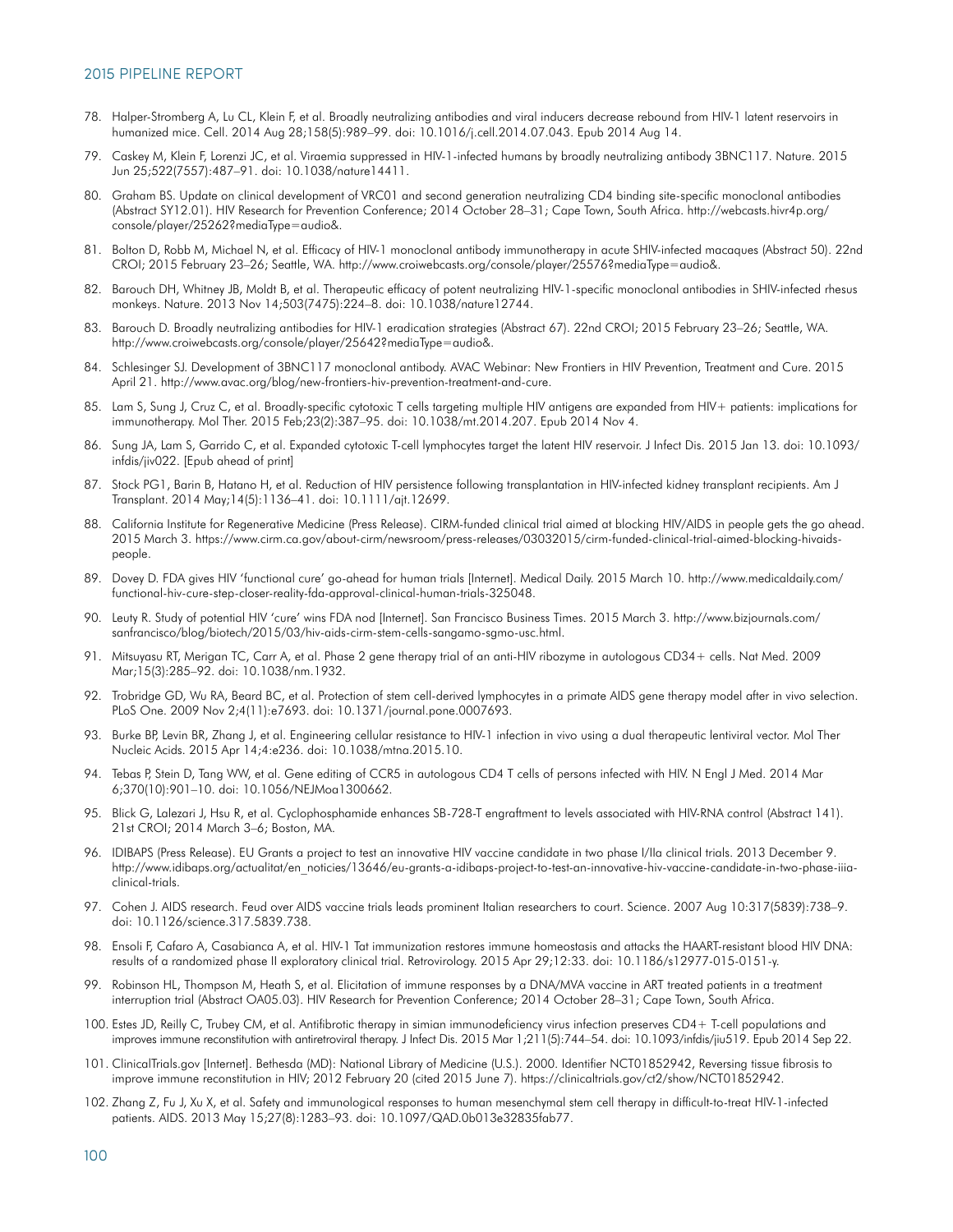#### Research Toward a Cure and Immune-Based and Gene Therapies

- 103. ClinicalTrials.gov [Internet]. Bethesda (MD): National Library of Medicine (U.S.). 2000. Identifier NCT02290041, Treatment with MSC in HIVinfected patients with controlled viremia and immunological discordant response. 2014 November 10 (cited 2015 June 7), [https://clinicaltrials.](https://clinicaltrials.gov/ct2/show/NCT02290041) [gov/ct2/show/NCT02290041.](https://clinicaltrials.gov/ct2/show/NCT02290041)
- 104. Li T, Xie J, Li Y, Routy JP, et al. Tripterygium wilfordii Hook F extract in cART-treated HIV patients with poor immune response: a pilot study to assess its immunomodulatory effects and safety. HIV Clin Trials. 2015 Mar–Apr;16(2):49–56. doi: 10.1179/1528433614Z.0000000005. Epub 2015 Jan 26.
- 105. ClinicalTrials.gov [Internet]. Bethesda (MD): National Library of Medicine (U.S.). 2000. Identifier NCT01666990, Tripterygium wilfordii Hook F (TwHF) treatment for immune non-responders with HIV-1 infection. 2012 August 15 (cited 2015 June 7). [https://clinicaltrials.gov/ct2/show/](https://clinicaltrials.gov/ct2/show/NCT01666990) [NCT01666990.](https://clinicaltrials.gov/ct2/show/NCT01666990)
- 106. Kuller LH, Tracy R, Belloso W, et al. Inflammatory and coagulation biomarkers and mortality in patients with HIV infection. PLoS Med. 2008 Oct 21;5(10):e203. doi: 10.1371/journal.pmed.0050203.
- 107. ClinicalTrials.gov [Internet]. Bethesda (MD): National Library of Medicine (U.S.). 2000. Identifier NCT02394730, Attenuation of D-dimer using vorapaxar to target inflammatory and coagulation endpoints (ADVICE); 2015 March 16 (cited 2015 June 7). [https://clinicaltrials.gov/ct2/show/](https://clinicaltrials.gov/ct2/show/NCT02394730) [NCT02394730.](https://clinicaltrials.gov/ct2/show/NCT02394730)
- 108. Tebas P, Spitsin S, Barrett JS, et al. Reduction of soluble CD163, substance P, programmed death 1 and inflammatory markers: phase 1B trial of aprepitant in HIV-1-infected adults. AIDS. 2015 May 15;29(8):931–9. doi: 10.1097/QAD.0000000000000638.
- 109. ClinicalTrials.gov [Internet]. Bethesda (MD): National Library of Medicine (U.S.). 2000. Identifier NCT02154360, Pharmacokinetic characteristics and anti-inflammatory effects of aprepitant in HIV-infected subjects (Emend-IV); 2014 May 22 (cited 2015 June 7). [https://clinicaltrials.gov/ct2/](https://clinicaltrials.gov/ct2/show/NCT02154360) [show/NCT02154360.](https://clinicaltrials.gov/ct2/show/NCT02154360)
- 110. Villar-García J, Hernández JJ, Güerri-Fernández R, et al. Effect of probiotics (Saccharomyces boulardii) on microbial translocation and inflammation in HIV-treated patients: a double-blind, randomized, placebo-controlled trial. J Acquir Immune Defic Syndr. 2015 Mar 1;68(3):256– 63. doi: 10.1097/QAI.0000000000000468.
- 111. French MA, Cozzi-Lepri A, Arduino RC, Johnson M, Achhra AC, Landay A; INSIGHT SMART Study Group. Plasma levels of cytokines and chemokines and the risk of mortality in HIV-infected individuals: a case-control analysis nested in a large clinical trial. AIDS. 2015 Apr 24;29(7):847–51. doi: 10.1097/QAD.0000000000000618.
- 112. ClinicalTrials.gov [Internet]. Bethesda (MD): National Library of Medicine (U.S.). 2000. Identifier NCT02448238, Pilot study of oral probiotic bacteria supplementation to reduce chronic immune activation in HIV-infected Malian women; 2015 May 15 (cited 2015 June 7). [https://clinicaltrials.gov/ct2/show/NCT02448238.](https://clinicaltrials.gov/ct2/show/NCT02448238)
- 113. ClinicalTrials.gov [Internet]. Bethesda (MD): National Library of Medicine (U.S.). 2000. Identifier NCT02441244, Probiotic VSL#3 for inflammation and translocation in HIV I (PROOV IT I); 2015 April 23 (cited 2015 June 7). [https://clinicaltrials.gov/ct2/show/NCT02441244.](https://clinicaltrials.gov/ct2/show/NCT02441244)
- 114. ClinicalTrials.gov [Internet]. Bethesda (MD): National Library of Medicine (U.S.). 2000. Identifier NCT02441231, Probiotic VSL#3 for inflammation and translocation in HIV II (PROOV IT II); 2015 April 23 (cited 2015 June 7). [https://clinicaltrials.gov/ct2/show/NCT02441231.](https://clinicaltrials.gov/ct2/show/NCT02441231)
- 115. Routy JP, Angel JB, Patel M, et al. Assessment of chloroquine as a modulator of immune activation to improve CD4 recovery in immune nonresponding HIV-infected patients receiving antiretroviral therapy. HIV Med. 2015 Jan;16(1):48–56. doi: 10.1111/hiv.12171.
- 116. ClinicalTrials.gov [Internet]. Bethesda (MD): National Library of Medicine (U.S.). 2000. Identifier NCT00819390, Chloroquine for reducing immune activation in HIV-infected individuals; 2009 January 8 (cited 2015 June 7). [https://clinicaltrials.gov/ct2/show/study/NCT00819390.](https://clinicaltrials.gov/ct2/show/study/NCT00819390)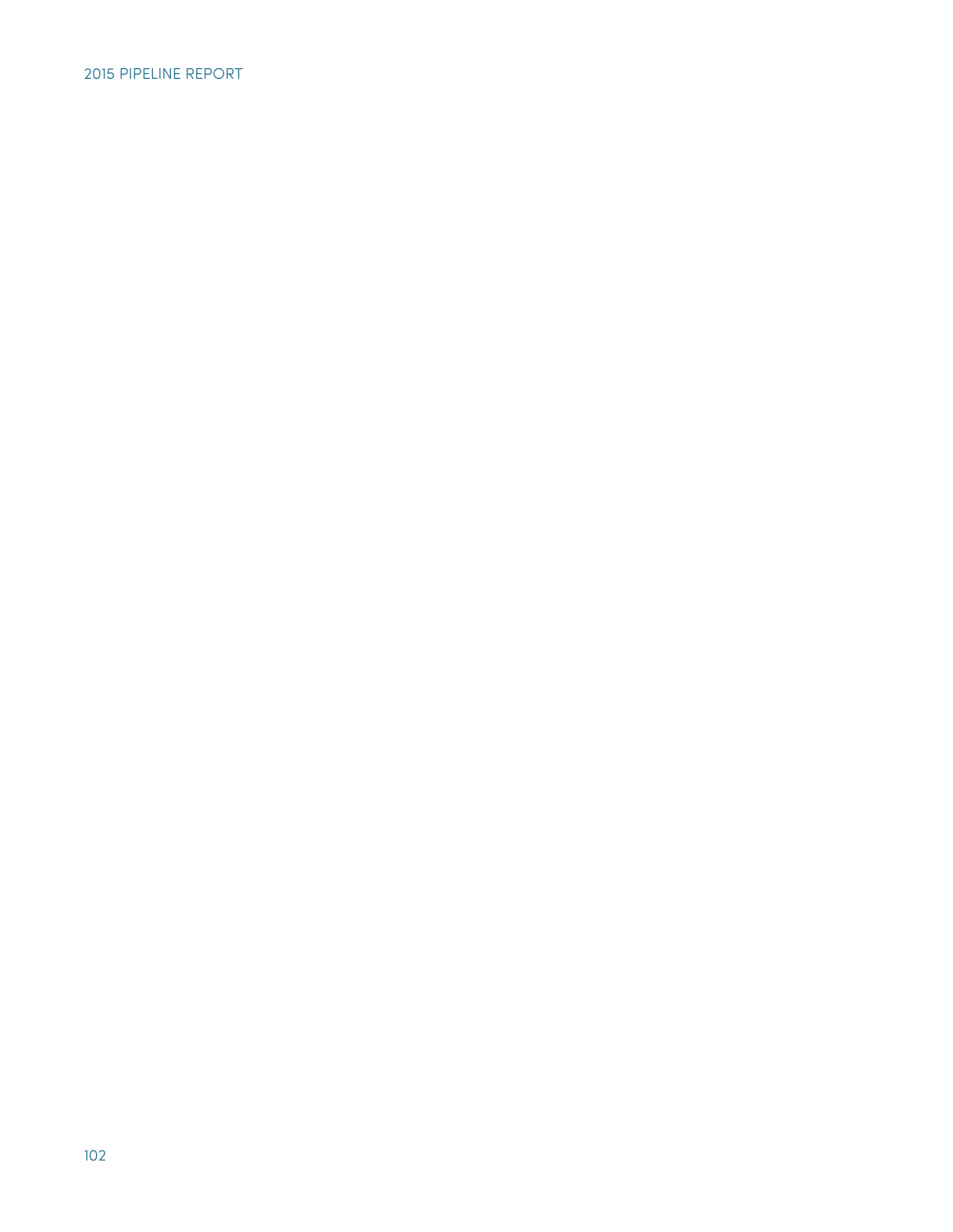# New Drugs, New Strategies: Conquering Hepatitis C with Direct-Acting Antivirals

By Tracy Swan

*Hepatitis C has to be one of the most grossly miscalculated diseases by governments on the planet.* 

—Michel Kazatchkine, UN secretary general's special envoy on HIV/AIDS in Eastern Europe and Central Asia and commissioner, Global Commission on Drug Policy

The evolution of hepatitis C virus (HCV) treatment has been swift, dazzling, and unprecedented. In only five years, proof of concept for oral, interferon-free treatment has been established, nine direct-acting antivirals (DAAs) have been approved, treatment duration has been shortened to 12 weeks, and cure rates have been nearly 100% in clinical trials.<sup>1,2,3,4</sup>

Scaling up access to these wonder drugs – and primary prevention – could eliminate HCV, even without a vaccine. Unfortunately, sky-high DAA prices have created a paradox: the more treatment improves, the fewer people have access to it.

A public health approach will be needed to select, procure, and deliver HCV treatment. It is time to pick a first-line regimen, consider options for second-line treatment, and turn up the pressure for universal access to HCV treatment.

## **HCV Treatment Rationing**

*What is a cynic? A man who knows the price of everything and the value of nothing.*

—Oscar Wilde

Worldwide, 185 million people have been infected with hepatitis C; 73% of them live in middle-income countries (MICs).5 Pharmaceutical companies see MICs as emerging markets, even though they are home to the "bottom billion" – 73% of the world's poorest people.6 MIC governments cannot afford DAAs for everyone who needs them.

The price of DAAs in the United States should not be the benchmark anywhere – even in the United States. In high-income countries (HICs), payers have been withholding treatment for hepatitis C, citing sofosbuvir's scandalous launch price (US\$1,000 per pill). People who drink alcohol or who use and inject drugs are often ineligible for treatment.

HCV guidelines have been deliberately misinterpreted to justify withholding treatment. DAAs are given only to people with advanced liver disease, to stave off liver cancer, liver failure, transplantation, and death. Limiting HCV treatment access to people with advanced liver damage will stem liver-related mortality, but not epidemics.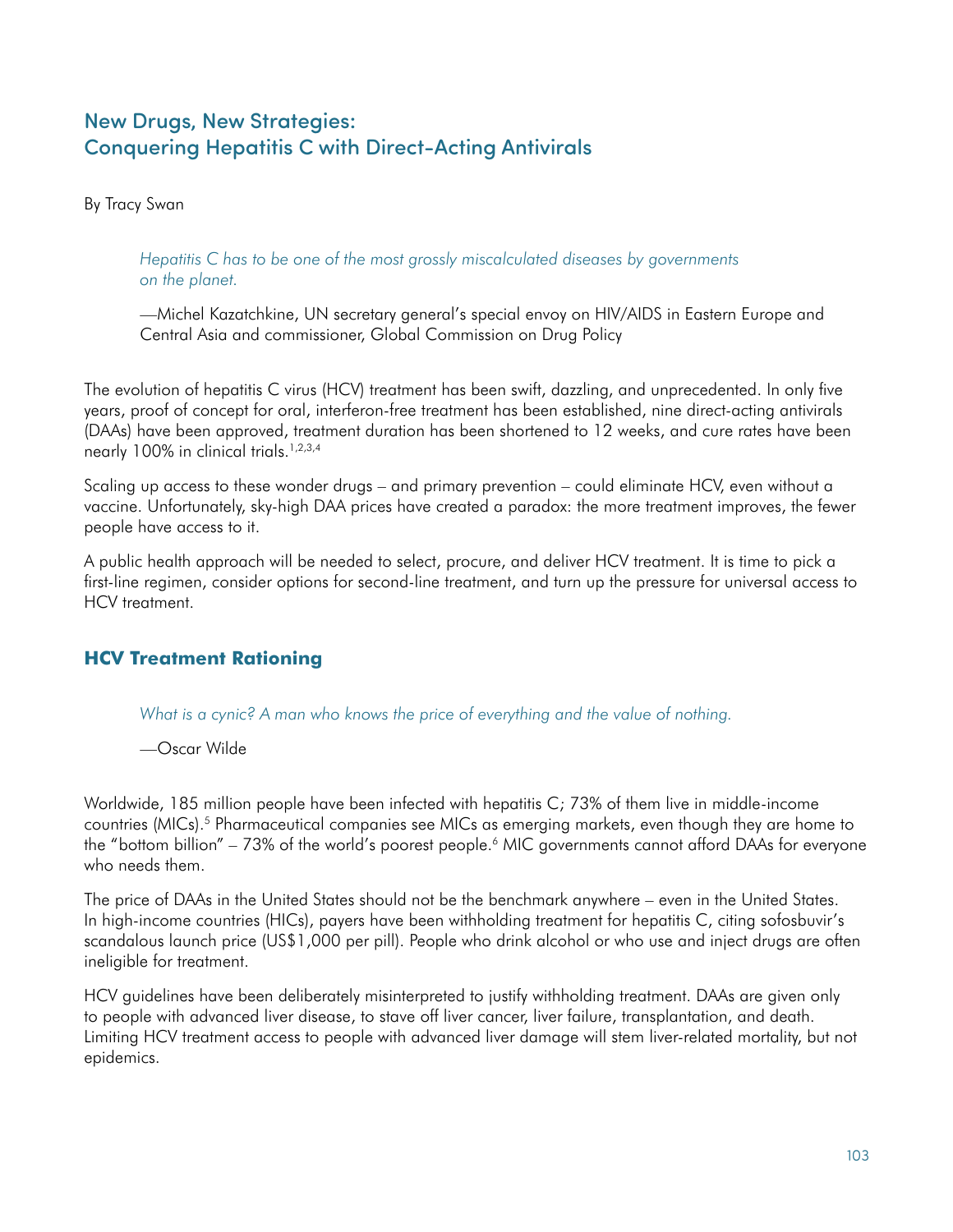#### HCV Disease Burden and Treatment Access in Egypt

Egypt has the world's highest HCV prevalence: more than  $7\%$ <sup>7,8</sup> In 2006, the country instituted a national hepatitis C program. Since 2008, it has provided treatment for nearly 200,000 people. In 2014, Egypt's government negotiated with Gilead and Janssen to obtain volume-based discounts on their DAAs. Companies can charge higher prices on the private market, where uninsured Egyptians buy their own medicine. In Egypt, 85% of drugs are paid for out of pocket.<sup>9</sup>

Most Egyptians cannot afford HCV treatment. It is a middle-income country where the per capita gross national income (GNI) is US\$3,140 – but more than 25% of Egyptians live on less than US\$600 a year.<sup>10,11</sup> On the private market, a month of sofosbuvir (Sovaldi) costs EGP2,670 (US\$350); simeprevir costs EGP3,166 (US\$414).<sup>12,13,14</sup> Government prices are much lower: sofosbuvir costs EGP1,400 (US\$184) per month; simeprevir costs EGP1,900 (US\$248).<sup>12,13</sup>

The government provides free treatment to people who are unable to afford it, but it cannot do so for millions of people. In 2015, Egypt plans to treat 100,000 people through the national program.15,16

Rationing HCV treatment is a stopgap, not a solution – for several reasons:

- If HCV treatment is withheld for too long, it is less effective, and adverse events are worsened.<sup>17,18</sup>
- People with HCV-related cirrhosis remain at risk for liver cancer *even after being cured* and must undergo lifelong monitoring. Earlier treatment removes this risk.<sup>19,20</sup>
- HCV lowers quality of life and might cause or worsen many systemic health problems, even in the absence of serious liver disease.21,22,23,24,25,26,27,28
- HCV increases health care costs and hospitalization rates, even in people with mild-to-moderate liver disease.29,30,31,32
- Chronic HCV infection is associated with a higher incidence of non-liver-related comorbidities (alcohol and substance use disorders, mental illness, chronic kidney disease, obesity, metabolic disorders, pneumonia, and HIV) in people who are 45 to 64 years old.<sup>33</sup>
- People with HCV are dying two decades earlier from non-liver-related causes (including cardiovascular disease and respiratory failure) than people without HCV.34
- Many state-funded programs in the United States withhold HCV treatment from people who use alcohol. Withholding treatment based on alcohol use or dependence is harmful because alcohol accelerates HCV liver damage.<sup>34</sup>
	- o There is no evidence that alcohol use during DAA treatment impairs efficacy (or safety).
- People who inject drugs are often ineligible for HCV treatment, although they are the highest-prevalence population. Worldwide, HCV prevalence among people who inject drugs is estimated at 67%; anywhere from 6 million to 15 million of them have chronic HCV.35
	- o Likelihood of HCV reinfection is often a rationale for withholding treatment, although actual reinfection rates are low.36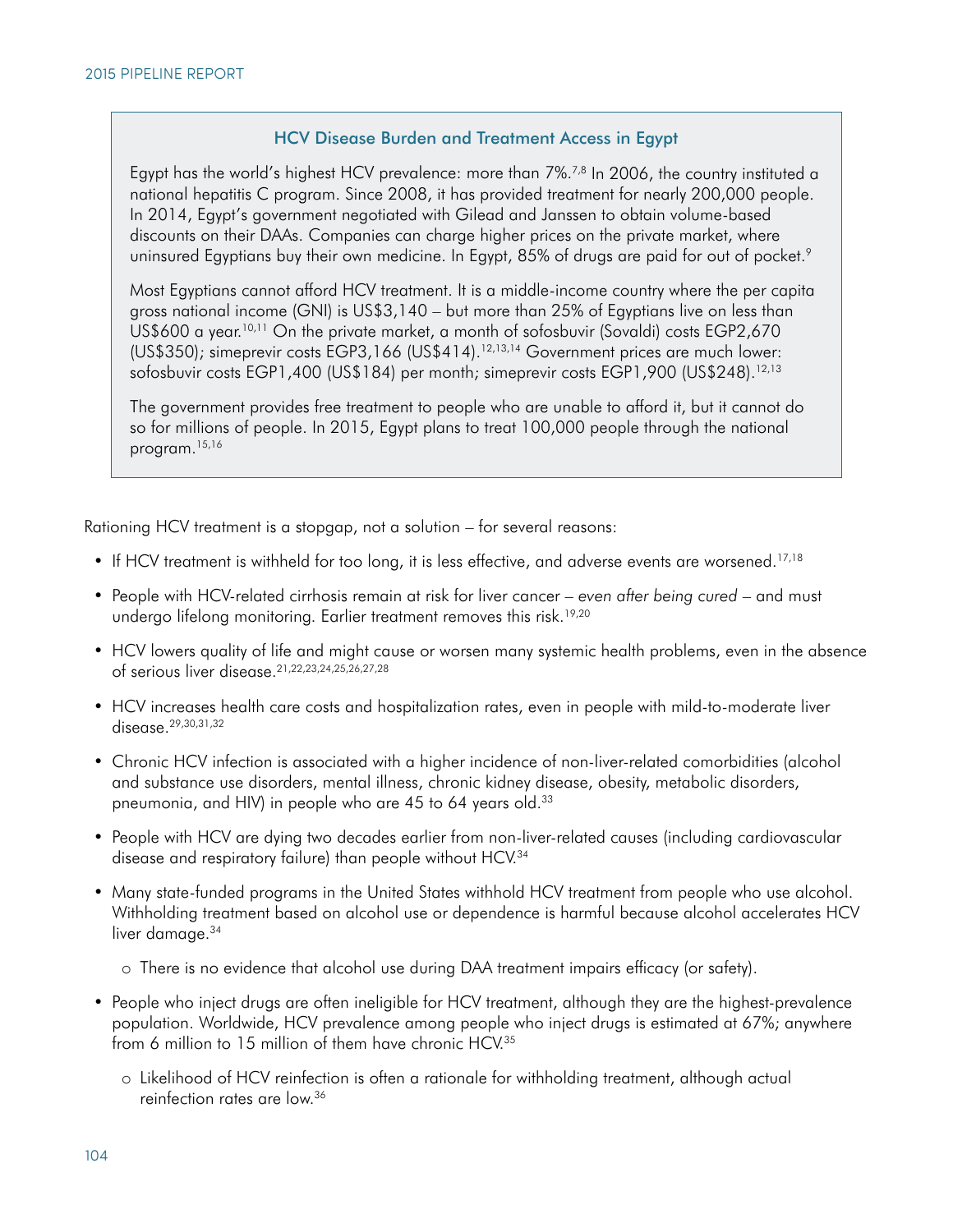- o People who inject drugs are often ineligible for HCV treatment because of concerns about poor adherence and treatment outcomes. But cure rates in injection drug users are similar to those in nonusers.37,38
- Withholding treatment allows HCV to keep spreading, especially among people who inject drugs (since access to injection equipment, methadone, and buprenorphine are woefully inadequate).
- Larger volume and competition between originators and generic drug producers can be leveraged to reduce prices. DAA prices have rapidly dropped by over 40% in some countries.<sup>39,40,41,42</sup> Still, these prices are unsustainable, even for HICs.

Competition, negotiations, and volume-based discounts have begun to bring down originator DAA prices in HICs. Gilead is expected to drop U.S. DAA prices by 46% or more in 2015.<sup>41</sup> Financial analysts estimate that DAA prices will drop to US\$45,000 per treatment course in the United States and US\$35,000 in HICs elsewhere.41

In France and Germany, sofosbuvir alone costs €488 per pill (US\$550), or €41,000 (US\$46,248) for a 12-week treatment course.<sup>39, 42</sup> In Spain, sofosbuvir costs €297 (US\$335) per pill, or €25,000 (US\$28,200) for a 12-week treatment course.<sup>40</sup> No information about E.U. prices for simeprevir and daclatasvir (DAAs often used with sofosbuvir) is publicly available.

In 2012, worldwide sales of hepatitis C treatment reached US\$4.4 billion and were projected to reach US\$10.8 billion by 2022.<sup>43</sup> In just one year, sofosbuvir sales have reached US\$10.8 billion.<sup>44</sup> Lack of access to these lifesaving medicines has sparked outrage. Since sofosbuvir was approved, patent challenges, government inquiries, lawsuits, sit-in protests at hospitals, and massive demonstrations have sprung up worldwide.

The right to health *and* clinical evidence should inform access to HCV treatment. Withholding treatment for a curable infectious disease is not justifiable, particularly for one that is often chronic, known to worsen overall health, and potentially life-threatening.

## **HCV Treatment Strategies: Less Knowledge, More Options**

### *We can't make perfectovir the enemy of goodovir.*

 —Jennifer Cohn, medical director, Médicines Sans Frontières/Doctors Without Borders Access Campaign

Three decades of antiretroviral drug development for HIV have been augmented by research from publicly funded networks, public-private partnerships, postmarketing trials, registries, and other sources. This robust evidence base informs treatment strategies and guidelines. But HCV DAAs are coming in a very short time frame; there are many choices – but far less knowledge about them. Although real-life data are emerging from registries, compassionate use/early access programs, and postmarketing studies, most of what we know about HCV DAAs comes from registration trials in HICs.

For now, optimizing DAA treatment means selecting the best available regimen and devising a follow-up strategy for new DAAs – or treatment failure (see figure 1).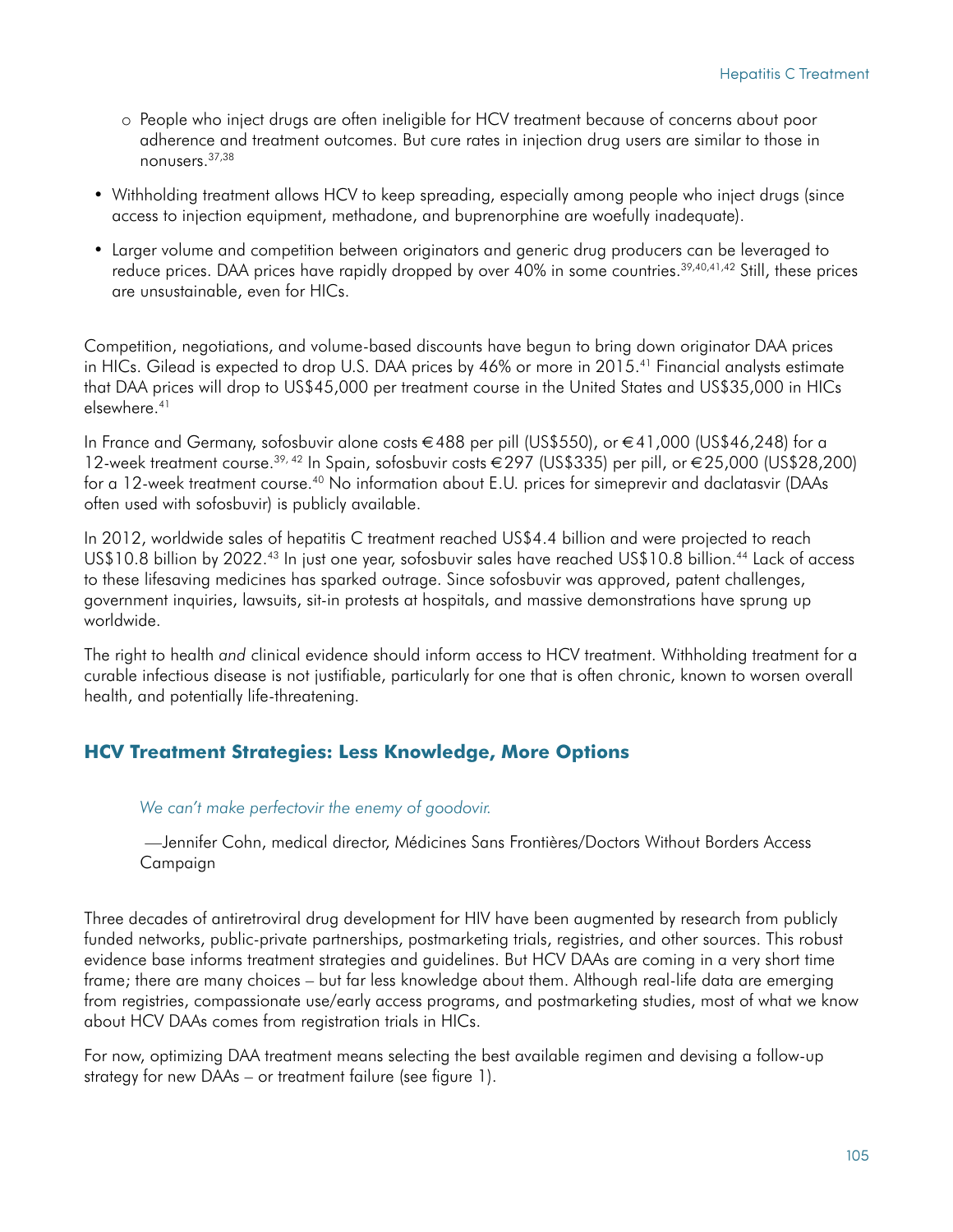## **Goodovir: Sofosbuvir and Daclatasvir**

HCV "perfectovir" does not exist – yet.<sup>45</sup> But hepatitis C treatment is already "goodovir" – and it is not likely to improve enough to justify waiting for perfectovir.

Sofosbuvir and daclatasvir together constitute a once-daily, multigenotypic regimen. These DAAs have been effective, safe, and tolerable for thousands of people (including in liver transplant candidates and recipients or HIV/HCV coinfection) (see table 1).<sup>46,47,48</sup>

There is no reason to delay HCV treatment scale-up. A first-line regimen of sofosbuvir and daclatasvir (possibly plus ribavirin [RBV] for people with cirrhosis) will simplify procurement and delivery of HCV treatment. It can be profitably mass-produced for less than US\$175.49

Table 1. Goodovir and the Future Perfectovir<sup>1,2,3,4,46,47,48,50,51,52,53,54,55,56,57,58,59,60,61,62</sup>

| REGIMEN, STATUS, MANUFACTURER                                          | <b>UNIVERSAL</b>                                      |                    | <b>SIMPLE</b>  |                                                       |                                                                                                  |                        | <b>COMMENTS</b>                                                                        |
|------------------------------------------------------------------------|-------------------------------------------------------|--------------------|----------------|-------------------------------------------------------|--------------------------------------------------------------------------------------------------|------------------------|----------------------------------------------------------------------------------------|
|                                                                        | Pangenotypic                                          | <b>Used in HIV</b> | QD             | <b>Fixed Duration</b>                                 | EFFECTIVE (SVR >90%)                                                                             | <b>SAFE, TOLERABLE</b> |                                                                                        |
| sofosbuvir/daclatasvir<br>(400 mg/60 mg) QD<br>Approved<br>Gilead/BMS  | <b>YES (laboratory</b><br>data only for<br>G5 and G6) | YES                | YES            | Possibly, with<br>RBV in cirrhosis<br>(especially G3) | YES, except in<br>G3/cirrhosis<br>(without RBV)                                                  | YES                    | RBV may be needed<br>to boost cure rate in<br>cirrhosis (especially<br>for genotype 3) |
| sofosbuvir/ledipasvir FDC<br>(400 mg/90 mg) QD<br>Approved<br>Gilead   | N <sub>0</sub><br>(no data in G2)                     | YES                | YES            | N <sub>0</sub>                                        | YES, except in G2 and<br>TX-experienced G3/<br>cirrhosis                                         | YES                    | Longer treatment<br>needed in cirrhosis;<br>RBV needed for G3                          |
| grazoprevir/elbasvir FDC<br>(100 mg/50 mg) QD<br>Phase III<br>Merck    | NO (unless<br>sofosbuvir is<br>added)                 | YES                | YES            | N <sub>0</sub>                                        | NO; less effective in<br>G2; high failure rate in<br>G3; indication sought<br>for G1, G4, and G6 | YES                    | Adding sofosbuvir<br>significantly increased<br>efficacy in G3                         |
| sofosbuvir/GS-5816 FDC<br>(400 mg/100 mg) QD<br>Phase III<br>Gilead    | YES                                                   | N <sub>0</sub>     | YES            | ?                                                     | Depends on duration<br>of treatment.<br>genotype, cirrhosis                                      | YES                    | Phase II data only                                                                     |
| sofosbuvir/GS-5816/FDC + GS-9857<br>Phase II<br>Gilead                 | YES                                                   | N <sub>0</sub>     | YES            | Under study                                           | ?                                                                                                | YES                    | Phase II data only                                                                     |
| ABT-530 + ABT-493<br>Phase II<br>AbbVie                                | ŗ                                                     | N <sub>0</sub>     | $\overline{?}$ | $\overline{?}$                                        | ŗ                                                                                                | $\overline{\cdot}$     | ?                                                                                      |
| grazoprevir + MK-3682 with<br>elbasvir or MK-8408<br>Phase II<br>Merck | ?                                                     | N <sub>0</sub>     | ?              | ?                                                     | $\overline{?}$                                                                                   | ?                      | ?                                                                                      |

BMS: Bristol-Myers Squibb FDC: fixed-dose combination G: genotype (as in G1, G2, G3, G4, G5, G6) RBV: ribavirin SVR: sustained virologic response; undetectable HCV RNA 12 or 24 weeks after finishing treatment, equivalent to cure TX: treatment QD: once daily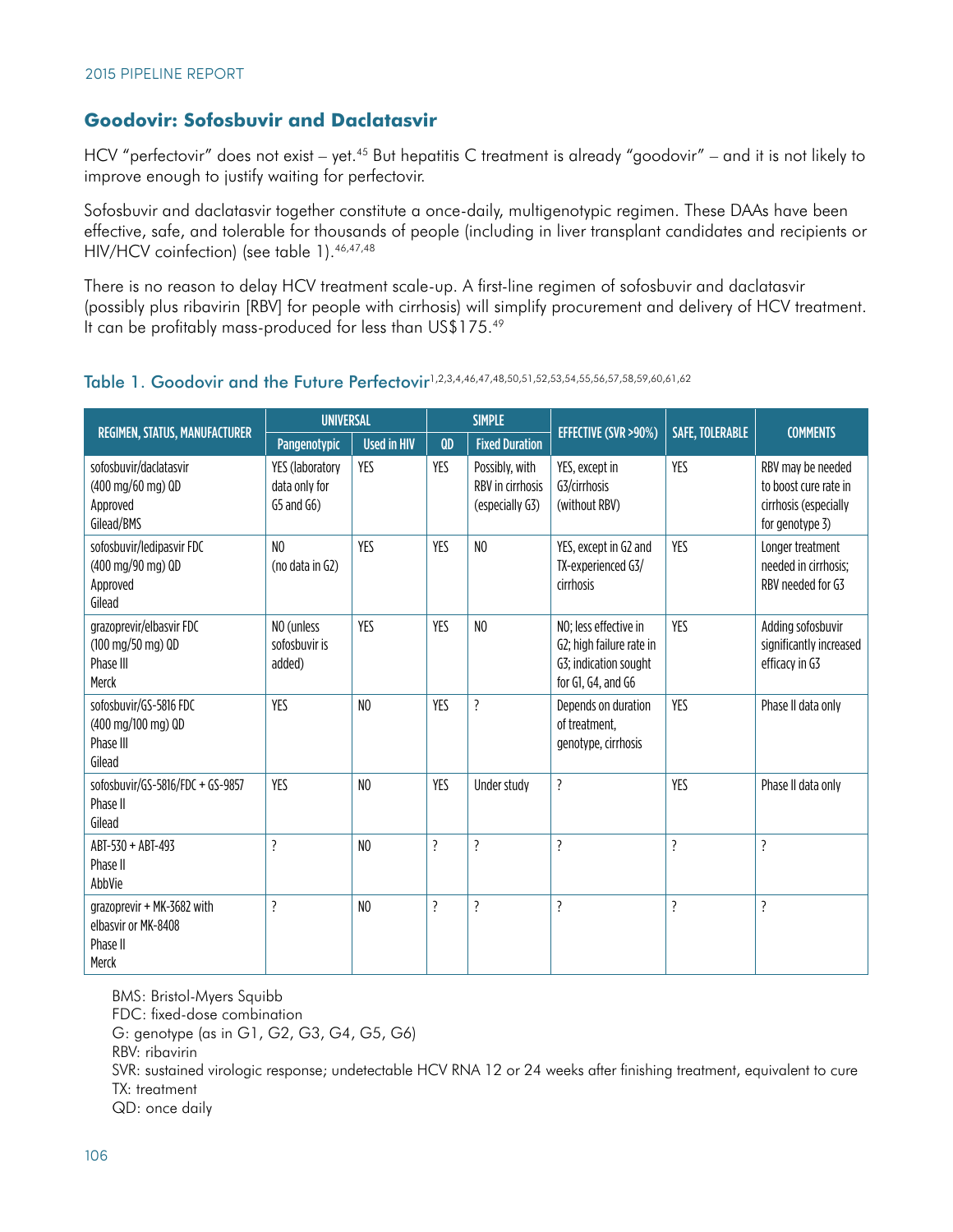## **HCV Drug Resistance**

Resistance-associated variants (RAVs) occur naturally in people who have never been treated for hepatitis C. During DAA treatment, RAVs can persist or emerge. In clinical trials, most people with pretreatment RAVs were cured – but RAVs are found in most people who were not cured. The prevalence, longevity, and impact of RAVs differ. Some RAVs have greater impact on drug potency than others.

Baseline resistance testing is not done outside of HCV clinical trials since it is expensive and not always predictive of treatment outcomes.

#### *NS5A resistance*

The barrier to resistance varies by class and individual DAA. NS5A inhibitors, although potent, have a low resistance barrier. Many people with pretreatment NS5A RAVs have been cured by an NS5A-containing regimen – but people who are not cured are likely to have NS5A RAVs. In the C-EDGE, ION-1, ION-2, and ION-3 trials of NS5A-containing regimens, most people who were not cured had NS5A RAVS before and after treatment.<sup>1,2,3,53,62</sup> In these trials, treatment failure occurred only in people with an HCV RNA >800,000 IU/mL, suggesting that NS5A RAVs are more likely with a high viral load.

Treatment-emergent NS5A RAVs are persistent for 96-170 weeks after treatment failure. 63,64,65,66 Second-generation NS5A inhibitors might be able to overcome resistance.<sup>67</sup>

#### *NS3 resistance (protease inhibitors)*

With HCV protease inhibitors, treatment-emergent RAVs tend to wane within months.<sup>63</sup> People who were not cured by a protease inhibitor–based regimen can be successfully re-treated with DAAs from different classes or with a regimen including a second-generation HCV protease inhibitor with a different resistance profile.2,68,69

### *NS5B resistance (sofosbuvir)*

Sofosbuvir has a high resistance barrier and can be recycled in re-treatment regimens. In one trial, 98%  $(44/45)$  of sofosbuvir-experienced people were cured by a sofosbuvir-based re-treatment regimen.<sup>70</sup> Although rare, sofosbuvir treatment failure with baseline or emergent RAVs has been documented (especially in genotype  $1b$ ).<sup>71,72,73,74</sup>

## **HCV Treatment in HIV/HCV Coinfection**

With DAAs, cure rates do not differ by HIV status, although drug-drug interactions between antiretroviral therapy and HCV treatment need to be avoided or managed.

## **New HCV Treatment Strategies**

Approximately 90% of people are cured by sofosbuvir and daclatasvir (with or without ribavirin); the remaining 10% will need a second-line regimen. There is still a robust HCV pipeline to pluck for second-line DAAs.

Although HCV treatment is moving toward pangenotypic regimens, current strategies are still based on genotype (and sometimes subtype), treatment history, and extent of liver damage. Re-treatment options are limited, especially in genotypes 2 and 3. If pipeline DAAs live up to expectations, it will be possible to select interferon-free first- and second-line regimens.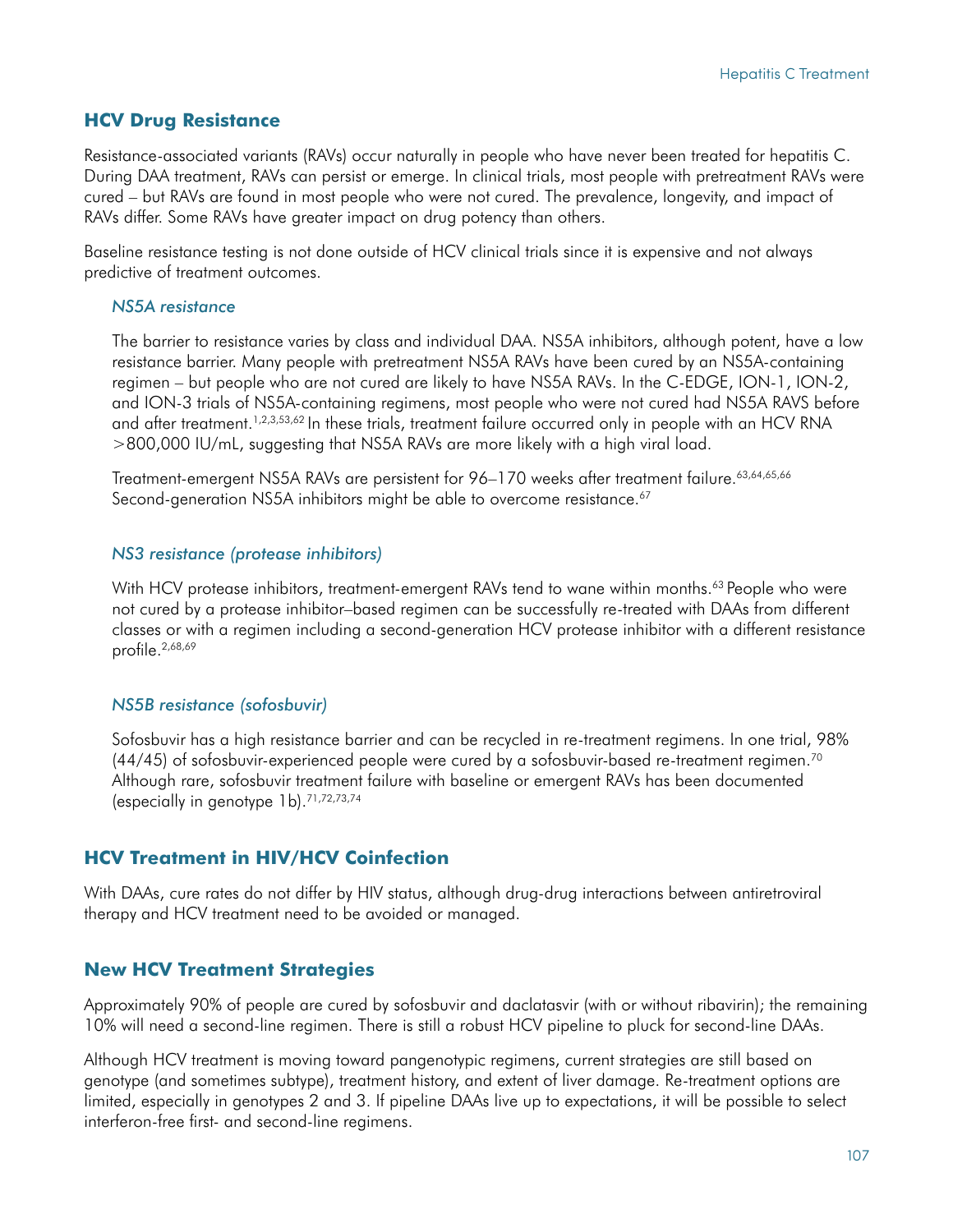## Figure 1. Current and Proposed Interferon-Free HCV DAA Treatment Strategies

### Current first-line strategies for HCV genotype 1

- 1. Nucleotide + NS5A inhibitor, with or without RBV
- 2. Protease inhibitor + NS5A inhibitor + non-nucleoside inhibitor, with or without RBV (complexity, subgenotyping, drug interactions, and RBV use may limit this approach)
- 3. Nucleotide + protease inhibitor (also HCV genotype 4; high DAA prices may limit use of this combination)

## Current first-line strategies for HCV non-1 genotypes

- 1. Nucleotide + RBV (suboptimal efficacy in G3/cirrhosis)
- 2. Nucleotide + NS5A inhibitor, with or without RBV (RBV may increase efficacy in G3/cirrhosis)
- 3. For G4, protease inhibitor + NS5A inhibitor, with or without RBV

## Next-generation, first-line strategies for all HCV genotypes

- 1. Nucleotide + NS5A inhibitor, with or without RBV (NS5A resistance may limit efficacy)
- 2. 12 weeks (or less) of a pangenotypic, triple-class regimen (NS5A inhibitor + protease inhibitor + nucleotide polymerase inhibitor). The drawback: this strategy limits options for second-line treatment unless second-generation NS5A and protease inhibitors are effective against RAVs

## Future retreatment strategies for all HCV genotypes

- 1. Pangenotypic protease inhibitor (preferably active against RAVs) + nucleotide (for people with NS5A RAVs)
- 2. Pangenotypic protease inhibitor + pangenotypic NS5A inhibitor; both must be effective against NS3 and NS5A RAVs; these could be paired with a nucleotide

## **DAAs and Diagnostic Simplification**

Costly, complex diagnostic and monitoring requirements are also barriers to HCV treatment, particularly in resource-limited settings. DAAs and innovative diagnostics will make it simpler to identify people with chronic HCV, treat them, and cure them (see figure 2).

- Pre- and posttreatment HCV core-antigen tests could replace anti-HCV and HCV RNA tests.<sup>75</sup>
- Safety monitoring can be less intensive, since adverse event rates are lower and duration of treatment is shorter with DAAs versus interferon.<sup>49</sup>
	- o Routine blood tests can be used for pretreatment assessment, identifying people with advanced liver damage (such as APRI or FIB-4), and safety monitoring during treatment.<sup>76</sup>
- Pangenotypic regimens will eliminate the need for pretreatment HCV genotyping and subtyping.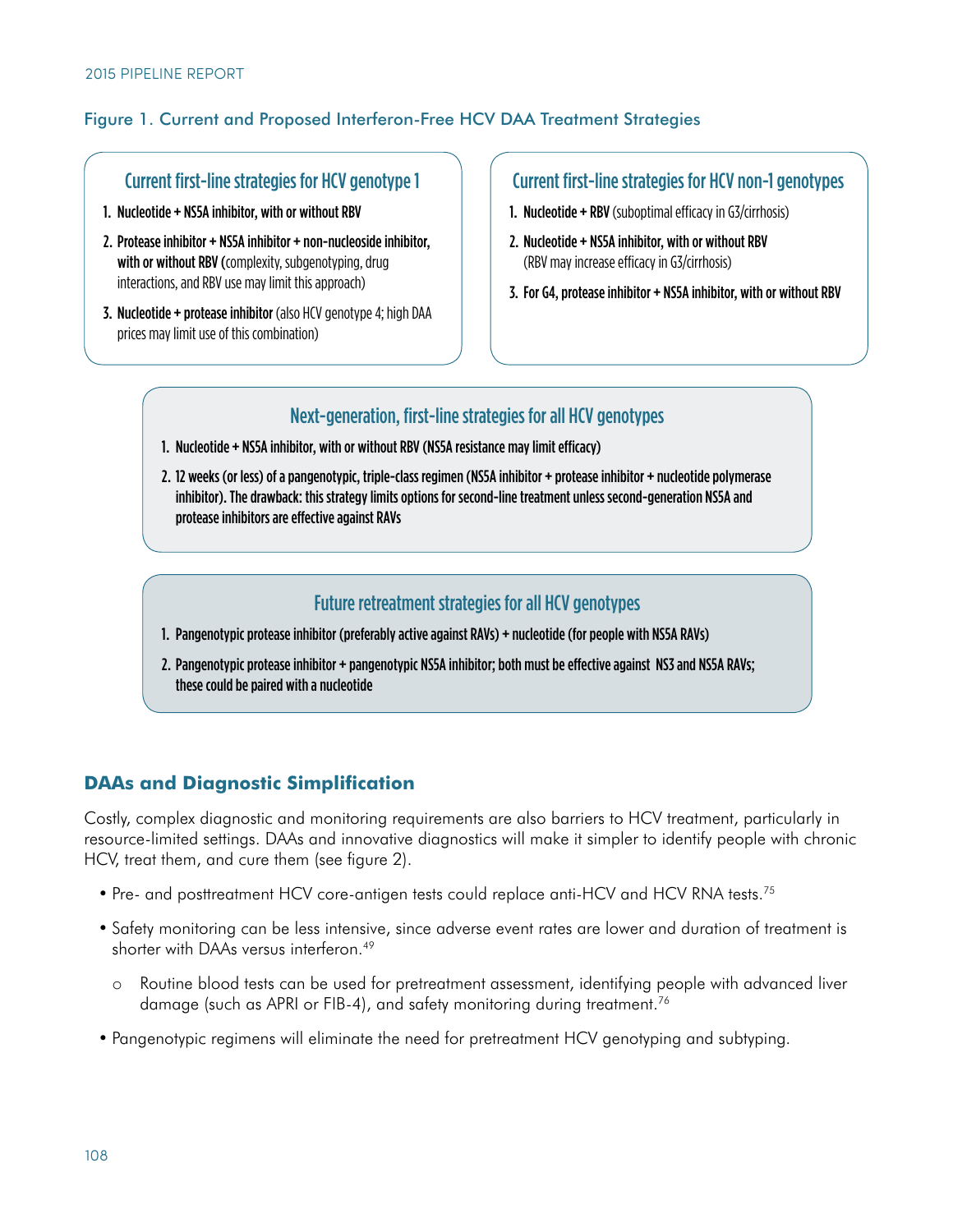### Figure 2. HCV Diagnostics, Assessment for Treatment, and Efficacy Monitoring:\* High-Income Country Recommendations versus a Streamlined Process for Resource-Limited Settings77,78

### High-Income Country Recommendations

HCV antibody testing (to screen)

HCV RNA (to diagnose; with some regimens, may determine duration of treatment and, possibly, whether to add another DAA)

Genotyping/subtyping (to select regimen and duration)

Assess liver damage (to inform duration of treatment)

Assess overall health\* (for safety)

HCV RNA testing during and after treatment (to monitor treatment adherence, efficacy, and outcome)

- following E.U. guidelines: at baseline, weeks 2 and 4, EOT, and 12 or 24 weeks after EOT
- following U.S. guidelines: at week 4 and 12 weeks after EOT

### Streamlined Process for Resource-Limited Settings

Core antigen (to diagnose HCV)

Assess overall health\* and liver damage with routine blood tests (to inform regimen selection and safety monitoring)

Select pangenotypic DAA regimen with fixed duration of treatment (and potential for re-treatment, with longer duration or second-line regimen)

Monitor according to DAA safety profile and patient health

Adherence education, support, counseling

Core-antigen testing 12 or 24 weeks after EOT (to check treatment outcome)

\*Additional pretreatment testing is recommended (including pregnancy testing; complete blood count; international normalized ratio; renal function; and levels of albumin, total and direct bilirubin, alanine aminotransferase, aspartate aminotransferase, and alkaline phosphatase).

EOT: end of treatment

## **HCV Drug Development and Pipeline Strategies**

HIV treatment strategies are based on data from industry-sponsored clinical trials, cohort studies, governmentfunded research networks, public-private partnerships, and investigator-initiated trials. For decades, drugs from different companies have been combined in trials, clinical practice, and fixed-dose combinations (FDCs) from generic and originator companies.

Pharmaceutical companies mastermind DAA development. Clinical collaborations are rare. Incestuous DAA combinations are usually co-formulated to prevent use with a competitor's drug. Other market-driven strategies have delayed or prevented research into and development of optimal DAA combinations.

HCV drug development continues at breakneck speed. DAAs in early development promise to be pangenotypic and active against common RAVs. There is a trend to shorten treatment with multiclass DAA regimens. Several companies are developing – or buying – nucleotide polymerase inhibitors. In the meantime, they are doing "proxy" trials, using sofosbuvir as a placeholder for their own DAAs.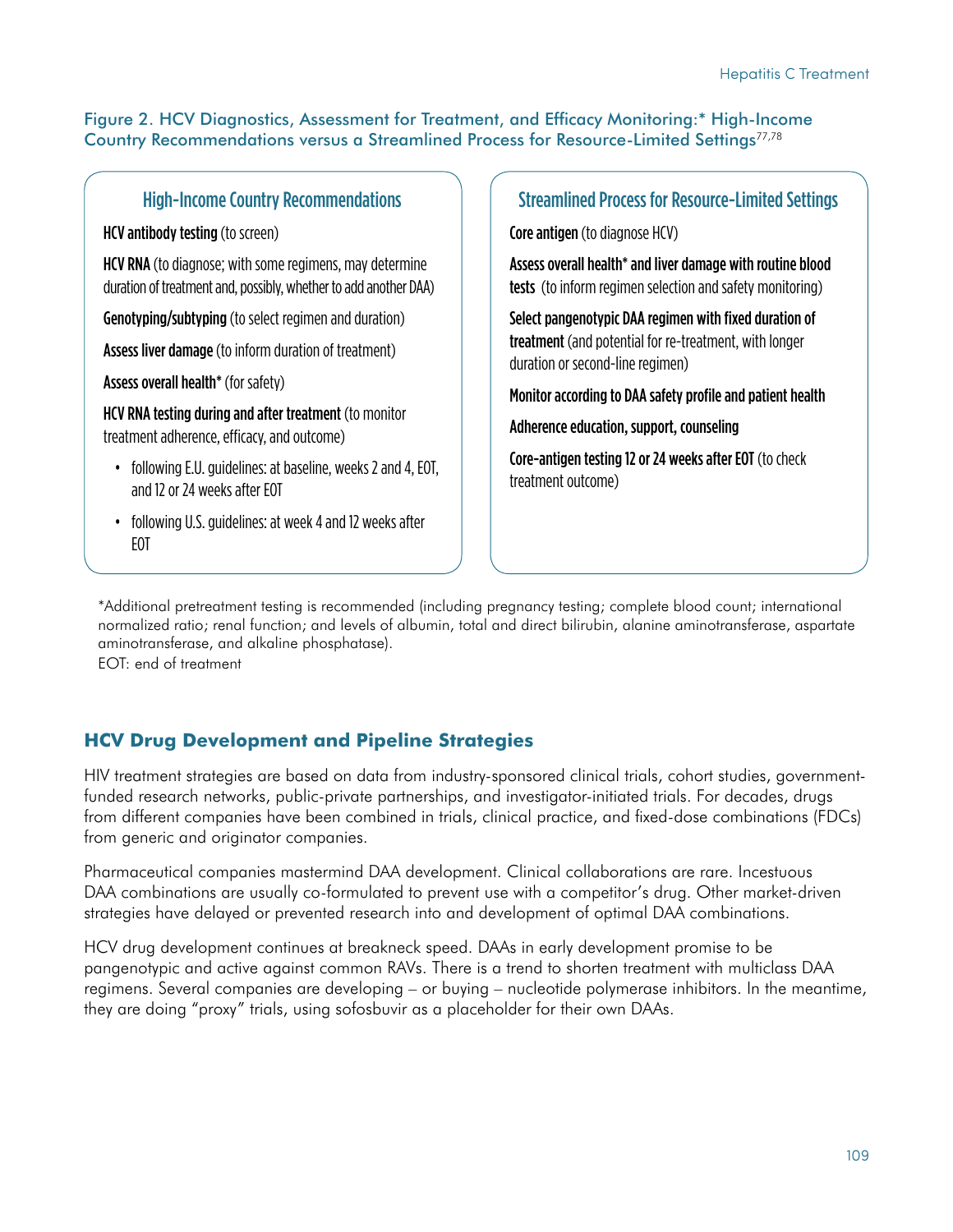# Table 2. Shortening Treatment<sup>58,61,69,79,80,81</sup>

| TRIAL, POPULATION, AND<br><b>MANUFACTURER</b> | <b>PHASE</b>                         | REGIMEN, POPULATION, AND DURATION              |                                                                                                        |          | <b>SVR</b>     | <b>COMMENTS</b>                                                                                                    |  |
|-----------------------------------------------|--------------------------------------|------------------------------------------------|--------------------------------------------------------------------------------------------------------|----------|----------------|--------------------------------------------------------------------------------------------------------------------|--|
| "Proxy" Study<br>G1, TX-naive $(N = 30)$      | $\parallel$                          | QD                                             | ACH-3102 50 mg + sofosbuvir 400 mg                                                                     |          | 100% (12/12)   | Achillion used sofosbuvir<br>as a placeholder for its own                                                          |  |
| (6 in observation group)<br>Achillion         |                                      |                                                |                                                                                                        | 8 weeks  | 100% (12/12)   | nucleotide polymerase<br>inhibitor, ACH-3422 (currently<br>in phase I)                                             |  |
| <b>ELECTRON-2</b>                             | II                                   | sofosbuvir 400 mg<br>+ GS-5186 25 mg or 100 mg | $+25$ mg                                                                                               | 8 weeks  | 100% (27/27)   | This regimen has been studied                                                                                      |  |
| G3, TX-naive $(N = 104)$                      |                                      |                                                | + 25 mg & RBV                                                                                          |          | 88% (21/24)    | in other populations. Gilead                                                                                       |  |
| Gilead                                        |                                      | +/- weight-based RBV<br>QD                     | $+100$ mg                                                                                              |          | 96% (26/27)    | selected the 100 mg dose of<br>GS-5816 for co-formulation                                                          |  |
|                                               |                                      |                                                | +100 mg & RBV                                                                                          |          | 100% (26/26)   | with sofosbuvir; the FDC is<br>currently in phase III                                                              |  |
| G1 and G2                                     | $\parallel$ ;                        | sofosbuvir 400 mg                              | $G1 + 25$ mg                                                                                           | 8 weeks  | 77% (20/26)    | Longer duration of treatment                                                                                       |  |
| TX-naive                                      | part B                               | + GS-5186 25 mg or 100 mg                      | $G1 + 25$ mg & RBV                                                                                     |          | 88% (22/25)    | with this regimen may<br>increase efficacy                                                                         |  |
| noncirrhotic ( $N = 223$ )                    |                                      | +/- weight-based RBV                           | $G1 + 100$ mg                                                                                          |          | 88% (23/26)    |                                                                                                                    |  |
| Gilead                                        |                                      | QD                                             | $G1 + 100$ mg & RBV                                                                                    |          | 88% (23/26)    |                                                                                                                    |  |
|                                               |                                      |                                                | $G2 + 25$ mg                                                                                           |          | 77% (20/26)    |                                                                                                                    |  |
|                                               |                                      |                                                | $G2 + 25$ mg & RBV                                                                                     |          | 88% (22/25)    |                                                                                                                    |  |
|                                               |                                      |                                                | $G2 + 100$ mq                                                                                          |          | 88% (23/26)    |                                                                                                                    |  |
|                                               |                                      |                                                | G2 + 100 mg & RBV                                                                                      |          | 88% (23/26)    |                                                                                                                    |  |
| $\mathop{\parallel}$<br>G1, TX-naive or       |                                      | sofosbuvir/GS-5186                             | TX-naive                                                                                               | 4 weeks  | 27% (4/15)     | Longer treatment and RBV<br>might be needed in cirrhosis,<br>especially in people who are<br>treatment-experienced |  |
| DAA-experienced, with or                      |                                      | 400 mg/100 mg FDC<br>+ GS-9857 100 mg<br>QD    | TX-naive                                                                                               | 6 weeks  | 93% (14/15)    |                                                                                                                    |  |
| without cirrhosis ( $N = 75$ )<br>Gilead      |                                      |                                                | $IX$ -naive + cirrhosis                                                                                |          | 87% (13/15)    |                                                                                                                    |  |
|                                               |                                      |                                                | DAA-experienced                                                                                        |          | 68% (17/25)    |                                                                                                                    |  |
|                                               |                                      |                                                | DAA-experienced +<br>cirrhosis                                                                         |          | $60\% (3/5)$   |                                                                                                                    |  |
| C-SWIFT                                       | $\mathop{\parallel}$                 | grazoprevir/elbasvir                           | G1                                                                                                     | 4 weeks  | 33% (10/30)*   | Merck is using sofosbuvir as                                                                                       |  |
| G1 and G3, TX-naive                           |                                      | 100 mg/50 mg FDC                               | G1                                                                                                     | 6 weeks  | 87% (26/30)    | a placeholder for MK-3682<br>(currently in phase II)                                                               |  |
| Noncirrhotic and cirrhotic<br>$(N = 143)$     |                                      | + sofosbuvir 400 mg<br>QD                      | $G1 +$ cirrhosis                                                                                       | 6 weeks  | 80% (16/20)    |                                                                                                                    |  |
| Merck                                         |                                      |                                                | $G1 + cirrhosis$                                                                                       | 8 weeks  | 94% (17/18)*   | This regimen was less                                                                                              |  |
|                                               |                                      |                                                | G3                                                                                                     | 8 weeks  | 93% (14/15)    | effective for HCV RNA<br>>2,000,000 IU/mL (85% vs.                                                                 |  |
|                                               |                                      |                                                | G3                                                                                                     | 12 weeks | 100% (14/14)   | 100%)                                                                                                              |  |
|                                               |                                      |                                                | $G3 + cirrhosis$                                                                                       | 12 weeks | $91\% (10/12)$ |                                                                                                                    |  |
| <b>SYNERGY</b><br>G1, TX-naive $(N = 60)$     | lla                                  | sofosbuvir/ledipasvir 400 mg/90 mg FDC<br>QD   |                                                                                                        | 12 weeks | 100% (20/20)   | SYNERGY led the way for<br>trials of shorter, multiclass                                                           |  |
|                                               | <b>NIH</b><br>+ GS-9669 500 mg<br>QD |                                                | sofosbuvir/ledipasvir 400 mg/90 mg FDC<br>6 weeks<br>sofosbuvir/ledipasvir 400 mg/90 mg FDC<br>6 weeks |          | 95% (19/20)    | regimens<br>Gilead has not used GS-9669<br>or GS-9451 in other trials                                              |  |
| QD                                            |                                      | $+$ GS-945180 mg                               |                                                                                                        |          | 100% (20/20)   |                                                                                                                    |  |

\*modified intent-to-treat analysis; 5 people excluded for nonvirological failure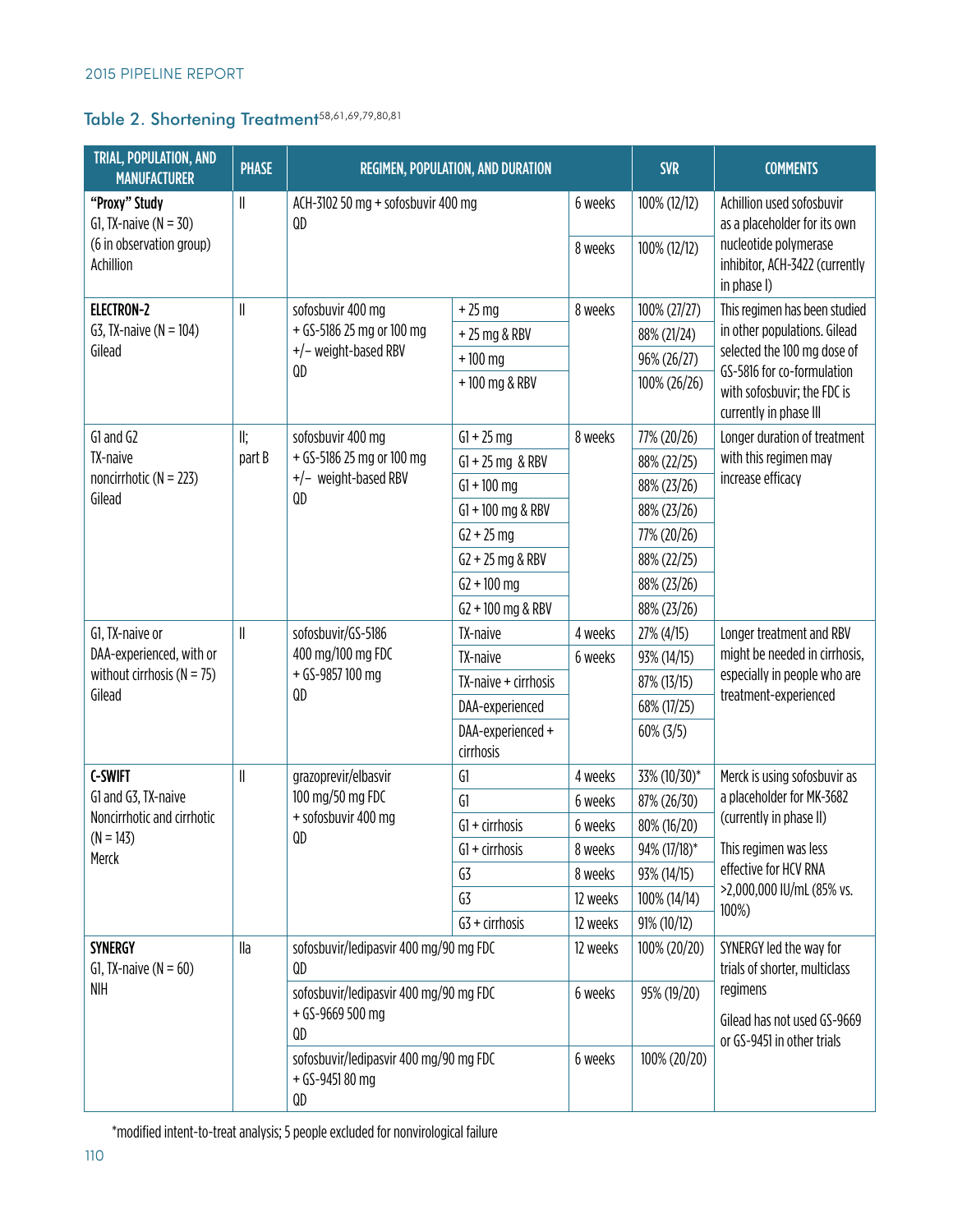ACH-3102 (NS5A inhibitor); elbasvir (NS5A inhibitor); grazoprevir (protease inhibitor); GS-5186 (NS5A inhibitor); GS-9451 (protease inhibitor); GS-9669 (non-nucleoside polymerase inhibitor); GS-9857 (protease inhibitor); ledipasvir (NS5A inhibitor); sofosbuvir (nucleotide polymerase inhibitor)

FDC: fixed-dose combination G: genotype QD: once daily SVR: sustained virological response TX: treatment

## **Company-Specific Strategies for DAA Development**

### *AbbVie*

AbbVie is developing ABT-530 (an NS5A inhibitor) and ABT-493 (a protease inhibitor). In preclinical studies, ABT-530 was active against many NS5A RAVs and pangenotypic; ABT-493 was active against HCV genotypes 1, 2, 3 (especially 3a), 4, and 6 – and common NS3 RAVs.<sup>82,83</sup> These drugs are being studied with or without RBV in phase II trials of all HCV genotypes. An April 8 press release announced a 99% sustained virological response four weeks after treatment (SVR-4) from a phase II trial combining these DAAs.<sup>84</sup>

If AbbVie's pipeline DAAs live up to their pangenotypic, resistance-proof promise, they could be part of second-line treatment. ABT-493 could be paired with sofosbuvir for a pangenotypic re-treatment regimen; if ABT-530 is effective against RAVs, it could be used with sofosbuvir or ABT-493.

### *Bristol-Myers Squibb (BMS)*

Data from thousands of people have supported the safety, tolerability, and efficacy of daclatasvir. Hopefully, it will be available – and affordable – worldwide; it is urgently needed for a pangenotypic first-line regimen.

Daclatasvir's approval – and BMS's overall HCV drug development program – has been stymied by bad luck, inopportune timing, and bold decisions that should have been cautious (and vice versa). The future of the BMS HCV program and its twice-daily, RBV-free TRIO regimen is uncertain. Although SVR in genotype 1b is 98%, TRIO is less effective for genotype 1a than other RBV-free treatment options (SVR: 89% in noncirrhotic; 88% in cirrhotic).85,86

### *Gilead*

Gilead's drug development program has been swift, flexible, efficient – and ruthless. The company is seeking to shorten treatment with once-daily, multiclass, pangenotypic FDCs. Gilead's FDC of sofosbuvir and GS-5816 (an NS5A inhibitor) is in phase III. It remains to be seen whether GS-5816 has advantages over daclatasvir (aside from being owned by Gilead). The company is also developing a triple-class combination with the sofosbuvir/GS-5816 FDC and GS-9857 (a protease inhibitor), currently in phase II.

Sofosbuvir has been the backbone of short-course regimens (with grazoprevir/elbasvir; Achillion's NS5A inhibitor, ACH-3102; and Gilead's own drugs, ledipasvir, GS-9669 [a non-nucleoside polymerase inhibitor], or GS-9451 [a protease inhibitor]) (see table 2). Coming up with a short, cure-all regimen has proved to be tricky: six weeks of Gilead's triple-class regimen cured 93% (14/15) of treatment-naive people with HCV genotype 1, but only 68% (17/25) of DAA-experienced people.<sup>69</sup>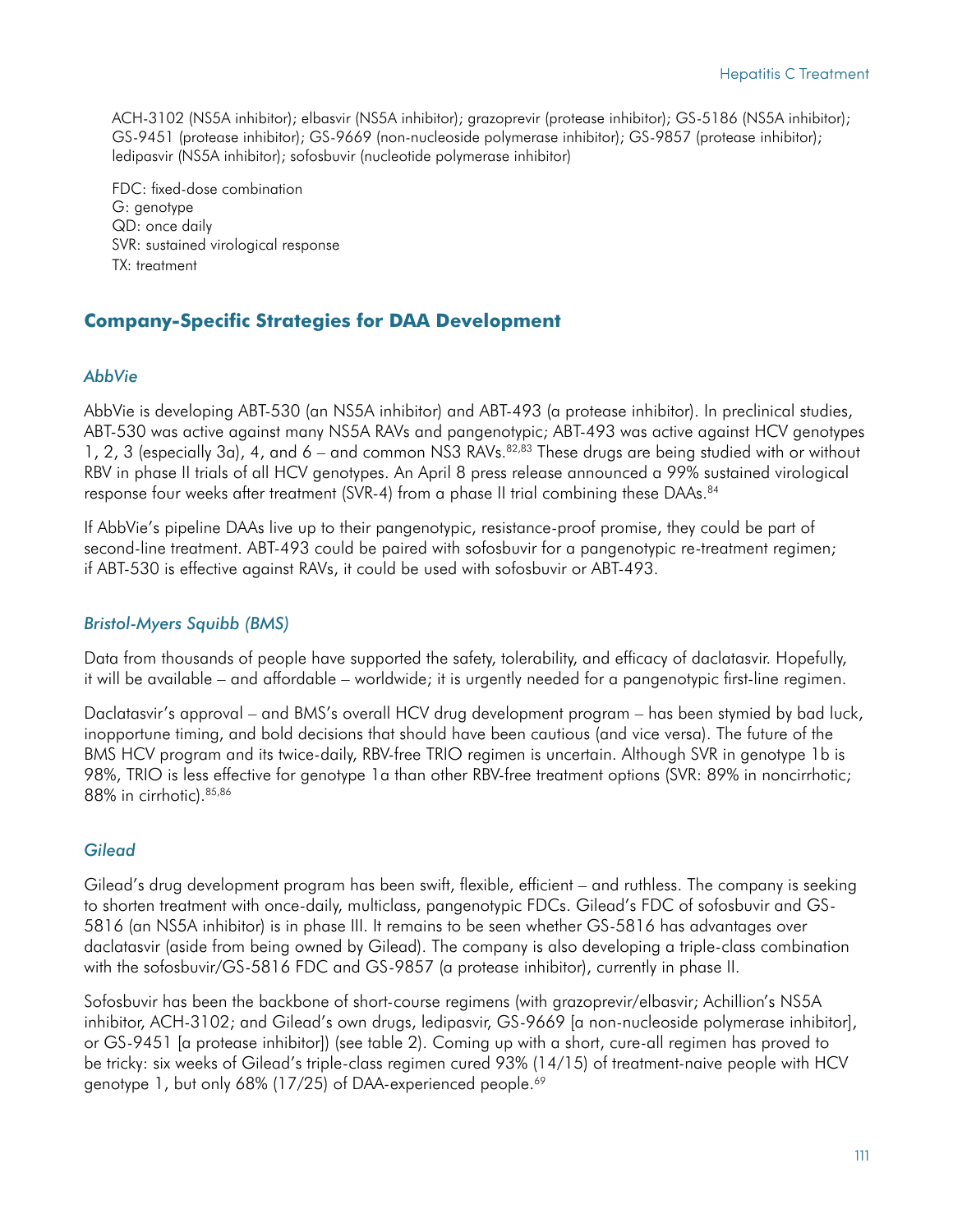#### *Janssen*

At the end of 2013, results from the phase II COSMOS trial were used to recommend off-label use of simeprevir with sofosbuvir for genotype 1.<sup>87</sup> Since then, simeprevir has been used in HIV/HCV, cirrhosis, after liver or kidney transplantation, in HCV genotype 4, and with daclatasvir. 88,89,90,91,92,93,94,95

Janssen will continue to develop DAAs, with a focus on nucleotides. The company has an NS5A inhibitor, JNJ-56914845, in phase II. In November 2014, it purchased Alios BioPharma and acquired two nucleotides: AL-335 (currently in phase I) and AL-516 (currently in preclinical development). In May 2015, Janssen announced a licensing agreement with Achillion, which is developing ACH-3102 (an NA5A inhibitor in phase II) and ACH-3422 (a nucleotide in phase I). Medivir, a past development partner of Janssen's, has a nucleotide (MIV-802) in preclinical development.

#### *Merck*

Merck's nautically themed development program for the grazoprevir/elbasvir FDC was bedeviled by dosing problems with grazoprevir and loss of "breakthrough therapy" designation from the U.S. Food and Drug Administration (although Merck subsequently regained it).

It was nearly impossible to figure out the combined impact of host and viral factors, regimen, and duration on SVR in Merck's phase II, multiarm C-WORTHY trial. In phase III trials, a fuller picture of the strengths and vulnerabilities of the FDC emerged. Cure rates in genotype 1b and genotype 4 have been >90%, regardless of HIV status, treatment experience, or cirrhosis.<sup>53,59,62,68</sup> In the oddly named C-SURFER trial, 12 weeks of grazoprevir/elbasvir cured 94% (115/122) of people with HCV genotype 1 and end-stage renal disease, a population with few options and urgent need for HCV treatment.96 The FDC was less effective against genotype 1a – especially for people with baseline NS5A RAVs known to lower elbasvir potency more than fivefold.53,62,68 In the C-EDGE treatment-naive trial, overall SVR in HCV genotype 1a was 92% (144/157). It dropped to 58% (11/19) among people with baseline NS5A RAVs and was even lower in people with RAVs associated with lower elbasvir potency (22%; 2/9).<sup>62</sup> In the C-EDGE treatment-experienced trial, SVR dropped from >90% in genotype 1a to 52% (11/21) in people with baseline NS5A RAVs that lower the potency of elbasvir more than fivefold.<sup>53</sup>

On May 28, Merck announced submission of a new drug application for the FDC in genotypes 1, 4, and 6 (the FDC underperformed in genotypes 2, 3, and 5). $51,97,98$ 

Merck has a strategy beyond launching the FDC: to shorten treatment, with a multiclass regimen. In C-SWIFT, sofosbuvir was added to the FDC for four to 12 weeks of treatment. SVR topped 90% in people with genotype 1 and cirrhosis after only eight weeks of treatment; in people with genotype 3 and cirrhosis, SVR was >90% after 12 weeks of treatment (see table 2).<sup>58</sup>

Merck has DAAs to advance this strategy: MK-8408, a second-generation NS5A that was pangenotypic and active against drug resistance in laboratory studies, and MK-3682, a nucleotide polymerase inhibitor Merck acquired with its 2014 purchase of Idenix.<sup>99</sup> Based on proof of concept from phase I and C-SWIFT, Merck's trials are combining grazoprevir and MK-3682 with elbasvir or MK-8408 for six to eight weeks in ongoing phase II studies in HCV and HIV/HCV, genotypes 1, 2, 3, 4, and 6.<sup>58,100</sup>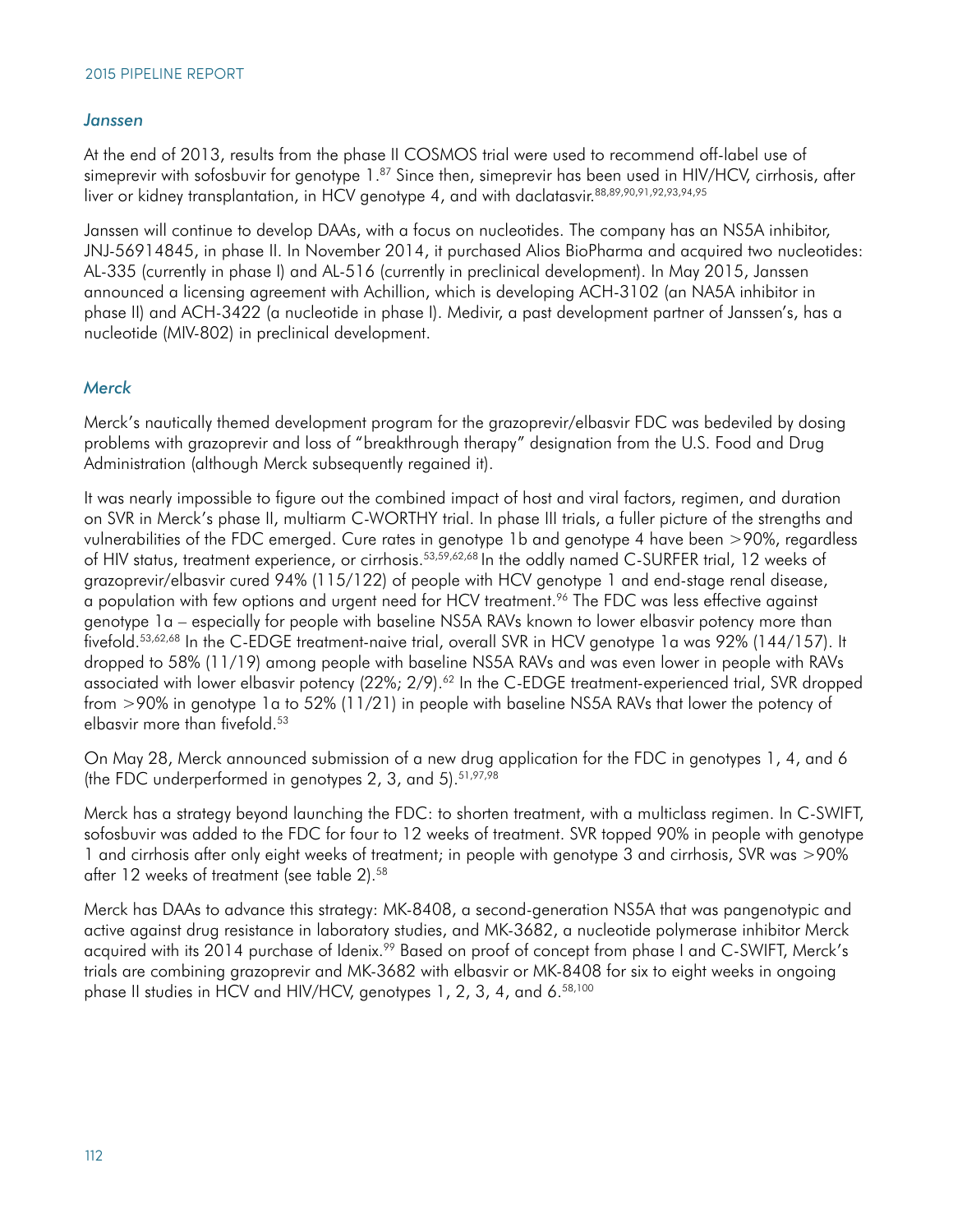## **Company-Specific Access Strategies for Low- and Middle-Income Countries**

### *World CAB Meeting*

In February 2014, the first WORLD CAB meeting was held in Bangkok, Thailand, where activists from lowand middle-income countries (LMICs) met with representatives from AbbVie, BMS, Gilead, Janssen, Merck, and Roche to discuss HCV treatment access. During the meeting, company representatives insisted that access in LMICs would not be possible without a global funding mechanism (such as the U.S. President's Emergency Plan for AIDS Relief or the Global Fund to Fight AIDS, Tuberculosis and Malaria) and that governments needed to "show commitment by scaling up HCV treatment programs before obtaining price reduction."101

### *AbbVie*

AbbVie has not disclosed access plans for LMICs. According to a statement on its website from Richard A. Gonzalez, AbbVie's chairman and CEO, the company is "committed to improving lives, and we pledge to go about it in a transparent and sustainable way."102

A corporate responsibility brochure describes AbbVie's philanthropic initiatives, including a US\$100 million investment in "state-of-the art manufacturing facilities to ensure patients receive a consistent supply of our HIV products"; the "Week of Possibilities" (an adult volunteer program to "transform educational spaces" and "support patients"); and AbbVie Foundation grants for pediatric AIDS, Buruli ulcer detection programs, and disaster relief, but it says nothing about hepatitis C.<sup>103</sup>

### *BMS*

In November 2014, BMS announced its plans for a "Hepatitis C (HCV) Developing World Strategy." The company plans to offer tiered pricing and grant voluntary licenses (VLs) to 90 LMICs – including places where the drug is not patented.<sup>104</sup> Médicines Sans Frontières/Doctors Without Borders (MSF) has described the BMS plan as "a restrictive commercial strategy for sales of its new direct-acting antiviral (DAA) hepatitis C drug daclatasvir in developing countries."<sup>105</sup>

Notably, BMS has not offered VLs to high-burden MICs such as China, Brazil, Egypt, Thailand, and Ukraine. In fact, 50 million people with HCV live in countries where BMS is not offering VLs.<sup>5</sup> Although the country has "initiated discussions with government health authorities and other stakeholders," there is no additional information on plans to license, register, and price daclatasvir.

### *Gilead*

Gilead has not offered VLs to certain high-burden MICs where there are over 50 million people with HCV.<sup>5,106</sup> This means that generic DAAs cannot be sold in these countries. Gilead has blocked other pathways by limiting access to the raw ingredients for its drugs. Gilead's licensees must purchase them from certain suppliers, who are not allowed to sell them to unlicensed generic drug producers. Gilead's extortionate pricing in HICs, unwillingness to provide HCV treatment access to millions of people in MICs, and unethical antidiversion measures (which would not be necessary if its drugs were affordable) are unacceptable.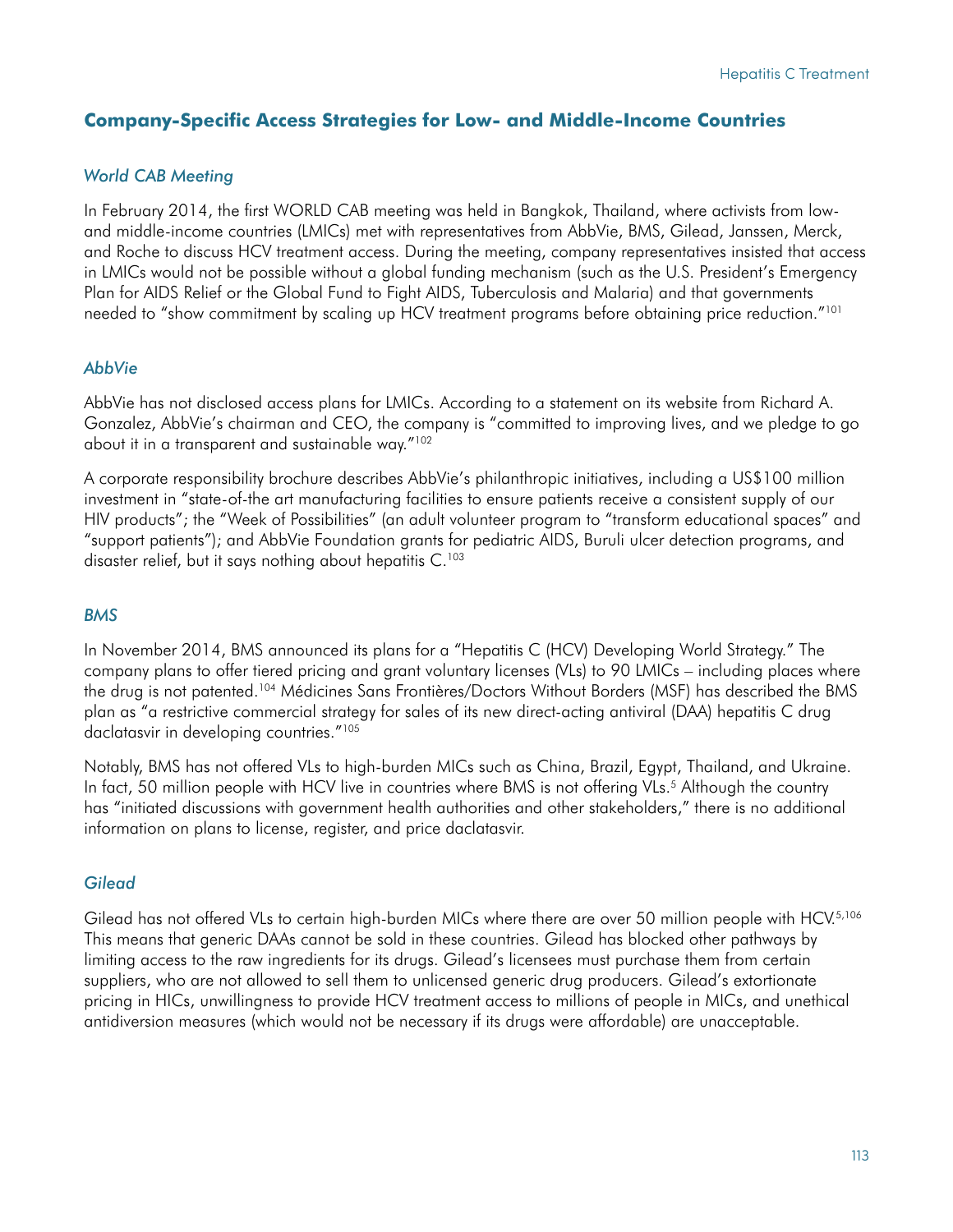#### *Janssen*

Janssen's website features a global public health section that does not mention hepatitis C.<sup>107</sup> Johnson & Johnson's "Strategic Framework" does not mention HCV. Another part of the company's website ("Pricing Strategies and Programs") describes "strategic, innovative and equitable pricing strategies for a wide variety of diseases" and the access strategy of "a tiered pricing model based on a combination of a country's economic conditions and public health situation."108,109

#### *Merck*

Merck's website does not provide any HCV-specific access information.

The company's "Statement of Guiding Principles" cites Merck's commitments to research and development, manufacturing and supply, registration, and community investment. Expectations are managed: "While we cannot address complex public health challenges on our own, we will engage in community investment to address the barriers to access where we believe we can make the strongest contributions."<sup>110</sup>

## **The Medicines Patent Pool and HCV**

The Medicines Patent Pool (MPP) is considering expanding its mandate to include negotiating VLs for tuberculosis and hepatitis C. But the MPP has not announced a strategy, goal, or vision for increasing access to DAAs.

MSF has released a statement of support for the MPP's entry into HCV, contingent on consideration of "key issues."<sup>111</sup>

Activists have expressed deep concerns about the MPP entering the "HCV space":

- The MPP's VLs for HIV treatment have excluded most MICs, where access to HCV treatment is needed most. The MPP has not disclosed plans to increase access to HCV treatment in MICs, including countries that have been excluded from the Gilead HCV licensing agreements.
	- o Unless the MPP can significantly broaden the geographic scope of the HCV VLs, it will have limited impact on access to HCV treatment.
- The MPP does not directly support other means to increasing access, including patent oppositions and TRIPS flexibilities (allowing countries to produce affordable medicines through a compulsory license, or to import medicines from countries where prices are lower). In fact, some MPP licenses may actually undermine legal TRIPS flexibilities.<sup>112</sup>
	- o The MPP's existing HIV licensing agreements with Gilead have the same clauses as Gilead's own HCV licenses; this lowers confidence that the MPP will be able to improve the terms of existing HCV VLs.<sup>110</sup>
	- o The MPP's entry into HCV may discourage other community-led approaches, such as pushing governments to issue compulsory licenses. Brazil's compulsory license for efavirenz saved US\$100 million, which the country used to provide universal HIV treatment.<sup>113</sup>
- The MPP VLs will attract more generic drug producers. This will limit the remaining sources from which excluded countries can obtain generic DAAs and their raw ingredients.<sup>110</sup>
- The MPP has not made a public statement about the antidiversion measures initially included in Gilead's HCV VLs. These included requiring proof of identity, residence, and citizenship; issuing a one-month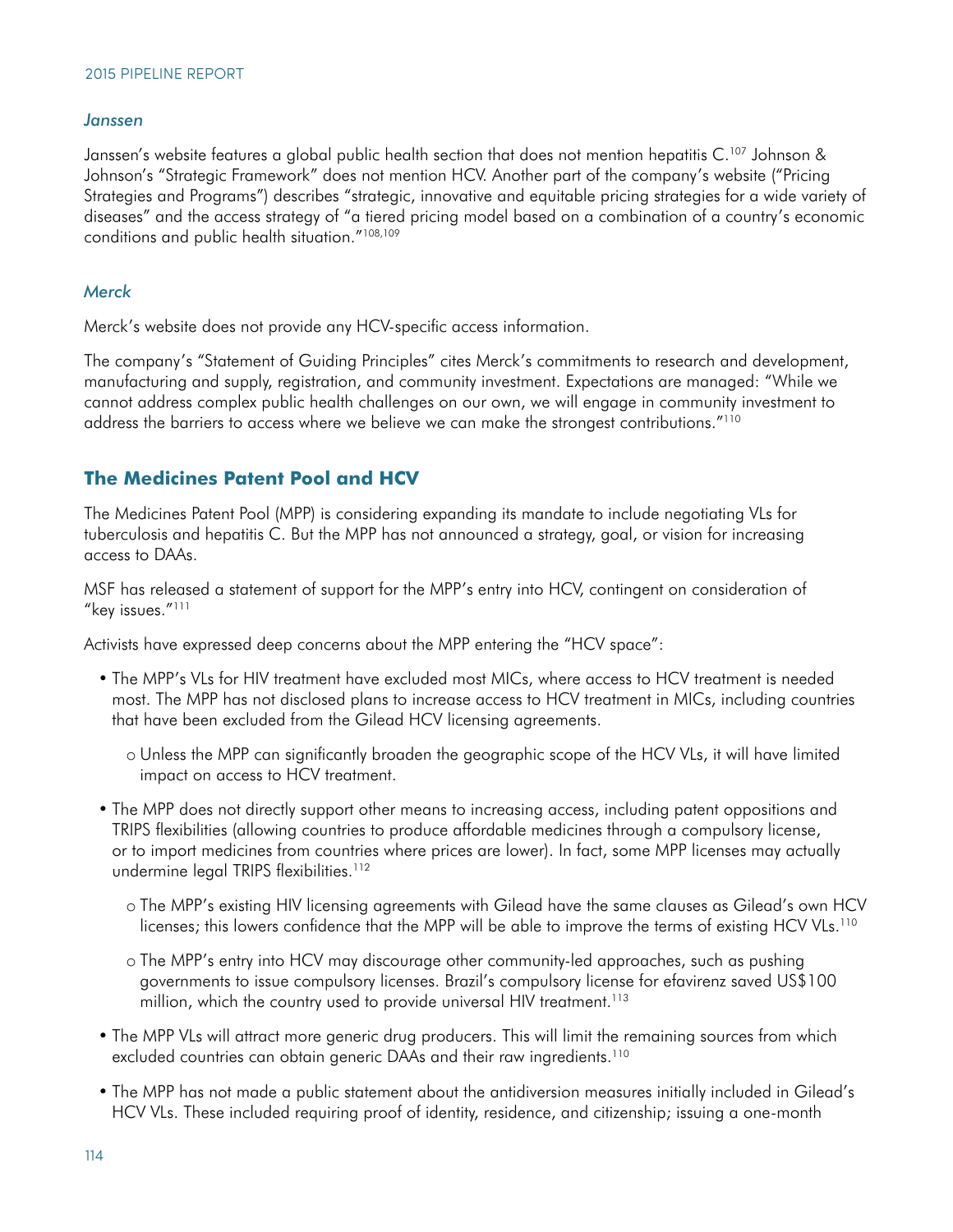supply of medicine in a smartphone-enabled, coded pill bottle that tracks patients by name, address, and adherence; and refusing to refill medication until empty pill bottles were returned to the local distributor. MSF has issued a briefing document that calls on Gilead to remove these measures.<sup>114</sup>

- VLs are not needed in countries where drugs are not patented. If the MPP offers them, ongoing patent oppositions in LMICs may be undermined.
	- o DAAs are covered under patents for years to come: daclatasvir until 2027, sofosbuvir until 2029.115 Each year, 700,000 people die from HCV-related liver disease.116 Delaying access to DAAs in LMICs until patent expiry will cost millions of lives.

The same strategies that have led to dramatic price reductions for HIV treatment must be used to provide a cure for millions of people with hepatitis C in LMICs. Generic DAAs can be profitably – and affordably – mass-produced for less than US\$200 per treatment course.49,117

### **Conclusion**

Curing hepatitis C with safe and effective oral drugs is now possible. The challenge is to secure universal access to HCV treatment and deliver DAAs to the millions of people who need them.

*Thanks to Jules Levin and NATAP.*

#### REFERENCES

AASLD: American Association for the Study of Liver Diseases CROI: Conference on Retroviruses and Opportunistic Infections EASL: European Association for the Study of the Liver

Unless noted otherwise, all links were accessed in May 2015.

- 1. Afdhal N, Zeuzem S, Kwo P, et al.; ION-1 Investigators. Ledipasvir and sofosbuvir for untreated HCV genotype 1 infection. N Engl J Med. 2014 May 15;370(20):1889–98. doi: 10.1056/NEJMoa1402454.
- 2. Afdhal N, Reddy KR, Nelson DR, et al.; ION-2 Investigators. Ledipasvir and sofosbuvir for previously treated HCV genotype 1 infection. N Engl J Med. 2014 Apr 17;370(16):1483–93. doi: 10.1056/NEJMoa1316366.
- 3. Kowdley KV, Gordon SC, Reddy KR, et al.; ION-3 Investigators. Ledipasvir and sofosbuvir for 8 or 12 weeks for chronic HCV without cirrhosis. N Engl J Med. 2014 May 15;370(20):1879–88. doi: 10.1056/NEJMoa1402355.
- 4. Sulkowski MS, Gardiner DF, Rodriguez-Torres M, et al.; AI444040 Study Group. Daclatasvir plus sofosbuvir for previously treated or untreated chronic HCV infection. N Engl J Med. 2014 Jan 16;370(3):211–21. doi: 10.1056/NEJMoa1306218.
- 5. Mohd Hanafiah K, Groeger J, Flaxman AD, et al. Global epidemiology of hepatitis C virus infection: new estimates of age-specific antibody to HCV seroprevalence. Hepatology. 2013 Apr;57(4):1333–42. doi: 10.1002/hep.26141.
- 6. Sumner A. Global poverty and the new bottom billion: what if three-quarters of the world's poor live in middle-income countries? Brighton (U.K.): Institute of Development Studies; 2010 November.<http://www.ids.ac.uk/files/dmfile/Wp349.pdf>.
- 7. Dore GJ, Ward J, Thursz M. Hepatitis C disease burden and strategies to manage the burden. J Viral Hepat. 2014 May;21 Suppl 1:1–4. doi: 10.1111/jvh.12253.
- 8. Doss W, Shiha G, Hassany M, et al. Sofosbuvir plus ribavirin for treating Egyptian patients with hepatitis C genotype 4. J Hepatol. 2015 Apr 30. doi: 10.1016/j.jhep.2015.04.023.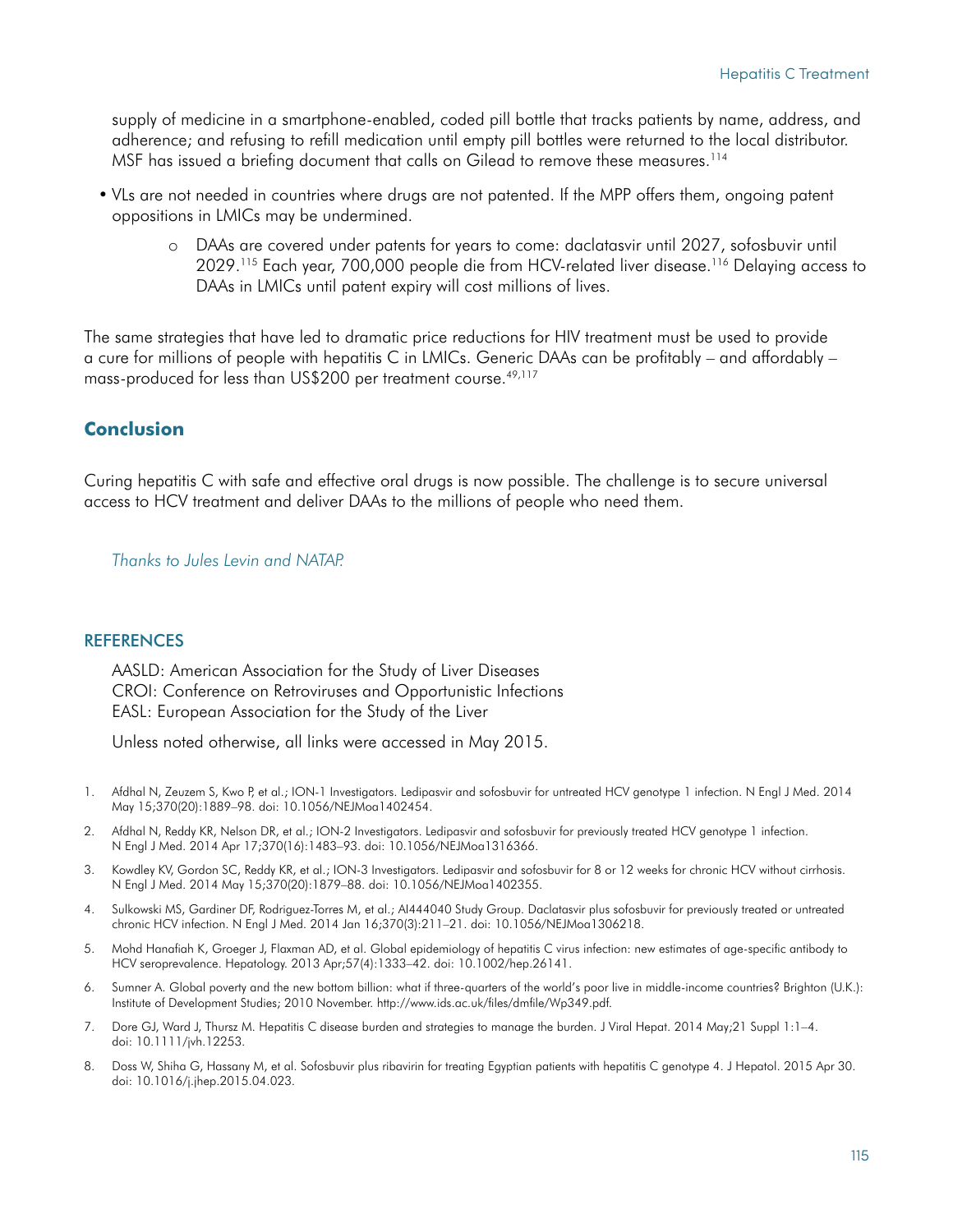- 9. World Health Organization. Egypt: country cooperation strategy at a glance. Geneva: World Health Organization; 2013. [http://www.who.int/countryfocus/cooperation\\_strategy/ccsbrief\\_egy\\_en.pdf](http://www.who.int/countryfocus/cooperation_strategy/ccsbrief_egy_en.pdf).
- 10. CAPMAS. Egypt's poverty rate rises to 26% in 2012/2013. Ahram Online [Internet]. 2013 November 28. <http://english.ahram.org.eg/NewsContent/3/12/87776/Business/Economy/Egypts-poverty-rate-rises-to--in--CAPMAS.aspx>.
- 11. World Bank. Data: Egypt, Arab Republic.<http://data.worldbank.org/country/egypt-arab-republic>.
- 12. Currency conversions throughout this report were made with the converter at<http://www.xe.com/currencyconverter/>using the June 5, 2015, currency exchange rates.
- 13. Al-Youm A. Health ministry: Sovaldi to be available in May at LE2,670 [Internet]. Egypt Independent. 2015 March 2. <http://www.egyptindependent.com/news/health-ministry-sovaldi-be-available-may-le2670>.
- 14. Al-Youm A. Hepatitis C drug 'Olysio' in Qalyubia as of Sunday [Internet]. Egypt Independent. 2015 May 22. [http://www.egyptindependent.com//news/hepatitis-c-drug-olysio-qalyubia-sunday.](http://www.egyptindependent.com//news/hepatitis-c-drug-olysio-qalyubia-sunday)
- 15. Mada Masr. More than 100,000 Egyptians applied for 'miracle' hepatitis C drug [Internet]. Mada Masr. 2014 September 19. <http://www.madamasr.com/news/health-ministry-more-100000-egyptians-applied-miracle-hepatitis-c-drug>.
- 16. Wanis H. HCV treatment in Egypt: why cost remains a challenge? Egyptian initiative for personal rights. Cairo: Egyptian Initiative for Personal Rights; 2014 November. [http://www.eipr.org/sites/default/files/pressreleases/pdf/hcv\\_treatment\\_in\\_egypt.pdf](http://www.eipr.org/sites/default/files/pressreleases/pdf/hcv_treatment_in_egypt.pdf).
- 17. Pol S, Bourlière M, Lucier S, et al. Safety and efficacy of the combination daclatasvir-sofosbuvir in HCV genotype 1-mono-infected patients from the French observational cohort ANRS CO22 HEPATHER (Abstract LB3). Paper presented at: 50th EASL; 2015 April 22–26; Vienna, Austria. [http://natap.org/2015/EASL/EASL\\_44.htm.](http://natap.org/2015/EASL/EASL_44.htm)
- 18. Saxena V, Nyberg L, Pauly M, et al. Safety and efficacy of simeprevir/sofosbuvir in hepatitis C infected patients with compensated and decompensated cirrhosis. Hepatology. 2015 Jun 1. doi: 10.1002/hep.27922. [Epub ahead of print]
- 19. Aleman S, Rahbin N, Weiland O, et al. A risk for hepatocellular carcinoma persists long-term after sustained virologic response in patients with hepatitis C-associated liver cirrhosis. Clin Infect Dis. 2013 Jul;57(2):230–6. doi: 10.1093/cid/cit234.
- 20. Lee YA, Friedman SL. Reversal, maintenance or progression: what happens to the liver after a virologic cure of hepatitis C? Antiviral Res. 2014 Jul;107:23–30. doi: 10.1016/j.antiviral.2014.03.012.
- 21. Adinolfi LE, Nevola R, Lus G, et al. Chronic hepatitis C virus infection and neurological and psychiatric disorders: an overview. World J Gastroenterol. 2015 Feb 28;21(8):2269–80. doi: 10.3748/wjg.v21.i8.2269.
- 22. Cacoub P, Gragnani L, Comarmond C, et al. Extrahepatic manifestations of chronic hepatitis C virus infection. Dig Liver Dis. 2014 Dec 15;46 Suppl 5:S165–73. doi: 10.1016/j.dld.2014.10.005.
- 23. Ferri C, Sebastiani M, Giuggioli D, et al. Hepatitis C virus syndrome: A constellation of organ- and non-organ specific autoimmune disorders, B-cell non-Hodgkin's lymphoma, and cancer. World J Hepatol. 2015 Mar 27;7(3):327–43. doi: 10.4254/wjh.v7.i3.327.
- 24. Grasso A, Malfatti F, Andraghetti G, et al. HOMA, BMI, and serum leptin levels variations during antiviral treatment suggest virus-related insulin resistance in noncirrhotic, nonobese, and nondiabetic chronic hepatitis C genotype 1 patients. Gastroenterol Res Pract. 2015;2015:975695. doi: 10.1155/2015/975695.
- 25. Lai JC, Shoback DM, Zipperstein J. Bone mineral density, bone turnover, and systemic Inflammation in non-cirrhotics with chronic hepatitis C. Dig Dis Sci. 2015 Jun;60(6):1813–9. doi: 10.1007/s10620-014-3507-6.
- 26. Olubamwo OO, Onyeka IN, Miettola J, et al. Hepatitis C as a risk factor for carotid atherosclerosis a systematic review. Clin Physiol Funct Imaging. 2015 Jan 26. doi: 10.1111/cpf.12229. [Epub ahead of print]
- 27. Park H, Adeyemi A, Henry L, et al. A meta-analytic assessment of the risk of chronic kidney disease in patients with chronic hepatitis C virus infection. J Viral Hepat. 2015 Apr 22. doi: 10.1111/jvh.12413. [Epub ahead of print]
- 28. Thames AD, Castellon SA, Singer EJ, et al. Neuroimaging abnormalities, neurocognitive function, and fatigue in patients with hepatitis C. Neurol Neuroimmunol Neuroinflamm. 2015 Jan 14;2(1):e59. doi: 10.1212/NXI.0000000000000059.
- 29. Grant WC, Jhaveri RR, McHutchison JG, et al. Trends in health care resource use for hepatitis C virus infection in the United States. Hepatology. 2005 Dec;42(6):1406–3.
- 30. McCombs JS, Yuan Y, Shin J, et al. Economic burden associated with patients diagnosed with hepatitis C. Clin Ther. 2011 Sep;33(9):1268–80. doi: 10.1016/j.clinthera.2011.07.008.
- 31. Myers RP, Liu M, Shaheen AA. The burden of hepatitis C virus infection is growing: a Canadian population-based study of hospitalizations from 1994 to 2004. Can J Gastroenterol. 2008 Apr;22(4):381–7. [http://www.ncbi.nlm.nih.gov/pmc/articles/PMC2662896/.](http://www.ncbi.nlm.nih.gov/pmc/articles/PMC2662896/)
- 32. Oramasionwu CU, Toliver JC, Johnson TL, et al. National trends in hospitalization and mortality rates for patients with HIV, HCV, or HIV/HCV coinfection from 1996–2010 in the United States: a cross-sectional study. BMC Infect Dis. 2014 Oct 10;14:536. doi: 10.1186/1471-2334-14- 536.
- 33. Tong X, Spradling PR. Increase in nonhepatic diagnoses among persons with hepatitis C hospitalized for any cause, United States, 2004–2011. J Viral Hepat. 2015 Apr 20. doi: 10.1111/jvh.12414. [Epub ahead of print]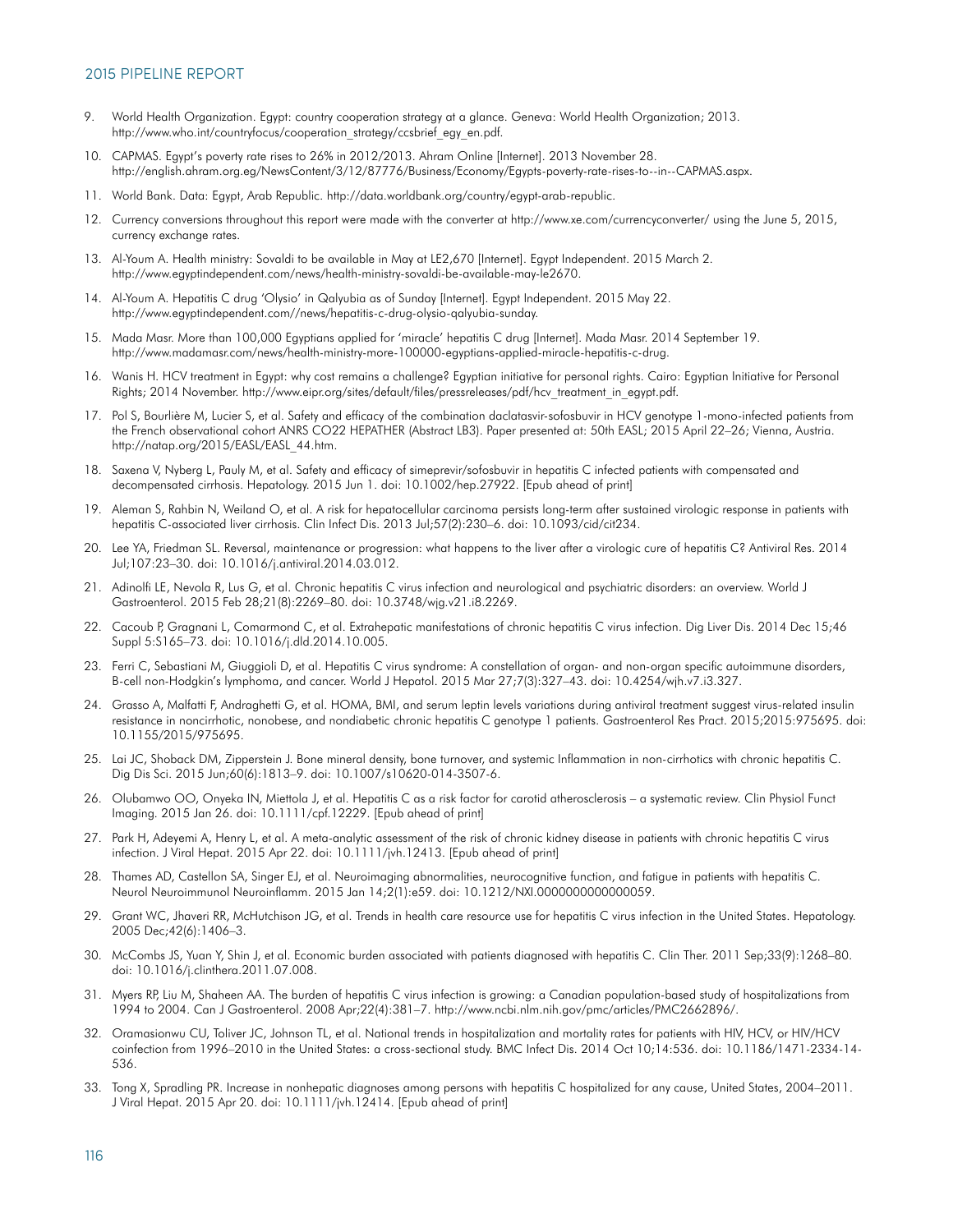- 34. Ly KN, Xing J, Klevens RM, et al. Causes of death and characteristics of decedents with viral hepatitis, United States, 2010. Clin Infect Dis. 2014 Jan;58(1):40–9. doi: 10.1093/cid/cit642.
- 35. Nelson PK, Mathers BM, Cowie B, et al. Global epidemiology of hepatitis B and hepatitis C in people who inject drugs: results of systematic reviews. Lancet. 2011 Aug 13;378(9791):571–83. doi: 10.1016/S0140-6736(11)61097-0.
- 36. Grebely J, Knight E, Ngai T, et al. Reinfection with hepatitis C virus following sustained virological response in injection drug users. J Gastroenterol Hepatol. 2010 Jul;25(7):1281–4. doi: 10.1111/j.1440-1746.2010.06238.x.
- 37. Aspinall EJ, Corson S, Doyle JS, et al. Treatment of hepatitis C virus infection among people who are actively injecting drugs: a systematic review and meta-analysis. Clin Infect Dis. 2013 Aug;57 Suppl 2:S80–9. doi: 10.1093/cid/cit30.
- 38. Hellard M, Sacks-Davis R, Gold J. Hepatitis C treatment for injection drug users: a review of the available evidence. Clin Infect Dis. 2009 Aug 15;49(4):561–73. doi: 10.1086/600304.
- 39. Palmer E. Gilead strikes sovaldi deal in Germany as it picks up speed in EU [Internet]. Fierce Pharma. 2015 February 13. [http://www.](http://www.fiercepharma.com/story/gilead-strikes-sovaldi-price-deal-germany-it-picks-speed-eu/2015-02-13) [fiercepharma.com/story/gilead-strikes-sovaldi-price-deal-germany-it-picks-speed-eu/2015-02-13.](http://www.fiercepharma.com/story/gilead-strikes-sovaldi-price-deal-germany-it-picks-speed-eu/2015-02-13)
- 40. Sevillano EG. "Spanish hepatitis C patients to march for access to expensive new drugs." El Pais [Internet]. 2015 January 6. [http://elpais.com/](http://elpais.com/elpais/2015/01/06/inenglish/1420544396_017257.html) [elpais/2015/01/06/inenglish/1420544396\\_017257.html](http://elpais.com/elpais/2015/01/06/inenglish/1420544396_017257.html).
- 41. Silverman E. What the "shocking" Gilead discounts on its hepatitis C drugs will mean. Pharmalot (blog). 2015 February 4. [http://blogs.wsj.com/](http://blogs.wsj.com/pharmalot/2015/02/04/what-the-shocking-gilead-discounts-on-its-hepatitis-c-drugs-will-mean/) [pharmalot/2015/02/04/what-the-shocking-gilead-discounts-on-its-hepatitis-c-drugs-will-mean/](http://blogs.wsj.com/pharmalot/2015/02/04/what-the-shocking-gilead-discounts-on-its-hepatitis-c-drugs-will-mean/).
- 42. Taylor P. France agrees lowest sovaldi pricing in EU [Internet]. 2014 November 21. PMLiVe. http://www.pmlive.com/pharma\_news/france\_agrees [lowest\\_sovaldi\\_pricing\\_in\\_eu\\_618661](http://www.pmlive.com/pharma_news/france_agrees_lowest_sovaldi_pricing_in_eu_618661).
- 43. Gohil K. Huge growth seen in hepatitis C market. P T. 2014 Jul;39(7):517.<http://www.ncbi.nlm.nih.gov/pmc/articles/PMC4103579/>.
- 44. Gilead Sciences (Press Release). Gilead Sciences announces fourth quarter and full year 2014 financial results. 2015 February 4. <http://www.gilead.com/news/press-releases/2015/2/gilead-sciences-announces-fourth-quarter-and-full-year-2014-financial-results>.
- 45. Dore GJ, Feld JJ. Hepatitis C virus therapeutic development: in pursuit of "perfectovir." Clin Infect Dis. 2015 Jun 15;60(12):1829–36. doi: 10.1093/cid/civ197.
- 46. Poordad F, Schiff ER, Vierling JM, et al. Daclatasvir, sofosbuvir and ribavirin combination for HCV patients with advanced cirrhosis or posttransplant recurrence: ALLY-1 phase 3 study (Abstract L08). Paper presented at: 50th EASL; 2015 April 22–26; Vienna, Austria. [http://www.natap.](http://www.natap.org/2015/EASL/EASL_56.htm) [org/2015/EASL/EASL\\_56.htm.](http://www.natap.org/2015/EASL/EASL_56.htm)
- 47. Wyles D, Ruane P, Sulkowski MS, et al. Daclatasvir in combination with sofosbuvir for HIV/HCV coinfection: ALLY-2 study (Abstract 151LB). Paper presented at: 22nd CROI; 2015 February 23–24; Seattle, WA. [http://www.croiconference.org/sessions/daclatasvir-combination-sofosbuvir](http://www.croiconference.org/sessions/daclatasvir-combination-sofosbuvir-hivhcv-coinfection-ally-2-study)[hivhcv-coinfection-ally-2-study](http://www.croiconference.org/sessions/daclatasvir-combination-sofosbuvir-hivhcv-coinfection-ally-2-study).
- 48. Wyles DL, Ruane P, Sulkowski MS, et al. Daclatasvir plus sofosbuvir for treatment of HCV genotypes 1-4 in HIV-HCV coinfection: the ALLY-2 study (Abstract LP01). Paper presented at: 50th EASL; 2015 April 22–26; Vienna, Austria. [http://www.natap.org/2015/EASL/EASL\\_54.htm](http://www.natap.org/2015/EASL/EASL_54.htm).
- 49. van de Ven N, Fortunak J, Simmons B, et al. Minimum target prices for production of direct-acting antivirals and associated diagnostics to combat hepatitis C virus. Hepatology. 2015 Apr;61(4):1174–82. doi: 10.1002/hep.27641.
- 50. Abergel A, Loustaud-Ratti V, Metivier S, et al. Ledipasvir/sofosbuvir for the treatment of patients with chronic genotype 4 or 5 HCV infection (Abstract 0056). Paper presented at: 50th EASL; 2015 April 22–26; Vienna, Austria. [http://www.natap.org/2015/EASL/EASL\\_80.htm](http://www.natap.org/2015/EASL/EASL_80.htm).
- 51. Brown A, Hézode C, Zuckerman E, et al. C-SCAPE: efficacy and safety of 12 weeks of grazoprevir ± elbasvir ± ribavirin in patients with HCV G2, 4, 5 or 6 infection (Abstract PO771). Paper presented at: 50th EASL; 2015 April 22–26; Vienna, Austria. [http://www.natap.org/2015/EASL/](http://www.natap.org/2015/EASL/EASL_06.htm) [EASL\\_06.htm](http://www.natap.org/2015/EASL/EASL_06.htm).
- 52. Gane EJ, Hyland RH, An D, et al. Ledipasvir/sofosbuvir fixed-dose combination is safe and effective in difficult-to-treat populations including GT 3 patients, decompensated GT 1 patients, and GT 1 patients with prior sofosbuvir experience (Abstract O6). Paper presented at: 49th EASL; 2014 April 9–13; London, England. [http://www.natap.org/2014/EASL/EASL\\_23.htm.](http://www.natap.org/2014/EASL/EASL_23.htm)
- 53. Kwo P, Gane E, Pang C-Y, et al. Efficacy and safety of grazoprevir/elbasvir +/-RBV for 12 or 16 weeks in patients with HCV G1, G4 or G6 infection who previously failed peginterferon/RBV: C-EDGE treatment-experienced (Abstract PO886). Paper presented at: 50th EASL; 2015 April 22–26; Vienna, Austria. [http://www.natap.org/2015/EASL/EASL\\_04.htm.](http://www.natap.org/2015/EASL/EASL_04.htm)
- 54. Lawitz E, Gane E, Pearlman B, et al. Efficacy and safety of 12 weeks versus 18 weeks of treatment with grazoprevir (MK-5172) and elbasvir (MK-8742) with or without ribavirin for hepatitis C virus genotype 1 infection in previously untreated patients with cirrhosis and patients with previous null response with or without cirrhosis (C-WORTHY): a randomised, open-label phase 2 trial. Lancet. 2015 Mar 21;385(9973):1075–86. doi: 10.1016/S0140-6736(14)61795-5.
- 55. Naggie S, Cooper C, Saag MS, et al. Ledipasvir/sofosbuvir for 12 weeks in patients coinfected with HCV and HIV-1 (Abstract 152LB). Paper presented at: 22nd CROI; 2015 February 23–24; Seattle, WA. [http://www.croiconference.org/sessions/ledipasvirsofosbuvir-12-weeks-patients](http://www.croiconference.org/sessions/ledipasvirsofosbuvir-12-weeks-patients-coinfected-hcv-and-hiv-1)[coinfected-hcv-and-hiv-1](http://www.croiconference.org/sessions/ledipasvirsofosbuvir-12-weeks-patients-coinfected-hcv-and-hiv-1).
- 56. Nelson DR, Cooper JN, Lalezari JP, et al.; ALLY-3 Study Team. All-oral 12-week treatment with daclatasvir plus sofosbuvir in patients with hepatitis C virus genotype 3 infection: ALLY-3 phase III study. Hepatology. 2015 Apr;61(4):1127–35. doi: 10.1002/hep.27726.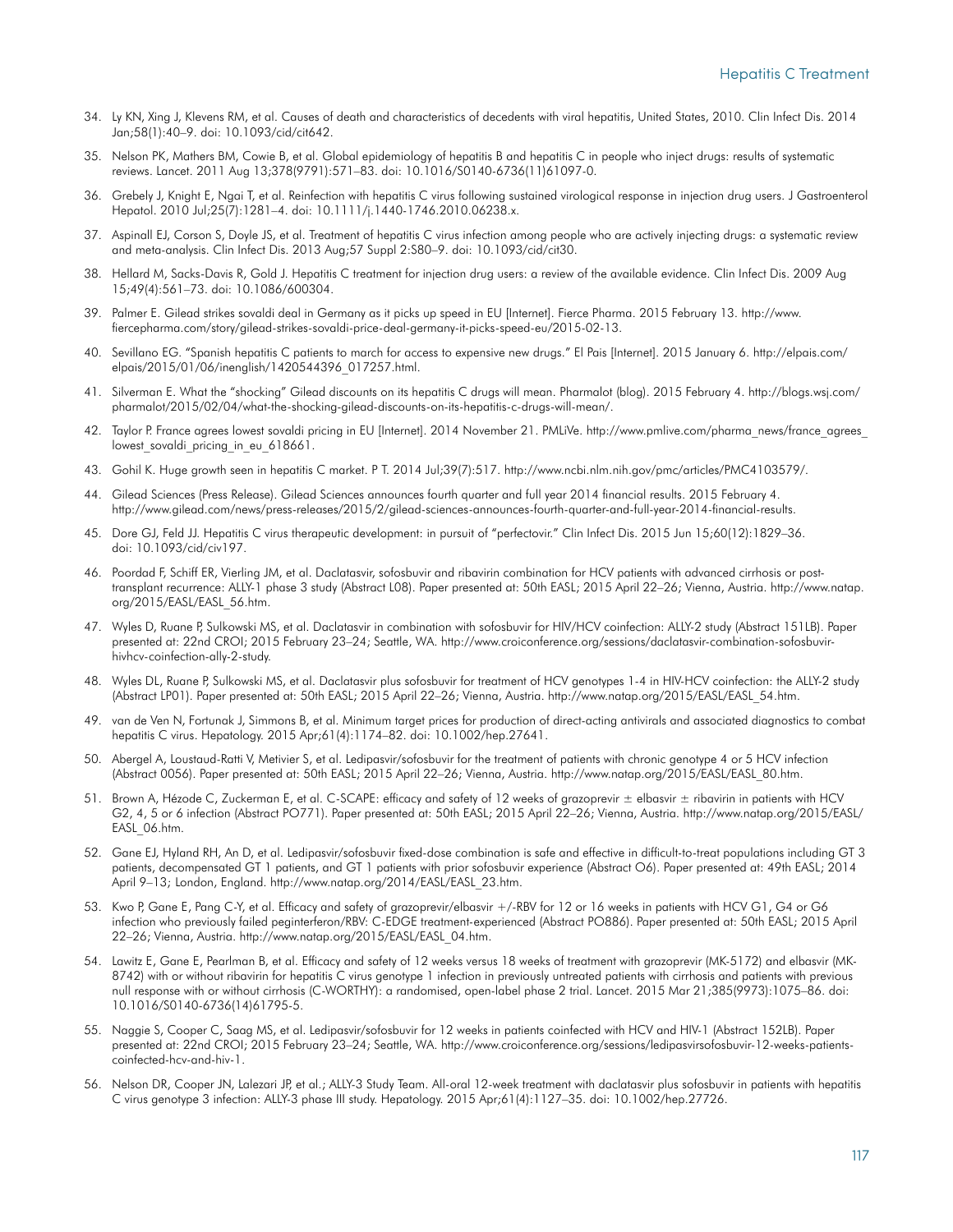- 57. Pianko S, Flamm SL, Shiffman ML, et al. High efficacy of treatment with sofosbuvir + GS-5816  $\pm$  RBV for 12 weeks in treatment-experienced patients with genotype 1 or 3 HCV infection (Abstract 197). Paper presented at: 65th AASLD; 2014 November 7-11; Boston, MA. [http://www.](http://www.natap.org/2014/AASLD/AASLD_32.htm) [natap.org/2014/AASLD/AASLD\\_32.htm.](http://www.natap.org/2014/AASLD/AASLD_32.htm)
- 58. Poordad F, Lawitz E, Gutierrez J, et al. C-SWIFT: grazoprevir/elbasvir + sofosbuvir in cirrhotic and noncirrhotic, treatment naive patients with hepatitis C genotype 1 infection for durations of 4, 6 or 8 weeks and genotype 3 infection for durations of 8 or 12 weeks (Abstract O006). Paper presented at: 50th EASL; 2015 April 22–26; Vienna, Austria. [http://www.natap.org/2015/EASL/EASL\\_11.htm.](http://www.natap.org/2015/EASL/EASL_11.htm)
- 59. Rockstroh JK, Nelson M, Katlama C, et al. C-EDGE coinfection: phase 3 study of grazoprevir/elbasvir in patients with HCV/HIV (Abstract P0887). Paper presented at: 50th EASL; 2015 April 22–26; Vienna, Austria. [http://www.natap.org/2015/EASL/EASL\\_07.htm.](http://www.natap.org/2015/EASL/EASL_07.htm)
- 60. Sulkowski M, Hézode C, Gerstoft J, et al. Efficacy and safety of 8 weeks versus 12 weeks of treatment with grazoprevir (MK-5172) and elbasvir (MK-8742) with or without ribavirin in patients with hepatitis C virus genotype 1 mono-infection and HIV/hepatitis C virus co-infection (C-WORTHY): a randomised, open-label phase 2 trial. Lancet. 2015 Mar 21;385(9973):1087–97. doi: 10.1016/S0140-6736(14)61793-1.
- 61. Tran TT, Morgan TR, Thuluvath PJ, et al. Safety and efficacy of treatment with sofosbuvir + GS-5816  $\pm$  ribavirin for 8 or 12 weeks in treatmentnaive patients with genotype 1-6 infection (Abstract 80). Paper presented at: 65th AASLD; 2014 November 7–11; Boston, MA. [http://www.natap.](http://www.natap.org/2014/AASLD/AASLD_12.htm) [org/2014/AASLD/AASLD\\_12.htm](http://www.natap.org/2014/AASLD/AASLD_12.htm).
- 62. Zeuzem S, Ghalib R, Reddy KR, et al. Grazoprevir-elbasvir combination therapy for treatment-naive cirrhotic and noncirrhotic patients with chronic HCV genotype 1, 4, or 6 infection: a randomized trial. Ann Intern Med. 2015 Apr 24. doi: 10.7326/M15-0785. [Epub ahead of print]
- 63. Krishnan P, Tripathi R, Schnell G, et al. Long-term follow-up of treatment-emergent resistance-associated variants in NS3, NS5A and NS5B with paritaprevir/r-obmitasvir- and dasabuvir-based regimens (Abstract 0057). Paper presented at: 50th EASL; 2015 April 22–26; Vienna, Austria. [http://www.natap.org/2015/EASL/EASL\\_38.htm.](http://www.natap.org/2015/EASL/EASL_38.htm)
- 64. McPhee F, Hernandez D, Yu F, et al. Resistance analysis of hepatitis C virus genotype 1 prior treatment null responders receiving daclatasvir and asunaprevir. Hepatology. 2013 Sep;58(3):902–11. doi: 10.1002/hep.26388.
- 65. Yoshimi S, Imamura M, Murakami E, et al. Long term persistence of NS5A inhibitor-resistant hepatitis C virus in patients who failed daclatasvir and asunaprevir therapy. J Med Virol. 2015 May 8. doi: 10.1002/jmv.24255. [Epub ahead of print]
- 66. Wyles D, Mangia A, Cheng W, et al. Long-term persistence of HCV NS5A variants after treatment with NS5A inhibitor ledipasvir (Abstract 0059). Paper presented at: 50th EASL; 2015 April 22–26; Vienna, Austria. [http://www.natap.org/2015/EASL/EASL\\_77.htm.](http://www.natap.org/2015/EASL/EASL_77.htm)
- 67. Patel D, Zhao Y, Fabryck J et al. Achievement of SVR24 despite the presence of HCV variants resistant to first-generation NS5A inhibitors in genotype-1 hepatitis C patients after 8-week therapy of ACH-3102 in combination with sofosbuvir (Abstract PO805). Paper presented at: 50th EASL; 2015 April 22–26; Vienna, Austria. [http://www.achillion.com/resourcefiles/it\\_1429716632/EASL2015\\_P0805\\_Variants\\_ACHN\\_Apr15.pdf.](http://www.achillion.com/resourcefiles/it_1429716632/EASL2015_P0805_Variants_ACHN_Apr15.pdf)
- 68. Forns X, Gordon SC, Zuckerman, E et al. Grazoprevir/elbasvir plus ribavirin for chronic HCV genotype-1 infection after failure of combination therapy containing a direct-acting antiviral agent. J Hepatol. 2015 Apr 17. doi: 10.1016/j.jhep.2015.04.009. [Epub ahead of print]
- 69. Gane EJ, Hyland RH, Yang Y, et al. Safety and efficacy of short-duration treatment with GS-9857 combined with sofosbuvir/GS-5816 in treatment-naïve and DAA-experienced patients with and without cirrhosis (Abstract LPO3). Paper presented at: 50th EASL; 2015 April 22–26; Vienna, Austria. [http://www.natap.org/2015/EASL/EASL\\_37.htm.](http://www.natap.org/2015/EASL/EASL_37.htm)
- 70. Wyles D, Pockros P, Morelli G, et al. Ledipasvir-sofosbuvir plus ribavirin for patients with genotype 1 hepatitis C virus previously treated in clinical trials of sofosbuvir regimens. Hepatology. 2015 Jun;61(6):1793–7. doi: 10.1002/hep.27814.
- 71. Lawitz E, Flamm S, Yang JC, et al. Retreatment of patients who failed 8 or 12 weeks of ledipasvir/sofosbuvir-based regimens with ledipasvir/ sofosbuvir for 24 weeks (Abstract O005). Paper presented at: 50th EASL; 2015 April 22–26; Vienna, Austria. [http://natap.org/2015/EASL/](http://natap.org/2015/EASL/EASL_26.htm) [EASL\\_26.htm](http://natap.org/2015/EASL/EASL_26.htm).
- 72. Svarovskaia ES, Dvory-Sobol H, Parkin N, et al. Infrequent development of resistance in genotype 1-6 hepatitis C virus-infected subjects treated with sofosbuvir in phase 2 and 3 clinical trials. Clin Infect Dis. 2014 Dec 15;59(12):1666–74. doi: 10.1093/cid/ciu697.
- 73. Svarovskaia ES, Zeuzem S, Hedskog C, et al. Prevalence of pretreatment NS5A and NS5B resistance-associated variants and genetic variations within HCV subtypes across different countries (Abstract PO894). Paper presented at: 50th EASL; 2015 April 22–26; Vienna, Austria. [http://www.natap.org/2015/EASL/EASL\\_90.htm.](http://www.natap.org/2015/EASL/EASL_90.htm)
- 74. Wilson EP, Kattakuzhy S, Sims Z, et al. High efficacy of retreatment with ledipasvir and sofosbuvir in HCV patients who failed initial short course therapy with combination DAA regimens (NIH SYNERGY Trial) (Abstract LP09). Paper presented at: 50th EASL; 2015 April 22–26; Vienna, Austria. [http://www.natap.org/2015/EASL/EASL\\_69.htm.](http://www.natap.org/2015/EASL/EASL_69.htm)
- 75. Cooke GS, Hill AM. Diagnostics for resource-limited settings in the era of interferon-free HCV therapy. J Viral Hepat. 2015 May;22(5):459–60. doi: 10.1111/jvh.12401.
- 76. World Health Organization. Guidelines for the screening, care and treatment of persons with hepatitis C infection. Geneva: World Health Organization; 2014 April. [http://apps.who.int/iris/bitstream/10665/111747/1/9789241548755\\_eng.pdf?ua=1&ua=1.](http://apps.who.int/iris/bitstream/10665/111747/1/9789241548755_eng.pdf?ua=1&ua=1)
- 77. European Association for the Study of the Liver. EASL recommendations on treatment of hepatitis C 2015 [Internet]. 2015 April. [http://www.easl.](http://www.easl.eu/research/our-contributions/clinical-practice-guidelines/detail/recommendations-on-treatment-of-hepatitis-c-2015) [eu/research/our-contributions/clinical-practice-guidelines/detail/recommendations-on-treatment-of-hepatitis-c-2015.](http://www.easl.eu/research/our-contributions/clinical-practice-guidelines/detail/recommendations-on-treatment-of-hepatitis-c-2015)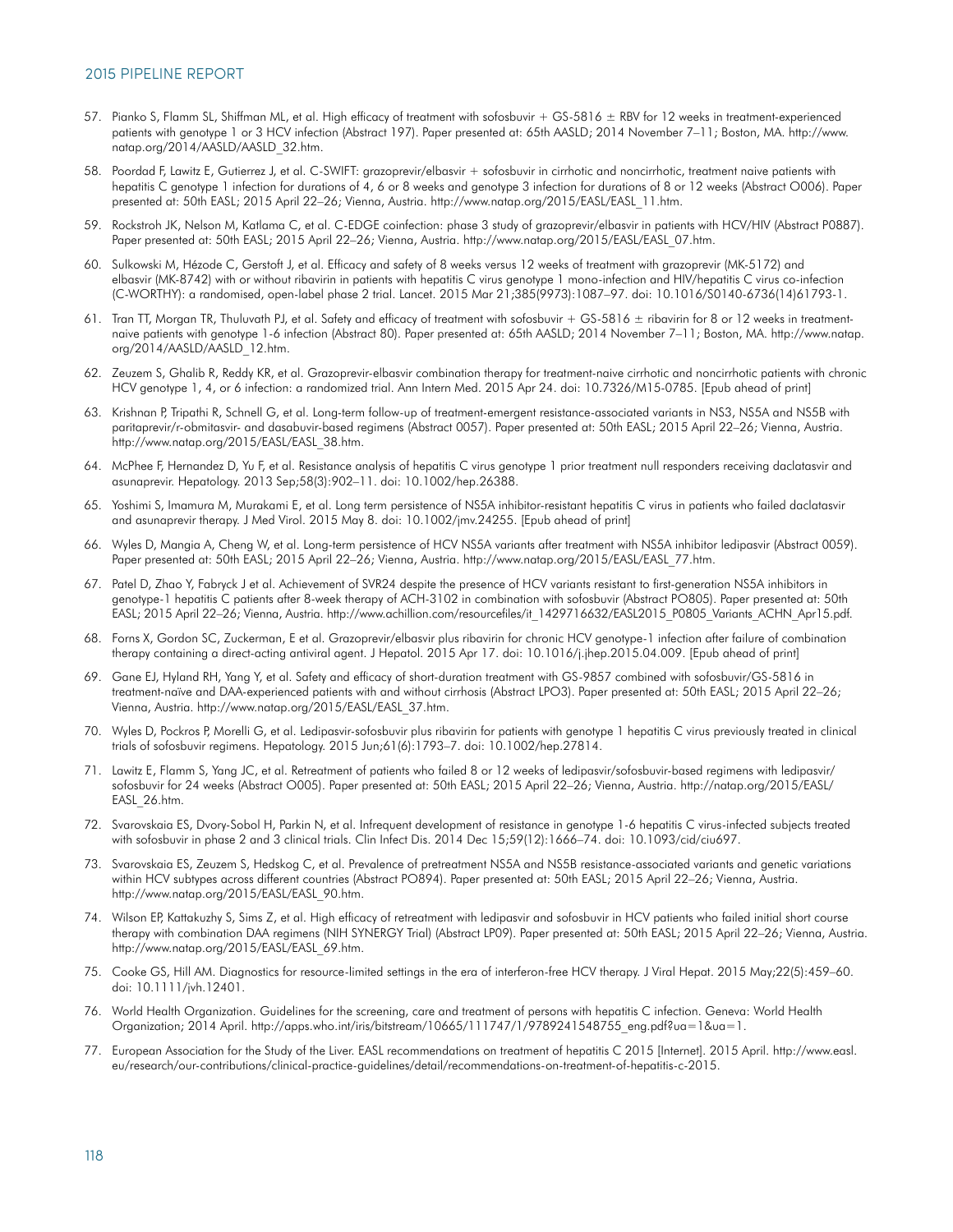- 78. American Association for the Study of Liver Diseases, Infectious Diseases Society of America, International Antiviral Society–USA. Recommendations for testing, managing, and treating hepatitis C [Internet]. 2014 April 24 (updated 2014 December 19). [http://www.](http://www.hcvguidelines.org/full-report-view) [hcvguidelines.org/full-report-view.](http://www.hcvguidelines.org/full-report-view)
- 79. Gane E, Schwabe C, Mader M, et al. Sustained virologic response after ACH-3102 and sofosbuvir treatment for 8 or 6 weeks: a phase 2 "proxy" study (Abstract PO17). Paper presented at: 50th EASL; 2015 April 22–26; Vienna, Austria. [http://www.achillion.com/resourcefiles/](http://www.achillion.com/resourcefiles/it_1429716817/ACH_Ph2Proxy_6-8wks_EASL_Apr2015_FINAL.pdf) [it\\_1429716817/ACH\\_Ph2Proxy\\_6-8wks\\_EASL\\_Apr2015\\_FINAL.pdf.](http://www.achillion.com/resourcefiles/it_1429716817/ACH_Ph2Proxy_6-8wks_EASL_Apr2015_FINAL.pdf)
- 80. Gane EJ, Hyland RH, An D, et al. Once-daily sofosbuvir with GS-5816 with or without ribavirin in patients with HCV genotype 3 without cirrhosis result in high rates of SVR-12: the ELECTRON-2 study (Abstract 79). Paper presented at: 65th AASLD; 2014 November 7–11; Boston, MA. [http://www.natap.org/2014/AASLD/AASLD\\_13.htm](http://www.natap.org/2014/AASLD/AASLD_13.htm).
- 81. Kohli A, Osinusi A, Sims Z, et al. Virological response after 6 week triple-drug regimens for hepatitis C: a proof-of-concept phase 2A cohort study. Lancet. 2015 Mar 21;385(9973):1107–13. doi: 10.1016/S0140-6736(14)61228-9.
- 82. Ng T, Krishnan P, Kati W, et al. ABT-530, an NS5A inhibitor with potent pangenotypic activity and a high barrier to resistance (Abstract 639). Paper presented at: 21st CROI; 2014 March 3–6; Boston, MA. [http://www.natap.org/2014/CROI/croi\\_11.htm](http://www.natap.org/2014/CROI/croi_11.htm).
- 83. Ng T, Reisch T, Middleton T, et al. ABT-493, a potent NS3/4A protease inhibitor with broad genotype coverage (Abstract 636). Paper presented at: 21st CROI; 2014 March 3–6; Boston, MA. [http://www.natap.org/2014/CROI/croi\\_14.htm.](http://www.natap.org/2014/CROI/croi_14.htm)
- 84. AbbVie (Press Release). AbbVie to present new data from hepatitis C clinical development program at the International Liver Congress™ 2015. 2015 April 8. [http://abbvie.mediaroom.com/2015-04-08-AbbVie-to-Present-New-Data-from-Hepatitis-C-Clinical-Development-Program-at-The-](http://abbvie.mediaroom.com/2015-04-08-AbbVie-to-Present-New-Data-from-Hepatitis-C-Clinical-Development-Program-at-The-International-Liver-Congress-2015)[International-Liver-Congress-2015.](http://abbvie.mediaroom.com/2015-04-08-AbbVie-to-Present-New-Data-from-Hepatitis-C-Clinical-Development-Program-at-The-International-Liver-Congress-2015)
- 85. Hézode C, Herring Jr R, Pockros P, et al. Effect of baseline factors on the response to the fixed-dose combination of daclatasvir, asunaprevir and beclabuvir, with or without ribavirin, in patients with HCV genotype 1 and cirrhosis (Abstract PO888). Paper presented at: 50th EASL; 2015 April 22–26; Vienna, Austria. [http://www.natap.org/2015/EASL/EASL\\_118.htm](http://www.natap.org/2015/EASL/EASL_118.htm).
- 86. Reddy KR, Beavers KL, Gordon S, et al. Effect of baseline factors on the response to the fixed-dose combination of daclatasvir, asunaprevir and beclabuvir in non-cirrhotic patients with HCV genotype 1 infection (Abstract P0889). Paper presented at: 50th EASL; 2015 April 22–26; Vienna, Austria. [http://www.natap.org/2015/EASL/EASL\\_119.htm.](http://www.natap.org/2015/EASL/EASL_119.htm)
- 87. Lawitz E, Sulkowski MS, Ghalib R, et al. Simeprevir plus sofosbuvir, with or without ribavirin, to treat chronic infection with hepatitis C virus genotype 1 in non-responders to pegylated interferon and ribavirin and treatment-naive patients: the COSMOS randomised study. Lancet. 2014 Nov 15;384(9956):1756–65. doi: 10.1016/S0140-6736(14)61036-9.
- 88. Bhamidimarri K, Carrion AF, Peyton A, et al. Safety and efficacy of sofosbuvir and simeprevir treatment for hepatitis C genotype 1 in liver transplant recipients with advanced fibrosis and cirrhosis (Abstract PO042). Paper presented at: 50th EASL; 2015 April 22–26; Vienna, Austria.
- 89. Brown RS, Reddy KR, O'Leary JG, et al. Safety and efficacy of new DAA-based therapy for hepatitis C post-transplant: interval results from the HCV TARGET longitudinal, observational study (Abstract LB-4). Paper presented at: 65th AASLD; 2014 November 7–11; Boston, MA.
- 90. Fontaine H, Hézode C, Zoulim F, et al. Efficacy of the oral sofosbuvir-based combination in HCV genotype 4-monoinfected patients from the French observational cohort ANRS CO22 HEPATHER (Abstract LP28). Paper presented at: 50th EASL; 2015 April 22–26; Vienna, Austria. [http://natap.org/2015/EASL/EASL\\_67.htm.](http://natap.org/2015/EASL/EASL_67.htm)
- 91. Kwo P, Gitlin N, Nahass R, et al. A phase 3, randomized, open-label study to evaluate the efficacy and safety of 12 weeks of simeprevir (SMV) plus sofosbuvir (SOF) in treatment-naïve and -experienced patients with chronic HCV genotype 1 infection without cirrhosis: OPTIMIST-1 (Abstract LP14). Paper presented at: 50th EASL; 2015 April 22–26; Vienna, Austria. [http://www.natap.org/2015/EASL/EASL\\_72.htm](http://www.natap.org/2015/EASL/EASL_72.htm).
- 92. Lawitz E, Matusow G, De Jesus E, et al. A phase 3, open-label, single-arm study to evaluate the efficacy and safety of 12 weeks of simeprevir (SMV) plus sofosbuvir (SOF) in treatment-naïve or -experienced patients with chronic HCV genotype 1 infection and cirrhosis: OPTIMIST-2 (Abstract LP04). Paper presented at: 50th EASL; 2015 April 22–26; Vienna, Austria. [http://www.natap.org/2015/EASL/EASL\\_76.htm](http://www.natap.org/2015/EASL/EASL_76.htm).
- 93. Lawitz E, Poordad F, Gutierrez J, et al. Simeprevir plus daclatasvir and sofosbuvir in treatment-naïve and treatment-experienced patients with chronic hepatitis C virus genotype 1 or 4 infection and decompensated liver disease: interim results from the phase II IMPACT study (Abstract LP07). Paper presented at: 50th EASL; 2015 April 22–26; Vienna, Austria. [http://www.natap.org/2015/EASL/EASL\\_30.htm](http://www.natap.org/2015/EASL/EASL_30.htm).
- 94. Lin M, Sise ME, Pavlakis M, et al. Safety and efficacy of novel antivirals in kidney transplant recipients with chronic hepatitis C virus (HCV) infection (Abstract LP42). Paper presented at: 50th EASL; 2015 April 22–26; Vienna, Austria.
- 95. Mauss S, Inglitz P, Christiensen S, et al. German multicenter cohort on sofosbuvir-based treatment in HCV-mono and HIV/HCV co-infected patients (GECOSO) (Abstract P0835). Paper presented at: 50th EASL; 2015 April 22–26; Vienna, Austria.
- 96. Roth D, Nelson D, Bruchfeld A, et al. C-SURFER: grazoprevir plus elbasvir in treatment-naïve and treatment-experienced patients with hepatitis C virus genotype 1 infection and chronic kidney disease (Abstract LP02). 50th EASL; 2015 April 22–26; Vienna, Austria. [http://www.natap.](http://www.natap.org/2015/EASL/EASL_10.htm) [org/2015/EASL/EASL\\_10.htm.](http://www.natap.org/2015/EASL/EASL_10.htm)
- 97. Merck (Press Release). Merck submits U.S. new drug application for grazoprevir/elbasvir, an investigational once-daily, single tablet combination therapy, for treatment of chronic hepatitis C genotypes 1, 4, and 6 infection. 2015 May 28. [http://www.mercknewsroom.com/news-release/](http://www.mercknewsroom.com/news-release/hepatitis-c-newsroom/merck-submits-us-new-drug-application-grazoprevirelbasvir-investig) [hepatitis-c-newsroom/merck-submits-us-new-drug-application-grazoprevirelbasvir-investig.](http://www.mercknewsroom.com/news-release/hepatitis-c-newsroom/merck-submits-us-new-drug-application-grazoprevirelbasvir-investig)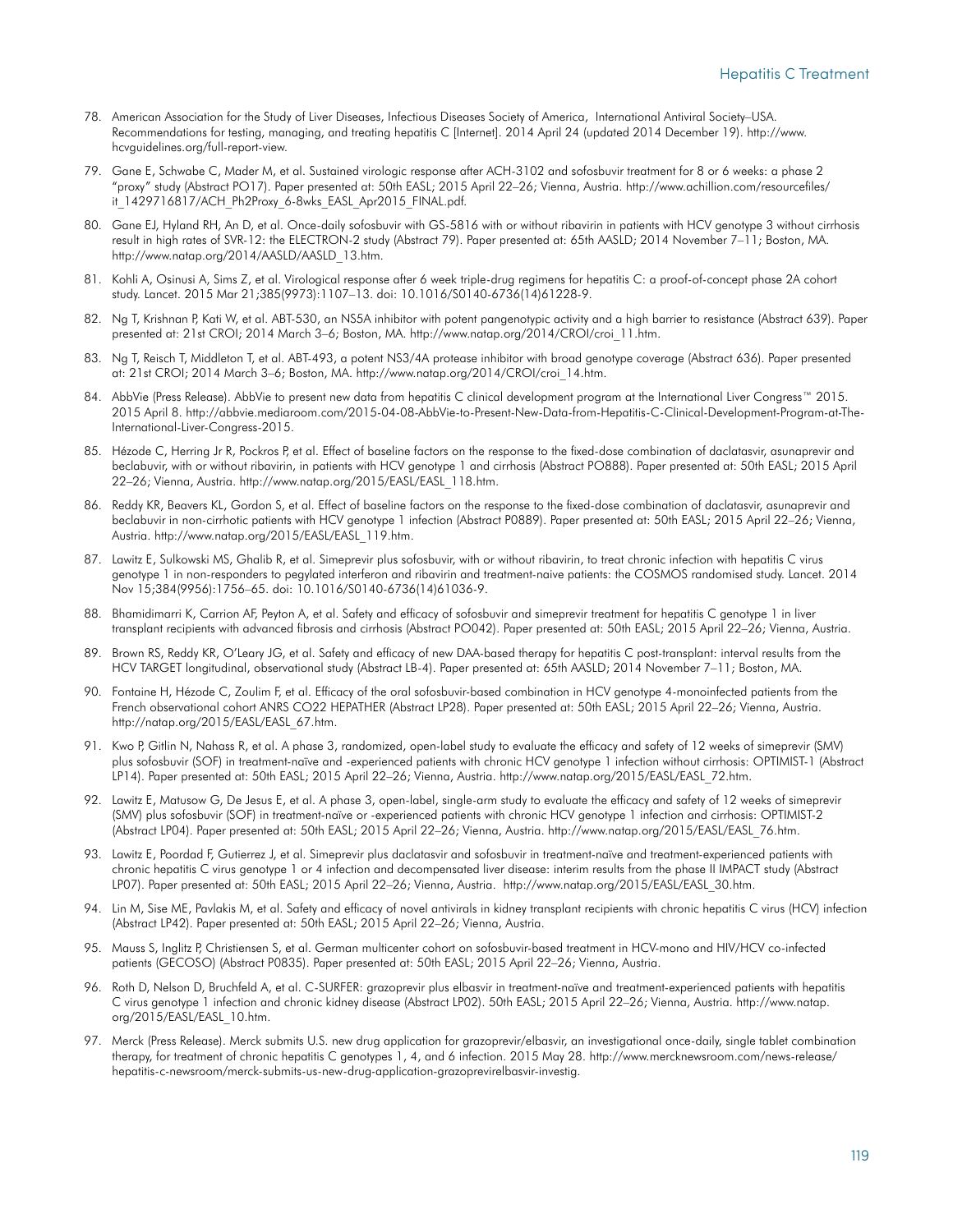- 98. Gane EJ, Nahass R, Luketic V, et al. Efficacy of 12 or 18 weeks of grazoprevir plus elbasvir with ribavirin in treatment-naïve, noncirrhotic HCV genotype 3-infected patients (Abstract PO776). Paper presented at: 50th EASL; 2015 April 22–26; Vienna, Austria.
- 99. Asante-Appiah E, Liu R, Curry S, et al. MK-8408, a potent and selective NS5A inhibitor with a high genetic barrier to resistance and activity against HCV genotypes 1-6 (Abstract 1979). Paper presented at: 65th AASLD; 2014 November 7–11; Boston, MA. [http://www.natap.org/2014/](http://www.natap.org/2014/AASLD/AASLD_40.htm) [AASLD/AASLD\\_40.htm](http://www.natap.org/2014/AASLD/AASLD_40.htm).
- 100. Zhou X-J, Sicard E, Chen J, et al. A phase 1 study to evaluate the interaction of HCV NS5B inhibitor MK-3682 with HCV NS3/4A protease inhibitor MK-5172 and HCV NS5A inhibitor MK-8408 in healthy subjects (Abstract P0824). Paper presented at: 50th EASL; 2015 April 22–26; Vienna, Austria. [http://www.natap.org/2015/EASL/EASL\\_05.htm.](http://www.natap.org/2015/EASL/EASL_05.htm)
- 101. Cousin O, Kaplan K. Pills cost pennies, greed costs lives. New York: Treatment Action Group; 2015 February. [http://www.treatmentactiongroup.](http://www.treatmentactiongroup.org/sites/g/files/g450272/f/201407/1st%20HCV%20World%20CAB%20Report.pdf) [org/sites/g/files/g450272/f/201407/1st%20HCV%20World%20CAB%20Report.pdf.](http://www.treatmentactiongroup.org/sites/g/files/g450272/f/201407/1st%20HCV%20World%20CAB%20Report.pdf)
- 102. AbbVie. Responsibility: letter from the chairman and CEO. (date unknown). [http://www.abbvie.com/responsibility/home.html.](http://www.abbvie.com/responsibility/home.html)
- 103. AbbVie. Corporate responsibility. North Chicago: AbbVie; 2014. [http://www.abbvie.com/content/dam/abbviecorp/us/desktop/responsibility/](http://www.abbvie.com/content/dam/abbviecorp/us/desktop/responsibility/AbbVie_CorpResp_Brochure_121014.pdf) [AbbVie\\_CorpResp\\_Brochure\\_121014.pdf](http://www.abbvie.com/content/dam/abbviecorp/us/desktop/responsibility/AbbVie_CorpResp_Brochure_121014.pdf).
- 104. Bristol-Myers Squibb. HCV developing world strategy. 2015. [http://www.bms.com/responsibility/access-to-medicines/Pages/HCV-developing](http://www.bms.com/responsibility/access-to-medicines/Pages/HCV-developing-world-strategy.aspx)[world-strategy.aspx](http://www.bms.com/responsibility/access-to-medicines/Pages/HCV-developing-world-strategy.aspx).
- 105. Médecins Sans Frontières Access Campaign. MSF responds to BMS commercial strategy for hepatitis C drug daclatasvir in developing countries [Internet]. 2014 November. [http://www.msfaccess.org/content/msf-responds-bms-commercial-strategy-hepatitis-c-drug-daclatasvir-developing](http://www.msfaccess.org/content/msf-responds-bms-commercial-strategy-hepatitis-c-drug-daclatasvir-developing-countries)[countries.](http://www.msfaccess.org/content/msf-responds-bms-commercial-strategy-hepatitis-c-drug-daclatasvir-developing-countries)
- 106. Gilead Sciences. Hepatitis C generic licensing fact sheet. 2015. [http://www.gilead.com/~/media/Files/pdfs/other/HCV%20Generic%20](http://www.gilead.com/~/media/Files/pdfs/other/HCV%20Generic%20Agreement%20Fast%20Facts%203215.pdf) [Agreement%20Fast%20Facts%203215.pdf](http://www.gilead.com/~/media/Files/pdfs/other/HCV%20Generic%20Agreement%20Fast%20Facts%203215.pdf).
- 107. Janssen Research and Development. Global health. (date unknown). [http://www.janssenrnd.com/our-caring/global-health.](http://www.janssenrnd.com/our-caring/global-health)
- 108. Johnson & Johnson. Our strategic framework. Pricing strategies and programs. (date unknown). [http://www.jnj.com/caring/citizenship](http://www.jnj.com/caring/citizenship-sustainability/strategic-framework/pricing-strategies-and-programs)[sustainability/strategic-framework/pricing-strategies-and-programs.](http://www.jnj.com/caring/citizenship-sustainability/strategic-framework/pricing-strategies-and-programs)
- 109. Johnson & Johnson. Access strategies and programs. (date unknown). [http://www.jnj.com/caring/citizenship-sustainability/strategic-framework/](http://www.jnj.com/caring/citizenship-sustainability/strategic-framework/access-strategies-and-programs) [access-strategies-and-programs](http://www.jnj.com/caring/citizenship-sustainability/strategic-framework/access-strategies-and-programs).
- 110. Merck. Access to health: statement of guiding principles. Kenilworth (NJ): Merck; 2014. [http://merckresponsibility.com/wp-content/](http://merckresponsibility.com/wp-content/uploads/2014/07/Merck-Access-to-Health-Statement-of-Guiding-Principles-2014.pdf?2cc4ef) [uploads/2014/07/Merck-Access-to-Health-Statement-of-Guiding-Principles-2014.pdf?2cc4ef.](http://merckresponsibility.com/wp-content/uploads/2014/07/Merck-Access-to-Health-Statement-of-Guiding-Principles-2014.pdf?2cc4ef)
- 111. Médecins Sans Frontières Access Campaign. Médecins Sans Frontières policy position on expansion of the Médecins Patent Pool mandate to cover hepatitis C and tuberculosis. Geneva: Médecins Sans Frontières; 2015 May 8. [http://www.msfaccess.org/sites/default/files/MSF\\_assets/TB/](http://www.msfaccess.org/sites/default/files/MSF_assets/TB/Docs/HEPC_TB_MPP-MSF policy position on MPP entry into Hepatitis C and TB.pdf) [Docs/HEPC\\_TB\\_MPP-MSF policy position on MPP entry into Hepatitis C and TB.pdf.](http://www.msfaccess.org/sites/default/files/MSF_assets/TB/Docs/HEPC_TB_MPP-MSF policy position on MPP entry into Hepatitis C and TB.pdf)
- 112. Amin T, Radhakrishnan P. Letter to UNITAID about MPP entry into HCV. Lewes (DE): Initiative for Medicines Access and Knowledge; 2015 April 22. [http://www.hepcoalition.org/IMG/pdf/i-mak\\_letter\\_utd.pdf](http://www.hepcoalition.org/IMG/pdf/i-mak_letter_utd.pdf).
- 113. Working Group on Intellectual Property of the Brazilian Network for the Integration of the Peoples. Letter to UNITAID about MPP entry into HCV. Brazil: Working Group on Intellectual Property of the Brazilian Network for the Integration of the Peoples; 2015 April 23. [http://www.hepcoalition.](http://www.hepcoalition.org/IMG/pdf/gtpi_letter_utd.pdf) [org/IMG/pdf/gtpi\\_letter\\_utd.pdf.](http://www.hepcoalition.org/IMG/pdf/gtpi_letter_utd.pdf)
- 114. Médecins Sans Frontières Access Campaign. Barriers to access and scale up of hepatitis C (HCV) treatment: Gilead's anti-diversion program. Geneva: Médecins Sans Frontières Access Campaign; 2015 March. [http://www.msfaccess.org/sites/default/files/HepC\\_Gilead\\_anti-diversion\\_](http://www.msfaccess.org/sites/default/files/HepC_Gilead_anti-diversion_FINAL_updated%20clean_0.pdf) [FINAL\\_updated%20clean\\_0.pdf.](http://www.msfaccess.org/sites/default/files/HepC_Gilead_anti-diversion_FINAL_updated%20clean_0.pdf)
- 115. Hill A, Khoo S, Simmons B, et al. Minimum costs to produce hepatitis C direct-acting antivirals (Abstract 1097). Paper presented at: 64th AASLD; 2013 November 1–5; Washington, D.C. [http://freepdfhosting.com/d4a7e2bba6.pdf.](http://freepdfhosting.com/d4a7e2bba6.pdf)
- 116. Global Burden of Disease 2013 Mortality and Causes of Death Collaborators. Global, regional, and national age–sex specific all-cause and cause-specific mortality for 240 causes of death, 1990–2013: a systematic analysis for the Global Burden of Disease Study 2013. Lancet. 2015 Jan 10;385(9963):117–71. [http://www.ncbi.nlm.nih.gov/pmc/articles/PMC4340604/.](http://www.ncbi.nlm.nih.gov/pmc/articles/PMC4340604/)
- 117. Hill A, Khoo S, Fortunak J, et al. Minimum costs for producing hepatitis C direct-acting antivirals for use in large-scale treatment access programs in developing countries. Clin Infect Dis. 2014 Apr;58(7):928–36. doi: 10.1093/cid/ciu012.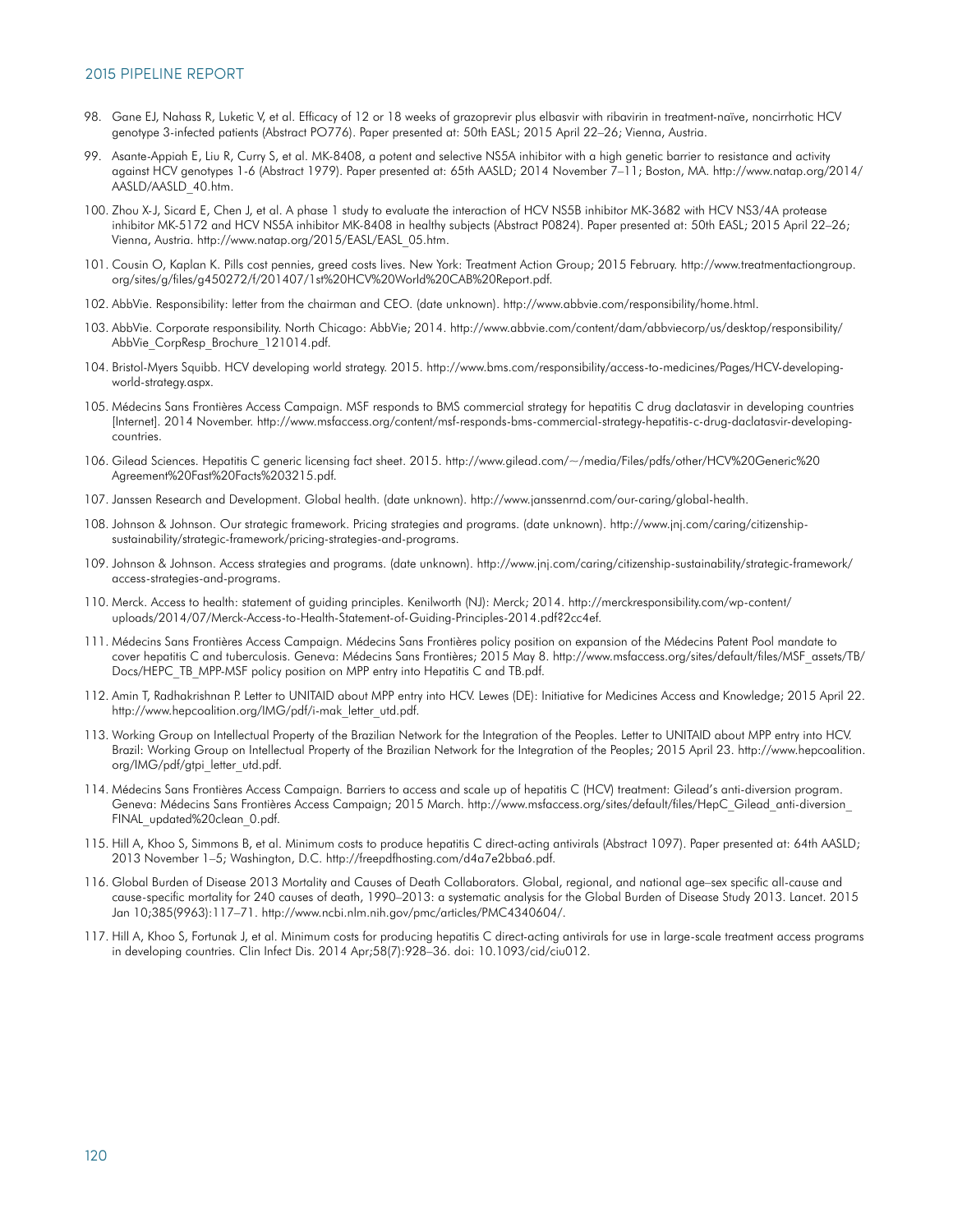# The Tuberculosis Treatment Pipeline: Moving Beyond "Making the Most of What We've Got"

by Erica Lessem

For decades, those living with tuberculosis (TB) and their providers have operated in conditions of scarcity and neglect: inadequate funding for programs and research, aging infrastructure and outdated technologies, limited scientific understanding, knowledge gaps on existing treatments, low public attention, and absent political will.

The limited response to TB born of these conditions remains entrenched, even with two new drugs conditionally approved by stringent regulatory authorities,<sup>1,2</sup> a new global strategy to end TB from the World Health Organization (WHO) that envisions a world free of TB (with a 95% reduction in TB deaths and 90% reduction in TB incidence by 2035 compared with 2015 levels), $3$  and a relative increase in resources for TB drug development since 2006.4 (Though funding for TB research and development [R&D] is still grossly insufficient, investments in TB drug research, which amounted to US\$255 million in 2013, have reached just one-third of the annual target set by the *Global Plan to Stop TB, 2011–2015*. 5)

To their credit, TB treatment researchers are making the most of what they have, cobbling together combinations and treatment strategies to better use existing medicines and the few new and experimental drugs available, as well as exploring adjunct, host-directed therapies to improve treatment. For the first time since 2009, a new drug candidate recently entered phase I (see table 1).<sup>6</sup> Studies are at last under way or coming together to test new drugs in smarter combinations to determine the safety of coadministration and optimal regimens for multidrug-resistant TB (MDR-TB). Innovative trial designs are attempting to shorten treatment for drug-sensitive TB (DS-TB), and improved preventive therapy for TB, including for MDR-TB, is progressing.

But for the most part, these research efforts won't bear fruit for years. Drug sponsors are slow or unwilling to collaborate, pharmaceutical investment is minimal, and TB treatment trials remain lengthy. This work should have advanced long ago – but better late than never.

| <b>Drug</b>    | <b>Class</b>    | Sponsor(s)                                                    | <b>Phase</b> |
|----------------|-----------------|---------------------------------------------------------------|--------------|
| delamanid      | nitroimidazole  | Otsuka, NIAID, UNITAID                                        | $\mathbb{I}$ |
| pretomanid     | nitroimidazole  | <b>TB Alliance</b>                                            | $\mathbb{I}$ |
| bedaquiline    | diarylguinoline | Janssen, TB Alliance, NIAID, SAMRC, the Union, UNITAID, USAID | IIb/III      |
| AZD5847        | oxazolidinone   | AstraZeneca, NIAID                                            | lla          |
| sutezolid      | oxazolidinone   | Sequella                                                      | lla          |
| <b>TBA-354</b> | nitroimidazole  | <b>TB Alliance</b>                                            |              |

## Table 1. Drugs in Development for Tuberculosis

NIAID: National Institute of Allergy and Infectious Diseases (United States) SAMRC: South African Medical Research Council

The Union: International Union Against Tuberculosis and Lung Disease

In the meantime, TB programs, donors, multilateral agencies and nongovernmental organizations providing technical assistance, and pharmaceutical companies have been halting and unambitious in rolling out available strategies and new technologies. Nearly half a million people develop MDR-TB a year, yet less than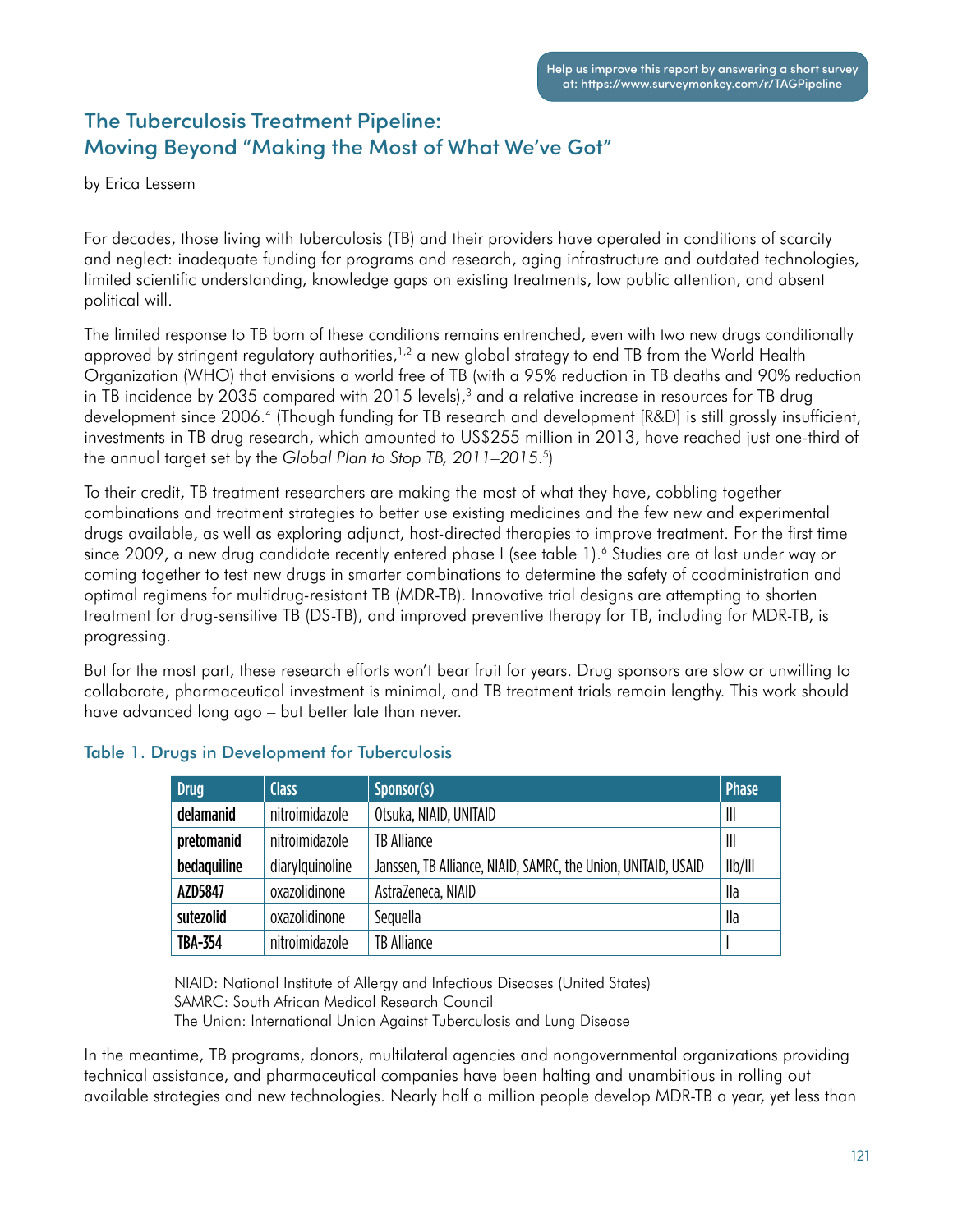one in three is diagnosed, and only one in five starts treatment.7 According to estimates based on WHO guidelines, bedaquiline or delamanid is clinically appropriate for a third of those who develop MDR-TB (160,000 people per year).8 Yet despite bedaquiline's being approved for two-and-a-half years, fewer than 1,000 people worldwide have received it outside of a clinical trial.<sup>9</sup> A bedaquiline donation program that opened in April 2015 could improve access if implemented properly, though drug donations are by definition a limited and unsustainable approach.10 Access to delamanid has been far worse, with fewer than 200 patients receiving it outside of studies, even though it was approved over a year ago.11 TB drug research and programming alike need an infusion of urgency, coordination, and funding.

#### **Regulatory Spotlight**

Regulatory hurdles are one of the major barriers to obtaining medicines for people with TB and the providers who treat them; they can also delay research. In the United States, where the FDA is relatively well equipped to review trial proposals and new drug applications in a timely and rigorous fashion, a lack of flexibility and high fees have discouraged registrations of generic drugs, contributing to drug shortages by leaving the market dependent on a limited number of suppliers. Globally, regulatory inefficiencies plague most regions, countries, and disease areas. China offers an extreme example, with over 18,500 drugs in line for approval at the end of 2014 and wait times of six to eight years.29 Reviewing research proposals can take years, delaying trial starts and at times derailing studies completely. These general delays, due largely to weak regulatory infrastructure, tend to be exacerbated in TB, where decades without new drugs for approval have left regulators with no experience in evaluating new TB drugs. Submitting applications to multiple national regulatory authorities, with long wait times and varying requirements for data presentation and language of submission, is onerous and resource-intensive. Efforts toward regional harmonization, such as in the East African Community, are welcome. $^{30}$ 

In spite of these concerns, drug sponsors can and must do more to ensure access to TB drugs. If companies do not file for drug approval in a country, there is no consistent, universal mechanism for access. Work-arounds such as pre-approval access or import waivers are limited in scope, cumbersome, inefficient, and unsustainable. Otsuka has filed for registration of delamanid only in Europe, Japan, and South Korea, where very few patients with MDR-TB live. It still has not registered the drug in any of the high–MDR-TB burden countries that housed its clinical trials (Moldova, Peru, the Philippines, and South Africa), despite sustained international advocacy campaigns to do so. Otsuka notes that additional applications are pending in China, the Philippines, Indonesia, and the United States.<sup>31</sup> Janssen, in contrast, along with Pharmstandard (the Russian company to which Janssen licensed bedaquiline for marketing in the former Soviet republics known as the Commonwealth of Independent States) has made progress in registering bedaquiline in far more countries with high burdens of MDR-TB (see table 3). Manufacturers of older and off-label drugs used to treat TB such as rifapentine, linezolid, and clofazimine must do more to widely register their drugs and seek an indication for TB.32

At the same time, the WHO, UNITAID, the Global Fund, the Stop TB Partnership's Global Drug Facility (GDF), and others can support these efforts by providing technical support to regulatory authorities, ministries of health, and TB programs. The WHO can also include clofazimine on the Model List of Essential Medicines, as it recently did for bedaquiline, delamanid, and linezolid after advocates, drug sponsors, Médecins Sans Frontières/Doctors Without Borders, and the Global TB Program of the WHO itself called for their inclusion.<sup>33,34</sup>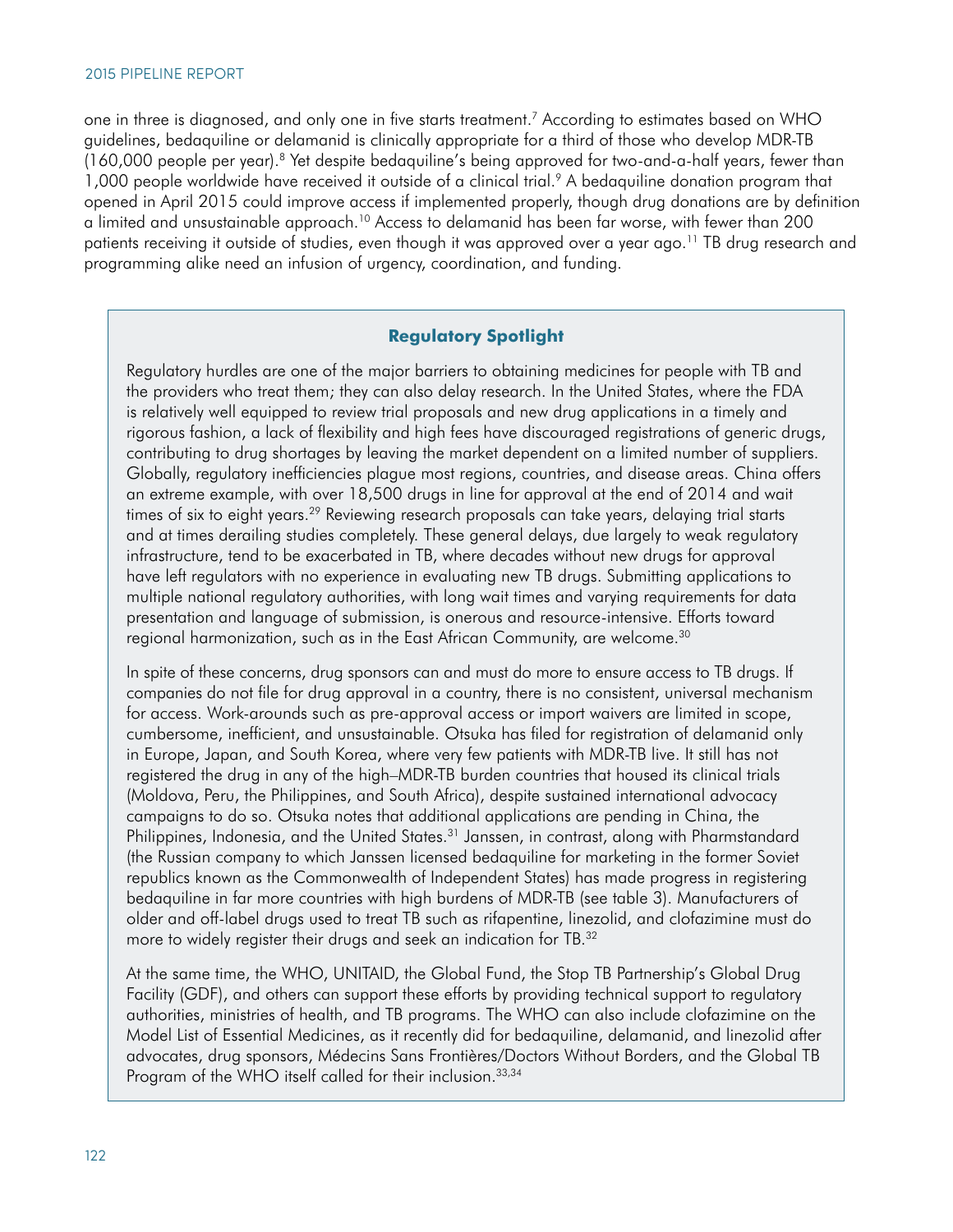# TB Infection

|  |  | <b>Table 2. Tuberculosis Infection Clinical Trials</b> |  |  |
|--|--|--------------------------------------------------------|--|--|
|  |  |                                                        |  |  |

| <b>Study/Regimen</b>                                                                                                                           | <b>Status</b>                   | <b>Population</b>                                                                                                                                 | Sponsor(s)                                      |
|------------------------------------------------------------------------------------------------------------------------------------------------|---------------------------------|---------------------------------------------------------------------------------------------------------------------------------------------------|-------------------------------------------------|
| A5279<br>Self-administered daily rifapentine + isoniazid for 1 month<br>(vs. isoniazid daily for 9 months)<br>NCT01404312*                     | Fully enrolled                  | People with HIV with positive skin<br>test/IGRA or living in high-TB-preva-<br>lence regions                                                      | ACTG                                            |
| A5300/Phoenix<br>6 months daily levofloxacin (vs. isoniazid)                                                                                   | Protocol development            | Household contacts (adults,<br>adolescents, and children >2 years) of<br>individuals with MDR-TB                                                  | ACTG, IMPAACT                                   |
| iAdhere (S33)<br>Self-administered once-weekly rifapentine + isoniazid for 12 weeks<br>(with and without electronic reminders)<br>NCT01582711* | Completed                       | Adults with TB infection                                                                                                                          | <b>TBTC</b>                                     |
| 4R vs. 9H<br>4 months daily rifampin (self-administered)<br>NCT00931736*                                                                       | Fully enrolled                  | Adults with positive skin test or<br>QuantiFERON-TB blood test, including<br>people with HIV not on ARVs whose<br>efficacy is reduced by rifampin | McGill University,<br><b>CIHR</b>               |
| <b>V QUIN</b><br>6 months daily levofloxacin (vs. placebo)                                                                                     | Protocol development            | Household contacts (adults,<br>adolescents, and children down to 3<br>kg) of individuals with MDR-TB                                              | NHMRC, Vietnam<br>National Treatment<br>Program |
| 12001<br>12 weeks of supervised weekly rifapentine + isoniazid                                                                                 | Beginning enrollment<br>Q3 2015 | Pregnant women at high risk of TB                                                                                                                 | <b>IMPAACT</b>                                  |

\*Clinicaltrials.gov identifier; for more details, see http://www.clinicaltrials.gov.

ACTG: AIDS Clinical Trials Group, U.S. National Institute of Allergy and Infectious Diseases ARVs: antiretrovirals

CIHR: Canadian Institutes of Health Research

IGRA: interferon gamma release assay – QuantiFERON-TB Gold In-Tube (QFT) or T-SPOT TB test NHMRC: National Health and Medical Research Council (Australia) IMPAACT: International Maternal Pediatric Adolescent AIDS Clinical Trials Group

TBTC: Tuberculosis Trials Consortium, U.S. Centers for Disease Control and Prevention

Preventing TB requires infection control to avert transmission and preventive therapy for subclinical TB infection (often referred to as latent TB infection, or LTBI, as it is asymptomatic and is not transmissible), as an improved vaccine is years away (see "Tuberculosis Vaccines Pipeline," p. 163). Modeling demonstrates that rapidly reducing TB incidence and death on the path to elimination depends on treating both active TB disease and TB infection.12 With an estimated one-third of the world's population infected with TB, we need a much better understanding of who is most at risk of progression from TB infection to active TB disease to target prevention efforts.

Meanwhile, efforts advance to refine prevention strategies. In 2014, the WHO issued refreshingly clear and concise guidelines on testing for and treating TB infection.<sup>13</sup> The guidelines recommend as equivalent six months of daily isoniazid, nine months of daily isoniazid, and three months of weekly rifapentine plus isoniazid. Two additional regimens received a majority vote for WHO recommendation but did not receive consensus from the panel: three to four months of isoniazid plus rifampin daily and three to fourth months of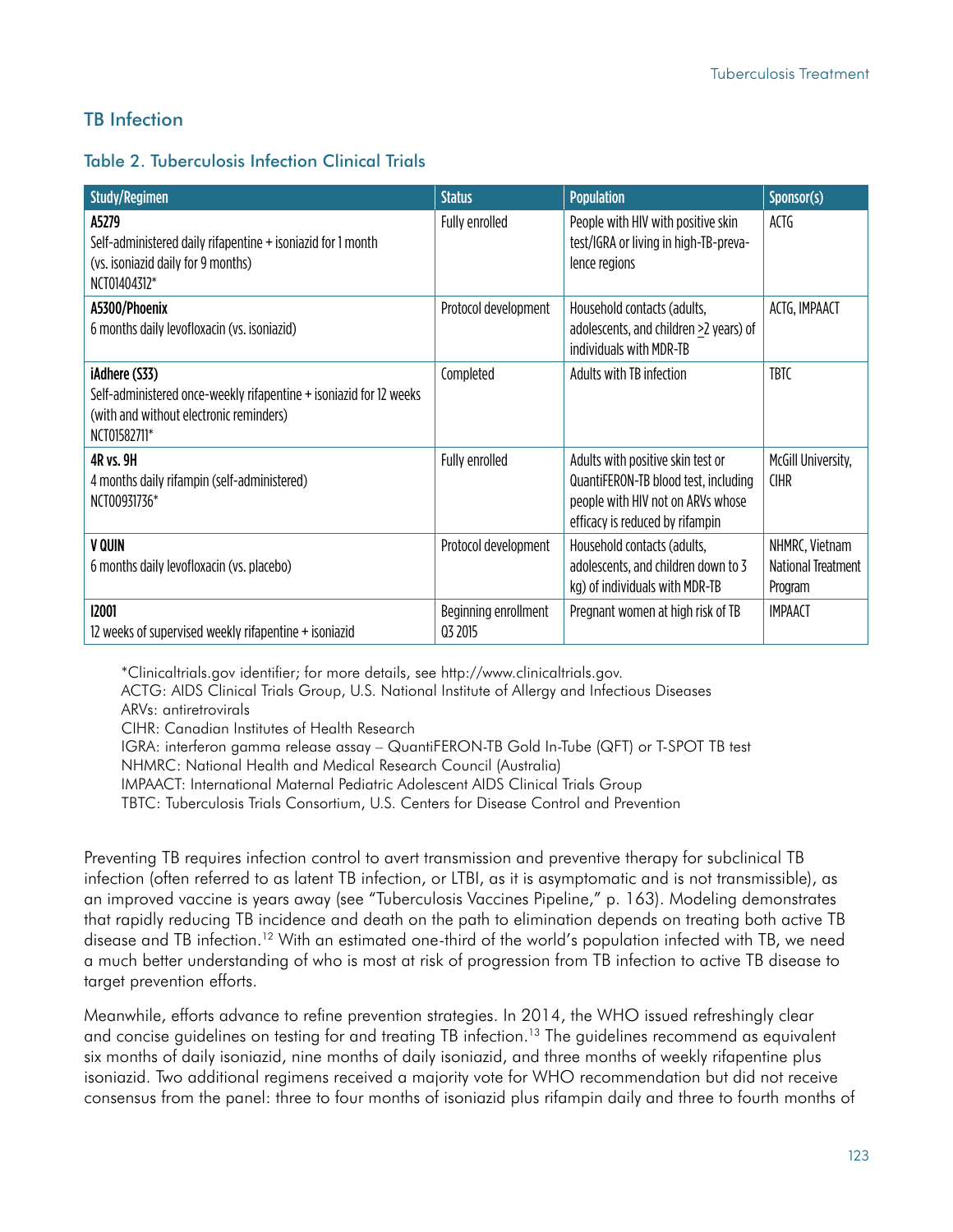rifampin alone daily. This last regimen is already recommended by the U.S. Centers for Disease Control and Prevention (CDC) in patients who cannot tolerate isoniazid or have been exposed to isoniazid-resistant TB.14 A phase III clinical trial comparing four months of daily self-administered rifampin with nine months of daily self-administered isoniazid in adults has completed enrollment; results are expected in 2016.<sup>15</sup>

In the United States, the regimen of 12 once-weekly doses of rifapentine plus isoniazid, also known as 3HP, is being rolled out after having been demonstrated to be noninferior to the standard nine months of isoniazid alone when given as directly observed therapy.<sup>16,17</sup> In 2014, the U.S. Food and Drug Administration (FDA) approved rifapentine's indication for treatment for TB infection when given with isoniazid to people ages two years and over.<sup>18</sup> Research is examining the role of a historic price reduction in increasing access to this regimen in the United States.19

Tuberculosis Trials Consortium (TBTC) Study 33, the iAdhere trial, sponsored by the CDC, found that adherence to self-administered 3HP, with or without text-messaging reminders, was not equivalent to supervised treatment (noninferiority was not demonstrated). But among the large subset of participants enrolled in the United States, self-administered treatment was noninferior.<sup>20</sup> Treatment completion among U.S. participants was 85.4% (95% CI: 80.4%–89.4%) under directly observed therapy and 77.9% (95% CI: 77.2%–82.6%) under self-administered therapy, which was deemed noninferior. In the United States, treatment completion was only 76.7% (95% CI: 70.9%–81.7%) under self-administered therapy with electronic reminders, which did not achieve noninferiority. Overall treatment completion (including sites in China, South Africa, and Spain21) was 87.2% (95% CI: 83.1%–90.5%) under directly observed therapy, 74.0% (95% CI: 68.9%–78.6%) by self-administered therapy, and 76.4% (95% CI: 71.3%–80.8%) by self-administered therapy with electronic reminders, failing to meet noninferiority margins.

This divide in results between the United States (a low-incidence, high-income country) and high-incidence countries such as China and South Africa mirrors a broader split in the approach to preventive therapy for TB. While shortened regimens such as 3HP may confer advantages in some settings, it is unclear if shorter treatment is an advantage in settings with high rates of transmission such as mines in South Africa, as the protective effects of preventive therapy last only for the duration of treatment.<sup>22</sup> Rifamycin-based shorter or intermittent treatment may also not be particularly desirable in people already on daily antiretroviral therapy (ART), especially when direct observation for the TB treatment is required and rifampin and rifapentine interact with some ART components, such as protease inhibitors and non-nucleoside reverse transcriptase inhibitors (NNRTIs).23

The WHO guidelines further this divide in strategies for treating TB infection. These guidelines differ in recommendations for high- and upper-middle income countries with lower TB incidence (<100/100,000) and for resource-limited or other middle-income countries. According to the guidelines, the former should systematically test for and treat TB infection in people living with HIV, adult and child contacts of individuals with pulmonary TB, and patients on tumor necrosis factor alpha (TNF $\alpha$ ) treatment, on dialysis preparing for organ transplantation, or with silicosis. Resource-limited countries should systematically test for and treat TB infection in people living with HIV and in children under five years old, in whom active TB has been ruled out, who are close contacts of people with TB.

The recently completed Temprano study, conducted in Côte d'Ivoire, had two exciting findings regarding TB prevention in people with HIV. First, among those whose CD4 counts were higher than the original WHO cut-off point of 500 cells/mm<sup>3</sup>,<sup>24</sup> starting ART immediately reduced the risk of death and serious HIV-related illness, including TB, by 44% (2.8 vs. 4.9 severe events per 100 person-years;  $P = .0002$ ). Second, six months of isoniazid preventive therapy independently reduced the risk of severe HIV morbidity by 35% (3.0 vs. 4.7 severe events per 100 person years;  $P = .005$ ) with no overall increased risk of other adverse events.<sup>25</sup> These results warrant an update to the WHO guidelines: they should emphasize the importance of earlier ART initiation and treatment of TB infection in those with HIV as long as active TB disease is ruled out (even in the absence of testing for TB infection).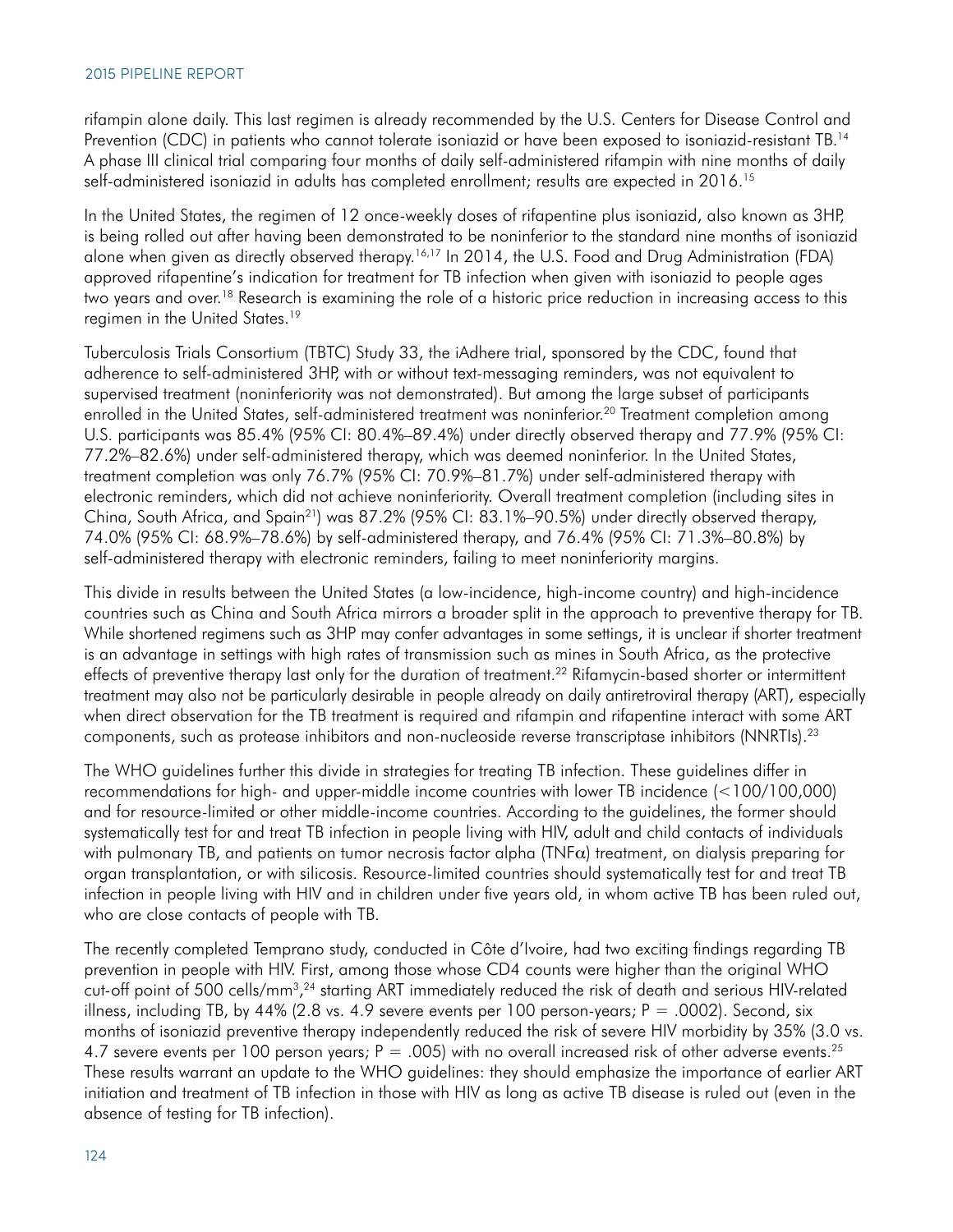Evidence-based strategies for preventing infection with MDR-TB from progressing to active disease are urgently needed. The long-awaited A5300 or Phoenix study is moving slowly through midstage protocol development and approval within the AIDS Clinical Trials Group (ACTG) and International Maternal Pediatric Adolescent AIDS Clinical Trials Group (IMPAACT). The study will evaluate the efficacy of levofloxacin compared with isoniazid in preventing TB disease in adults, adolescents, and children in households with a case of active MDR-TB. A related protocol, TB CHAMP (see "Momentum in the Pediatric Tuberculosis Treatment Pipeline," page 137), will compare levofloxacin versus placebo in children five years and younger.<sup>26</sup> A third study, V QUIN, will look at six months of levofloxacin versus placebo in Vietnamese adult, adolescent, and child household contacts of individuals with MDR-TB; enrollment is expected to start in the second half of 2015.<sup>27,28</sup> These will be the first three large-scale clinical trials to build a much-needed evidence-based approach for managing TB infection in those with close contact with someone with MDR-TB. If currently ongoing adult and pediatric trials continue to support delamanid's safety, the ACTG and IMPAACT should work with Otsuka to conduct a similar study using delamanid-based preventive regimens.

|                                                                                                      | <b>Bedaquiline</b>                                                                                                                                              | <b>Delamanid</b>                                                                                                                                                          | <b>Pretomanid</b>                                                                         |
|------------------------------------------------------------------------------------------------------|-----------------------------------------------------------------------------------------------------------------------------------------------------------------|---------------------------------------------------------------------------------------------------------------------------------------------------------------------------|-------------------------------------------------------------------------------------------|
| <b>RESEARCH</b>                                                                                      |                                                                                                                                                                 |                                                                                                                                                                           |                                                                                           |
| <b>Pediatrics</b><br>(see "Momentum in the Pediatric<br>Tuberculosis Treatment Pipeline."<br>p. 137) | Trial not yet started                                                                                                                                           | Trial started<br>June 2013; results expected 2017                                                                                                                         | Trial not yet started<br>(further preclinical toxicology)<br>work pending)                |
| <b>Phase III trial</b>                                                                               | Trial not yet started (two arms to be added<br>to STREAM trial July 2015)                                                                                       | Enrollment completed November 2013;<br>results expected 2017                                                                                                              | STAND trial initiated February<br>2015; results expected 2018                             |
| <b>ACCESS</b>                                                                                        |                                                                                                                                                                 |                                                                                                                                                                           |                                                                                           |
| Compassionate use program                                                                            | Started 01 2011<br>660 patients enrolled (as of June 5, 2015)                                                                                                   | Started Q1 2014<br>>23 patients enrolled (as of June 4, 2015)                                                                                                             | None                                                                                      |
| <b>Expanded access trials</b>                                                                        | Started 2011 in Lithuania, Russia<br>(application in China denied)                                                                                              | None                                                                                                                                                                      | None                                                                                      |
| <b>Approvals</b>                                                                                     | United States (2012), Russia (2013),<br>European Union (2014), South Africa<br>(2014), South Korea (2014), the Philippines<br>(2014), Peru (2014), India (2015) | Europe (2014), Korea (2014), Japan (2014)                                                                                                                                 | None<br>(not pursuing accelerated<br>approval; waiting for phase III<br>trial completion) |
| <b>Additional registrations</b><br>(decision pending)                                                | Armenia, Azerbaijan, Bangladesh,<br>China, Colombia, Georgia, Indonesia,<br>Kazakhstan, Kyrgyzstan, Taiwan, Thailand,<br>Turkmenistan, Uzbekistan, Vietnam      | None                                                                                                                                                                      | None                                                                                      |
| <b>World Health Organization</b><br><b>Essential Medicines List inclusion</b>                        | Included (April 2015)                                                                                                                                           | Included (April 2015)                                                                                                                                                     | N/A                                                                                       |
| <b>Pricing</b>                                                                                       | Tiered pricing by country income level<br>(per-pill price: high US\$159.57; middle<br>US\$15.96; low US\$4.79); 30,000 treatment<br>courses donated for free    | Tiered pricing by country income level<br>(per-pill price US\$78 in the United<br>Kingdom and US\$111 in Japan; low- and<br>middle-income country details<br>unannounced) | N/A<br>(note: nonprofit TB Alliance has<br>affordability commitment)                      |

## Table 3. Research and Access for Late-Stage New Compounds

N/A: not applicable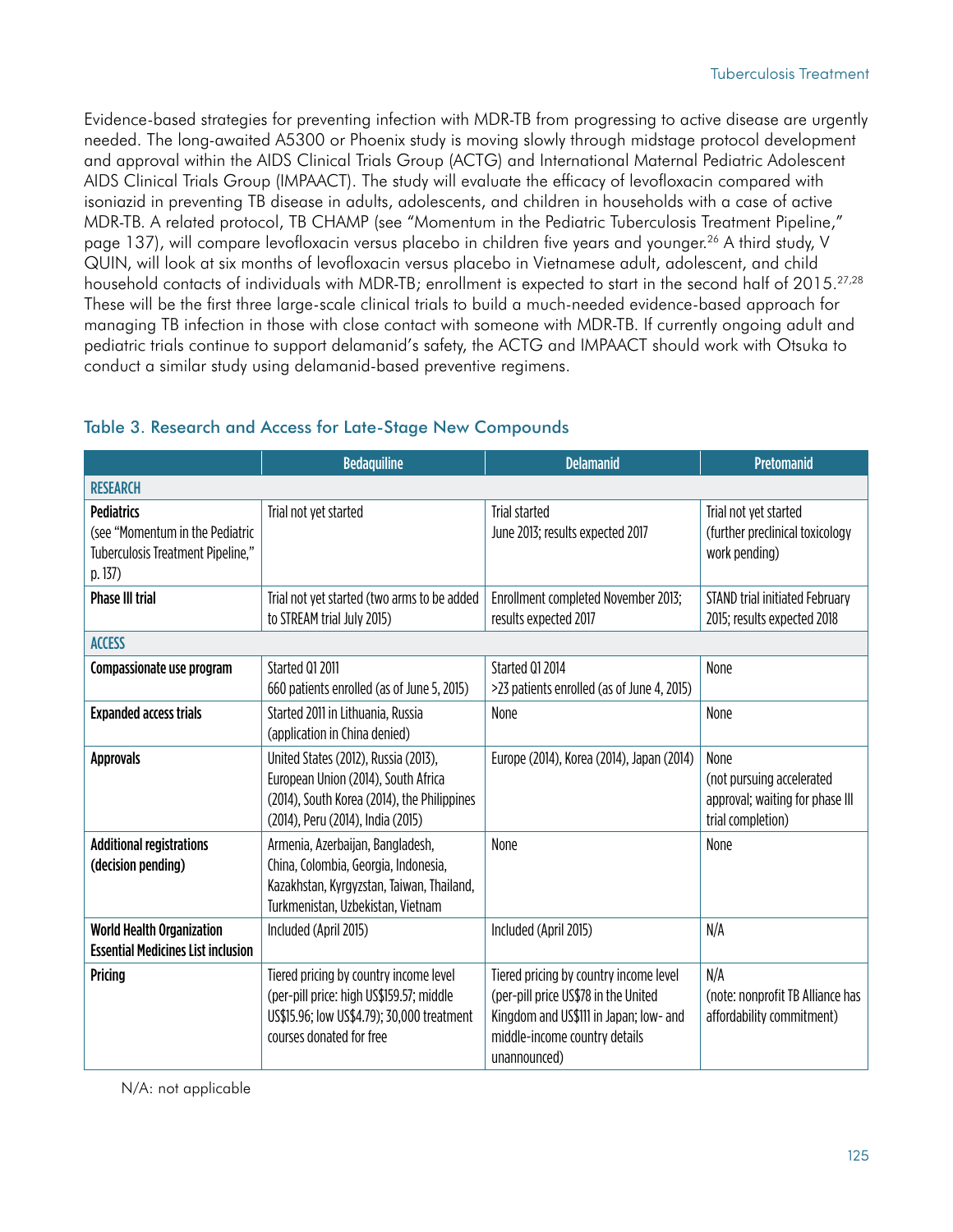## Active TB Disease

For the first time in six years, a new drug candidate for TB has entered phase I clinical trials.<sup>35</sup> TBA-354, the newest nitroimidazole under study, is in the same class of drugs as delamanid and pretomanid (formerly PA-824).

Little progress has been made on other early-stage candidates. For example, there is still no evidence to suggest that SQ109 has clinical activity in persons with TB disease. In preliminary results presented at the 2015 Conference on Retroviruses and Opportunistic Infections (CROI), the PanACEA MAMS-TB-01 trial indicated no benefit in time to stable culture conversion over 12 weeks of including SQ109 rather than ethambutol in standard therapy for drug-sensitive TB (median 63 vs. 62 days; adjusted hazard ratio 0.82; 95% CI: 0.55–1.24; P = .35). Even when SQ109 was given with double the standard dose of rifampin, there was no apparent advantage in time to culture conversion over standard therapy (median 66 vs. 62 days; adjusted hazard ratio 0.73; 95% CI:  $0.48-1.13$ ; P = .16). Final clinical outcomes from this study are still pending.36

The resulting small number of plausible new compounds (six) and narrow diversity of new drug classes (two, as linezolid from the oxazolidinones is already on the market) for TB treatment remain a serious concern (see table 1).

For most of these products, progress remains glacially slow. Since Pfizer's abandonment of TB R&D and its decision to license sutezolid (an oxazolidinone potentially less toxic and more potent than linezolid) to the small, underfunded company Sequella, the drug's development has completely stalled.37 The Johns Hopkins University, which owns some of the intellectual property rights to sutezolid, is in a unique position to ensure that the drug is developed and marketed responsibly. Johns Hopkins should make the transfer of intellectual property rights conditional on Sequella's meeting firm deadlines for conducting studies and ensuring specific and strong provisions for collaborative research, fair pricing, and availability pre- and postapproval for people with TB and TB programs.<sup>38</sup>

AZD5847, another oxazolidinone, has languished. AstraZeneca, its sponsor, has exited the TB field, and results from a phase IIa U.S. National Institutes of Health–sponsored trial completed in 2013 remain unpresented.<sup>39</sup> We urgently need new candidates to come through preclinical development, yet companies like Vertex have been sitting on promising compounds such as VXc-486 without advancing them or allowing others to do so.40

With so few options, researchers are focusing on repurposing what's available, for both drug-sensitive and drug-resistant TB (DR-TB). Efforts are also picking up to evaluate the utility and safety of host-directed therapy.41

## DS-TB

The quest for shorter treatments for DS-TB continues, with a commitment to optimizing the use of older treatments and some creative thinking on how to use new ones.

Better use of rifamycins, whose potent anti-TB activity and likely current underdosing offer promise, could potentially be one avenue for shortening DS-TB treatment. TBTC Study 31/ACTG A5349, a phase III trial that will test whether a higher dose of 1,200 mg daily rifapentine with or without moxifloxacin can shorten DS-TB treatment to four months in people with and without HIV, will begin enrollment in mid-2015. HIRIF, a twomonth phase IIb trial comparing rifampin at 10 (standard), 15, and 20 mg/kg daily on top of the standard regimen, has completed enrollment in Lima, Peru; top-line results are expected by the end of 2015.42 A two-week study found that more than tripling the standard dose of rifampin to 35 mg/kg was safe and well tolerated, at least over this short period, and was associated with higher rates of early bacterial killing.<sup>43</sup>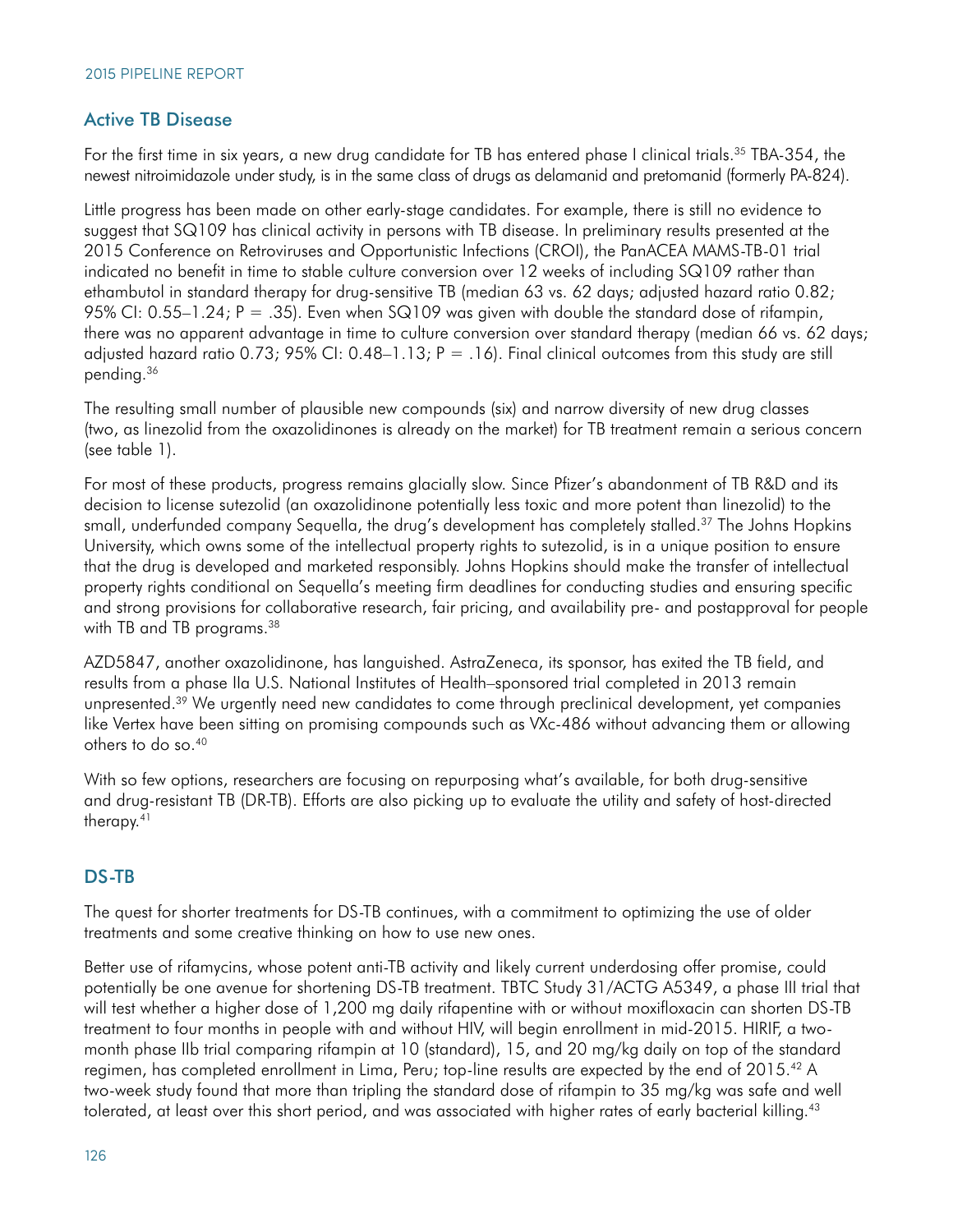A higher dose of rifampin (40 mg/kg) from this study is currently under analysis, and, if it is shown safe, even higher doses may be examined.<sup>44</sup>

The potential efficacy benefits and safety of higher doses of rifampin appear promising so far in a longer study. The above-mentioned PanACEA MAMS-TB-01 trial found that three months of dosing with 35 mg/kg of rifampin, in addition to standard isoniazid, ethambutol, and pyrazinamide, improved time to stable culture conversion over 12 weeks on liquid (though not on solid) media over the standard DS-TB treatment (median 48 vs. 62 days; adjusted hazard ratio 1.75; 95% CI: 1.21–2.55; P = .003). The experimental culture conversion rate was the highest ever reported in a TB trial. Another experimental arm containing 20 mg/kg of rifampin, along with moxifloxacin, showed statistically nonsignificant improvements in time to stable culture on liquid (again, not on solid) media over 12 weeks (hazard ratio 1.42; 95% CI: 0.98–2.05). All arms appeared safe and well tolerated, though a slightly higher percentage of patients (14% vs. 10%) experienced grade 3 adverse events in the higher-dose rifampin-containing arms than in the control arm, with potentially higher rates of hepatic adverse events that resulted in a change of treatment in the 35 mg/kg rifampin arm.<sup>45</sup> Final analysis of the study is under way.

These approaches to optimize rifamycins, with or without the addition of moxifloxacin, are among the most straightforward options for potentially shortening DS-TB treatment using existing drugs.

A study in India showed that four-month therapy adding moxifloxacin to first-line treatment (either with daily or intermittent therapy in the continuation phase) was equally effective to the local standard of care (which consists of the standard first-line drugs given for six months of treatment, but only thrice weekly).<sup>46</sup> The moxifloxacin-containing arms all performed better than the control in terms of favorable outcomes at the end of treatment (92% vs.  $81\%$ ; P  $\lt$  .03). Twelve months following treatment, the three four-month regimens tested had TB recurrence rates (5.2%, 6.6%, and 4.6%, respectively) similar to the control (4.6%) (P-values were all much greater than .05). Moderate and severe adverse events were slightly higher in the experimental arms (6–9% versus 4%). Whether these regimens would perform equally well when compared with a control of daily dosing is unclear, however.

REMoxTB failed to show that a four-month regimen substituting moxifloxacin for either ethambutol or isoniazid is noninferior to the current standard of care, with 7.8% (95% CI: 2.7–13.0) and 9.0% (95% CI: 3.8–14.2) fewer participants with favorable outcomes, respectively.47 Similarly, as previously reported, the OFLOTUB study failed to show any benefit for using gatifloxacin in a treatment-shortening regimen.48 Though disappointing, these definitive results add to an evidence base clearly indicating that exchanging one standard first-line TB drug for a fluoroquinolone is not enough to meaningfully reduce treatment duration without a much greater risk of relapse than the six-month standard of care. However, these results provide support for another approach to thinking through shortening treatment for TB.

For DS-TB, a curative regimen with a shorter duration would increase success rates in practice and reduce the emergence of new resistant organisms. While REMox and OFLOTUB four-month regimens did not demonstrate noninferiority against the six-month standard of care, they worked in a large majority of patients (in REMox, 77% and 76% vs. 85%). It is arguable that we are overtreating a majority of those with DS-TB to avoid relapses in a minority. However, we do not know how to identify which individuals will be cured in a shorter-than-standard time, despite the results noted.

A clinical trial is now in design to test treatment-shortening options that seek to produce relapse-free cure in most patients, accepting that in a clinical trial there may be more relapses than with the current standard of care. TRUNCATE-TB will use an adaptive design to test several two-month DS-TB regimens including new and repurposed drugs (including high-dose rifampin, linezolid, clofazimine, delamanid, and bedaquiline); it will also attempt to identify who may be at increased risk of relapse.<sup>49</sup> The study plans to start enrolling at the end of 2015. To be successful, this approach requires reliable prediction of those who will benefit from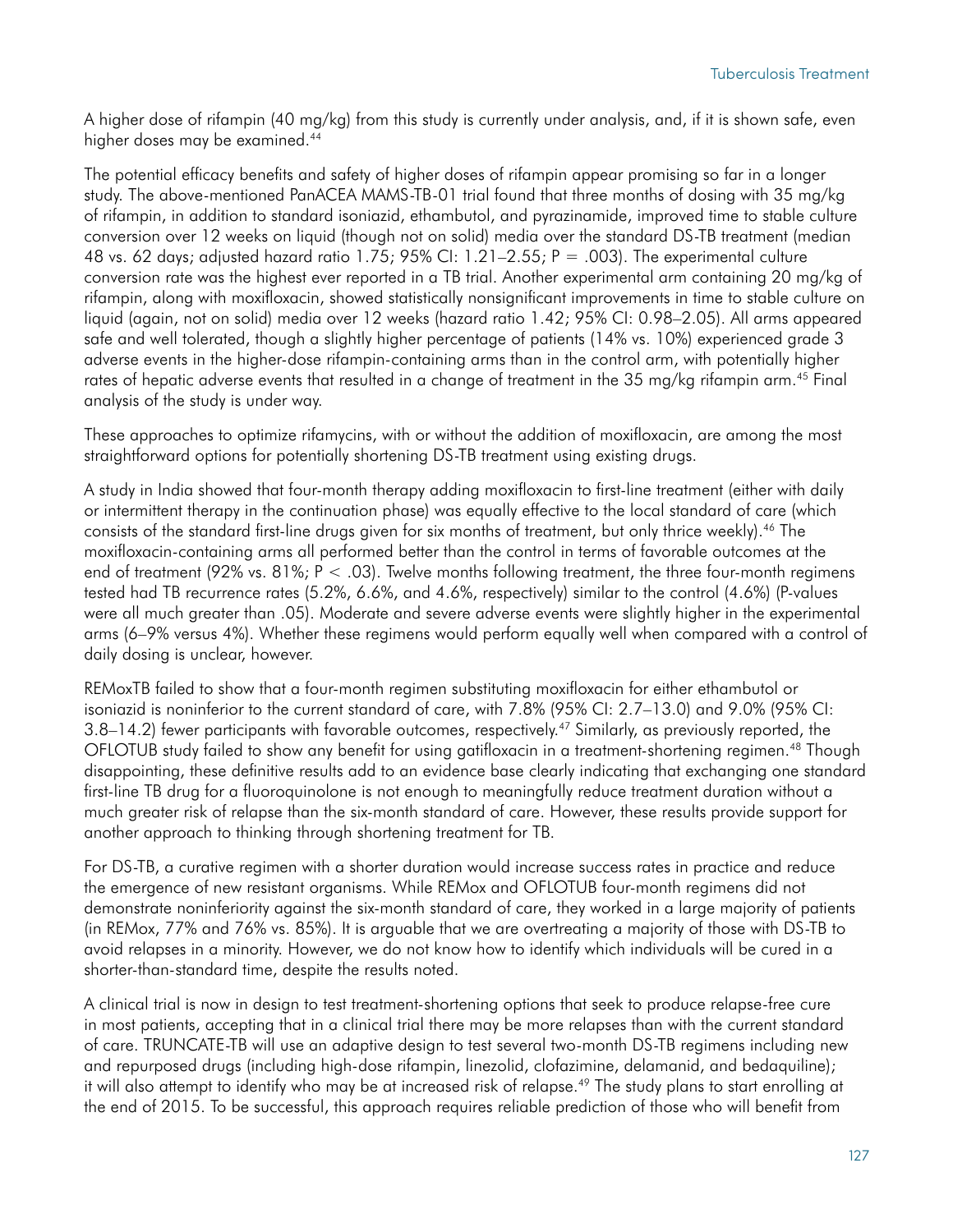the shortened regimens and the appropriate selection of patients, care, and follow-up, which programs are already responsible for but are often failing to deliver. Research to understand preferences about the risks and benefits of shortened treatment is also necessary prior to uptake; some patients may prefer a longer treatment if it makes a second round of treatment less likely. Although TRUNCATE-TB's approach will be risky until we can reliably identify who can benefit from it, it reflects the sort of exciting and highly innovative thinking that is urgently needed to break TB treatment and research out of its calcification. Sponsors should make drugs available to TRUNCATE-TB for this effort.

The APT study, sponsored by Johns Hopkins and funded by the FDA's Orphan Products Grants Program, will also examine the role of a new drug, in this case pretomanid, in DS-TB treatment. This phase II trial will add pretomanid to isoniazid, rifampin, and pyrazinamide for eight weeks to assess time to sputum culture conversion and safety.50

The ACTG is developing a protocol to study clofazimine in DS-TB, based on preclinical work from the Johns Hopkins University. The current proposal is to test the addition of clofazimine at 100 or 50 mg daily for 12 weeks to the standard of care versus the standard as a control.<sup>51</sup>

## Studies for DS-TB and Some Forms of DR-TB

Two new trials from the TB Alliance are also looking at using new drugs to treat DS-TB, in addition to some forms of DR-TB, by treating patients based on the drugs to which their TB is susceptible rather than resistant. The phase III STAND-TB trial, designed to evaluate four- and six-month regimens of pretomanid, moxifloxacin, and pyrazinamide, has started, following promising results of the regimen in a two-month phase II study.<sup>52</sup>

NC-005, a two-month phase II study looking at pretomanid, bedaquiline, and pyrazinamide, has also begun (this trial will also include moxifloxacin in an arm for people with MDR-TB).53 Both trials are admirable in their attempts to develop a new compound (pretomanid) in new, optimized combinations (rather than as add-ons to the existing standard of care like bedaquiline and delamanid). Both also offer hope for the tremendous advantage of all-oral regimens with greatly reduced pill burdens, fewer drugs (and potentially fewer side effects), and shorter treatment for DS-TB and some MDR-TB. However, with only three drugs with limited capacity to protect against the development of resistance, the STAND regimen may be risky (especially among persons with MDR-TB) and may require broad access to rapid drug susceptibility testing that doesn't yet exist to detect resistance to the drugs in the regimen. Both trials include people with MDR-TB in an openlabel, nonrandomized arm without a control, raising questions about how to interpret these data if follow-up, randomized controlled trials are not planned, especially if STAND's results are equivocal.

## DR-TB

While Otsuka completes its phase III trial that adds delamanid to the current standard of care for MDR-TB, investigators are struggling to advance trials to understand how to better use delamanid and bedaquiline as part of optimized regimens for MDR-TB.

Bedaquiline is entering STREAM II – laudably redesigned after TB communities called for the inclusion of a control arm<sup>54</sup> – which will assess its potential to contribute to a six-month regimen, or a nine-month injectionfree regimen, in combination with several older drugs.

The NExT study will evaluate bedaquiline in people with MDR-TB in a much sleeker, injection-free, six-month regimen along with linezolid, levofloxacin, pyrazinamide, and either high-dose isoniazid or ethionamide – depending on the MTB genotype. With funding from the South African Medical Research Council, this trial has the potential to change the standard of care in South Africa, which has already been a leader in providing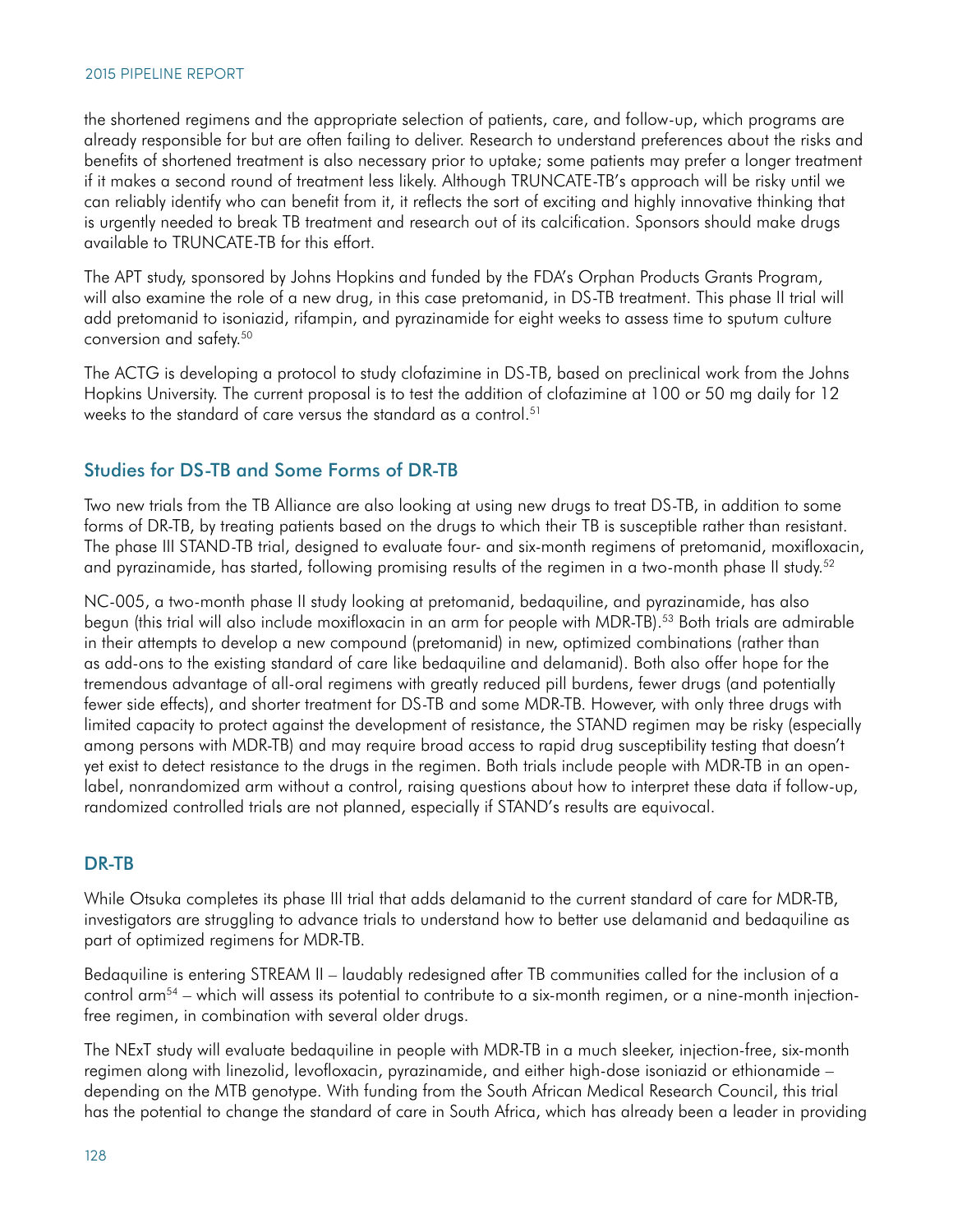bedaquiline to people with MDR-TB with limited treatment options.<sup>55</sup> However, Janssen appears unwilling to donate drug for this study. The NExT investigators had originally planned to include delamanid, but even though they proposed a rigorous safety substudy, Otsuka would not permit delamanid and bedaquiline to be studied together until the ACTG's A5343 trial to examine the effects of the two drugs on QT prolongation, a disturbance in the heart's electrical activity, was completed. Unfortunately, due to slow movement from Janssen and bureaucratic delays from the U.S. National Institutes of Health (NIH), A5343 has yet to start.

Two more programmatic-style clinical trials will look at different combinations including bedaquiline or delamanid. The UNITAID-funded endTB trial will evaluate at least five new all-oral regimens containing one new anti-TB drug (either bedaquiline or delamanid), no more than five drugs per arm, and no more than two QT-prolonging drugs per arm (companion drugs are moxifloxacin or levofloxacin and pyrazinamide plus linezolid, clofazimine, or both). The design is still being finalized, but current plans are to compare the five experimental arms with a control arm that includes either bedaquiline or delamanid according to current WHO guidance for their use. The trial is designed to be able to detect up to three effective regimens. The endTB study will be conducted in Georgia, Kazakhstan, Kyrgyzstan, Lesotho, and Peru. Enrollment may begin as early as December 2015. The TB-PRACTECAL trial is a randomized, controlled, open-label, phase II/III trial. It will evaluate the safety and efficacy of six-month regimens containing bedaquiline, pretomanid, and linezolid alone, with moxifloxacin, or with clofazimine for the treatment of adults with MDR-TB or extensively drug-resistant TB (XDR-TB). These experimental regimens will be compared against a control of the WHO standard of care. Médecins Sans Frontières is sponsoring the trial, and the TB Alliance is donating pretomanid. Patient recruitment will start in the third quarter of 2015.

The commendable NiX-TB trial from the TB Alliance is examining the combination of three compounds that are new or to which there is little preexisting resistance due to limited use – bedaquiline, linezolid, and pretomanid – in XDR-TB.56 Testing this innovative regimen is appropriate in these individuals given their limited other treatment options, and it provides one way, albeit limited, for South Africans in urgent need to gain access to multiple new drugs. If Sequella were to make sutezolid available, the drug would be an excellent candidate for inclusion in this study.

A few other trials seek to improve MDR-TB treatment without new drugs. STREAM I, a randomized controlled trial comparing a nine-month regimen – clofazimine, ethambutol, moxifloxacin, and pyrazinamide plus isoniazid, kanamycin, and prothionamide in the first four months only – with the current WHO standard of care met its enrollment target in March 2015;<sup>57</sup> results are expected at the end of 2017 or early 2018.<sup>58</sup> This experimental modified–Bangladesh regimen (so called as it was first introduced in a flawed observational cohort study in Bangladesh, with cohort sizes undefined prior to starting the study, high risk of selection bias, and sequential enrollment of cohorts allowing confounding due to socioeconomic improvements)<sup>59</sup> is far from ideal given the large number of drugs, associated side effects, and inclusion of an injectable. But it does have potential to provide a shorter, standardized treatment for MDR-TB using older, accessible drugs. The rigorous STREAM II trial is needed to provide definitive answers about the suitability of the regimen for routine use.<sup>60</sup>

Opti-Q, a phase II study led by Boston University and sponsored by the U.S. National Institute of Allergy and Infectious Diseases and the TBTC, is enrolling adults with MDR-TB in South Africa and Peru. As a parallel to the rifampin work for DS-TB, Opti-Q is attempting to determine the optimal dosing for levofloxacin.<sup>61</sup>

Novartis has expressed interest in developing clofazimine for MDR-TB; the drug (approved for leprosy) has already been used as an off-label treatment for decades. The company is designing a more conventional trial to add the drug to a standard background regimen to assess the anti-TB activity of clofazimine, which in a two-week study showed no early bactericidal activity but is thought to work against TB over longer periods of time, especially given its long half-life. $62,63$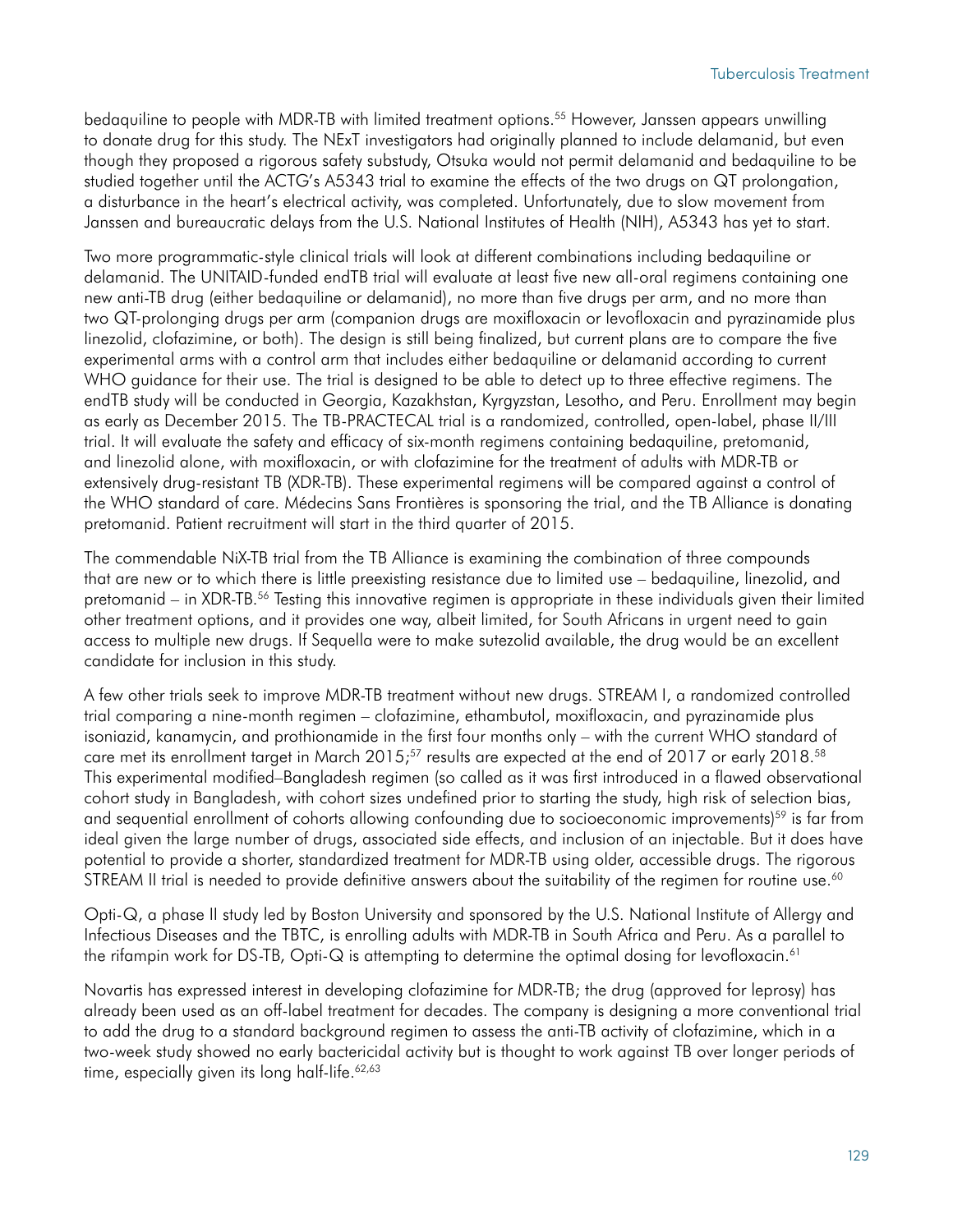A TB Alliance early bactericidal activity trial will look at different dosing strategies for linezolid in the hope of later identifying strategies to minimizing its toxicities while preserving efficacy.<sup>64</sup> The ACTG may develop a two-month study of clofazimine to more clearly define a tolerable dose for use in DR-TB treatment.

#### **Pre-approval Access Spotlight**

The TB Alliance, as a nonprofit, has the challenge of identifying funding for its endeavors. To provide compassionate use access for pretomanid – which should be in place already as the drug has entered phase III – the Alliance is looking to establish a precedent of a philanthropically funded pre-approval access program. It is now assessing costs and identifying donor prospects – work that should have begun years ago. The Alliance, along with donors, should include planning for pre-approval access as part of any late-stage clinical development program.

Meanwhile, only a few dozen patients have received delamanid under Otsuka's nominal compassionate use program. Otsuka is withholding compassionate use of delamanid from gravely ill patients receiving bedaquiline. Though there is not enough safety information yet to give the two drugs together routinely for MDR-TB, some people with MDR-TB have no remaining treatment options for combination therapy; alternatives may lower their chances for relapse-free and disability-free cure and increase their chances of developing further drug resistance. For these individuals, the potential benefits far outweigh the potential risks, but Otsuka's inflexibility and short-sightedness leave them at great risk of disability and death.<sup>65,66</sup> Otsuka recently announced an initiative to improve the availability of delamanid with a goal to "reach 20% of all diagnosed and treated patients in quality programmes by 2020," but details are vague, and terms such as "quality" hint at continued highly restricted access to delamanid.<sup>67</sup> Otsuka has still not consulted with community groups on the development of this access strategy.

## CONCLUSIONS AND RECOMMENDATIONS

With few new drugs to work with, inadequate investment from drug sponsors, and limited funding, TB treatment researchers are in the difficult position of trying to do more with less. Remarkable advances are being made in TB prevention research, and momentum is gathering for their translation into implementation, though important questions remain about what strategies are best suited for which settings and about which drugs can safely and effectively prevent MDR-TB given the current absence of clinical trial data. For active TB disease, overdue research is finally happening or in development. For all forms of active TB, studies to determine the best dosing, and to test strategies to shorten treatment, are under way. Some truly innovative approaches for DS-TB are also in development, though they carry big questions for eventual implementation if they are successful in trials. And, finally, a number of innovative MDR-TB trials looking at new drugs in better combinations have been designed, testing regimens that may improve efficacy and reduce side effects for DR-TB, though their results are years away. Access to new drugs remains inexcusably slow and difficult for patients, programs, and investigators alike. To resolve this, and to ensure the development and availability of improved treatment strategies for TB:

• Move promising preclinical drug candidates into clinical development more quickly. The TB drug pipeline is too sparse and homogenous. Pharmaceutical companies, philanthropic donors, and public institutions must increase funding for TB drug discovery and development to build a robust pool of drug candidates.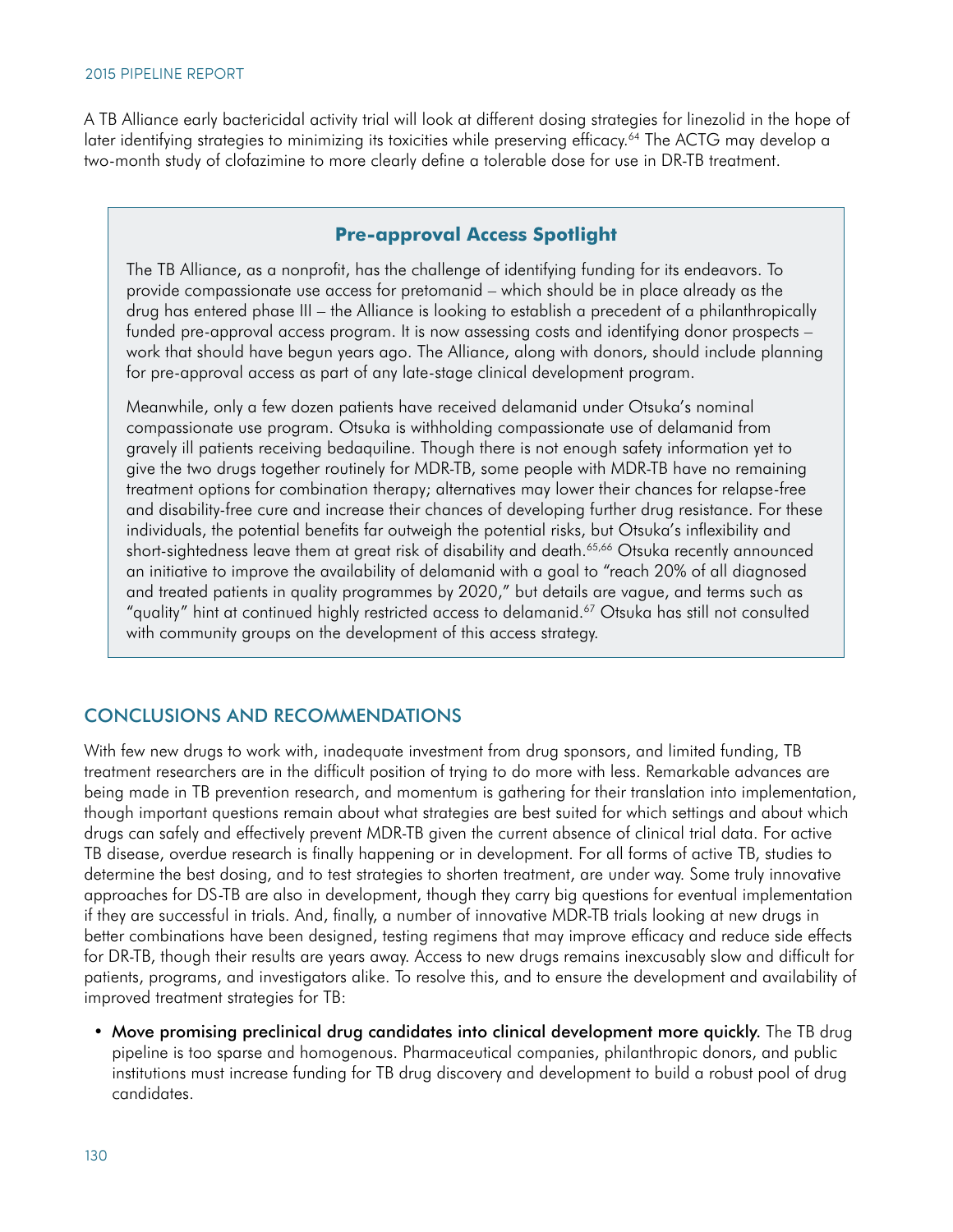- o Top-grossing pharmaceutical companies such as Merck, Roche, and Gilead have been conspicuously absent from TB drug development and should immediately make compound libraries and funding available for TB R&D.
- o Pfizer and AstraZeneca should return to TB R&D and, at a minimum, contribute funding to the institutions that have taken over their TB compounds.
- o GlaxoSmithKline and Sanofi, which are currently investing in TB drug discovery and preclinical work, must sustain their investments and ensure continued collaboration.
- o Otsuka, Johnson & Johnson, and Novartis, which are all currently investing in clinical compounds for TB, should continue investing in early-stage work as well.
- o Vertex should either invest adequate resources immediately to advance VXc-486 or give over the development rights to another organization that will.
- Revitalize research on compounds languishing in early-stage clinical development. Sutezolid and AZD5847 have been stalled in phase IIa for years, primarily due to reprehensible neglect from pharmaceutical companies Pfizer and AstraZeneca.
	- o Pfizer and AstraZeneca must ensure sustained funding for the development of early-stage potential TB products.
	- o Sequella should develop sutezolid in collaboration with other drug sponsors and research consortia and, in its quest for capital to do so, ensure that access provisions are in place.
	- o The NIH must resolve the internal bureaucratic delays that contributed to the slow progression of AZD5847.
- Increase funding for TB R&D. TB drug R&D is dramatically underfunded. Brazil, Russia, India, China, and other high–TB burden countries with large economies should be investing more in strategies to end TB. Janssen, Otsuka, and Sanofi, the few pharmaceutical companies with functional clinical TB programs, must sustain their investments in TB drug R&D. Other private-sector drug developers must get into TB, including the developers of tedizolid, an approved oxazolidinone that may have potential for TB and may be less toxic than linezolid. Tedizolid is currently caught in an industry merger; its developer, Cubist, was acquired by Merck in December 2014, and the legal and practical challenges of transferring compounds across companies have led to its development stalling.<sup>68,69</sup> Pfizer and AstraZeneca have abandoned the field completely and should at a minimum provide financing to the organizations (Sequella and TB Alliance) to which they've transferred their TB products to ensure their continued advancement.
- Invest existing resources wisely. With limited funding, public research agencies and research consortia should pursue only the strategies and drug candidates with true potential for added benefit. Adaptive designs offer one avenue for efficiency. Indeed, the publicly supported MAMS-TB-01 trial was able to reduce its sample size when an interim analysis showed SQ109-containing arms were not worth further investment.
- Design studies with high scientific rigor. A desperate need for new MDR-TB treatment options is not an excuse to cut corners scientifically or ethically. The TB Alliance should think seriously about how a regimen tested in people with MDR-TB in a nonrandomized, uncontrolled manner will be received by global normative bodies, TB programs, and communities. Though challenges exist with the current standard of care, by the time STAND and NC-005 have progressed, results from STREAM will be available that may offer a scientifically validated control arm (and potentially a shorter one if the experimental regimen is successful) for follow-up studies in people with MDR-TB, if warranted.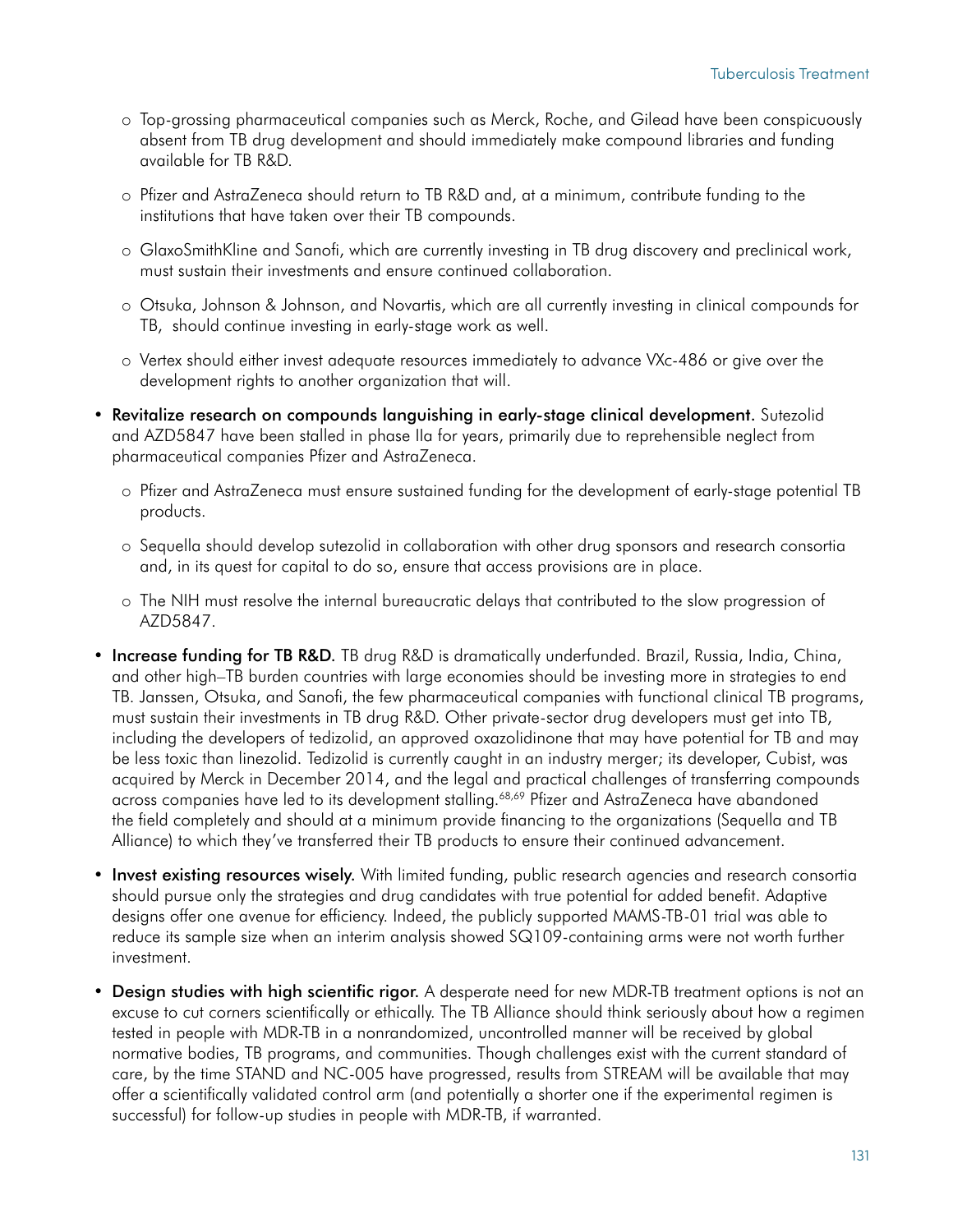- Make new drugs available for pragmatic and investigator-initiated research. As all TB drugs must be used in combination, and we have so little information on the best use of all the new drugs – and many of the older ones – collaboration is essential for advancing TB treatment. In particular, given how sponsors have limited postmarketing access to the new TB drugs, they have an even greater responsibility to make procuring drugs for research easier (they should also more generally expand access to their drugs, as noted below). The MARVEL study was derailed by a lack of collaboration from Otsuka, Sequella, and the TB Alliance.
	- o Janssen should make bedaquiline available rapidly and free of charge for essential studies, including A5343 and NExT, and the TB Alliance (which has the rights to bedaquiline for DS-TB) should provide it to TRUNCATE-TB.
	- o Otsuka should make delamanid available for study in more innovative regimens, including for MDR-TB prevention, and should not wait for the A5343 results to discuss future plans to include delamanid and bedaquiline in the same regimen.
- Plan for access earlier and ensure early/emergency access when needed before approval. Sponsors and regulators are both responsible for ensuring access pre- and post-approval. Pre-approval access, including compassionate use and expanded access trials in places where no framework for compassionate use exists, should be routine components of any clinical development program.
	- o Donors such as USAID, UNITAID, and the Global Fund should consider providing support to the TB Alliance to implement an already overdue compassionate use program for pretomanid, which is particularly urgent if it is safe to coadminister pretomanid with bedaquiline.
	- o Otsuka still needs to make delamanid available to more people in need under compassionate use, including in certain urgent cases in conjunction with bedaquiline. Otsuka has failed to register delamanid even in countries where it was tested and to make it available through the GDF. With stringent regulatory authority approval, inclusion in the Model List of Essential Medicines, and relatively broad WHO recommendations in place, there is no excuse for these delays.
	- o Janssen must make the bedaquiline donation widely available and successful at building a sustainable market for the drug, rather than using it as a promotional, tax-saving public relations gesture that creates onerous and drug-specific parallel procurement systems and doesn't actually broaden access. Janssen still needs to reduce the price of bedaquiline, particularly for middle-income countries, to enable medium- and long-term access.
	- o Sanofi must widely register rifapentine for both TB infection and disease, starting in countries where clinical trials to support its registration were conducted.
	- o Trial sponsors, when different from drug sponsors, should ensure availability and affordability commitments up front from drug sponsors before conducting research. Innovations resulting from research funded by public institutions have a special obligation to be affordable.
- Improve regulatory structures and harmonize them regionally. Flexible, rigorous regulatory agencies are key to protecting citizens and facilitating access to safe, effective new medical interventions. Review processes should be simpler and faster while maintaining high standards. Regulatory authorities need technical support from their counterparts at stringent regulatory authorities in Canada, the European Union, Japan, and the United States, the WHO, and implementing agencies – and more funding to this end.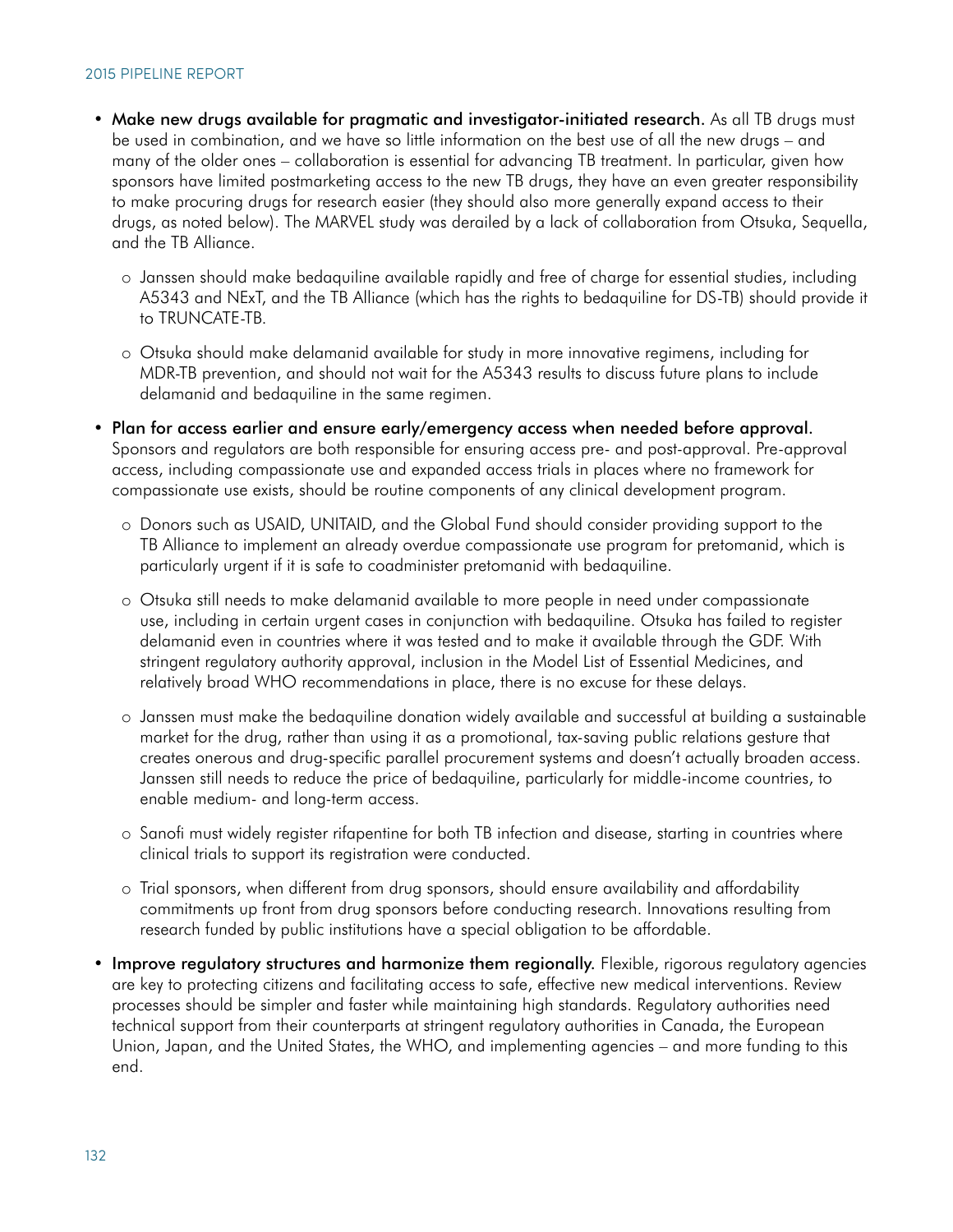• Support robust postmarketing safety monitoring without making it a barrier to rollout. WHO recommendations for active pharmacovigilance for bedaquiline and delamanid should not prevent programs from getting these drugs. Technical partners should offer assistance to programs in developing simple, effective, and logical systems for monitoring and reporting drug-related adverse events. The WHO, the GDF, USAID, the Global Fund, and other partners should make clear that onerous cohort event monitoring is not a requirement for initiating procurement of these drugs. These partners should also develop an overarching global body to collect and analyze national data and disseminate findings to inform future use of the drugs.

We have a long way to go. But we are building political will to address the structural, financial, and scientific deficits that sustain and encourage this epidemic. And with two new drugs, shorter treatment for TB infection, and potentially dramatically shorter treatment regimens for MDR-TB infection and active DS-TB and DR-TB disease under study, there is potential to do more than ever to treat, cure, and ultimately end TB. Let us not squander this unprecedented and all-too-rare opportunity.

#### *ACKNOWLEDGMENTS*

*Many thanks to all the sponsors and researchers for the information and feedback that made this chapter possible and to Geoffrey Martello for his assistance with the preparation of this chapter. Special appreciation goes to Dr. Richard Chaisson for his review and for his tireless dedication to researching better strategies to end TB and TB/HIV.* 

### **REFERENCES**

Unless noted otherwise, all links were accessed on June 8, 2015.

- 1. Food and Drug Administration (U.S.) (Press Release). FDA approves first drug to treat multi-drug resistant tuberculosis. 2012 December 31. [http://www.fda.gov/NewsEvents/Newsroom/PressAnnouncements/ucm333695.htm.](http://www.fda.gov/NewsEvents/Newsroom/PressAnnouncements/ucm333695.htm)
- 2. Otsuka (Press Release). Otsuka wins European marketing authorization for Deltyba™ (delamanid). 2014 April 30. [http://www.otsuka.co.jp/en/](http://www.otsuka.co.jp/en/company/release/2014/0430_01.html) [company/release/2014/0430\\_01.html.](http://www.otsuka.co.jp/en/company/release/2014/0430_01.html)
- 3. World Health Organization. The End TB Strategy: Global strategy and targets for tuberculosis prevention, care and control after 2015. Geneva: World Health Organization; 2015. http://www.who.int/tb/post2015 TBstrategy.pdf?ua=1.
- 4. Frick, M. 2014 report on tuberculosis research funding trends, 2005–2013. 2nd Edition. New York: Treatment Action Group; 2014. [http://www.](http://www.treatmentactiongroup.org/tbrd2014) [treatmentactiongroup.org/tbrd2014.](http://www.treatmentactiongroup.org/tbrd2014)
- 5. Ibid.
- 6. TB Alliance (Press Release). TB Alliance advances next-generation TB drug candidate into clinical testing. 2015 February 18. [http://www.](http://www.tballiance.org/newscenter/view-brief.php?id=1118) [tballiance.org/newscenter/view-brief.php?id=1118](http://www.tballiance.org/newscenter/view-brief.php?id=1118).
- 7. World Health Organization. Global tuberculosis report 2014. Geneva: World Health Organization; 2014. [http://www.who.int/tb/publications/](http://www.who.int/tb/publications/global_report/en/) [global\\_report/en/.](http://www.who.int/tb/publications/global_report/en/)
- 8. Furin, Jennifer (Case Western Reserve University, Cleveland, OH). E-mail with: Erica Lessem (Treatment Action Group, New York, NY). 2015 June 9.
- 9. Médecins Sans Frontières. Ready, set, slow down: new and promising DR-TB drugs are grabbing headlines but not reaching patients. Geneva: Médecins Sans Frontières; 2015. [https://www.msf.org.za/msf-publications/issue-brief-ready-set-slow-down.](https://www.msf.org.za/msf-publications/issue-brief-ready-set-slow-down)
- 10. USAID and Johnson & Johnson (Press Release). USAID and Johnson & Johnson to tackle antibiotic-resistant tuberculosis. 2014 December 11. <http://www.usaid.gov/news-information/press-releases/dec-11-2014-usaid-and-johnson-johnson-tackle-antibiotic-resistant-tuberculosis>.
- 11. Destito, Marc (Otsuka, Tokyo, Japan). E-mail with: Erica Lessem (Treatment Action Group, New York, NY). 2015 June 4.
- 12. Dye C, Glaziou P, Floyd K, Raviglione M. Prospects for tuberculosis elimination. Annu Rev Public Health [Internet]. 2013 March;34(3):271–86. doi: 10.1146/annurev-publhealth-031912-114431.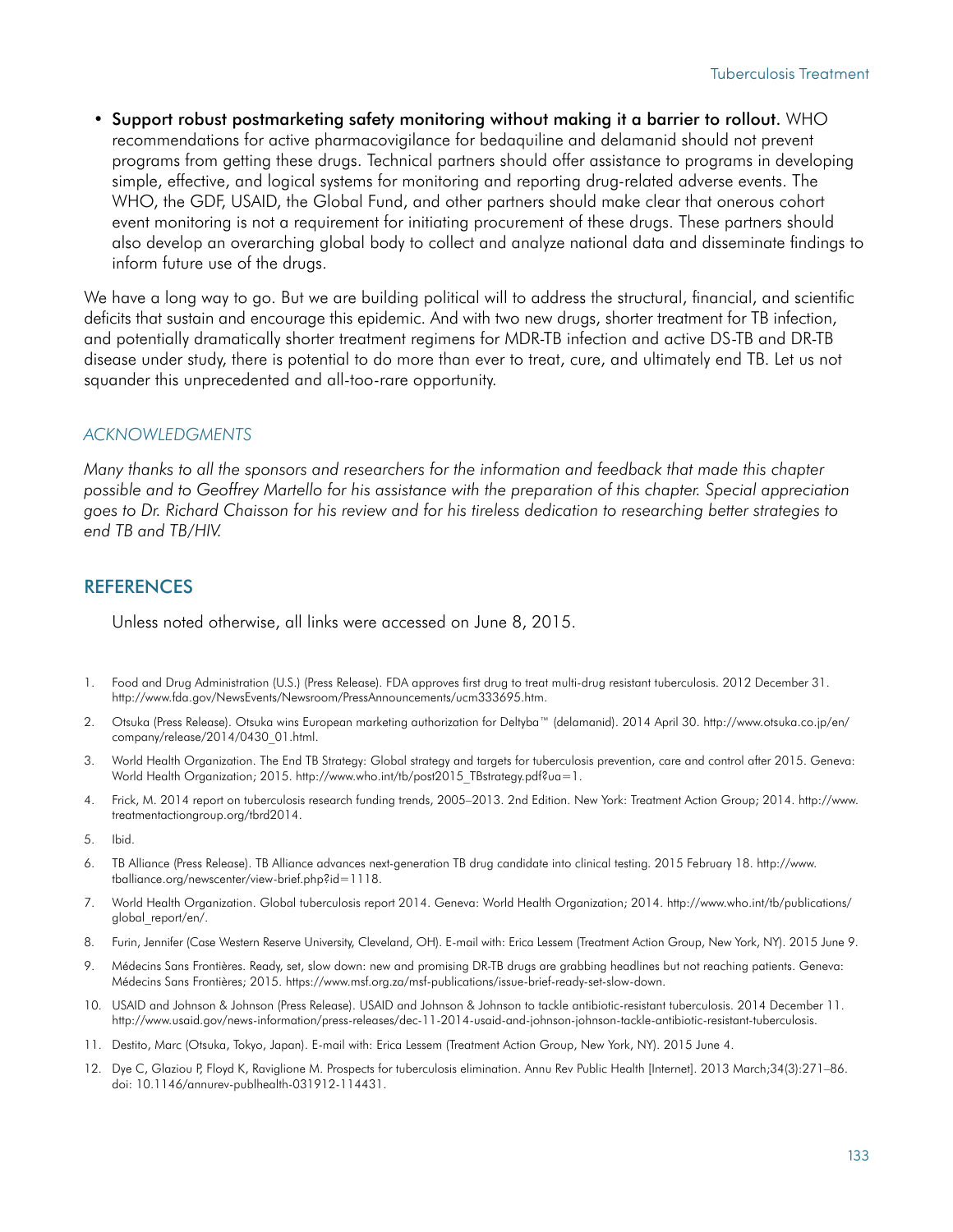- 13. World Health Organization. Guidelines on the management of latent tuberculosis infection. Geneva: World Health Organization; 2015. <http://www.who.int/tb/publications/latent-tuberculosis-infection/en/>.
- 14. Centers for Disease Control and Prevention (U.S.). Treatment for latent TB infection. Atlanta: Department of Health and Human Services (U.S.), Centers for Disease Control and Prevention. 2014. [http://www.cdc.gov/tb/topic/treatment/ltbi.htm#table1TBInfection.](http://www.cdc.gov/tb/topic/treatment/ltbi.htm#table1TBInfection)
- 15. ClinicalTrials.gov [Internet]. Bethesda (MD): National Library of Medicine (U.S.). 2000. Identifier NCT00931736, Randomized clinical trial comparing 4RIF vs. 9INH for LTBI treatment-effectiveness; 2009 July 1.<https://clinicaltrials.gov/ct2/show/NCT00931736>.
- 16. Martinson NA, Barnes GL, Moulton LH, et al. New regimens to prevent tuberculosis in adults with HIV infection. N Engl J Med. 2011 Jul 7;365:11–20. doi: 10.1056/NEJMoa1005136.
- 17. Sterling TR, Villarino ME, Borisov AS, et al. Three months of rifapentine and isoniazid for latent tuberculosis infection. N Engl J Med. 2011 Dec 8;365:2155–66. doi: 10.1056/NEJMoa1104875.
- 18. Sanofi (Press Release). Sanofi receives FDA approval of Priftin (rifapentine) tablets for the treatment of latent tuberculosis infection. 2014 December 2. <http://www.multivu.com/players/English/7387051-sanofi-fda-approval-priftin-tuberculosis-treatment/>.
- 19. DeLuca A, Frick M, Lessem E, Wegener D, Mingote LR. Activism on rifapentine pricing: removing cost barriers to improve the uptake of tuberculosis research innovations. Public Health Action [Internet]. 2014 December 21; 4(4):238–42. doi: 10.5588/pha.14.0089.
- 20. Belknap R, Borisov AS, Holland DP, et al. Adherence to once-weekly self-administered INH and rifapentine for latent TB: iAdhere (Abstract 827LB). Poster session presented at: 22nd Conference on Retroviruses and Opportunistic Infections; 2015 February 23–26; Seattle, WA. [http://www.](http://www.croiconference.org/sessions/adherence-once-weekly-self-administered-inh-and-rifapentine-latent-tb-iadhere) [croiconference.org/sessions/adherence-once-weekly-self-administered-inh-and-rifapentine-latent-tb-iadhere.](http://www.croiconference.org/sessions/adherence-once-weekly-self-administered-inh-and-rifapentine-latent-tb-iadhere)
- 21. ClinicalTrials.gov [Internet]. Bethesda (MD): National Library of Medicine (U.S.). 2000. Identifier NCT01582711, Adherence to latent tuberculosis infection treatment 3HP SAT versus 3HP DOT (iAdhere); 2012 February 10. [https://clinicaltrials.gov/ct2/show/NCT01582711.](https://clinicaltrials.gov/ct2/show/NCT01582711)
- 22. Churchyard G, Fielding K, Lewis J, et al. A trial of mass isoniazid preventive therapy for tuberculosis control. N Engl J Med [Internet]. 2014 January 23;370(1):301–10. doi: 10.1056/NEJMoa1214289.
- 23. Maartens G. What more is required to use rifamycin regimens to prevent TB in people living with HIV in resource constrained settings? Presentation at: HIV/TB Research Frontiers Meeting. 22nd Conference on Retroviruses and Opportunistic Infections; 2015 February 23–26; Seattle, WA. [http://www.who.int/tb/challenges/hiv/croi2015\\_maartens\\_ltbi\\_rifamycin.pdf](http://www.who.int/tb/challenges/hiv/croi2015_maartens_ltbi_rifamycin.pdf).
- 24. World Health Organization. Consolidated guidelines on the use of antiretroviral drugs for treating and preventing HIV infection. Geneva: World Health Organization; 2015.<http://www.who.int/hiv/pub/guidelines/arv2013/download/en/>.
- 25. Danel C, Gabillard D, Carrou JL, et al. Early ART and IPT in HIV-infected African adults with high CD4 count (Temprano trial). Paper presented at: 22nd Conference on Retroviruses and Opportunistic Infections; 2015 February 23–26; Seattle, WA. [http://www.croiwebcasts.org/console/](http://www.croiwebcasts.org/console/player/25757?mediaType=slideVideo&) [player/25757?mediaType=slideVideo&.](http://www.croiwebcasts.org/console/player/25757?mediaType=slideVideo&)
- 26. AIDS Clinical Trials Group. AIDS Clinical Trials Group TB Transformative Science Group research priorities and agenda. Bethesda, MD: AIDS Clinical Trials Group; 2014. [http://www.newtbdrugs.org/meetings/annual2014/downloads/presentations/08\\_Chaisson\\_WGND\\_2014.pdf.](http://www.newtbdrugs.org/meetings/annual2014/downloads/presentations/08_Chaisson_WGND_2014.pdf)
- 27. Graham, Steve (Royal Children's Hospital, Melbourne, Australia). E-mail with: Erica Lessem (Treatment Action Group, New York, NY). 2015 April 20.
- 28. Fox, Greg (University of Sydney, Sydney, Australia). E-mail with: Erica Lessem (Treatment Action Group, New York, NY). 2015 April 22.
- 29. Reuters. "China drug approval backlog jumped by a third last year." Medical Daily [Internet]. 2015 March 13. [http://www.medicaldaily.com/](http://www.medicaldaily.com/china-drug-approval-backlog-jumped-third-last-year-325584) [china-drug-approval-backlog-jumped-third-last-year-325584](http://www.medicaldaily.com/china-drug-approval-backlog-jumped-third-last-year-325584).
- 30. World Health Organization. WHO support for medicines regulatory harmonization in Africa: focus on East African Community. Geneva: World Health Organization; 2014. [http://www.who.int/medicines/publications/druginformation/DI\\_28-1\\_Africa.pdf](http://www.who.int/medicines/publications/druginformation/DI_28-1_Africa.pdf).
- 31. Destito, Marc (Otsuka, Tokyo, Japan). E-mail with: Erica Lessem (Treatment Action Group, New York, NY). 2015 June 4.
- 32. Lessem, E. Generics vs. the giant. TAGline. New York: Treatment Action Group; 2014 Fall. [http://www.treatmentactiongroup.org/content/](http://www.treatmentactiongroup.org/content/generics-vs-giant) [generics-vs-giant](http://www.treatmentactiongroup.org/content/generics-vs-giant).
- 33. World Health Organization. 19th WHO Model List of Essential Medicines. Geneva: World Health Organization; 2015. [http://www.who.int/](http://www.who.int/medicines/publications/essentialmedicines/EML2015_8-May-15.pdf) [medicines/publications/essentialmedicines/EML2015\\_8-May-15.pdf.](http://www.who.int/medicines/publications/essentialmedicines/EML2015_8-May-15.pdf)
- 34. TB CAB, Community Research Advisors Group, and civil society organizations. Public comments to be considered by the Expert Committee on the Selection and Use of Essential Medicines at the World Health Organization. 2015 March 13. [http://www.tbonline.info/posts/2015/3/13/public](http://www.tbonline.info/posts/2015/3/13/public-comments-be-considered-expert-committee-sel/)[comments-be-considered-expert-committee-sel/.](http://www.tbonline.info/posts/2015/3/13/public-comments-be-considered-expert-committee-sel/)
- 35. ClinicalTrials.gov [Internet]. Bethesda (MD): National Library of Medicine (U.S.). 2000. Identifier NCT02288481, A phase 1 study to evaluate the safety, tolerability, and pharmacokinetics of TBA-354 in healthy adult subjects; 2014 November 7. [https://clinicaltrials.gov/ct2/show/](https://clinicaltrials.gov/ct2/show/NCT02288481) [NCT02288481.](https://clinicaltrials.gov/ct2/show/NCT02288481)
- 36. Boeree M, Hoelscher M. High-dose rifampin, SQ109 and moxifloxacin for treating TB: the PanACEA MAMS-TB trial. Paper presented at: 22nd Conference on Retroviruses and Opportunistic Infections; 2015 February 23–26; Seattle, WA. [http://www.croiwebcasts.org/console/](http://www.croiwebcasts.org/console/player/25685?mediaType=slideVideo&) [player/25685?mediaType=slideVideo&.](http://www.croiwebcasts.org/console/player/25685?mediaType=slideVideo&)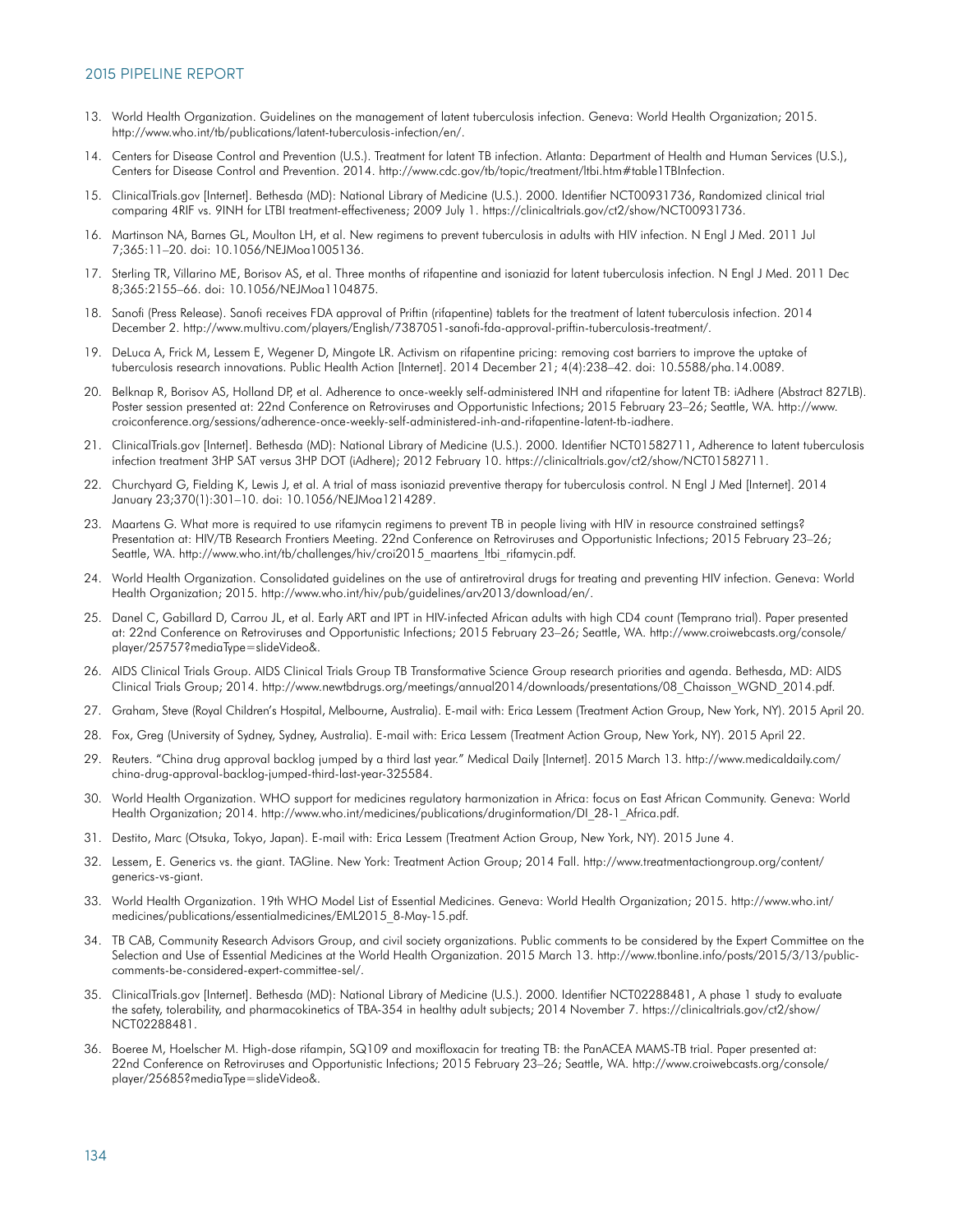- 37. ClinicalTrials.gov [Internet]. Search results for keyword "sutezolid." Bethesda (MD): National Library of Medicine (U.S.). 2000. [https://clinicaltrials.](https://clinicaltrials.gov/ct2/results?term=sutezolid&Search=Search) [gov/ct2/results?term=sutezolid&Search=Search.](https://clinicaltrials.gov/ct2/results?term=sutezolid&Search=Search)
- 38. TB CAB, Treatment Action Group [Internet]. Letter from TB community re: intellectual property rights to sutezolid. 2015 May 11. [http://www.](http://www.tbonline.info/posts/2015/5/11/letter-tb-community-re-intellectual-property-right/) [tbonline.info/posts/2015/5/11/letter-tb-community-re-intellectual-property-right/.](http://www.tbonline.info/posts/2015/5/11/letter-tb-community-re-intellectual-property-right/)
- 39. ClinicalTrials.gov [Internet]. Bethesda (MD): National Library of Medicine (U.S.). 2000. Identifier NCT01516203, Phase 2a EBA trial of AZD5847; 2012 January 19. [https://clinicaltrials.gov/ct2/show/NCT01516203.](https://clinicaltrials.gov/ct2/show/NCT01516203)
- 40. Locher CP, Jones SM, Hanzelka BL, et al. VXc-486, a novel dual targeting GyrB/ParE inhibitor for the treatment of bacterial infections: VXc-486 prodrug sterilizes mycobacterium tuberculosis infection in combination with anti-mycobacterial drugs in vivo (Poster F-270). Poster session presented at: 54th Annual Interscience Conference on Antimicrobial Agents and Chemotherapy; 2014 September 9; Washington, D.C.
- 41. HDT-NET [Internet]. Lusaka: UNZA-UCLMS research and training program; 2012. [http://www.unza-uclms.org/hdt-net.](http://www.unza-uclms.org/hdt-net)
- 42. ClinicalTrials.gov [Internet]. Bethesda (MD): National Library of Medicine (U.S.). 2000. Identifier NCT01408914, Trial of high-dose rifampin in patients with TB (HIRIF); 2011 August 2. [https://clinicaltrials.gov/ct2/show/NCT01408914.](https://clinicaltrials.gov/ct2/show/NCT01408914)
- 43. Boeree MJ, Diacon AH, Dawson R, et al. A dose ranging trial to optimize the dose of rifampin in the treatment of tuberculosis. Am J Respir Crit Care Med. 2015 May 1;191(9):1058–65. doi: 10.1164/rccm.201407-1264OC.
- 44. Boeree, Martin (Pan African Consortium for the Evaluation of Antituberculosis Antibiotics, Moshi, Tanzania). E-mail with: Erica Lessem (Treatment Action Group, New York, NY). 2015 March 6.
- 45. Boeree M, Hoelscher M. High-dose rifampin, SQ109 and moxifloxacin.
- 46. Jawahar S, Banurekha V, Gomathai N, et al. Efficacy and safety of 3- and 4-month moxifloxacin regimens for treatment of sputum-positive pulmonary TB in South India: preliminary report of a randomized clinical trial. Paper presented at: 45th Union World Conference on Lung Health; 2014 October 31; Barcelona, Spain.
- 47. Boeree M, Diacon A, Dawson R, et al. A dose-ranging trial to optimize the dose of rifampin in the treatment of tuberculosis. American Journal of Respiratory and Critical Care Medicine [Internet]. 2015 May 1; 191(9):1058-1065. doi: 10.1164/rccm.201407-1264OC.
- 48. Merle C, Fielding K, Lapujade O, et al. A randomized controlled trial of a 4-month gatifloxacin-containing regimen vs. standard 6-month regimen for treating drug-susceptible pulmonary tuberculosis: main efficacy and safety results of the OFLOTUB trial. Paper presented at: 44th Union World Conference on Lung Health; 2013 October 28–November 3; Paris, France.
- 49. Paton, Nick (SPRINT-TB, Singapore, Singapore). E-mail with: Erica Lessem (Treatment Action Group, New York, NY). 2015 May 4.
- 50. ClinicalTrials.gov [Internet]. Bethesda (MD): National Library of Medicine (U.S.). 2000. Identifier NCT02256696, Assessing PA-824 for Tuberculosis (the APT Trial); 2014 September 25.<https://clinicaltrials.gov/ct2/show/NCT02256696>.
- 51. Chaisson, Richard (The Johns Hopkins University, Baltimore, MD). E-mail with: Erica Lessem (Treatment Action Group, New York, NY). 2015 May 18.
- 52. Dawson R, Diacon A, Everitt D, et al. Efficiency and safety of the combination of moxifloxacin, pretomanid (PA-824), and pyrazinamide during the first 8 weeks of antituberculosis treatment: a phase 2b, open-label, partly randomised trial in patients with drug-susceptible or drug-resistant pulmonary tuberculosis. Lancet [Internet]. 2015 May 2; 385(9979):1738–47. doi: 10.1016/S0140-6736(14)62002-X.
- 53. TB Alliance (Press Release). TB Alliance launches phase 2B clinical trial of a novel TB drug regimen that could cut treatment time by half or more for a majority of TB patients. 2014 October 22.<http://www.tballiance.org/newscenter/view-brief.php?id=1110>.
- 54. Frick, M. Fool's errand: the sloppy science of the MDR-TB STREAM trial. TAGline. New York: Treatment Action Group; 2014 Spring. [http://www.](http://www.treatmentactiongroup.org/tagline/2014/spring/fool%E2%80%99s-errand-sloppy-science-mdr-tb-stream-trial) [treatmentactiongroup.org/tagline/2014/spring/fool%E2%80%99s-errand-sloppy-science-mdr-tb-stream-trial](http://www.treatmentactiongroup.org/tagline/2014/spring/fool%E2%80%99s-errand-sloppy-science-mdr-tb-stream-trial).
- 55. Resist-TB. DR-TB clinical trial progress report. Boston: Resist-TB; 2015. [http://www.resisttb.org/?page\\_id=1602](http://www.resisttb.org/?page_id=1602).
- 56. ClinicalTrials.gov [Internet]. Bethesda (MD): National Library of Medicine (U.S.). 2000. Identifier NCT02333799, A phase 3 study assessing the safety and efficacy of bedaquiline plus PA-824 plus linezolid in subjects with drug resistant pulmonary tuberculosis; 2015 January 6. [https://](https://clinicaltrials.gov/ct2/show/NCT02333799) [clinicaltrials.gov/ct2/show/NCT02333799.](https://clinicaltrials.gov/ct2/show/NCT02333799)
- 57. Rusen, ID (The Union North America, New York, NY). E-mail with: Erica Lessem (Treatment Action Group, New York, NY). 2015 March 27.
- 58. Rusen, ID (The Union North America, New York, NY). E-mail with: Erica Lessem (Treatment Action Group, New York, NY). 2015 April 23.
- 59. Frick, M. Fool's errand.
- 60. International Union Against Tuberculosis and Lung Disease. Preliminary data show high success rate for dramatically shortened multidrug-resistant TB treatment option. Paris: International Union Against Tuberculosis and Lung Disease; 2014. [http://www.theunion.org/news-centre/news/](http://www.theunion.org/news-centre/news/preliminary-data-show-high-success-rate-for-dramatically-shortened-multidrug-resistant-tb-treatment-option) [preliminary-data-show-high-success-rate-for-dramatically-shortened-multidrug-resistant-tb-treatment-option.](http://www.theunion.org/news-centre/news/preliminary-data-show-high-success-rate-for-dramatically-shortened-multidrug-resistant-tb-treatment-option)
- 61. ClinicalTrials.gov [Internet]. Bethesda (MD): National Library of Medicine (U.S.). 2000. Identifier NCT01918397, Efficacy and safety of levofloxacin for the treatment of MDR-TB (Opti-Q); 2013 August 5. [https://clinicaltrials.gov/ct2/show/NCT01918397.](https://clinicaltrials.gov/ct2/show/NCT01918397)
- 62. McNeeley, David (Johnson & Johnson, New Brunswick, NJ). E-mail with: Erica Lessem (Treatment Action Group, New York, NY). 2015 May 19.
- 63. Diacon A, Dawson R, Groote-Bidlingmaier F, et al. Bactericidal activity of pyrazinamide and clofazimine alone and in combinations with pretomanid and bedaquiline. Am J Respir Crit Care Med [Internet]. 2015 April 15;191(8):943-53. doi: 10.1164/rccm.201410-1801OC.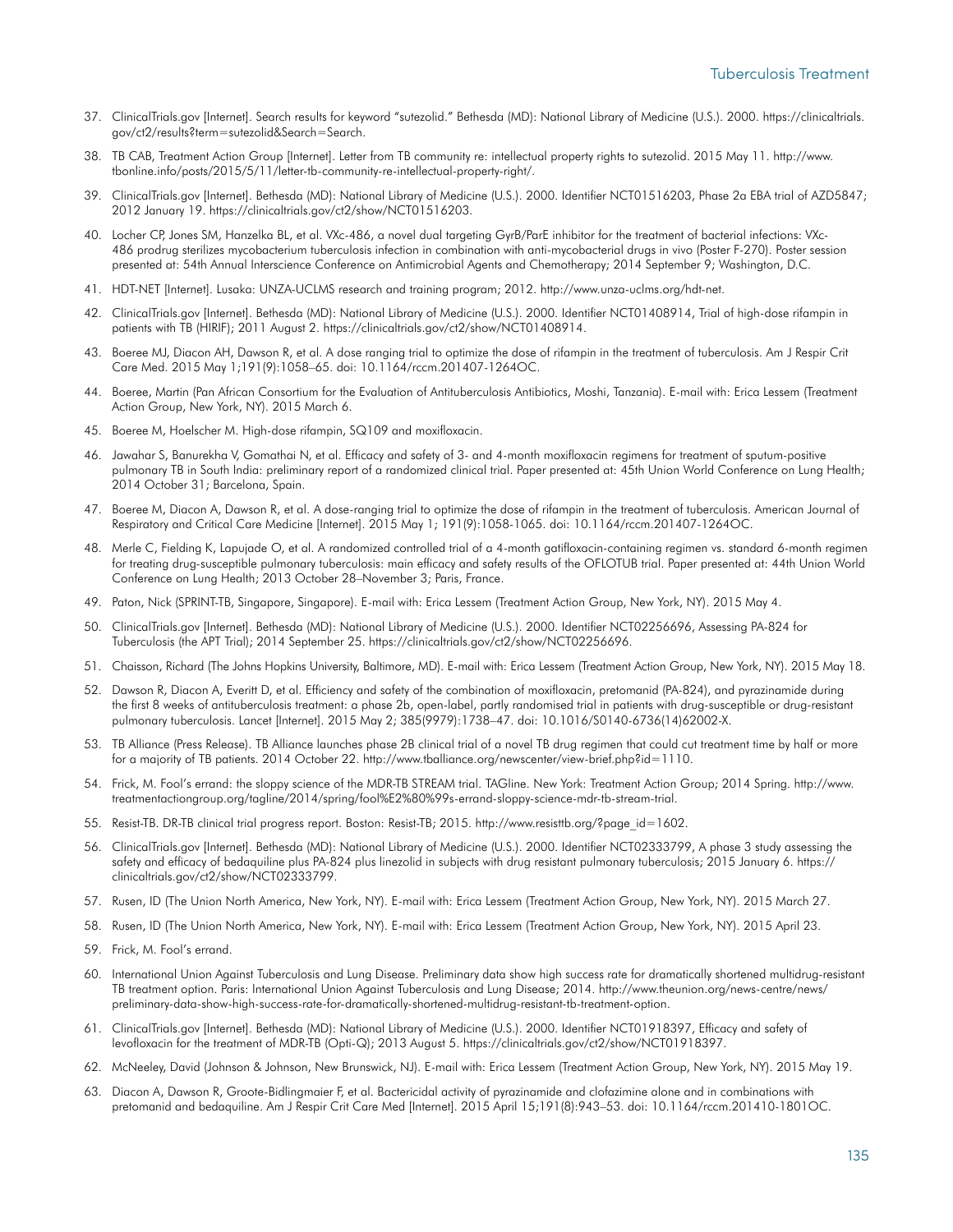- 64. ClinicalTrials.gov [Internet]. Bethesda (MD): National Library of Medicine (U.S.). 2000. Identifier NCT02279875, A phase 2 trial to evaluate the efficacy and safety of linezolid in tuberculosis patients; 2014 October 28. [https://clinicaltrials.gov/ct2/show/NCT02279875.](https://clinicaltrials.gov/ct2/show/NCT02279875)
- 65. Lessem E, Cox H, Daniels C, et al. Access to new medications for the treatment of drug-resistant tuberculosis: patient, provider and community perspectives. Int J Infect Dis [Internet]. 2015 March; 32(1):56–60. doi: 10.1016/j.ijid.2014.12.012.
- 66. Gruber, K. Access sought to tuberculosis drug from nutraceutical company. Nat Med [Internet]. 2015 February 2; 21(1):103. doi: 10.1038/ nm.3805.
- 67. World Health Organization. An initiative to extend access to a new TB drug [Internet]. 2015. http://www.who.int/tb/features archive/ [otsuka\\_2015/en/.](http://www.who.int/tb/features_archive/otsuka_2015/en/)
- 68. Loftus P, Cimilluca D. "Merck to buy antibiotics maker for \$8.4 billion." Wall Street Journal [Internet]. 2014 December 8. [http://www.wsj.com/](http://www.wsj.com/articles/merck-to-buy-cubist-pharmaceuticals-for-8-4-billion-1418040814) [articles/merck-to-buy-cubist-pharmaceuticals-for-8-4-billion-1418040814](http://www.wsj.com/articles/merck-to-buy-cubist-pharmaceuticals-for-8-4-billion-1418040814).
- 69. Gelles D. "Merck in \$8.4 billion deal for Cubist, big maker of antibiotics." New York Times [Internet]. 2014 December 8. [http://dealbook.](http://dealbook.nytimes.com/2014/12/08/merck-agrees-to-acquire-drug-maker-cubist-for-9-5-billion/) [nytimes.com/2014/12/08/merck-agrees-to-acquire-drug-maker-cubist-for-9-5-billion/.](http://dealbook.nytimes.com/2014/12/08/merck-agrees-to-acquire-drug-maker-cubist-for-9-5-billion/)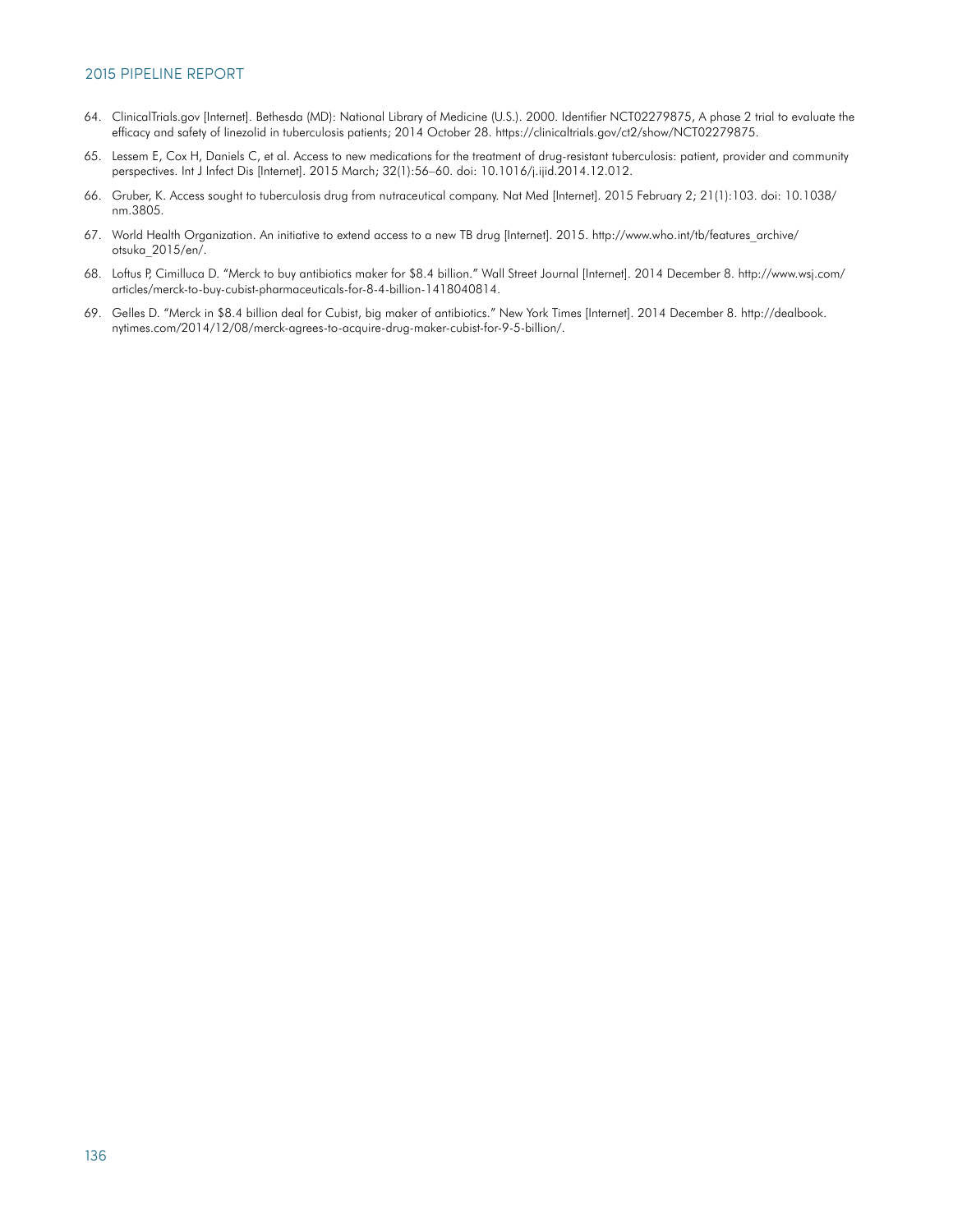# Momentum in the Pediatric Tuberculosis Treatment Pipeline

By Lindsay McKenna

## **Introduction**

Years of building advocacy and research capacity have finally brought about clinical research for children with tuberculosis (TB). While data gaps and delays between adult and pediatric approvals remain large, there is more activity in the pediatric TB treatment pipeline than ever before.

A recently published consensus on how to shorten the time between adult and pediatric approvals is expected to help expedite research in adolescents and children. A group of experts convened by the U.S. National Institutes of Health (NIH) recommends that pediatric investigation of new TB drugs and regimens begin as soon as efficacy and safety have been established in adults (phase IIb studies).1 It also recommends that cohorts for pharmacokinetics (PK) and safety studies in children be recruited in parallel, as sequential enrollment does not necessarily offer additional protection for younger children.<sup>2</sup> Furthermore, it suggests the inclusion of adolescents ≥10 years old in TB drug trials at phase IIb and later, as there is no physiological reason for their exclusion.3

Investments in pediatric TB research and development (R&D) are also necessary to shrink existing data gaps between adults and children. The World Health Organization's *Roadmap for Childhood Tuberculosis* estimates that between 2011 and 2015, \$200 million<sup>4</sup> would be needed for pediatric TB research.<sup>5</sup> At the midpoint of the 2011–2015 period, donors had spent just one-fourth of the targeted \$200 million – a significant shortfall in funding for pediatric TB R&D. In 2013, TAG's annual *Report on Tuberculosis Research Funding Trends* uncovered just \$25.3 million spent on pediatric TB R&D from 19 donors worldwide.6 Of the \$25.3 million invested in pediatric TB research, the largest share went to drug development: \$10.8 million (43% of the total).7 One-fifth of the total \$25.3 million, or \$4.7 million, was invested by the Eunice Kennedy Shriver National Institute of Child Health and Development (NICHD) at the NIH.<sup>8</sup> UNITAID's \$3.4 million investment in the STEP-TB project was enough to make it the third largest funder of pediatric TB R&D.9 The reach of these and other investments is documented here.

## Disease Burden Estimates

| <b>TB Type</b>                    | <b>Estimated Numbers of Affected Children</b> |
|-----------------------------------|-----------------------------------------------|
| Drug-sensitive TB infection       | 7.6 million                                   |
| Drug-sensitive TB disease         | 500,000-1 million                             |
| Drug-sensitive TB disease and HIV | 32,500                                        |
| Multidrug-resistant TB infection  | 400,000                                       |
| Multidrug-resistant TB disease    | 50,000                                        |

*Sources:*

Jenkins HE, Tolman AW, Yuen CM, et al. Incidence of multidrug-resistant tuberculosis disease in children: systematic review and global estimates. Lancet. 2014 May 3;383(9928):1572–9. doi: 10.1016/S0140-6736(14)60195-1.

Dodd PJ, Gardiner E, Coghlan E, Seddon JA. Burden of childhood tuberculosis in 22 high-burden countries: a mathematical modelling study. Lancet Global Health. 2014 July 9;2(8):e453–9. doi: 10.1016/ S2214-109X(14)70245-1.

World Health Organization. Global tuberculosis report 2014. Geneva: World Health Organization; 2014. Available from: [http://www.who.](http://www.who.int/tb/publications/global_report/en/) [int/tb/publications/global\\_report/en/](http://www.who.int/tb/publications/global_report/en/).

Beccerra MC, Swaminathan S. A targets framework: dismantling the invisibility trap for children with drug-resistant tuberculosis. Journal of Public Health Policy. 2014 Sept 11;35(4):425–54. doi:10.1057/jphp.2014.35.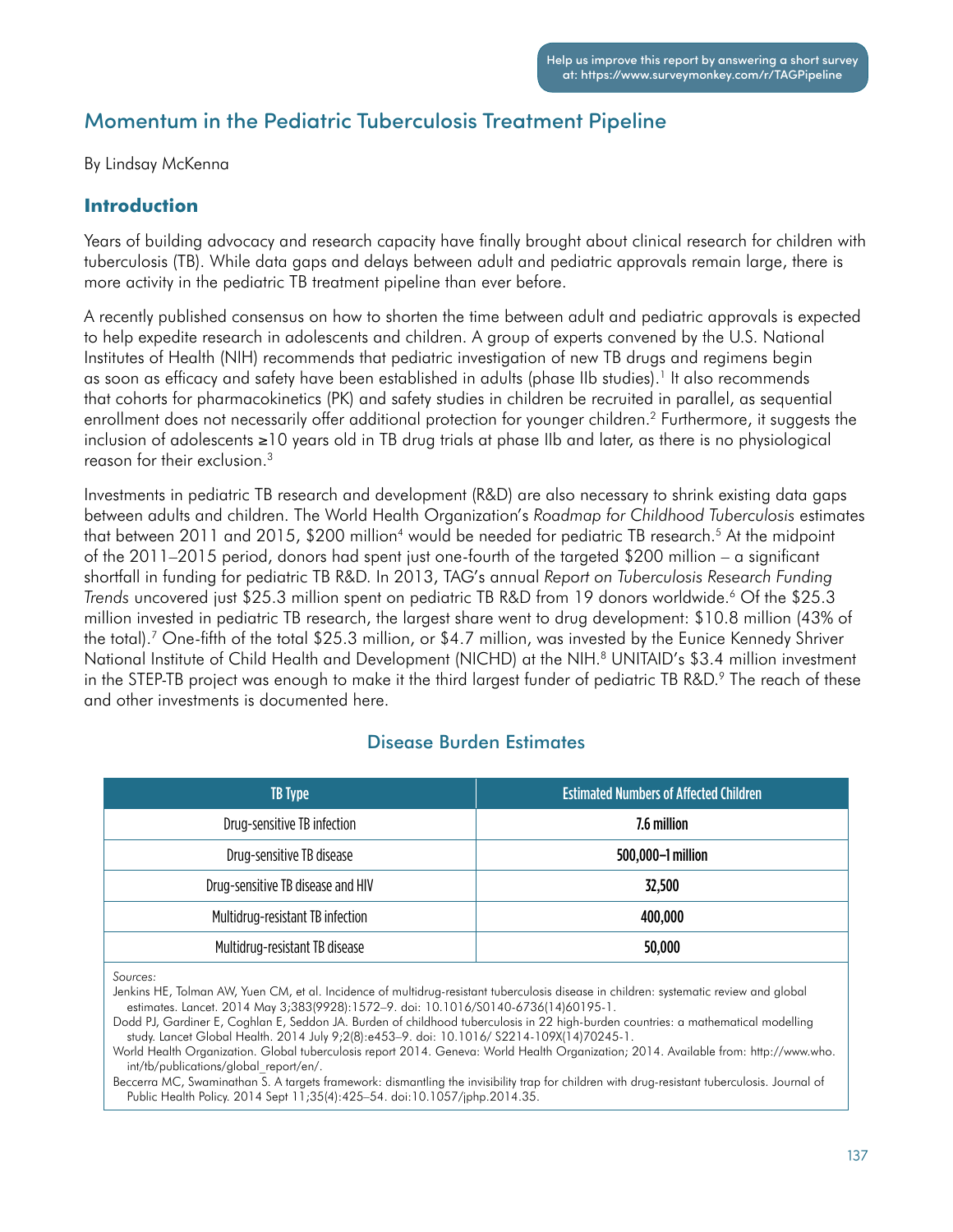## **Pediatric Pipeline Overview**

Researchers continue to play catch-up on pediatric PK data for second-line TB drugs to inform World Health Organization (WHO) dosing recommendations required to advance development of pediatric formulations. Pediatric PK and safety studies of new TB drugs are progressing, albeit at varying rates. Studies under way or starting soon will evaluate preventive therapy for children exposed to multidrug-resistant TB (MDR-TB) and whether it is possible to shorten treatment for less severe forms of TB from six to four months (SHINE) and for tuberculous meningitis (TBM) (SURE-TBM) from 12 to 6 months in children. And appropriately dosed pediatric formulations of first-line TB drugs are approaching market introduction. Table 1 provides an overview of ongoing and planned TB prevention and treatment studies in children.

## Table 1. Ongoing and Planned TB Prevention and Treatment Studies in Children

| <b>Study/Regimen</b>                                                                                  | <b>Status</b>                                      | <b>Population(s)</b>                                                                                                                              | Sponsor(s)                                      |
|-------------------------------------------------------------------------------------------------------|----------------------------------------------------|---------------------------------------------------------------------------------------------------------------------------------------------------|-------------------------------------------------|
| <b>PREVENTION</b>                                                                                     |                                                    |                                                                                                                                                   |                                                 |
| <b>P4v9</b><br>4 months of self-administered daily rifampin for preven-<br>tion of TB<br>NCT00170209* | Enrollment complete; results<br>expected 2016      | HIV-positive or HIV-negative infants, children,<br>and adolescents 0-17 years old with LTBI                                                       | CIHR, McGill<br>University                      |
| <b>TBTC 35</b><br>PK and safety of rifapentine/isoniazid FDC for prevention<br>of TB                  | Planned; opening Q1 2016; results<br>expected 2018 | HIV-negative infants, children, and adoles-<br>cents 0-12 years old with LTBI; children ≤6<br>years old will get pediatric formulation            | TBTC, Sanofi                                    |
| <b>TB-CHAMP</b><br>6 months levofloxacin vs. placebo for prevention of MDR-TB                         | Planned; opening 2016; results<br>expected 2019    | HIV-positive or HIV-negative infant and<br>child household contacts 0-5 years old;<br>children ≤5 years old will get new pediatric<br>formulation | BMRC, Wellcome<br>Trust, DFID, SA<br><b>MRC</b> |
| ACTG A5300/ IMPAACT 2003 (PHOENIX)<br>6 months levofloxacin vs. isoniazid for prevention of<br>MDR-TB | Planned; opening 2016; results<br>expected 2020    | HIV-positive or HIV-negative infant, child, and<br>adolescent (and adult) household contacts                                                      | <b>NIAID</b>                                    |
| <b>V-QUIN</b><br>6 months levofloxacin vs. placebo for prevention of MDR-TB                           | Planned; opening 2015; results<br>expected 2020    | HIV-positive or HIV-negative infant, child, and<br>adolescent (and adult) household contacts                                                      | <b>NHMRC</b>                                    |
| <b>TREATMENT - NEW DRUGS</b>                                                                          |                                                    |                                                                                                                                                   |                                                 |
| 232<br>PK and safety of delamanid; OBR for treatment of MDR-TB<br>NCT01856634*                        | Enrolling; results expected 2017                   | HIV-negative infants, children, and adoles-<br>cents 0-17 years old with MDR-TB; children<br>$\leq$ 5 years old will get pediatric formulation    | Otsuka                                          |
| 233<br>6 months of delamanid; OBR for treatment of MDR-TB<br>NCT01859923*                             | Enrolling; results expected 2017                   | HIV-negative infants, children, and adoles-<br>cents 0-17 years old with MDR-TB; children<br>$\leq$ 5 years old will get pediatric formulation    | Otsuka                                          |
| <b>IMPAACT CS 5004</b><br>PK and safety of delamanid for treatment of MDR-TB                          | Planned; opening Q1 2016                           | HIV-positive or HIV-negative infants, children,<br>and adolescents 0-18 years old with MDR-TB                                                     | <b>IMPAACT</b>                                  |
| <b>JANSSEN C211</b><br>PK and safety of bedaquiline; OBR for treatment of MDR-TB<br>NCT02354014*      | Planned; opening Q2 2015                           | HIV-negative infants, children, and adoles-<br>cents 0-18 years old with MDR-TB; children<br>≤12 years old will get pediatric formulation         | Janssen                                         |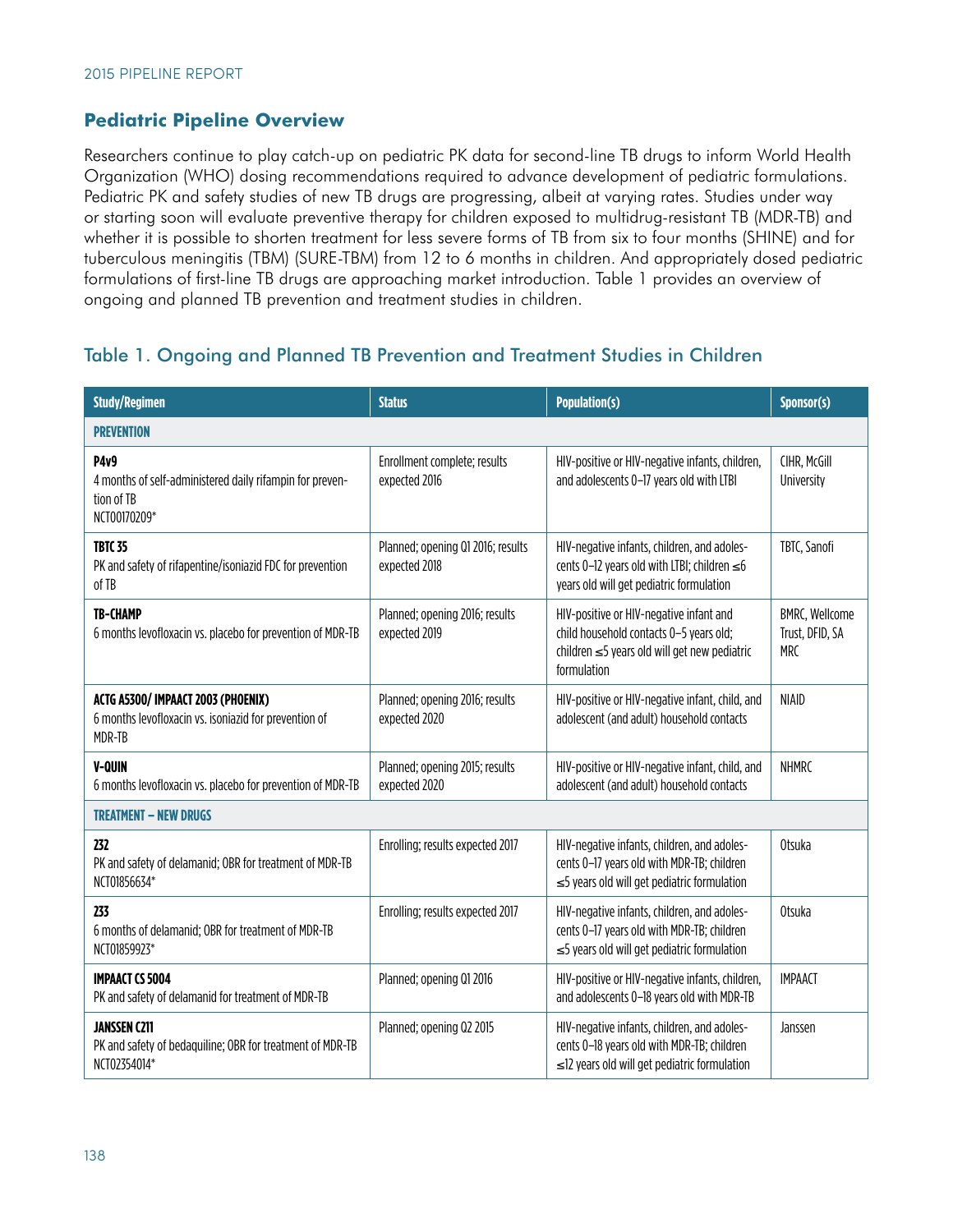| <b>Study/Regimen</b>                                                                                                                                           | <b>Status</b>                                      | <b>Population(s)</b>                                                                                                                              | Sponsor(s)                                           |
|----------------------------------------------------------------------------------------------------------------------------------------------------------------|----------------------------------------------------|---------------------------------------------------------------------------------------------------------------------------------------------------|------------------------------------------------------|
| <b>IMPAACT P1108</b><br>PK and safety of bedaquiline; OBR for treatment of MDR-TB                                                                              | Planned; opening 2016                              | HIV-positive or HIV-negative infants, children,<br>and adolescents 0-18 years old with MDR-TB                                                     | NIAID, IMPAACT                                       |
| <b>TB Alliance TBD</b><br>PK and safety of pretomanid for treatment of TB                                                                                      | Planned; opening 2018                              | HIV-positive or HIV-negative infants, children,<br>and adolescents 0-12 years old with TB; co-<br>horts to be enrolled simultaneously/in parallel | <b>TB Alliance</b>                                   |
| <b>TREATMENT - EXISTING DRUGS</b>                                                                                                                              |                                                    |                                                                                                                                                   |                                                      |
| <b>Treat Infant TB</b><br>PK and safety of FLDs using 2010 WHO dosing guidelines for<br>treatment of TB                                                        | Enrollment complete; results<br>expected June 2015 | HIV-positive or HIV-negative infants <12<br>months old with TB                                                                                    | UNITAID/TB<br>Alliance<br>(Step-TB Project)          |
| PK-PTBHIV01<br>PK of FLDs using 2010 WHO dosing guidelines for treatment<br>of TB<br>NCT01687504*                                                              | Enrolling; results expected 2017                   | HIV-positive or HIV-negative children 3<br>months to 14 years old with TB                                                                         | <b>NICHD</b>                                         |
| <b>SHINE</b><br>4 vs. 6 months using 2010 WHO dosing guideline-adjusted<br>FLD FDCs for treatment of minimal TB                                                | Planned; opening 2015                              | HIV-positive or HIV-negative infants, children,<br>and adolescents 0-16 years old with minimal<br>TB                                              | BMRC, DFID,<br>Wellcome Trust,<br>UCL                |
| <b>TBM-KIDS</b><br>Safety and efficacy of high-dose rifampin<br>+/- levofloxacin for treatment of TBM                                                          | Planned; opening Q3 2015                           | HIV-positive or HIV-negative infants and<br>children with TBM                                                                                     | <b>NICHD</b>                                         |
| <b>SURE-TBM</b><br>Safety and efficacy of high-dose rifampin and isoniazid,<br>levofloxacin, and pyrazinamide to shorten treatment of<br><b>TBM</b>            | Planned; awaiting funding decision                 | HIV-positive or HIV-negative infants, children,<br>and adolescents 0-18 years old with TBM                                                        | BMRC, Wellcome<br>Trust, DFID<br>(pending)           |
| <b>MDR-PK1</b><br>PK and safety of SLDs for treatment of MDR-TB                                                                                                | Enrolling; results expected 2016                   | HIV-positive or HIV-negative infants, children,<br>and adolescents with MDR-TB or LTBI                                                            | <b>NICHD</b>                                         |
| MDR-PK <sub>2</sub><br>PK, safety, and dose optimization of SLDs for treatment of<br>MDR-TB                                                                    | Planned; opening 2015                              | HIV-positive or HIV-negative infants, children,<br>and adolescents with MDR-TB                                                                    | NICHD, SA MRC                                        |
| <b>COTREATMENT WITH ARVS</b>                                                                                                                                   |                                                    |                                                                                                                                                   |                                                      |
| <b>DATIC</b><br>PK of FLDs using 2010 WHO dosing guidelines for treatment<br>of TB and interactions with lopinavir/ritonavir and<br>nevirapine<br>NCT01637558* | Enrolling; results expected 2017                   | HIV-positive or HIV-negative infants, children,<br>and adolescents 0-12 years old with TB                                                         | NICHD, UNITAID/<br>TB Alliance (Step-<br>TB Project) |
| <b>IMPAACT P1106</b><br>PK of rifampin and isoniazid with nevirapine or lopinavir/<br>ritonavir<br>NCT02383849*                                                | Enrolling; opening 2015                            | HIV-positive or HIV-negative low-birth-<br>weight/ premature infants                                                                              | NIAID, NICHD,<br><b>IMPAACT</b>                      |
| <b>Rifabutin-PK</b><br>PK and safety of rifabutin for treatment of TB                                                                                          | Planned                                            | HIV-positive children and adults on PI-based<br>ART with second-line ARVs                                                                         | ICMR, NACO                                           |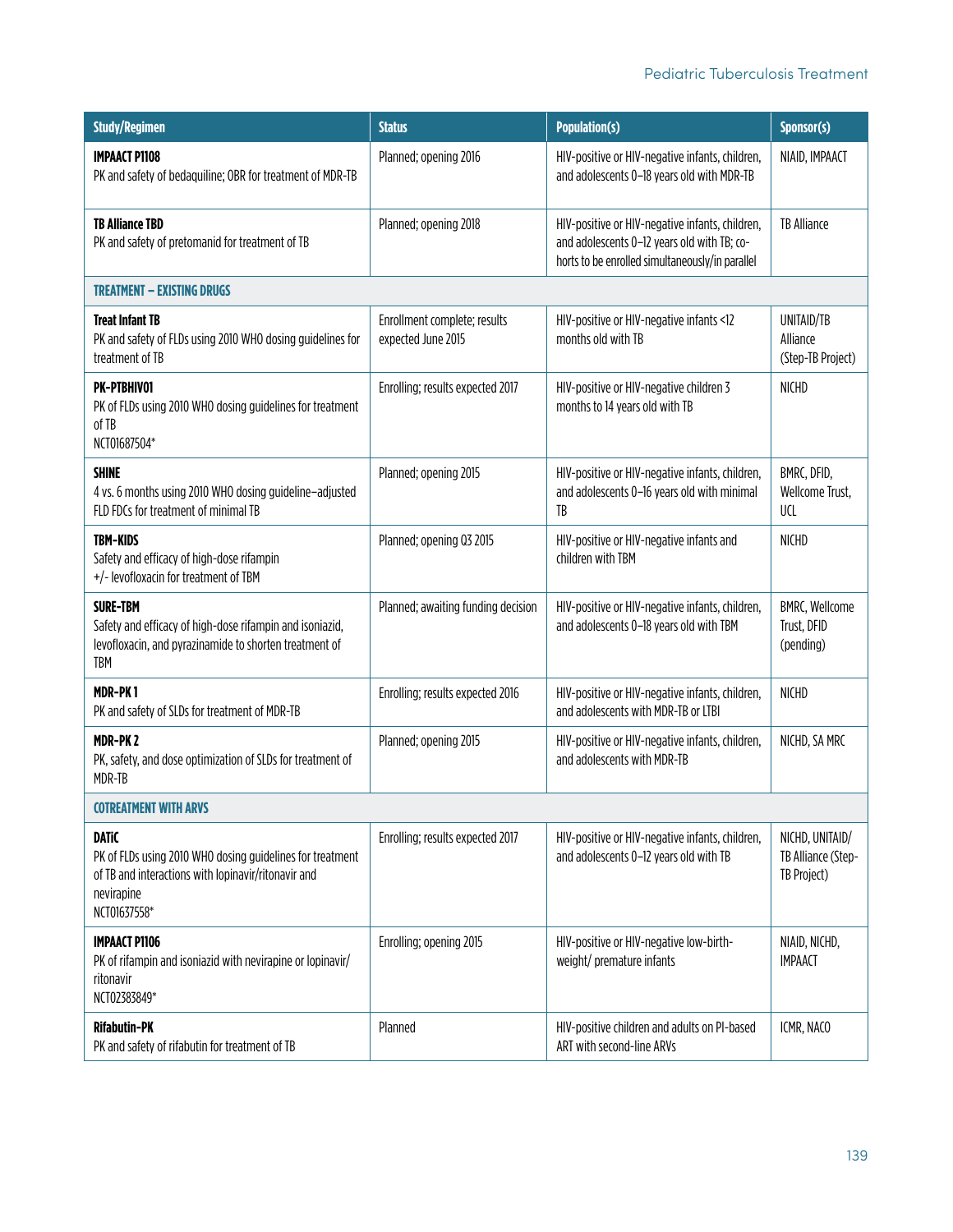| <b>Study/Regimen</b>                                                                                             | <b>Status</b>                             | <b>Population(s)</b>                                                         | Sponsor(s)               |  |  |
|------------------------------------------------------------------------------------------------------------------|-------------------------------------------|------------------------------------------------------------------------------|--------------------------|--|--|
| <b>IMPAACT P1070</b><br>PK and safety of efavirenz with rifampin-containing TB<br>treatment<br>NCT00802802*      | Enrolling; results expected 2016          | HIV-positive children 3 months to <3 years<br>old with TB                    | NIAID, IMPAACT           |  |  |
| PK and safety of efavirenz with rifampin-containing TB<br>treatment<br>NCT01704144*                              | Enrolling; results expected 2017          | HIV-positive children and adolescents 3-14<br>years old with TB              | <b>NICHD</b>             |  |  |
| PK and safety of superboosted lopinavir/ritonavir (1:1) with<br>rifampin-containing TB treatment<br>NCT02348177* | Enrolling; results expected 2016          | HIV-positive infants and children with TB<br>weighing 3-15 kg                | DNDi                     |  |  |
| PK and safety of nevirapine with rifampin-containing TB<br>treatment<br>NCT01699633*                             | Enrolling; results expected 2017          | HIV-positive children 3 months to 3 years old<br>with TB                     | <b>NICHD</b>             |  |  |
| <b>IMPAACT P1101</b><br>PK and safety of raltegravir with rifampin-containing TB<br>treatment<br>NCT01751568*    | Enrolling; results expected 2016          | ARV-naive, HIV-positive children and adoles-<br>cents 2-12 years old with TB | NIAID, IMPAACT,<br>PENTA |  |  |
| <b>EARNEST</b><br>PK and safety of rifabutin with lopinavir/ritonavir<br>NCT01663168*                            | Discontinued; insufficient sample<br>size | HIV-positive adults and adolescents $\geq$ 12<br>years old                   | BMRC, Abbott             |  |  |
| *National Institutes of Health clinical trial identifiers; for more information go to ClinicalTrials.gov.        |                                           |                                                                              |                          |  |  |

ART: antiretroviral therapy ARV: antiretroviral BMRC: British Medical Research Council CIHR: Canadian Institutes of Health Research DFID: Department for International Development (United Kingdom) DNDi: Drugs for Neglected Diseases FDC: fixed-dose combination FLD: first-line drug ICMR: Indian Council of Medical Research IMPAACT: International Maternal, Pediatric, Adolescent AIDS Clinical Trials Group, U.S. National Institutes of Health LTBI: latent tuberculosis infection NACO: National AIDS Control Organization (India) NHMRC: National Health and Medical Research Council (Australia) NIAID: National Institute of Allergy and Infectious Diseases, U.S. National Institutes of Health NICHD: National Institute of Child Health and Human Development, U.S. National Institutes of Health OBR: optimized background regimen PENTA: Pediatric European Network for Treatment of AIDS PI: protease inhibitor PK: pharmacokinetics SA MRC: South African Medical Research Council SLD: second-line drug TB: tuberculosis TBD: to be determined TBM: tuberculous meningitis TBTC: Tuberculosis Trials Consortium, U.S. Centers for Disease Control and Prevention UCL: University College London WHO: World Health Organization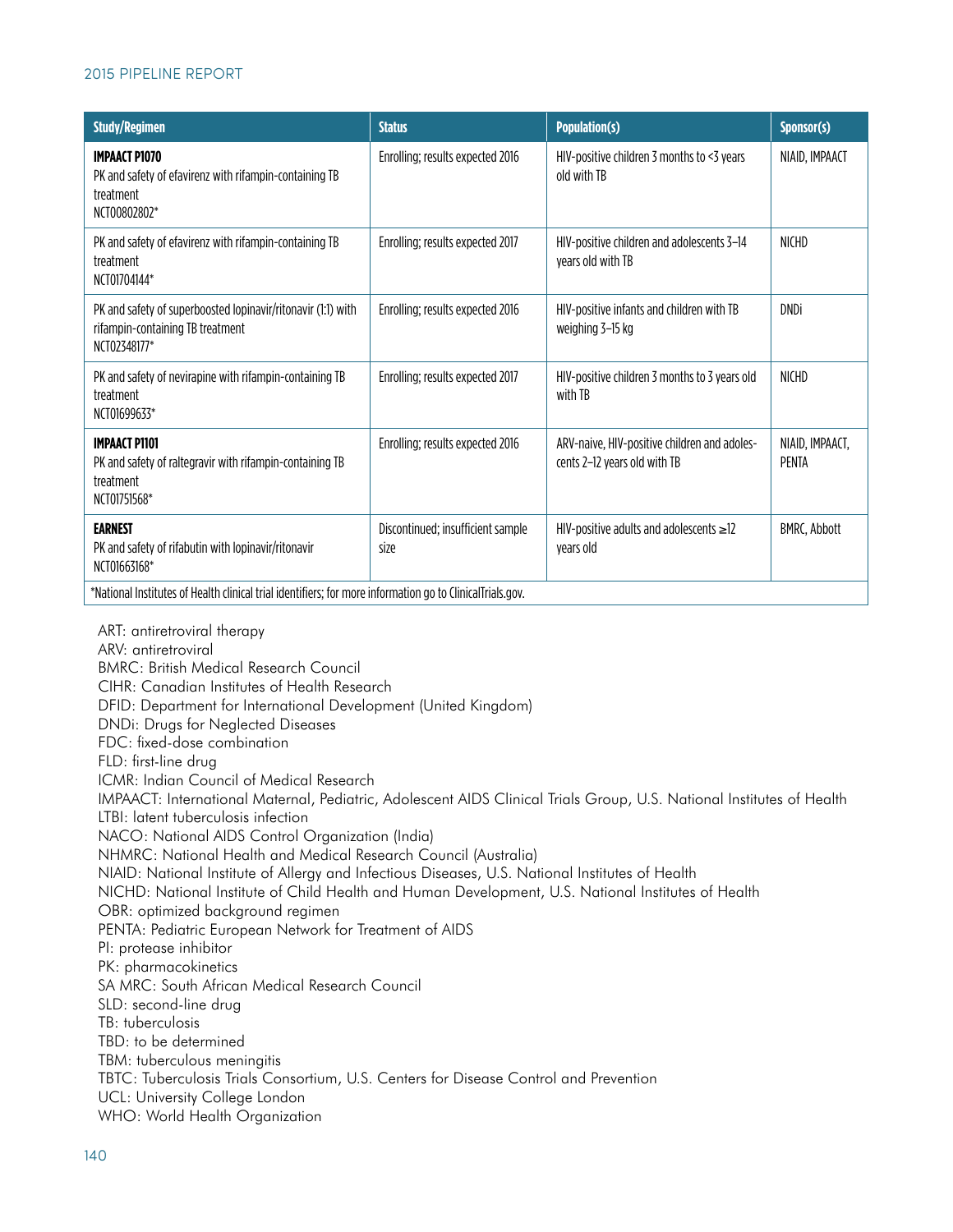# **Pharmacokinetics and Safety Data Updates**

Preliminary analyses of data from an ongoing PK and safety study of second-line TB drugs determined that children are being underdosed for several drugs at the currently recommended mg/kg doses.<sup>10,11,12,13,14</sup> New data are emerging from PK and safety studies of first- and second-line drugs in children.

## *First-Line Drugs*

In 2010, the WHO recommended higher doses of first-line TB drugs for children.<sup>15</sup> DATiC evaluated PK targets with these doses in HIV-positive and HIV-negative children and found that 12 mg/kg of isoniazid (recommended range: 7–15 mg/kg) and 35 mg/kg of pyrazinamide (recommended range: 30–40 mg/ kg) achieved drug exposures in children comparable to those in adults.<sup>16</sup> But exposures following 15 mg/kg of rifampin (recommended range:  $10-20$  mg/kg) were variable, with only 17 percent (N = 47) of children achieving adult exposures and reduced exposures in the lowest and highest weight categories.<sup>17</sup>

A study of isoniazid in low-birth-weight and premature infants achieved comparable drug exposure to that observed in adults treated with 10 mg/kg of isoniazid.18 There was reduced elimination in smaller and younger infants and in slow acetylators – those with a genetically determined trait marking slower metabolism of drugs processed in the liver – which suggests that exceeding the 10 mg/kg dose should be done with caution.19 Dosing recommendations in infants less than 12 months of age are expected in the second quarter of 2015.20

## *Second-Line Drugs*

Preliminary analysis of data from MDR-PK, a PK and safety study of second-line drugs in HIV-positive and HIV-negative children, found that moxifloxacin was well tolerated by children 7-15 years old.<sup>21</sup> With doses of 10 mg/kg (recommended range: 7.5–10 mg/kg), children achieved lower drug exposures than adults.22 HIV-positive children taking antiretrovirals (ARVs) achieved lower moxifloxacin exposures than HIV-negative children. 23 But the sample size was too small to make accurate predictions about the effects of ARVs on drug exposure.<sup>24</sup>

When levofloxacin was given at 15 mg/kg (recommended range: 7.5–10 mg/kg) in the MDR-PK study, children achieved lower drug exposures than adults.25 A recent population PK analysis of children treated for MDR-TB disease or infection in the Federated States of Micronesia and Republic of Marshall Islands found that children given 10–20 mg/kg of levofloxacin achieved the minimum inhibitory concentration (minimum drug concentration necessary to inhibit TB bacterial growth).26

These data suggest the need for revised doses for second-line drugs in children. More data for both moxifloxacin and levofloxacin in children are expected in the next year.

#### *New Drugs*

Otsuka, the sponsor of delamanid, has completed enrollment of the first (12–17 years old; 100 mg twice daily) and second (6–11 years old; 50 mg twice daily) age cohorts in its PK and safety study in HIV-negative children (232/233).27 Preliminary analysis found slightly higher drug exposures among 12- to 17-year-olds compared with adults, but no safety signals.28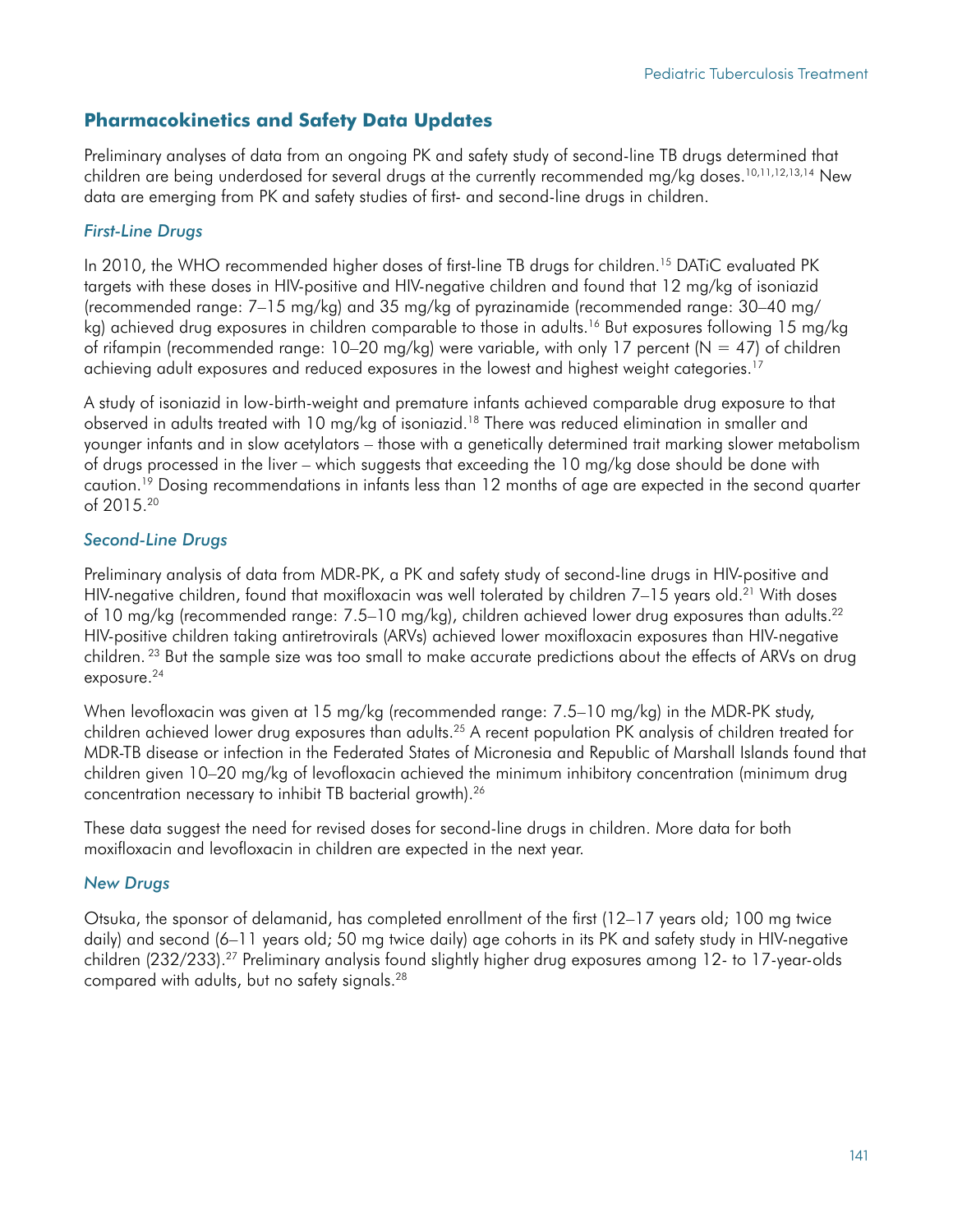### **Pharmacokinetics and Safety Data Gaps**

Significant PK and safety data gaps in children remain, and further research is necessary to determine optimal drug doses and regimens and to ensure safe and effective levels of drug exposure in children. Ongoing and planned studies will help address these gaps; however, many of these data should have been collected years ago, reflecting the historic neglect of children in TB research.

#### *First-Line Drugs*

Most PK and safety data gaps for first-line TB drugs are in young or HIV-positive children receiving antiretroviral therapy (ART). Studies (see table 1) to optimize doses of first-line TB drugs in these populations, and to evaluate the PK and safety of efavirenz, nevirapine, superboosted lopinavir/ritonavir, and raltegravir in young children on rifampin-based TB treatment, are being conducted.

Tuberculosis Trials Consortium (TBTC) Study 35, a PK, safety, and registration study of three months of onceweekly rifapentine and isoniazid (3HP) to prevent TB in children, is expected to open in early 2016 and currently plans to include only HIV-negative children. While the safety of rifapentine has been previously demonstrated in coinfected adults treated with ART-based efavirenz or nevirapine (non-nucleoside reverse transcriptase inhibitors), $29,30$  and in healthy adults given raltegravir (integrase inhibitor), $31$  the recommended first-line ART regimen for children younger than three years old is based on boosted lopinavir/ritonavir (protease inhibitor). Interactions between rifapentine and protease inhibitors have been observed.32 Inclusion of HIV-positive children at least three years old and receiving non-protease inhibitor–based ART is under discussion.33 Planned enrollment so far is limited to South African sites. If HIV-positive children are not included in TBTC Study 35, a future study of 3HP in HIV-positive children is expected.34

#### *Second-Line Drugs*

PK investigations of second-line TB drugs at currently recommended doses in children are nearing completion; more results from MDR-PK are expected in 2016, including for terizidone, levofloxacin, amikacin, and ethionamide, although drug-specific findings have been published and presented throughout the MDR-PK study's duration. These data analyses, along with an individual patient meta-analysis, are already under way and are being coordinated by the Desmond Tutu TB Center and Stellenbosch University, and they will inform WHO treatment recommendations, which are critical to advancing development of pediatric formulations of second-line drugs.

PK and safety data for moxifloxacin in children under seven years old remain elusive, largely a result of limitations of the existing formulation. Furthermore, the optimal dose of moxifloxacin has yet to be determined in adults (400 mg vs. 600 mg) – current pediatric PK and safety work evaluates drug exposures achieved in adults at 400 mg. Pending the study site's ability to enroll greater numbers of coinfected children, the MDR-PKstudy will aim to fill existing PK and safety gaps for second-line drugs in children who are HIV-positive and taking ARVs.

A recently awarded joint NIH/South African Medical Research Council grant will support work to further optimize the use of key second-line drugs in children.35 Data from MDR-PKwill be used to simulate the doses required in children to approximate those achieved in adults.<sup>36</sup> The simulated, weight-based doses will then be prospectively assessed for PK, safety, and treatment response in HIV-negative and HIV-positive children 0–17 years old.37 The study investigators have prioritized levofloxacin, moxifloxacin, and linezolid, but they hope to expand this work to other second-line drugs and to evaluate new pediatric formulations of second-line drugs should they become available during the study.<sup>38</sup>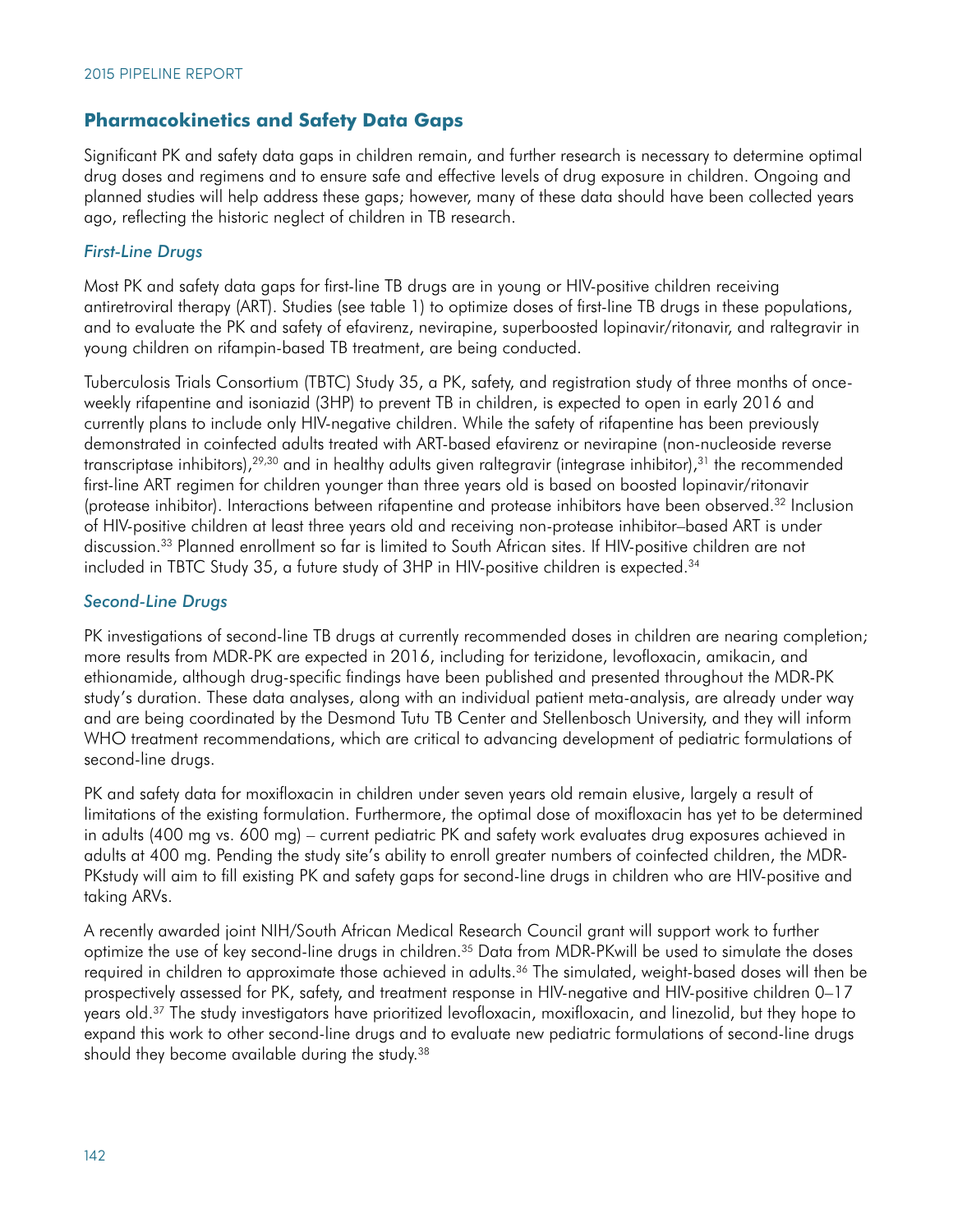### *New Drugs*

The timelines for pediatric investigation of new drugs delamanid and bedaquiline remain discordant. The discordance is likely attributable to differing regulatory requirements between the European Medicines Agency (EMA), which requires studies in children, and the U.S. Food and Drug Administration (FDA), which exempts orphan drugs from pediatric studies altogether (see box 1, Regulatory Spotlight).

Otsuka, the sponsor of delamanid (approved by the EMA in April 2014), has completed enrollment of children down to six years old in its PK and safety study. Recently completed bioequivalence studies of a dispersible formulation will allow for the study of delamanid in younger children. Otsuka plans to open enrollment for the 3- to 5-year-old and 0- to 2-year-old cohorts in 2015 and has reached agreement with the EMA for parallel enrollment for these two age groups.39

Janssen, the sponsor of bedaquiline (approved by the FDA in December 2012), has yet to open its pediatric PK and safety study but expects to begin enrolling the first cohort in the second quarter of 2015.<sup>40</sup> Public funding in the form of \$1.5 million from UNITAID's STEP-TB project is being used to support the development of Janssen's pediatric formulation of bedaquiline and its PK and safety study in HIV-negative children.<sup>41</sup>

Developer accountability for studies in HIV-positive children, which is not explicitly required under pediatric investigation plans (PIPs) approved by the  $EMA$ ,  $42,43$  is nearly nonexistent. Janssen has shirked its responsibility to collect PK and safety data in HIV-positive children, leaving publically funded research consortia to pick up the slack. The NIH's International Maternal, Pediatric, Adolescent AIDS Clinical Trials Group (IMPAACT) is planning to open a PK and safety study of bedaquiline in HIV-positive children in 2016 (P1108). While Otsuka is planning to collaborate with IMPAACT to collect PK and safety data for delamanid in HIV-positive children, U.S. taxpayers will ultimately also foot the bill for this work (IMPAACT CS 5004).

The TB Alliance has started enrolling its phase III study of pretomanid (PA-824), moxifloxacin, and pyrazinamide (together known as PaMZ) in adults, and although it has a pediatric plan in place, further preclinical toxicology work and a semen substudy are required before PK and safety studies of pretomanid can advance in children.44 Once these data are available, the TB Alliance plans to enroll all age cohorts simultaneously or "in parallel" in accordance with recommendations issued in a consensus statement by an NIH-convened group of experts.45

Further complicating the investigation of pretomanid in children is an outstanding question of whether 100 mg or 200 mg is the optimal dose in adults.<sup>46</sup> Analysis of data collected in the phase III trial will answer this question, but not before late 2017 or early 2018.47 This information is required to determine target drug exposures in children and to evaluate the safety of pretomanid at the correct dose. In the meantime, data on the appropriate dose of moxifloxacin (the "M" in PaMZ) in young children are urgently required.

Sutezolid is another drug for which limitations of adult data inhibit investigation in children. Sequella licensed sutezolid from Pfizer in 2012, and development has stalled since then. Early-stage phase I and II studies of sutezolid conducted by Pfizer before the transition were insufficient to determine the optimal dose in adults<sup>48</sup> – information required for setting the target exposures necessary to advance PK and safety studies in children. Unfortunately, Sequella has done little to advance the development of sutezolid, leaving it suspended in phase II and inaccessible to interested outside investigators.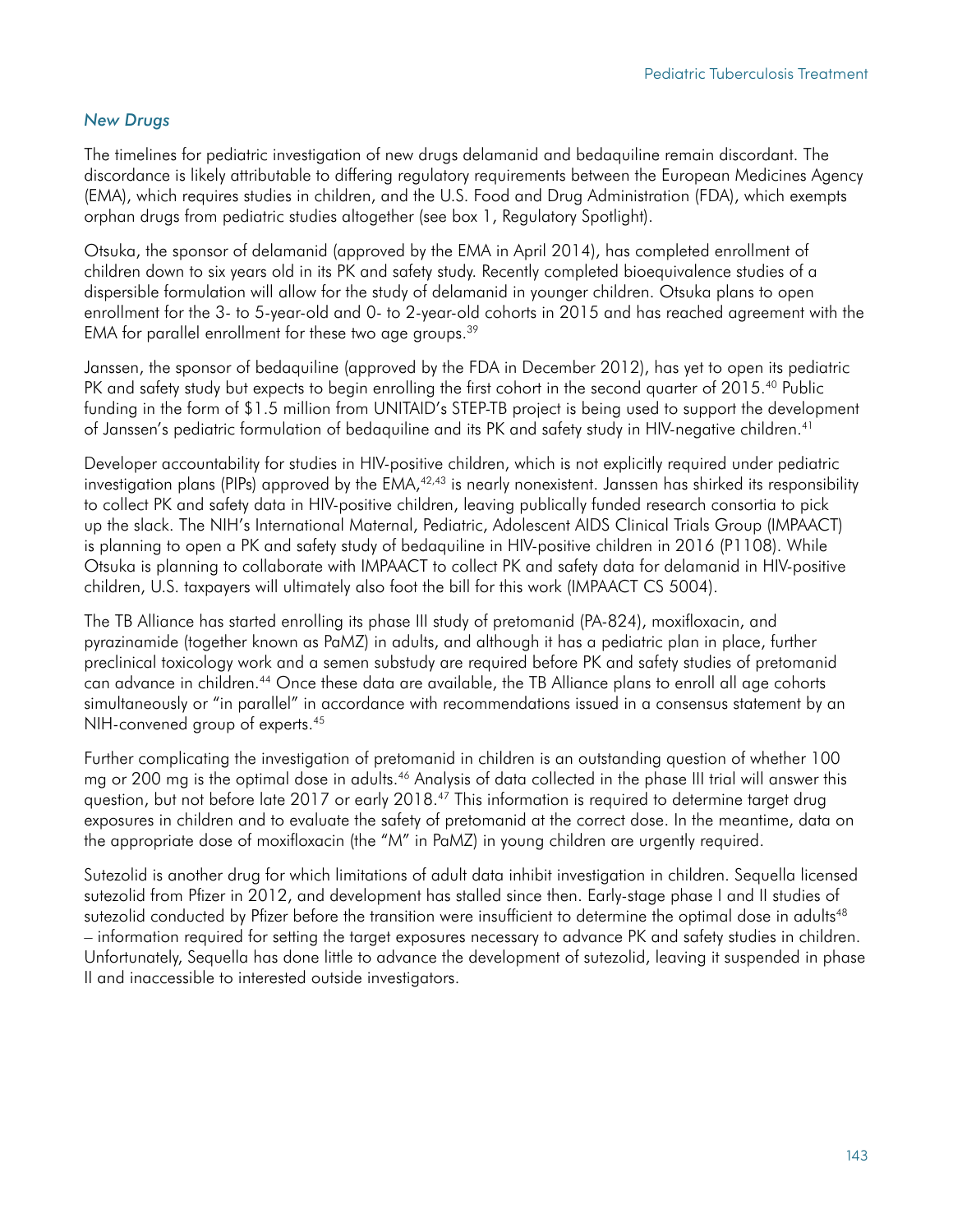#### **Box 1. Regulatory Spotlight: FDA versus EMA**

Regulatory authorities' ability and responsibility to hold pharmaceutical companies accountable for pediatric investigations is key to closing the gap between adult and pediatric access to new TB drugs and regimens.

The EMA requires submission of a PIP with new drug applications, whereas the Orphan Drug Act<sup>49</sup> allows the FDA to exempt drugs for indications granted an orphan designation (such as TB) from pediatric studies normally required under the Pediatric Research Equity Act.<sup>50</sup> The FDA's subpar alternative to a PIP requirement attempts to encourage research in pediatric populations by offering an additional six months of marketing exclusivity under the Best Pharmaceuticals for Children Act (BPCA).<sup>51</sup> Such opt-in alternatives have proved less effective at ensuring timely completion of pediatric investigations compared with the standard regulatory requirements, especially for orphan drug markets, which are perceived to be small and in which competition is sparse, understandably limiting their attractiveness for just a few months of additional marketing exclusivity.

The EMA works with drug developers to establish their plans for investigation of new drugs in children. Once the EMA approves the PIP, the drug developer is expected to complete the agreed-upon studies before a prespecified deadline (see table 2). Modifications to approved PIPs are possible. While better than the FDA at requiring the inclusion of children in research plans for new TB drugs, the EMA still fails to hold companies accountable for important pediatric studies; neither the PIP for delamanid nor the PIP for bedaquiline requires investigation in HIV-positive children.<sup>52,53</sup> As a result, Janssen and Otsuka have eluded their responsibilities to collect PK and safety data in HIV-positive children. IMPAACT, a publically funded research consortium, is planning studies (P1108; CS 5004) to ensure that this pediatric subpopulation is not neglected and can benefit from new TB treatments.

Timely investigation of new TB drugs in HIV-positive and HIV-negative children, facilitated by the establishment of comprehensive and thoughtful regulatory policies, is critical to closing existing adult-pediatric approval and access gaps.

| <b>Delamanid</b>              |                                                                                                                                                                                                                                                                                       | <b>Bedaquiline</b>                                                 |                                                                                                                                                                                                                                         |                                                                    |
|-------------------------------|---------------------------------------------------------------------------------------------------------------------------------------------------------------------------------------------------------------------------------------------------------------------------------------|--------------------------------------------------------------------|-----------------------------------------------------------------------------------------------------------------------------------------------------------------------------------------------------------------------------------------|--------------------------------------------------------------------|
|                               | <b>FDA</b>                                                                                                                                                                                                                                                                            | <b>EMA</b>                                                         | <b>FDA</b>                                                                                                                                                                                                                              | <b>EMA</b>                                                         |
| <b>Registration status</b>    | Not yet registered                                                                                                                                                                                                                                                                    | Approved for MDR-TB in adults<br>$(\geq 18$ years old), April 2014 | Approved for MDR-TB in adults<br>(≥18 years old), December 2012                                                                                                                                                                         | Approved for MDR-TB in adults<br>$(\geq 18$ years old), March 2014 |
| <b>PIP-required studies</b>   | Develop age-appropriate formulation (dispersible tablet)<br>2. Juvenile rat toxicity studies<br>Bioequivalence of pediatric formulation in healthy adults<br>4. Pharmacokinetics and safety in children 0-18 years old<br>5. 6-month extension study of long-term safety and efficacy |                                                                    | I. Develop age-appropriate formulation (dispersible tablet; granules)<br>2. Juvenile rat toxicity studies<br>3. Bioavailability of pediatric formulation in healthy adults<br>4. Pharmacokinetics and safety in children 0-18 years old |                                                                    |
| <b>Current status</b>         | Enrollment complete (children 6-18 years old)<br>Enrollment planned 2015-16 (children $\leq$ 5 years old)                                                                                                                                                                             |                                                                    | Study protocol complete; country applications submitted<br>Opening Q2 2015                                                                                                                                                              |                                                                    |
| <b>PIP execution deadline</b> | April 2017                                                                                                                                                                                                                                                                            |                                                                    | September 2020                                                                                                                                                                                                                          |                                                                    |

## Table 2. Pediatric Investigation Timelines: Delamanid versus Bedaquiline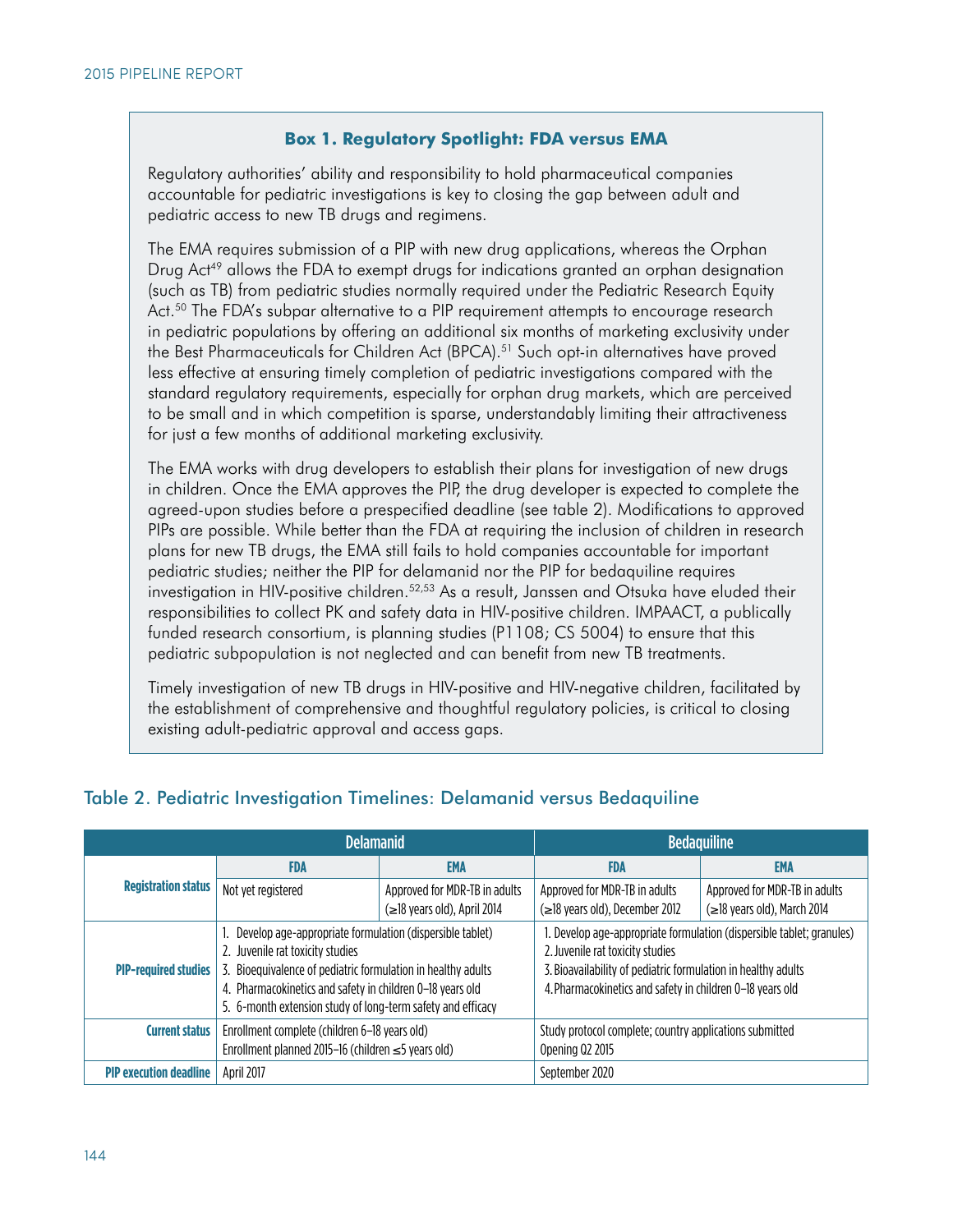# **Pediatric Formulations**

Treatment of children with TB often necessitates the cutting and crushing of tablets. Five years after the WHO released revised pediatric dosing guidelines for first-line drugs, the market introduction of appropriately dosed pediatric formulations is finally in sight. This is in stark contrast to the situation for second-line drugs, for which we are still determining the pediatric mg/kg dose ranges that will achieve drug exposures comparable to those in adults. While the market introduction of pediatric formulations of second-line drugs may seem far away, there is some reason for optimism. Recent progress in formulation development expected to improve existing medicines for children, their caregivers, and the health care systems supporting their care is summarized in table 3.

## Table 3. Pediatric Evidence and Formulation Summary by TB Drug

| <b>Drug</b>              | <b>Studied in Children</b>      | <b>Evidence-Based Dosing</b><br><b>Guidance Available</b> | <b>Appropriate Pediatric</b><br><b>Formulation Exists/Is in</b><br><b>Development</b> | <b>Formulations in the Pipeline</b>                                                     |
|--------------------------|---------------------------------|-----------------------------------------------------------|---------------------------------------------------------------------------------------|-----------------------------------------------------------------------------------------|
| <b>FIRST-LINE DRUGS</b>  |                                 |                                                           |                                                                                       |                                                                                         |
| Isoniazid                | ✓                               | ✓<br>(WHO)                                                | ✓                                                                                     | Updated doses as dispersible tablets:<br>HRZ: 50/75/150 mg<br>HR: 50/75 mg<br>H: 100 mg |
| Rifampin                 | $\checkmark$                    | $\checkmark$<br>(WHO)                                     | $\checkmark$                                                                          |                                                                                         |
| Pyrazinamide             | ✓                               | ✓<br>(WHO)                                                | $\checkmark$                                                                          |                                                                                         |
| <b>Ethambutol</b>        | ✓                               | ✓<br>(WHO)                                                | $\checkmark$                                                                          | Updated dose (100 mg) as dispersible tablet                                             |
| Rifapentine              | $\checkmark$<br>$(\geq 2$ yrs.) | $\checkmark$<br>(CDC)                                     | ✓                                                                                     | New as dispersible tablets:<br>HP: 150/150 mg<br>P: 100 mg                              |
| <b>SECOND-LINE DRUGS</b> |                                 |                                                           |                                                                                       |                                                                                         |
| <b>Moxifloxacin</b>      | $\checkmark$<br>$(\geq7$ yrs.)  |                                                           | $\checkmark$                                                                          | Updated dose (100 mg) as scored dispersible tablet                                      |
| <b>Ofloxacin</b>         | ✓                               |                                                           |                                                                                       |                                                                                         |
| Levofloxacin             | ✓                               |                                                           | $\checkmark$                                                                          | Updated dose (100 mg) as scored dispersible tablet                                      |
| Linezolid                |                                 |                                                           | $\checkmark$                                                                          | Updated dose (150 mg) as scored dispersible tablet                                      |
| Clofazimine              | ✓<br>(for leprosy)              |                                                           |                                                                                       |                                                                                         |
| <b>Terizidone</b>        | $\checkmark$                    |                                                           |                                                                                       |                                                                                         |
| Cycloserine              |                                 |                                                           | $\checkmark$                                                                          | Updated dose (125 mg) as mini capsule                                                   |
| Ethionamide              | $\checkmark$                    |                                                           | $\checkmark$                                                                          | Updated dose (125 mg) as scored dispersible tablet                                      |
| Amikacin                 | $\checkmark$                    |                                                           | (injectable)                                                                          |                                                                                         |
| PAS                      | $\checkmark$                    |                                                           | ✓                                                                                     |                                                                                         |
| <b>Delamanid</b>         | J<br>(>5 yrs.)                  |                                                           | $\checkmark$                                                                          | New (20 mg and 5 mg) as dispersible tablets                                             |
| Bedaquiline              |                                 |                                                           | $\checkmark$                                                                          | New (20 mg) as dispersible tablet                                                       |
| Pretomanid               |                                 |                                                           |                                                                                       | Feasibility work under way                                                              |
| Sutezolid                |                                 |                                                           |                                                                                       |                                                                                         |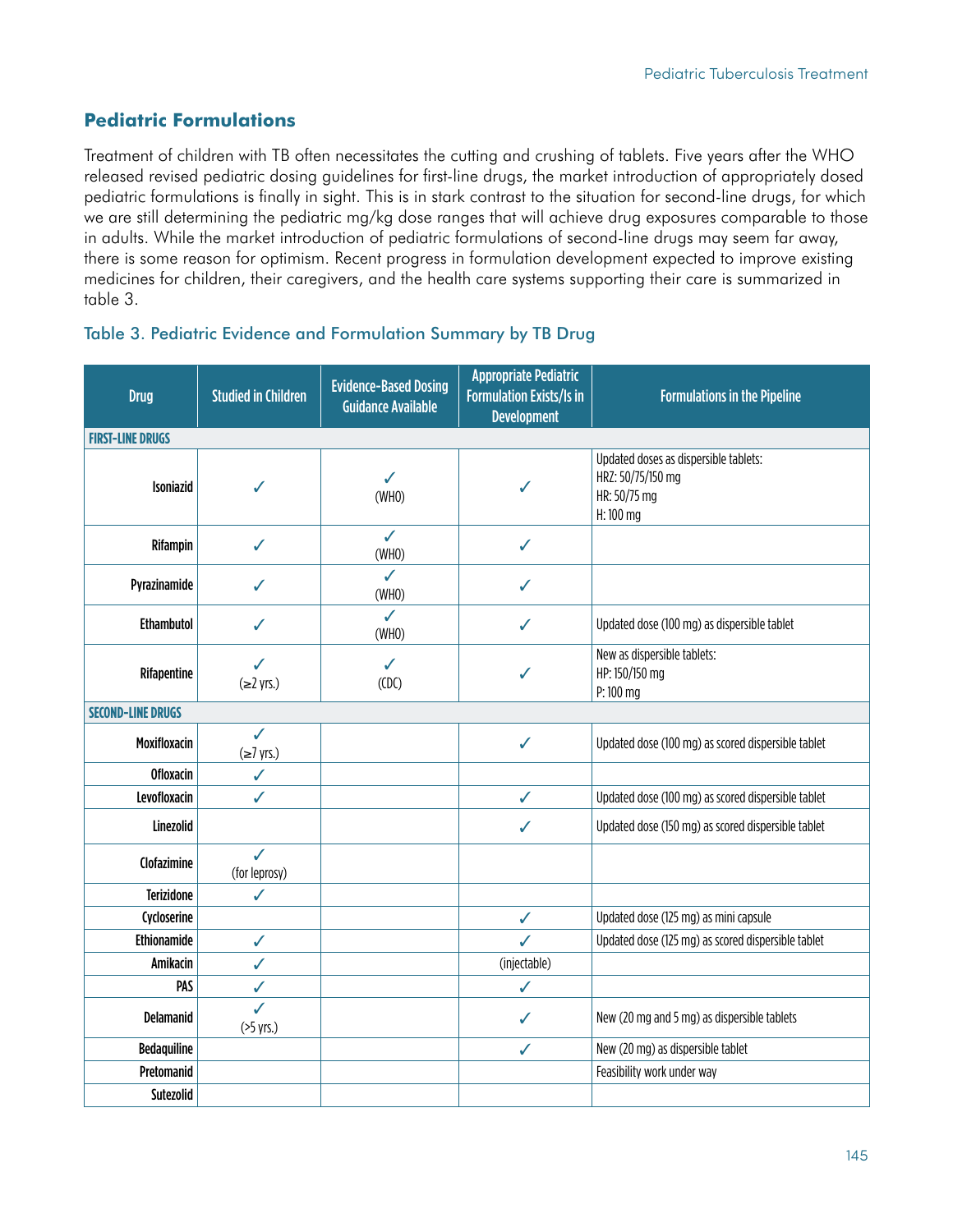## *First-Line Drugs*

There are multiple pediatric formulations of first-line drugs at various stages of development.

Sanofi, the sponsor of rifapentine (indicated for use in drug-sensitive TB [DS-TB] and latent TB infection in children as young as two years old), is planning to initiate a bioavailability and safety study of a mangoflavored, fixed-dose, dispersible combination of 150 mg rifapentine with 150 mg isoniazid, as well as a separate 100 mg rifapentine dispersible to facilitate dose adjustments in young children, in the third or fourth quarter of 2015.54,55 These formulations will then be used in TBTC 35.

The TB Alliance and the WHO Essential Medicines and Health Products department, partners on the UNITAIDfunded STEP-TB project, anticipate fixed-dose combinations of HRZ (50 mg isoniazid  $+75$  mg rifampin  $+$ 150 mg pyrazinamide) and HR (50 mg isoniazid + 75 mg rifampin) to become available through the Global Drug Facility (GDF) by the third quarter of 2015.<sup>56</sup> They expect separate formulations of 100 mg ethambutol, a recommended addition to HRZ in children with extensive disease living in settings where the prevalence of HIV or of isoniazid resistance is high,<sup>57</sup> and 100 mg isoniazid, recommended for preventive therapy, to follow six months later.<sup>58</sup> All first-line products are projected to be prequalified by the WHO and on the market by the second quarter of 2016.<sup>59</sup>

The TB Alliance and the WHO continue to prepare countries for uptake of these long-awaited formulations. Multiple strategies are necessary. WHO prequalification, a mechanism put in place to ensure and monitor the quality of medications procured in bulk, is required of manufacturers looking to sell medications through the GDF. For countries that don't purchase pediatric medications through the GDF, namely Brazil, China, India, Indonesia, the Russian Federation, and South Africa, submission of separate in-country dossiers is required.<sup>60</sup> Ideally, the STEP-TB project's work will pave the way for the development and timely introduction of pediatric formulations of second-line drugs.

## *Second-Line Drugs*

Currently, just five of 14 second-line drugs are available in pediatric preparations, and even these are inadequate.61 Existing oral suspensions (syrups) of linezolid and levofloxacin are difficult to dose accurately, are bulky and difficult to ship and store, and are not widely available. Lucane Pharma developed a dosing spoon to ease weight-based dispensing of para-aminosalicylic acid (PAS) granules to children,<sup>62</sup> but providers continue to report difficulties preparing PAS, possibly from lack of awareness about the availability of this tool designed to help measure out appropriate doses.<sup>63</sup>

Standard formulations affect which second-line drugs are studied in and used to treat children. For example, moxifloxacin is available only in 400 mg tablets that are not scored and are bitter when crushed. As a result, it is not feasible to treat children weighing less than 20 kg (typically children younger than eight years old) within the recommended 7.5 mg/kg to 10 mg/kg range. Instead, children weighing less than 20 kg are treated with ofloxacin or levofloxacin, which are available in 200 mg and 250 mg scored tablets, respectively. Another drug that is difficult to administer to children is clofazimine, which is available only in a softgel capsule form that prohibits splitting or cutting to obtain smaller doses.

However, there is cause for tempered optimism. Macleods Pharmaceuticals has developed scored, dispersible prototypes of levofloxacin (100 mg), moxifloxacin (100 mg), linezolid (150 mg), and ethionamide (125 mg) and a minicapsule of cycloserine (125 mg).<sup>64</sup> TB-CHAMP, a trial to evaluate levofloxacin as preventive therapy for household MDR-TB contacts under five years old, will pilot Macleods Pharmaceuticals' 100 mg scored and dispersible levofloxacin formulation. Investigator-initiated grant funding will support further development of the levofloxacin formulation and its procurement for the trial.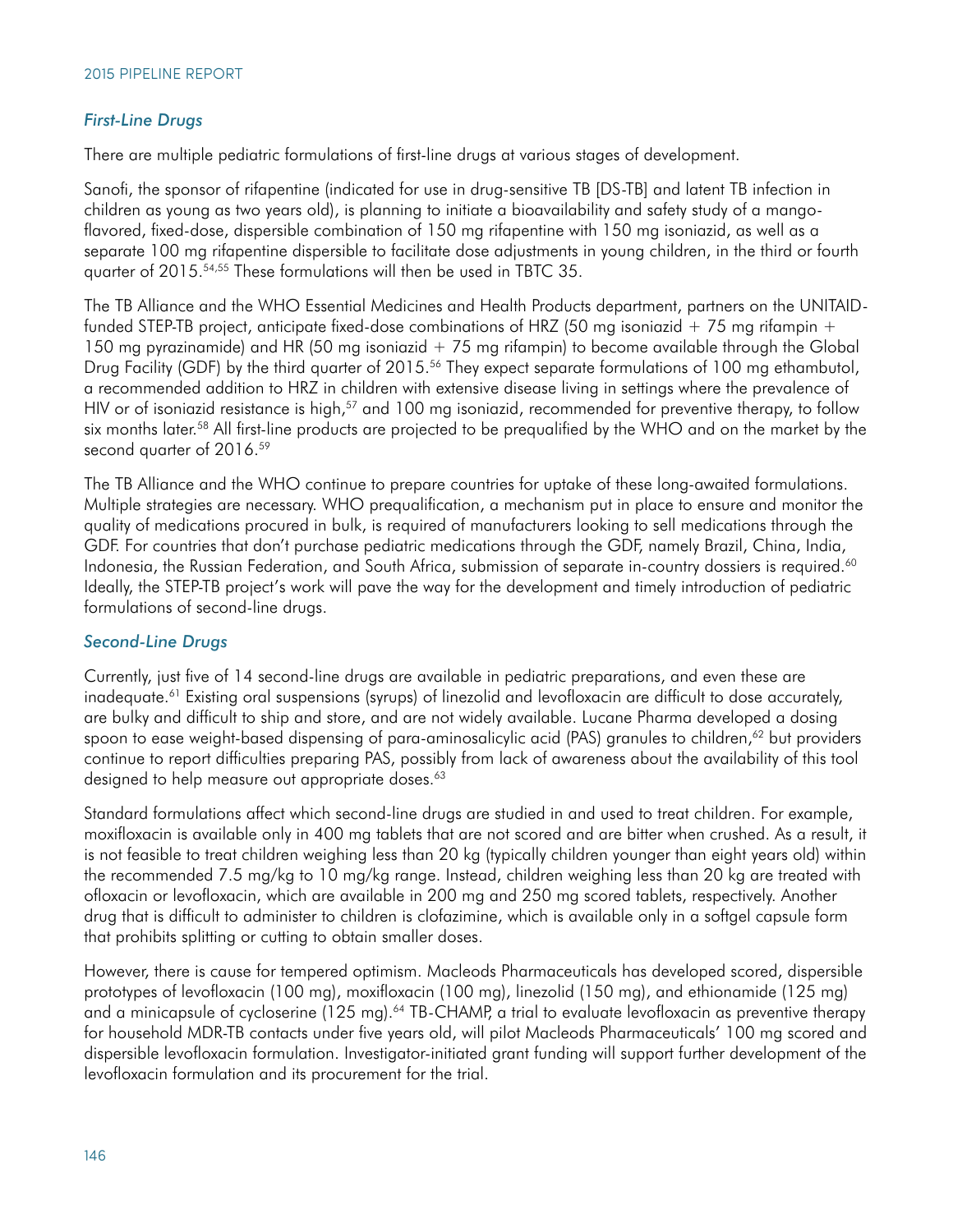Collaboration with Macleods Pharmaceuticals and shared investment are urgently needed to expedite the advancement of the remaining formulations from prototype to market, work estimated to cost \$3.5 million.<sup>65</sup> In addition, finalized, evidence-based, and WHO-recommended mg/kg dose ranges are necessary for attracting a second manufacturer. The previously described research to determine optimal mg/kg dose ranges of second-line TB drugs in children and data from an individual patient meta-analysis should inform a pediatric treatment chapter in the WHO consolidated treatment guidelines up for review in November 2015.

Because the potential market for pediatric formulations of second-line drugs is small, it is important to encourage additional manufacturers to join the space, which will help improve the likelihood of competitive drug pricing and stable supply. To this end, it is critical that the UNITAID-funded STEP-TB project be expanded to include second-line drugs.

### *New Drugs*

A bioequivalence study of delamanid as 5 mg and 25 mg dispersible tablets in strawberry and cherry flavors is complete.<sup>66</sup> The availability of these formulations will allow the continued study of delamanid in children under five years old (232; 233.

A bioavailability study of bedaquiline as a 20 mg dispersible tablet has been completed.<sup>67</sup> This pediatric formulation will be used in cohorts inclusive of children under 12 years old in Janssen's PK and safety study, expected to open the second quarter of 2015.<sup>68</sup>

The TB Alliance has begun pediatric formulation feasibility work toward a single-drug dispersible tablet of pretomanid, with eventual plans for a dispersible fixed-dose combination tablet containing pretomanid, moxifloxacin, and pyrazinamide.<sup>69</sup> Advance preparation of the pediatric formulation will facilitate planned simultaneous enrollment of all age groups. However, data on optimized dosing of pretomanid and moxifloxacin, especially for young children, are necessary to inform development of the planned pediatric and fixed-dose combination formulations.

# **Regimens**

Several studies of levofloxacin to prevent MDR-TB in children are expected to begin enrolling in 2016 (A5300/ P2003; TB-CHAMP; V-QUIN. Levofloxacin is also being evaluated as a component of therapy for children with TBM (TBM-KIDS; SURE-TBM). Levels of cerebrospinal fluid penetration of new drugs and their potential efficacy for the treatment of TBM remain to be explored.

A study to evaluate whether treatment can be shortened from six to four months in children with minimal DS-TB is expected to open this year (SHINE). Similar studies to evaluate whether treatment for children with drug-resistant TB can be shortened and given without an injectable agent are needed,<sup>70</sup> especially considering the low number of TB bacteria (paucibacillary TB disease) and high rates of hearing loss observed in children related to use of injectable drugs.<sup>71</sup>

Studies to evaluate improved regimens for DS-TB and MDR-TB (see "Tuberculosis Treatment Pipeline," in *2015 Pipeline Report* [publishing July 2015]) rarely include pediatric components, but some at least allow for the inclusion of adolescents (≥10 years old). Table 4 provides an overview of ongoing and planned adult studies that include adolescents, a population for which we have a first-ever global estimate of TB disease burden: 655,000 cases per year.72 Adolescent inclusion in phase III adult trials is especially warranted as there is no physiological basis for exclusion – adolescents achieve similar levels of drug exposures as adults, present with similar forms of TB disease, and tolerate adult formulations.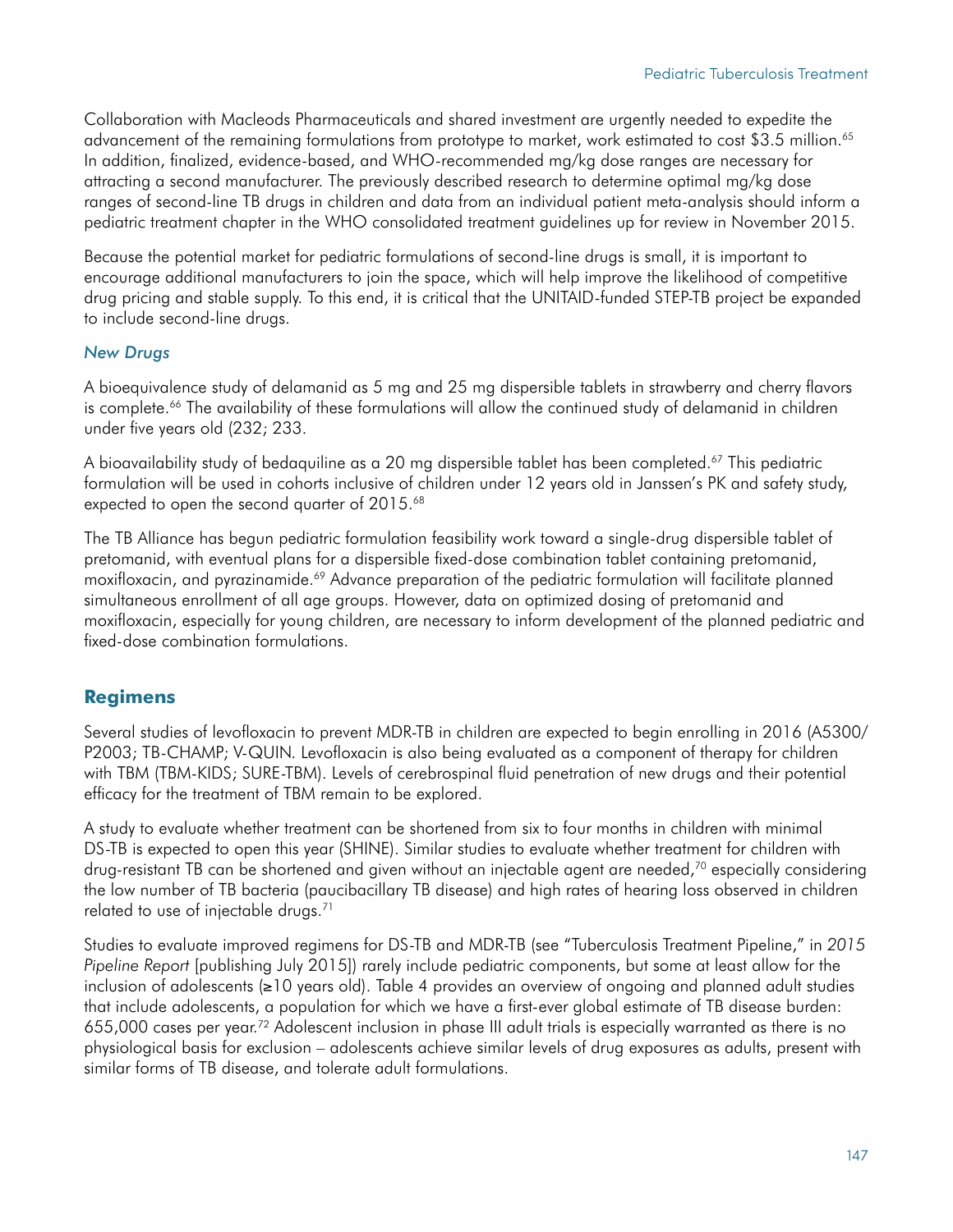# Table 4. Ongoing and Planned Adult TB Studies That Include Adolescents

| <b>Study/Regimen</b>                                                                                         | <b>Status</b>                                   | <b>Population(s)</b>                                                                                                                                | Sponsor(s)                               |  |  |
|--------------------------------------------------------------------------------------------------------------|-------------------------------------------------|-----------------------------------------------------------------------------------------------------------------------------------------------------|------------------------------------------|--|--|
| <b>PREVENTION</b>                                                                                            |                                                 |                                                                                                                                                     |                                          |  |  |
| <b>ACTG A5279</b><br>4 weeks of daily rifapentine and isoniazid for prevention of TB<br>NCT01404312*         | Enrolling; results expected<br>2018             | HIV-positive adults and adolescents $\geq$ 13<br>vears old with LTBI                                                                                | NIAID, ACTG, IMPAACT                     |  |  |
| <b>ACTG A5300/IMPAACT 2003</b><br>(PHOENIX)<br>6 months levofloxacin vs. isoniazid for prevention of MDR-TB  | Planned; opening 2016;<br>results expected 2020 | HIV-positive or HIV-negative infant, child,<br>adolescent, and adult household contacts                                                             | <b>NIAID</b>                             |  |  |
| <b>V-QUIN</b><br>6 months levofloxacin vs. placebo for prevention of MDR-TB                                  | Planned; opening 2015;<br>results expected 2020 | HIV-positive or HIV-negative infant, child,<br>adolescent, and adult household contacts                                                             | <b>NHMRC</b>                             |  |  |
| <b>TREATMENT</b>                                                                                             |                                                 |                                                                                                                                                     |                                          |  |  |
| <b>TBTC 31</b><br>Safety and efficacy of rifapentine-containing regimens to shorten<br>treatment of TB       | Planned; opening 2015                           | HIV-negative and HIV-positive adults and<br>adolescents ≥12 years old with TB                                                                       | TBTC                                     |  |  |
| <b>TRUNCATE-TB</b><br>Safety and efficacy of 2-month new regimens for treatment of TB                        | Planned; opening 2015                           | HIV-negative and HIV-positive,<br>treatment-naive adults with TB; planned<br>inclusion of adolescents ≥12 years old<br>delayed pending Janssen C211 | UCL, BMRC, Wellcome<br>Trust, DFID, NMRC |  |  |
| NiX-TB<br>Safety and efficacy of PaLJ(Z) to shorten treatment of XDR-TB<br>NCT02333799*                      | Enrolling; results expected<br>2021             | HIV-negative and HIV-positive adults and<br>adolescents ≥14 years old with XDR-TB                                                                   | <b>TB Alliance</b>                       |  |  |
| <b>ReDEFINe</b><br>Safety and efficacy of high-dose rifampin for treatment of TBM<br>NCT02169882*            | Enrolling; results expected<br>June 2016        | Adults and adolescents ≥15 years old<br>with TBM                                                                                                    | <b>USAID</b>                             |  |  |
| endTB<br>Safety and efficacy of new bedaquiline- or delamanid-containing<br>regimens for treatment of MDR-TB | Planned; opening December<br>2015               | Adults and adolescents ≥15 years old<br>with MDR-TB                                                                                                 | UNITAID, MSF, PIH, IRD                   |  |  |
| *National Institutes of Health clinical trial identifiers; for more information go to ClinicalTrials.gov.    |                                                 |                                                                                                                                                     |                                          |  |  |

ACTG: AIDS Clinical Trials Group, National Institute of Allergy and Infectious Diseases (United States) BMRC: British Medical Research Council DFID: Department for International Development (United Kingdom) IMPAACT: International Maternal, Pediatric, Adolescent AIDS Clinical Trials Group, U.S. National Institutes of Health IRD: Interactive Research and Development J: bedaquiline L: linezolid MSF: Médecins Sans Frontières NIAID: National Institute of Allergy and Infectious Diseases (United States) NHMRC: National Health and Medical Research Council (Australia) NMRC: National Medical Research Council (Singapore) Pa: pretomanid (PA-824) PIH: Partners In Health TBTC: Tuberculosis Trials Consortium, U.S. Centers for Disease Control and Prevention UCL: University College London USAID: United States Agency for International Development XDR-TB: extensively drug-resistant tuberculosis Z: pyrazinamide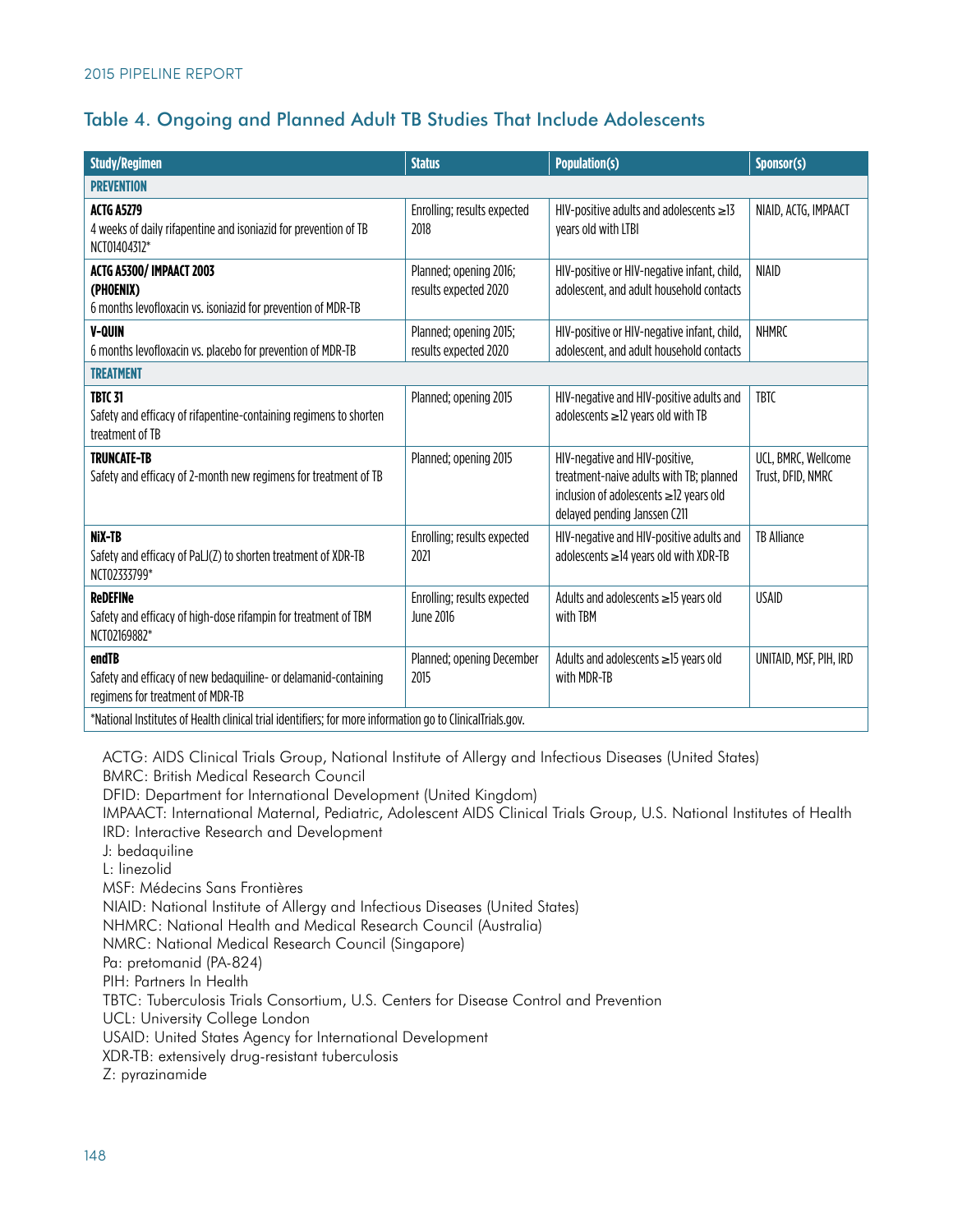# **Recommendations**

Stand-alone strategies focused on addressing TB in adults are insufficient to achieving the ambitious targets set forth in the End TB Strategy.<sup>73</sup> Recent recognition within the field of the importance of expanding prevention and treatment of pediatric TB has resulted in an increasingly full roster of studies in children. Yet much work remains to be done to expedite studies of regimens and new drugs in children and to advance the development of pediatric formulations of second-line drugs.

### Expedite investigation of new drugs and regimens in children.

#### *For drug companies*

Pediatric investigation of new TB drugs and regimens should begin as soon as efficacy and safety have been established in adults (phase IIb studies); cohorts for PK and safety studies in children should be recruited in parallel; and adolescents ≥10 years old should be included in TB drug trials phase IIb and later.<sup>74</sup> These recommendations require drug sponsors and investigators planning studies of new TB drugs and regimens in adults to consider work necessary for facilitating eventual expansion of the targeted indication to children early on. Upstream decisions and lack of planning greatly (and often adversely) affect pediatric research and access timelines. Ultimately, knowledge gained from investigations focused on individual drugs should inform the design and implementation of pediatric-friendly treatment regimens (e.g., a nine-month, injection-sparing regimen for MDR-TB in children that incorporates optimized doses of existing and new TB drugs).

## *For regulatory authorities*

More thoughtful requirements from stringent regulatory authorities will also help ensure the timely inclusion of children in TB research. The Orphan Drug Act should be amended so that it does not allow drugs exemption from the Pediatric Research Equity Act when additional pediatric-specific data are necessary for an indication in children younger than 18 years old. The Pediatric Research Equity Act should explicitly require investigation in all affected pediatric subpopulations. Similarly, the EMA Pediatric Committee on PIPs should work with drug sponsors to ensure the inclusion of HIV-positive children in planned investigations of new TB drugs.

## Advance the development of pediatric formulations of second-line drugs.

- The WHO must issue formal dosing recommendations for second-line TB drugs in children and invite expressions of interest for pediatric formulations in line with its dosing recommendations. These two steps are required before the development of urgently needed pediatric formulations can advance.
- In tandem, the UNITAID-funded STEP-TB project should be expanded to take forward existing pediatric formulation prototypes of second-line TB drugs and to provide incentives for competing manufacturers to enter the market.

#### Increase investments in pediatric TB research and development.

- The trend of inadequate pediatric TB R&D funding must be reversed if we are to achieve zero TB deaths, new infections, suffering, and stigma, especially before 2035.
- The NICHD should continue to support studies critical to improving treatment of pediatric TB and to filling both long-standing and new gaps in pediatric PK and safety data, especially for HIV-positive children taking ARVs.
- UNITAID should expand funding for the STEP-TB project to facilitate expedited market introduction of pediatric formulations of second-line and new TB drugs, especially given the limited market size and lack of interest from manufacturers. Public money should be complemented by investment and commitment from manufacturers entering the pediatric TB market.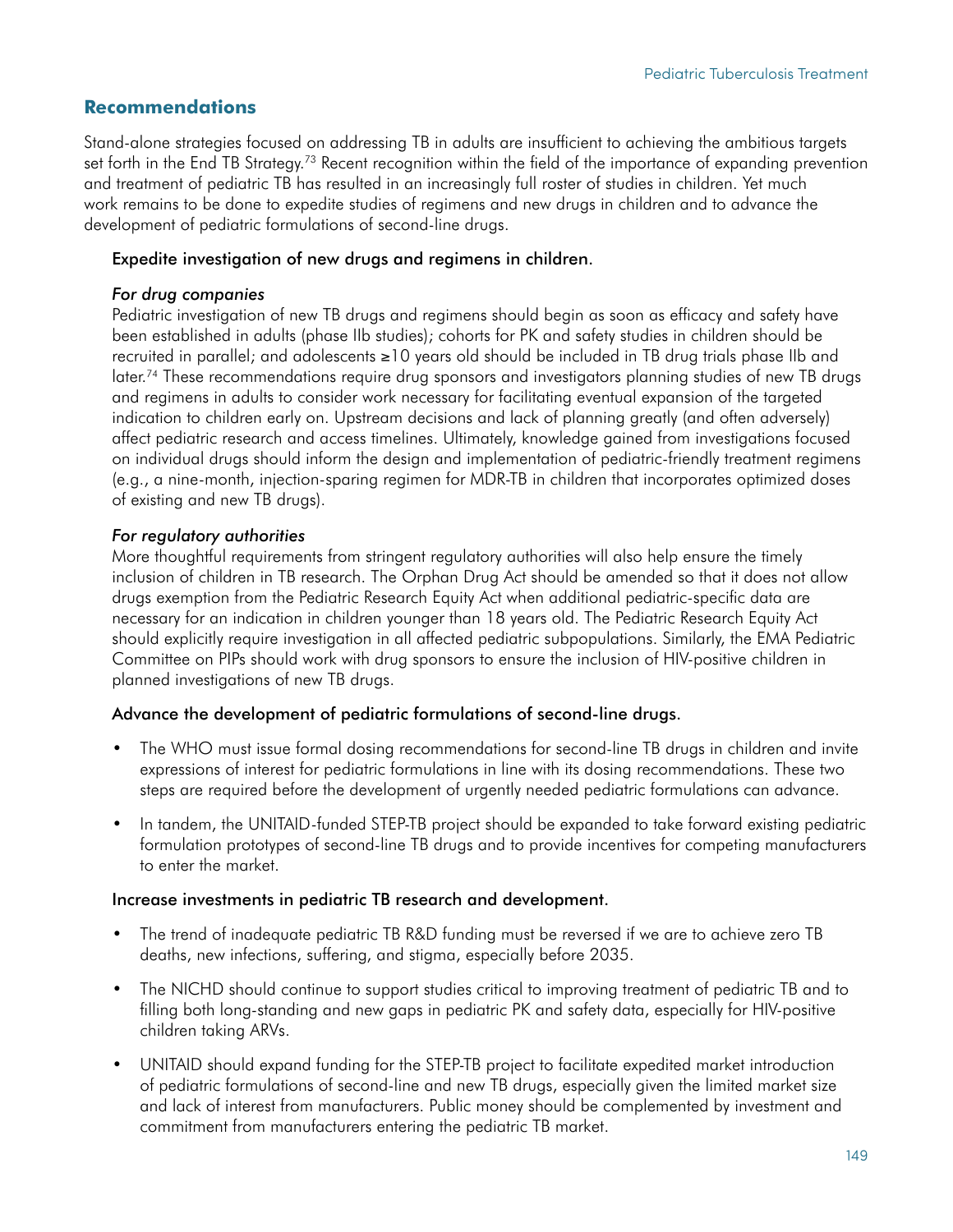#### **REFERENCES**

UWCLH: Union World Conference on Lung Health

Unless otherwise noted, all links were accessed on May 29, 2015.

1. Nachman S, Ahmed A, Amanullah F, et al. Towards earlier inclusion of children in tuberculosis drug trials: a consensus statement. Lancet. 2015 May 7. dx.doi.org/10.1016/S1473-3099(15)00007-9. [Epub ahead of print]

2. Ibid.

- 3. Nachman S, Ahmed A, Amanullah F, et al. Towards earlier inclusion of children.
- 4. All dollar figures in this chapter represent U.S. dollars.
- 5. World Health Organization, Stop TB Partnership, Treatment Action Group, International Union Against Tuberculosis and Lung Disease, U.S. Agency for International Development, U.S. Centers for Disease Control and Prevention, and UNICEF. Roadmap for childhood tuberculosis. Geneva: World Health Organization; 2013. [http://www.who.int/tb/challenges/children/en/.](http://www.who.int/tb/challenges/children/en/)
- 6. Frick M. 2014 report on tuberculosis research funding trends, 2005–2013. New York: Treatment Action Group; 2014. [http://www.](http://www.treatmentactiongroup.org/tbrd2014) [treatmentactiongroup.org/tbrd2014.](http://www.treatmentactiongroup.org/tbrd2014)
- 7. Ibid.
- 8. Ibid.
- 9. Ibid.
- 10. McKenna L. Playing catch-up: pediatric tuberculosis treatment pipeline. In: Clayden P, Collins S, Daniels C, et al.; i-base/Treatment Action Group. 2014 pipeline report. Edited by Andrea Benzacar. New York: Treatment Action Group; 2014. p. 217–32. [http://www.pipelinereport.org.](http://www.pipelinereport.org)
- 11. Garcia-Prats AJ, Thee S, Draper HR, et al. The pharmacokinetics and safety of the fluoroquinolones for the treatment and prevention of drugresistant tuberculosis in HIV-infected and -uninfected children. Paper presented at: MDR-TB in Children and Adolescent TB Issues Symposium at the 44th UWCLH; 2013 November 1; Paris, France.
- 12. Thee, Stephanie. The pharmacokinetics of ofloxacin and levofloxacin in HIV-infected and -uninfected children with tuberculosis (Abstract OP-212- 02). Paper presented at: Novel Concept in the Diagnosis and Treatment of Tuberculosis and Children Oral Abstract Session at the 44th UWCLH; 2013 November 2; Paris, France.
- 13. Thee S, Garcia-Prats AJ, McIlleron HM, et al. Pharmacokinetics of ofloxacin and levofloxacin for prevention and treatment of multidrug-resistant tuberculosis in children. Antimicrob Agents Chemother. 2014 May;58(5):2948–51. doi: 10.1128/AAC.02755-13.
- 14. Hesseling AC. Pharmacokinetics of second-line TB therapy in children. Paper presented at: State of the Art on Childhood TB Treatment and Diagnostics Symposium at the 43rd UWCLH; 2012 November 16; Kuala Lumpur, Malaysia.
- 15. World Health Organization. Rapid advice: treatment of tuberculosis in children. Geneva: World Health Organization; 2010. [http://whqlibdoc.](http://whqlibdoc.who.int/publications/2010/9789241500449_eng.pdf?ua=1) [who.int/publications/2010/9789241500449\\_eng.pdf?ua=1](http://whqlibdoc.who.int/publications/2010/9789241500449_eng.pdf?ua=1).
- 16. Hesseling AC. Tuberculosis in children. Presented at: Tuberculosis magic bullets and moving targets symposium at the 22nd Conference on Retroviruses and Opportunistic Infections; 2015 February 25; Seattle, WA.
- 17. Zvada S, Prins M, Mulligan C, et al. Pharmacokinetics of rifampicin, isoniazid and pyrazinamide in children on 2010 WHO/IUATLD guideline doses. Presented at: 7th International Workshop on Clinical Pharmacology of TB Drugs; 2014 September 5; Washington, D.C.
- 18. Bekker A, Schaaf HS, Seifart HI, et al. Pharmacokinetics of isoniazid in low-birth-weight and premature infants. Antimicrob Agents and Chemother. 2014 Apr;58(4):2229–34. doi: 10.1128/AAC.01532-13.
- 19. Ibid.
- 20. Hesseling AC. Tuberculosis in children.
- 21. Thee S, Garcia-Prats AJ, Draper HR, et al. Pharmacokinetics and safety of moxifloxacin in children with multidrug-resistant tuberculosis. Clin Infect Dis. 2015 Feb 15;60(4):549–56. doi: 10.1093/cid/ciu868.

22. Ibid.

- 23. Thee S. The pharmacokinetics of moxifloxacin in children with MDR-TB. Presented at: Emerging perspectives in treatment of pediatric MDR-TB at the 45th UWCLH; 2014 November 1; Barcelona, Spain.
- 24. Ibid.
- 25. McKenna L. Playing catch-up: pediatric tuberculosis treatment pipeline. 2014.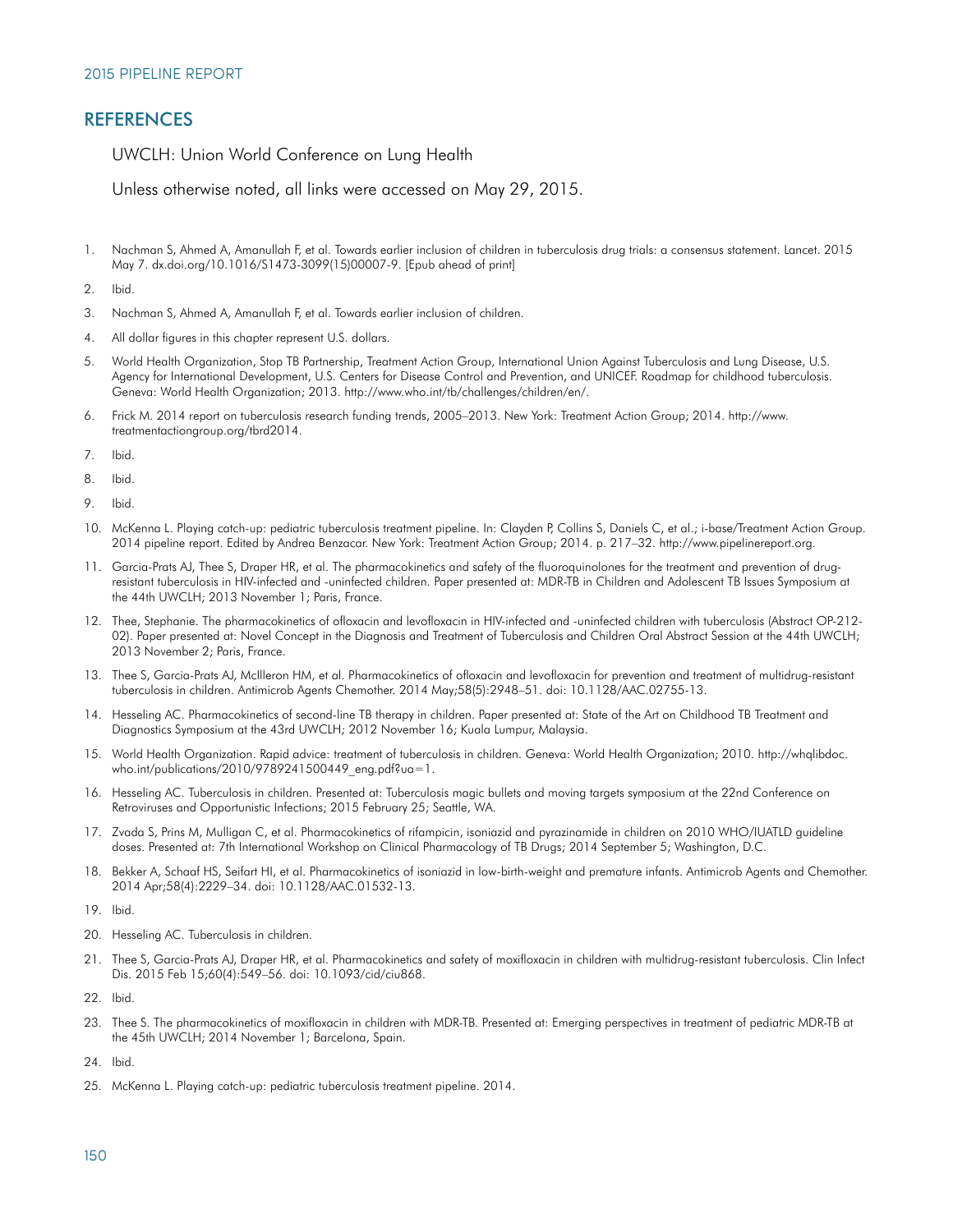- 26. Gonzalez D, Mase S, Jereb J, et al. Population pharmacokinetics of levofloxacin in children treated for, or exposed to, multidrug resistant tuberculosis in the Federated States of Micronesia and Republic of Marshall Islands. J Pharmacokinet Pharmacodyn 2013;40:S47–S48.
- 27. Hafkin, Jeffrey (Otsuka Pharmaceutical Co., Bethesda, MD). Teleconference with: Childhood TB Core Team. 2015 March 10.
- 28. Hafkin J. Delamanid pediatric program update. Presented at: Emerging perspectives in the treatment of pediatric MDR-TB at the 45th UWCLH; 2014 November 1; Barcelona, Spain.
- 29. Boulle A, Van Cutsem G, Cohen K, et al. Outcomes of nevirapine- and efavirenz-based antiretroviral therapy when coadministered with rifampicin-based antitubercular therapy. JAMA. 2008;300:530–9.
- 30. Martinson NA, Barnes GL, Moulton LH, et al. New regimens to prevent tuberculosis in adults with HIV infection. N Engl J Med. 2011 Jul 7;365(1):11–20. doi: 10.1056/NEJMoa1005136.
- 31. Weiner M, Egelund EF, Engle M, et al. Pharmacokinetic interaction of rifapentine and raltegravir in healthy volunteers. Antimicrob Chemother. 2013 December 15;69(4):1079–85. doi: 10.1093/jac/dkt483.
- 32. Temple ME, Nahata MC. Rifapentine: its role in the treatment of tuberculosis. Ann Pharmacother. 1999;33:1203–10.
- 33. Burton, Deron. Study 35 Proposal. Presented at: TBTC Study 31 Training; 2015 May 5; Decatur, GA.
- 34. Hesseling, Anneke (Desmond Tutu Tuberculosis Center, Cape Town, South Africa). Personal communication with: Lindsay McKenna (Treatment Action Group, New York, NY). 2015 April 8.
- 35. National Institutes of Health (U.S.). NIH, South African Medical Research Council award \$8 million in HIV, TB grants [Internet]. 2015 April 13. [http://www.nih.gov/news/health/apr2015/niaid-13.htm.](http://www.nih.gov/news/health/apr2015/niaid-13.htm)
- 36. Garcia-Prats, Anthony J. (Desmond Tutu TB Center, Stellenbosch, South Africa). Personal communication with: Lindsay McKenna (Treatment Action Group, New York, NY). 2015 April 14.
- 37. Ibid.
- 38. Ibid.
- 39. Hafkin, Jeffrey (Otsuka Pharmaceutical Co., Bethesda, MD). Teleconference with: Childhood TB Core Team. 2015 March 10.
- 40. De Schryver, Daniel (Janssen Infectious Diseases, Beerse, Belgium). Personal communication with: Lindsay McKenna (Treatment Action Group, New York, NY). 2015 April 7.
- 41. Cook-Scalise, Sarah (TB Alliance, New York, NY). Personal communication with: Lindsay McKenna (Treatment Action Group, New York, NY). 2015 May 27.
- 42. European Medicines Agency. Bedaquiline (fumarate). PIP number: EMEA-000912-PIP01-10-M01. [http://www.ema.europa.eu/ema/index.](http://www.ema.europa.eu/ema/index.jsp?curl=pages/medicines/pips/EMEA-000912-PIP01-10-M01/pip_000676.jsp&mid=WC0b01ac058001d129) [jsp?curl=pages/medicines/pips/EMEA-000912-PIP01-10-M01/pip\\_000676.jsp&mid=WC0b01ac058001d129](http://www.ema.europa.eu/ema/index.jsp?curl=pages/medicines/pips/EMEA-000912-PIP01-10-M01/pip_000676.jsp&mid=WC0b01ac058001d129).
- 43. European Medicines Agency. Delamanid. PIP number: EMEA-001113-PIP01-10-M03. [http://www.ema.europa.eu/ema/index.jsp?curl=pages/](http://www.ema.europa.eu/ema/index.jsp?curl=pages/medicines/pips/EMEA-001113-PIP01-10-M03/pip_000797.jsp&mid=WC0b01ac058001d129) [medicines/pips/EMEA-001113-PIP01-10-M03/pip\\_000797.jsp&mid=WC0b01ac058001d129.](http://www.ema.europa.eu/ema/index.jsp?curl=pages/medicines/pips/EMEA-001113-PIP01-10-M03/pip_000797.jsp&mid=WC0b01ac058001d129)
- 44. Murray, Stephen (TB Alliance, New York, NY). Teleconference with: NIH-convened Working Group on New TB Drugs in Pediatrics and Pregnant Women. 2014 June 13.
- 45. Nachman S, Ahmed A, Amanullah F, et al. Towards earlier inclusion of children.
- 46. Murray, Stephen (TB Alliance, New York, NY). Teleconference with: NIH-convened Working Group on New TB Drugs in Pediatrics and Pregnant Women. 2014 June 13.
- 47. Murray, Stephen (TB Alliance, New York, NY). Personal communication with: Lindsay McKenna (Treatment Action Group, New York, NY). 2015 April 8.
- 48. Acosta, Edward (University of Alabama, Birmingham, AL). Teleconference with: NIH-convened Working Group on New TB Drugs in Pediatrics and Pregnant Women. 2014 October 23.
- 49. Food and Drug Administration (U.S.) Orphan Drug Act of 1983, Public Law 97–414. Sect. 526 (1983). [http://www.fda.gov/](http://www.fda.gov/RegulatoryInformation/Legislation/FederalFoodDrugandCosmeticActFDCAct/SignificantAmendmentstotheFDCAct/OrphanDrugAct/default.htm) [RegulatoryInformation/Legislation/FederalFoodDrugandCosmeticActFDCAct/SignificantAmendmentstotheFDCAct/OrphanDrugAct/default.htm](http://www.fda.gov/RegulatoryInformation/Legislation/FederalFoodDrugandCosmeticActFDCAct/SignificantAmendmentstotheFDCAct/OrphanDrugAct/default.htm).
- 50. Food and Drug Administration (U.S.). Pediatric Research Equity Act of 2003, Public Law 108–155. [http://www.gpo.gov/fdsys/pkg/PLAW-](http://www.gpo.gov/fdsys/pkg/PLAW-108publ155/html/PLAW-108publ155.htm)[108publ155/html/PLAW-108publ155.htm.](http://www.gpo.gov/fdsys/pkg/PLAW-108publ155/html/PLAW-108publ155.htm)
- 51. Food and Drug Administration (U.S.). Best Pharmaceuticals for Children Act (BPCA) of 2002, Public Law 107–109. Sect. 10 (2002). [http://www.](http://www.fda.gov/RegulatoryInformation/Legislation/FederalFoodDrugandCosmeticActFDCAct/SignificantAmendmentstotheFDCAct/ucm148011.htm) [fda.gov/RegulatoryInformation/Legislation/FederalFoodDrugandCosmeticActFDCAct/SignificantAmendmentstotheFDCAct/ucm148011.htm.](http://www.fda.gov/RegulatoryInformation/Legislation/FederalFoodDrugandCosmeticActFDCAct/SignificantAmendmentstotheFDCAct/ucm148011.htm)
- 52. European Medicines Agency. Delamanid.
- 53. European Medicines Agency. Bedaquiline (fumarate).
- 54. Maroni, Marilyn (Sanofi, Gentilly, France). Presentation at: 35th Bi-annual TBTC Meeting; 2014 October 15; Atlanta, GA.
- 55. Cieren-Puiseux (Sanofi, Gentilly, France). Personal communication with: Lindsay McKenna (Treatment Action Group, New York, NY). 2015 April 2.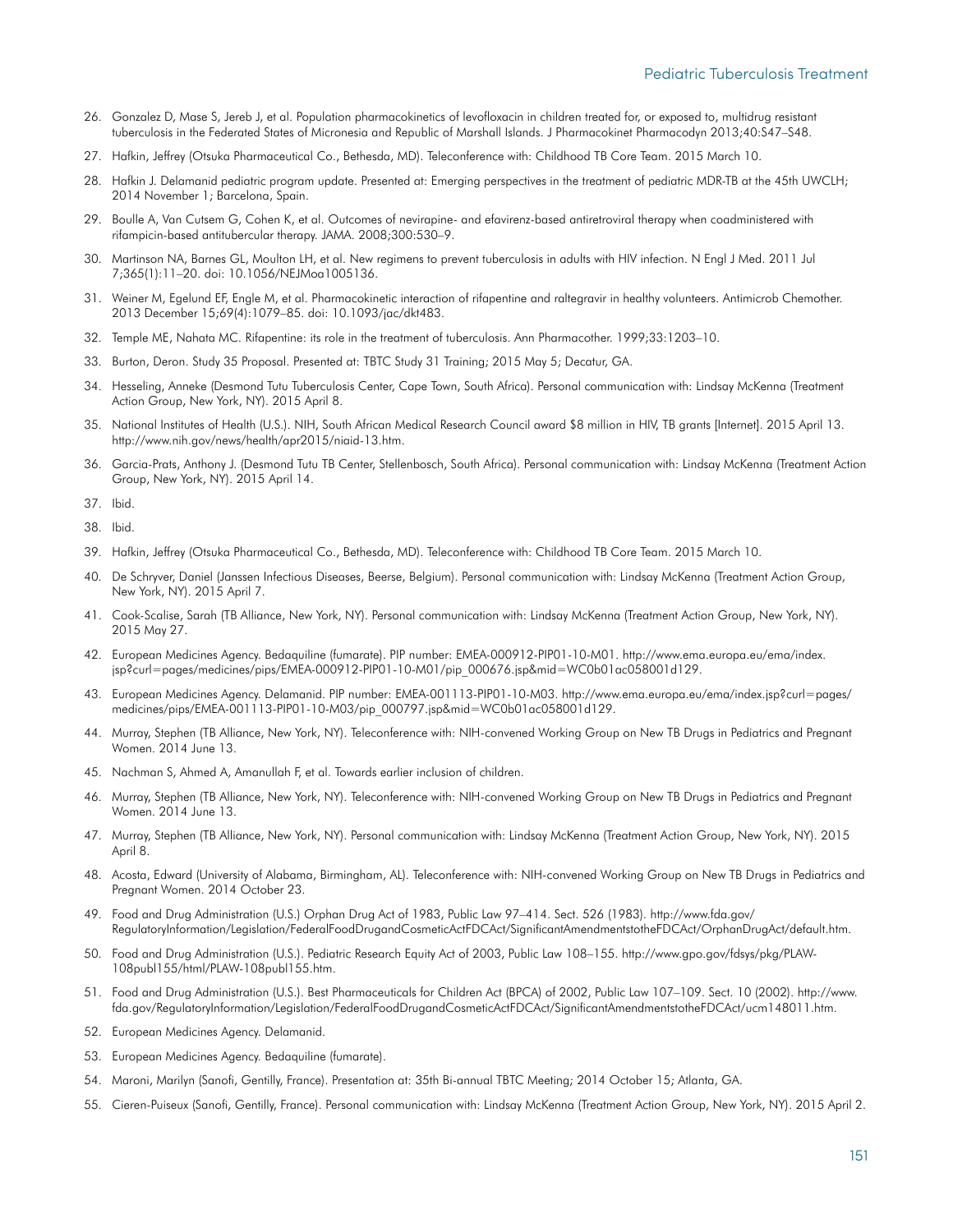- 56. Scott, Cherise (TB Alliance, New York, NY). Teleconference with: Childhood TB Core Team. 2015 March 10.
- 57. World Health Organization. Guidance for national tuberculosis programs on the management of tuberculosis in children. 2nd ed. Geneva: World Health Organization; 2014. [http://www.who.int/tb/publications/childtb\\_guidelines/en/](http://www.who.int/tb/publications/childtb_guidelines/en/).
- 58. Scott, Cherise (TB Alliance, New York, NY). Teleconference with: Childhood TB Core Team. 2015 March 10.
- 59. Ibid.
- 60. Ibid.
- 61. Brigden G, Furin J, Van Gulik C, Marais B. Getting it right for children: improving tuberculosis treatment access and new treatment options. Expert Review Anti Infect Ther. 2015 Apr;13(4)451–61. doi: 10.1586/14787210.2015.1015991.
- 62. Furin J, Brigden G, Lessem E, Becerra MC. Novel pediatric delivery systems for second-line anti-tuberculosis medications: a case study. Int J Tuberc Lung Dis. 2013 Sep;17(9):1239–41. doi:<http://dx.doi.org/10.5588/ijtld.13.0196>.
- 63. Brigden G, Furin J, McKenna L, et al. Issues administering oral second-line medications to children with multidrug-resistant TB (MDR-TB). Oral abstract presented at: 45th UWCLH; 2014 November 1; Barcelona, Spain.
- 64. Agarwal, Vijay (Macleods Pharmaceuticals Ltd., Mumbai, India). Personal communication with: Lindsay McKenna (Treatment Action Group, New York, NY). 2015 January 16.
- 65. Ibid.
- 66. Hafkin, Jeffrey (Otsuka Pharmaceutical Co., Bethesda, MD). Teleconference with: Childhood TB Core Team. 2015 March 10.
- 67. De Schryver, Daniel (Janssen Infectious Diseases, Beerse, Belgium). Personal communication with: Lindsay McKenna (Treatment Action Group, New York, NY). 2015 April 7.
- 68. Ibid.
- 69. Murray, Stephen (TB Alliance, New York, NY). Personal communication with: Lindsay McKenna (Treatment Action Group, New York, NY). 2015 April 8.
- 70. Hesseling AC. Tuberculosis in children.
- 71. Seddon J, Thee S, Jacobs K, et al. Hearing loss in children treated for multidrug-resistant tuberculosis. J Infect. 2013 Apr;66(4):320–9. doi: 10.1016/j.jinf.2012.09.002.
- 72. Snow K, Graham S, Sismandidis B, et al. The epidemiology of TB, TB/HIV and MDR-TB in adolescents: what is the extent of the problem? Presented at: 45th UWCLH; 2014 November 1; Barcelona, Spain.
- 73. World Health Organization. Global strategy and targets for tuberculosis prevention, care and control after 2015. Geneva: World Health Organization; 2013. [http://www.who.int/tb/post2015\\_tbstrategy.pdf](http://www.who.int/tb/post2015_tbstrategy.pdf).
- 74. Nachman S, Ahmed A, Amanullah F, et al. Towards earlier inclusion of children.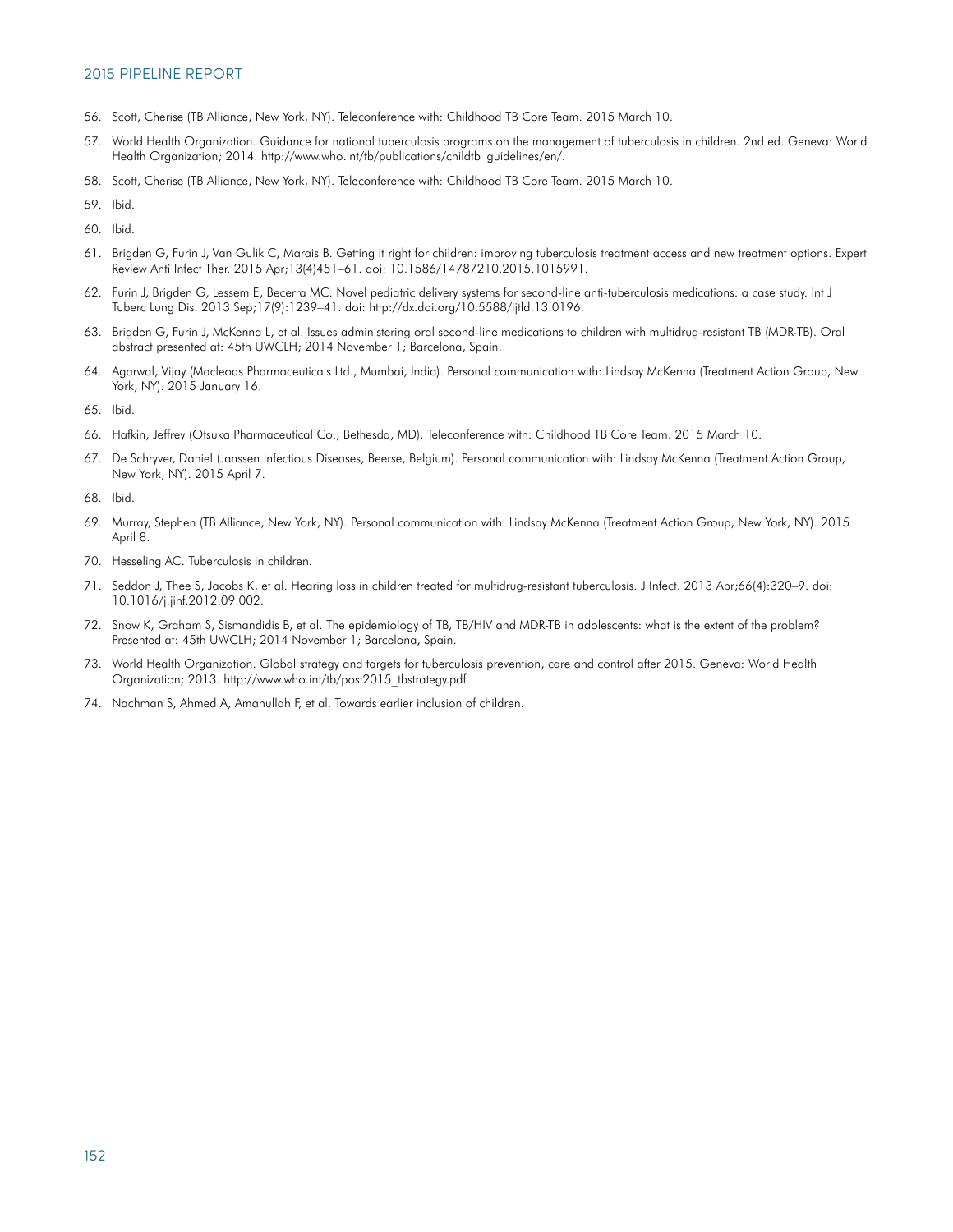# The Tuberculosis Diagnostics Pipeline

By Mark Harrington

*That things just go on like this* is *the catastrophe.*

-Walter Benjamin<sup>1</sup>

## Introduction

Because of the lack of effective, accessible point-of-care (POC) tests for all forms of tuberculosis (TB), 1.5 million people die of this treatable, usually curable disease each year. Annually, 3 million, or one-third of all, TB cases are never detected, reported, or properly treated. Among people with multidrug-resistant TB (MDR-TB), fewer than 20% receive proper treatment.2 The lack of effective TB diagnosis and drug-susceptibility testing (DST) is responsible both for onward transmission of TB and for unnecessary suffering and death.

The world's failure to invest in a successful effort to render all cases of TB easily diagnosable remains baffling and infuriating. Countries and global donors are investing billions in often poorly functioning TB programs whose greatest needs – for better diagnostics, drugs, and vaccines – are being drastically underfunded by research institutions in both developed and developing countries. Treatment Action Group's most recent report on TB research and development (R&D) funding trends shows that in 2013 the world invested just US\$67.77 million in TB diagnostics R&D. This represents a mere 19.9% of the annual US\$340 million investment recommended by the World Health Organization (WHO) in its *Global Plan to Stop TB: 2011–2015*. 3,4 Even the few improved new technologies that have been endorsed by the WHO over the past seven years are underused and inaccessible to most people with TB today.

Last year's *Pipeline Report* described TB diagnostics research as being "at a standstill." It would be an exaggeration to say the last 12 months have seen an increase in momentum or investment. This chapter describes the noteworthy advances that have been documented in the published literature or occurred in clinical trials or policy.

# Background

For the past 133 years, sputum-smear microscopy for acid-fast bacilli – of which TB is one – has been the most widely used test for TB. The test is nonspecific to TB and misses up to half of pulmonary cases – even more among children and HIV-positive people – and by definition all extrapulmonary ones. TB culture on solid media has also been used to diagnose TB for over a century and in DST since the introduction of TB chemotherapy in the 1940s. But culture on solid media can take months, meaning that results cannot be used to guide therapy at the outset. In 1993, the WHO recommended the microscopy-based DOTS strategy for worldwide TB control. One unanticipated consequence of the recommendation may have been to lead some countries to further degrade – if they had not already dismantled – their TB microbiology (culture) laboratories. In these cases, the ability to diagnose drug-resistant TB or to determine appropriate treatment was being dismantled just as the worldwide MDR-TB epidemic made its explosive debut.

In late 2006, researchers from South Africa and the United States reported an outbreak of extensively drugresistant TB (XDR-TB) at an HIV clinic in rural KwaZulu-Natal, South Africa.5 Activists and policy makers realized that countries needed to move fast to improve TB laboratory capacity and to modernize the diagnostics armamentarium used in medium- and low-income-country TB programs. Over the course of 2008,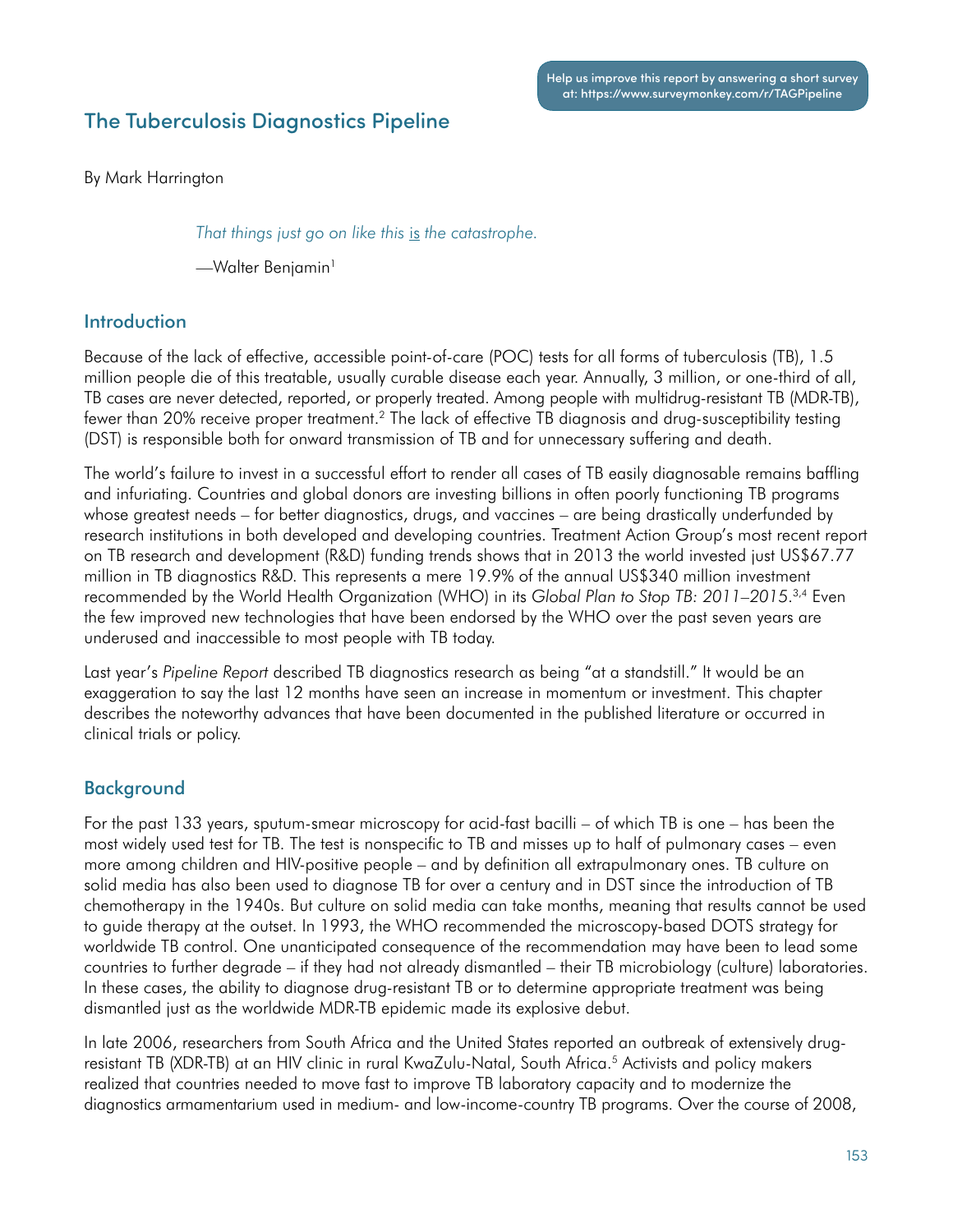groups such as the AIDS Rights Association of Southern Africa, Médecins Sans Frontières, Partners In Health, and Treatment Action Group held two workshops to highlight the need for a TB POC test and to develop target product profiles.58 The following three years saw a surge of new WHO recommendations including:

- liquid culture media such as the mycobacterial growth indicator tube automated platform,<sup>6</sup>
- rapid species identification such as with the Capilia rapid speciation test to distinguish TB from nontuberculous mycobacteria (NTM),<sup>6</sup> and
- line probe assays for rapid detection of MDR-TB such as the GenoType MTBDR*plus* assay.7

These tests provided advantages over smear microscopy and solid culture. TB in liquid culture was measurable in weeks rather than months. The speciation test revealed in 20 minutes whether a culture was *Mycobacterium tuberculosis* (MTB) or NTM. The GenoType MDRTB*plus* could diagnose many forms of TB with common genetic mutations to rifampin and isoniazid – resistance to both of which was the signature of MDR-TB – within a day or two.

The WHO continued to broaden the recommended laboratory options for low- and middle-income countries with policy statements on:

- noncommercial culture and DST methods,<sup>8</sup>
- same-day diagnosis by microscopy,<sup>9</sup>
- fluorescence microscopy,<sup>10</sup> and
- the GeneXpert MTB/RIF (rifampin) automated, real-time, cartridge-based PCR nucleic acid amplification test (NAAT)  $(2010)^{11}$  updated 2013).<sup>12</sup>

Increasingly, NAA-based diagnostic tests are replacing culture-based ones for many diseases and, in the form of HIV and hepatitis C virus viral-load assays, have long been the basis for clinical staging and monitoring of treatment. In only two hours, the Xpert MTB/RIF test can determine from sputum whether TB and rifampin resistance are present; Xpert has also demonstrated sensitivity and specificity using samples from nonpulmonary tissues and fluids where TB is growing (gastric juices, lymph nodes, and cerebrospinal  $fluid)$ .<sup>12a,12b</sup>

All, however, are expensive laboratory tests requiring electricity, controlled temperature, and trained personnel, all of which are in short or erratic supply at the points of care where most people at risk for or living with TB receive their care.

The WHO also tried to simplify the lives of laboratory workers and defray unnecessary costs to patients and payers by recommending against the use of common serologic (blood) tests for TB13 and interferon-gamma release assays (IGRAs) in low- and middle-income countries.14

The WHO has yet to recommend a new TB diagnostic test since Xpert (2010/2013). In 2013, expert review panels found significant flaws with both the Eiken TB-LAMP15 (loop-mediated isothermal amplification) and the Hain Lifescience MTBDR*sl* (which aims to detect resistance to second-line fluoroquinolones and injectables) tests,<sup>16</sup> declined to recommend them based on insufficient evidence, and suggested additional research.

The WHO has not reviewed the MTBDR*sl* test subsequently, and results of a June 2015 review of LAMP are not yet publicly known.

In June 2015, a WHO expert group reviewed data on the Alere Determine urine lipoarabinomannan (LAM) lateral flow test. The results of this review are not yet public.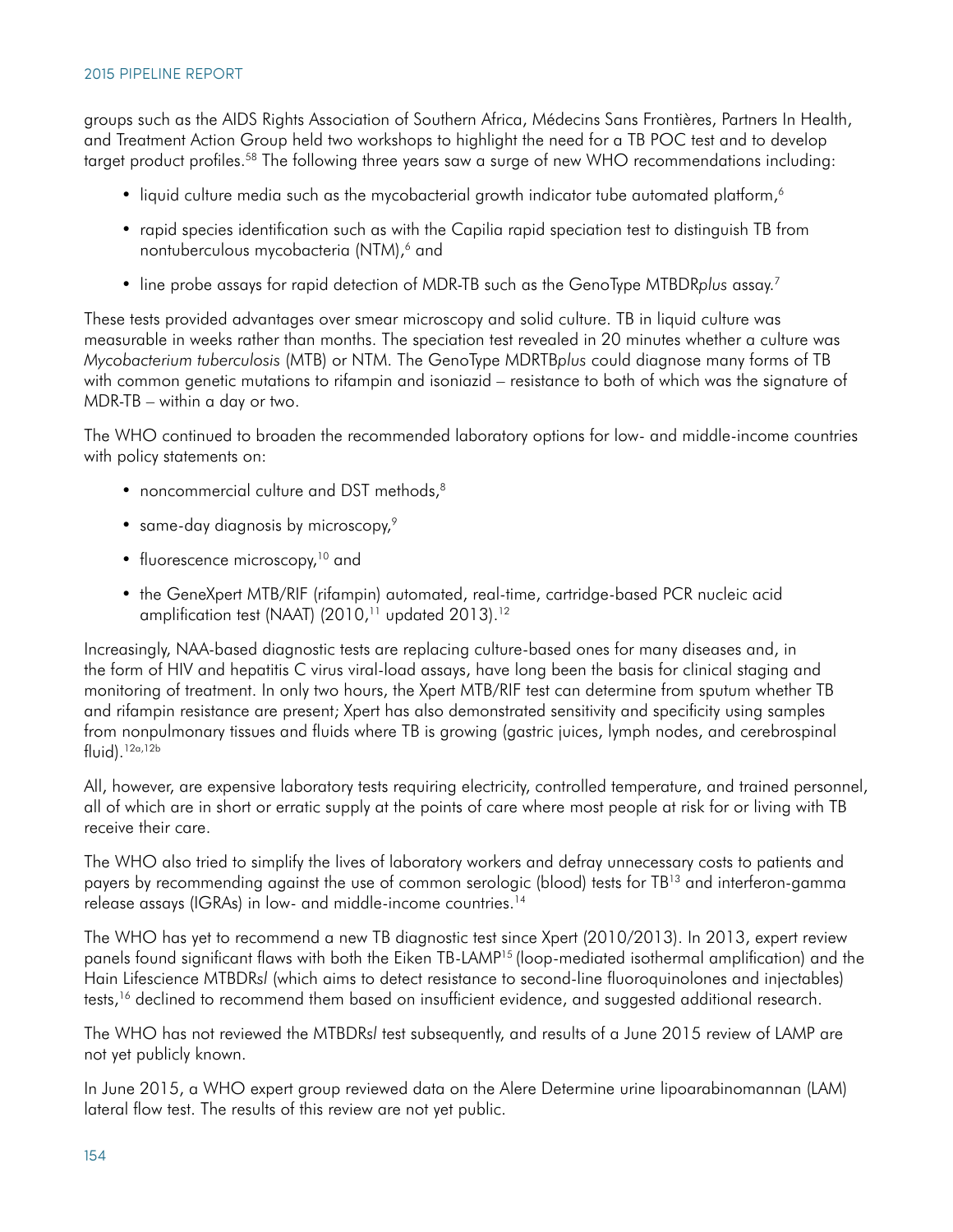Table 1 lists TB diagnostic test candidates relatively late in development with data published since the *2014 Pipeline Report*. For an encyclopedic review of the current TB diagnostic pipeline, see the 2014 UNITAID *Tuberculosis Diagnostics Laboratory and Market Landscape, 3rd edition*. 17 More succinct overviews are available from Pai,18 Pai and Schito,19 and Dorman.20 Table 2 lists other tests discussed in the *2014 Pipeline Report* with no new publications since last year's report.

### Table 1. 2015 Tuberculosis Diagnostics Pipeline: Products in Later-Stage Development or on Track for Evaluation by the WHO with New Published Data Since the *2014 Pipeline Report*

| <b>Test</b>                                             | <b>Type</b>                                                                        | <b>Sponsor</b>           | <b>Status</b>                                                                                                                                              | <b>Comments</b>                                                                                                                                      |  |  |
|---------------------------------------------------------|------------------------------------------------------------------------------------|--------------------------|------------------------------------------------------------------------------------------------------------------------------------------------------------|------------------------------------------------------------------------------------------------------------------------------------------------------|--|--|
| MOLECULAR/NAAT/DST                                      |                                                                                    |                          |                                                                                                                                                            |                                                                                                                                                      |  |  |
| BD MAX MTB assay                                        | qPCR for MTB in automated BD MAX                                                   | Becton, Dickinson        | 100% sensitive/specific for<br>smear-positive samples <sup>27</sup>                                                                                        |                                                                                                                                                      |  |  |
| EasyNAT                                                 | Isothermal DNA amplification/lateral<br>flow to detect MTB                         | Ustar                    | Poor sensitivity, especially for<br>smear-negative specimens, in<br>Tanzanian field study <sup>28</sup>                                                    |                                                                                                                                                      |  |  |
| FluoroType MTB                                          | Semi-automated direct MTB detection;<br>PCR in a closed system; results in 3 hours | Hain Lifescience         | Two new studies since 201429,30                                                                                                                            | Marketed                                                                                                                                             |  |  |
| GeneChip                                                | RT-PCR for RIF + INH DR                                                            | CapitalBio               | <b>Chinese Center for Disease Control</b><br>and Prevention and University of<br>Georgia published a paper on 1,400<br>samples from SW China <sup>31</sup> | Marketed                                                                                                                                             |  |  |
| GenoType MTBDRsI                                        | Line probe assay for $FQ + SLID$ resistance                                        | Hain Lifescience         | WHO urged further study; <sup>16</sup> 2014<br>Cochrane review equivocal <sup>33</sup>                                                                     | Sponsor claims 2.0 version superior <sup>32</sup>                                                                                                    |  |  |
| LiPA pyrazinamide                                       | Line probe assay for PZA resistance                                                | Nipro                    | Thai field study 2015 <sup>34</sup>                                                                                                                        | Marketed. No independent studies                                                                                                                     |  |  |
| MeltPro TB/INH                                          | Closed-tube RT-PCR for INH DR                                                      | Zeesan Biotech           | 3-site evaluation of 1,096 clinical<br>isolates <sup>35</sup>                                                                                              | Chinese FDA-approved                                                                                                                                 |  |  |
| MeltPro TB/STR                                          | Closed-tube RT-PCR for streptomycin DR                                             | Zeesan Biotech           | 3-site evaluation of 1,056 clinical<br>isolates <sup>36</sup>                                                                                              |                                                                                                                                                      |  |  |
| <b>PURE-LAMP</b>                                        | Manual NAAT by loop-mediated<br>isothermal amplification for MTB<br>detection      | Eiken                    | June 2014; <sup>50</sup> WHO review June 2015                                                                                                              | WHO review results not publicly known                                                                                                                |  |  |
| RealTime MTB/TB MDx<br>m2000                            | Automated RT-PCR for MTB; can be added<br>to HIV RNA platform                      | Abbott                   | Lower limit of detection than Roche<br>Cobas assay <sup>38</sup>                                                                                           | CE marked <sup>37</sup>                                                                                                                              |  |  |
| REBA MTB-XDR                                            | Line-probe assay for FQ + SLID DR                                                  | <b>YD Diagnostics</b>    | Initial study 2015 <sup>39</sup>                                                                                                                           | Marketed                                                                                                                                             |  |  |
| Xpert MTB/RIF Ultra                                     | Next-generation cartridge-based<br>detection of MTB + RIF resistance               | Cepheid                  | Initial study CROI 201540                                                                                                                                  | "Data showed the new Xpert MTB/<br>RIF Ultra test with a new sampling<br>processing cartridge is as sensitive as<br>liquid culture. #CR0I2015 #TB"41 |  |  |
| <b>VOLATILE ORGANIC COMPOUNDS</b>                       |                                                                                    |                          |                                                                                                                                                            |                                                                                                                                                      |  |  |
| Giant African pouched<br>rats (Cricetomys<br>gambianus) | Trained sniffer rates to detect MTB in<br>sputum                                   | Apopo<br>Foundation      | Initial study 2009 <sup>42</sup>                                                                                                                           | Rats detected 80% of MTB species<br>while ignoring Mycobacterium avium/<br>intracellulare <sup>43</sup>                                              |  |  |
| <b>AUTOMATED IMAGING</b>                                |                                                                                    |                          |                                                                                                                                                            |                                                                                                                                                      |  |  |
| CAD 4TB                                                 | Digital CXR for TB screening                                                       | Delft Imaging<br>Systems | Used in ZAMSTAR study                                                                                                                                      | Three new studies in 2014-201544,45,46                                                                                                               |  |  |
| <b>ANTIBODY/ANTIGEN DETECTION</b>                       |                                                                                    |                          |                                                                                                                                                            |                                                                                                                                                      |  |  |
| Determine TB LAM Ag                                     | Urine dipstick for TB LAM protein                                                  | Alere                    | Expert review for WHO, June 2015                                                                                                                           | Results of WHO review not publicly<br>known                                                                                                          |  |  |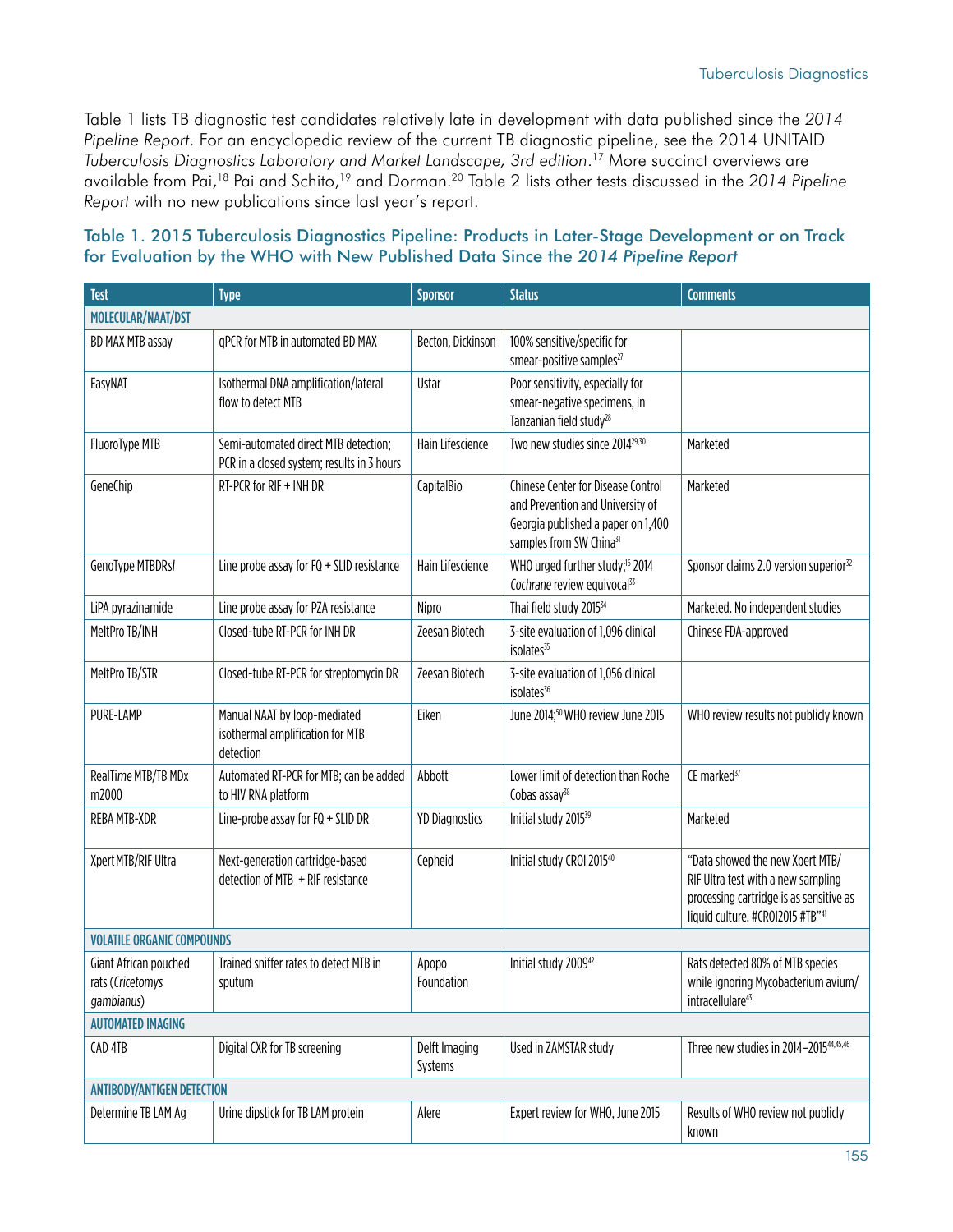CE: Conformitè Européenne (a safety certification for sale in European Economic Area countries) CROI: Conference on Retroviruses and Opportunistic Diseases CXR: chest X-ray DR: drug resistance EMB: ethambutol FQ: fluoroquinolone INH: isoniazid MTB: *Mycobacterium tuberculosis* NAAT: nucleic acid amplification test PZA: pyrazinamide RIF: rifampin RT-PCR: real-time polymerase chain reaction SLID: second-line injectable drug (e.g., amikacin, capreomycin, or kanamycin) STR: streptomycin

### Table 2. Later-Stage or Marketed TB Diagnostic Test Candidates with No New Published Data

| <b>Test</b>                                               | <b>Type</b>                                                                     | <b>Sponsor</b>                                                                                                  | <b>Last Published</b><br>Paper(s) | <b>Comments</b>                                                                                               |  |
|-----------------------------------------------------------|---------------------------------------------------------------------------------|-----------------------------------------------------------------------------------------------------------------|-----------------------------------|---------------------------------------------------------------------------------------------------------------|--|
| MOLECULAR/NAAT                                            |                                                                                 |                                                                                                                 |                                   |                                                                                                               |  |
| FluoroType MTB RNA                                        | MTB RNA for monitoring of<br>anti-TB therapy                                    | Hain Lifescience                                                                                                | N/A                               | No published data                                                                                             |  |
| Genedrive MTB/RIF                                         | Portable RT-PCR for MTB +<br>RIF resistance                                     | Epistem/Foundation for Innovative New<br>Diagnostics. Boston University, the Johns<br><b>Hopkins University</b> | 201447                            | Licensed in E.U., India; comparative<br>NCT02252198 study under way                                           |  |
| LATE-PCR with Lights-On/<br>Lights-Off Probes + PrimeSafe | Single-tube PCR to detect MTB,<br>resistance to INH, RIF, EMB, SLID             | Hain Lifescience/Brandeis University,<br>Stellenbosch University                                                | 201248                            | No published data on TB<br>application                                                                        |  |
| LiPA MDR-TB                                               | Line probe assay for RIF +<br><b>INH</b> resistance                             | Nipro                                                                                                           | 201349                            | Marketed. No independent studies                                                                              |  |
| RFBA MTB-MDR                                              | Line probe assay for RIF +<br><b>INH</b> resistance                             | <b>YD Diagnostics</b>                                                                                           | 201351                            | Marketed. One published study <sup>51</sup>                                                                   |  |
| <b>TRC Rapid MTB</b>                                      | Automated rapid rRNA to detect<br><b>MTB</b>                                    | Tosoh                                                                                                           | 2010 <sup>52</sup>                | "Tosoh's molecular testing systems<br>for tuberculosisare exponentially<br>faster than traditional methods"53 |  |
| <b>Truenat MTB</b>                                        | Chip-based NAAT with RT-PCR<br>on handheld device for MTB                       | Molbio Diagnostics, Bigtec Labs                                                                                 | 201354                            | Comparative study NCT02252198<br>under way                                                                    |  |
| TREK Sensititre MYCOTB MIC plate                          | Dry microdilution plate to detect<br>MICs for $FLD + SLD$ (except $PZA$ )       | TREK Diagnostic Systems, Thermo Fisher<br>Scientific                                                            | 201455                            |                                                                                                               |  |
| <b>ANTIBODY/ANTIGEN DETECTION</b>                         |                                                                                 |                                                                                                                 |                                   |                                                                                                               |  |
| MBio Array System                                         | POC cartridge to measure ~57<br>simultaneous MTB antigen-<br>antibody reactions | MBio Diagnostics,<br><b>FIND</b>                                                                                | 201456                            |                                                                                                               |  |

DST: drug-susceptibility testing EMB: ethambutol FLD: first-line drugs (INH, RIF, EMB, PZA) FQ: fluoroquinolone INH: isoniazid MDR-TB: multidrug-resistant TB MIC: minimum inhibitory concentration MTB: *Mycobacterium tuberculosis* MYCOTB: *Mycobacterium tuberculosis* NAAT: nucleic-acid amplification test POC: point of care PZA: pyrazinamide RIF: rifampin RT-PCR: real-time polymerase chain reaction SLD: second-line drug

SLID: second-line injectable drug (e.g., amikacin, capreomycin, or kanamycin)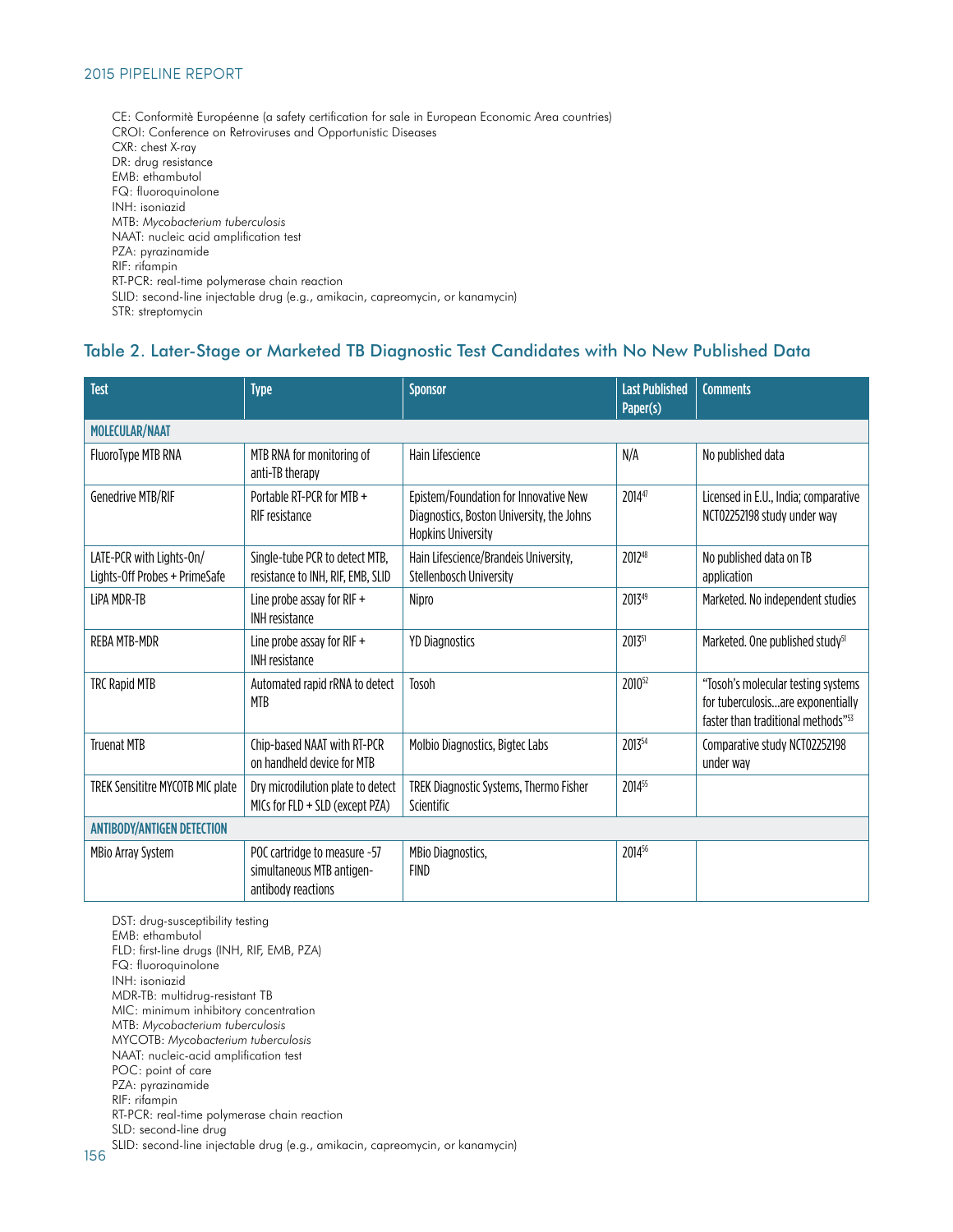It is clear from the paucity of published studies, that, as noted in the UNITAID landscape analysis, despite the potential of some of the newer portable, handheld NAATs' being made available closer to where people get diagnosis and treatment: "[a] significant deterrent to widespread application of NAATs is the need for appropriate field evaluation of newer tests. Currently there have been limited assessments of the nextgeneration NAATs, with only two evaluations of LoopAMP MTBC™ Detection Kit and EasyNAT™, and one each for Genedrive®, Truelab™ and FluoroCycler technologies. For most of these products, on the market for a few years now, more performance data are needed to inform NTP [national TB program] policies."17

The evidence base for most new TB diagnostic tests in the pipeline is shockingly weak for most of the socalled fast followers to the Xpert MTB/RIF test. It is distressing that neither the Hain GenoType MTBDR*sl* test nor Eiken's PURE-LAMP test has yet generated enough evidence to overcome the WHO expert panels' 2013 refusal to recommend these tests due to insufficient evidence.15,16

For Xpert, a pragmatic randomized trial conducted in South Africa and presented at the 2015 Conference on Retroviruses and Opportunistic Infections (CROI) showed that the immediate addition of Xpert had no impact on mortality versus standard of care (microscopy, with Xpert deferred). The investigators concluded: "a sensitive diagnostic test needs to be supported by systems linking to appropriate care, particularly ensuring that people know their HIV status and those eligible…start ART promptly."21 Yet the impact of Xpert on earlier treatment initiation in many settings is undeniable.<sup>21a</sup>

On the more encouraging side, another paper presented at CROI 2015 introduced a new version of the test, the Xpert MTB/RIF Ultra, with sensitivity claimed comparable to culture.<sup>37,38</sup> Other planned improvements to the platform include adding common isoniazid resistance mutations and HIV RNA measurement.

Among people with HIV in a Ugandan study, the Alere Determine TB LAM – a simple urine dipstick that gives results in under 30 minutes – detected over half of those with culture-positive TB<sup>22</sup> and was "highly costeffective compared with usage of either sputum smear-microscopy or Xpert alone."23 Indeed, "[t]he sensitivity of the combination of Xpert and LF-LAM was 85% (88/103 95% CI 0.77–0.92), which was superior to either test alone (P<0.05) and approached sensitivity of sputum liquid culture testing (94%, 95% CI 0.88-0.98, P=0.17)."<sup>24</sup> The test is much less useful among people with higher CD4 counts, however. These results, and a substantial body of additional evidence,<sup>24a</sup> support a WHO recommendation for the use of the lateral flow LAM test, at least among HIV-positive people with low CD4 counts.

# Future Directions

Madhukar Pai and Marco Schito write:

The ongoing rollout of Xpert MTB/RIF has had a positive influence on the TB diagnostics landscape, has attracted new investments and product developers, and has created a robust pipeline of technologies... However, the Xpert technology was not designed to reach lower tiers of the healthcare system or to meet all needs ([e.g.,], it cannot detect latent *M. tuberculosis* infection or resistance against multiple drugs. Despite initiatives to reduce the price, high costs continues to be a hurdle....A recent survey of 22 countries with a high tuberculosis burden (HBCs) showed that, while a majority (86%) of these countries have a policy or algorithm for use of Xpert technology, current implementation is mostly donor funded, dependent largely on testing in centralized laboratories, and primarily involves patients with presumed drug-resistance or HIV infection [see ref. 25]....This suggests that wide-scale implementation of Xpert technology has mostly occurred in South Africa, while other HBCs continue to rely heavily on smear microscopy.<sup>19</sup>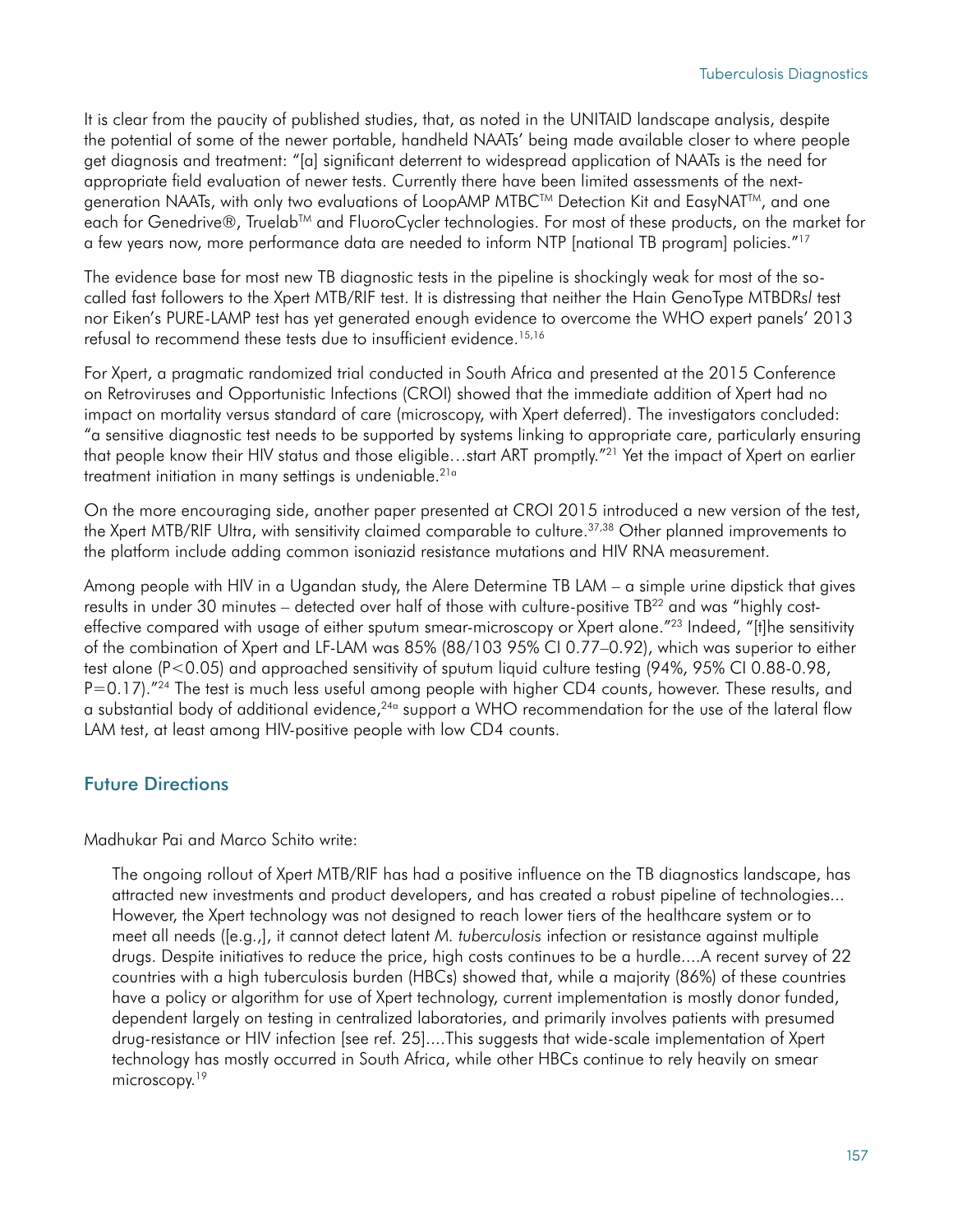In April 2014, the WHO convened a priority-setting group to develop target product profiles for the highestpriority consensus indications, which were:

- a biomarker test: "[a] point-of-care non-sputum-based test capable of detecting all forms of TB by identifying characteristic biomarkers or biosignatures…";
- a triage test: "[a] point-of-care triage test, which should be a simple, low-cost test that can be used by first-contact health-care providers to rule-out TB…";
- a smear-replacement test: "[a] point-of-care sputum-based test to be used as a replacement for smear microscopy…; and"
- a rapid DST test: "[a] rapid drug-susceptibility test that can be used at microscopy centers...."<sup>26</sup>

It's striking that this consensus group did not identify the need for a more definitive test for latent TB infection (LTBI) as a high priority as the current tests – tuberculin skin testing and IGRAs – have significant flaws, are not specific to MTB, and miss many cases; and in any case treatment of LTBI will be essential to eliminating new TB transmission.

In any case, with current scientific uncertainties and the continued likelihood of inadequate funding for TB R&D overall and for TB diagnostics research, these desiderata seem far away indeed. According to UNITAID:

In the medium term, the need for a biomarker-based, low-cost, non-sputum-based test remains a key priority for TB diagnostics beyond the microscopy centre where the majority of people first seek care. Although biomarker discovery is an active area and several potential products (e.g. antigen or antibody detection tests; volatile organic compounds (VOCs); enzymatic detection) are under development, *no test under development is likely to be on the market with policy endorsements within the next three to five years*  [emphasis added].17

With the exceptions of the urine LAM dipstick, the potential Xpert MTB/RIF Ultra, and GenoType MTBDR*sl* and PURE-LAMP – if stronger supporting evidence emerges – there are not a lot of test candidates likely to be reviewed and recommended by the WHO for use in middle- and low-income countries in the near future. The ideal POC biomarker test is clearly years off, and even the potential of VOCs remains remote unless programs have access to the 40 or so expertly trained giant African pouched rats, which can detect TB in sputum samples<sup>43</sup> – and it is unlikely that this innovative live diagnostic method could be scaled up any time soon.

## Recommendations

- 1. Invest in TB R&D and diagnostics research including "R&D for new, biomarker-based triage/ **POC tests.**"<sup>57</sup> The world needs to invest an additional US\$270 million per year in TB diagnostics research, and US\$2.0 billion annually for TB R&D to make this curable disease detectable and treatable for all.
- 2. Integrate TB diagnostics research into ongoing treatment regimen studies, and improve the integration of TB diagnostics and treatment research with implementation research in programmatic settings, including among people with HIV and children.
- 3. Implement universal drug-susceptibility testing. "Push NTPs and health systems to think beyond sputum smears. Xpert is the quickest route to upfront DST. In parallel, build capacity for DST-guided MDR-TB therapy (so, capacity for liquid cultures)….We need next-generation DST ready for launch of new drug regimens."<sup>57</sup> "Advocate for wider use of Xpert...among those with presumed TB, in children, people with HIV, and extrapulmonary TB."57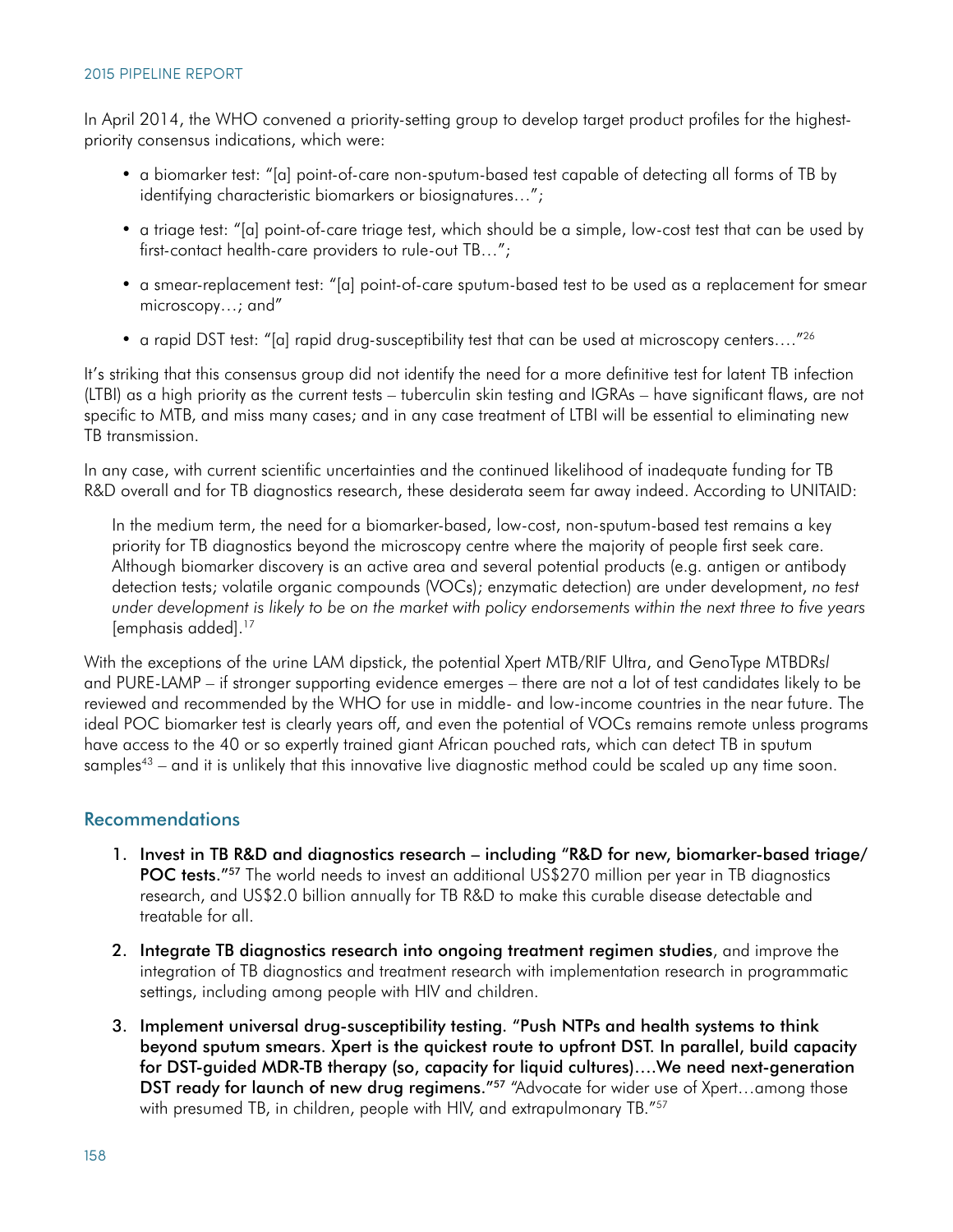- 4. "Eliminate inaccurate/misleading tests such as serology in China; restrict use of IGRAs for latent TB (especially in India, SA, China)."57
- 5. Increase screening and treatment for LTBI. "Demand systematic screening of contacts especially children under 5 and people living with HIV."57
- 6. Improve the quality of research studies, e.g., for follow-on NAA technologies, which have the potential to be cheaper, more portable, and more accessible than Xpert MTB/RIF but for which evidence of their effectiveness has been sorely lacking.
- 7. Intensify investments in comparative studies of new TB diagnostics and algorithms to optimize the use of current and emerging approaches in all important settings.
- 8. Improve regulatory capacity to oversee TB diagnostics research in all countries to ensure that NTPs, providers, and people with TB alike do not waste scarce resources on tests that lack specificity and sensitivity. The WHO has been right to set a high bar for recommending new TB diagnostics – and for recommending which tests *not* to use. Countries need to learn how to better evaluate existing tests with the same high standards. "Advocate for new tools to be rapidly evaluated for policy review."57
- 9. Implement new TB diagnostic tests and algorithms in a coherent way across health systems to enable diagnosis of TB as broadly as possible and break out of the deeply inadequate vertical microscopy-center model. Currently some sites equipped with Xpert refuse to use it because they lack MDR-TB treatments – not realizing that many if not most cases picked up by Xpert are simply smearnegative or extrapulmonary TB that is drug-sensitive. TB prevention, care, and treatment need to be integrated into health systems more broadly and effectively.
- 10. Institute open access to all TB R&D publications. Keeping research with results critical for the health of millions in resource-limited settings behind a firewall inhibits the free circulation of new scientific knowledge.
- 11.Insist on universal access to and, where needed, uptake of all new evidence-based TB diagnostic tests without stock-outs, excessive prices, or arbitrary access barriers among different sectors of the health system, such as the current restriction of concessional Xpert pricing to public-sector programs.
- 12.Involve communities affected by TB, people living with TB, survivors of TB, and activists in TB diagnostics research, implementation, rollout, and evaluation to improve community understanding and create greater demand for better solutions.

*Thanks to Haileyesus Getahun, Madhukar Pai, Erica Lessem, and Polly Clayden.*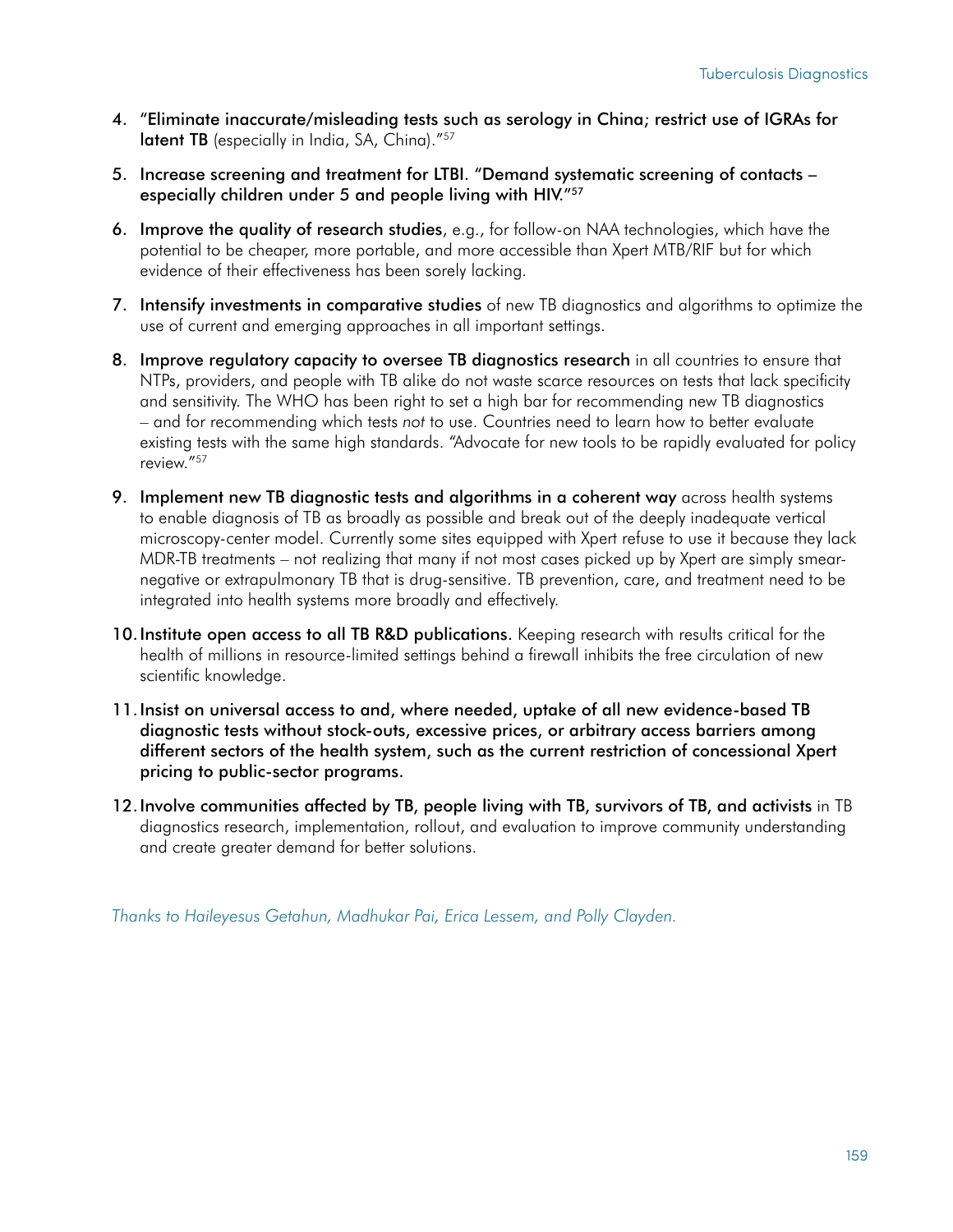#### **REFERENCES**

CROI: Conference on Retroviruses and Opportunistic Infections

Unless noted otherwise, all links were accessed on July 5, 2015.

- 1. Benjamin W. "Zentralpark" [Central Park], Gesammelte Schriften [Collected Writings]. Vol. 1. Frankfurt am Main: Suhrkamp Verlag; 1974. p. 683. [translation by Mark Harrington]
- 2. World Health Organization. Global tuberculosis control report 2014. Geneva: World Health Organization; 2014. [http://apps.who.int/iris/](http://apps.who.int/iris/bitstream/10665/137094/1/9789241564809_eng.pdf) [bitstream/10665/137094/1/9789241564809\\_eng.pdf](http://apps.who.int/iris/bitstream/10665/137094/1/9789241564809_eng.pdf).
- 3. Frick M. Figure 1: annual Global Plan research funding targets versus 2013 funding. In: 2014 report on tuberculosis research funding trends, 2005–2013. 2nd ed. New York: Treatment Action Group; 2015 May. p. 2. <http://www.treatmentactiongroup.org/tbrd2014>.
- 4. Stop TB Partnership/World Health Organization. The global plan to stop TB 2011–2015. Geneva: World Health Organization; 2010. [http://www.stoptb.org/assets/documents/global/plan/tb\\_globalplantostoptb2011-2015.pdf](http://www.stoptb.org/assets/documents/global/plan/tb_globalplantostoptb2011-2015.pdf).
- 5. Gandhi NR, Sturm AW, Pawinski R, et al. Extensively drug-resistant tuberculosis as a cause of death in patients co-infected with tuberculosis and HIV in a rural area of South Africa. Lancet. 2006 Nov 4;368(9547):1575–80. [http://dx.doi.org/10.1016/S0140-6736\(06\)69573-1.](http://dx.doi.org/10.1016/S0140-6736(06)69573-1)
- 6. World Health Organization. Use of liquid TB culture and drug susceptibility testing (DST) in low and medium income settings. Summary report of the expert group meeting on the use of liquid culture media, Geneva, 26 March, 2007. Geneva: World Health Organization; 2007. [http://www.who.int/tb/laboratory/use\\_of\\_liquid\\_tb\\_culture\\_summary\\_report.pdf](http://www.who.int/tb/laboratory/use_of_liquid_tb_culture_summary_report.pdf).
- 7. World Health Organization. Policy statement. Molecular line probe assays for rapid screening of patients at risk of multidrug-resistant tuberculosis (MDR-TB). Geneva: World Health Organization; 2008. [http://www.who.int/tb/features\\_archive/policy\\_statement.pdf.](http://www.who.int/tb/features_archive/policy_statement.pdf)
- 8. World Health Organization. Policy statement. Noncommercial culture and drug-susceptibility methods for screening persons at risk for multidrugresistant tuberculosis. Geneva: World Health Organization; 2011. [http://whqlibdoc.who.int/publications/2011/9789241501620\\_eng.pdf](http://whqlibdoc.who.int/publications/2011/9789241501620_eng.pdf).
- 9. World Health Organization. Policy statement. Same-day diagnosis of tuberculosis by microscopy. Geneva: World Health Organization; 2011. [http://apps.who.int/iris/bitstream/10665/44603/1/9789241501606\\_eng.pdf](http://apps.who.int/iris/bitstream/10665/44603/1/9789241501606_eng.pdf).
- 10. World Health Organization. Policy statement. Fluorescent light-emitting diode (LED) microscopy for diagnosis of tuberculosis. Geneva: World Health Organization; 2011. [http://apps.who.int/iris/bitstream/10665/44602/1/9789241501613\\_eng.pdf](http://apps.who.int/iris/bitstream/10665/44602/1/9789241501613_eng.pdf).
- 11. World Health Organization. Policy statement. Automated real-time nucleic acid amplification technology for rapid and simultaneous detection of tuberculosis and rifampicin resistance: Xpert MTB/RIF system. Geneva: World Health Organization; 2011. [http://whqlibdoc.who.int/](http://whqlibdoc.who.int/publications/2011/9789241501545_eng.pdf) [publications/2011/9789241501545\\_eng.pdf.](http://whqlibdoc.who.int/publications/2011/9789241501545_eng.pdf)
- 12. World Health Organization. Policy update. Automated real-time nucleic acid amplification technology for rapid and simultaneous detection of tuberculosis and rifampicin resistance: Xpert MTB/RIF assay for the diagnosis of pulmonary and extrapulmonary TB in adults and children. Geneva: World Health Organization; 2013. http://apps.who.int/iris/bitstream/10665/112472/1/9789241506335 eng.pdf.
- 12a. Detjen AK, DiNardo AR, Leyden J, et al. Xpert MTB/RIF assay for the diagnosis of pulmonary tuberculosis in children: a systematic review and meta-analysis. Lancet Resp Med. 2015 Jun;3(6):451–61. [http://dx.doi.org/10.1016/S2213-2600\(15\)00095-8](http://dx.doi.org/10.1016/S2213-2600(15)00095-8).
- 12b. Denkinger CM, Pai M. Using cerebrospinal fluid for the diagnosis of tuberculous meningitis with GeneXpert. Eur Respir J. 2014 Oct;44(4):1095– 6. doi: 10.1183/09031936.00106914.
- 13. World Health Organization. Commercial serodiagnostic tests for diagnosis of tuberculosis: expert group meeting report, 22 July 2010. Geneva: World Health Organization; 2011. [http://whqlibdoc.who.int/hq/2011/WHO\\_HTM\\_TB\\_2011.14\\_eng.pdf](http://whqlibdoc.who.int/hq/2011/WHO_HTM_TB_2011.14_eng.pdf).
- 14. World Health Organization. Policy statement. Use of tuberculosis interferon-gamma release assays (IGRAs) in low- and middle-income countries. Geneva: World Health Organization; 2011. [http://www.who.int/tb/features\\_archive/policy\\_statement\\_igra\\_oct2011.pdf.](http://www.who.int/tb/features_archive/policy_statement_igra_oct2011.pdf)
- 15. World Health Organization. The use of a commercial loop-mediated isothermal amplification assay (TB-LAMP) for the detection of tuberculosis. Expert group meeting report. Geneva: May 2013. Geneva: World Health Organization; 2013. [http://apps.who.int/iris/](http://apps.who.int/iris/bitstream/10665/83142/1/WHO_HTM_TB_2013.05_eng.pdf) [bitstream/10665/83142/1/WHO\\_HTM\\_TB\\_2013.05\\_eng.pdf](http://apps.who.int/iris/bitstream/10665/83142/1/WHO_HTM_TB_2013.05_eng.pdf).
- 16. World Health Organization. The use of molecular line probe assay for the detection of resistance to second-line anti-tuberculosis drugs. Expert group meeting report – Geneva: February 2013. Geneva: World Health Organization; 2013. [http://apps.who.int/iris/](http://apps.who.int/iris/bitstream/10665/78099/1/WHO_HTM_TB_2013.01.eng.pdf) [bitstream/10665/78099/1/WHO\\_HTM\\_TB\\_2013.01.eng.pdf.](http://apps.who.int/iris/bitstream/10665/78099/1/WHO_HTM_TB_2013.01.eng.pdf)
- 17. UNITAID. 2014 tuberculosis diagnostics technology and market landscape, 3<sup>rd</sup> edition. Geneva: World Health Organization; 2014. [http://www.unitaid.eu/images/marketdynamics/publications/UNITAID\\_TB\\_Diagnostics\\_Landscape\\_3rd-edition.pdf](http://www.unitaid.eu/images/marketdynamics/publications/UNITAID_TB_Diagnostics_Landscape_3rd-edition.pdf).
- 18. Pai M. Innovations in tuberculosis diagnostics: progress and translational challenges. EbioMedicine. 2015 Jan 31;2(3):182–3. [http://dx.doi.](http://dx.doi.org/10.1016/j.ebiom.2015.01.018) [org/10.1016/j.ebiom.2015.01.018](http://dx.doi.org/10.1016/j.ebiom.2015.01.018).
- 19. Pai M, Schito M. Tuberculosis diagnostics in 2015: landscape, priorities, needs, and prospects. J Infect Dis. 2015 Apr 1;211 Suppl 2:S21–8. doi: 10.1093/infdis/jiu803.
- 20. Dorman S. Advances in the diagnosis of tuberculosis: current status and future prospects. Int J Tuberc Lung Dis. 2015 May;19(5):504–16. [http://dx.doi.org/10.5588/ijtld.15.0048.](http://dx.doi.org/10.5588/ijtld.15.0048)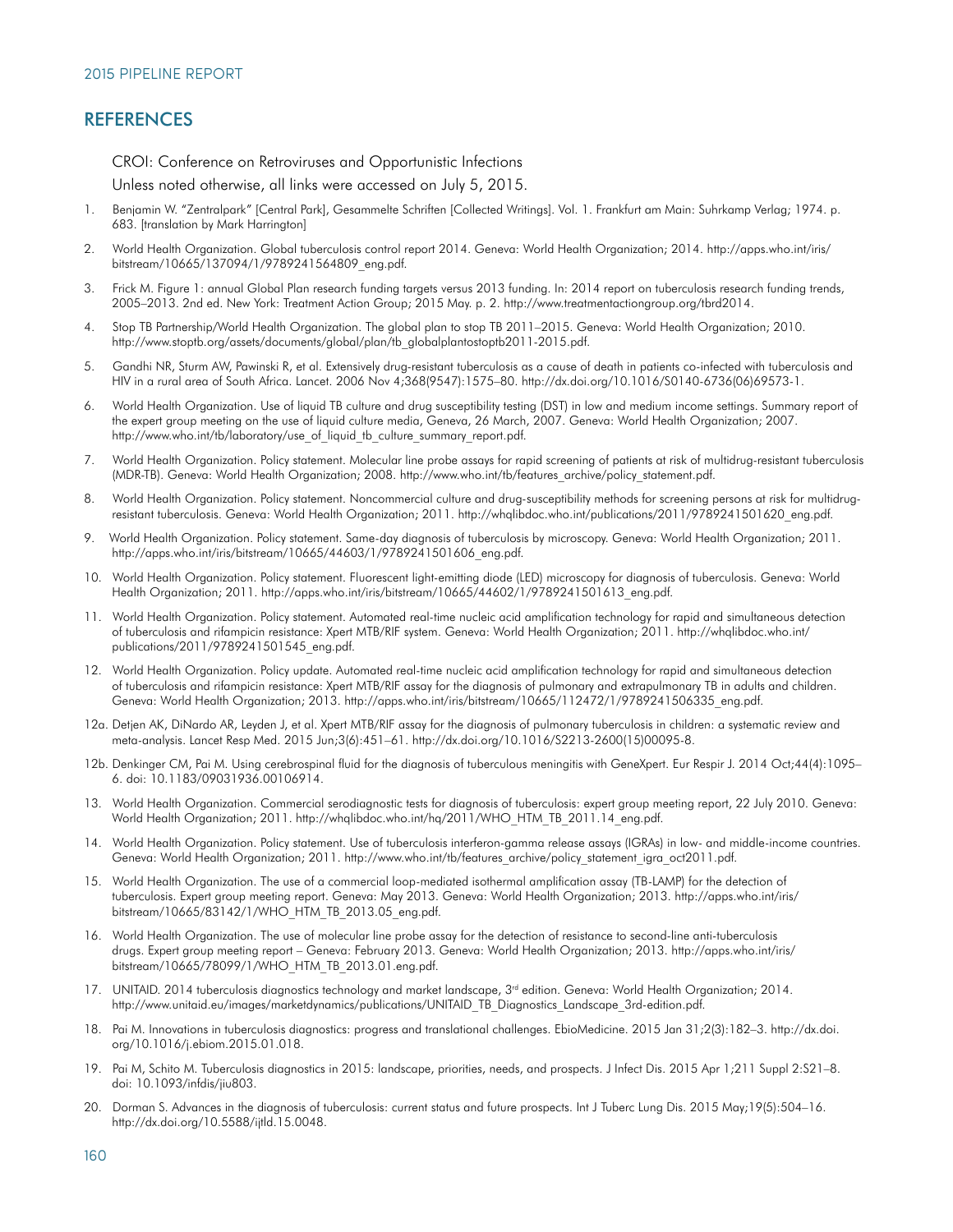- 21. Churchyard G, McCarthy K, Fielding KL, et al. Effect of Xpert MTB/RIF on early mortality in adults with suspected TB: a pragmatic randomized trial (Abstract 95). 22nd CROI; 2015 February 23–26. [http://www.croiconference.org/sessions/effect-xpert-mtbrif-early-mortality-adults-suspected-tb](http://www.croiconference.org/sessions/effect-xpert-mtbrif-early-mortality-adults-suspected-tb-pragmatic-randomized-trial)[pragmatic-randomized-trial.](http://www.croiconference.org/sessions/effect-xpert-mtbrif-early-mortality-adults-suspected-tb-pragmatic-randomized-trial)
- 21a. Theron G, Zijenah L, Chanda D, et al. Feasibility, accuracy, and clinical effect of point-of-care Xpert MTB/RIF testing for tuberculosis in primarycare settings in Africa: a multicentre, randomised, controlled trial. Lancet. 2014 Feb 1;383(9915):424–35. [http://dx.doi.org/10.1016/S0140-](http://dx.doi.org/10.1016/S0140-6736(13)62073-5) [6736\(13\)62073-5](http://dx.doi.org/10.1016/S0140-6736(13)62073-5).
- 22. Nakiyingi L, Moodley VM, Manabe YC, et al. Diagnostic accuracy of a rapid urine lipoarabinomannan test for tuberculosis in HIV-infected adults. J Acquir Immune Defic Syndr. 2014 Jul 1;66(3):270–9. doi: 10.1097/QAI.0000000000000151.
- 23. Shah M, Dowdy D, Joloba M, et al. Cost-effectiveness of novel algorithms for rapid diagnosis of tuberculosis in HIV-infected individuals in Uganda. AIDS. 2013 Nov 28:27(18:)2883–92. doi: 10.1097//QAD.0000000000000008.
- 24. Shah M, Ssengooba W, Armstrong D, et al. Comparative performance of urinary lipoarabinomannan assays and Xpert MTB/RIF in HIV-infected individuals with suspected tuberculosis in Uganda. AIDS. 2014 June 1;28(9):1307–14. doi: 10.1097/QAD.0000000000000008.
- 24a. Lawn SD. Point-of-care detection of lipoarabinomannan (LAM) in urine for diagnosis of HIV-associated tuberculosis: a state of the art review. BMC Infect Dis. 2012 Apr 26;12:103. doi: 10.1186/1471-2334-12-103. Review.
- 25. Qin ZZ, Pai M, Van Gemert W, et al. How is Xpert MTB/RIF being implemented in 22 high tuberculosis burden countries? Eur Respir J. 2015 Feb;45(2):549–54. doi: 10.1183/09031936.00147714.
- 26. Denkinger C, Kik S, Casenghi M. Meeting report. High-priority target product profiles for new tuberculosis diagnostics: report of a consensus meeting. 28–29 April 2014, Geneva, Switzerland. Geneva: World Health Organization; 2014. [http://apps.who.int/iris/](http://apps.who.int/iris/bitstream/10665/135617/1/WHO_HTM_TB_2014.18_eng.pdf) [bitstream/10665/135617/1/WHO\\_HTM\\_TB\\_2014.18\\_eng.pdf.](http://apps.who.int/iris/bitstream/10665/135617/1/WHO_HTM_TB_2014.18_eng.pdf)
- 27. Op den Buijs IOM, Seagar AL, Baltar P, et al. Development and evaluation of the detection of Mycobacterium tuberculosis complex on the BD MAX™ system in a European multicenter study. Poster session presented at: European Congress of Clinical Microbiology and Infectious Disease, 2014 May 10–13; Barcelona, Spain. [http://www.pamm.nl/fileadmin/media-archive/corporate-new/Bestanden/Over\\_PAMM/Publicaties/](http://www.pamm.nl/fileadmin/media-archive/corporate-new/Bestanden/Over_PAMM/Publicaties/ECCMID_2014_MTB_Final_JB.pdf) [ECCMID\\_2014\\_MTB\\_Final\\_JB.pdf](http://www.pamm.nl/fileadmin/media-archive/corporate-new/Bestanden/Over_PAMM/Publicaties/ECCMID_2014_MTB_Final_JB.pdf).
- 28. Mhimbara FA, Bholla M, Sasamalo M, et al. Detection of Mycobacterium tuberculosis by EasyNAT diagnostic kit in sputum samples from Tanzania. J Clin Microbiol. 2015 Apr;53(4):1342–4. doi: 10.1128/JCM.03037-14.
- 29. Bwanga F, Disqué C, Lorenz MG, et al. Higher blood volumes improve the sensitivity of direct PCR diagnosis of blood stream TB among HIVpositive patients: an observational study. BMC Infect Dis. 2015 Feb 6;15:48. doi: 10.1186/s12879-015-0785-3.
- 30. González Mediero G, Vázquez Gallardo R, Pérez Del Molino ML, et al. Evaluation of two commercial nucleic acid amplification kits for detecting Mycobacterium tuberculosis in saliva samples. Oral Dis. 2015 May;21(4):451–5. doi: 10.1111/odi.12302.
- 31. Zhu L, Liu A, Martinez L, et al. Diagnostic value of GeneChip for detection of resistant Mycobacterium tuberculosis in patients with differing treatment histories. J Clin Microbiol. 2015 Jan;53(1):131–5. doi:10.1128/JCM.02283-14.
- 32. At the 2015 Joint Partners Forum for Strengthening and Aligning TB Diagnosis and Treatment (WHO, Geneva, April 27–30, 2015) Stakeholders Roundtable on DST Diagnostic Technologies, Hain stated that "GenoType MDRTBsl ver 2.0 was now available with 'increased sensitivity for kanamycin and fluoroquinolones.'" New data were not presented. [www.stoptb.org/wg/gli/assets/documents/M7/4.%20HAIN.pdf](http://www.stoptb.org/wg/gli/assets/documents/M7/4.%20HAIN.pdf).
- 33. Theron G, Peter J, Richardson M, et al. The diagnostic accuracy of the GenoType® MTBDRsI assay for the detection of resistance to second-line anti-tuberculosis drugs. Cochrane Database Syst Rev. 2014 Oct 29:10:CD010705. doi: 10.1002/14651858.CD010705.pub2. The review included 21 studies (14 on direct sputum, 5 on culture, 2 on both). Eleven studies were in low- and middle-income countries. The authors concluded: "In adults with TB, a positive MTBDRsl result for FQ resistance, SLID resistance, or XDR-TB can be treated with confidence. However, MTBDRsl does not detect approximately one in five cases of FQ-resistant TB, and does not detect approximately one in four cases of SLID-resistant TB. Of the three SLIDs, MTBDRsl has the poorest sensitivity for kanamycin resistance. MTBDRsl will miss between one in four and one in three cases of XDR-TB. The diagnostic accuracy of MTBDRsl is similar when done using either culture isolates or smear-positive sputum. As the location of the resistance causing mutations can vary on a strain-by-strain basis, further research is required on test accuracy in different settings and, if genetic sequencing is used as a reference standard, it should examine all resistance-determining regions. Given the confidence one can have in a positive result, and the ability of the test to provide results within a matter of days, MTBDRsl may be used as an initial test for second-line drug resistance. However, when the test reports a negative result, clinicians may still wish to carry out conventional testing." [http://onlinelibrary.wiley.](http://onlinelibrary.wiley.com/enhanced/doi/10.1002/14651858.CD010705.pub2) [com/enhanced/doi/10.1002/14651858.CD010705.pub2.](http://onlinelibrary.wiley.com/enhanced/doi/10.1002/14651858.CD010705.pub2)
- 34. Rienthong S, Boonin C, Chaiyasirinrote B, et al. Evaluation of a novel line-probe assay for genotyping-based diagnosis of Mycobacterium tuberculosis in Thailand. Int J Tuberc Lung Dis. 2015 Jul 19;(7):817–22. doi: 10.5588/ijtld.14.0311.
- 35. Hu S, Li G, Li H, et al. Rapid detection of isoniazid resistance in Mycobacterium tuberculosis isolates by use of real-time-PCR-based melting curve analysis. J Clin Microbiol. 2014 May;52(5):1644–52. doi: 10.1128/JCM.03395-13.
- 36. Zhang T, Hu S, Li G, et al. Evaluation of the MeltPro TB/STR assay for rapid detection of streptomycin resistance in Mycobacterium tuberculosis. Tuberculosis (Edinb). 2015 Mar;95(2):162–9. doi: 10.1016/j.tube.2014.12.004.
- 37. Abbott (Press Release). Abbott introduces new molecular test to aid in the diagnosis of tuberculosis. 2014 October 8. [https://www.](https://www.abbottmolecular.com/aboutus/press-releases/abbott-introduces-new-molecular-test-to-aid-in-diagnosis-of-tuberculosis.html) [abbottmolecular.com/aboutus/press-releases/abbott-introduces-new-molecular-test-to-aid-in-diagnosis-of-tuberculosis.html](https://www.abbottmolecular.com/aboutus/press-releases/abbott-introduces-new-molecular-test-to-aid-in-diagnosis-of-tuberculosis.html).
- 38. Chen JH, She KK, Kwong TC, et al. Performance of the new automated Abbott RealTime MTB assay for rapid detection of Mycobacterium tuberculosis complex in respiratory specimens. Eur J Clin Microbiol Infect Dis. 2015 June 13. doi: 10.1007/s10096-015-2419-5. [Epub ahead of print.]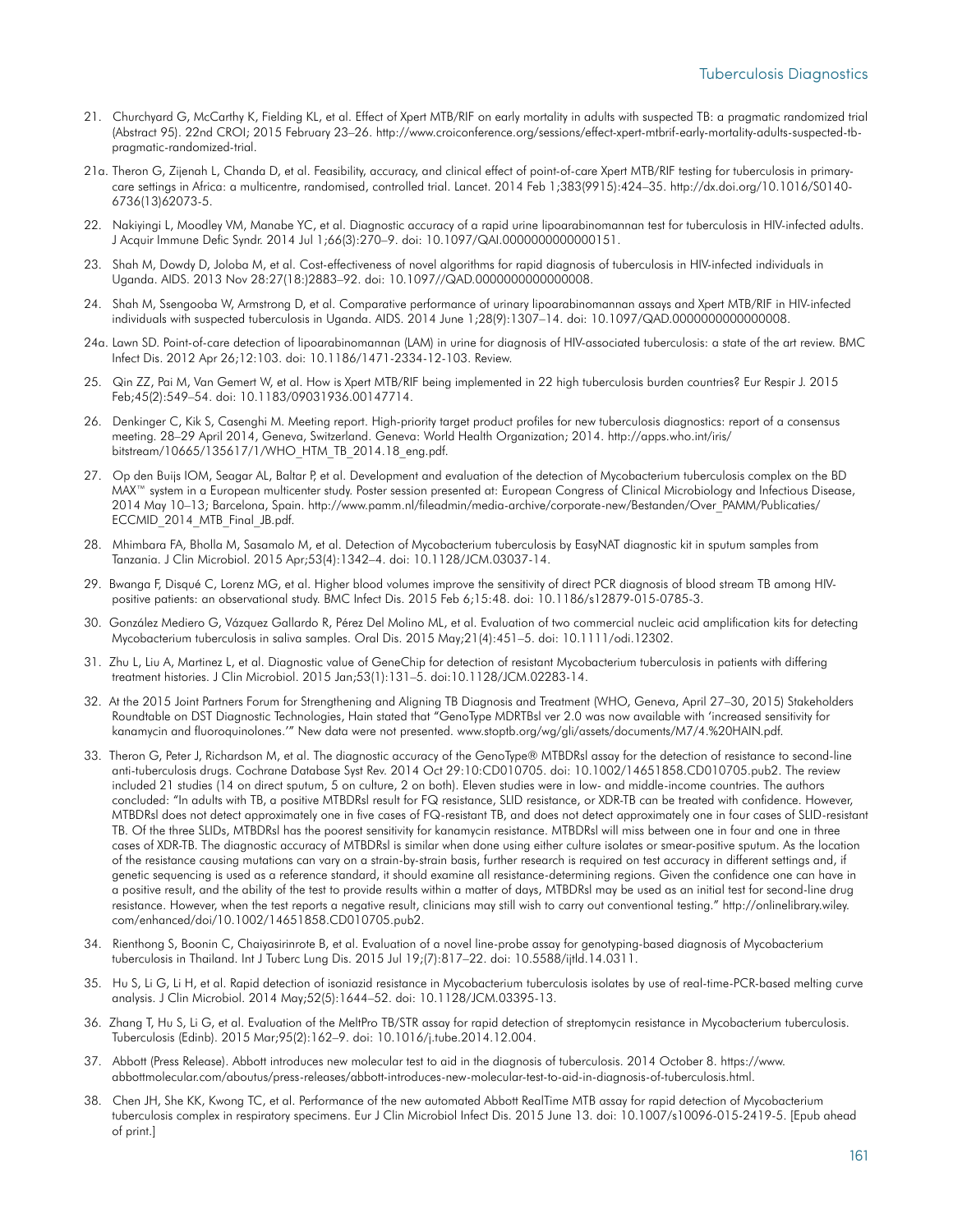- 39. Lee YS, Kang MR, Jung H, et al. Performance of REBA MTB-XDR to detect XDR TB in an intermediate-burden country. J Infect Chemother. 2015 May;21(5):346–51. doi: 10.1016/j.jiac.2014.12.009.
- 40. "For the Xpert MTB/RIF Ultra (Ultra) assay, we developed a new sample processing cartridge that doubled the amount of purified DNA delivered to the PCR reaction. Four newly designed probes that detected mutations in rpoB gene replaced the five Xpert real-time probes. Real-time Mtb detecting probes targeting IS6110 and IS1081 were added. Cartridge fluidics and PCR cycling were optimized. Assay LODs were tested by spiking Mtb H37Rv and BCG cells into sputum samples, treating with Sample Reagent, splitting samples, and testing with Xpert and Ultra. RIF-R detection was tested with a panel of 30 different RIF-R Mtb rpoB mutants. LOD was defined as the lowest CFU that could be detected in at least 19/20 (95%) tests. Results. Ultra was significantly more sensitive than Xpert. In sputum samples spiked with Mtb H37Rv, Ultra had an LOD of 5 CFU/ml compared to an LOD of 50 CFU/ml for Xpert (p=0.001). In sputum samples spiked with BCG, Ultra had an LOD of 25 CFU/ml compared to an LOD of 165 CFU/ml for Xpert (p=0.01). Ultra detected 30 different RIF-R Mtb rpoB mutants as RIF-R (sensitivity 100%). None of the 25 RIF-S rpoB wild type samples and none of the 3 RIF-S synonymous rpoB Q513Q (1) and F514F (2) mutant samples were detected as RIF-R (specificity 100%). Ease of use was identical for Xpert and Ultra. Conclusions. The new Ultra assay is much more sensitive than Xpert, and is likely to be as sensitive as liquid TB culture. Ultra detects RIF-R as efficiently as Xpert; but the specificity of Ultra RIF-R is likely to be higher due to improvements in assay design. The Ultra assay should significantly increase TB detection in smear-negative patients and provide more reliable RIF-R detection.' Alland D, Rowneki M, Smith L. Xpert MTB/RIF Ultra: a new near-patient TB test with sensitivity equal to culture (Abstract 91). Paper presented at: 22nd CROI; 2015 February 23–26; Seattle, WA. [http://www.croiconference.org/sessions/xpert-mtbrif-ultra-new-near-patient-tb-test-sensitivity-equal-culture.](http://www.croiconference.org/sessions/xpert-mtbrif-ultra-new-near-patient-tb-test-sensitivity-equal-culture)
- 41. Getahun H. Twitter post. 2015 February 25, 2:05 p.m. <https://twitter.com/haileygetahun/status/570660950853881856>.
- 42. Weetjens BJ, Mgode GF, Machang'u RS, et al. African pouched rats for the detection of pulmonary tuberculosis in sputum samples. Int J Tuberc Lung Dis. 2009 Jun;13(6):737-43. [http://www.ingentaconnect.com/content/iuatld/ijtld/2009/00000013/00000006/art00010.](http://www.ingentaconnect.com/content/iuatld/ijtld/2009/00000013/00000006/art00010)
- 43. Mgode GF, Cohen-Bacrie S, Bedotto M, et al. Mycobacterium genotypes in pulmonary tuberculosis infections and their detection by trained African giant pouched rats. Curr Microbiol. 2015 Feb;70(2):212–8. doi: 10.1007/s00284-014-0705-6.
- 44. Breuninger M, van Ginneken B, Philipsen RH, et al. Diagnostic accuracy of computer-aided detection of pulmonary tuberculosis in chest radiographs: a validation study from sub-Saharan Africa. PLoS One. 2014 Sep 5;9(9):e106381. doi: 10.1371/journal.pone.0106381.
- 45. Muyoyeta M, Moyo M, Kasese N, et al. Implementation research to inform the use of Xpert MTB/RIF in primary health care facilities in high TB and HIV settings in resource constrained settings. PLoS ONE. 2015 Jun 1;10(6):e0126376. doi :10.1371/journal. pone.0126376.
- 46. Hogeweg L, Sanchez CI, Maduskar P, et al. Automatic detection of tuberculosis in chest radiographs using a combination of textural, focal, and shape abnormality analysis. IEEE Transactions on Medical Imaging. 2015 Feb 19. doi: 10.1109/TMI.2015.2405761. [Epub ahead of print]
- 47. Castan P, de Pablo A, Fernández-Romero J, et al. Point-of-care system for detection of Mycobacterium tuberculosis and rifampin resistance in sputum samples. J Clin Microbiol. 2014 Feb;52(2):502–7. http://www.ncbi.nlm.nih.gov/pubmed/25634305.
- 48. Rice JE, Reis AH Jr, Rice LM, et al. Fluorescent signatures for variable DNA sequences. Nucleic Acids Res. 2012 Nov;40(2):e164. doi:10.1093/nar/gks731.
- 49. Mitarai S, Kato S, Ogata H. Comprehensive multicenter evaluation of a new line probe assay kit for Identification of mycobacterium species and detection of drug-resistant Mycobacterium tuberculosis. J Clin Microbiol. 2012 Mar;50(3):884–90. doi: 10.1128/JCM.05638-11. Last year's Pipeline Report referenced a 2013 article in Japanese. We have been unable to review the entire article. The abstract is quite vague. "We found that LiPA enabled the rapid identification of M. tuberculosis, M. avium, M. intracellulare, and M. kansasii. When the results of the LiPA and conventional drug susceptibility tests were compared, there was no difference in the susceptibility to rifampicin, pyrazinamide, and levofloxacin; however, there was a difference in the susceptibility to isoniazid." Matsumoto T, Ogata H, Toyota E, et al. Clinical evaluation of a line probe assay kit for the identification of Mycobacterium species and detection of drug- resistant Mycobacterium tuberculosis. [Article in Japanese]. Kekkaku. 2013 Mar;88(3):291–6.
- 50. Ou X, Li Q, Xia H, et al. Diagnostic accuracy of the PURE-LAMP test for pulmonary tuberculosis at the county-level laboratory in China. PLoS One. 2014 May 1;9(5):e94544. doi: 10.1371/journal.pone.0094544.
- 51. Cho E, Chola Shamputa I, Kwak H-K, et al. Utility of the REBA MTB-Rifa® assay for rapid detection of rifampicin resistant Mycobacterium tuberculosis. BMC Infect Dis.. 2013 Oct 13:478. doi:10.1186/1471- 2334-13-478.
- 52. Tanaka H, Hirose H, Kato Y, et al. Clinical evaluation of TRC Rapid M.TB for detection of Mycobacterium tuberculosis complex in respiratory and nonrespiratory specimens. J Clin Microbiol. 2010 May;48(5):1536-41. doi:10.1128/JCM.01758-09.
- 53. Tosoh Corporation (Japan). Annual report 2014: research and development. [place unknown]: Tosoh Corporation; 2015. p 2. [www.tosoh.com/](http://www.tosoh.com/investors/annual-reports/2014) [investors/annual-reports/2014](http://www.tosoh.com/investors/annual-reports/2014).
- 54. Nikam C, Jagannath M, Narayanan M, et al. Rapid diagnosis of Mycobacterium tuberculosis with Truenat MTB: a near-care approach. PloS One. 2013;8(1):e51121. doi: 10.1371/journal.pone.0051121.
- 55. Lee J, Armstrong D, Ssengooba W, et al. Sensititre MYCOTB MIC plate for testing Mycobacterium tuberculosis susceptibility to first- and secondline drugs. Antimicrob Agents Chemother. 2014 Jan;58(1):11–18. doi: 10.1128/AAC.01209-13.
- 56. Greef C, Husar G, Gray C, et al. Highly multiplexed detection of antibodies in whole blood during tuberculosis infection (Abstract 813). 21st CROI; 2014 March 3–6; Boston, MA.<https://www.iasusa.org/sites/default/files/tam/22-e1-4.pdf>.
- 57. Pai M. TB diagnostics in 2015: landscape and opportunities for advocacy. PowerPoint presentation to Global TB community advisory board; 2015 May 20; New York, NY.
- 58. Batz H-G, Cook GS, Reid SD. Towards lab-free tuberculosis diagnosis. London: Treatment Action Group, Stop TB Partnership Global TB/HIV Working Group, Imperial College, MSF Access to Essential Medicines Campaign; 2011 August. [http://www.msfaccess.org/sites/default/files/](http://www.msfaccess.org/sites/default/files/MSF_assets/TB/Docs/TB_Report_TowardsLabFreeTBDX_2011_ENG.pdf) [MSF\\_assets/TB/Docs/TB\\_Report\\_TowardsLabFreeTBDX\\_2011\\_ENG.pdf.](http://www.msfaccess.org/sites/default/files/MSF_assets/TB/Docs/TB_Report_TowardsLabFreeTBDX_2011_ENG.pdf)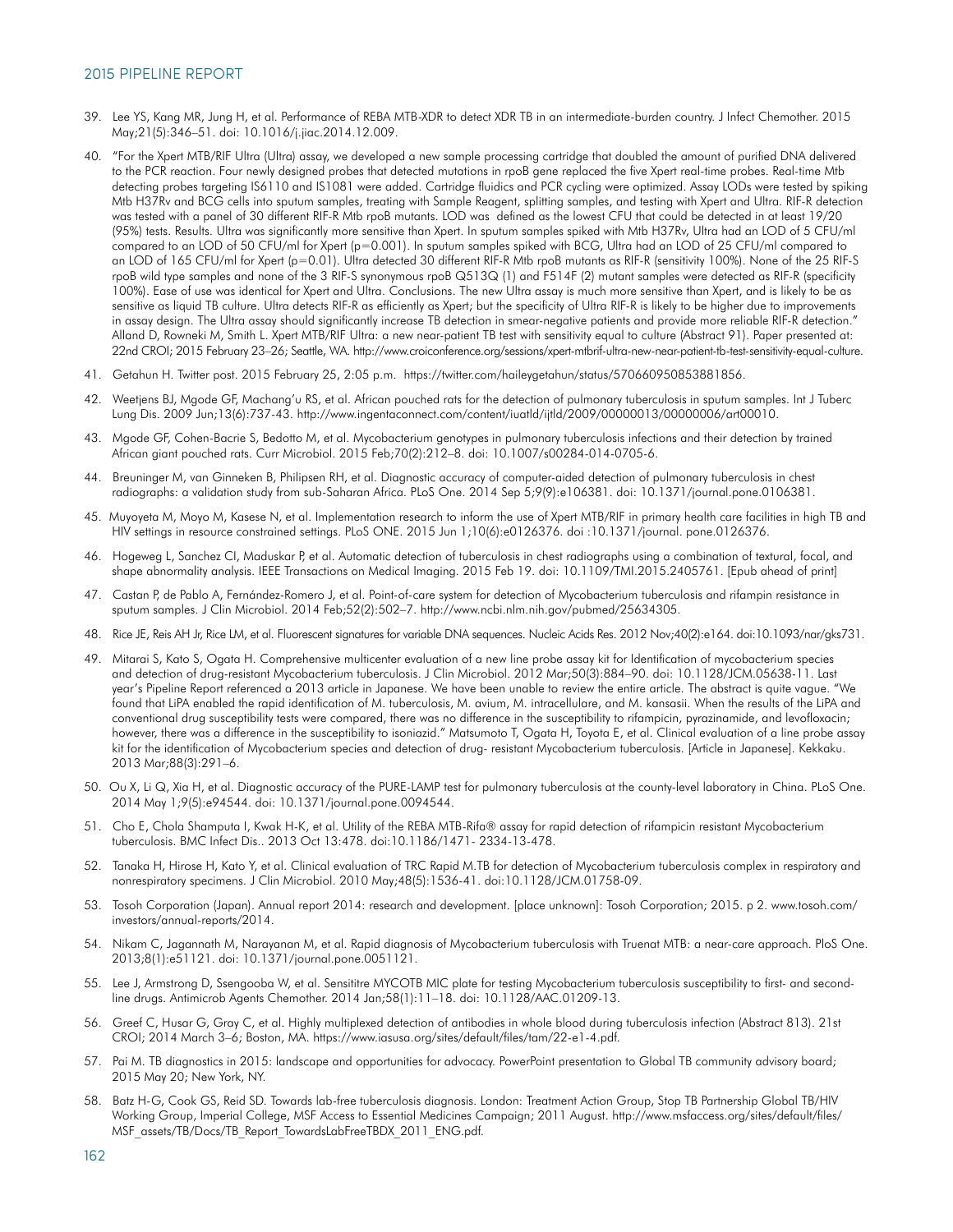# The Tuberculosis Vaccines Pipeline: A New Path to the Same Destination?

By Mike Frick

Call it a paradigm shift, a pivot, or a turn – tuberculosis (TB) vaccine research and development (R&D) is entering a period of basic science. After years of focusing on phase II clinical trials, some of the field's largest players are now redirecting attention and resources to the beginning of the pipeline – basic discovery and preclinical development. This change is motivated by a growing consensus that the guiding assumptions of the last 10 years of TB vaccine research require updating in the face of emerging evidence from the clinic and the lab.

All along, some of the largest funders of TB vaccine research (e.g., the U.S. National Institutes of Health and the European Commission) have concentrated resources on basic-science and discovery activities. The momentum steering other funders in this direction picked up speed in 2014 when the Bill & Melinda Gates Foundation (BMGF), the largest funder of TB vaccine R&D globally, revised its TB vaccine R&D strategy, along with its overall TB R&D strategy, calling for efforts to "shift to the left" of the clinical development pipeline. As the BMGF envisions it, resources should transfer from a limited number of large, expensive phase IIb/III trials (events located on the far right side of the pipeline) to basic discovery, preclinical development, and phase I studies.<sup>1,2</sup> Whereas a phase III TB vaccine trial could cost \$100 million to validate the efficacy of a single vaccine candidate,<sup>3</sup> investing in smaller, earlier-stage studies would enable the exploration of a wider array of vaccine concepts. This approach would "de-risk" vaccine development by winnowing vaccine concepts and advancing only those most likely to succeed in later clinical trials, where failure comes with a heftier price tag in terms of financial resources and community stamina for hosting large-scale research.<sup>4</sup>

The changes in TB vaccine R&D are a response to systemic weaknesses in the TB vaccines pipeline, which contains 16 candidates in active clinical development. Three of these candidates employ a single antigen of *Mycobacterium tuberculosis* (MTB), the bacterium that causes MTB infection and TB disease. Many candidates contain the same handful of antigens in different combinations; all together, the viral-vectored and protein/ adjuvant vaccines in the pipeline include just 12 of the 4,500 targetable antigens encoded in the MTB genome.5 Furthermore, in selecting these antigens, most current candidates are designed to trigger a strong cell-mediated immune response driven by CD4+ and CD8+ T cells. By contrast, most licensed vaccines work primarily through humoral immunity, or antibodies produced by B cells. In short, the antigenic repertoire targeted by vaccines in the pipeline is narrow, overlapping, and aimed at a single arm of the immune system.

Seasoned HIV/TB activists and investigators could be forgiven a feeling of déjà vu over this movement back to basic science. Present discussions in the TB vaccine world echo a call in 1993 for a return to basic science in HIV research. In TAG's *Basic Research on HIV Infection: A Report from the Front*, Gregg Gonsalves interviewed 36 scientists about key obstacles slowing basic research on HIV/AIDS.<sup>6</sup> The thematic areas that emerged from those interviews – correlates of immunity, research in vivo, pathology of HIV infection, viral life cycle, and events in host response – mirror the scientific sticking points in TB vaccine R&D today.

The central insight of Gonsalves's report holds true for TB prevention: the pipeline for new medical technologies is only as strong as the basic science and preclinical studies from which testable ideas emerge. In recognition of that, this chapter first reviews progress in basic science and preclinical development. Advances in these areas owe much to new ways of looking for clues to protective immunity in the blood, genome, and lung. The second section discusses ways of testing vaccine candidates through innovative clinical trial designs. The chapter closes with a call for researchers, funders, and vaccine developers to find new ways of working together – not just with each other, but also with an expanded definition of who counts as a partner, including activists, TB-affected communities, regulatory agencies, and developing-country vaccine manufacturers.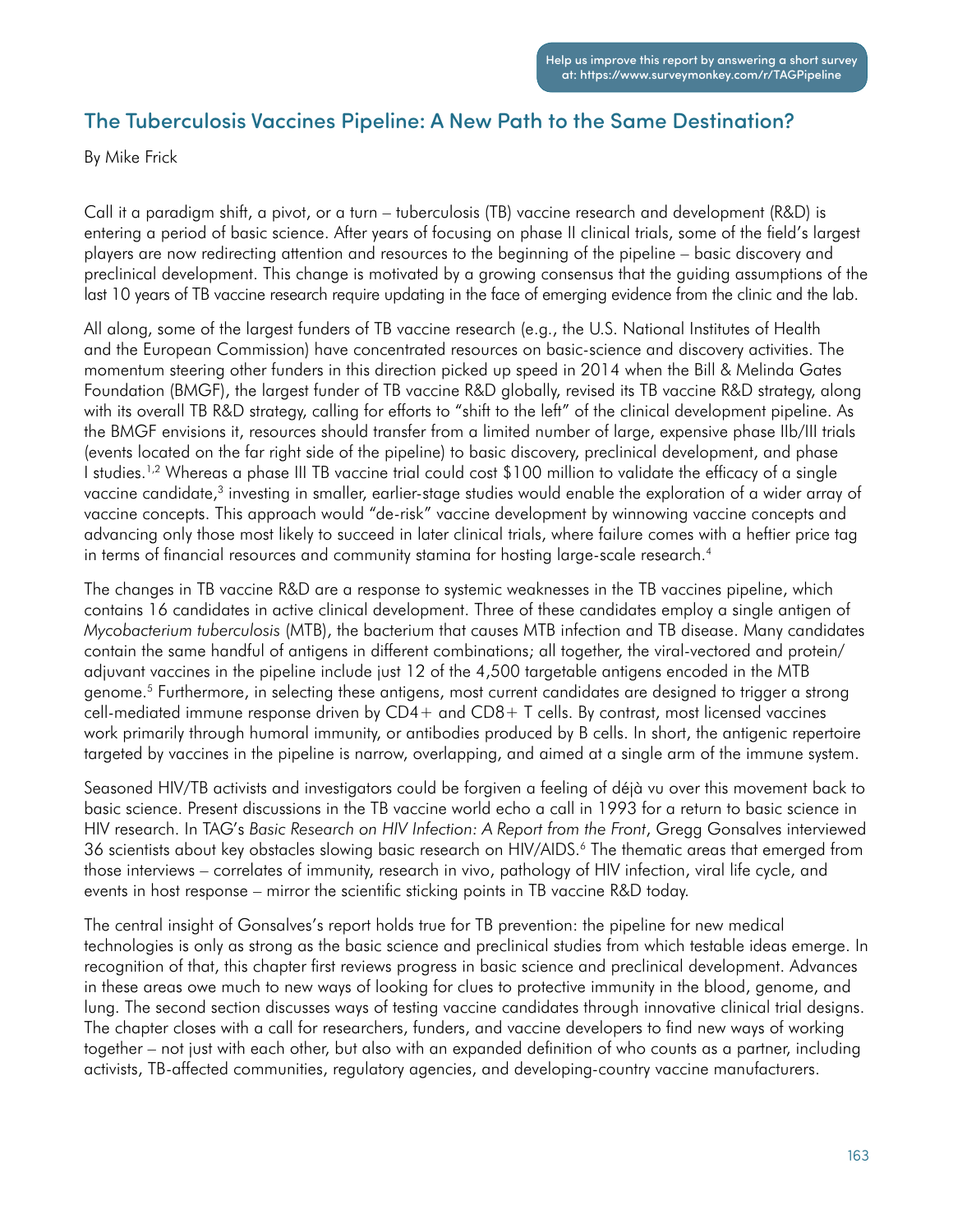### New Ways of Looking, but What Are We Seeing?

In January 2015, the biennial Keystone Symposia on TB, titled "Host Response in Tuberculosis," opened with one of the organizers admitting discomfort at making any distinction between MTB and its human host.7 By the end of the meeting, a common refrain had emerged: the characteristics of host-pathogen interaction are more surprising, heterogeneous, and entangled than we had imagined. One speaker after another expressed his or her opinion that future research endeavors must look deeper, recognize increasing layers of complexity, and remember that what we think we know may have come from gazing at just a sliver of the full picture.

#### *New visions from genomics*

The full picture, it turns out, is painted with the complexity of tens of thousands of years of evolutionary backand-forth between MTB and humankind. Over the long stretch of evolutionary time, MTB has transformed from a soil-dwelling microbe into the most lethal killer in human history.<sup>8</sup> Seventy thousand years of coevolution with *Homo sapiens* have given MTB sufficient time to learn to harness the human immune response to its benefit.<sup>9</sup> This ability upends traditional metaphors that relate the immune system to an army at war against pathogenic invaders. Rather than exist in either a state of full war (active TB disease) or an uneasy truce (latent MTB infection), MTB appears to establish a dynamic coexistence with the human host, the conditions of which give it fertile opportunity for persistence, replication, and onward transmission.10

These opportunities appear to hinge on MTB's attracting recognition by CD4+ T cells, a counterintuitive notion given that most pathogens hope to escape notice by the immune system.<sup>11</sup> Genomic analyses suggest that the parts of the MTB genome that code for the epitopes (cell-surface proteins) recognized by CD4+ T cells are hyperconserved, meaning they appear the least changed over time compared with other segments of the genome.<sup>12</sup> This genomic stability over 70,000 years suggests an evolutionary advantage to MTB being recognized by CD4+ T cells. That is, the cell-mediated immunity triggered by T cells may create a lung environment favorable to MTB under certain conditions.13 One explanation implicates the release of type 1 helper T (Th1) cytokines such as interferon-gamma (IFNγ), tumor necrosis factor-alpha (TNFα), and interleukin-2 (IL-2) by  $CD4$  + and  $CD8$  + T cells responding to MTB. These cytokines are signaling proteins that help call and direct the behavior of other immune cells. However, certain cytokines also cause inflammation, and while some inflammation is necessary to mount a successful immune response, too much can have the unintended consequence of damaging lung tissue. This damage may create a microenvironment that favors MTB persistence by sheltering MTB from immune killing. Eventually, the scarring and cavitation (the formation of holes in tissue) produced by poorly controlled inflammation permit onward transmission by giving MTB a pathway to escape the lung into the air via aerosolized droplets.<sup>14,15</sup>

Consistent with the apparent hyperconservation of T-cell epitopes, clinical trials of TB vaccines have observed a repeated disconnect between strong IFNγ (Th1, T-cell-favored) responses and protection against TB disease. There is now widely shared agreement that IFNγ is a necessary but insufficient marker of protection.<sup>16,17,18,19</sup> However, a holistic picture of the biological markers that correlate with protection against either MTB infection or TB disease remains lacking. As a first step toward identifying biomarkers of protection, some researchers have turned their gaze to the human genome in search of correlates of risk. A subset of the broader set of biomarkers, correlates of risk serve as predictive signifiers composed of genes, biological processes, or clinical phenotypes that act as precursors to disease states or responses to vaccination or drug therapy.20

In the context of TB vaccine R&D, biomarker discovery is a tactic for informing and streamlining clinical development. The identification and validation of a biomarker (or biosignature comprised of multiple markers) would greatly aid TB vaccine R&D by giving investigators glimpses of efficacy earlier in a vaccine's development. These early suggestions of efficacy could improve the selection of candidates for late-stage trials and, once validated, might enable shorter, smaller trials by serving as surrogate endpoints for TB disease.<sup>21</sup> However, the identification of possible biomarkers would not transform the clinical pipeline overnight, as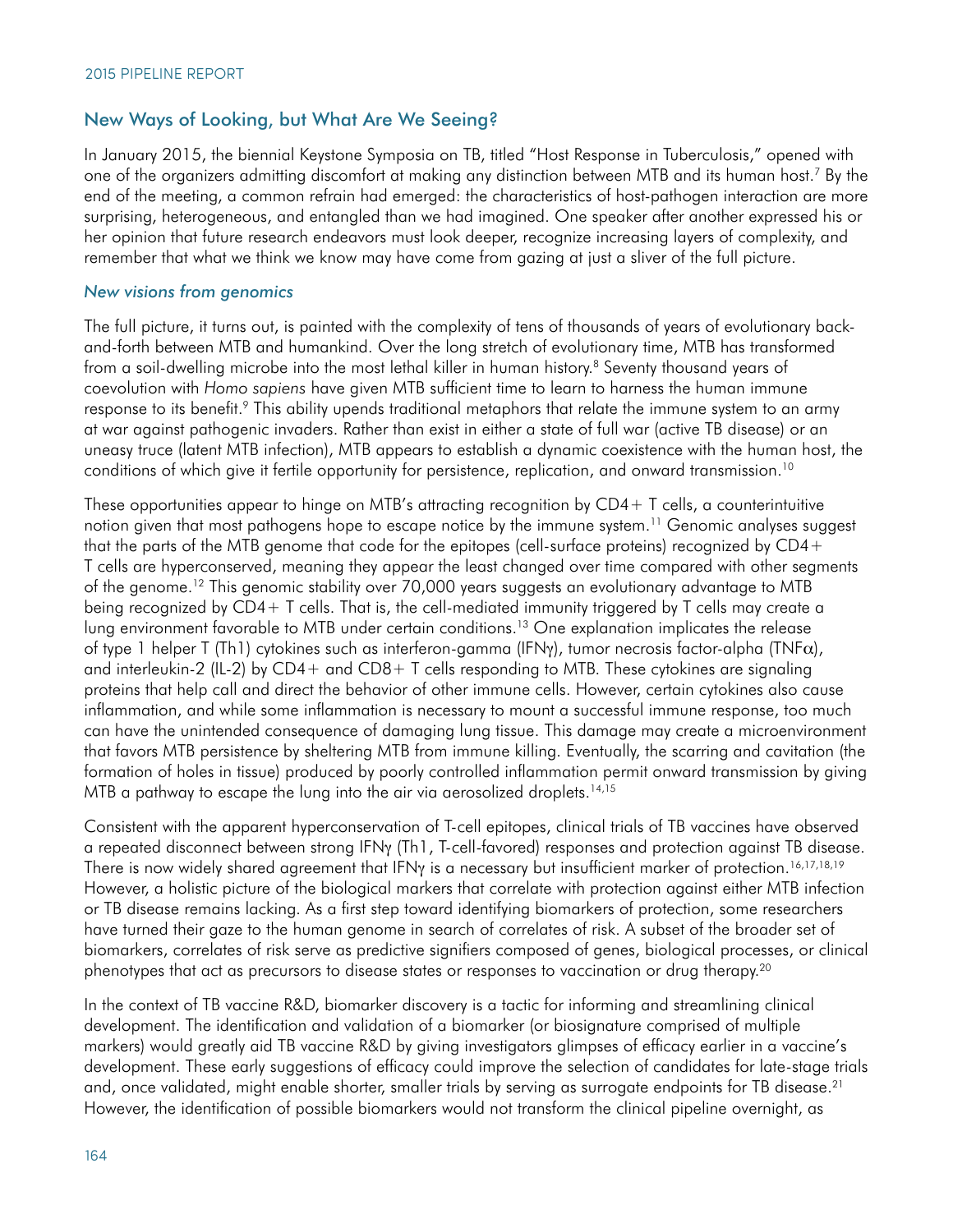any correlates would require validation in a successful phase III trial before they could function as reliable surrogate endpoints. In addition, biomarkers are by nature proxies for disease and may not fully represent the intricacies of host-pathogen interaction unfolding at sites of infection.<sup>22</sup>

Two major initiatives are pursuing biomarker identification from a genomics angle. The first is a prospective cohort study of South African adolescents spearheaded by the South African TB Vaccine Initiative (SATVI). The study enrolled over 6,300 adolescents with MTB infection and followed them over two years before looking for genes differentially expressed in those who developed TB disease and those who did not.<sup>23</sup> The second effort is the TB biomarker consortium organized under the BMGF-funded Grand Challenges 6 initiative that seeks to find correlates of risk of progression to disease among HIV-negative adult household contacts of people with TB in several African countries.24 Investigators in the two projects have combined portions of their data and identified 1,531 genes that are differentially expressed between individuals who progress to active disease and those who remain healthy, although full analyses of this intriguing finding remain unpublished.<sup>25</sup>

#### *New visions from radiography*

Genomic and transcriptional analyses open a window onto the history of host-pathogen interaction and its effects across populations over time. Visions of what this complexity looks like within individuals appear through a very different kind of technology: PET/CT. The combination of positron emission tomography (PET) and X-ray computed tomography (CT) aligns the depiction of biochemical activity in the body with anatomical images represented in two or three dimensions. Researchers are taking advantage of PET/CT to map the appearance and growth of individual lesions in the lung. These lesions, or granulomas, are collections of macrophage cells that flock to sites in the lung where MTB is present. Traditionally, macrophages have been described as initial responders that huddle together to form immune fortresses that contain MTB. PET/CT has helped to overturn the idea of granulomas as stolid, stable fortresses by showing that a dynamic range of activity exists across lesions, even during so-called latent phases of MTB infection.

PET/CT imaging has been applied in at least one TB treatment trial – a phase II study of linezolid functional monotherapy in patients with chronic extensively drug-resistant (XDR-TB) in South Korea.<sup>26</sup> In a substudy nested into this trial, 19 participants received three PET/CT scans at different times before, during, and after treatment with the linezolid-containing regimen. Among the five participants who had PET/CT scans before the linezolid-containing therapy, all had evidence of progressing, regressing, and newly forming lesions over a two-month period. The implication is that TB activity varies throughout the lung and that the response to MTB, whether driven by drug therapy or the body's adaptive immune response, is locally heterogeneous as well.<sup>27</sup> With these data, as well as results from autopsy studies of granuloma patterns,<sup>28</sup> the previous assumption that all lesions within an individual behave similarly has been disproved.

In vaccine research, the application of PET/CT has focused on preclinical work in cynomolgus macaques, the field's dominant nonhuman primate model. PET/CT imaging is being used to study immune activity (i.e., inflammation) in macaques whose quiescent, latent infection with MTB is reactivated by treatment with anti-TNF, an immunosuppressant. Findings so far suggest that macroscopic granuloma patterns seen during primary MTB infection may differ from those observed during re-activated disease.<sup>29</sup> Whether anti-TNF treatment can stand in for the immunosuppressing conditions (e.g., HIV, diabetes, and silicosis) that increase the risk of MTB infection progressing to TB disease in people remains unknown.

Researchers have also sought to overlay granuloma patterns observed through PET/CT imaging with T-cell responses measured by intracellular cytokine staining to better understand whether and how T cells and the cytokines they produce are responsible for inflammation. This work points to marked variability in the T-cell response to MTB across granulomas – even within granulomas located in the same lobe of the same lung of the same macaque.<sup>30</sup> While each granuloma contains many T cells making a variety of cytokines, most individual T cells appear to produce just one type of cytokine. This stands in juxtaposition to the common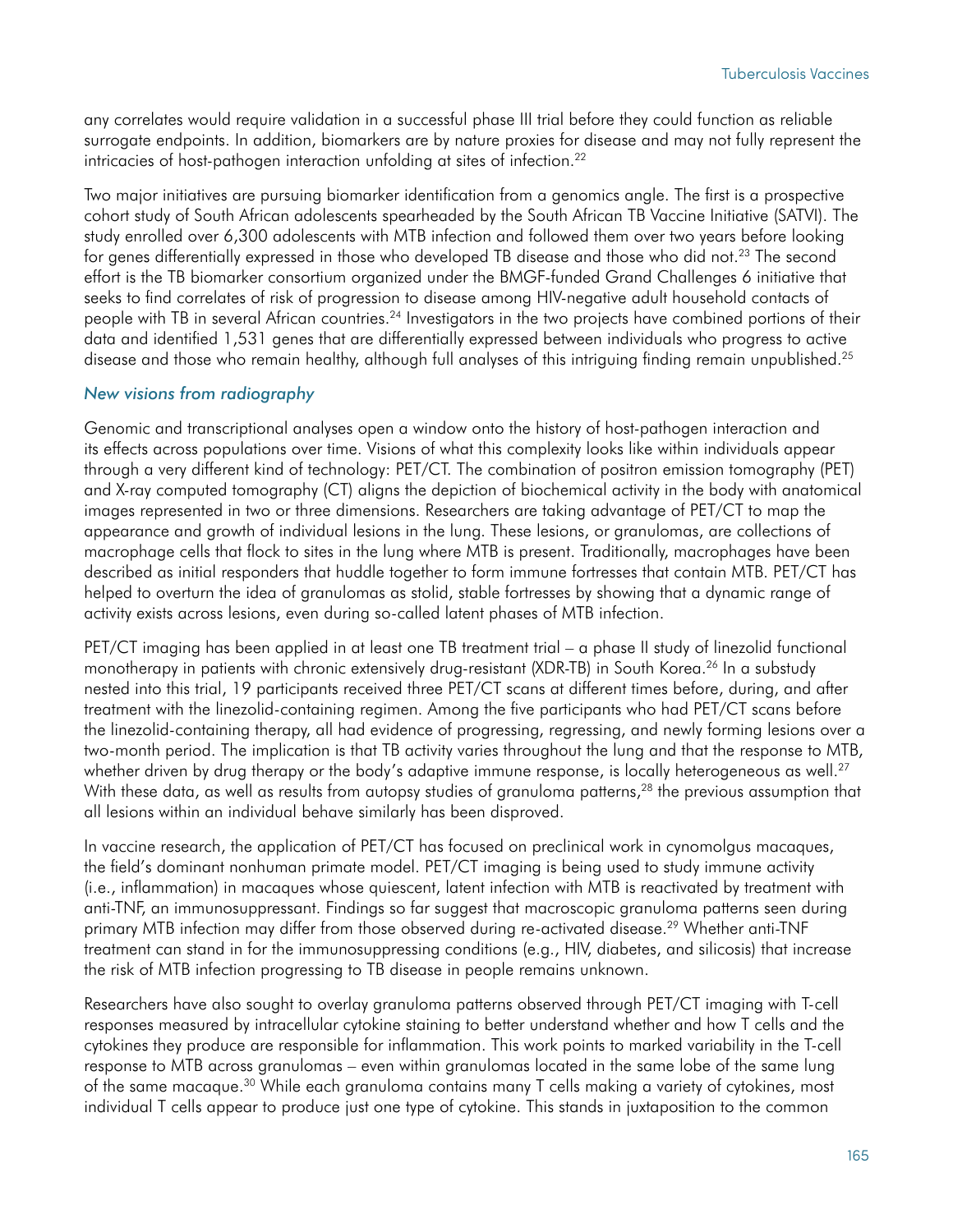practice of judging TB vaccine candidates by their ability to trigger polyfunctional T cells that produce multiple cytokines. Notably, granulomas with T cells producing both pro- and anti-inflammatory cytokines appear more likely to reach sterilization. In addition, levels of granuloma inflammation in macaques are more strongly predictive of whether MTB infection will progress to active disease than the number of bacteria present (bacterial burden).31

By revealing the expansive range of granuloma activity in the lung, PET/CT has helped to replace the idea that MTB infection and disease exist as distinct binary states with the notion that a continuum of host-pathogen responses underlies infection and disease. While distinguishing latent from active TB may still hold clinical relevance when diagnosing patients, within the lung, distinctions between active and latent TB dissolve in the face of heterogeneous, localized activity between MTB and a range of immune cells. Using PET/CT to create macroscopic composites of inflammation unfolding across the lung raises the tantalizing possibility of defining inflammation-based markers of response to drugs or vaccines for use in future clinical trials.<sup>32</sup> In short, radiography has made a compelling case for casting aside old ideas that treat MTB and the host response as discrete and uniform and has offered a way to look at host-pathogen interaction outside of the strict cellular context of traditional immunology work.

#### *New visions from blood and bronchial samples*

One of the guiding principles of the field's shift to earlier phases of research is the need for iterative learning between experiments in the laboratory and trials in the clinic. Instead of progressing in a strict linear fashion from lab to clinic, vaccine research should move back and forth between these two stages of research. Samples collected in human studies should be studied in the lab to better understand the biology of MTB infection and TB disease, the knowledge of which can then be used to refine the preclinical models that will inform future clinical development. This iterative approach entails making use of observational cohort data alongside evidence from randomized, controlled trials.33 Several presentations at the Santa Fe Keystone Symposia demonstrated the potential of using blood and lung samples collected in cohort studies to investigate specific questions of immunologic importance.

One of these questions concerns the role of antibodies produced by B cells in preventing, controlling, and clearing MTB infection. Efforts to understand humoral, B-cell-based immune responses to MTB have trailed investigations of cell-mediated immunity generated by T cells. This overshadowing is so extensive that all of the speakers in the "B-cell responses to TB" session at the Santa Fe Keystone meeting emphatically assured the audience that their research focus lay elsewhere. The last presenter, however, did something unexpected: she turned a room of B-cell skeptics into cautious believers. Using plasma samples from 120 South Africans with TB, some with latent MTB infection and others with active TB disease, Galit Alter and her lab at the Ragon Institute showed how MTB-specific immunoglobin (IgG), a type of antibody, is capable of recruiting other immune cell types – including macrophages and natural killer cells – to the site of infection, and that differences observed in the structural properties of IgG can even distinguish patients with latent MTB infection from those with active TB disease.34

Although B cells may attract more attention moving forward, findings about the role of humoral immunity in controlling MTB are likely to augment, rather than supplant, efforts to better understand cell-mediated immunity. The emphasis on designing vaccines that trigger robust cell-mediated immunity rests on the incontrovertible observation that CD4+ T-cell depletion in people with HIV hugely increases their risk of developing TB disease. Even this long-established story is adding chapters as researchers look closely at the mechanisms at play in the lungs of people with TB/HIV coinfection. Observational cohort data from Malawi show there is a delayed recovery of MTB-specific CD4 + T cells in adults with HIV on antiretroviral treatment (ART) – even among individuals taking ART for at least four years. This suggests that HIV makes the lung environment more susceptible to MTB infection and progression.<sup>35</sup> People with HIV also appear to face a higher risk of TB disease before CD4+ T-cell depletion. One recent study from South Africa found that HIV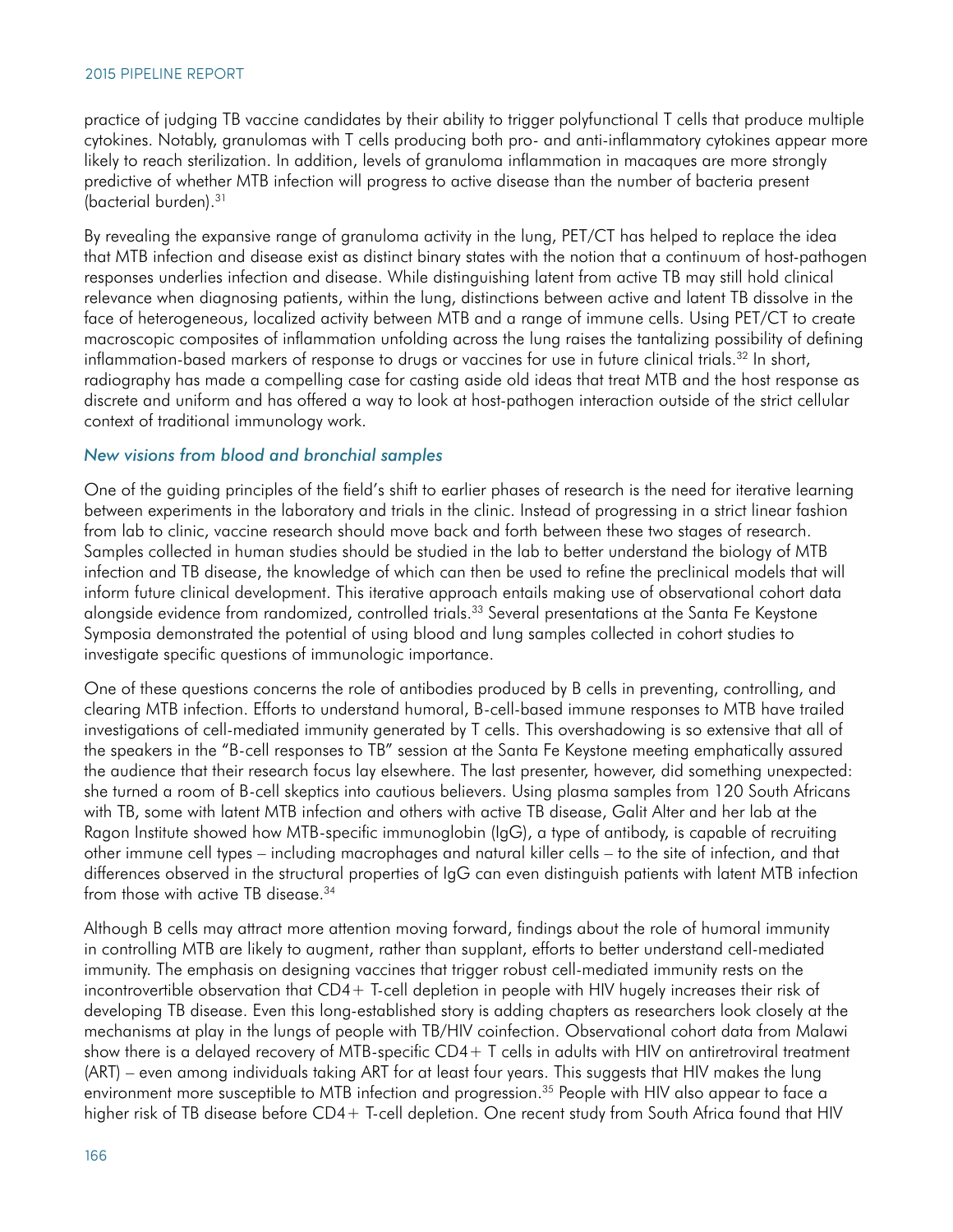infection increases the risk of TB disease even at high  $CD4+$  T-cell counts. Individuals with HIV with  $CD4+$ T-cell counts greater than 600 cells/μL had half the frequency of MTB-specific immune responses compared with study participants without HIV, as measured in both blood and airway samples.<sup>36</sup> This growing literature argues for the importance of considering how comorbidities may change characteristics of host-pathogen interaction from the outset of TB vaccine development.

## New Ways of Testing, but Have the Measurements Changed?

People with HIV, on and off ART, are underrepresented in TB drug trials. So are children, although the historic exclusion of younger age cohorts from TB drug research is beginning to change. In the coming period, these two patient populations may also play a less central role in TB vaccine trials, which until recently focused on infants and people with HIV in phase II investigations. Future TB vaccine clinical trials, particularly those supported by the BMGF, will focus instead on adolescents and adults without HIV or other comorbidities. This new emphasis by some funders reflects a move toward preventing MTB infection, as opposed to TB disease, in the design of clinical trials. Two lines of thinking are motivating this shift.

First, for a new TB vaccine to interrupt MTB transmission, the target population must be adolescents and adults, as disease in these age groups drives the majority of MTB transmission globally. Children, who typically have paucibacillary and nonpulmonary forms of TB, are less likely to transmit TB to others. Similarly, people with TB/HIV coinfection have lower bacterial loads, though recent work challenges the notion that they do not contribute to TB transmission.37 Mathematical modeling commissioned by Aeras suggests that an adolescent or adult vaccine with 40% efficacy against TB disease would avert 70% of the expected TB burden in lowincome countries between 2024 and 2050.<sup>38</sup> An infant vaccine of equal efficacy and duration, however, would avert less than 12% of the TB burden – partly because many infants in the vaccinated groups would not have reached adolescence, an age when the risk of TB disease increases markedly, by the end of the 20-year period under simulation. Buried in the paper presenting these scenarios is this sentence: "A vaccine targeted at adolescents and adults . . . is likely to prevent, before 2050, more infant cases of TB than a vaccine targeted at infants due to the reduction in transmission."39 This claim rests on the promise of vaccines to protect not just those persons directly vaccinated but also neighboring individuals who may not be immunized. Future modeling exercises and in vivo studies should interrogate the validity of this statement as our understanding of the biological and social drivers of TB transmission evolves.

Second, using prevention of infection as the primary endpoint will enable smaller, faster, and cheaper clinical trials. In any given population, rates of MTB infection typically exceed those of TB disease. This difference is even more pronounced in high-risk groups such as household contacts of newly diagnosed TB cases, health care workers, and miners. Because the outcome of interest occurs more frequently, prevention-of-infection trials require smaller sample sizes and shorter durations of follow-up than prevention-of-disease trials.40 Consequently, prevention-of-infection studies may offer a more efficient way of testing vaccine concepts before deciding which ones to advance to phase IIb/III trials, where prevention of TB disease is likely to remain the primary endpoint. For this strategy to work, the mechanisms of protection against infection and disease must overlap – which seems far from guaranteed given the increasingly complex picture of host-pathogen interaction emerging from basic-science work.

Although heralded as a paradigm shift, prevention-of-infection trials may simply transpose the current strategy to an earlier event in TB pathology. As designed, prevention-of-infection trials do not circumvent the thorny issue of how to judge vaccine efficacy if classic Th1 cytokines such as IFNγ are important but only partial aspects of protective immunity. All TB vaccine trials described below continue to assess immunogenicity by measuring IFNγ. Rather than replace the object of measure with a more relevant marker, prevention-ofinfection studies merely shift our measurement of it to earlier points in the infection process.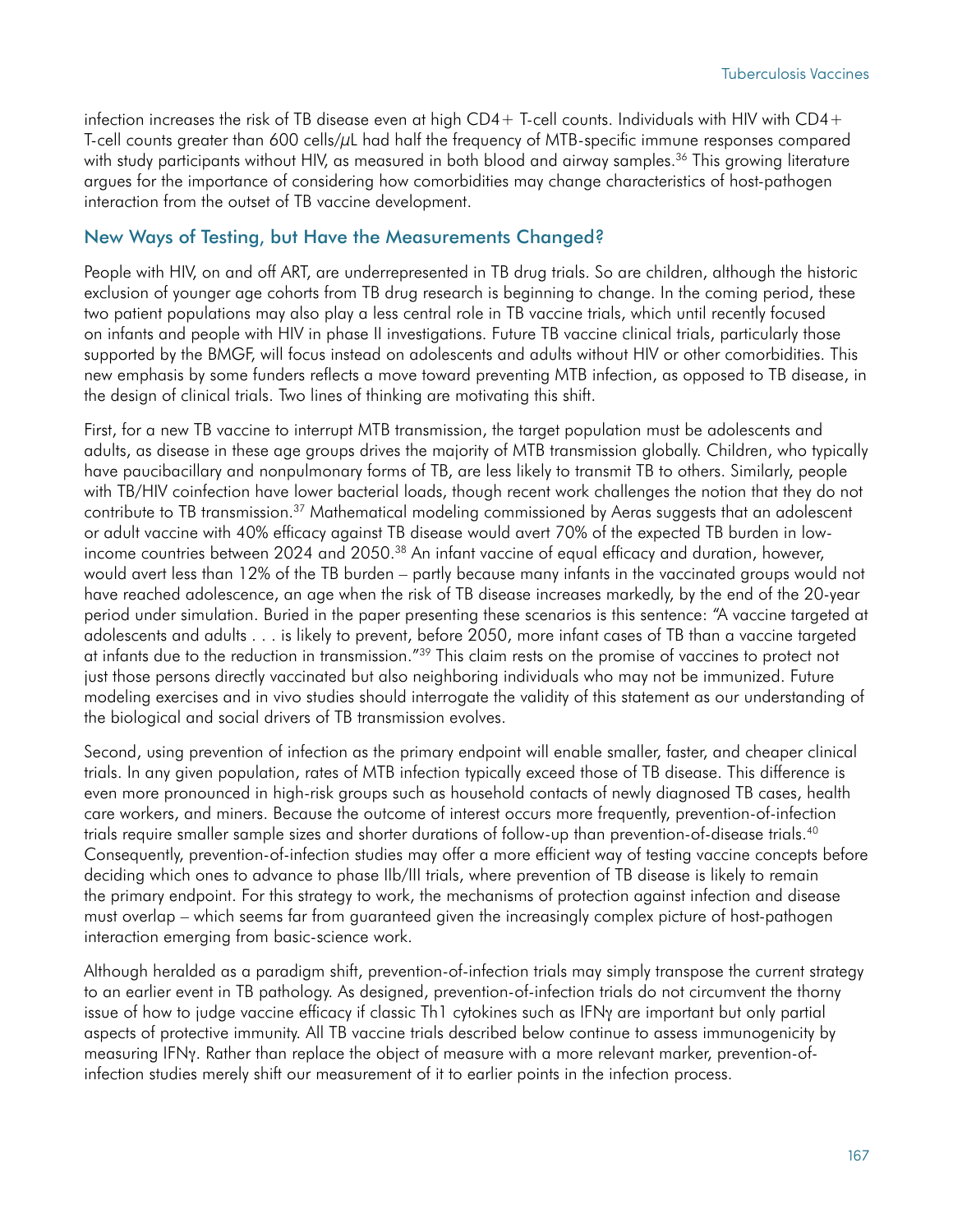Further complicating things, this moment (incidence of MTB infection) is difficult to measure with available diagnostic technologies. There is no gold standard diagnostic for MTB infection, and the best currently available tools, interferon gamma release assays (IGRAs), come with serious limitations. The repeatability of the QuantiFERON Gold In-Tube (QFT) blood test, the most common IGRA used in TB vaccine R&D, has come under scrutiny for the tendency of QFT tests taken on the same individual at different times to produce discordant results, whereby initial tests read MTB-positive and follow-up tests read MTB-negative.<sup>41,42</sup> This poor reproducibility creates a risk that prevention-of-infection trials using QFT may overestimate the true incidence of MTB infection among trial participants. This could occur if a high proportion of MTB-positive test results reflect QFT variability rather than true infection with MTB.<sup>43</sup> Compensatory efforts to measure sustained IGRA positivity at multiple times in clinical trials allay but do not resolve concerns about the fragility of QFT-defined endpoints. Alternatives, such as using PET/CT to assess infection and disease by inflammation and lesion activity, are not yet ready for routine use in clinical trials. Given these limitations, the most we can hope is that prevention-of-infection studies will unveil insights into the biology of MTB infection and that this information will give us the tools we need to truly do things differently.

| Agent                 | <b>Strategy</b>   | <b>Type</b>                                          | Sponsor(s)                                                                                                | <b>Status</b> |
|-----------------------|-------------------|------------------------------------------------------|-----------------------------------------------------------------------------------------------------------|---------------|
| M. vaccae             | Immunotherapeutic | Whole-cell M. vaccae                                 | AnHui Longcom                                                                                             | Phase III     |
| M72/AS01              | Prime-boost       | Protein/adjuvant                                     | GlaxoSmithKline, Aeras                                                                                    | Phase IIb     |
| Hybrid $4 +$ IC31     | Prime-boost       | Protein/adjuvant                                     | Statens Serum Institut (SSI), Sanofi Pasteur, Valneva,<br>Aeras                                           | Phase II      |
| Hybrid $56 +$ IC31    | Prime-boost       | Protein/adjuvant                                     | SSI, Valneva, Aeras                                                                                       | Phase IIa     |
| Hybrid $1 +$ IC31     | Prime-boost       | Protein/adjuvant                                     | SSI, Valneva                                                                                              | Phase IIa     |
| <b>MTBVAC</b>         | Prime             | Live genetically attenuated<br>M. tuberculosis (MTB) | University of Zaragoza, Biofabri, TuBerculosis Vaccine<br>Initiative (TBVI)                               | Phase IIa     |
| <b>VPM1002</b>        | Prime             | Live recombinant bacille<br>Calmette-Guérin (rBCG)   | Serum Institute of India, Vakzine Projekt Management,<br>TBVI, Max Planck Institute for Infection Biology | Phase IIa     |
| <b>RUTI</b>           | Immunotherapeutic | <b>Fragmented MTB</b>                                | Archivel Farma                                                                                            | Phase IIa     |
| Ad5Ag85A              | Prime-boost       | Viral vector                                         | McMaster University, CanSino                                                                              | Phase I       |
| Crucell Ad35 + MVA85A | Prime-boost       | Viral vector                                         | Crucell, Oxford University, Aeras                                                                         | Phase I       |
| ChAdOx1.85A + MVA85A  | Prime-boost       | Viral vector                                         | Oxford University                                                                                         | Phase I       |
| Dar-901               | Prime-boost       | Whole-cell M. obuense                                | Dartmouth University, Aeras                                                                               | Phase I       |
| MVA85A (aerosol)      | Prime-boost       | Viral vector                                         | <b>Oxford University</b>                                                                                  | Phase I       |
| MVA85A-IMX313         | Prime-boost       | Viral vector                                         | Oxford University, Imaxio                                                                                 | Phase I       |
| $ID93 + GLA-SE$       | Prime-boost       | Protein/adjuvant                                     | Infectious Disease Research Institute, Aeras                                                              | Phase I       |
| TB/FLU-04L            | Prime-boost       | Viral vector                                         | Research Institute for Biological Safety Problems                                                         | Phase I       |

# Table 1. Tuberculosis Vaccines Pipeline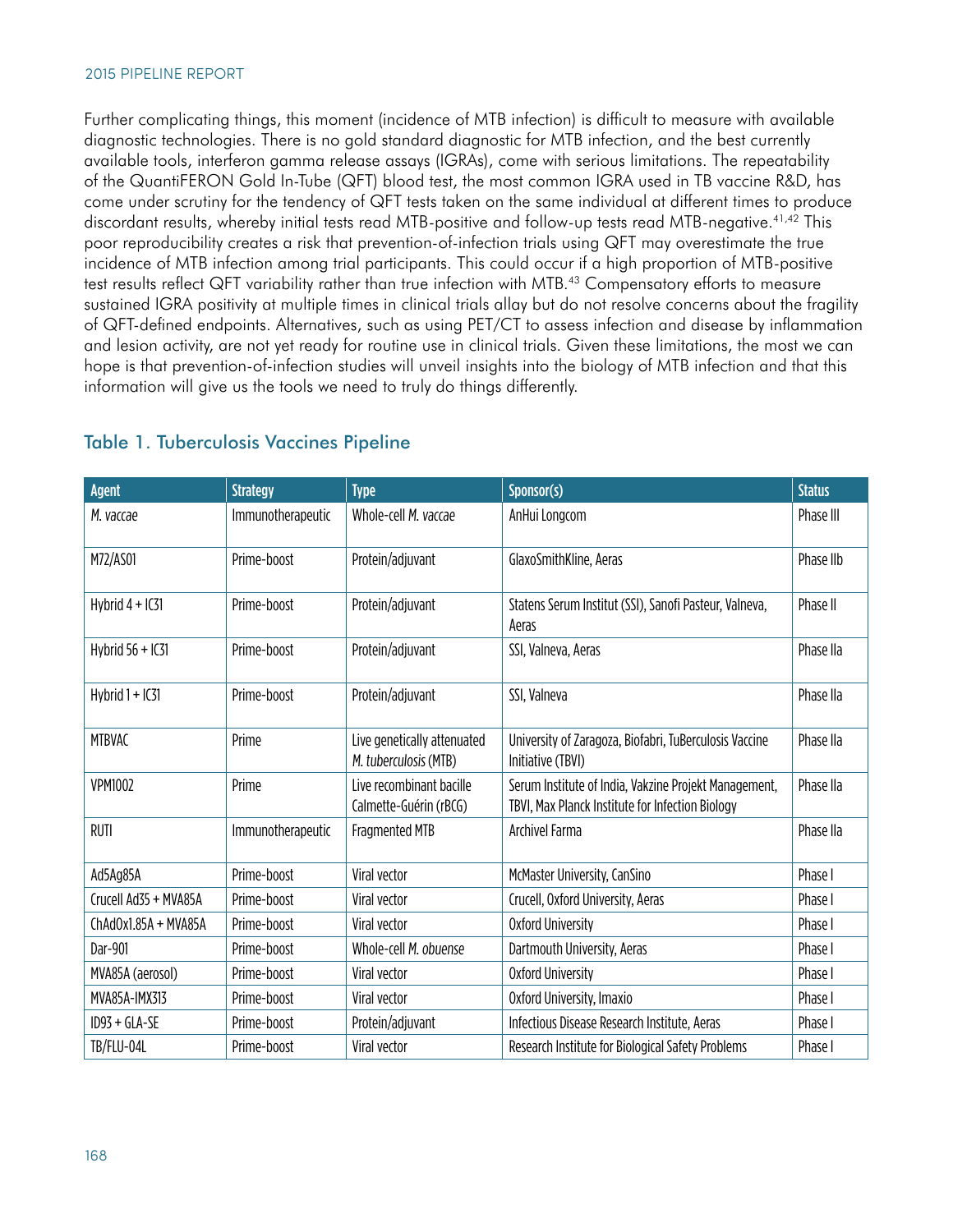#### *Hybrid 4 and Hybrid 56 flex their immunogenicity in phase I/IIa*

Hybrid 4 + IC31 has the distinction of being the first TB vaccine candidate tested under the new preventionof-infection approach. This vaccine pairs a fusion of MTB antigens Ag85B and TB10.4 with the IC31 adjuvant owned by the French company Valneva. In 2014, Aeras announced a three-arm phase IIa study to evaluate the safety and immunogenicity of Hybrid 4 + IC31 and bacille Calmette-Guérin (BCG) revaccination in nearly 1,000 BCG-vaccinated, HIV-negative adolescents in South Africa.<sup>44</sup> BCG, the existing TB vaccine first introduced in 1921, protects infants and children against severe forms of disseminated TB but does not confer significant protection against pulmonary TB to adolescents and adults.<sup>45</sup> One-third of participants will receive two doses of Hybrid 4 + IC31; one-third will be revaccinated with one dose of BCG; and the final third will receive two doses of placebo. The first 90 participants will constitute a safety and immunogenicity cohort with intensive data collection on safety, adverse events, and immunogenicity using the standard assays that assess the frequency and magnitude of Th1 cytokines like IFNγ. The remaining 900 participants will form a correlates cohort and undergo evaluation for safety, biomarker discovery, and prevention of MTB infection. This will be the first randomized controlled trial to assess whether BCG revaccination can prevent MTB infection in adolescents.

The Statens Serum Institut (SSI) of Denmark continues to advance the development of Hybrid 56 + IC31 in partnership with Aeras. Hybrid  $56 + IC31$  is an adjuvanted subunit vaccine that combines three MTB antigens (Ag85B, ESAT-6, and Rv2660c) with Valneva's IC31 adjuvant. Hybrid 56 + IC31 is currently undergoing several clinical evaluations at trial sites in South Africa. One phase I/IIa study nearing completion is investigating three different doses of Hybrid 56 + IC31 in BCG-vaccinated, HIV-negative adults with and without MTB infection who have no history or evidence of TB disease. A second phase of this study will evaluate the dose formulation selected in phase I in two-dose and three-dose regimens in individuals with and without MTB infection as measured by QFT.<sup>46</sup> A second trial is comparing the safety and immunogenicity of Hybrid 56 + IC31 with Hybrid 4 + IC31 and BCG revaccination in HIV-negative South African adolescents. This trial will enroll 84 participants with the objective of identifying immune responses to vaccination for further evaluation as potential correlates of risk or protection.<sup>47</sup> A third phase I study is evaluating the safety and immunogenicity of Hybrid 56 + IC31 in a different population: HIV-negative adults who have recently completed treatment for drug-susceptible TB. The trial will enroll 24 participants and compare two intramuscular doses of Hybrid 56 + IC31 versus placebo to see whether the vaccine should be evaluated in larger studies aimed at preventing disease recurrence (defined as either relapse or reinfection). Investigators have vaccinated the last participant in the trial and have reported no safety concerns so far.<sup>48</sup>

SSI is also exploring opportunities to study Hybrid-56 + IC31 as an adjunct to drug therapy. A study planned for early 2016 will evaluate whether vaccination with Hybrid-56 + IC31 in combination with COX-2 selective inhibitors, a type of nonsterile anti-inflammatory drug (NSAID), helps reduce harmful inflammation in the lungs of patients undergoing treatment for active TB disease.49 As envisioned, the study will contain three arms: the first giving COX-2 inhibitors alone, the second giving Hybrid-56 + IC31 alone, and the third combining Hybrid-56 + IC31 with COX-2 inhibitors. This approach grows out of basic science and preclinical work suggesting that modulating lung inflammation may help generate a positive host response to TB. The initial study will probe the safety of this approach, but the larger goal is to see whether vaccination as an adjunct to chemotherapy can shorten treatment duration as measured by faster sputum conversion.50 Participants in the planned study will receive Hybrid-56 + IC31 after their sputum samples convert from positive to negative out of concern that vaccination at an earlier time might pose a safety issue by increasing the MTB antigen load in the lung when the body is still awash in actively replicating bacteria.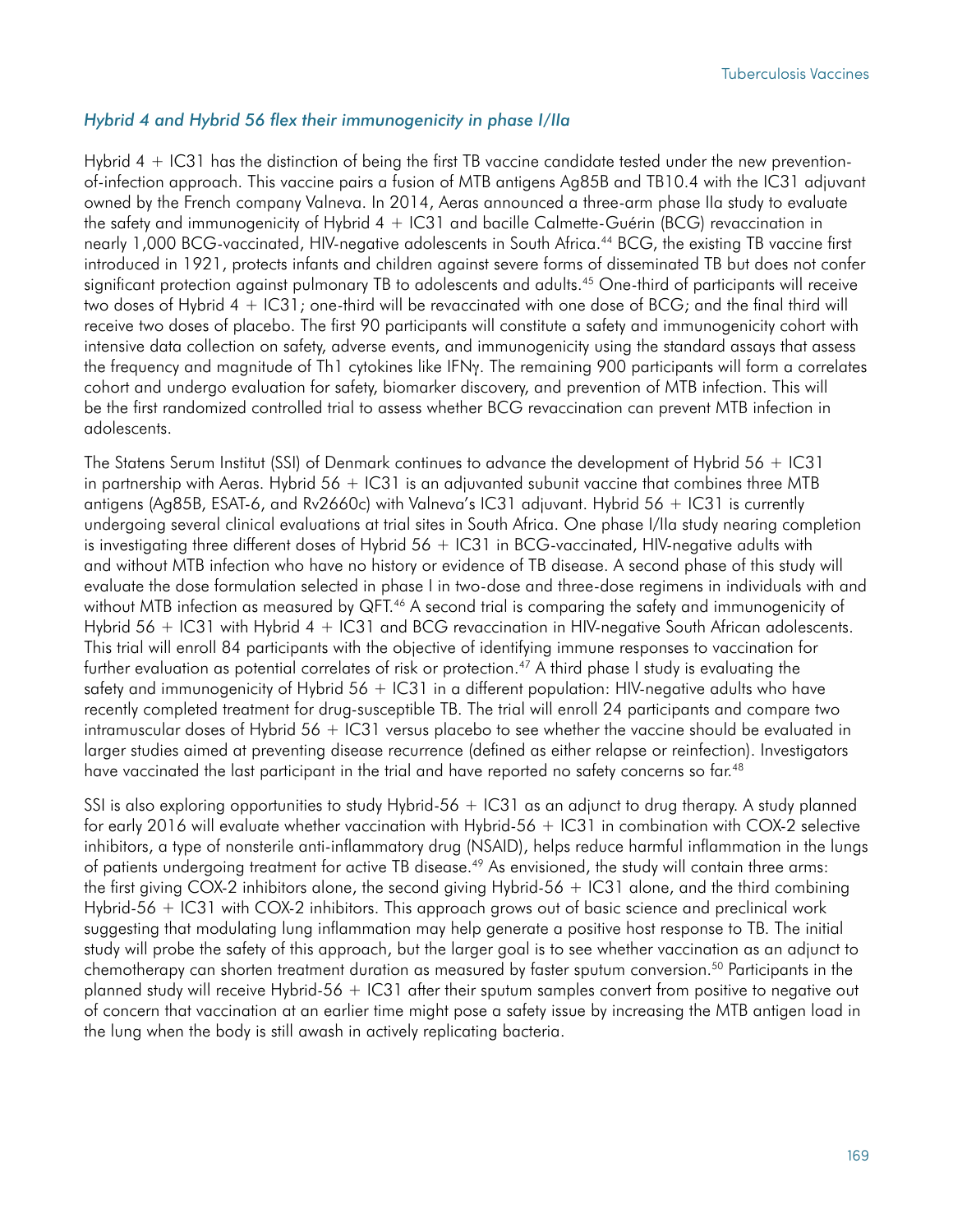#### *M72/AS01 moves into phase IIb*

In August 2014, Aeras and GlaxoSmithKline Biologicals (GSK) announced the opening of a phase IIb trial of M72/AS01,<sup>51</sup> an adjuvanted subunit vaccine that combines MTB antigens 32A and 39A with GSK's AS01 adjuvant. This phase IIb study follows a raft of phase IIa evaluations of M72/AS01 in infants in Gambia; adults with MTB infection in the Philippines; adults with HIV in Chennai, India; adults with TB disease in Taiwan and Estonia; and adolescents and adults in South Africa.52,53,54 The phase IIb trial will enroll 3,500 HIV-negative adults with MTB infection in South Africa, Kenya, and Zambia. Participants will be randomized to receive either two doses of M72/AS01, administered intramuscularly, or two doses of placebo spaced 30 days apart. As a primary outcome, the trial will assess whether M72/AS01 offers participants significant protection against progressing to TB disease up to 36 months of follow-up.55 A subcohort study will evaluate the cellmediated immune response to M72/AS01 by measuring the frequency of CD4+ and CD8+ T cells expressing the cytokines IFNγ, TNFα, and IL-2, either singly or in combination, as well as M72-specific antibody responses. An independent, optional substudy sponsored by Aeras will collect biological samples for future biomarker investigations.56 Investigators expect to complete follow-up and release results in 2018.

#### *MVA85A is down but not out*

Despite disappointing results from a second phase II trial published in March 2015, MVA85A, the first TB vaccine to enter efficacy trials since 1968, still has a lot to teach us. That trial, which took place in South Africa and Senegal, gave two intradermal doses of MVA85A spaced six to 12 months apart to adults with HIV.57 (Participants randomized to the placebo arm received a *Candida* skin test antigen instead of vaccine.) Participants not on ART had to have a  $CD4+$  T-cell count greater than 350 cells/ $\mu$ L at study entry, and those with latent MTB infection had to have completed at least five months of isoniazid preventive therapy. The primary outcome was the safety of MVA85A; as a secondary outcome, investigators evaluated the vaccine's efficacy for preventing TB disease. The trial showed that MVA85A is safe to give to people with HIV but does not afford them significant protection against TB disease.<sup>58</sup>

One caveat to keep in mind when interpreting these findings: the sample size of this trial was revised down from 1,400 to 650 participants after the trial of MVA85A in South African infants published negative results in February 2013.59 In that trial, MVA85A did not confer significant added protection against either TB disease or MTB infection to infants vaccinated with BCG.<sup>60</sup> Consequently, investigators in the adult trial revised the study design to test safety, not efficacy, as the primary outcome using a smaller sample size and a shorter duration of follow-up of six months instead of two years. Additionally, the immune response MVA85A provoked in adults with HIV was qualitatively different than the response seen in the infant trial. In the adult study, CD4+ T cells stimulated by MVA85A were primarily monofunctional (single-cytokine-producing) rather than polyfunctional, as observed in infants vaccinated with MVA85A. Whether a vaccine built around a single MTB antigen, such as MVA85A, can provoke a strong enough immune response to prevent TB disease or MTB infection remains an open question.<sup>61</sup>

These results do not foreclose a future for MVA85A. Helen McShane, the lead developer of MVA85A, and colleagues at Oxford University are studying MVA85A in combination with other vaccine candidates and on its own using aerosolized administration. Delivering MVA85A by aerosol makes intuitive sense given that MTB is an airborne pathogen. It also builds on evidence from mouse and nonhuman primate models suggesting that delivering a vaccine directly to the mucosal tissues lining the respiratory tract might increase protective immune responses at the site of infection.<sup>62,63</sup> To test this idea, McShane's group conducted a phase I study comparing the safety and immunogenicity of MVA85A administered by aerosol versus intradermal injection to 24 BCG-vaccinated adults in the United Kingdom.64 The first two participants who received aerosolized MVA85A displayed such potent cellular immune responses – higher than those seen in nonhuman primates – that the investigators revised the protocol to reduce the dose by a full order of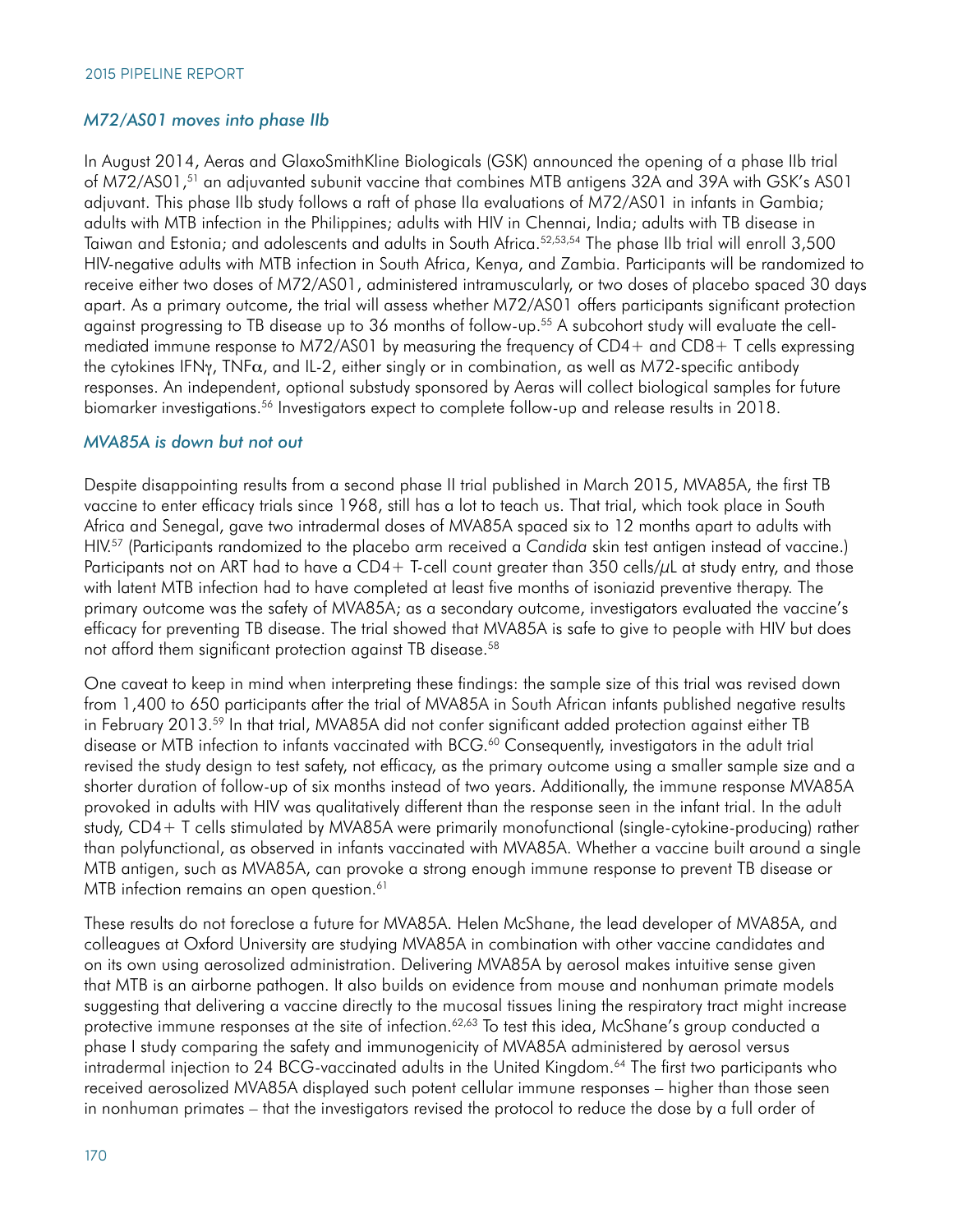magnitude. By study's end, aerosolized MVA85A appeared to be safe and produced a stronger CD4+ T-cell response than intradermal MVA85A in circulating blood and the lung, as measured by production of the Th1 cytokines IFNγ, TNFα, IL-2 and IL-17.65

McShane's group is also pairing nonaerosolized MVA85A with other vaccine candidates in novel prime-boost combinations. A phase I trial combining MVA85A with Crucell Ad35 recently concluded among 40 adult participants at Oxford University.<sup>66</sup> Crucell Ad35, a viral-vectored vaccine using the MTB antigens Ag85A, Ag85B, and TB10.4, was originally devised as a stand-alone TB vaccine and, at one point, was poised to enter a phase IIb study with a projected enrollment of 4,000 BCG-vaccinated, HIV-negative infants.<sup>67</sup> After an early look at immunogenicity data, investigators cut the sample size of that trial to just 500 participants.<sup>68,69</sup> The combination of Crucell Ad35 and MVA85A seeks to pair the strong CD8+ T-cell response provoked by Crucell Ad35 with the robust CD4+ T-cell response generated by MVA85A.70

A separate phase I study will combine MVA85A with IMX313, a carrier protein created by fusing a small DNA sequence to an antigen-coding protein. IMX313 is a proprietary technology of Imaxio, a biopharmaceutical company based in Lyon, France, and is designed to enhance the immune response to different vaccine constructs. The phase I evaluation will compare the safety of two escalating doses of MVA85A-IMX313 with that of MVA85A alone in BCG-vaccinated healthy adults.71 Preclinical work showed that MVA85A-IMX313 induced quantitatively higher cell-mediated immune responses in mice and rhesus macaques than either MVA85A or BCG.72 This will be the first human evaluation of IMX313, although Imaxio has hinted at plans to evaluate it in vaccines against flu and malaria.<sup>73</sup>

Finally, MVA85A is being evaluated as a boost to ChAdOx1.85A, a simian adenovirus vector that expresses MTB antigen Ag85A. A phase I study is evaluating the safety of ChAdOx1.85A vaccination alone and in combination with MVA85A in BCG-vaccinated adults in the United Kingdom.<sup>74</sup> ChAdOx1 may offer advantages over other adenovirus vectors because it primarily infects nonhuman primates, reducing the likelihood that vaccine recipients will demonstrate preexisting immunity to the vector due to previous exposure.<sup>75</sup>

#### *Other candidates in phase I*

Phase I is the most well populated and diverse stage of the TB vaccine pipeline. In addition to the studies of MVA85A in combination with Crucell Ad35, IMX313, and ChAdOx1.85A, phase I includes other viralvectored vaccines (Ad5Ag85A, TB/FLU-04L), an adjuvanted subunit vaccine (ID93+GLA-SE), a whole-cell mycobacterial vaccine (Dar-901), and a vaccine using genetically attenuated MTB (MTBVAC).

Developed by the University of Zaragoza, Spain, and the Spanish biotech company Biofabri, the MTBVAC vaccine uses live, genetically attenuated MTB weakened through the deletion of two genes related to MTB virulence: phoP and fadD26.76 While the majority of vaccines in the pipeline are constructed using one or more MTB antigens and aim to boost BCG, MTBVAC is a live, whole-cell vaccine (and thus contains all the antigens of MTB) and could either replace or boost BCG. A phase I dose escalation study recently concluded in Lausanne, Switzerland. Three cohorts of 12 adult participants tested the safety and immunogenicity of escalating doses of MTBVAC versus BCG. There were no vaccine-related serious adverse events. Investigators observed a dose-response relationship between higher doses of MTBVAC and the expression of polyfunctional CD4+ T cells.77 Based on these favorable results, MTBVAC is completing a second phase I study in newborns less than a month old in South Africa and preparing for a phase II trial in South African adults.

TB/FLU-04L is the newest vaccine to come to international attention and the first viral-vectored vaccine candidate to employ a live, attenuated flu virus to deliver MTB antigens. Developed by the Research Institute for Biological Safety Problems (RIBSP) in Almaty, Kazakhstan, TB/FLU-04L uses replication-deficient, recombinant influenza virus A to present two MTB antigens, ESAT-6 and Ag85A, intranasally using a delivery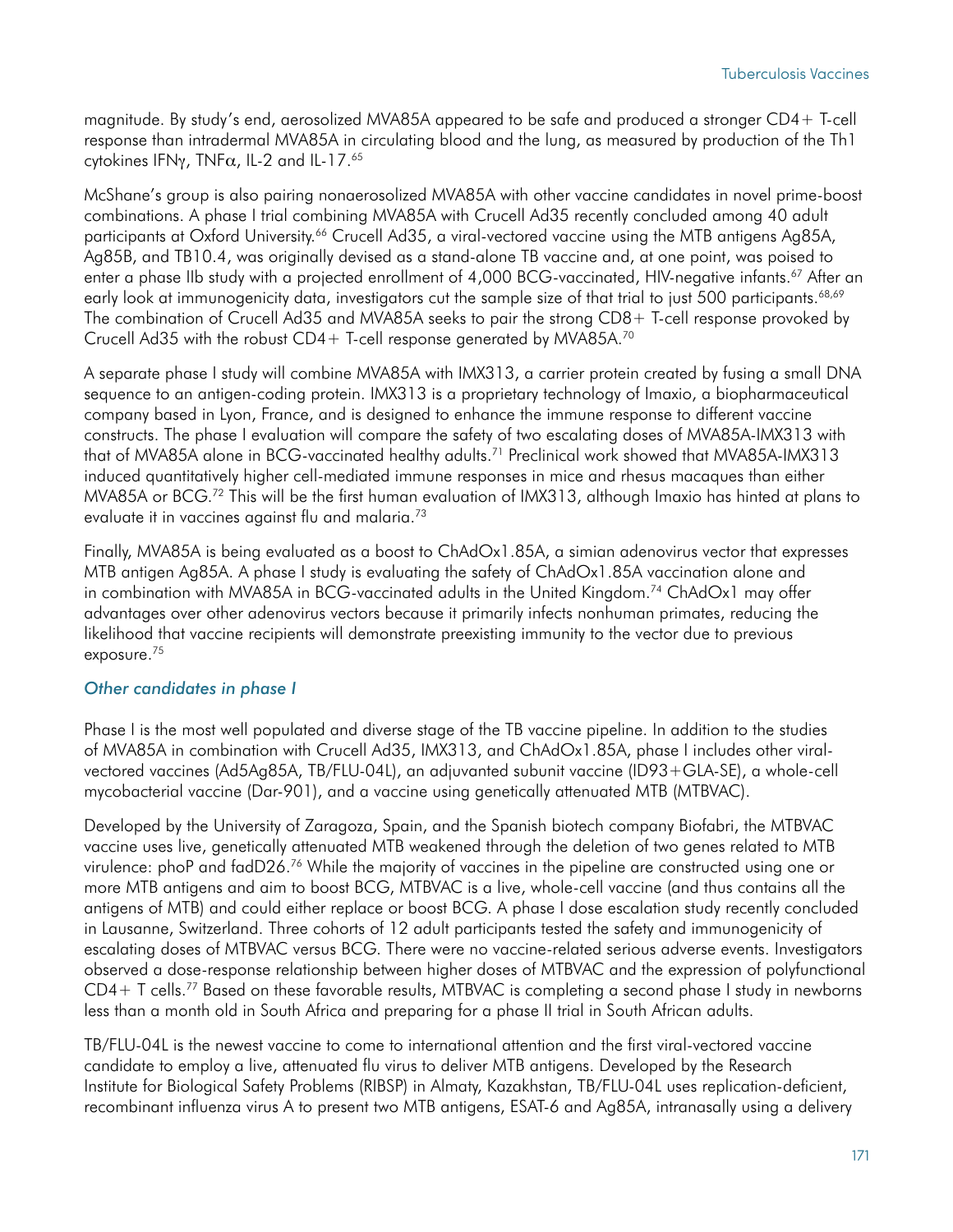platform similar to the FluMist vaccine.<sup>78</sup> A phase I study in 36 BCG-vaccinated, QFT-negative adults tested the safety and immunogenicity of two doses of TB/FLU-04L spaced 21 days apart. There were no serious adverse events, and no infectious flu virus could be recovered from nasal swabs taken after vaccination. RIBSP and its collaborators in St. Petersburg, Russia, are planning to further evaluate TB/FLU-04L as a boost to BCG in a phase IIa trial in QFT-positive adults.<sup>79</sup>

A whole-cell mycobacterial vaccine called Dar-901 is nearing completion of a phase I dose escalation study in BCG-vaccinated adults in the United States. Developed at Geisel School of Medicine at Dartmouth University, Dar-901 consists of inactivated *Mycobacterium obuense*, a nontuberculous mycobacterium. The phase I study contains six groups; participants in each will receive three intradermal injections of either vaccine or placebo spaced two months apart. The first three cohorts enrolled HIV-negative adults and have completed all doses of vaccine or control. The 1 mg dose judged safe in these groups is now being evaluated in three cohorts enrolling both HIV-positive and HIV-negative participants.<sup>80</sup> Dar-901 is very similar to an earlier TB vaccine candidate developed at Dartmouth, SRL-172, which was studied in the phase III DarDar trial. Both Dar-901 and SRL-172 are manufactured from the same strain of *Mycobacterium obuense*; the primary difference is that Dar-901 is grown in broth rather than agar, a more scalable production method.<sup>81</sup>

## New Ways of Working Together, but Who Counts As a Partner?

The changes in TB vaccine R&D make this a moment of significant potential. The defeatist, inward-looking rhetoric of the last few years is ceding ground to the optimism of concrete plans and revised, if not totally new, thinking. This scientific momentum, however, stands at odds with a remote, almost regressive approach toward engaging civil society and TB-affected communities in TB vaccine research. The early-phase state of TB vaccine science is no excuse for the lack of community engagement in TB vaccine R&D. Quite the opposite – now is the time to ensure that the next chapter of TB vaccine R&D is more inclusive than the last.

Over the past year, major funders and vaccine developers have taken steps to form the Global TB Vaccine Partnership (GTBVP). So far, this body includes all the usual suspects – vaccine developers (Aeras, the TuBerculosis Vaccine Initiative), funders from high-income countries (BMGF, the European Commission, the European Investment Bank), and research networks (the European and Developing Countries Clinical Trial Partnership).<sup>82</sup> Although the recent addition of the South African Medical Research Council is a move toward greater representation of TB-endemic nations, development of the GTBVP has proceeded without input from members of civil society and TB-affected communities.<sup>83</sup>

This oversight would be problematic for any global health research endeavor but is particularly troubling in the case of TB vaccine R&D. As the writer Eula Biss has noted, immunity is a public space; vaccines promise to protect not just a single body, but also the collective body of a whole community.<sup>84</sup> Research, too, is a public space in that clinical trials of new TB vaccines are hosted by communities, supported overwhelmingly by public funds, and designed to produce technologies that will need to garner the trust and acceptance of societies affected by TB. The noticeable lack of community voices in the governance structures of TB vaccine R&D ignores this reality.

Community voices also remain absent from the design and conduct of TB vaccine trials. In last year's *Pipeline Report*, TAG noted the absence of community engagement programs in TB vaccine R&D – the exemplary community advisory boards of SATVI and the Kenya Medical Research Institute excepted.85 A year later, there is still no global community advisory board that can connect vaccine developers to community priorities, concerns, and perspectives, although Aeras has taken exploratory steps to create such a mechanism.86 The pace of these steps must quicken. Communities have a right to participate in research as more than iust trial participants,<sup>87</sup> and the early state of TB vaccine R&D means that they will be asked to do so time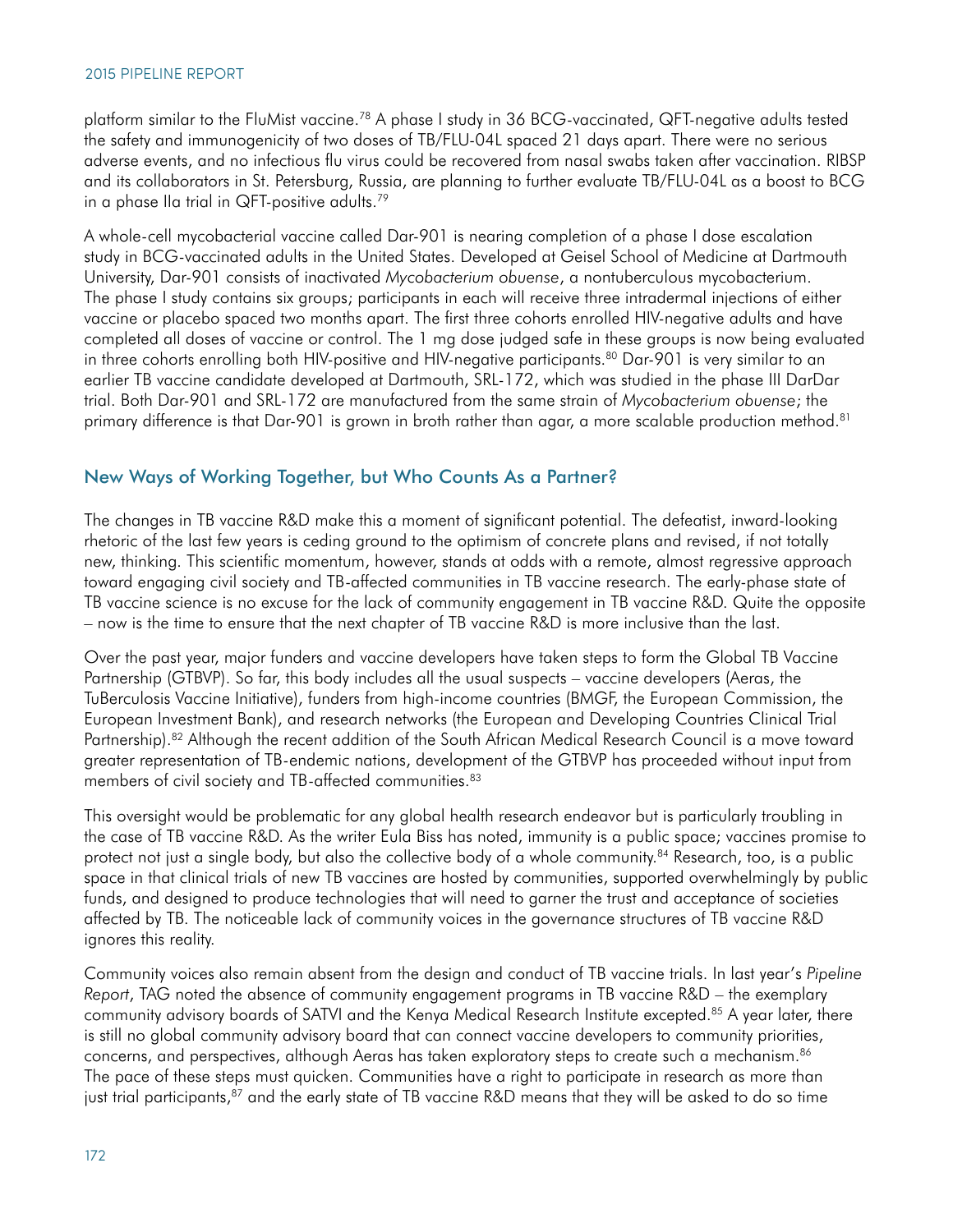and again. Guidelines such as the *Good Participatory Practice Guidelines for TB Drug Trials*, and the field experiences of TB drug developers implementing community engagement programs, offer TB vaccine developers plenty of models for how to begin this important work.<sup>88,89</sup>

The current concentration of TB vaccine funders, developers, and university-based research labs in North America, Europe, and Japan makes it easy to forget that vaccines were originally a South-to-North technology transfer. For example, inoculation against smallpox came to colonial America through the knowledge of slaves brought from Africa and to Europe from the Ottoman Empire.<sup>90</sup> (Upon returning to London from her husband's diplomatic posting at the Ottoman court, Lady Mary Wortley Montague inoculated her own children against smallpox, prompting the English crown to further study the procedure in a "trial" among six prisoners).91 The conditions of these transfers were far from equal. It is imperative that TB vaccine R&D, even as it turns toward basic science and earlier stages of clinical development, keep considerations of equity at the fore.<sup>92</sup> One way to achieve this is to establish governance structures for the sharing of intellectual property (IP), knowledge, and technology to ensure that once a new vaccine is judged safe and effective in phase III trials, it can be made quickly and equitably available to the communities that need it the most.

Without concerted efforts, equity in access is far from guaranteed. Traditionally, more than a decade can elapse between the licensure of a vaccine by a stringent regulatory agency in the United States or Europe and widespread introduction of that vaccine in developing countries.<sup>93</sup> Reducing this gap will require that vaccine developers license IP and transfer technology and expertise to developing country vaccine manufacturers (DCVMs) to enable local vaccine production.<sup>94</sup> It is encouraging to see major TB vaccine developers such as Aeras establish relationships with vaccine manufacturers, regulators, and scientific partners in India, China, and South Africa.<sup>95</sup> This work to identify developing country partners should continue under a more open, transparent, and strategic framework. A more inclusive GTBVP – one that includes civil society and community representatives in governance roles and throughout the organization's structures – might be the right platform for bringing together the range of stakeholders with financial, legal, or medical interests in vaccine access. This work must start now, before any particular candidate enters phase III trials or prepares for regulatory approval.<sup>96,97</sup> Fulfilling the promise of new TB vaccines to end the TB epidemic's grip on humanity will depend on orienting TB vaccine R&D along the twin axes of meaningful engagement of communities in research and equity in access from the very beginning.

## **Recommendations**

- Capitalize on the shift to the left to increase funding and support for basic science. Much basic-science work remains to be done but, broadly speaking, efforts that look at host-pathogen interaction from new angles – moving beyond frameworks that see events in MTB infection and the host response as binary, uniform, and discrete – deserve support. Initial areas of investigation should include identifying new vaccination targets, exploring arms of the immune system beyond cell-mediated immunity, interrogating the at-times deleterious effects of inflammation, and understanding the geography and kinetics of immune processes unfolding in the lung. These endeavors should go beyond exploring mechanisms of protection driven by the host response to considering mechanisms of evasion from the perspective of the MTB pathogen itself.
- Create opportunities for robust immunology work in clinical trials. Immunology substudies are often the first thing cut from a trial protocol when funding is scarce. Yet these substudies are instrumental for bridging preclinical work in the lab and results from clinical trials.98 A growing chorus of voices is calling for more experimental medicine studies that, nested within clinical trials of any phase, probe hypotheses in fine-grained immunologic detail.<sup>99</sup> These experimental medicine studies would sit within and alongside product development efforts and create opportunities to iteratively test new concepts in what has formerly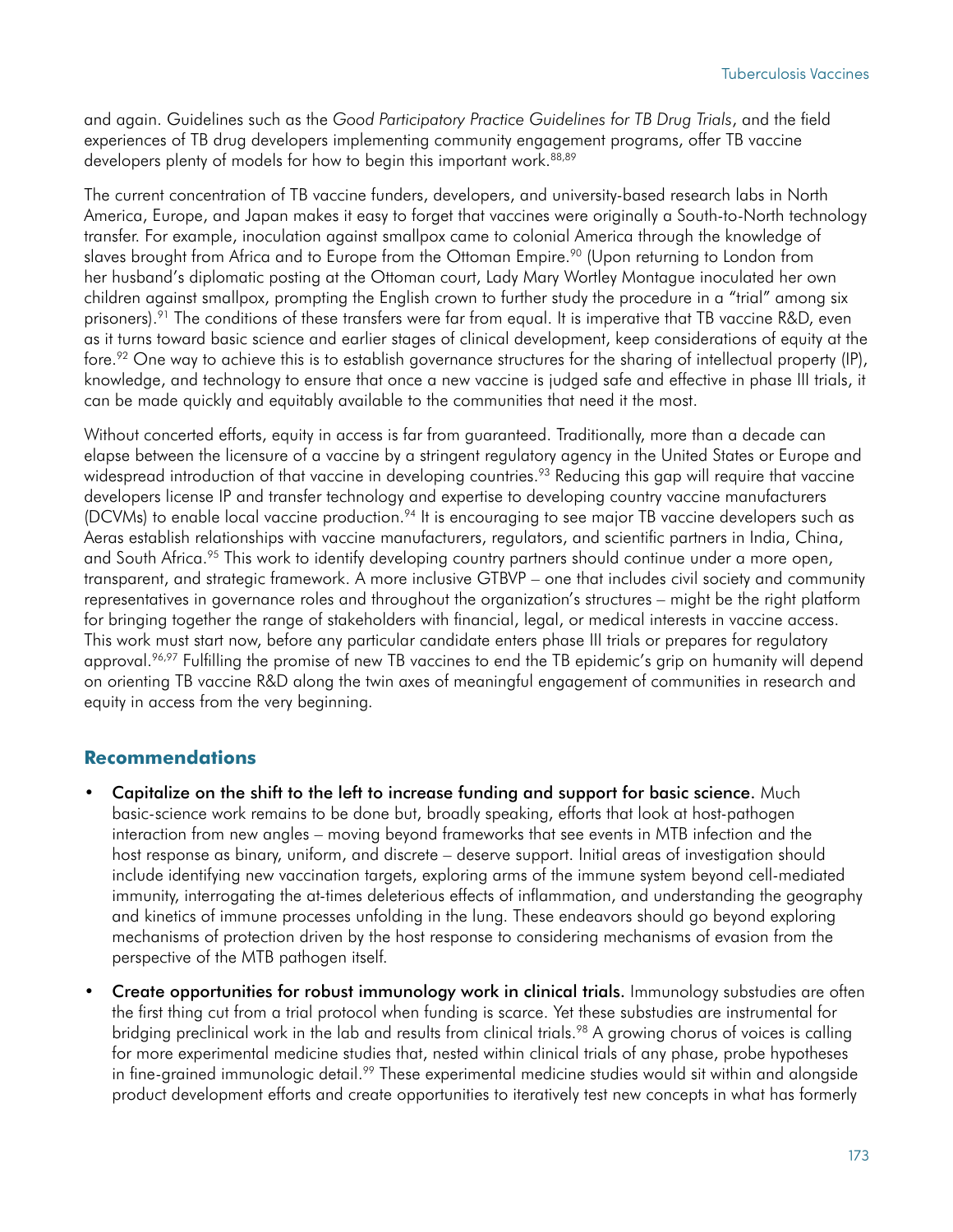been a linear product-development pathway.<sup>100</sup> These channels for testing vaccine concepts in addition to candidates should become more established.

- Adapt clinical trial designs to enable iterative, parallel learning between laboratory and clinic. The application of PET/CT in clinical trials of TB drug therapy and preclinical models of MTB infection in macaques offers a model for this type of integration. Another approach would involve conducting human studies in phase I in parallel with challenge studies in nonhuman primates to simultaneously learn about immune responses under different experimental conditions. Small-animal models will remain important, and the predictive value of animal models for vaccine selection should be thoroughly evaluated based on findings from the clinic. In addition, the application of adaptive trial designs to larger clinical trials would allow for real-time modification of study protocols in response to emerging safety and efficacy data.101
- Establish meaningful partnerships with civil society organizations and TB-affected communities. The first step to engaging the broader public in TB vaccine R&D is engaging TB-affected communities in all aspects of research – from clinical trial design to trial conduct to the delivery of new vaccines. Advocates who understand the science of TB vaccine R&D will be best positioned to advocate in its support before governments and funders. Major milestones toward this goal include the formation of a global TB vaccine community advisory board, the development of active community engagement programs at trial sites, and the inclusion of representatives from civil society in the governance of joint initiatives like the GTBVP.
- Be guided by principles of equity and prepare for access to tomorrow's vaccines today. Achieving this objective will require action on both global and country levels. Globally, the creation of a patent pool to share TB vaccine IP and the formation of a central clearing house for the transfer of technology and expertise would reduce financial risks for both vaccine developers and the communities that will host and pay for TB vaccine research. These platforms would also help developers prepare to create equitable access to new TB vaccines in the event of success. Vaccine developers will also need to identify DCVMs to receive IP, technology, and information and build country capacity to regulate, manufacture, and introduce new TB vaccines.

*Many thanks to all the researchers for the information that made this chapter possible and to Christine Sizemore and Richard Jefferys for thoughtful reviews of early drafts.*

#### REFERENCES

Unless noted otherwise, all links were accessed on June 10, 2015.

HRTBKS: Host Response in Tuberculosis Keystone Symposia

- 1. Hanekom W. Vaccines against TB: where are we going? Paper presented at: HRTBKS; 2015 January 22–27; Santa Fe, NM.
- 2. Frick M. TB R&D's shift to the left. TAGline;22(1):14–5. 2015 April 9. [http://www.treatmentactiongroup.org/tagline/2015/spring/tb](http://www.treatmentactiongroup.org/tagline/2015/spring/tb-rd%E2%80%99s-shift-left)[rd%E2%80%99s-shift-left](http://www.treatmentactiongroup.org/tagline/2015/spring/tb-rd%E2%80%99s-shift-left).
- 3. Kaufmann S, Evans T, Hanekom W. Tuberculosis vaccines: time for a global strategy. Sci Transl Med. 2015;7(276):276fs8. doi: 10.1126/ scitranslmed.aaa4730.
- 4. Hanekom W. Vaccines against TB.
- 5. Rao M, Zumla A, Maeurer M. Host-directed therapy: tuberculosis vaccine development. Lancet Respir Med. 2015 Mar;3(3):172–3. doi:10.1016/ S2213-2600(15)00055-7.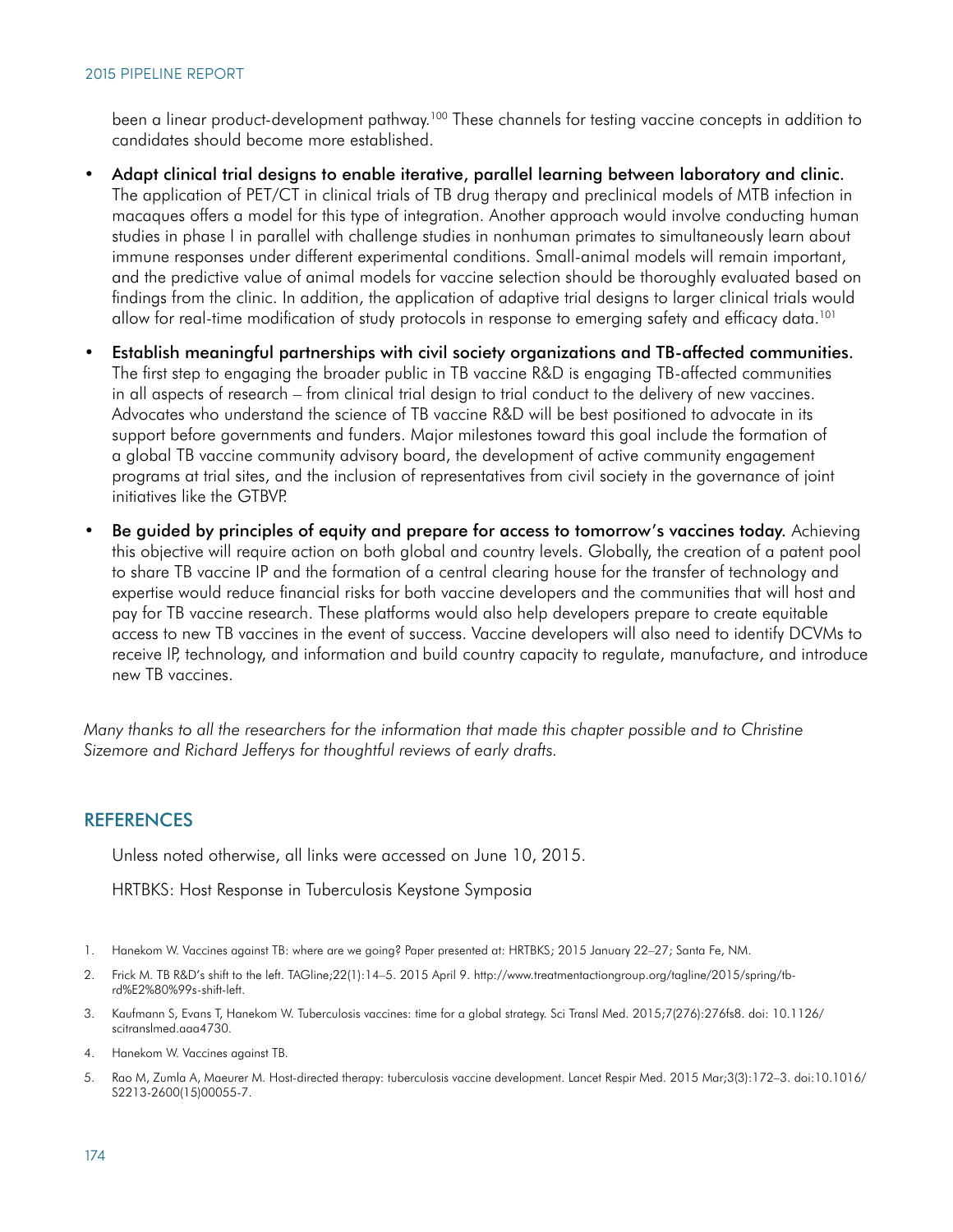- 6. Gonsalves G. Basic research on HIV infection: a report from the front. New York: Treatment Action Group; 1993. [http://www.](http://www.treatmentactiongroup.org/publications/1993/basic-research-hiv-infection-report-front) [treatmentactiongroup.org/publications/1993/basic-research-hiv-infection-report-front.](http://www.treatmentactiongroup.org/publications/1993/basic-research-hiv-infection-report-front)
- 7. Flynn J. Opening remarks at: HRTBKS; 2015 January 22–27; Santa Fe, NM.
- 8. Cambier CJ, Falkow S, Ramakrishnan L. Host evasion and exploitation schemes of Mycobacterium tuberculosis. Cell. 2014;159:1497–1509. doi: 10.1016/j.cell.2014.11.024.
- 9. Comas I, Coscolla M, Luo T, et al. Out-of-Africa migration and Neolithic expansion of Mycobacterium tuberculosis with modern humans. Nat Genet. 2013 Oct;45(10):1176–82. doi: 10/1038/ng.2744.
- 10. Cambier CJ. Host evasion and exploitation schemes.
- 11. Ibid.
- 12. Comas I, Chakravartti J, Small P, et al. Human T cell epitopes of Mycobacterium tuberculosis are evolutionarily hyperconserved. Nat Genet. 2010 Jun;42(6):498–503.
- 13. Ramakrishnan L. Revisiting the role of the granuloma in tuberculosis. Nat Rev Immunol. 2012;12(5):352–66. doi: 10.1038/nri3211.
- 14. Barber D, Mayer-Barber K, Feng C, et al. CD4 T cells promote rather than control tuberculosis in absence of PD-1-mediated inhibition. J Immunol. 2011;186(3):1598–1607. doi: 10.4049/jimmunol.1003304.
- 15. Cooper A, Mayer-Barber K, Sher A. Role of innate cytokines in mycobacterial infection. Mucosal Immunol. 2011 May;4(3):252–60. doi: 10.1038/mi.2011.13.
- 16. Walzl G, Ronacher K, Hanekom W, et al. Immunological biomarkers of tuberculosis. Nat Rev Immunol. 2011 May;11(5):343–54. doi: 10.1038/ nri2960.
- 17. Andersen P, Kaufmann S. Novel vaccination strategies against tuberculosis. Cold Spring Harb Perspect Med. 2014;4:a018523. doi: 10.1101/ cshperspect.a018523.
- 18. Kaplan G. Changing the perspective of research to end TB: a global venture. Paper presented at: Stop TB Partnership Symposium at the 44th Union World Conference on Lung Health; 2013 October 30; Paris, France.
- 19. Abebe F. Is interferon gamma the right marker for bacilli Calmette-Guérin-induced immune protection? Clin Exp Immunol. 2012 Sep;169(3):213–9. doi: 10.1111/j.1365-2249.2012.04614.x.
- 20. Lock M. Eclipse of the gene and the return of divination. Current anthropology. 2005 Dec;46(S5):S47–S70. doi: 10.1086/432452.
- 21. Ottenhoff T, Ellner J, Kaufmann S. Ten challenges for TB biomarkers. 2012 Mar;92(11):S17–S20. doi: 10.1016/S1472-9792(12)70007-0.
- 22. Lock M. The Alzheimer conundrum: entanglements of dementia and aging. Princeton: Princeton University Press, c2013. p. 110.
- 23. Scriba T. Prospective correlates of risk of TB disease. Paper presented at: HRTBKS; 2015 January 22–27; Santa Fe, NM.
- 24. Weiner J. TB biomarkers across cohorts and sample types. Paper presented at: HRTBKS; 2015 January 22–27; Santa Fe, NM.
- 25. Ibid.
- 26. Myungsun L, Jongseok L, Matthew W, et al. Linezolid for treatment of chronic extensively drug-resistant tuberculosis. N Engl J Med. 2012 Oct;367(16):1508–18. doi: 10.1056/NEJ-Moa1201964.
- 27. Lenaerts A, Barry C, Dartois V. Heterogeneity in tuberculosis pathology, microenvironments and therapeutic responses. Immunol Rev. 2015;264(1):288–307. doi: 10.1111/imr.12252.
- 28. Kaplan G. Lesion-specific immune activation in granulomas of patients with pulmonary tuberculosis. Paper presented at: HRTBKS; 2015 January 22–27; Santa Fe, NM.
- 29. Lin P. Spatial patterns of granuloma development differ between infection and reactivation. Paper presented at: HRTBKS; 2015 January 22–27; Santa Fe, NM.
- 30. Flynn J. Heterogeneity: global and local. Paper presented at: Host Response in Tuberculosis Keystone Symposia; 2015 January 24; Santa Fe, NM.
- 31. Ibid.
- 32. Barry C. Quantifying TB treatment response using PET/CT. (Abstract 109). Paper presented at: TB: Looking to the Future: Resistance Persistence Monitoring and Control. 2014 Conference on Retroviruses and Opportunistic Infections; 2014 March 3–6; Boston, MA.
- 33. Hanekom W. Vaccines against TB: where are we going?
- 34. Alter G. A case for antibody Fc-effector function in TB containment. Paper presented at: HRTBKS; 2015 January 22–27; Santa Fe, NM.
- 35. Mwandumba H. TB/HIV interactions in the airways. Paper presented at: HRTBKS; 2015 January 22–27; Santa Fe, NM.
- 36. Burgers W. Defects in multiple mycobacterial T helper subsets in blood and lungs in early HIV infection. Paper presented at: HRTBKS; 2015 January 22–27; Santa Fe, NM.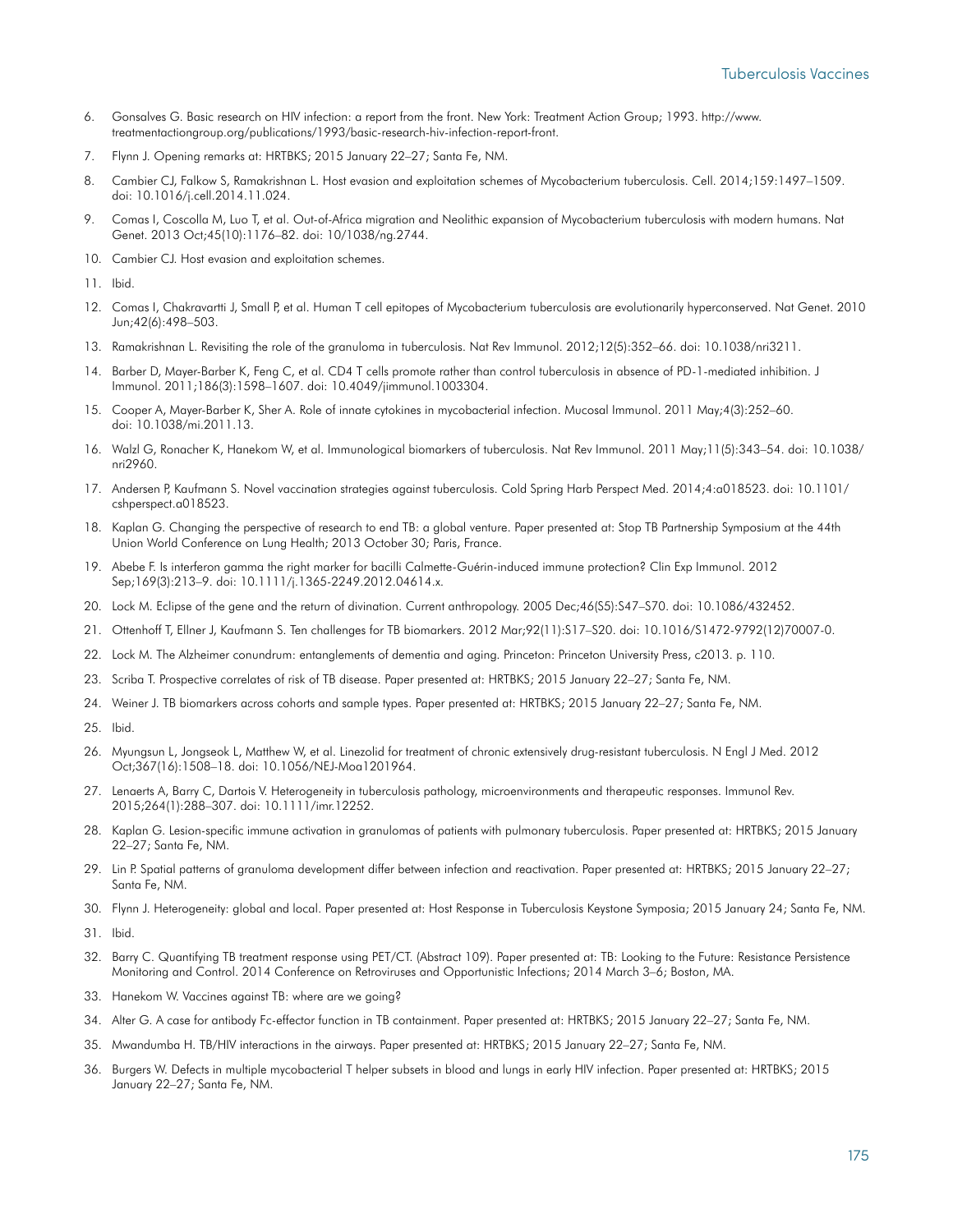## 2015 PIPELINE REPORT

- 37. Glynn J, Guerra-Assunção J, Houben R, et al. Does HIV infection reduce the probability of transmission of pulmonary tuberculosis (Poster 816)? Poster session presented at: 2015 Conference on Retroviruses and Opportunistic Infections; 2015 February 23–26; Seattle, WA.
- 38. Knight G, Griffiths U, Sumner T, et al. Impact and cost-effectiveness of new tuberculosis vaccines in low- and middle-income countries. Proc Natl Acad Sci U S A. 2014 Oct;11(43):15520–25. doi: 10.1073/pnas.1404386111.
- 39. Ibid.
- 40. Evans T. Testing novel concepts through clinical trials. Paper presented at: 4th Global Forum on TB Vaccines; 2015 April 21–24; Shanghai, China.
- 41. Zwerling A, van den Hof S, Scholten J, et al. Interferon-gamma release assays for tuberculosis screening of healthcare workers: a systematic review. Thorax. 2012 Jan;67(1):62–70. doi: 10.1136/thx.2010.143180.
- 42. Metcalfe J, Cattamanchi A, McCulloch C, et al. Test variability of the QuantiFERON-TB Gold In-Tube assay in clinical practice. Am J Respir Crit Care Med. 2013 Jan 15;187(2):206–11. doi: 10.1164/rccm.201203-0430OC.
- 43. Behr M, Schwartzman K, Pai M. Tuberculosis vaccine trials. Comment on Safety and efficacy of MVA85A, a new tuberculosis vaccine, in infants previously vaccinated with BCG: a randomized, placebo-controlled phase 2b trial. Lancet. 2013 Jun 29;381(9885):2252–3. doi: 10.1016/ S0140-6736(13)61481-6.
- 44. ClinicalTrials.gov [Internet]. Bethesda (MD): National Library of Medicine (U.S.) 2000. Identifier NCT02075203, A randomized, placebo controlled, partially blinded phase II study to evaluate safety, immunogenicity and prevention of infection with Mycobacterium tuberculosis of Aeras-404 and BCG revaccination in healthy adolescents; 2015 May 26 (cited 2015 April 2).<https://clinicaltrials.gov/ct2/show/NCT02075203>.
- 45. McShane H. Tuberculosis vaccines: beyond bacilli Calmette–Guérin. Philos Trans R Soc Lon B Biol Sci. 2011 Oct 12;366(1579):2782–9. doi: 10.1098/rstb.2011.0097.
- 46. ClinicalTrials.gov [Internet]. Bethesda (MD): National Library of Medicine (U.S.) 2000. Identifier NCT01865487, Phase I/IIa safety & immunogenicity of Aeras-456 in HIV-negative adults with & without latent tuberculosis infection; 2014 November 11 (cited 2015 June 10). [https://clinicaltrials.gov/ct2/show/NCT01865487.](https://clinicaltrials.gov/ct2/show/NCT01865487)
- 47. ClinicalTrials.gov [Internet]. Bethesda (MD): National Library of Medicine (U.S.) 2000. Identifier NCT02378207, Phase 1b safety and immunogenicity trial of BCG revaccination, H4:IC3, and H56:IC31 in healthy, HIV-1-uninfected adolescents; 2015 February 22 (cited 2015 April 2).<https://clinicaltrials.gov/ct2/show/NCT02378207>.
- 48. Morten Ruhwald (Statens Serum Intitut, Copenhagen, Denmark). Personal communication with: Mike Frick (Treatment Action Group, New York, NY). 2015 April 23.
- 49. Ibid.
- 50. Ibid.
- 51. Aeras. Large trial will evaluate vaccine's ability to prevent tuberculosis disease (Press Release). 2014 August 28 (cited 2015 April 1). Available from: [www.aeras.org/pressreleases](http://www.aeras.org/pressreleases).
- 52. Idoko O, Owolabi O, Owiafe P, et al. Safety and immunogenicity of the M72/AS01 candidate tuberculosis vaccine when given as a booster to BCG in Gambian infants: an open-label randomized controlled trial. Tuberculosis (Edinb). 2014 Dec;94(6):564–78. doi: 10.1016/j. tube.2014.07.001.
- 53. Montoya J, Solon J, Cunanan S, et al. A randomized, controlled dose-finding phase II study of the M72/AS01 candidate tuberculosis vaccine in healthy PPD-positive adults. J Clin Immunol. 2013 Nov;33(8):1360–75. doi: 10.1007/s10875-013-9949-3.
- 54. Day C, Tameris M, Mansoor N, et al. Induction and regulation of T-cell immunity by the novel tuberculosis vaccine M72/AS01 in South African adults. Am J Respir Crit Care Med. 2013 Aug 15;188(4):492–502. doi: 10.1164/rccm.201208-1385OC.
- 55. ClinicalTrials.gov [Internet]. Bethesda (MD): National Library of Medicine (U.S.) 2000. Identifier NCT01755598, Study to evaluate the efficacy of GlaxoSmithKline Biologicals' candidate tuberculosis vaccine in adults; 2015 March 19 (cited 2015 April 1). [https://clinicaltrials.gov/ct2/show/](https://clinicaltrials.gov/ct2/show/record/NCT01755598) [record/NCT01755598](https://clinicaltrials.gov/ct2/show/record/NCT01755598).
- 56. ClinicalTrials.gov [Internet]. Bethesda (MD): National Library of Medicine (U.S.) 2000. Identifier NCT02097095, Substudy of protocol Tb-018 (NCT01755598): collection and storage of biological samples for evaluation of correlates of TB (C-041-972); 2014 October 8 (cited 2015 May 18). [https://clinicaltrials.gov/ct2/show/NCT02097095.](https://clinicaltrials.gov/ct2/show/NCT02097095)
- 57. Ndiaye B, Thienemann F, Landry M, et al. Safety, immunogenicity and efficacy of the candidate tuberculosis vaccine MVA85A in healthy adults infected with HIV-1: a randomized, placebo-controlled, phase 2 trial. Lancet Respir Med. 2015 Mar;3(3):190–200. doi: 10.1016/S2213- 2600(15)00037-5.
- 58. Ibid.
- 59. Ibid.
- 60. Tameris M, Haterhill M, Landry B, et al. Safety and efficacy of MVA85A, a new tuberculosis vaccine, in infants previously vaccinated with BCG: a randomized, placebo-controlled phase 2b trial. Lancet. 2013 Mar 23;381(9871):1021–8. doi: 10.1016/S0140–6736(13)60177–4.
- 61. Rao M. Host-directed therapy: tuberculosis vaccine development.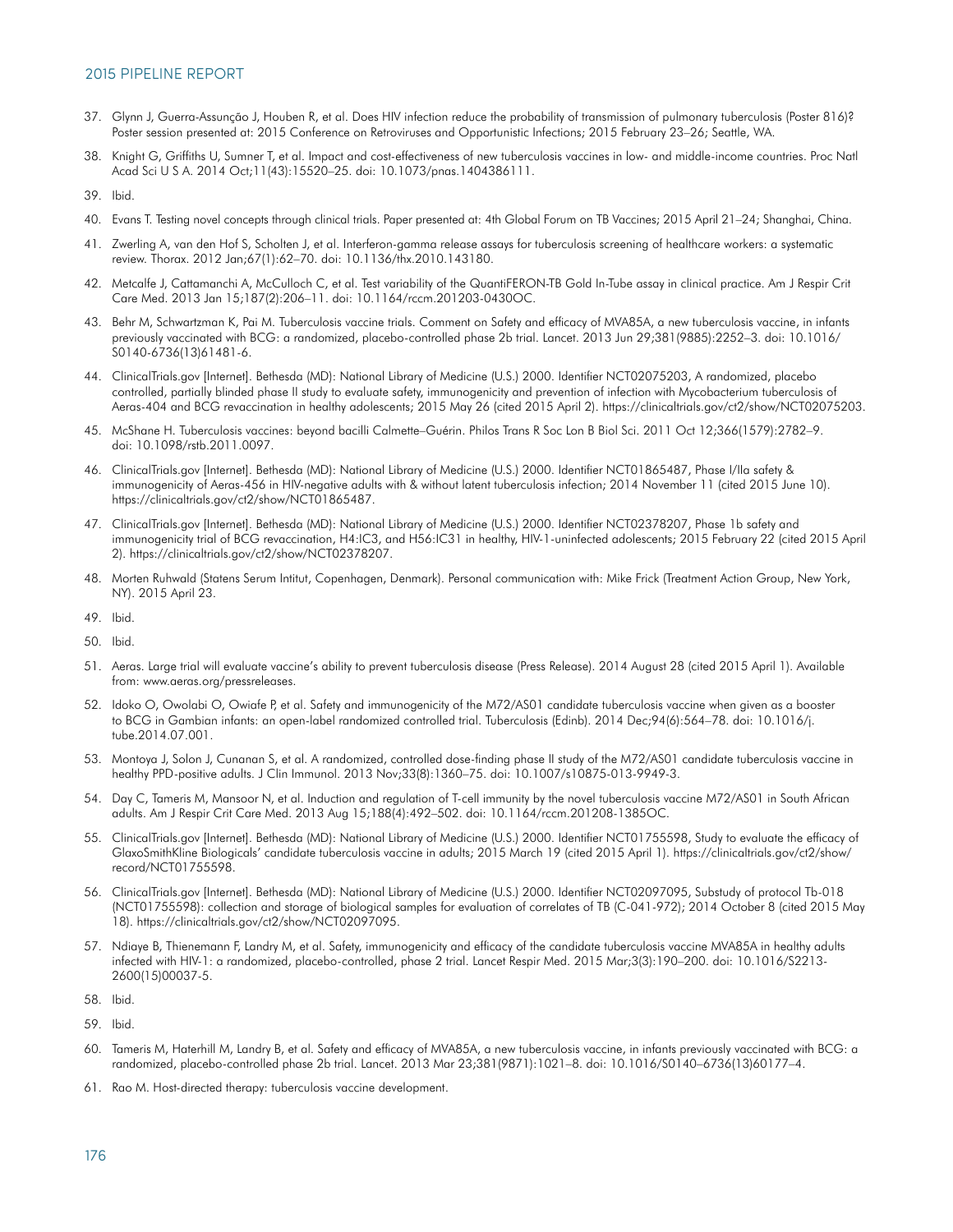- 62. Santosuosso M, McCormick S, Zhang X, et al. Intranasal boosting with an adenovirus-vectored vaccine markedly enhances protection by parenteral Mycobacterium bovis BCG immunization against pulmonary tuberculosis. Infect Immun. 2006 Aug;74(8):4634–43.
- 63. White A, Sibley L, Dennis M, et al. Evaluation of the safety and immunogenicity of a candidate tuberculosis vaccine MVA85A delivered by aerosol to the lungs of macaques. Clin Vaccine Immunol. 2013;20(5):663–72. doi: 10.1128/CVI.00690-12.
- 64. Satti I, Meyer J, Harris S, et al. Safety and immunogenicity of a candidate tuberculosis vaccine MVA85A delivered by aerosol in BCG-vaccinated healthy adults: a phase I, double-blind, randomized controlled trial. Lancet Infect Dis. 2014 Oct;14(10):939–46. doi: 10.1016/S1473- 3099(14)70845-X.
- 65. Ibid.
- 66. ClinicalTrials.gov [Internet]. Bethesda (MD): National Library of Medicine (U.S.) 2000. Identifier NCT01683773, Safety study of tuberculosis vaccines Aeras-402 and MVA85A; 2014 September 16 (cited 2015 April 2). [https://clinicaltrials.gov/ct2/show/NCT01683773.](https://clinicaltrials.gov/ct2/show/NCT01683773)
- 67. ClinicalTrials.gov [Internet]. Bethesda (MD): National Library of Medicine (U.S.) 2000. Identifier NCT01198366, Study of Aeras-402 in healthy infants; 2014 April 17 (cited 2015 April 6).<https://clinicaltrials.gov/ct2/show/NCT01198366>.
- 68. ClinicalTrials.gov [Internet]. Bethesda (MD): National Library of Medicine (U.S.) 2000. Identifier NCT01198366, Changes to NCT01198366 on 2012\_11\_13; 2012 November 13 (cited 2015 April 6). [https://clinicaltrials.gov/archive/NCT01198366/2012\\_11\\_13/changes.](https://clinicaltrials.gov/archive/NCT01198366/2012_11_13/changes)
- 69. Tameris M, Hokey D, Nduba V, et al. A double-blind, randomized, placebo-controlled, dose-finding trial of the novel tuberculosis vaccine AERAS-402, an adenovirus-vectored fusion protein, in healthy, BCG-vaccinated infants. Vaccine. 2015;33(25):2944–2954. doi: 10.1016/j. vaccine.2015.03.070.
- 70. McShane H. TB vaccine development using recombinant viral vectors. Paper presented at: 4th Global Forum on TB Vaccines; 2015 April 21–24; Shanghai, China.
- 71. ClinicalTrials.gov [Internet]. Bethesda (MD): National Library of Medicine (U.S.) 2000. Identifier NCT01879163, Phase I trial evaluating safety and immunogenicity of MVA85A-IMX313 compared to MVA85A in BCG vaccinated adults; 2014 December 15 (cited 2015 April 2). [https://clinicaltrials.gov/ct2/show/NCT01879163.](https://clinicaltrials.gov/ct2/show/NCT01879163)
- 72. Spencer A, Hill G, Honeycutt J, et al. Fusion of the Mycobacterium tuberculosis antigen 85A to an oligomerization domain enhances its immunogenicity in both mice and non-human primates. PLoS One. 2012 Mar;7(3):e33555. doi: 10.1371/journal.pone.0033555.
- 73. Imaxio (Press Release). Imaxio announces the first human clinical trial using its pro-immunogenic technology IMX313 in tuberculosis. 2013 September 3. [http://www.imaxio.com/](http://www.imaxio.com/upload/editorHTML/130828 IMX313 first in human EN.pdf)upload/editorHTML/130828 IMX313 first in human EN.pdf.
- 74. ClinicalTrials.gov [Internet]. Bethesda (MD): National Library of Medicine (U.S.) 2000. Identifier NCT01829490, Safety study of ChAdOx1 85A vaccination with and without MVA85A boost in healthy adults; 2015 February 18 (cited 2015 April 2). [https://clinicaltrials.gov/ct2/show/](https://clinicaltrials.gov/ct2/show/NCT01829490) [NCT01829490.](https://clinicaltrials.gov/ct2/show/NCT01829490)
- 75. da Costa C, Walker B, Bonavia A. Tuberculosis vaccines—state of the art, and novel approaches to vaccine development. Int J Infect Dis. 2015 Mar;35:5–12. doi:10.1016/j.ijid.2014.11.026.
- 76. Martin C. Searching for the mechanisms of protection and attenuation of MTBVAC. Paper presented at: 4th Global Forum on TB Vaccines; 2015 April 21–24; Shanghai, China.
- 77. Spertini F. First-in-human phase 1 study results of MTBVAC, a live attenuated vaccine from human origin. Paper presented at: 4th Global Forum on TB Vaccines; 2015 April 21–24; Shanghai, China.
- 78. Stukova M. Randomized double-blind placebo-controlled phase I trial of intranasal TB/FLU-04L tuberculosis vaccine in BCG-vaccinated healthy adults aged 18–50 years. Paper presented at: 4th Global Forum on TB Vaccines; 2015 April 21–24; Shanghai, China.
- 79. Ibid.
- 80. von Reyn F. DAR-901 inactivated whole cell mycobacterial booster vaccine: phase I dose escalation study. Paper presented at: 4th Global Forum on TB Vaccines; 2015 April 21–24; Shanghai, China.
- 81. Ibid.
- 82. Olesen O. Global TB Vaccine Partnership. Satellite session at: 4th Global Forum on TB Vaccines; 2015 April 21–24; Shanghai, China.
- 83. Kaufmann S. Tuberculosis vaccines: time for a global strategy.
- 84. Biss, E. On immunity: an inoculation. Minneapolis, Minnesota: Graywolf Press; c2014. p. 95.
- 85. Frick M. The TB vaccines pipeline: back to basic science. In: Clayden P, Collins S, Daniels C, et al.; i-Base/Treatment Action Group. 2014 pipeline report. Edited by Andrea Benzacar. New York: Treatment Action Group; 2014. p. 233–53. [http://www.pipelinereport.org/2014/tb-vaccine.](http://www.pipelinereport.org/2014/tb-vaccine)
- 86. Kristin Coucher and Gavin Robertson (Aeras, Cape Town, South Africa). Personal communication with: Mike Frick (Treatment Action Group, New York, NY). 2015 January 6.
- 87. DeLuca A, Lessem E, Wegener D, et al. The evolving role of advocacy in tuberculosis. Lancet Respir Med. 2014 Apr;2(4):258-9. doi: 10.1016/ S2213-2600(14)70035-9.